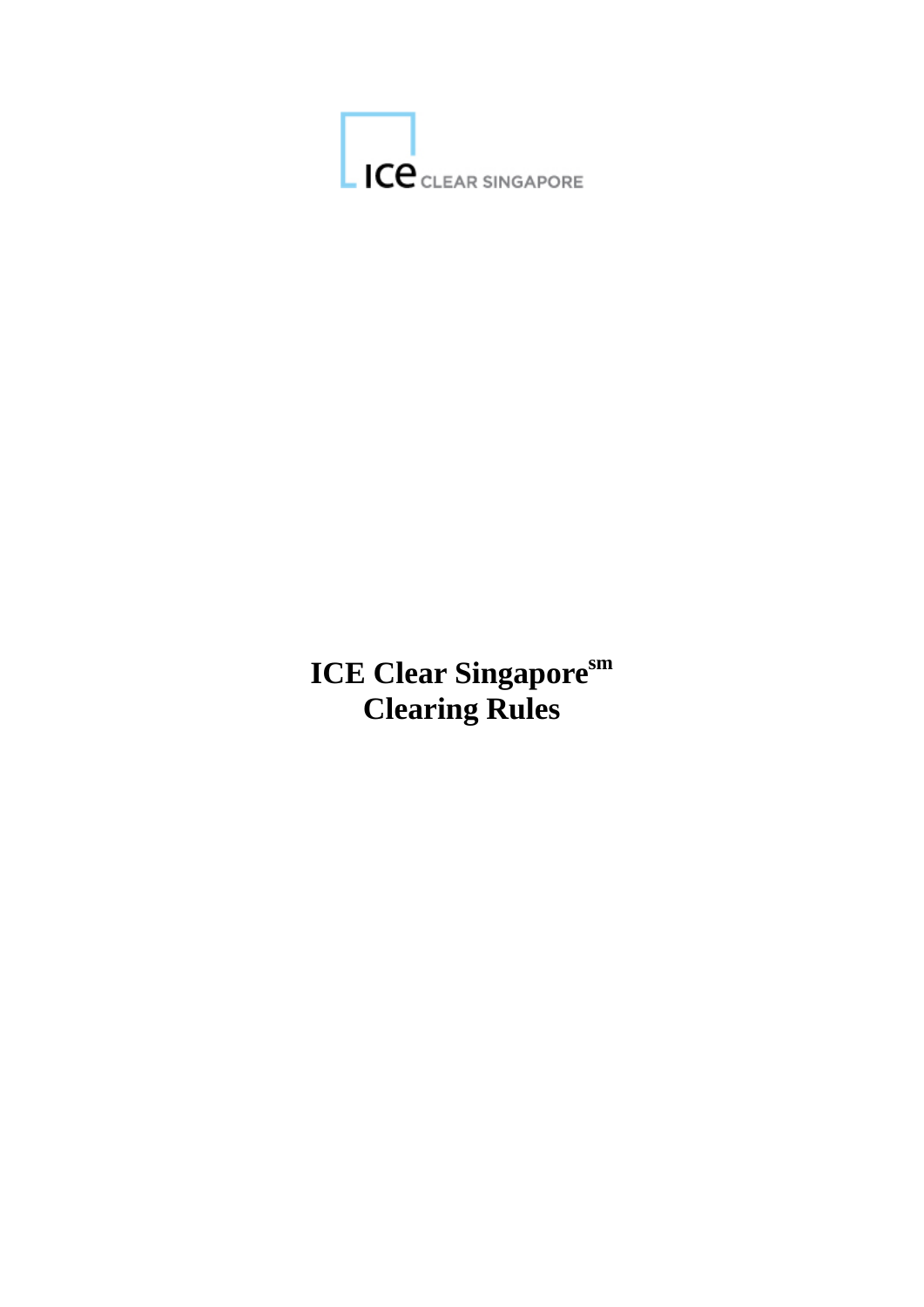#### **Table of Contents**

| Part 1    |                                                                                                                                                                                                                                                                                                                                                                                                                                                                                                                                                                |  |
|-----------|----------------------------------------------------------------------------------------------------------------------------------------------------------------------------------------------------------------------------------------------------------------------------------------------------------------------------------------------------------------------------------------------------------------------------------------------------------------------------------------------------------------------------------------------------------------|--|
| Part 2    |                                                                                                                                                                                                                                                                                                                                                                                                                                                                                                                                                                |  |
| Part 3    |                                                                                                                                                                                                                                                                                                                                                                                                                                                                                                                                                                |  |
| Part 4    |                                                                                                                                                                                                                                                                                                                                                                                                                                                                                                                                                                |  |
| Part 5    |                                                                                                                                                                                                                                                                                                                                                                                                                                                                                                                                                                |  |
| Part 6    |                                                                                                                                                                                                                                                                                                                                                                                                                                                                                                                                                                |  |
| Part 7    |                                                                                                                                                                                                                                                                                                                                                                                                                                                                                                                                                                |  |
| Part 8    |                                                                                                                                                                                                                                                                                                                                                                                                                                                                                                                                                                |  |
| Part 9    |                                                                                                                                                                                                                                                                                                                                                                                                                                                                                                                                                                |  |
|           |                                                                                                                                                                                                                                                                                                                                                                                                                                                                                                                                                                |  |
|           |                                                                                                                                                                                                                                                                                                                                                                                                                                                                                                                                                                |  |
|           |                                                                                                                                                                                                                                                                                                                                                                                                                                                                                                                                                                |  |
|           |                                                                                                                                                                                                                                                                                                                                                                                                                                                                                                                                                                |  |
|           |                                                                                                                                                                                                                                                                                                                                                                                                                                                                                                                                                                |  |
|           |                                                                                                                                                                                                                                                                                                                                                                                                                                                                                                                                                                |  |
|           |                                                                                                                                                                                                                                                                                                                                                                                                                                                                                                                                                                |  |
|           |                                                                                                                                                                                                                                                                                                                                                                                                                                                                                                                                                                |  |
|           |                                                                                                                                                                                                                                                                                                                                                                                                                                                                                                                                                                |  |
|           |                                                                                                                                                                                                                                                                                                                                                                                                                                                                                                                                                                |  |
|           |                                                                                                                                                                                                                                                                                                                                                                                                                                                                                                                                                                |  |
| Exhibit 1 |                                                                                                                                                                                                                                                                                                                                                                                                                                                                                                                                                                |  |
| Exhibit 2 |                                                                                                                                                                                                                                                                                                                                                                                                                                                                                                                                                                |  |
| Exhibit 3 |                                                                                                                                                                                                                                                                                                                                                                                                                                                                                                                                                                |  |
| Exhibit 4 | $[Not used.] \label{def:1} \begin{minipage}{0.99\textwidth} \centering \begin{minipage}{0.99\textwidth} \centering \centering \end{minipage} \begin{minipage}{0.99\textwidth} \centering \begin{minipage}{0.99\textwidth} \centering \centering \end{minipage} \begin{minipage}{0.99\textwidth} \centering \end{minipage} \begin{minipage}{0.99\textwidth} \centering \begin{minipage}{0.99\textwidth} \centering \centering \end{minipage} \end{minipage} \begin{minipage}{0.99\textwidth} \centering \begin{minipage}{0.99\textwidth} \centering \centering$ |  |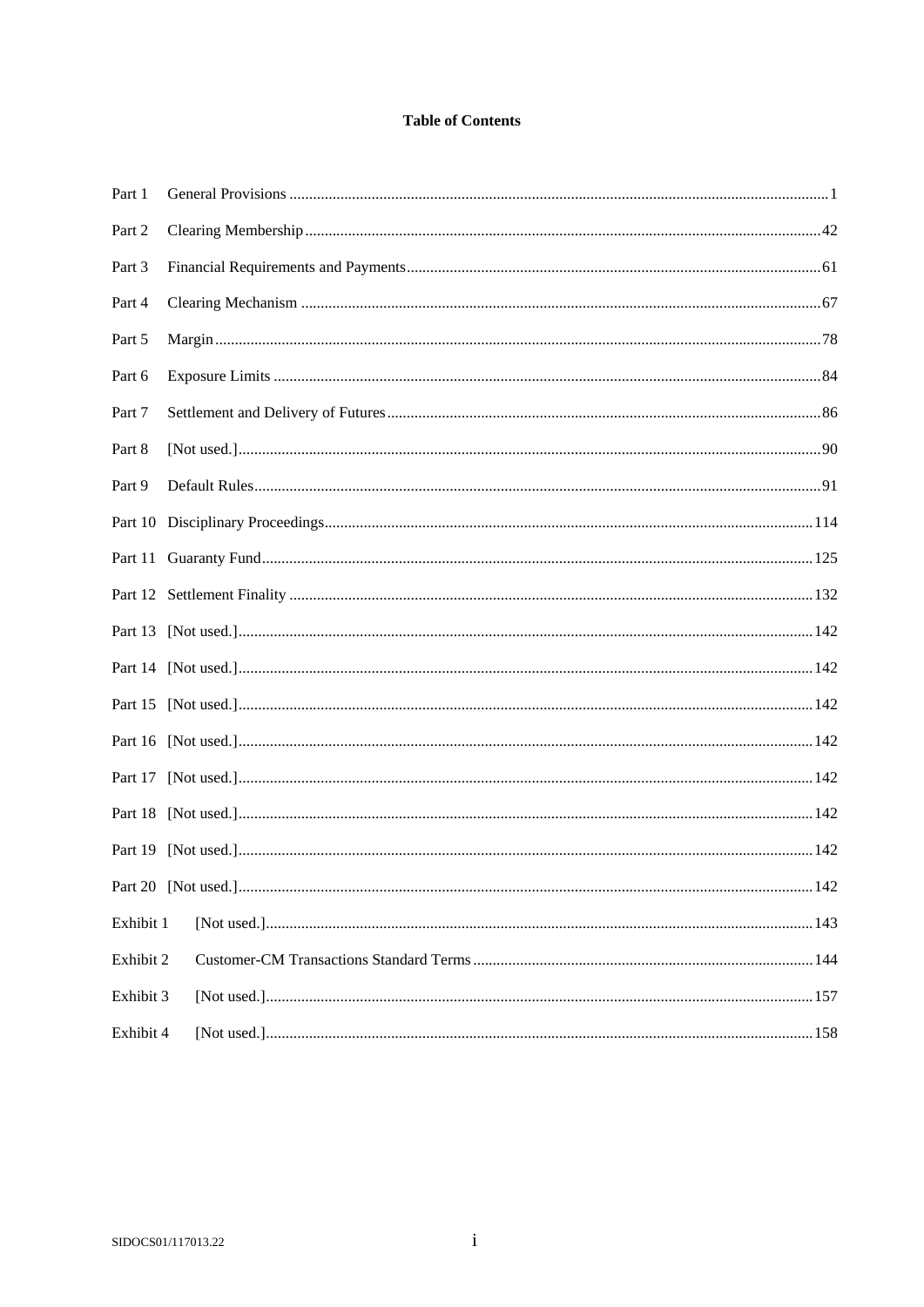## **Part 1 General Provisions**

#### **Rule 101** *Definitions*

The term "**Account**" means a Customer Account or a Proprietary Account, as the case may be, of a Clearing Member.

The term "**Accounting Standards**" means applicable accounting standards and principles.

The term "**Affected FM Party**" means a Person prevented, hindered or delayed by a Force Majeure Event.

The term "**Affiliated Person**" or "**Affiliate**" means, with respect to any specified Person, any other Person that Controls, is Controlled by, or is under common Control with, such specified Person.

The term "**Appeals Panel**" means the panel at which an appeal of a decision of a Disciplinary Panel is heard pursuant to Rule 1005.

The term "**Applicable Law**" means any applicable national, federal, supranational, state, regional, provincial, local or other statute, law, ordinance, regulation, rule, code, guidance, order, published practice or concession, regulatory requirement, judgment or decision of a Governmental Authority and, for the avoidance of doubt, includes MAS Requirements and any rules, regulations, guidance and approach document of any other Regulatory Authority.

The term "**Approved Financial Institution**" means a Person which has been designated as an approved financial institution by the Clearing House for purposes of making and receiving cash transfers to and from the Clearing House and Payment Transfer Orders.

The term "**Assessment Amount**" means the total amount of all Assessment Contributions payable by Clearing Members pursuant to Rule 909(a) in respect of an Event of Default.

The term "**Assessment Contribution**" has the meaning set out in Rule 909(b).

The term "**Bank**" has the meaning given to the term "bank" in Section 2 of the Banking Act (Chapter 19 of Singapore).

The term "**Board**" means the board of Directors of the Clearing House and, in the context of any power, discretion or authority of the board of the Clearing House, includes any other body established thereunder or given powers or discretions thereby, whether called a board, a committee or otherwise.

The term "**Business Day**" means a day on which the Clearing House is open for business or, in relation to deliveries in respect of a particular Contract, has the meaning given in the Delivery Procedures or, in relation to certain Contract Terms, has the meaning given in or pursuant to the Contract Terms Procedures, ICE Futures Singapore Contract Terms or the ICE Futures Singapore Rules.

The term "**Buyer**" means, in relation to deliveries under Part 7, the Clearing Member or the Clearing House, whichever is obliged to receive delivery of a Deliverable (whether itself or through another Person).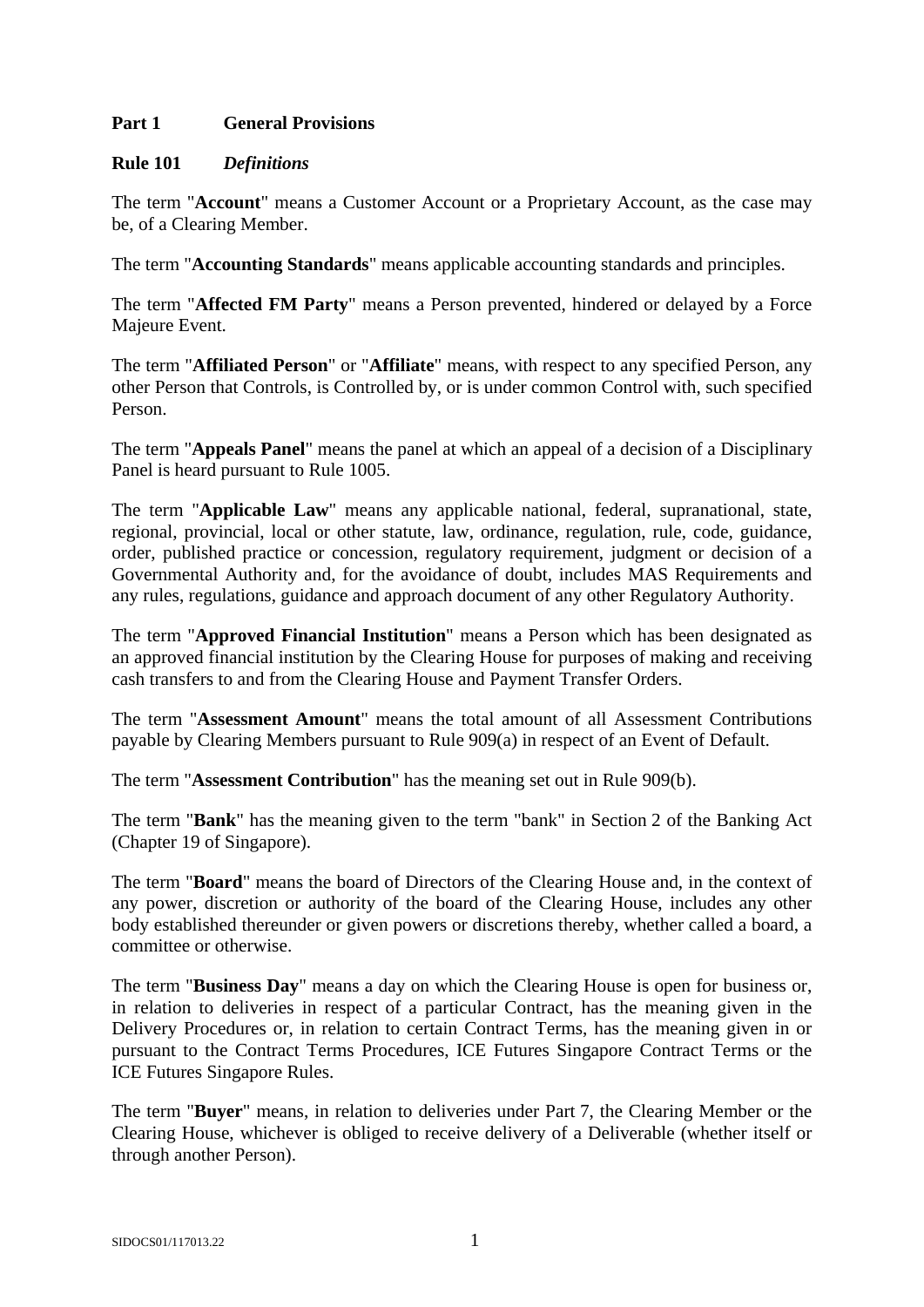The term "**Buying Counterparty**" means, in respect of a Contract: (a) the Clearing Member that was, before formation of a Contract, party to the corresponding Transaction as buyer (or, in relation to a Financially-Settled FX Contract, Reference Currency Buyer); (b) where a Clearing Member's Customer is a party to the corresponding Transaction as buyer, the Clearing Member that provides clearing services to that Customer in relation to the Transaction in question (or, if more than one such Clearing Member exists, the Clearing Member that was selected by the Customer for the initial booking of that Transaction); or (c) overriding any designation that would occur pursuant to (a) or (b) above, where one Clearing Member that would be the Buying Counterparty in accordance with (a) or (b) above has allocated a Transaction to another Clearing Member for clearing in accordance with Market Rules, the Clearing Member to whom such Transaction is allocated.

The term "**Capital**", means Base Capital or Net Head Office Funds (both as defined in the Membership Procedures), and such other classes of capital as are permitted at the Clearing House's discretion pursuant to the Membership Procedures.

The term "**Chairman**" means the chairman of the Board from time to time.

The term "**Circular**" means a publication issued by the Clearing House for the attention of all Clearing Members and posted on the Clearing House's website in accordance with Rule  $109(g)$ .

The term "**Clearing**" means the central counterparty and, where relevant, related risk, Open Contract Position, Margin, settlement, delivery, administrative, acceptance, transaction data, settlement price establishment and other functions of the Clearing House pursuant to these Rules.

The term "**Clearing House**" means ICE Clear Singapore Pte. Ltd., a company incorporated in the Republic of Singapore under registration number 200702503C.

The term "**Clearing House Account**" means an account of the Clearing House at an Approved Financial Institution.

The term "**Clearing House Contributions**" means the Clearing House GF Contribution and the Clearing House Initial Contribution.

The term "**Clearing House GF Contribution**" means amounts allocated by the Clearing House as being available to be applied following an Event of Default in accordance with Rule 908(b)(iii)(B) and as maintained pursuant to Rule 1103(f) including, where the context so requires, any proceeds of realisation of the same.

The term "**Clearing House Initial Contribution**" means amounts allocated by the Clearing House as being available to be applied following an Event of Default in accordance with Rule 908(b)(ii) and as maintained pursuant to Rule 1103(f) including, where the context so requires, any proceeds of realisation of the same.

The term "**Clearing Member**" means a Person which: (i) is incorporated or otherwise established in Singapore, or has established a branch in Singapore; (ii) is a Bank or holds a CMS Licence; (iii) has entered into a Clearing Membership Agreement with the Clearing House; (iv) has been admitted as a clearing member pursuant to Part 2 of these Rules; and (v) is authorised by the Clearing House to become party to Contracts.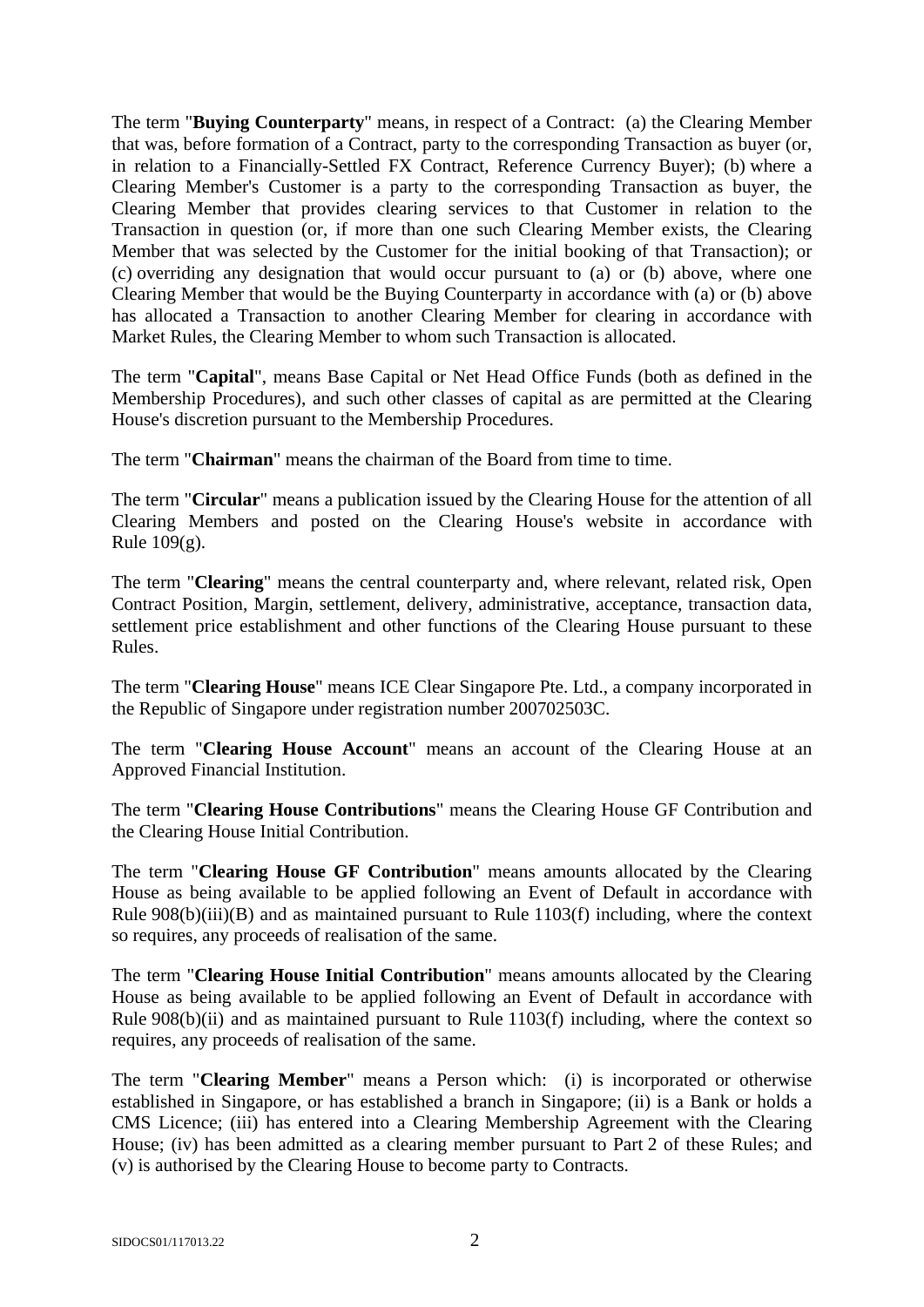The term "**Clearing Membership Agreement**" means an agreement between the Clearing House and a Clearing Member under which, *inter alia*, the Clearing House agrees to provide Clearing in respect of Contracts to that Clearing Member and that Clearing Member agrees to be bound by and subject to these Rules.

The term "**Clearing Organisation**" means any clearing house duly authorised, regulated, recognised or licensed under Applicable Laws in any jurisdiction, including any approved clearing house, recognised clearing house, recognised overseas clearing house, derivatives clearing organisation or similar entity.

The term "**Clearing Processing System**" means the clearing processing systems and platforms used by the Clearing House for Contracts.

The term "**CMS Licence**" means a capital markets service licence granted by the MAS pursuant to Section 86 of the SFA, which, for the avoidance of doubt, is a licence falling within Regulation 15(c) of the SF(FMR)R.

The term "**CNH**" means Renminbi, being the lawful currency of the People's Republic of China that is lawfully circulated and traded in any jurisdiction outside the territory of the People's Republic of China (and, for the avoidance of doubt, the territory of the People's Republic of China shall, for the purposes of this definition, exclude the Hong Kong Special Administrative Region, Macau Special Administrative Region and Taiwan), or any lawful successor currency or currencies thereto.

The term "**Concentration Bank**" means an Approved Financial Institution at which the Clearing House has an account or accounts for the purpose of making transfers between Clearing House Accounts.

The term "**Contract**" means a contract between the Clearing House and a Clearing Member arising in accordance with these Rules, and as amended, subject to netting or aggregation in accordance with these Rules, the terms and conditions of which are the relevant Contract Terms.

For the definition of the term "**Contract Position**", see 'Open Contract Position' below.

The term "**Contract Terms**" means all the terms and conditions of a Contract, as applicable, in: (i) the general conditions set out in the Contract Terms Procedures; (ii) the ICE Futures Singapore Rules; (iii) the ICE Futures Singapore Contract Terms; and (iv) (except in relation to Contracts which are settled only in cash) if such Contract becomes deliverable, the relevant Delivery Procedures for the class of Contract, the specified terms set out in the Contract Terms Procedures, ICE Futures Singapore Rules and ICE Futures Singapore Contract Terms.

The term "**Control**" has the meaning given to that term in Section 97A(6)(b) of the SFA, and its cognate terms shall be construed accordingly.

The term "**Controller**" means a Person who exercises Control over a Person, and its cognate terms shall be construed accordingly.

The term "**Customer**" means a Person who is a client or customer of a Clearing Member (which Customer may, subject to Applicable Law, be acting for one or more other clients or customers for purposes of the clearing of Contracts) provided that: (i) a Customer does not include a director, officer, employee or representative of the Clearing Member; (ii) a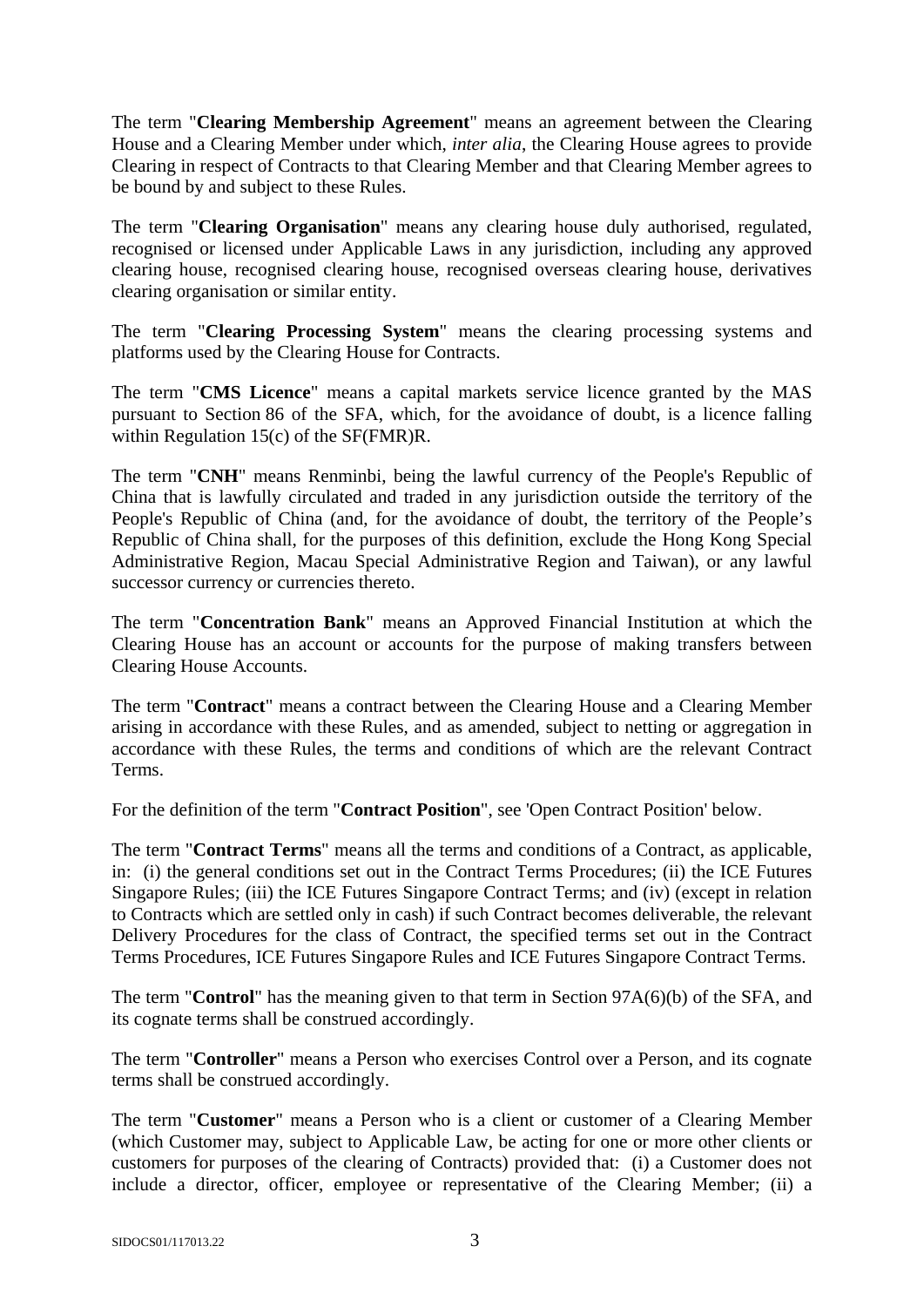Customer shall only include a related corporation (as defined in Section 4(1) of the Companies Act (Chapter 50 of Singapore)) to the extent such related corporation acts for a client or customer who is not a related corporation of the Clearing Member; and (iii) a Customer does not include the Clearing Member itself.

The term "**Customer Account**" means any one customer account at the Clearing House opened in the name of a Clearing Member for the recording of Contracts to which that Clearing Member is a party as a result of it acting for one or more Customers, and related Margin (and in which no assets or positions relating to the Clearing Member's Proprietary Account are recorded, enabling the Clearing Member to distinguish the assets and positions in Contracts held for the account of its Customers from those held for its Proprietary Account). Each Customer Account comprises the related Customer Position Account and Customer Margin Account.

The term "**Customer Account Contract**" means a Contract recorded in a Customer Position Account.

The term "**Customer Account Position**" means an Open Contract Position as recorded in a Customer Position Account.

The term "**Customer-Clearing Member Agreement**" has the meaning set out in the Standard Terms.

The term "**Customer-CM Transaction**" means a Transaction between a Clearing Member and a Customer on economic terms similar to those of a corresponding Contract recorded in the Clearing Member's Customer Account (except, where applicable, the position of the Clearing Member as Buying Counterparty or Selling Counterparty and otherwise due to being governed by the Standard Terms).

The term "**Customer-CM Collateral**" means collateral provided by a Customer to a Clearing Member as collateral for the Customer's obligations (or, where applicable, other obligations) to the Clearing Member under Customer-CM Transactions.

The "**Customer Margin Account**" forms part of a Customer Account and the term means an account with the Clearing House opened in the name of a Clearing Member for the recording of debits and credits of Margin in respect of Customer Account Contracts recorded in the related Customer Position Account.

The "**Customer Position Account**" forms part of a Customer Account and the term means an account (if any) with the Clearing House opened in the name of a Clearing Member relating to Contracts to which the Clearing Member is a party as a result of it acting for one or more Customers and in which the Clearing House records such Contracts.

The term "**Default Notice**" means a notice issued by the Clearing House under Rule 902(b).

The term "**Default Portability Preference**" means the identity of any one or more designated "preferred" Transferee Clearing Member(s) specified to the Clearing House by a Customer as being the Clearing Member to which it would prefer its Customer-CM Transactions (and related Contracts) to be Transferred pursuant to the Default Portability Rules in the case of an Event of Default.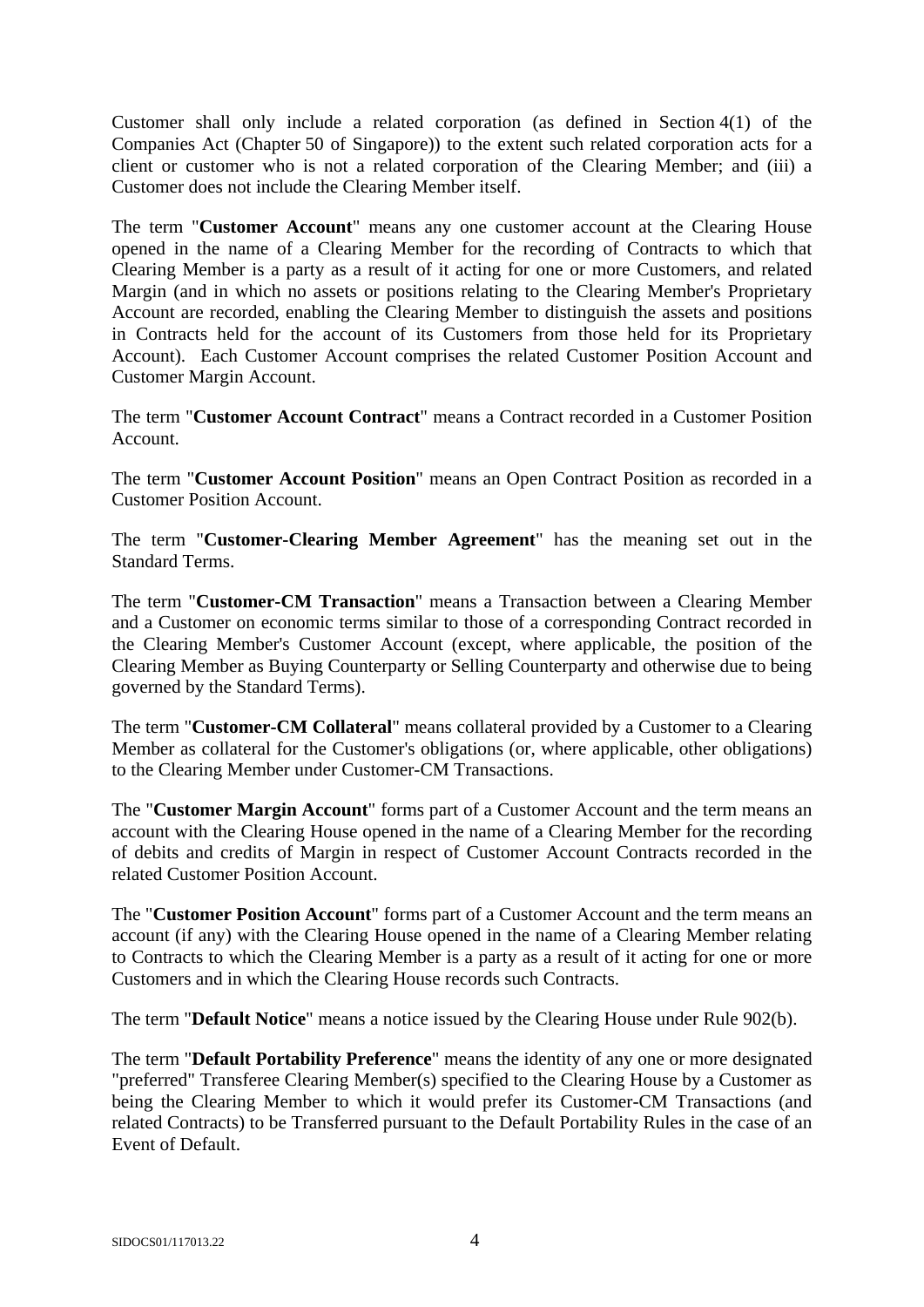The term "**Default Portability Rules**" means Rule 904 and any terms setting out the meaning of the defined terms used therein.

The term "**Defaulter**" means a Clearing Member or former Clearing Member in respect of whom a Default Notice has been issued.

The term "**Deliverable**" means any property, right, interest, register or book entry, commodity, certificate, property entitlement or Investment, which is capable of being delivered pursuant to a Contract or with respect to which settlement amounts are calculated.

The term "**Delivery Default**" means a Clearing Member failing to deliver or transfer to the Clearing House in full any Deliverable required to be delivered or transferred by that Clearing Member under or in connection with any Contract, including a failure to deliver or transfer a Deliverable in accordance with the applicable Delivery Procedures, unless such failure constitutes a Force Majeure Event affecting the relevant Clearing Member.

The term "**Delivery Facility**" means any Person or facility used for the delivery of Deliverables (excluding Transferors and Transferees).

The term "**Director**" means a director of the Clearing House.

The term "**Disciplinary Panel**" means a disciplinary panel established pursuant to Rule 1003.

The term "**Dispute**" means any dispute, difference, controversy or claim (of any and every kind or type, whether based on contract, tort, statute, regulation, or otherwise) arising out of, in relation to, or in connection with these Rules or any Contract, including any dispute as to the existence, construction, validity, interpretation, enforceability, termination or breach of these Rules or any Contract.

The term "**EFPs**" means 'exchange for physicals' under the ICE Futures Singapore Rules or any similar transaction under such rules.

The term "**EFSs**" means 'exchange for swaps' under the ICE Futures Singapore Rules or any similar transaction under such rules.

The term "**Eligible Currencies**" means EUR, SGD, USD, CNH and such other currencies as are specified as eligible in the Finance Procedures or otherwise by the Clearing House from time to time.

The term "**Encumbrance**" means any claim, charge, mortgage, security, lien, equity, beneficial interest, power of sale, option or other right to purchase, usufruct, hypothecation, retention of title, right of pre-emption or other third party right or security interest of any kind or an agreement to create any of the foregoing.

The term "**EUR**" means the euro, or any lawful successor currency or currencies thereto.

The term "**Event of Default**" has the meaning set out in Rule 901 and the term "**Default**" shall be construed accordingly.

The term "**Exchange**" means any exchange or similar body duly authorised, regulated, recognised or licensed (to the extent necessary) under Applicable Laws in any jurisdiction, including, but not limited to, any recognised investment exchange, recognised overseas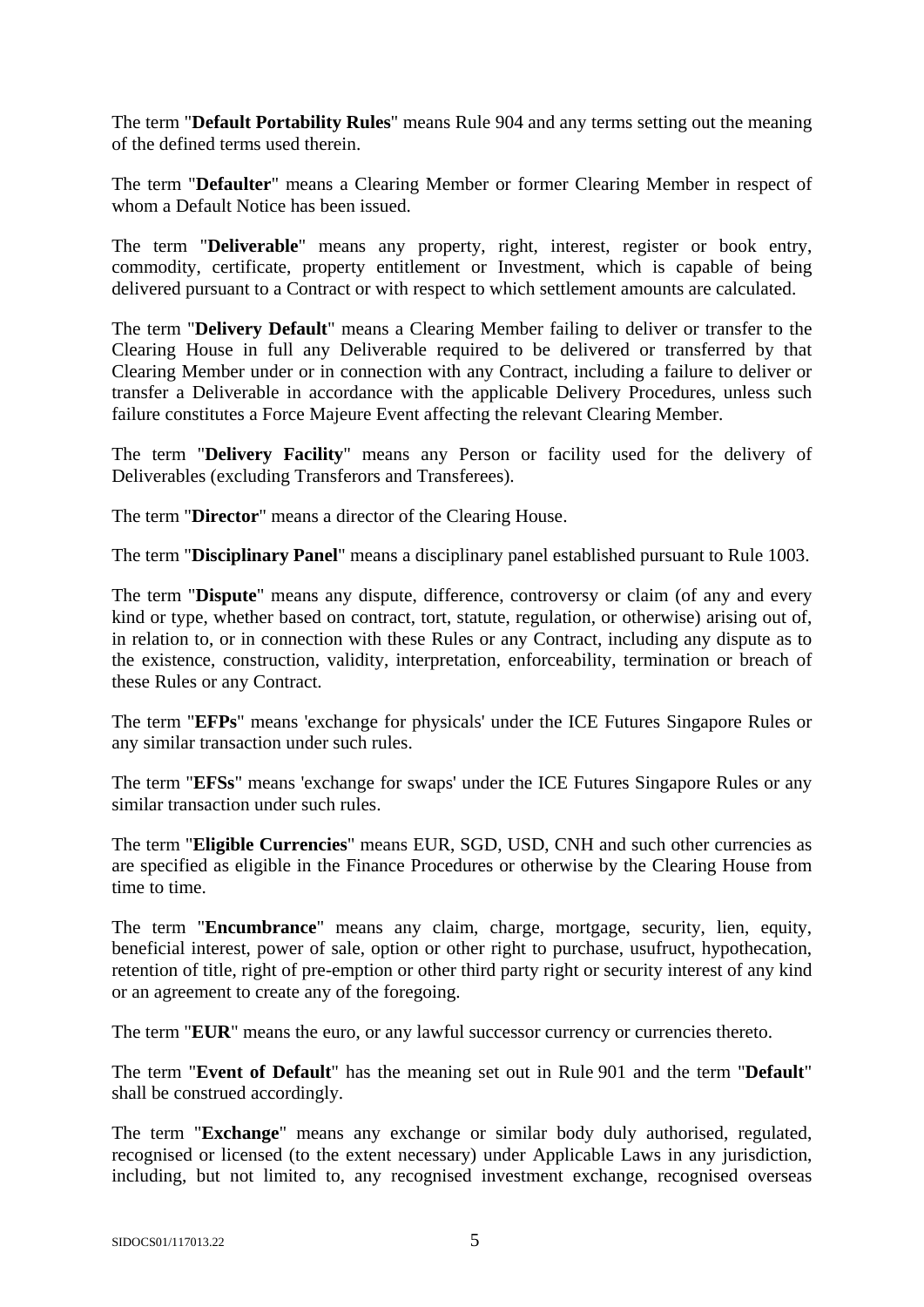investment exchange, designated investment exchange, designated contract market, national securities exchange, swap execution facility, security-based swap execution facility, exempt commercial market, regulated market, alternative trading system, multilateral trading facility, swap execution facility, organised trading facility, systematic internaliser, trade affirmation or confirmation platform or similar entity.

The term "**Exchange Delivery Settlement Price**" in respect of a Set of Contracts or a Contract, means the closing, delivery or cash settlement price determined pursuant to Rule 701.

The term "**Exposure Limit**", of any Clearing Member or in respect of any Account, means the limit(s) on Open Contract Positions established by the Clearing House pursuant to Rule 601.

The term "**Failure To Pay**" means, in respect of a Contract, the failure of the Clearing House to make any payment when due pursuant to Part 3 of the Rules if such failure is not remedied on or before:

- (i) if no extension has been granted to the Clearing House pursuant to Rule 110(b) or Rule 110(c) prior to this date: the date falling 3 Business Days after notice of such failure is given to it by the Clearing Member to whom such payment or return is due; or
- (ii) if an extension has been granted to the Clearing House as referred to in paragraph (i) of this definition, 10 a.m. on the next Business Day after service of a notice of that failure to the Clearing House by the Clearing Member to whom such payment or return is due, provided that such notice is given no earlier than the final day of a period for which an extension has been granted to the Clearing House pursuant to Rule 110(b) or Rule 110(c),

save to the extent that any such failure to pay or return constitutes a Force Majeure Event affecting the Clearing House.

The term "**Financial Emergency**" means, with respect to any Clearing Member, any situation in which the financial or operational condition of such Clearing Member is not or is likely not to be, in either case determined at the discretion of the Clearing House, adequate for such Clearing Member to meet its obligations (including, without limitation, its obligations to comply with these Rules) or to engage in business, or is such that it would not be in the best interests of the Clearing House or the marketplace for such Clearing Member to continue to be a Clearing Member.

The term "**Financial Indebtedness**" means any indebtedness for or in respect of: (a) monies borrowed; (b) any amount raised by acceptance under any acceptance credit facility or dematerialised equivalent; (c) any amount raised pursuant to any note purchase facility or the issue of bonds, notes, debentures, loan stock or any similar instrument; (d) the amount of any liability in respect of any lease or hire purchase contract which would, in accordance with applicable accounting standards, be treated as a finance or capital lease; (e) receivables sold or discounted (other than any receivables to the extent they are sold on a non-recourse basis); (f) any amount raised under any other transaction (including any forward sale or purchase agreement) having the commercial effect of a borrowing; (g) any counter-indemnity obligation in respect of a guarantee, indemnity, bond, standby or documentary letter of credit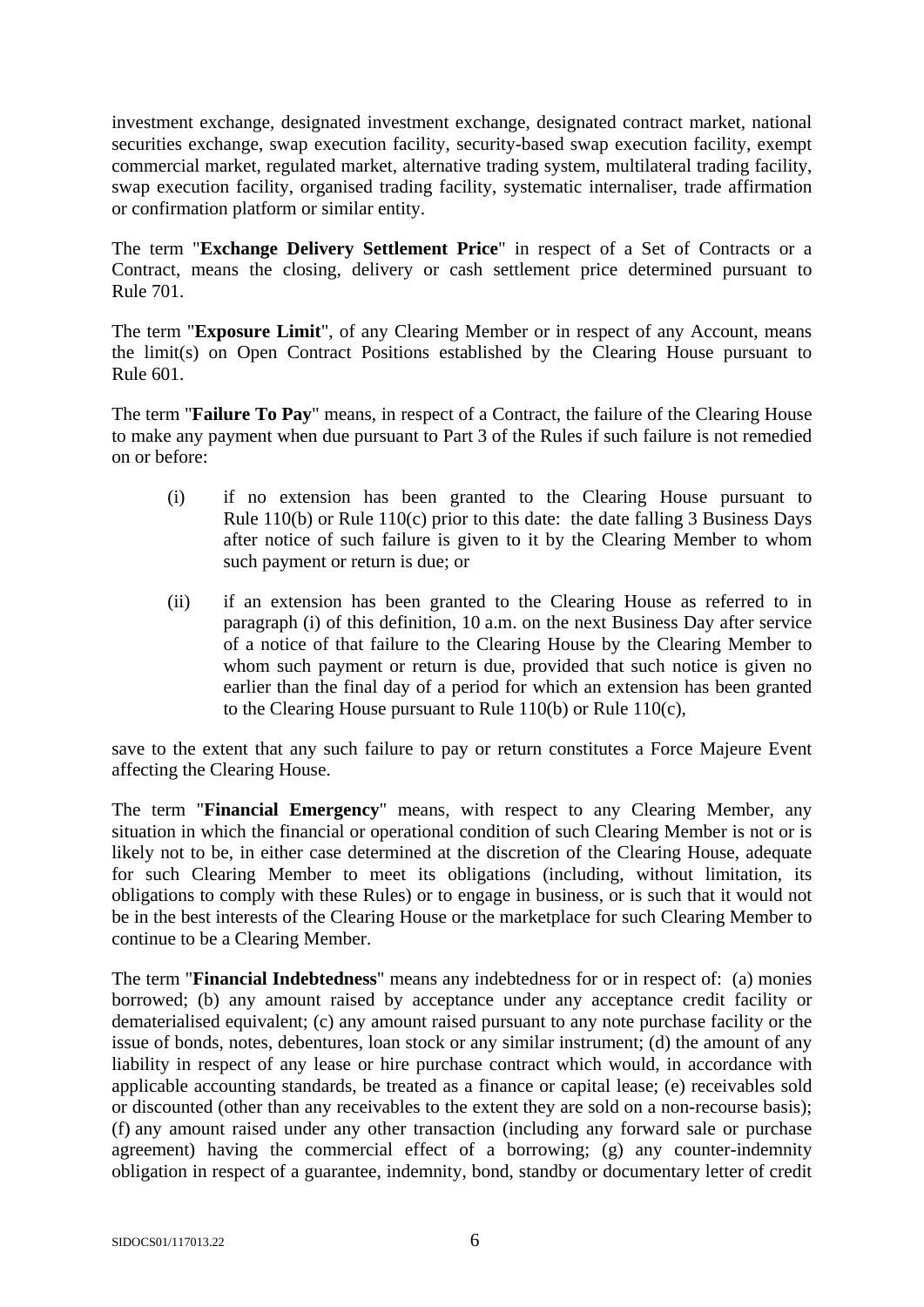or any other instrument issued by a bank or financial institution; and (h) the amount of any liability in respect of any guarantee or indemnity for any of the items referred to in (a) to (g) above.

The term "**Financially-Settled FX Contract**" means an FX Contract which provides for cash settlement in a single predetermined currency on the relevant FX Settlement Date based on the difference between the values on the FX Settlement Date of: (i) the purchase of an agreed amount in one currency by the Reference Currency Buyer from the Reference Currency Seller; and (ii) the purchase by the Reference Currency Seller of an agreed amount in a different currency from the Reference Currency Buyer.

The term "**Force Majeure Event**" means any occurrence outside the control of the Clearing House or the relevant Clearing Member, as applicable, which hinders or prevents the performance in whole or in part of any of its obligations hereunder (excluding an obligation to make a payment, except for a payment by the Clearing House to a Clearing Member that would be funded from a Clearing House Account at a Concentration Bank which Concentration Bank has not released or made available funds to the Clearing House when expected or required) (and, in relation only to any obligation of the Clearing House or a Clearing Member under a Contract, which obligation has not yet fallen due, such an occurrence which would hinder or prevent performance in whole or in part of any of its obligations thereunder were the occurrence or effects of the occurrence to continue until the date of performance of the relevant obligation), including, but not limited to, fire, flood, storm, earthquake, explosion, war, hostilities, accidents howsoever caused, strike, labour dispute, lockout, work to rule or other industrial dispute, lack of energy supply, criminal action, terrorist action, civil unrest, embargoes, acts of God, acts of a public enemy, unavailability or impairment of computer or data processing facilities, the actions or omissions of third Persons (including, without limitation, Repositories, Delivery Facilities, Approved Financial Institutions, Concentration Banks, bank or electronic transfer systems, Exchanges, Clearing Organisations, Governmental Authorities and Regulatory Authorities, but excluding the Clearing House in the case of a Force Majeure Event affecting the Clearing House and further excluding a Clearing Member, its Customers, Transferors and Transferees in the case of a Force Majeure Event affecting a Clearing Member); and in relation to delivery of a Deliverable pursuant to any Contract, any event that is an event of force majeure (or similar event, howsoever defined) for that Contract under the Contract Terms or Market Rules.

The term "**Future**" means a Contract that is a 'futures contract' under Section 2(1) of the SFA, (including, for the avoidance of doubt, short dated instruments on the same terms as futures that are entered into during the last week of trading) and including any similar contract treated as such under any Applicable Law.

The term "**FX**" means foreign exchange.

The term "**FX Contract**" means a Contract that is a foreign exchange contract that is subject to Clearing pursuant to these Rules.

The term "**FX Settlement Date**" means in relation to a Financially-Settled FX Contract, means the date on which the Reference Currency Buyer or Reference Currency Seller is obliged to make payment to the other party in order to discharge its obligations under the contract, which date may be expressed as a settlement, termination or payout date.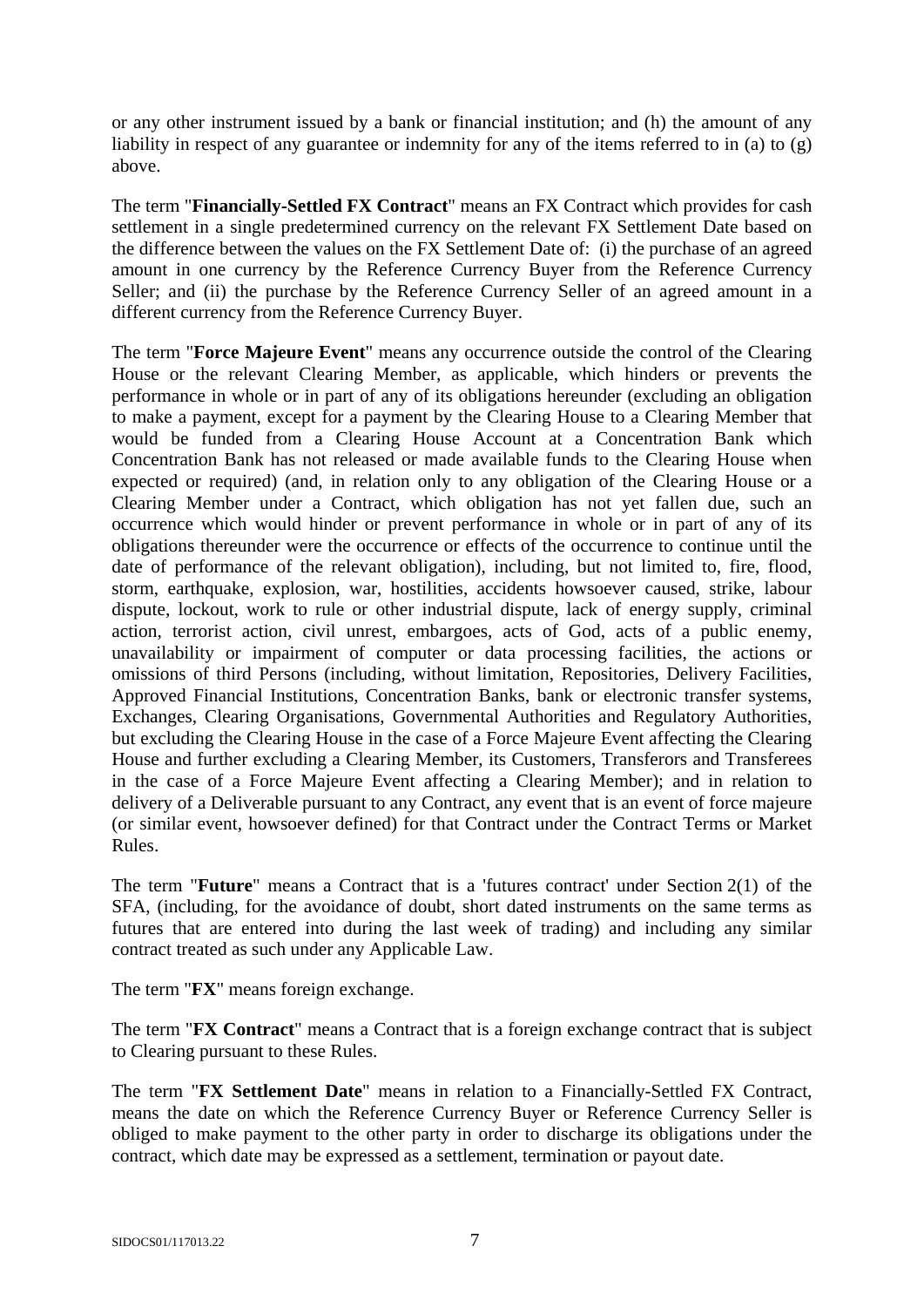The term "**FX Transaction**" means an ICE Futures Singapore Transaction which is an FX transaction.

The term "**Goods and Services Tax**" means any goods and services tax, consumption tax, value added tax or any tax of a similar nature.

The term "**Governmental Authority**" means any Regulatory Authority and any national, federal, supranational, state, regional, provincial, local or other government, government department, ministry, governmental or administrative authority, regulator, agency, commission, secretary of state, minister, court, tribunal, judicial body or arbitral body or any other Person exercising judicial, executive, interpretative, enforcement, regulatory, investigative, fiscal, taxing or legislative powers or authority anywhere in the world with competent jurisdiction (including, without limitation, the MAS).

The term "**Group Company**" means, with respect to any entity, a company which is a holding company, ultimate holding company or subsidiary of that entity or a subsidiary of any holding company or ultimate holding company of that entity. For the purposes of this definition, the expressions "holding company", "ultimate holding company" and "subsidiary" shall have the meanings given to them in Sections 5 and 5A of the Companies Act (Chapter 50 of Singapore), the expression "company" shall have the meaning given to it in Section 4 of the Companies Act (Chapter 50 of Singapore) and the expression "entity" shall have the same meaning as the expression "company".

The term "**Guaranty Fund**" means the guaranty fund established and maintained pursuant to Part 11 relating to ICE Futures Singapore Contracts.

The term "**Guaranty Fund Contribution**" means Permitted Cover transferred by a Clearing Member to the Clearing House as a contribution to the Guaranty Fund pursuant to Part 11 that has not been applied pursuant to Part 9 and includes, where the context so requires, any proceeds of realisation of the same.

The term "**Guaranty Fund Period**" for the Guaranty Fund, means such period as may be published from time to time by the Clearing House by Circular for which the total amount of Guaranty Fund Contributions for the Guaranty Fund is fixed (subject to any termination or suspension of any Clearing Member's membership or status as a Clearing Member, new Clearing Members making Guaranty Fund Contributions and the Clearing House's discretions pursuant to Part 11).

The term "**Guidance**" means guidance issued by the Clearing House pursuant to Rule 109(f).

The term "**ICE Futures Singapore**" means ICE Futures Singapore Pte. Ltd. (a company incorporated in the Republic of Singapore under registration number 200617072D) and the approved exchange (as defined in the SFA) known as and operated by ICE Futures Singapore.

The term "**ICE Futures Singapore Block Contract**" means a Contract resulting from an ICE Futures Singapore Block Transaction.

The term "**ICE Futures Singapore Block Trade Facility**" means the block trade facility operated by ICE Futures Singapore in accordance with the ICE Futures Singapore Rules.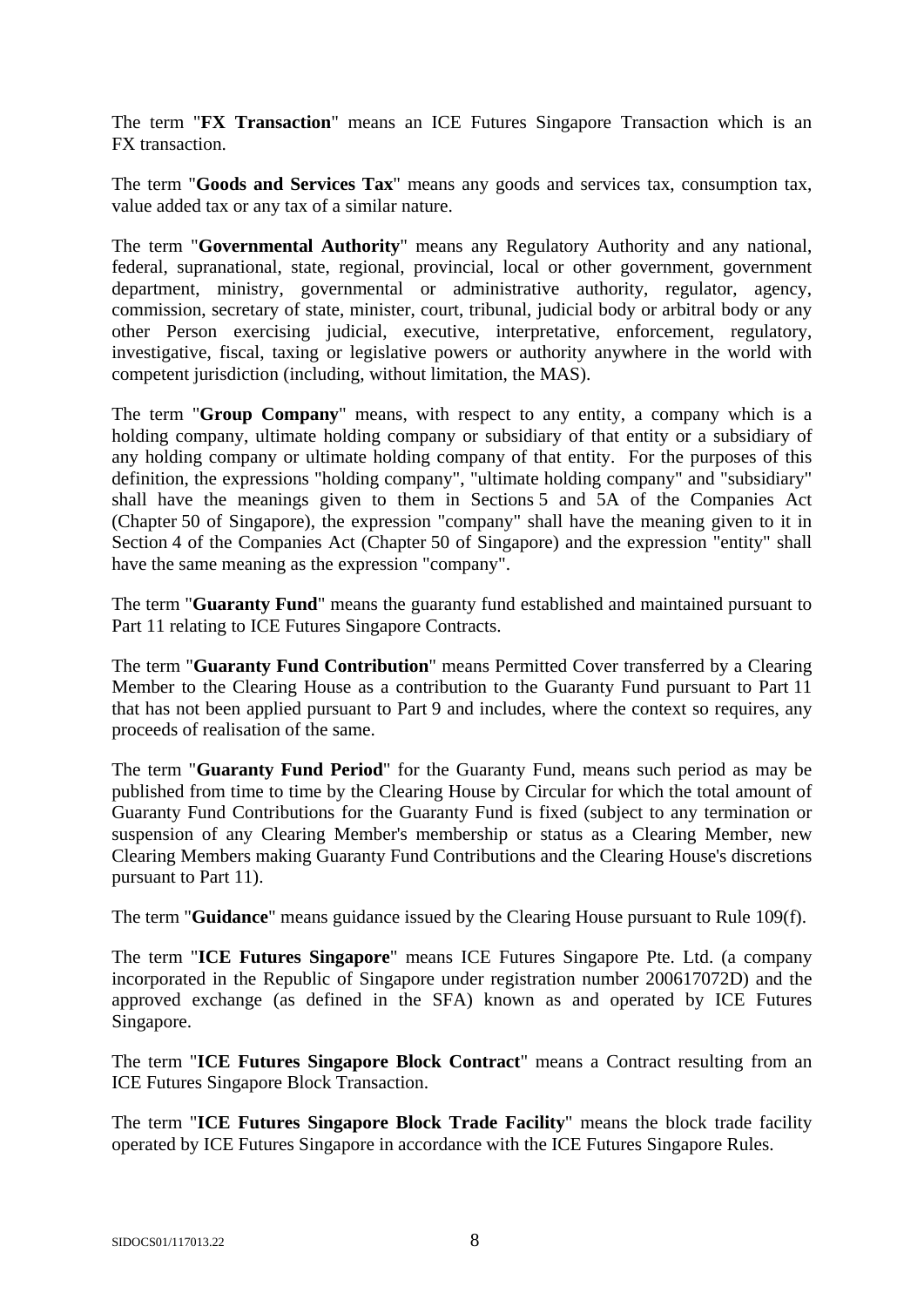The term "**ICE Futures Singapore Block Transaction**" means an EFS, EFP or ICE Futures Singapore Block Trade Facility transaction reported through ICE Futures Singapore in accordance with the ICE Futures Singapore Rules.

The term "**ICE Futures Singapore Contract**" means an ICE Futures Singapore Block Contract or an ICE Futures Singapore Matched Contract.

The term "**ICE Futures Singapore Contract Terms**" means the contract terms and procedures of ICE Futures Singapore.

The term "**ICE Futures Singapore Matched Contract**" means a Contract resulting from an ICE Futures Singapore Matched Transaction.

The term "**ICE Futures Singapore Matched Transaction**" means a Transaction that occurs or occurred on the ICE Futures Singapore exchange in accordance with the ICE Futures Singapore Rules.

The term "**ICE Futures Singapore Rules**" means the rules of ICE Futures Singapore.

The term "**ICE Futures Singapore Transaction**" means an ICE Futures Singapore Matched Transaction or an ICE Futures Singapore Block Transaction where the related trade particulars or data submitted or provided to the Clearing House or ICE Futures Singapore by or on behalf of a Clearing Member (including by any Representative) will give rise to a Contract or Contracts if the relevant circumstances specified in Rule 401(a) occur.

The term "**ICE Group**" means the Clearing House and all of its Group Companies.

The term "**Illegality**" means where, after giving effect to any applicable provision, disruption fallback or remedy specified in, or pursuant to, these Rules, the Procedures and the applicable Contract Terms, due to an event or circumstance (other than any action taken by a Clearing Member) occurring after a Contract arises, it becomes unlawful under any Applicable Law on any day, or it would be unlawful if the relevant payment, delivery or compliance were required on that day (in each case, other than as a result of a breach by the Clearing Member of Rules 202 and 203), to perform any absolute or contingent obligation to make a payment or delivery in respect of such Contract, to receive a payment or delivery in respect of such Contract or to comply with any other material provision of the Rules and Procedures relating to such Contract.

The term "**Impossibility**" means where, after giving effect to any applicable provision, disruption fallback or remedy specified in, or pursuant to, these Rules, the Procedures and the applicable Contract Terms, due to an event or circumstance (other than any action taken by a Clearing Member) occurring after a Contract arises, it becomes impossible on any day, or it would be impossible if the relevant payment, delivery or compliance were required on that day (in each case, other than as a result of a breach by the Clearing Member of Rules 202 and 203), to perform any absolute or contingent obligation to make a payment or delivery in respect of such Contract, to receive a payment or delivery in respect of such Contract or to comply with any other material provision of the Rules and Procedures relating to such Contract.

The term "**Insolvency**" means, in relation to any Person: a bankruptcy or winding-up application being presented; a bankruptcy order being made; a voluntary arrangement being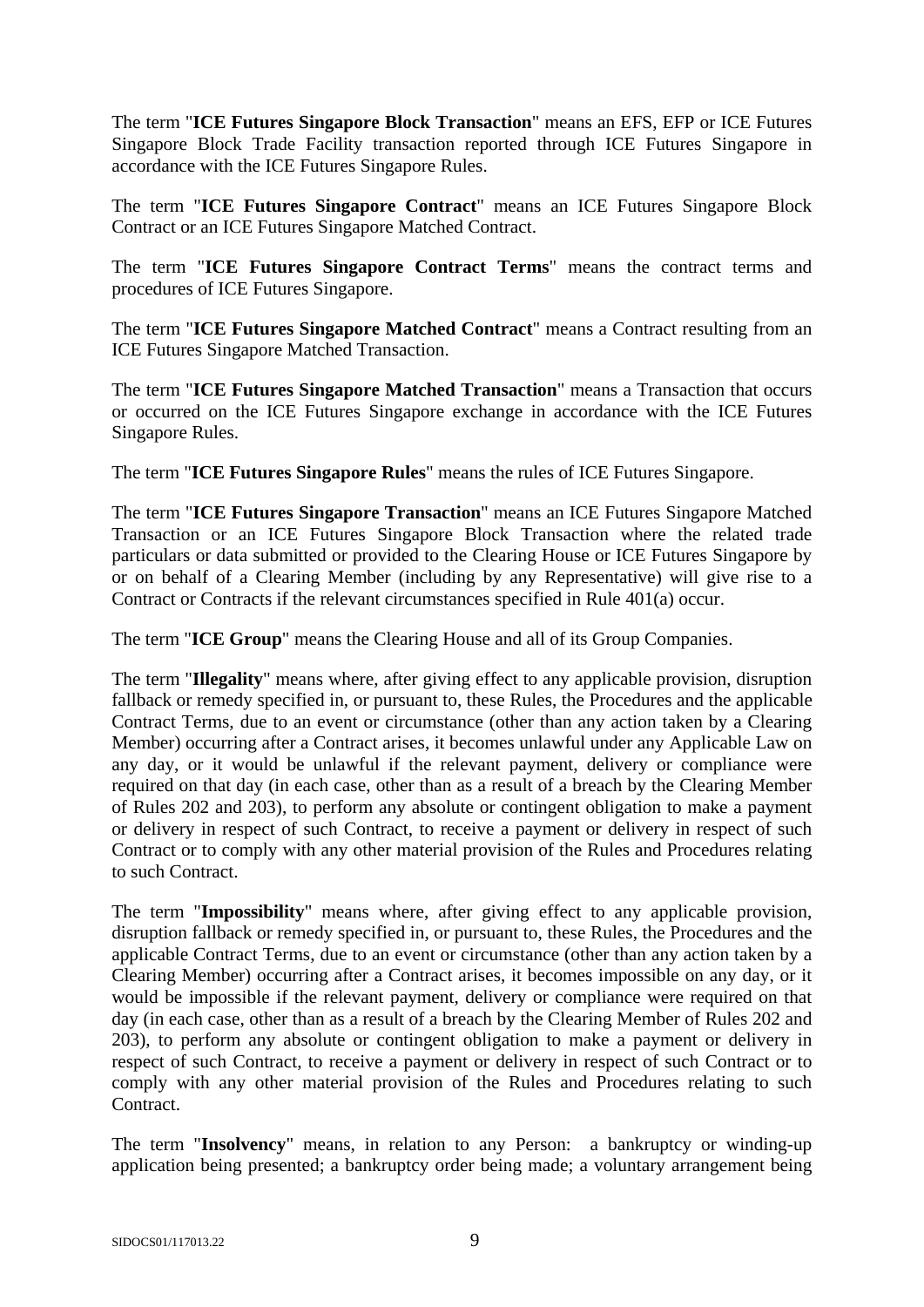approved; an Insolvency Practitioner being appointed or application or order being made for such an appointment; a composition or scheme of arrangement being approved by a court or other Governmental Authority; an assignment, compromise or composition being made or approved for the benefit of any creditors or significant creditor; an order being made or resolution being passed for winding up; dissolution; the striking off of that Person's name from a register of companies or other corporate bodies; a distress or execution process being levied or enforced or served upon or against property of that Person; a Governmental Authority making an order pursuant to which any of that Person's securities, property, rights or liabilities are transferred; a Governmental Authority exercising, as it appears it to be necessary upon the occurrence of a Specified Event, one or more of the powers prescribed under any Applicable Law in Singapore, including but not limited to the powers prescribed under the Banking Act (Chapter 19 of Singapore) and the Monetary Authority of Singapore Act (Chapter 186 of Singapore), in respect of that Person; or any event analogous to any of the foregoing in any jurisdiction (always excluding any frivolous or vexatious petition or solvent reorganisation, change of Control or merger notified to the Clearing House in accordance with Rule  $204(a)(i)$ .

The term "**Insolvency Practitioner**" means a receiver, judicial manager, administrator, bank administrator, manager or administrative receiver, liquidator, conservator, examiner, trustee in bankruptcy, relevant officeholder (under Part III of the SFA) or any other Person appointed or with powers in relation to an Insolvency in any jurisdiction.

The term "**Intellectual Property**" means all intellectual property rights in any part of the world and for the entire duration of such rights, which shall be deemed to include, without limitation, copyright, trade marks, design rights, patents, domain names, database rights and know-how, in each case whether registered or unregistered and including applications to register and rights to apply for registration, and all similar or equivalent rights which may subsist anywhere in the world.

The term "**Investment**" means any financial instrument, including any forward contract and any instruments which are securities, as the term 'forward contract' and 'securities' are defined in Section 2(1) of the SFA.

The term "**Invoice Back**" means the process by which an offsetting Contract of the same Set as an existing Contract is created by the Clearing House pursuant to Rule 104(a)(i) or Rule  $104(b)$  and Rule  $401(a)(vi)$ , with the role of Buying Counterparty or Selling Counterparty reversed and, at the Clearing House's discretion, a different price or premium and other terms as are determined by the Clearing House pursuant to Rule 104 or an existing Contract is terminated by the Clearing House pursuant to Rule 104(a)(i) or Rule 104(b) at a termination price and other terms as are determined by the Clearing House pursuant to Rule 104; and the terms "**Invoiced Back**", "**Invoicing Back**" and other similar expressions shall be construed accordingly.

The term "**IRAS**" means the Inland Revenue Authority of Singapore and any successor thereto.

The term "**Margin**" means Permitted Cover required to be provided or actually provided (by way of title transfer pursuant to a Clearing Membership Agreement) to the Clearing House (or, in the case of Variation Margin, provided to or by the Clearing House, as the context may require or, in the case of Variation Margin provided pursuant to a transfer of cash) pursuant to a requirement for Original Margin, Variation Margin, or any other requirement under the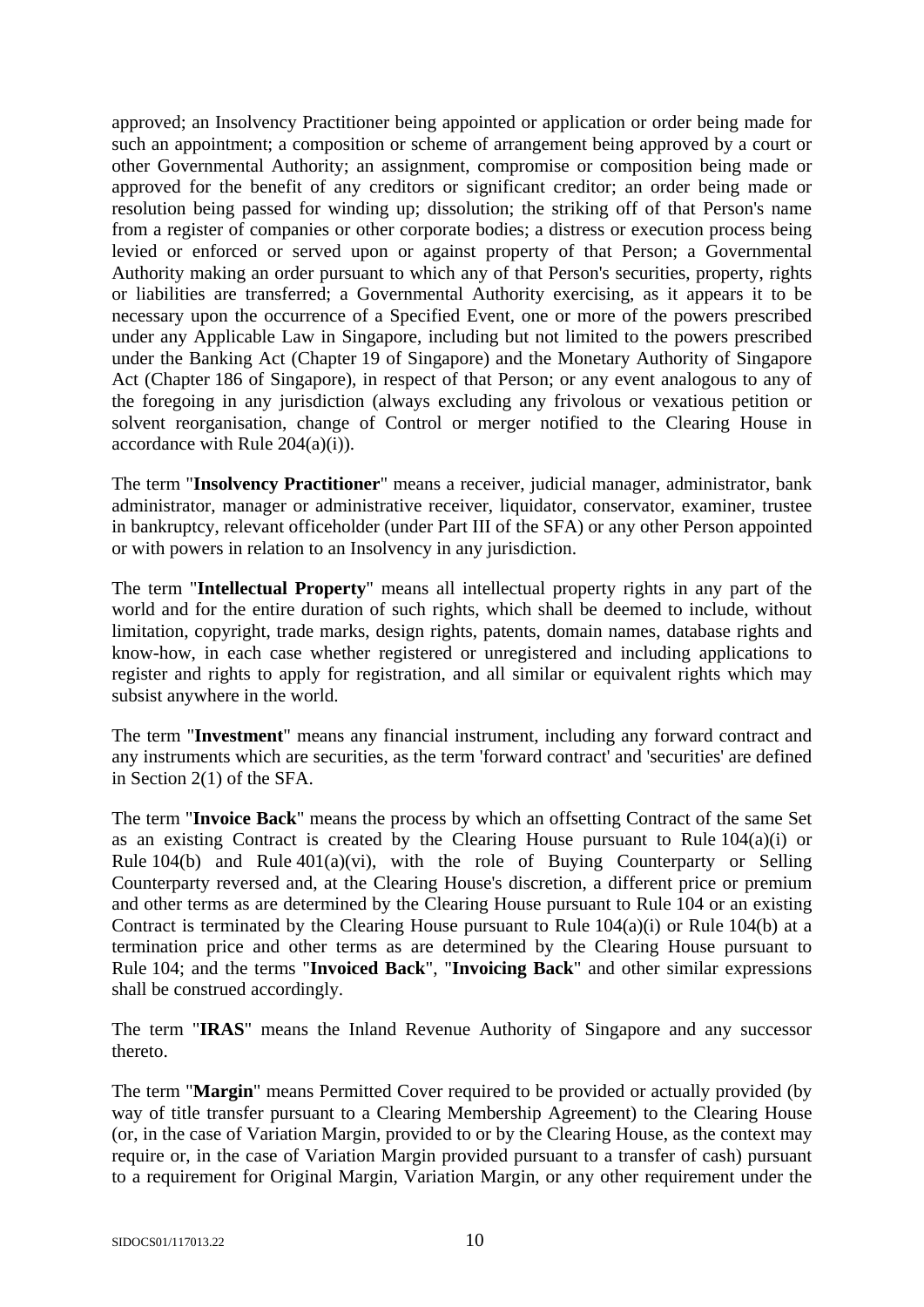Rules or the Finance Procedures and includes, where the context so requires, any proceeds of realisation of the same.

The term "**Margin Account**" means a Proprietary Margin Account or Customer Margin Account.

The term "**Market**" means the markets operated by ICE Futures Singapore.

The term "**Market Rules**" means the rules, regulations, procedures of, and agreements governing, a Market, including the ICE Futures Singapore Rules and the ICE Futures Singapore Contract Terms.

The term "**MAS**" means the Monetary Authority of Singapore or any successor entity.

The term "**MAS Requirements**" means all requirements, regulations, notices, directions, guidelines, codes, practice notes, circulars, policy statements, guidance, examples, waivers and other similar materials published or otherwise made by the MAS from time to time.

The term "**Monetary Default**" means a Clearing Member failing to transfer to, deposit with, or pay to, the Clearing House in full any Margin, Guaranty Fund Contribution, amount due under or in connection with any Contract or other amount due to the Clearing House or required by or pursuant to Market Rules, unless such failure constitutes a Force Majeure Event affecting the relevant Clearing Member.

The term "**Nominated Bank Account**" means a Nominated Customer Bank Account or a Nominated Proprietary Bank Account.

The term "**Nominated Customer Bank Account**" means an account (if any) of a Clearing Member at an Approved Financial Institution, nominated by the Clearing Member in accordance with the Finance Procedures, used by the Clearing Member for transfers to or from the Clearing House of amounts due in respect of its Customer Account which may be designated by a Clearing Member for payments in respect of such Customer Account. For the avoidance of doubt, a Nominated Customer Bank Account is not and does not form part of a Customer Account.

The term "**Nominated Proprietary Bank Account**" means an account of a Clearing Member at an Approved Financial Institution, nominated by the Clearing Member in accordance with the Finance Procedures, used by the Clearing Member for transfers to or from the Clearing House of amounts due in respect of its Proprietary Account, which may be designated for payments in respect of Contracts. For the avoidance of doubt, a Nominated Proprietary Bank Account is not and does not form part of a Proprietary Account.

The term "**Non-Transfer Positions**" in respect of a Customer Account of a Clearing Member, means the Customer Account Positions in respect of which either: (i) the relevant Customer has not made a Default Portability Preference; or (ii) a Default Portability Preference has been made by the relevant Customer but has not been communicated to the Clearing House by such Clearing Member or, where permitted, by such Customer, in each case in accordance with the Rules and the Procedures.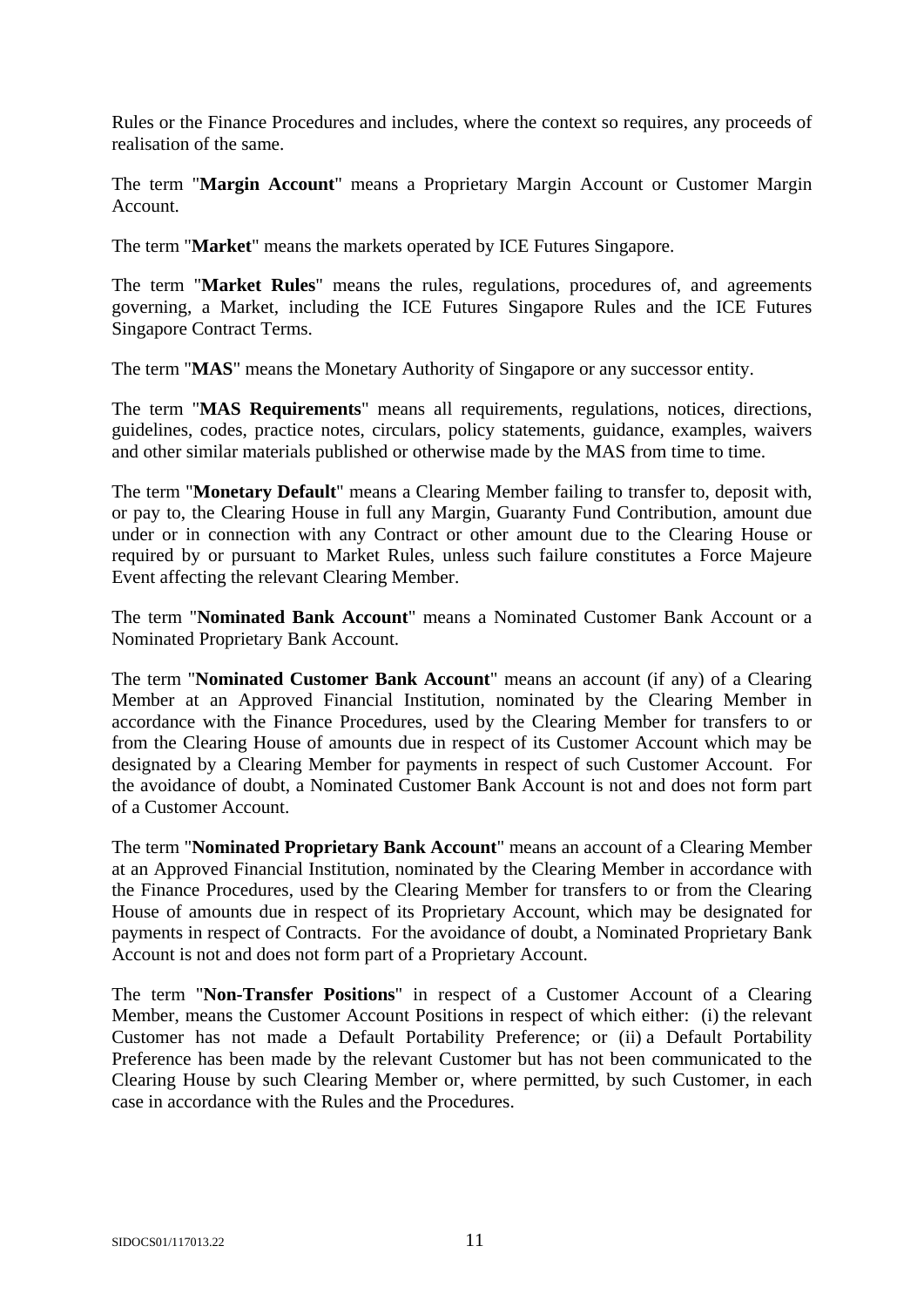The term "**Open Contract Position**", in respect of each Set of Contracts for a Clearing Member from time to time, comprises the Contract Position and the Net Amount Position, where

- (a) *Contract Position* means:
	- (i) in relation to a Proprietary Position Account for Contracts that are Futures: where a Clearing Member is party to one or more Futures Contracts of a particular Set, the gross number of buy positions and the gross number of sell positions pursuant to those Contracts recorded in that account (subject to any netting pursuant to Rule 406);
	- (ii) [Not used.]:
	- (iii) in relation to a Customer Position Account for Contracts that are Futures: where a Clearing Member is party to one or more Futures Contracts of a particular Set, the gross number of buy positions and the gross number of sell positions pursuant to those Contracts recorded in that account (subject to any netting pursuant to Rule 406);
	- (iv) [Not used.];

in any case as calculated by the Clearing House from time to time based on data received by the Clearing House in respect of Contracts entered into by the Clearing Member up to the close of business on the immediately preceding Business Day (or such other period determined by the Clearing House at its discretion); and

(b) *Net Amount Position* for Contracts, means the price at which the Contract Position for any Set is recorded on the Clearing House's books based on Exchange Delivery Settlement Prices for each Contract.

The term "**Opening Days**" means the days upon which the Clearing House is operational, which may vary for different Contracts or between deliveries and other business, as notified by the Clearing House from time to time.

The term "**Opening Hours**" means the hours during which the Clearing House is operational, which may vary for different Contracts or between deliveries and other business, as notified by the Clearing House from time to time.

The term "**Original Margin**" means the Permitted Cover required to be provided or actually provided (by way of title transfer pursuant to a Clearing Membership Agreement) to the Clearing House as collateral for the obligations of a Clearing Member in respect of Contracts pursuant to Part 5 including any margin provided in relation to Contracts pursuant to Rule  $502(g)$ , in each case as calculated or permitted to be called in accordance with the risk policies of the Clearing House, but excluding in any case Variation Margin, and including where the context so requires, any proceeds of realisation of the same.

The term "**Permitted Cover**" means cash in Eligible Currencies and other assets determined by the Clearing House as permissible for Margin, Guaranty Fund Contributions or other financial resource requirements specified by the Clearing House and includes, where the context so requires, any such cash or assets transferred to the Clearing House and any proceeds of realisation of the same. A particular kind of currency or asset may be determined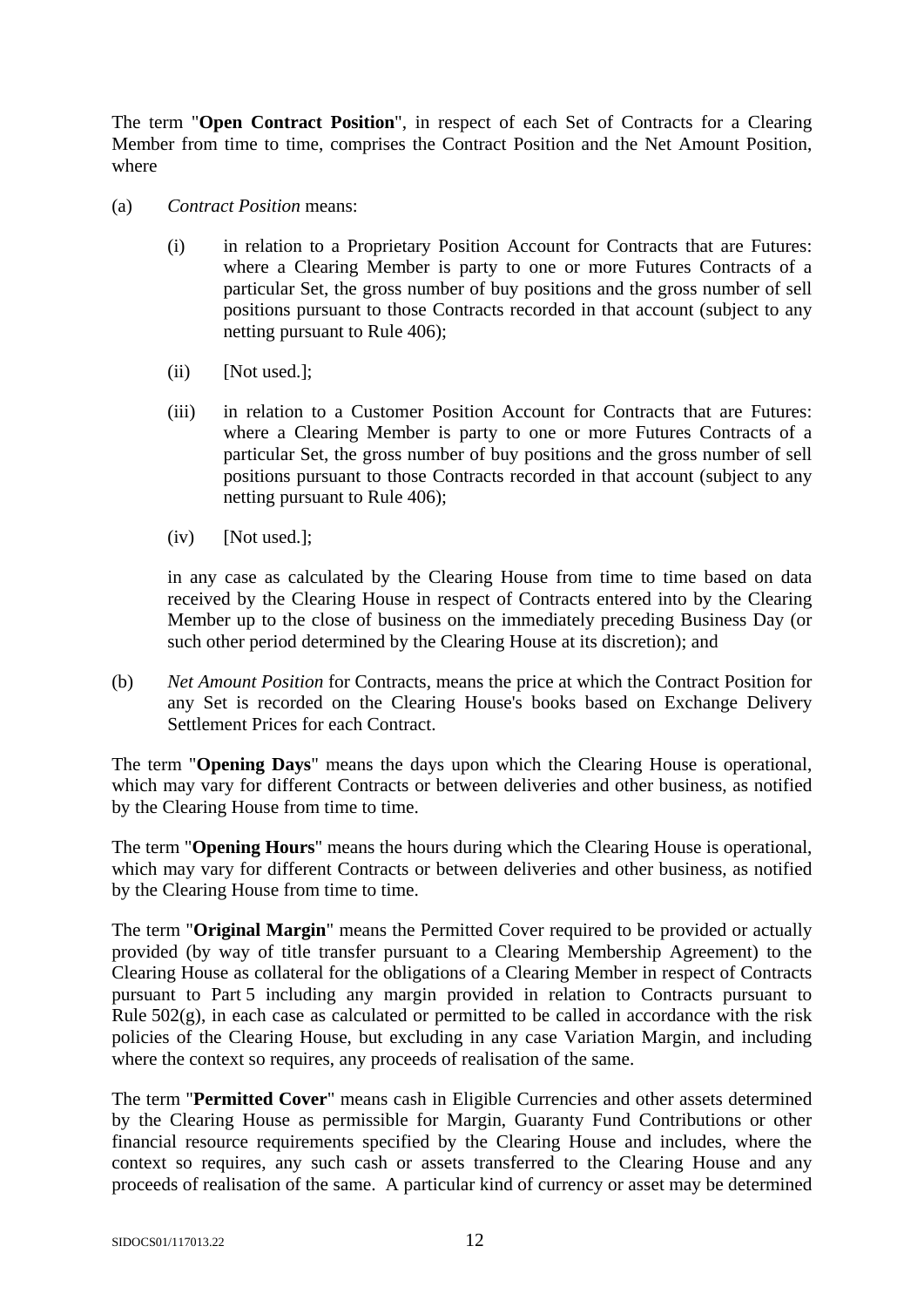by the Clearing House to be Permitted Cover only in respect of Proprietary Accounts, Customer Accounts, Contracts or certain Sets of Contracts.

The term "**Person**" means any individual, partnership, firm, body corporate, association, trust, unincorporated organisation or other entity.

The term "**Position Account**" means a Proprietary Position Account or Customer Position Account.

The term "**Position Holder**" has the meaning set out in Rule 407.

The term "**Potential Event of Default**" means any event which, with the giving of notice or the lapse of time or both, would constitute an Event of Default.

The term "**President**" means the president of the Clearing House from time to time.

The term "**Procedures**" means the procedures of the Clearing House from time to time, as amended pursuant to Rule 109(e) and any reference to the "**Business Continuity Procedures**", "**Clearing Procedures**", "**Complaint Resolution Procedures**", "**Default Auction Procedures**", "**Delivery Procedures**", "**Finance Procedures**", "**Contract Terms Procedures**", "**Membership Procedures**", or any other section of the Procedures shall be interpreted accordingly.

The term "**Proprietary Account**" refers to a proprietary account at the Clearing House which may be designated for Contracts and all related Margin and comprises a Proprietary Position Account and Proprietary Margin Account.

The term "**Proprietary Account Contract**" means a Contract recorded in a Proprietary Position Account (or any sub-account thereof).

The "**Proprietary Margin Account**" forms part of a Proprietary Account and the term means an account with the Clearing House which is not a Customer Margin Account, opened in the name of a Clearing Member for the recording of debits and credits of Margin in respect of Proprietary Account Contracts recorded in the related Proprietary Position Account, which may be divided for administrative convenience only into sub-accounts.

The "**Proprietary Position Account**" forms part of a Proprietary Account and the term means an account with the Clearing House which is not a Customer Position Account, opened in the name of a Clearing Member in which Proprietary Account Contracts entered into by the Clearing Member (whether directly or indirectly) and/or related Open Contract Positions are recorded, which may be divided for administrative convenience only into sub-accounts.

The term "**Reference Currency Buyer**" means, in respect of an FX Contract, the Clearing House if the Clearing Member who is party to that FX Contract (or its Customer) was the Reference Currency Seller under the corresponding FX Transaction, or the Clearing Member who (or whose Customer) was party to the corresponding FX Transaction as Reference Currency Buyer.

The term "**Reference Currency Seller**" means, in respect of an FX Contract, the Clearing House if the Clearing Member who is party to that FX Contract (or its Customer) was the Reference Currency Buyer under the corresponding FX Transaction, or the Clearing Member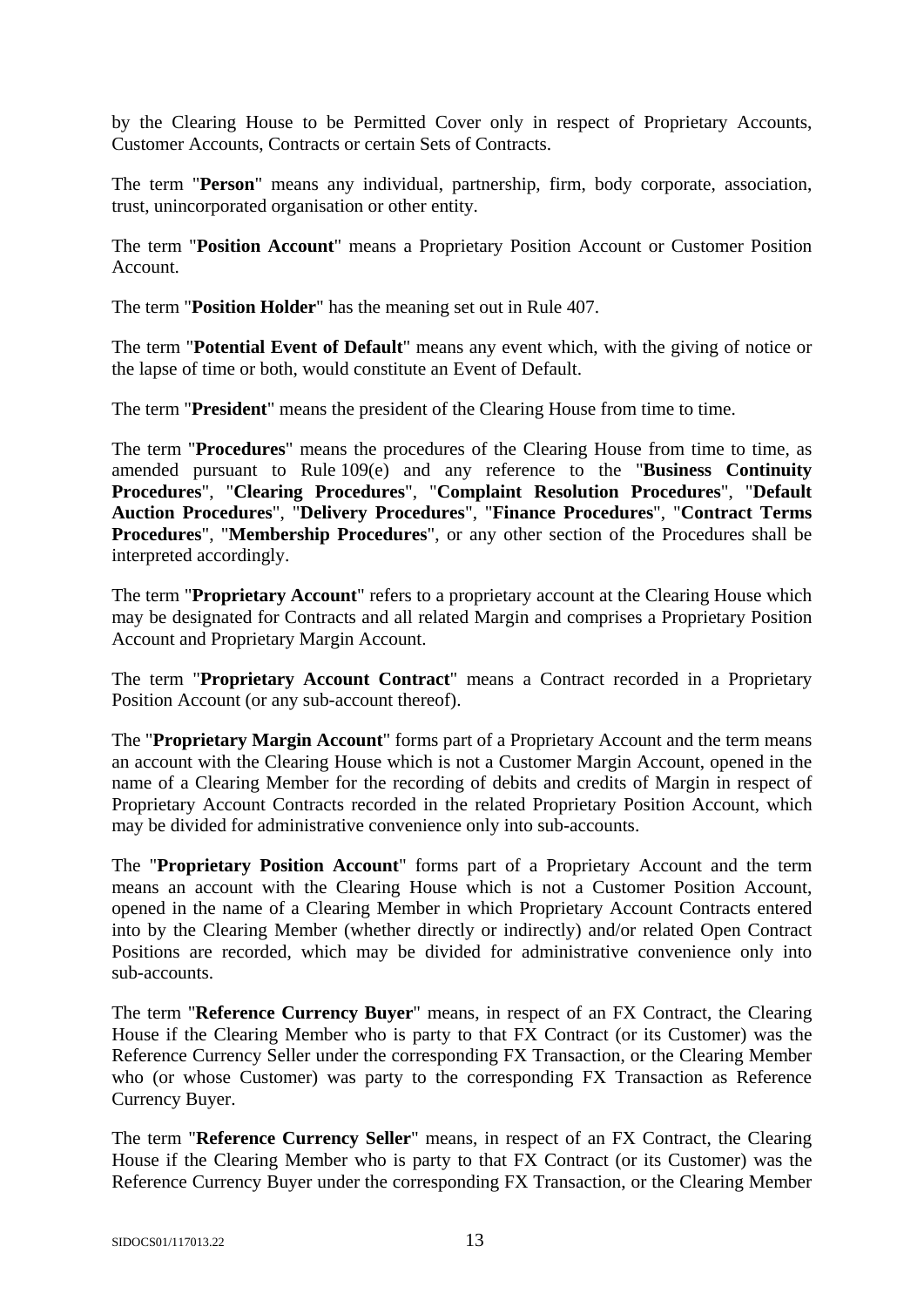who (or whose Customer) was party to the corresponding FX Transaction as Reference Currency Seller.

The term "**Reference Price**" in respect of Contracts, means the reference price determined by the Clearing House on the basis of data provided by the relevant Market or otherwise pursuant to Rule 802.

The term "**Regulatory Authority**" means any Governmental Authority which exercises a regulatory or supervisory function under the laws of any jurisdiction in relation to financial services, the financial markets, Exchanges or Clearing Organisations (including, without limitation, the MAS and the IRAS).

The term "**Repository**" means a trade repository (as defined in the SFA) used and specified by the Clearing House for the reporting of Contracts (which may also be used for the recording of Transactions submitted for Clearing).

The term "**Representative**" means any Person that carries out or is responsible for (or purports to carry out or be responsible for) any of the functions of another Person, and any Persons that either such Person employs, authorizes or appoints to act on its behalf, including without limitation any director, partner, officer, executive, employee, Affiliate, Customer, contractor or agent of that other Person (provided, in the case of a Clearing Member, that a Customer will only be treated as a Representative of a Clearing Member in respect of any act, omission, conduct or behaviour in its capacity as a Customer to the extent that the Clearing Member is bound by the conduct of such Customer pursuant to Rule 102(j)).

The term "**Rule Change**" means any amendment, alteration, restatement, addition, deletion or other change to the Rules (excluding, for purposes of this definition, any Guidance or any Circular) made in accordance with Rule 109.

The term "**Rules**" means these rules, together with the Procedures, as interpreted in accordance with Guidance and Circulars.

The term "**Seller**" means, in relation to deliveries under Part 7, the Clearing Member or the Clearing House, whichever is obliged to make delivery of a Deliverable (whether itself or through another Person).

The term "**Selling Counterparty**" means, in respect of a Contract: (a) the Clearing Member that was, before formation of a Contract for Clearing, party to the corresponding Transaction as seller (or, in relation to Financially-Settled FX Contract, Reference Currency Seller); or (b) where a Clearing Member's Customer is party to the corresponding Transaction as seller the Clearing Member that provides clearing services to that Customer in relation to the Transaction in question (or, if more than one such Clearing Member exists, the Clearing Member that was selected by the Customer for the initial booking of that Transaction); or (c) overriding any designation that would occur pursuant to (a) or (b) above, where one Clearing Member that would be a Selling Counterparty in accordance with (a) or (b) above has allocated a Transaction to another Clearing Member for clearing in accordance with Market Rules, the Clearing Member to whom such Transaction is allocated.

The term "**Sequential Guaranty Fund Depletion**" in respect of a particular Clearing Member that is not a Defaulter, means circumstances in which: (i) there have been two or more Events of Default relating to different Clearing Members within a period of 20 or fewer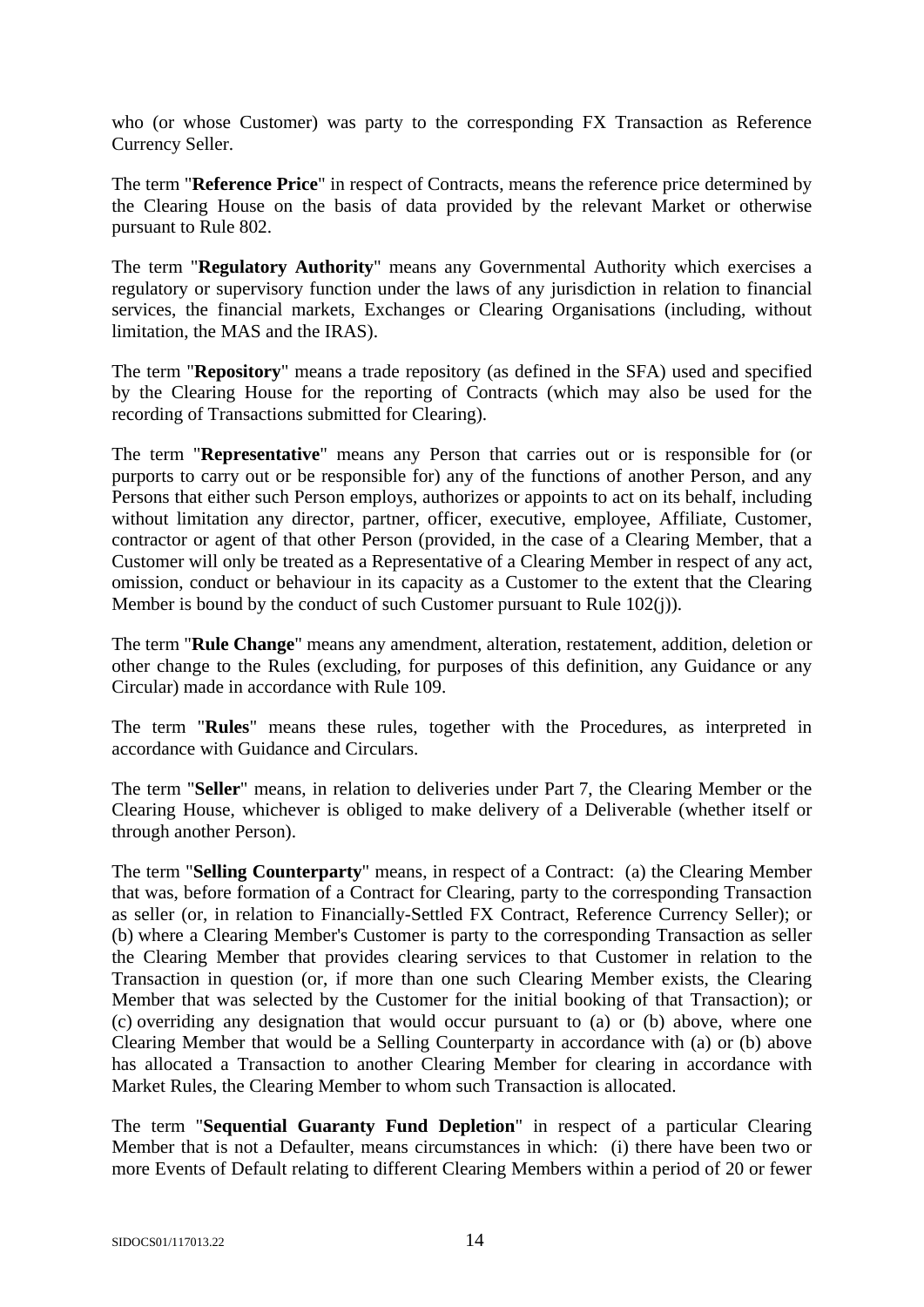Business Days; (ii) Guaranty Fund Contributions have been applied in respect of at least two such Events of Default; and (iii) the total amount that the Clearing Member has paid the Clearing House to replenish its Guaranty Fund Contributions exceeds the total amount of Guaranty Fund Contributions standing to the credit of that Clearing Member in the Clearing House's accounts prior to the first Event of Default.

The term "**Set**" means for Futures Contracts, a set or class of Contracts that are identical as to their terms (including the Deliverable or currency pair to which such Contract relates and settlement date; but excluding any amount paid or to be paid for entry into the Contract and any amount paid or to be paid in respect of entry into settlement or delivery of a Contract).

The term "**SFA**" means the Securities and Futures Act (Chapter 289 of Singapore).

The term "**SF(CF)R**" means the Securities and Futures (Clearing Facilities) Regulations 2013.

The term "**SF(FMR)R**" means the Securities and Futures (Financial and Margin Requirements for Holders of Capital Markets Services Licences) Regulations.

The term "**SF(LCB)R**" means the Securities and Futures (Licensing and Conduct of Business) Regulations.

The term "**SGD**" means the lawful currency from time to time of the Republic of Singapore.

The term "**SIAC**" means the Singapore International Arbitration Centre or any successor thereto.

The term "**SIAC Rules**" means the arbitration rules of the SIAC.

The term "**Specified Event**" means a situation where:

- (a) a Person is or is likely to become unable to meet its obligations;
- (b) a Person is or is likely to become subject to an Insolvency;
- (c) a Person has suspended or is about to suspend payments;
- (d) a Person has contravened the provisions of any Applicable Law of Singapore, including but not limited to the provisions of the SFA, the Banking Act (Chapter 19 of Singapore) and the Monetary Authority of Singapore Act (Chapter 186 of Singapore);
- (e) a Person has failed to comply with any condition attached to any license, approval or exemption granted to it under any applicable laws of Singapore, including but not limited to any licenses granted to it under the SFA, the Banking Act (Chapter 19 of Singapore) and any approvals granted to it under the Monetary Authority of Singapore Act (Chapter 186 of Singapore);
- (f) a Person informs any Governmental Authority that one or more of the Specified Events in sub-paragraphs (a), (b) and (c) has occurred;
- (g) any Governmental Authority is of the opinion that one or more of the Specified Events in sub-paragraphs (a), (b) (c), (d) and (e) has occurred;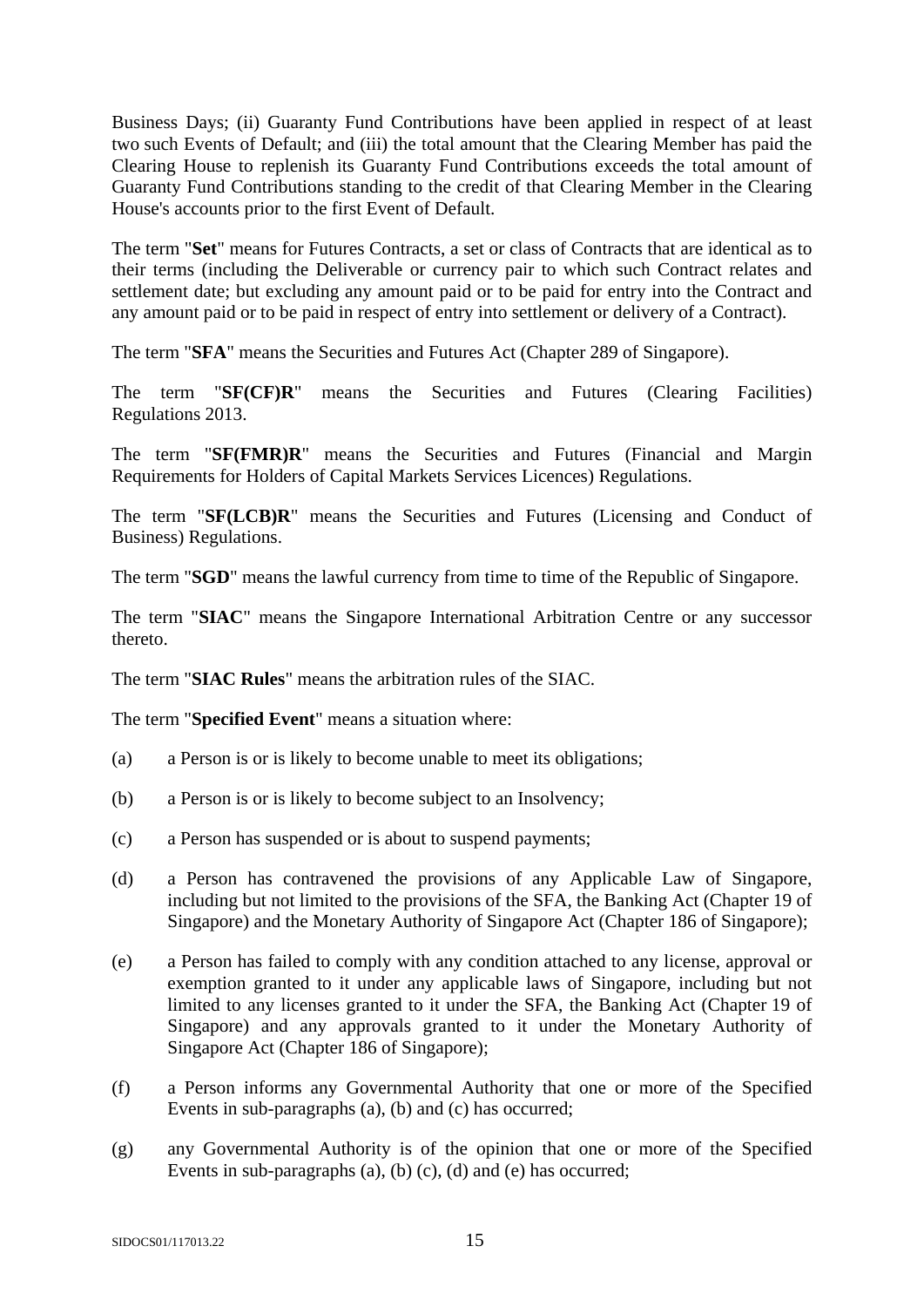- (h) any Governmental Authority is of the opinion that a Person is carrying on its business in a manner likely to be detrimental to the interests of such persons as may be prescribed, in relation to the relevant Person, by any applicable laws of Singapore; or
- (i) any Governmental Authority considers the exercise of one or more of the powers prescribed under any applicable laws of Singapore, including but not limited to the powers prescribed under the Banking Act (Chapter 19 of Singapore) and the Monetary Authority of Singapore Act (Chapter 186 of Singapore), in respect of a Person to be in the public interest.

The term "**Standard Terms**" means the form of Customer-CM Transactions Standard Terms as published by the Clearing House from time to time as an Exhibit to these Rules, but which do not form part of these Rules, which are applicable as between each Clearing Member and each of its Customers in relation to Clearing, as amended from time to time in accordance with the Standard Terms.

The term "**Summary Disciplinary Committee**" means a summary disciplinary committee established pursuant to Rule 1004(c).

The term "**Surplus Collateral**", in respect of a Clearing Member or particular Account or account for Guaranty Fund Contributions at any time, means any Permitted Cover transferred to the Clearing House that is not required to satisfy the current or most recently calculated applicable requirements in respect of Margin or Guaranty Fund Contributions at such time.

The term "**Termination Close-Out Deadline Date**" means: (i) in respect of termination of clearing membership under Rule  $209(c)(i)(A)$ , the date falling 30 Business Days after the Termination Notice Time; or (ii) notwithstanding (i), in any case, such later date as the Clearing House may at its discretion permit and notify in writing to the affected Clearing Member.

The term "**Termination Close-Out Time**" means the time at which a Clearing Member that is terminating its membership ceases to be party to any open Contracts with the Clearing House.

The term "**Termination Date**" means the later of: (i) where applicable, the Termination Close-Out Deadline Date; (ii) the date of the Termination Close-Out Time; or (iii) the time of expiry of the termination notice period.

The term "**Termination Notice Time**" means the time of service by a Clearing Member of a termination notice under Rule  $209(c)(i)(A)$  or  $(C)$ .

The term "**Transaction**" means, in respect of the Clearing of Contracts, any ICE Futures Singapore Transaction. For the avoidance of doubt: (A) an ICE Futures Singapore Transaction will be valid and constitute a Transaction for purposes of this definition regardless of whether it reflects a binding contract or transaction between two Clearing Members or between a Clearing Member and its Customer and an ICE Futures Singapore Transaction shall include any trade particulars or any data resulting from the matching of any trade or block orders; and (B) in the case of an ICE Futures Singapore Transaction made on or reported to a Market, the Transaction need not yet have been reported to the Clearing House in order to give rise to an ICE Futures Singapore Contract.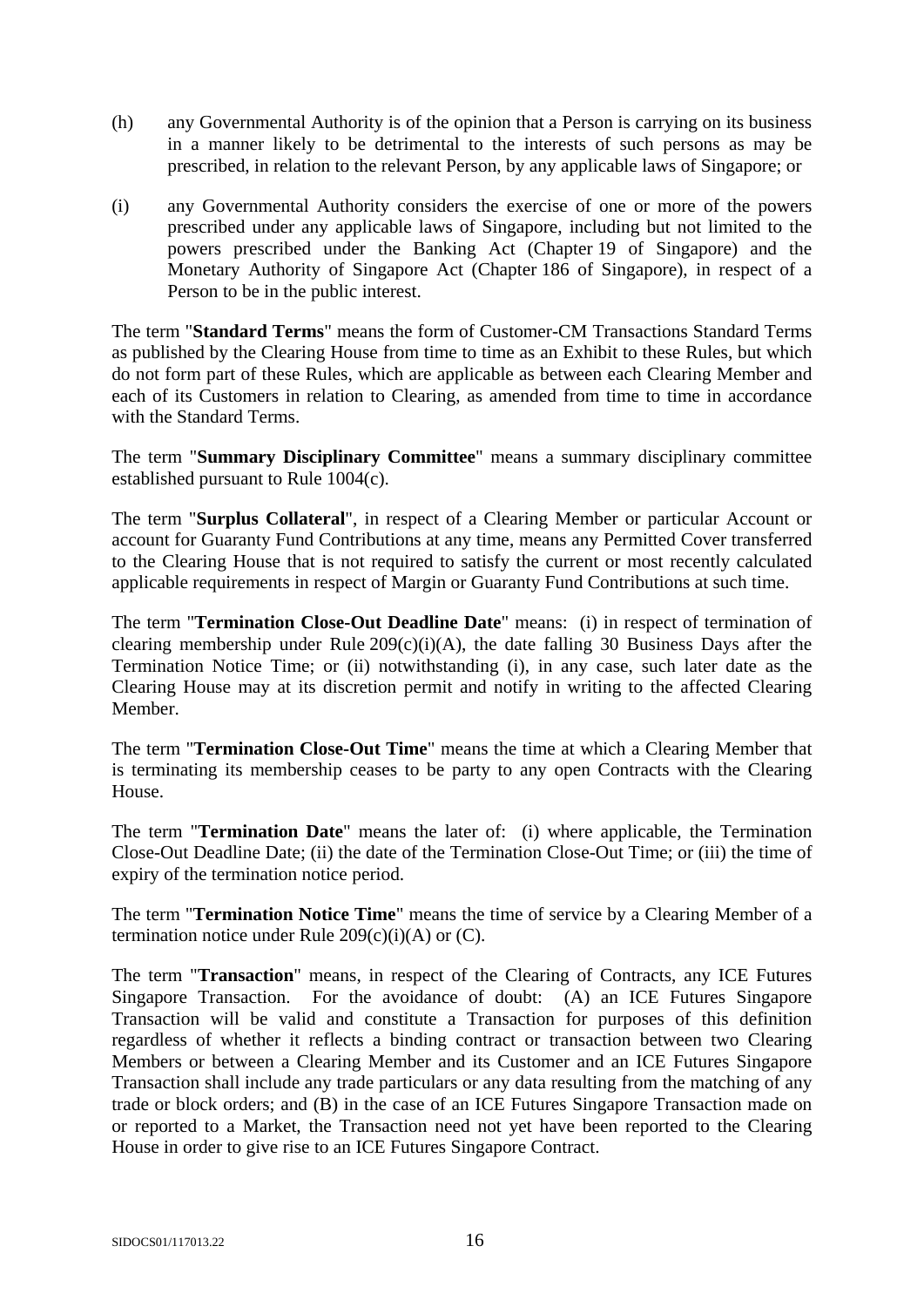The term "**Transaction Rights or Obligations**" means the rights, liabilities or obligations (if any) of a Clearing Member relating to, or arising out of or in connection with any Transaction, whether pursuant to contract, tort, equity, restitution or otherwise, whether joint or several, pursuant to the laws of any jurisdiction, which fall or fell due for performance to any Person other than as between a Customer of a Clearing Member in relation to the Transaction in question and such Clearing Member (to which the Standard Terms shall apply).

The term "**Transfer**" has the meaning given to that term in Rule 904(a).

The term "**Transferee**" means a Person nominated by a Buyer to whom a transfer or delivery is to be made under an ICE Futures Singapore Contract and includes reference to the Buyer where transfer or delivery is to be made to the Buyer.

The term "**Transferee Clearing Member**" means a Clearing Member which becomes party to a Contract as a result of a transfer, novation, sale or termination and replacement pursuant to Part 9 of the Rules.

The term "**Transferor**" means a Person nominated by a Seller by whom a transfer or delivery is to be made under an ICE Futures Singapore Contract and includes reference to the Seller where transfer or delivery is to be made by the Seller.

The term "**Tribunal**" means an arbitral tribunal established under Rule 117.

The term "**USD**" means the lawful currency from time to time of the United States of America.

The term "**Variation Margin**" means the cash required to be provided or actually provided by a Clearing Member to the Clearing House or by the Clearing House to a Clearing Member related to the market value of a Clearing Member's Open Contract Positions relating to ICE Futures Singapore Contracts, as determined pursuant to Rule 503(e) and the Finance Procedures and includes, where the context so requires, any proceeds of realisation of the same.

The term "**Withdrawal Date**" means, if at any time the Clearing House decides to terminate its services, either generally or in relation to a significant part of its business or certain categories of Contract, the date on which that termination will take effect.

# **Rule 102** *Interpretation*

- (a) Any reference to a statute, statutory provision or rule shall include any notice, order, guidance, regulation or subsidiary legislation made from time to time under that statute, statutory provision or rule which is in force from time to time. Any reference to a statute or statutory provision shall include such statute or provision as from time to time amended, modified, re-enacted or consolidated from time to time and (so far as liability thereunder may exist or can arise) shall include also any past statute or statutory provision (as from time to time modified, re-enacted or consolidated) which was applicable at the time of any relevant action or omission.
- (b) References to any rules or any agreement are references to such rules or agreement as amended or restated from time to time, provided that such amendments or restatements are made in accordance with these Rules.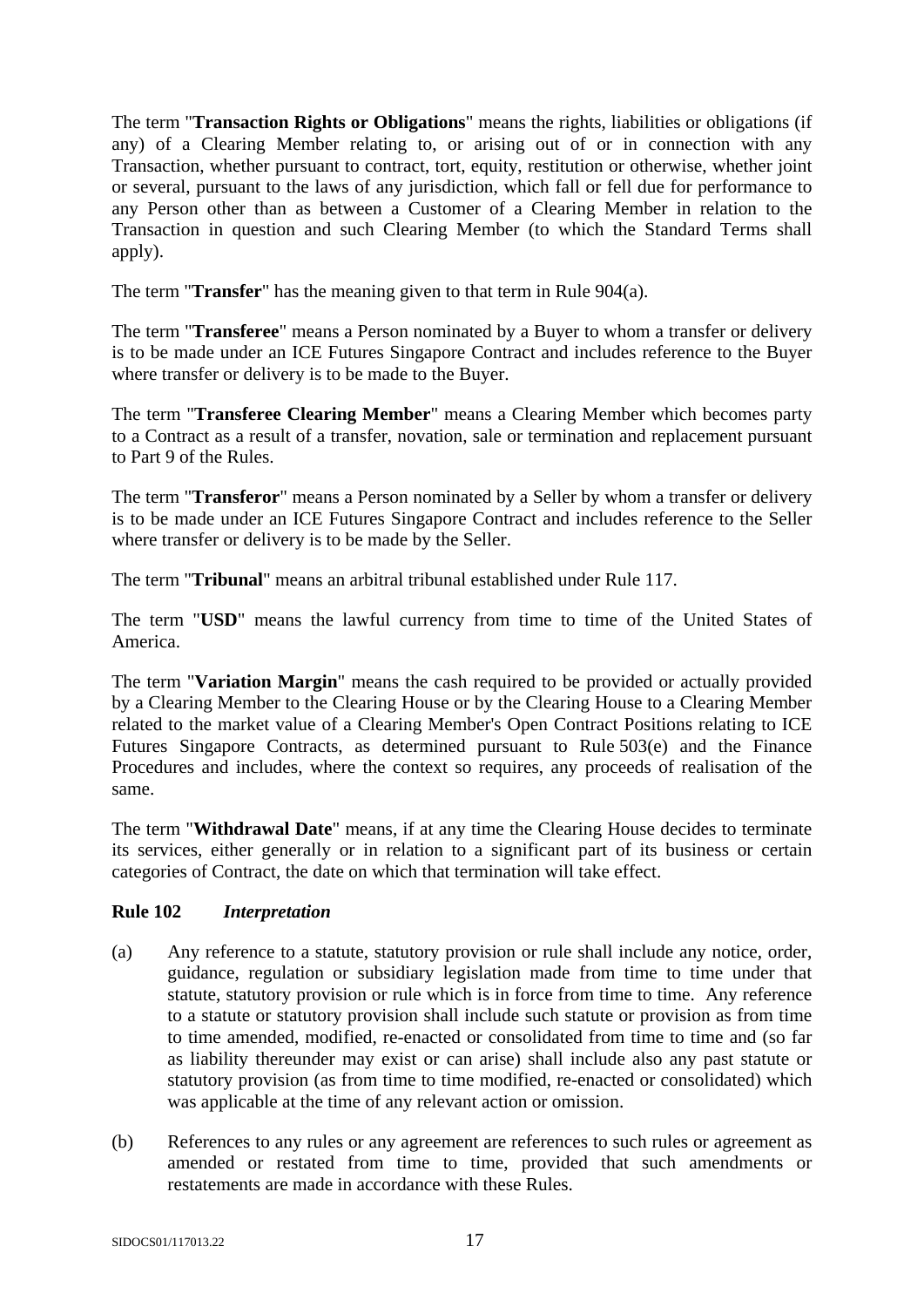- (c) The Interpretation Act (Chapter 1 of Singapore) shall apply to these Rules in the same way as it applies to an enactment.
- (d) When a reference is made in these Rules to a rule, part, paragraph or procedure, such reference is to a Rule, Part, paragraph, Procedure of, or made under these Rules, unless otherwise indicated.
- (e) The headings in these Rules are for reference purposes only and do not affect in any way the meaning or interpretation of these Rules.
- (f) To the extent there is any conflict between any of the provisions of these Rules, a Clearing Membership Agreement, the Procedures (including all exhibits, attachments and appendices thereto), any Guidance or Circular or Market Rules or between any of the foregoing, the provision of the first document specified in the paragraphs below shall prevail, control, govern and be binding upon the parties:
	- (i) these Rules (excluding the Procedures, Contract Terms (save to the extent that the Contract Terms are in the Rules but excluding Contract Terms that are in the Procedures) and any other document incorporated by reference);
	- (ii) the Clearing Membership Agreement;
	- (iii) [Not used.]
	- (iv) [Not used.]
	- $(v)$  [Not used.]
	- (vi) [Not used.]
	- (vii) in the case of Contracts traded on ICE Futures Singapore, in relation to those aspects of the ICE Futures Singapore Rules that include Contract Terms only, the ICE Futures Singapore Rules;
	- (viii) in the case of Contracts traded on ICE Futures Singapore, in relation to those aspects of the ICE Futures Singapore Contract Terms that include Contract Terms only, the ICE Futures Singapore Contract Terms;
	- $(ix)$  [Not used.]
	- (x) the Contract Terms other than those set out in these Rules or Market Rules (except as set out in Rule  $102(f)(i)$ ) (excluding the Rules and any other document incorporated by reference);
	- (xi) the Procedures (excluding any Contract Terms set out in the Procedures);
	- (xii) Market Rules other than those referred to above (excluding any document described in Rule 102(f)(i) to (xi) incorporated by reference);
	- (xiii) any Guidance;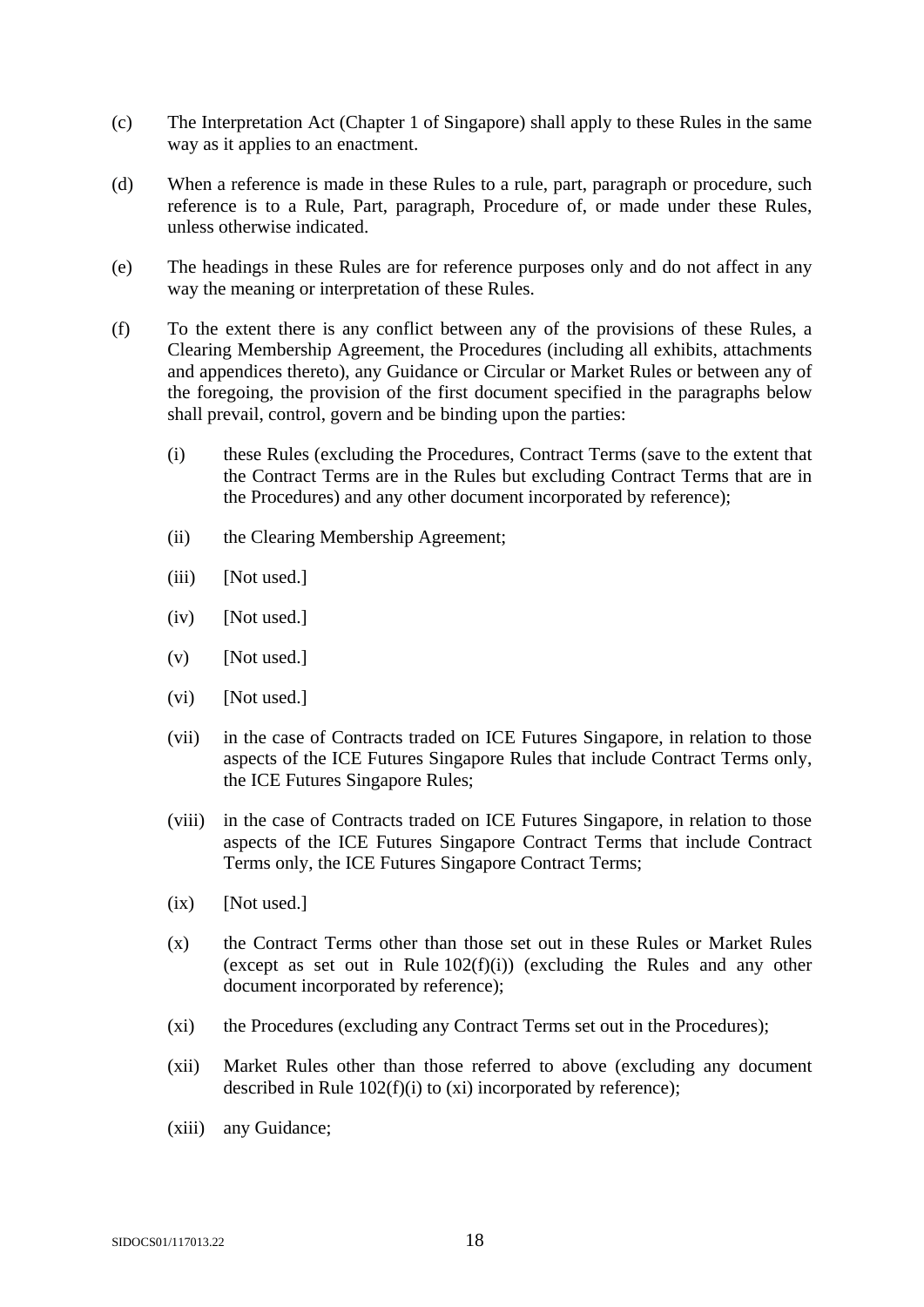- (xiv) any Circular (except for a Circular communicating an amendment to any of the above documents in accordance with these Rules, in which case the amendments communicated in such Circular shall be binding on the effective date specified in the Circular as if such amendments were one of those documents); and
- $(xv)$  [Not used.]
- (xvi) in the case of Contracts recorded in a Customer Account, the Standard Terms (solely to the extent that the Standard Terms may be of interpretative relevance to the Rules or a Contract).
- $(g)$  [Not used.]
- (h) All references to timings or times of day are to Singapore times, unless indicated otherwise. Business hours shall occur only on Business Days and shall be construed accordingly.
- (i) All references to "**tax**" shall include, without limitation, any tax, levy, impost, duty, or other charge or withholding of a similar nature (including any penalty or interest payable in connection with any failure to pay or any delay in paying the same).
- (j) Each Clearing Member shall be bound by any act, omission, conduct or behaviour ("**conduct**") of its Representatives and of its Customers and clients of such Customers but only in any instance in which:
	- (i) any such Customer or client of such Customer is permitted by the Clearing Member to have access to any system or interface of any Market or the Clearing House which access enables or results in the entry into of Contracts and relates to Clearing by that Clearing Member for such Customer or client (which access, without limitation shall be deemed to have been granted by the Clearing Member if the Customer or client in question has been nominated to the Clearing House as an "Eligible Person" pursuant to the Clearing Membership Agreement to which such Clearing Member is a party);
	- (ii) any such Customer or client of such Customer is permitted by the Clearing Member to have access to any system or interface of any Market or the Clearing House which relates to Clearing by that Clearing Member for such Customer or client and which is used for the enriching of data held by the Clearing House relating to Contracts, the post-trade management of Contracts, allocations from one Clearing Member to another Clearing Member under Rule  $401(a)(viii)$  or Rule  $401(e)$ , the transfer of Contracts between a Proprietary Account (or any sub-account thereof) or Customer Account of a Clearing Member, position transfers, novations or assignments under Rule 408(a), the service of any notice, the closing-out, expiry or termination of any Future or the netting, combining or offsetting of any Contract recorded in a particular account;
	- (iii) any such Representative, Customer or client of such Customer is nominated by a Clearing Member as a Transferee or Transferor for purposes of delivery under an ICE Futures Singapore Contract; or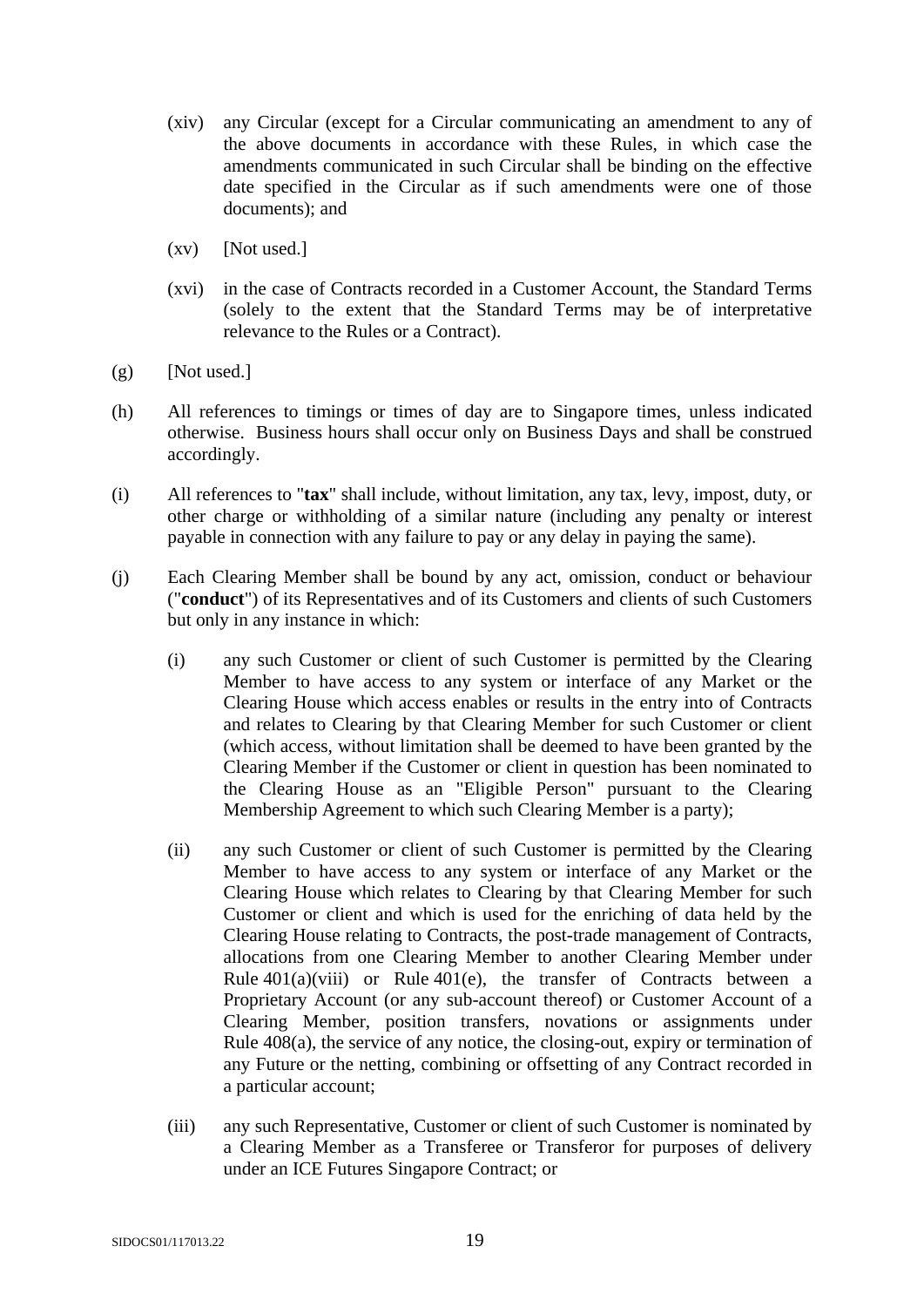(iv) any such Representative, Customer or client of such Customer is otherwise duly appointed to carry out such conduct as an agent of the Clearing Member.

If a Customer or client of a Customer or any of their Representatives would have breached the Rules in respect of any instance listed in (i), (ii), (iii) or (iv) above if it were a Clearing Member, then such Customer, client or Representative or their Clearing Member may be subject to disciplinary proceedings, in which Rule 1003(u) applies.

In addition, a Clearing Member shall be bound by and responsible for any conduct of or by any of the following Persons (including for purposes of disciplinary proceedings under Part 10):

- (A) the Clearing Member itself (including its directors, officers, employees or partners); and
- (B) the Clearing Member's Representatives (excluding Customers and their Customers' clients), as if such conduct were the conduct of the Clearing Member itself (but this provision shall not, for the avoidance of doubt, apply to determine any liability of a Clearing Member or Defaulter for losses of the Clearing House or any of its Affiliates or any Market or any of their Directors or directors (as the case may be), officers, employees, committees (or any individual committee member), which liabilities are governed solely by Rule 111 and Rule 905(f)).
- (k) Pursuant to Rule 102(f), a Clearing Member's liability under clause 3.5 of the Clearing Membership Agreement shall be limited by Rule 102(j).
- (l) Any capitalised term used in these Rules that is not defined in Rule 101 or elsewhere herein shall have the meaning given to it (in order of priority) in the Procedures, the Clearing House's standard form Clearing Membership Agreement and any relevant Market Rules.
- (m) Each of the Rules shall, unless the context otherwise requires, be construed as an independent provision and shall be in addition and without prejudice to any other provision of the Rules.
- (n) If any provision of these Rules (or part of any provision) is found by any court or other Governmental Authority to be invalid, illegal or unenforceable, that provision or part-provision shall, to the extent required, be deemed not to form part of the Rules, and the validity, legality or enforceability of the other provisions of these Rules shall not be affected.
- (o) The Rules, together with the applicable Clearing Membership Agreement, and other documents listed in Rule 102(f) that are given contractual force pursuant to these Rules, (other than the Standard Terms) form a contract between the Clearing House and each Clearing Member. All obligations of the Clearing House hereunder are solely to Clearing Members. No Person other than the Clearing House has any obligation to Clearing Members pursuant to these Rules except as expressly provided in any provisions of these Rules, the Procedures or any of the Standard Terms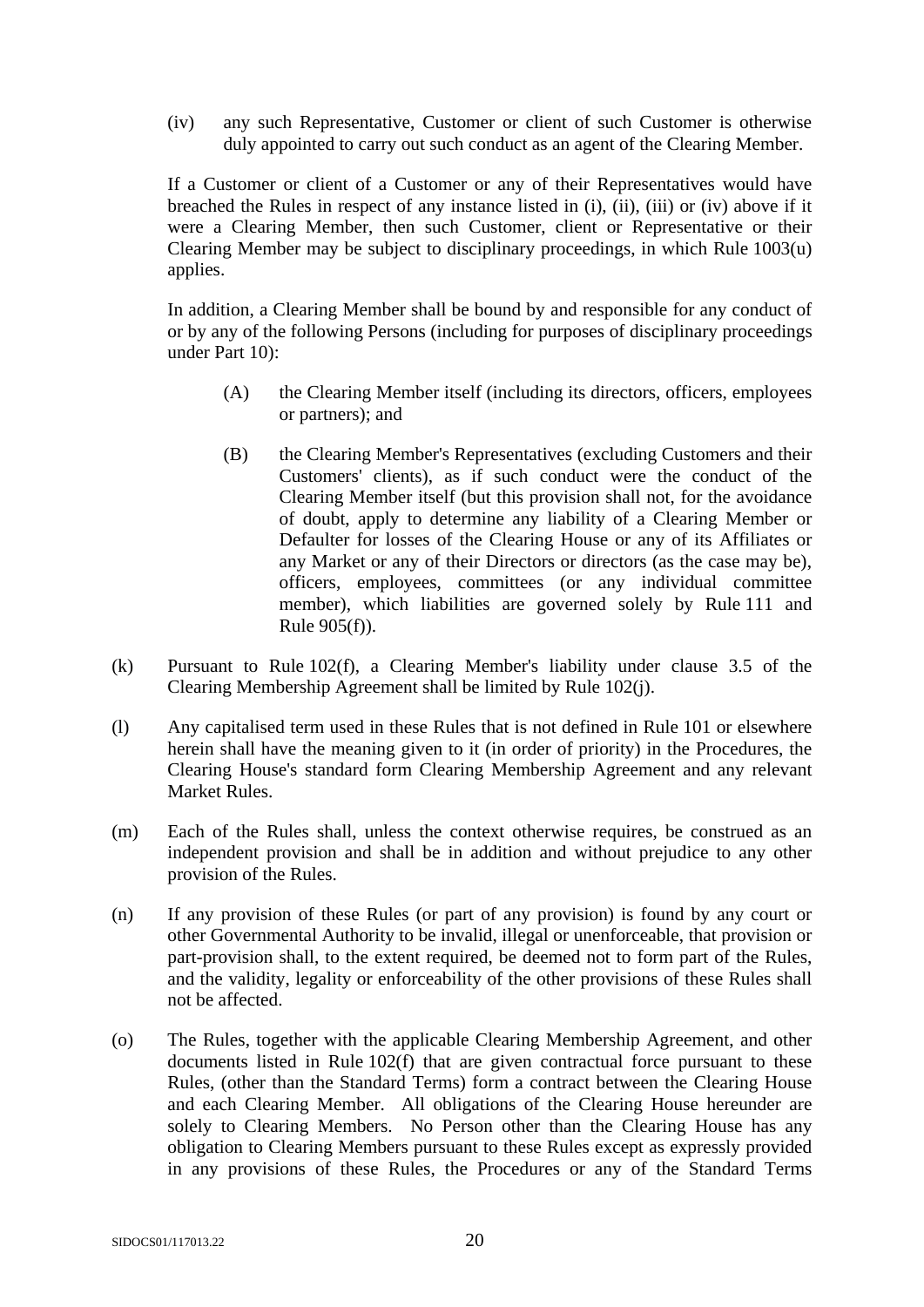purporting to create or define rights and obligations as between Clearing Members or between Clearing Members and their Customers (each a "**Bilateral Obligation**"). Subject to any Bilateral Obligation or Applicable Laws in respect of which the relevant Clearing Members or Customers (as applicable) shall have the right to enforce the relevant provisions of these Rules, Procedures or Standard Terms against one another or under which these Rules form a contract between each Clearing Member and every other Clearing Member, and except as provided in Rule  $102(v)$ , no Person shall have any right pursuant to the Contracts (Rights of Third Parties) Act (Chapter 53B of Singapore) to enforce any provision of these Rules or the Procedures.

- (p) Any matter or right stated to be in, of or at the Clearing House's discretion shall be subject to the Clearing House's sole, unfettered and absolute discretion and such discretion may be exercised at any time. Where there is a provision that the Clearing House (or its Directors, officers, employees or committees) may make further directions upon or in relation to the operation of a Rule or may make or authorise any arrangement, direction or procedure thereunder, the Clearing House may make such direction or make or authorise such arrangement or procedure in relation to or under the whole or any part of the Rule and may make or authorise different directions, arrangements or procedures in relation to different Persons and may make or authorise such directions, arrangements or procedures generally or in relation to a particular Person or particular occasion and in all cases subject to such conditions as it may think fit. Any action taken at the discretion of the Clearing House may not be challenged by any Person (subject to the requirements of Rule 111(c) and the right of such Person to make a complaint pursuant to the Complaint Resolution Procedures or Part 10).
- (q) Without prejudice to the requirements of any Applicable Laws, nothing in these Rules shall have the effect of enabling, requiring or implying that any Margin or other amounts deposited in relation to a Clearing Member's or Defaulter's Customer Account be used to meet a loss or shortfall on that Clearing Member's or Defaulter's Proprietary Account.

Without prejudice to the requirements of any Applicable Law, nothing in these Rules shall have the effect of enabling, requiring or implying that any Contracts recorded in a Clearing Member's or Defaulter's Customer Account be netted, combined or offset with any Contract recorded in that Clearing Member's or Defaulter's Proprietary Account (except as expressly provided under the Rules and to the extent permissible under Applicable Laws).

For the avoidance of doubt and ease of reference, the third and fourth sentences of clause 5.3 of the Clearing Membership Agreement also apply in respect of a Clearing Member's Customer Account.

- (r) The Rules shall at all times be observed, interpreted and given effect to in the manner most conducive to the promotion and maintenance of:
	- (i) the Clearing House's status as an approved clearing house under Section 51(1)(a) of the SFA and any other legal or regulatory status it has from time to time under any other Applicable Law;
	- (ii) the good reputation of the Clearing House (and Clearing Members);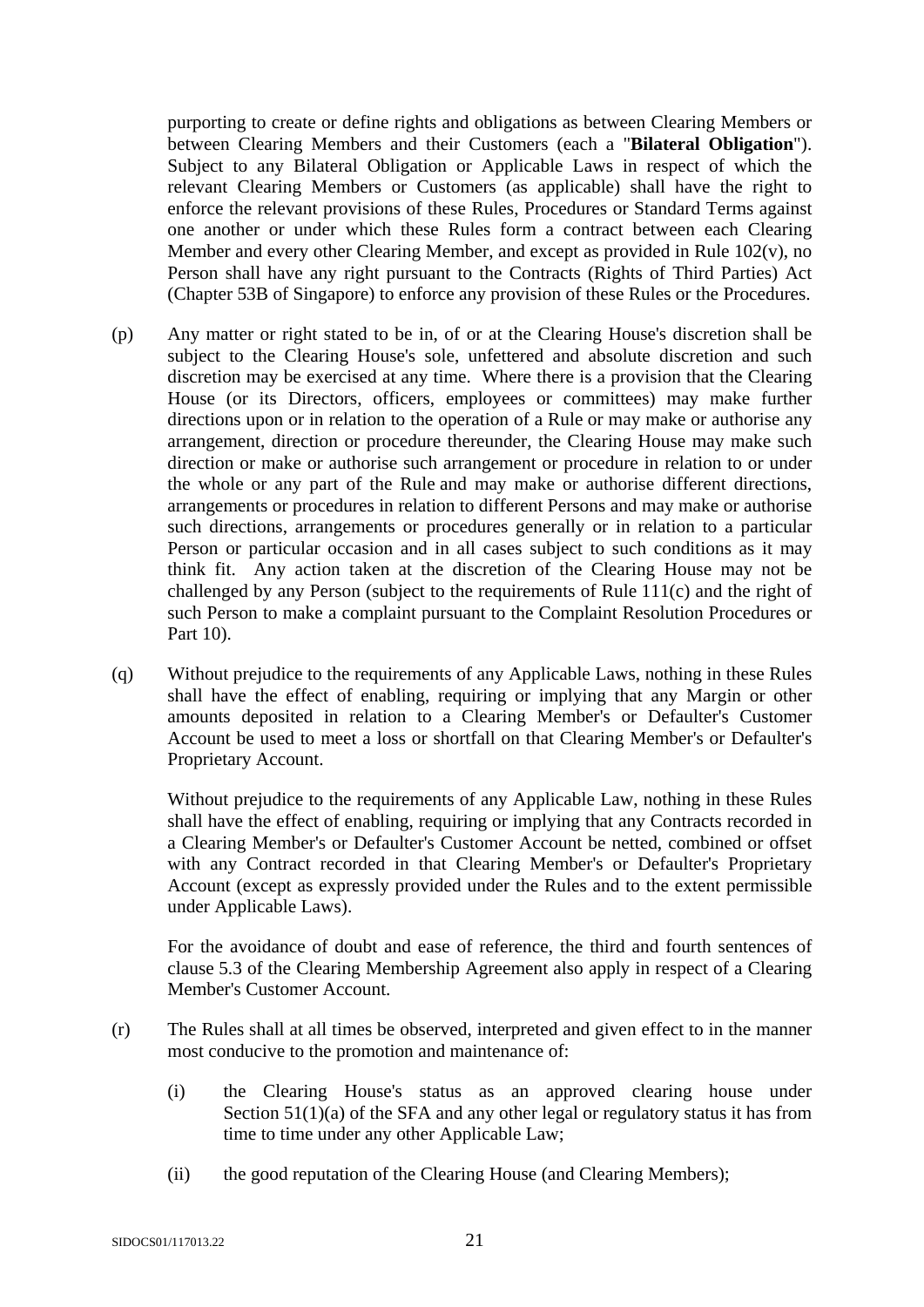- (iii) high standards of integrity and fair dealing in accordance with MAS Requirements and other Applicable Law;
- (iv) [Not used.]
- (v) proper protection for all Persons interested in the performance of Contracts; and
- (vi) the safe and efficient functioning of the Clearing House and the protection of the interests of the investing public.

To the extent that the Clearing House or any Clearing Member has any right under these Rules which may on its face be performed in a manner that goes beyond that which is permitted by Applicable Law, that right may only be exercised to the extent permitted under Applicable Laws. For the avoidance of doubt, no reference in these Rules to Applicable Laws (including the expressions 'without prejudice to Applicable Laws', 'subject to Applicable Laws' or similar), shall be construed as restricting or negating the applicability of any provision of the SFA or any MAS Requirements thereunder or any obligation or liability of the Clearing House, a Clearing Member, a Customer or a Governmental Authority under the SFA or any MAS Requirements.

- (s) These Rules, each Contract and all non-contractual obligations arising out of or in connection with these Rules or any Contract, shall be governed by and construed in accordance with the laws of the Republic of Singapore.
- (t) These Rules may be supplemented by processes established pursuant to documents governing the internal governance of the Clearing House and its committees.
- (u) References in these Rules to Singapore legislation shall be interpreted as references to such legislation as implemented in the Republic of Singapore, including by the relevant Singapore Governmental Authorities.
- (v) Notwithstanding Rule 102(o), nothing in these Rules shall preclude a Customer or any other Person from agreeing to the application of these Rules or any provision of these Rules in their agreements with any Clearing Member or third party, in which case the Clearing House shall be entitled to enforce any provision of these Rules (including, without limitation, Rule 111 as a third party with rights pursuant to the Contracts (Rights of Third Parties) Act (Chapter 53B of Singapore).
- (w) To the extent permitted by Applicable Laws and without prejudice to Rule 408, a Clearing Member may outsource performance of any of its obligations under the Rules to an Affiliate or other Person, but will remain fully liable to the Clearing House for such performance notwithstanding the outsourcing, provided that a Clearing Member may nominate another Person to perform its responsibilities with respect to the submission of end-of-day prices and participation in default auctions and such other obligations as permitted by the Clearing House, if such Person is acceptable to the Clearing House and enters into an agreement with the Clearing Member and Clearing House on such terms and conditions as are specified by the Clearing House. In any circumstances in which a Person performs pursuant to an outsourcing arrangement or such a nomination, such Person will act as the Clearing Member's Representative.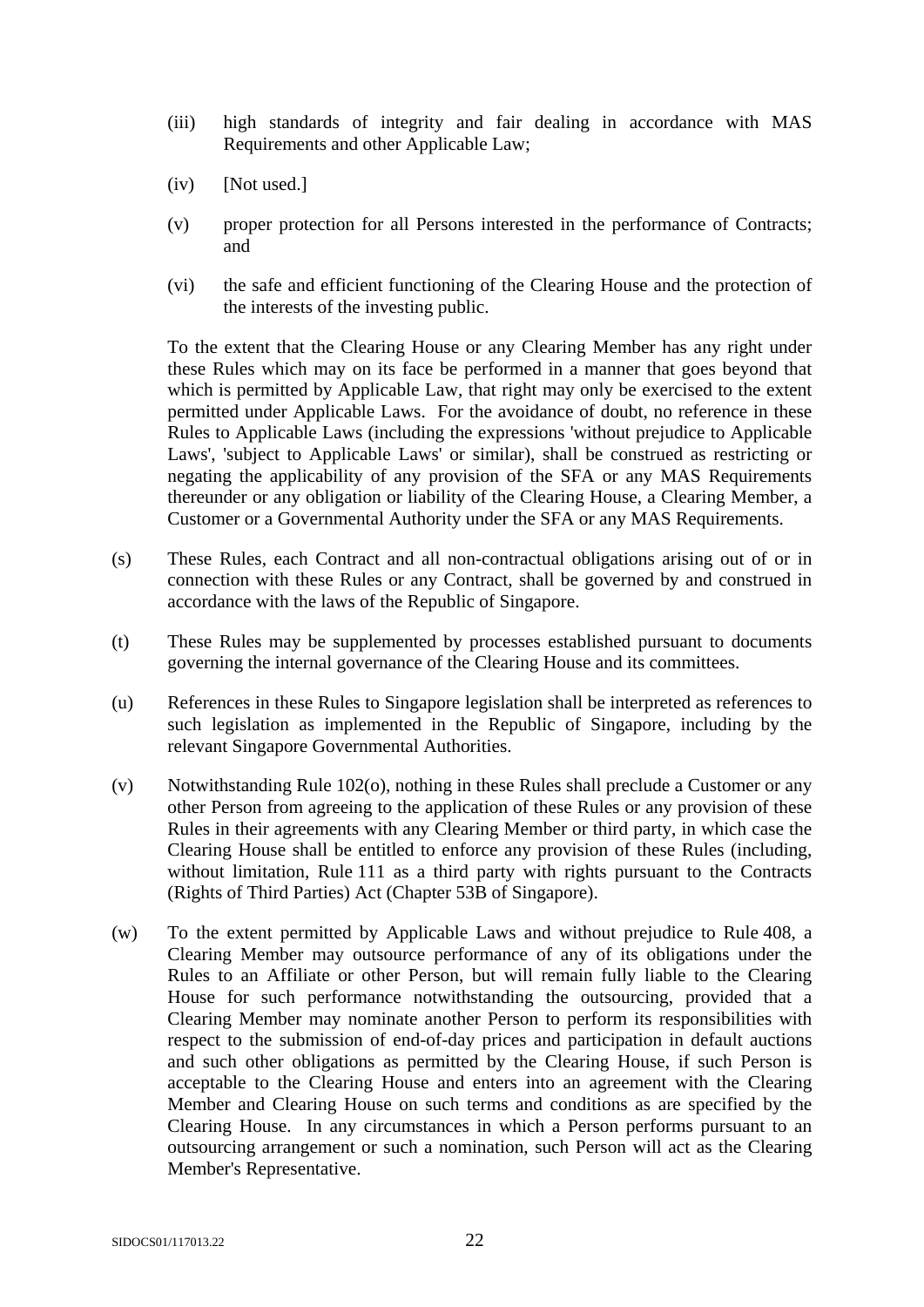- (x) If a Person with obligations under these Rules or a Contract is a partnership, the liability of each partner in the partnership under or in connection with these Rules or the Contract shall be joint and several. In the event of any circumstances which would be operation of Applicable Law give rise to the dissolution of the partnership, or entitle a partner to seek an order to dissolve the partnership, the obligations of the partners shall remain in full force and effect.
- (y) Any provision of these Rules referring to a Concentration Bank shall only be operative as from the date that, pursuant to Rule 301(m), the Clearing House publishes details of the appointment of a Concentration Bank.
- (z) Any provision of these Rules referring to a Clearing Member that is not a Bank or does not have a CMS Licence shall not take effect until such time as the Clearing House publishes a Circular otherwise and amends the definition of 'Clearing Member' in these Rules.

# **Rule 103** *Delay in performance by the Clearing House*

Subject to the provisions of the Contract Terms and further subject as set out in the Procedures, where an obligation of the Clearing House must be performed immediately, promptly or by or prior to a specified time or date but is not so performed, the Clearing House shall not be in breach of these Rules if, having used all reasonable endeavours to perform such obligation by such specified time or date, it performs the relevant obligation promptly after such specified time or date.

#### **Rule 104** *Invoicing Back and Specification of Terms*

- (a) Other than in circumstances in which Rule 912 applies and subject to Rules 104(c) to 104(f), if a Force Majeure Event, Illegality or Impossibility affects Contracts of a particular Set, the Clearing House shall have the right, in consultation with the relevant Market (if any) to:
	- (i) Invoice Back Contracts of such Set; or
	- (ii) specify or over-ride the price or other terms of Contracts of such Set.
- (b) The Clearing House shall in addition have the right, in consultation with the relevant Market, to Invoice Back a Contract that is subject to delivery or tender in the circumstances and in the manner set out in the Delivery Procedures.
- (c) Any instance of Invoicing Back or specification or over-riding of price or other terms under Rule  $104(a)$  must, subject to Rule  $109(c)$ , be approved in advance by an affirmative vote of the Board at a quorate meeting, at which meeting the facts giving rise to the Force Majeure Event, Illegality or Impossibility, as the case may be, will be considered and at which the Board decides that it would be appropriate to exercise the right in question. Any exercise of such a right will further be undertaken subject to any additional processes established pursuant to documents governing the internal governance of the Clearing House and its committees.
- (d) Neither Invoicing Back rights nor specification or over-riding of price or other terms rights under Rule 104(a) or Rule 104(b) are to be exercised by the Clearing House to deal with the general management of an Event of Default (such as for the purpose of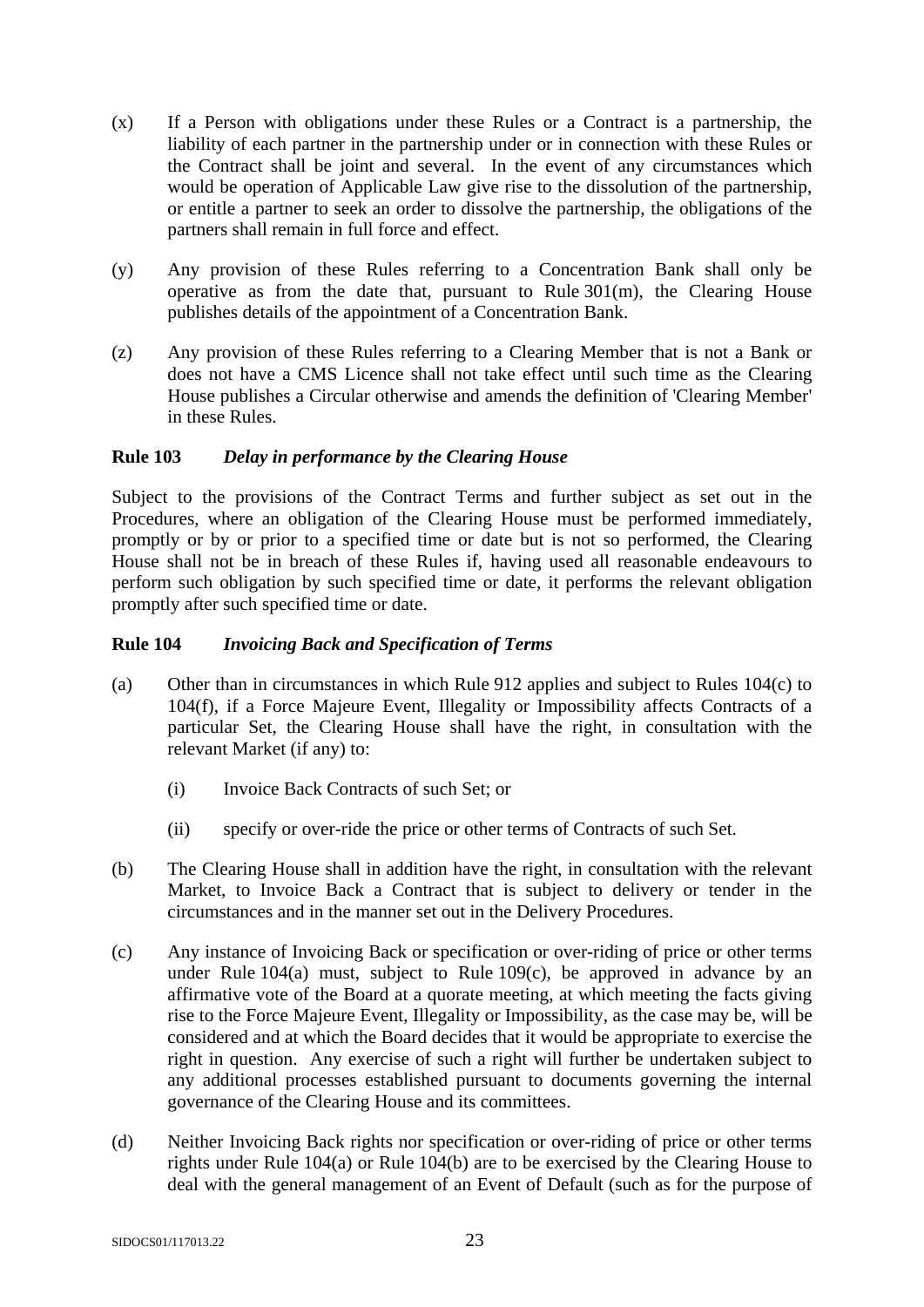changing the amount of any liability of the Clearing House to a Defaulter (or deemed defaulter) or to a Clearing Member which would be a Defaulter on the making of the relevant declaration by the Clearing House under Rule 901(a) or of any liability of any Defaulter (or deemed defaulter) or any such Clearing Member to the Clearing House) or as an alternative to applying the process in Part 10 *et seq*. in circumstances in which such provisions apply. However, nothing in this Rule 104(d) shall prevent the Clearing House from exercising its rights under Rule 104(a) or Rule 104(b) in respect of a Contract to which a Defaulter is party where, in the case of Rule 104(a), a Force Majeure Event, Illegality or Impossibility affects a Contract of a particular Set to which a Defaulter is party in a similar way to that in which it affects Contracts of the same Set to which non-defaulting Clearing Members are party, where the Clearing House takes similar action in respect of Contracts of the same Set of non-defaulting Clearing Members in accordance with this Rule 104 or where, in respect of Rule 104(b) and a Contract that is subject to delivery or tender, the Delivery Procedures provide for Invoicing Back to take place of a Defaulter's Contract.

- (e) Where the Clearing House exercises any of its rights under Rule 104(a) or Rule 104(b), it will do so in good faith and in accordance with Rule 102(r).
- (f) The Clearing House will not exercise any rights under Rule 104(a) or Rule 104(b) to Invoice Back or specify or over-ride the price or other terms of any Contract to which a Clearing Member is party unless there is an objective justification for it doing so and such an approach is applied objectively. The price at which any Invoicing Back or specification or over-riding of price or other terms under Rule 104(a) or Rule 104(b) is executed shall be determined in a commercially reasonable manner and, in respect of a Contract that is subject to delivery or tender, in accordance with the Delivery Procedures. The process established in Rule 109(k) shall apply to any class of Contract whenever the Clearing House exercises its rights under Rule 104(a), *mutatis mutandis*.
- (g) Provided that any rights exercised under this Rule 104 are exercised in accordance with this Rule 104, any resulting Invoicing Back, specification or over-riding of price or other terms by the Clearing House shall be final and binding for the purposes of these Rules and not be subject to challenge by any Person under these Rules or otherwise, except in the case of manifest error, negligence or fraud.

#### **Rule 105** *Termination*

(a) If at any time the Clearing House decides to cease acting as a clearing house, either generally, in relation to a particular Exchange or in relation to a class of Contracts (including if it determines, following loss of any authorisation, approval or recognition from a Regulatory Authority that it is unable to continue its business), it shall give advance notice of the proposed Withdrawal Date by Circular. In the event of a complete cessation of services or of services in relation to a particular Exchange or any class of Contracts, at least four months' notice shall be necessary. In any other event for which there is a Withdrawal Date, at least one month's notice shall be necessary. The Clearing House shall be entitled to postpone any such Withdrawal Date, generally or in respect of any individual Clearing Member, Exchange or class of Contract.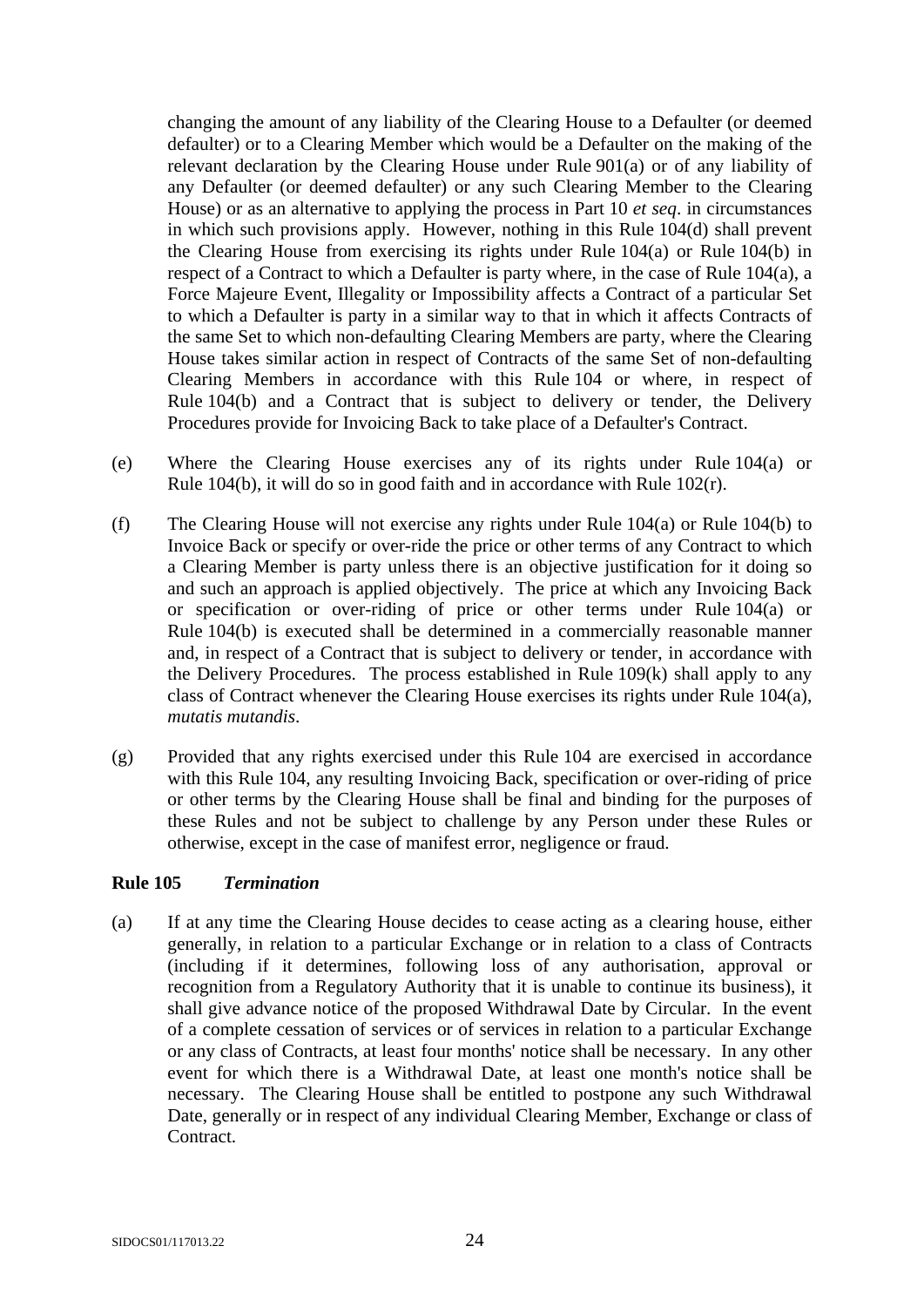- (b) If, at any Withdrawal Date, any affected Contracts have not been finally settled, the Clearing House shall be entitled to terminate any or all such Contracts and require any such Contracts to be cash settled on terms specified by the Clearing House in accordance with Rule 104.
- (c) Rule 209(e) shall apply in relation to the Clearing House's services, whether generally or in relation to the Contracts in question, as applicable, in the event of any termination under this Rule 105.

#### **Rule 106** *Confidentiality and Information*

- (a) The Clearing House shall be entitled to keep records in an electronic or durable medium of all data or information available to it under these Rules or otherwise concerning Clearing Members (including financial statements filed with the Clearing House), Customers, Accounts, Margin, Transactions, Contracts, past or current Open Contract Positions, deliveries and settlement.
- (b) The following information received or held by the Clearing House shall be held in confidence by the Clearing House and shall not be made known to any other Person, subject to paragraph (c):
	- (i) information concerning Transactions, Contracts or past or current Open Contract Positions held with the Clearing House;
	- (ii) information concerning positions with any other Clearing Organisation for a Clearing Member or relating to any Customer;
	- (iii) information concerning Margin payments between the Clearing House or any other Clearing Organisation and a Clearing Member, including in relation to a Customer;
	- (iv) information concerning deliveries made by or to a Clearing Member or any of its Transferors or Transferees;
	- (v) any financial statements filed with the Clearing House by any Clearing Member; or
	- (vi) any other information relating to a Clearing Member or Customer provided by a Clearing Member or Customer to the Clearing House at the Clearing House's request, or pursuant to the Rules or Applicable Laws.
- (c) Clearing Members and Customers are given notice that the Clearing House is subject to Section 64(1) of the SFA (subject to the exemptions to the obligation to maintain confidentiality set out in Section 64(2) of the SFA and Regulation 15(1) of the SF(CF)R). Subject, at all times, to such Applicable Laws, the Clearing House may, notwithstanding paragraph (b), make the following disclosures of confidential information subject to such terms and conditions as the Clearing House may from time to time deem appropriate:
	- (i) to a Regulatory Authority or Governmental Authority where a request is formally made to the Clearing House by or on behalf of the same or pursuant to Applicable Laws or where disclosure is required under Applicable Laws or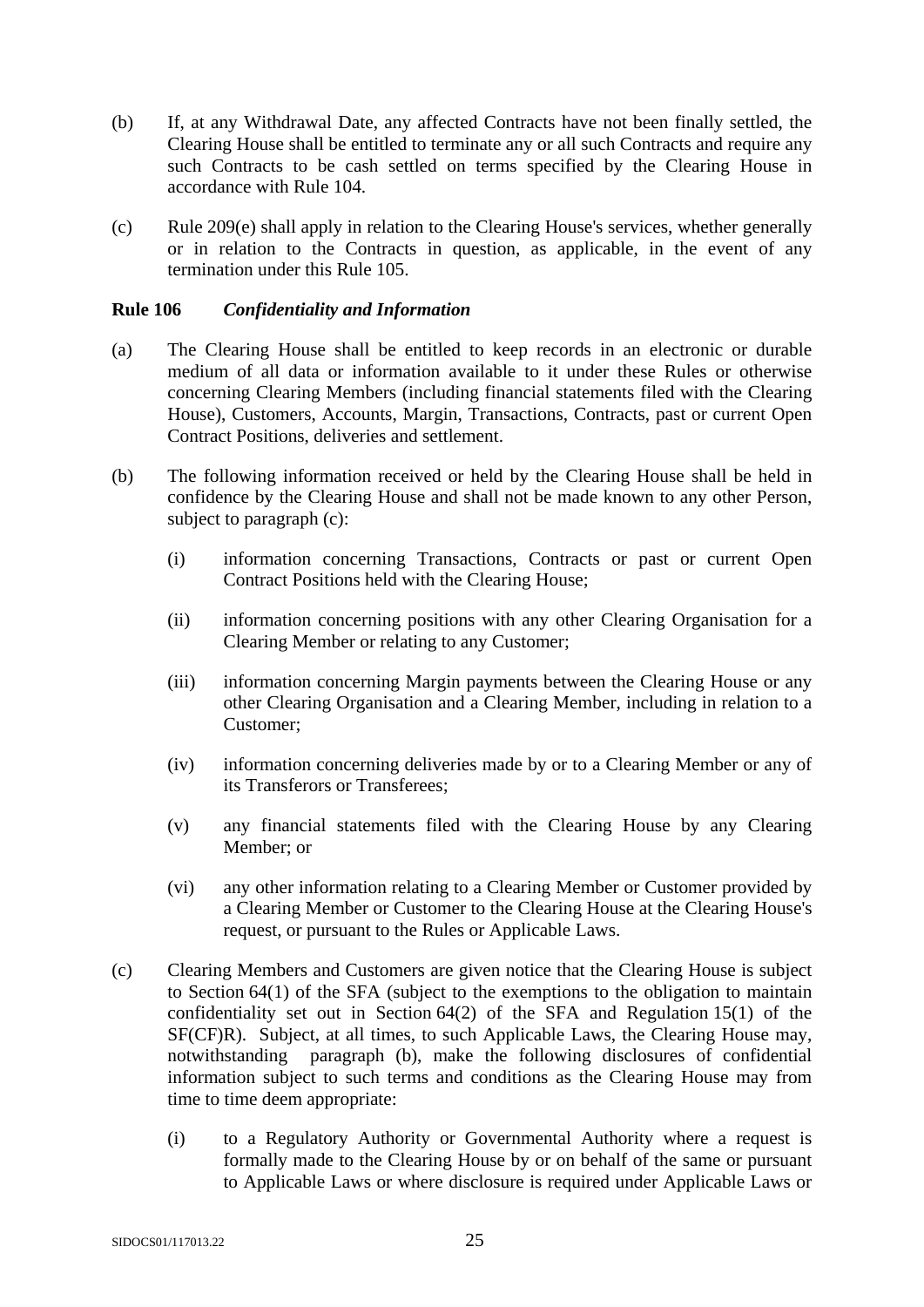is necessary for the making of a complaint or report under Applicable Laws for an offence alleged or suspected to have been committed under Applicable Laws;

- (ii) in the case of a breach by a Clearing Member of: (i) any clearing membership criteria established by the Clearing House, whether as a breach of Rule  $202(a)(iv)$  or otherwise; or (ii) in the case of a Clearing Member, such Clearing Member's obligation to publicly disclose prices and fees associated with the clearing services it provides and/or its obligation to provide Customers with separate access to each specific service it provides; to the public;
- (iii) pursuant to an order of a competent court or other Governmental Authority or otherwise to such other Persons, at such times and in such manner as may be required by Applicable Law;
- (iv) to any member of the ICE Group, any Exchange or Clearing Organisation and any of their or the Clearing House's Representatives, committees, experts, Delivery Facilities, auditors, advisers or lawyers including (without limitation) for audit, compliance, making or taking delivery, market surveillance or disciplinary purposes for the purposes of an arbitration pursuant to Rule 117 or any proceedings in support of such an arbitration, or in relation to any possible or actual Event of Default or the termination or suspension of any clearing membership;
- (v) to any Person in the business of providing data processing or similar services for the purposes of performing computations or analysis, or of preparing reports or records, for the Clearing House;
- (vi) to any Person who has provided or is considering entering into a loan, insurance policy, guarantee or other financial arrangement with the Clearing House or any of its Affiliates, provided that information identifying the positions or name of a Clearing Member or any of its accounts or the name of any of a Clearing Member's Customers will not be so disclosed, except, in the case of a Clearing Member and its accounts only, as is necessary to respond to any enquiries of such a Person concerning the Clearing House's or any of its Affiliates' potential losses or exposures relating to an Event of Default (whether or not declared);
- (vii) to any Insolvency Practitioner and any other Person having responsibility for any matter arising out of or connected with an Event of Default;
- (viii) in the case of information relating to any Transaction or Contract (including details of the parties thereto and related Margin), to a Repository or Governmental Authority for purposes of transaction reporting;
- (ix) to any Person or to the public as a result of its complaints procedure or disciplinary proceedings;
- (x) to any Person if the information comes into the public domain, other than as a result of a breach of this Rule by the Clearing House or its Representatives;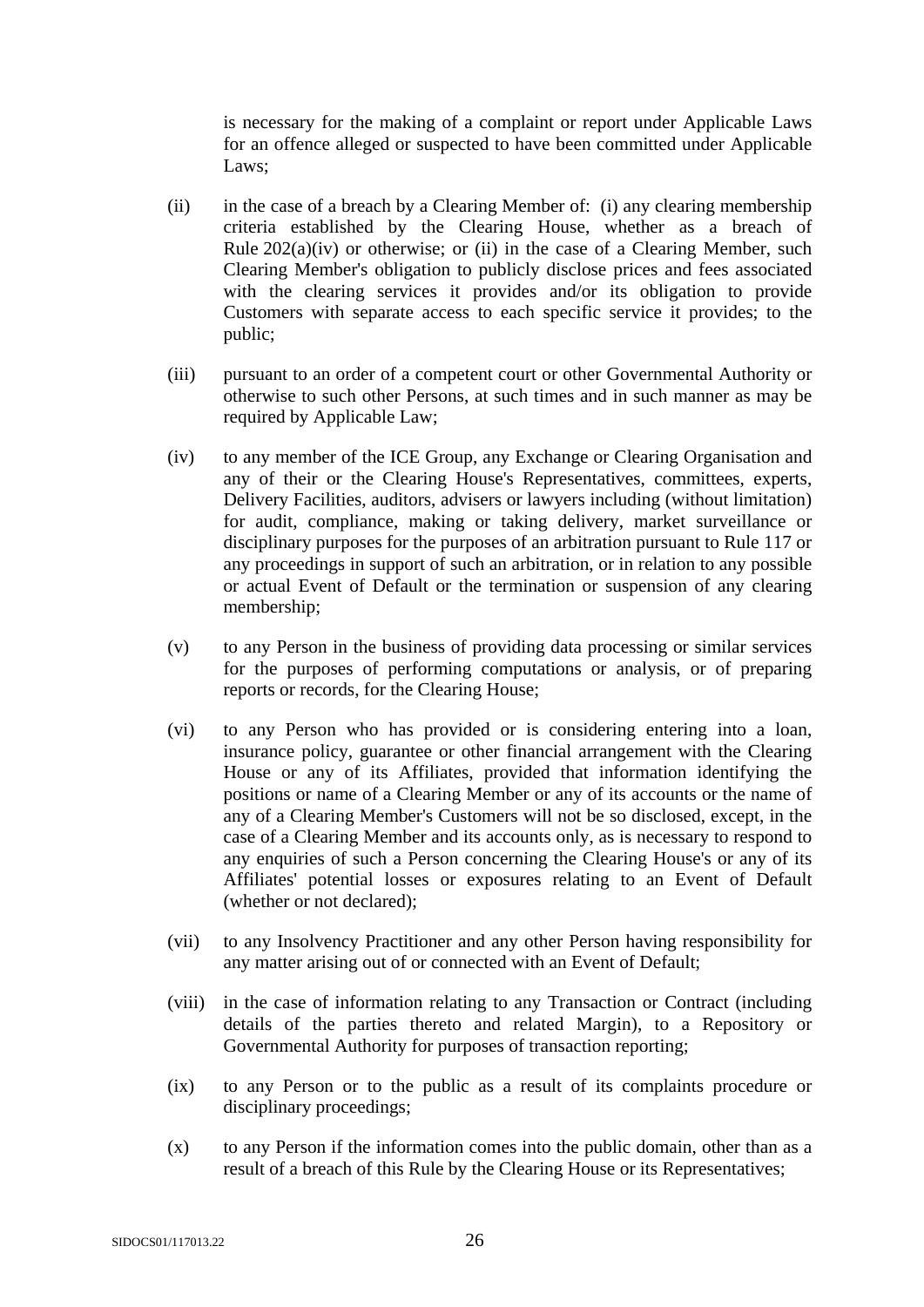- (xi) [Not used.]
- (xii) in the case of information concerning any Customer, to any Clearing Member with a relationship with such Customer in respect of its Customer Account;
- (xiii) otherwise with the specific written consent of the Person or Persons to whom the confidential information relates; or
- (xiv) otherwise to any Person permitted under Section 64(2) of the SFA or Regulation 15(1) of the SF(CF)R, in accordance with such provisions.
- (d) The Clearing House is a data controller in relation to Personal Data provided to it by Clearing Members, Customers and their Representatives and may collect and use such Personal Data for the purposes of operating an approved clearing house in accordance with these Rules. Each Clearing Member shall ensure that:
	- (i) any and all of its Representatives in relation to whom Personal Data are provided to the Clearing House ("Data Subjects") have consented in advance to such data being collected, used, disclosed and Processed by the Clearing House or, if not a natural person, have agreed to procure such consent to the extent necessary;
	- (ii) the disclosure of Personal Data by the Clearing Member or its Representatives is in all respects and in each case lawful; and
	- (iii) the information set out in Rule 106(e) has been provided to each Data Subject prior to collection, use or disclosure of Personal Data relating to such Data Subject to the Clearing House.
- (e) The Clearing House shall have the right to disclose Personal Data to such Persons and for such purposes as are set out in Rules 106(a) to (c). The Clearing House and other Persons referred to in Rules 106(a) to (c) may transfer Personal Data outside Singapore subject to Applicable Law.
- (f) Data Subjects have the right, (subject to Applicable Law): (i) on payment of a small fee to the Clearing House, to receive a copy of Personal Data held by the Clearing House; (ii) to have any errors or inaccuracies in such Personal Data rectified; and (iii) to submit questions to the Clearing House in relation to collection, use or disclosure by the Clearing House of Personal Data in relation to such Data Subject. Any request should be addressed to the Clearing House's registered office.
- (g) In this Rule 106 only, the terms "Process" (and derivations thereof) and "Personal Data" each have the meaning given to such terms in the Personal Data Protection Act 2012 (Act 26 of 2012).
- (h) Each Clearing Member and the Clearing House:
	- (i) consents to the recording of telephone conversations between the trading, clearing and other relevant personnel of the Clearing Member and the Clearing House or their Group Companies in connection with the Rules and any Contract, potential Contract or Transaction;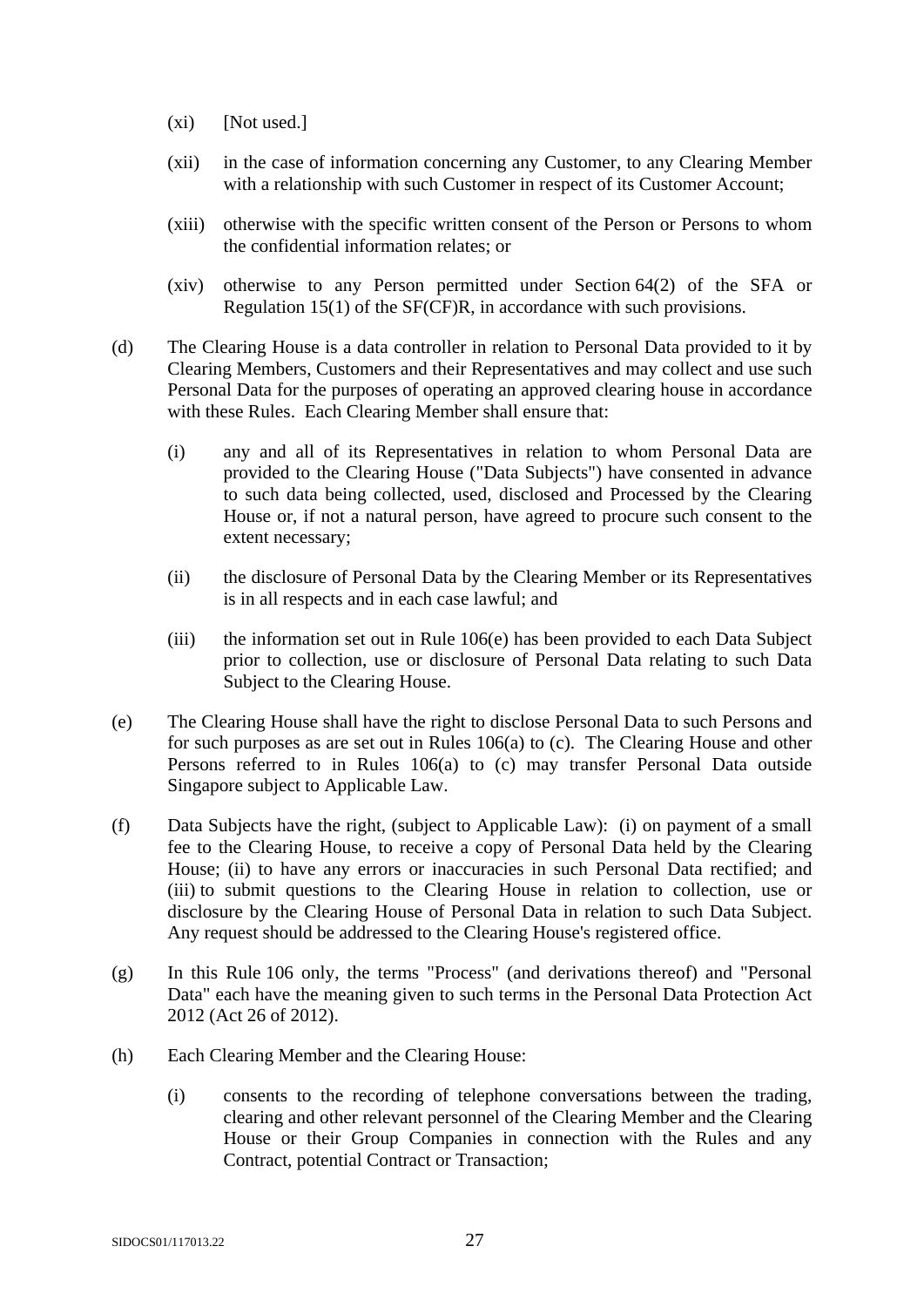- (ii) agrees to obtain any necessary consent of, and give any necessary notice of such recording to, its and its Group Companies' relevant personnel;
- (iii) agrees, to the extent permitted by Applicable Law, that recordings may be submitted as evidence in any Dispute; and
- (iv) agrees that the remainder of this Rule 106 shall apply to any such recordings made by the Clearing House.

## **Rule 107** *Conversion to other Eligible Currency*

The Clearing House shall be entitled to direct Approved Financial Institutions to convert any cash standing to the debit or credit of any Clearing Member into such other Eligible Currency as the Clearing House, in its discretion, determines is appropriate or expedient. Any such conversion shall be effected at a reasonable exchange rate determined by the Clearing House at its discretion or such Approved Financial Institution.

# **Rule 108** *Maintenance of Records; Return of Documents and other Materials*

- (a) Clearing Members and other Persons that provide or present any documentation or other materials to the Clearing House are required to make a copy (whether electronic or physical) prior to doing so and must maintain each such copy for at least ten years. Clearing Members that are authorised and regulated by the MAS will be deemed to satisfy this requirement if they comply with all applicable MAS Requirements relating to record-keeping in relation to their activities connected with the Clearing House provided that they must also keep relevant records required under MAS Requirements for the full ten-year retention period.
- (b) The Clearing House shall not be obliged to return or provide a copy of any document or other materials presented or provided by any Clearing Member or other Person to the Clearing House, except where an express right to such copy or return is set out in these Rules.

#### **Rule 109** *Alteration of Rules, Procedures, Guidance and Circulars*

- (a) The Clearing House shall provide details (which, where appropriate, will include a reasoned account) of any Rule Change in a Circular. A Rule Change shall take effect and be binding on the Clearing House, Clearing Members and other Persons who have agreed to be bound by the Rules on the relevant date specified by the Clearing House in a Circular. Where the reason for any Rule Change is not manifest in the amended text of the Rules, the Clearing House will seek to provide an appropriate reasoned account of the Rule Change.
- (b) The Clearing House shall be entitled, at its discretion, to make any Rule Change at any time and without consulting Clearing Members or any other Persons where such Rule Change:
	- (i) is of a minor nature and relates to Rules of an administrative or commercial nature;
	- (ii) is of a limited, technical nature, if a consultation is reasonably considered by the Clearing House not to be appropriate;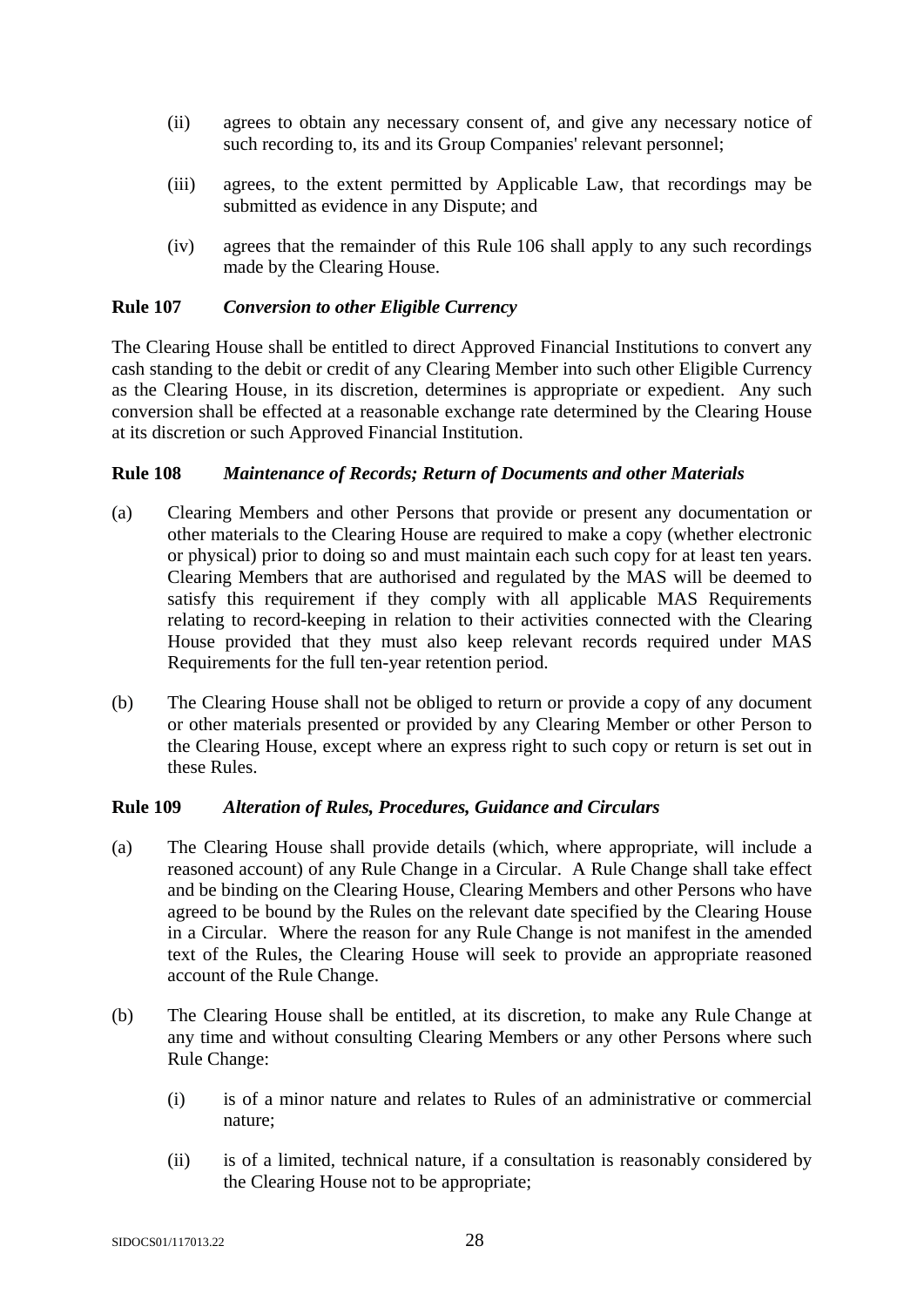- (iii) relates to the Clearing House's fees, if a consultation is reasonably considered by the Clearing House not to be appropriate;
- (iv) is considered by the Clearing House to be necessary as a result of an Event of Default, Force Majeure Event or Financial Emergency which has been recognised by an affirmative vote of the Board at a quorate meeting (subject always to Rule 109(c)) and subject to any processes established pursuant to documents governing the internal governance of the Clearing House and its committees;
- (v) is required to ensure compliance by the Clearing House or any Clearing Member or Customer with Applicable Laws, Accounting Standards or the requirements of any Governmental Authority or Regulatory Authority or is necessary or desirable to maintain the Clearing House's status as an approved clearing house under Section 51(1)(a) of the SFA or any other legal or regulatory status it has under any other Applicable Law;
- (vi) concerns the parameters for Margin or the Guaranty Fund or classes of or haircuts for Permitted Cover, if a consultation is reasonably considered by the Clearing House not to be appropriate;
- (vii) results from, and is or can be implemented solely by, a change in:
	- (A) Market Rules made by the relevant Market; or
	- (B) any other document that is not published by the Clearing House but which is incorporated into or forms part of the Contract Terms of any Contract in circumstances in which, pursuant to the Rules, upon such document being amended there results in a change to the Contract Terms without the need for any further step by the Clearing House,

which changes, for the avoidance of doubt shall take effect upon the relevant Market Rules or other document itself being amended without the need for any Circular or notice on the part of the Clearing House;

- (viii) involves a technical or operational specification of any Contract Term previously published in a Circular or found in a Clearing House policy or procedure but which is not set out in the Rules or otherwise in the Procedures;
- (ix) involves the removal of an existing Contract Set or the addition of a new Contract Set; or
- (x) is considered by the Clearing House to be of an urgent nature (provided that the Clearing House may consult Clearing Members in relation to the continued applicability of the Rule Change after the urgent event or circumstance has concluded or ended), of a nature that would not affect significantly the rights of Clearing Members or of a nature where a consultation would otherwise not be appropriate or necessary;

provided that, in any such case, the requirements of Regulation 30 of the SF(CF)R would not prevent such Rule Change from being made.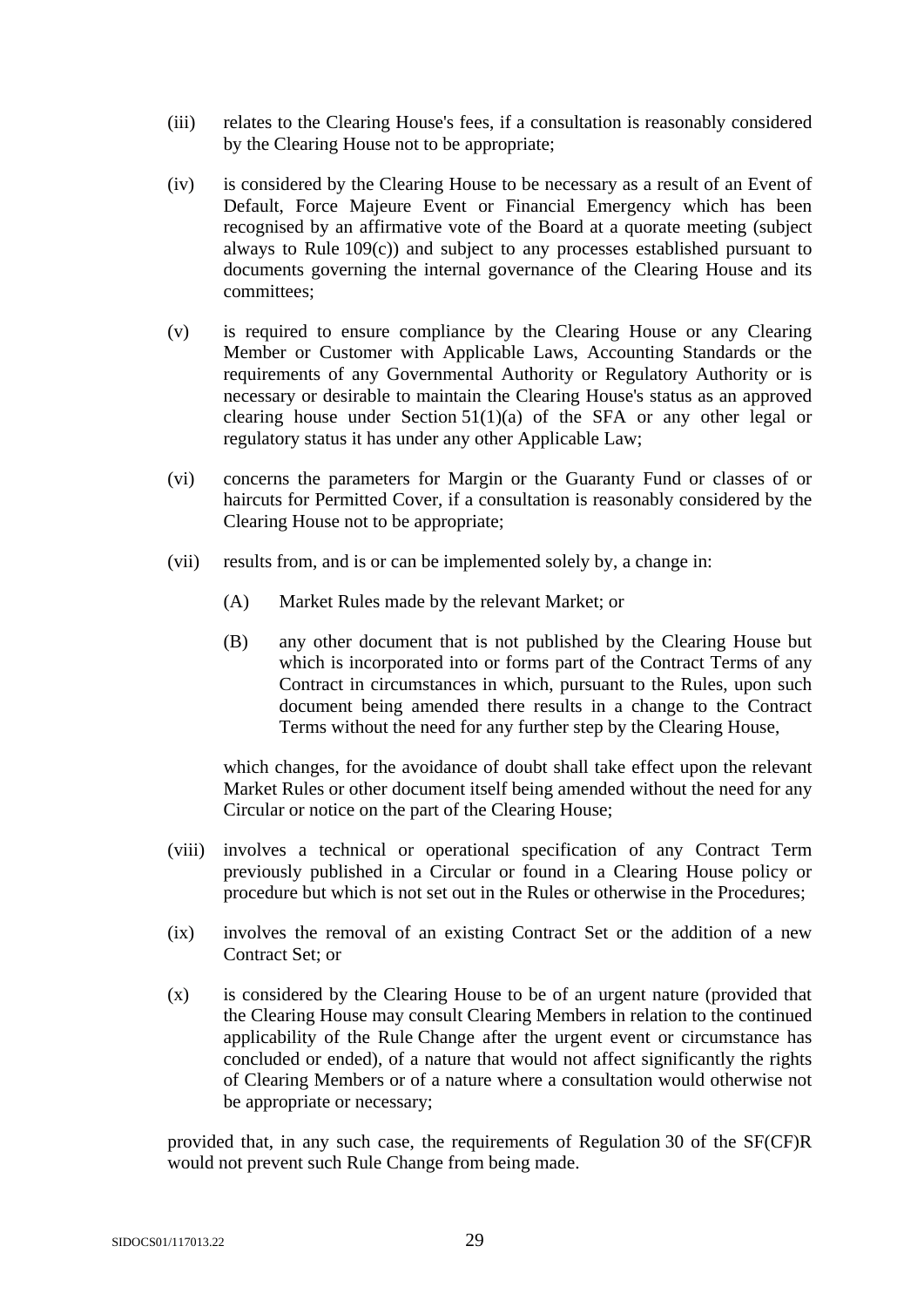- (c) In relation to the determination of an Event of Default, a Force Majeure Event or a Financial Emergency pursuant to Rule 109(b)(iv) or, in relation to a Force Majeure Event only, Rule 112(b), or in relation to an approval of Invoicing Back under Rule 104(a), in the event that the Clearing House is unable to convene a meeting of the Board sufficiently promptly in the circumstances, any Director, officer, employee or committee of the Clearing House designated by the Board from time to time for purposes of the applicable determination or approval may make such determination or approval, as the case may be, provided that the Clearing House shall convene a meeting of the Board as soon as practicable thereafter to ratify such determination or approval, rescind such determination or approval (only where, if rescission is desired, this is possible and practicable) or, where rescission is desired but not possible and practicable, to amend such determination or approval as appropriate.
- (d) In cases other than those described in Rule 109(b), prior to any proposed Rule Change taking effect, the Clearing House will issue a consultation paper by Circular. In cases where this Rule 109(d) applies, the Clearing House will seek to provide at least 14 days from the date of the relevant Circular for Persons to respond to the consultation. The contents of responses and the names of Persons who respond to any consultation may be made publicly available by the Clearing House, unless the Clearing House receives a request to the contrary by a Person making a response. If the Clearing House receives any such requests for confidentiality or anonymity, the Clearing House may state that an anonymous response was made and may make public a summary of the contents of any response but the response will otherwise be subject to Rule 106. Clearing Members are encouraged, where appropriate, to inform their Customers of proposed Rule Changes.
- (e) The Clearing House may at any time amend the Procedures, subject to any processes established pursuant to documents governing the internal governance of the Clearing House and its committees. Any such amendment shall have immediate effect or shall take effect at such time as is specified by the Clearing House, provided that, in any such case, the requirements of Regulation 30 of the SF(CF)R would not prevent such Rule Change from being made. The Clearing House will issue a Circular in respect of any amendment to the Procedures.
- (f) The Clearing House may issue, amend or revoke interpretative Guidance in relation to any aspect of the management of the Clearing House, its action under these Rules or the conduct of business of the Clearing House, Clearing Members or Customers at any time at its discretion and without prior consultation.
- (g) The Clearing House may issue Circulars or amend or revoke the contents of Circulars in connection with Clearing, the Rules or any action taken by it under the Rules at any time at its discretion and without prior consultation.
- (h) None of the following (whether proven, evidenced or alleged) shall invalidate any Rule Change, Procedures amendment or the contents of any Circular or Guidance in respect of any Person:
	- (i) omission by the Clearing House to give any notice or publish any Circular which may be required under these Rules;
	- (ii) non-receipt of any Circular by a Person or any of its Representatives;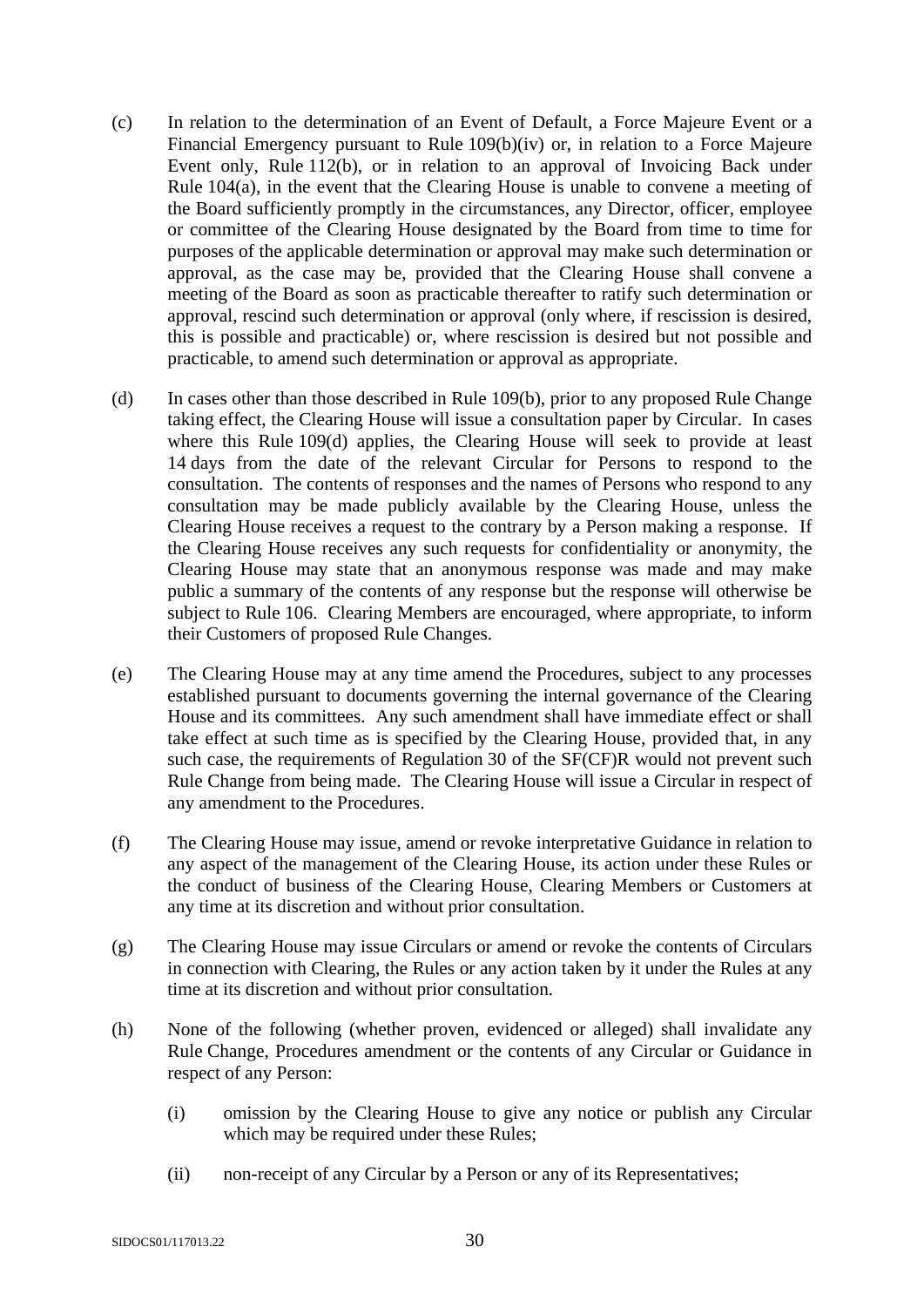- (iii) lack of awareness on the part of the Person or any of its Representatives;
- (iv) lack or inadequacy of any reasoned account; or
- (v) failure by the Clearing House to comply with its obligations under Rule 109(d).
- (i) Without prejudice to the generality of Rule 109(h), in the event of any of the circumstances in Rule  $109(h)(i)$ , (iv) or (v) occurring, the Clearing House will consider what action should appropriately be taken in relation to the Rule Change which may (or may not) include the Clearing House:
	- (i) opening a second or subsequent consultation on the past Rule Change, subject to the procedures required by this Rule 109 *mutatis mutandis*; or
	- (ii) allowing Clearing Members to make representations or submissions in relation to a past Rule Change and considering whether to propose a new Rule Change in accordance with this Rule 109.
- (j) In accordance with paragraph 2 of the Standard Terms, a change may be made to the Standard Terms in the same way as a Rule Change is made pursuant to this Rule 109.
- (k) The Clearing House may specify a one-off irreversible payment under Contracts of a particular relevant Set by Buying Counterparties or Selling Counterparties (which in any case shall also include an irreversible payment by the Clearing House to the extent that it takes a similar position in the affected Set), if it has made or proposes to make any Rule Change or other change to Contract Terms which the Clearing House determines, pursuant to documents governing the internal governance of the Clearing House and its committees, materially affects Exchange Delivery Settlement Prices of such Set. In such circumstances, the amount payable, the party that is obliged to make such payments, and the date of payments (which may be by reference to the date of introduction of a particular future Rule Change or change to Contract Terms) shall be specified by the Clearing House in a Circular. In making such determinations, the Clearing House may have reference to a poll of, or to price submissions by, Clearing Members or Market prices, the need and process for which is to be determined in any case pursuant to documents governing the internal governance of the Clearing House and its committees.

#### **Rule 110** *Extension or Waiver of Rules*

(a) The performance by any Clearing Member of any of its obligations under the Rules or any Contract may be waived by the Clearing House subject to such conditions as the Clearing House thinks fit, provided that the Clearing House is satisfied that compliance with the relevant requirement would be unduly burdensome to the Clearing Member or Person concerned or that compliance with the relevant requirement would not be in the interests of the Clearing House or if the Clearing House in its discretion considers that such waiver is necessary or in the best interests of the Clearing House. Any waiver or variation of a requirement of a Rule must not disadvantage other Clearing Members or create unacceptable risks for the Clearing House. Waivers or variations of requirements may be publicised at the discretion of the Clearing House.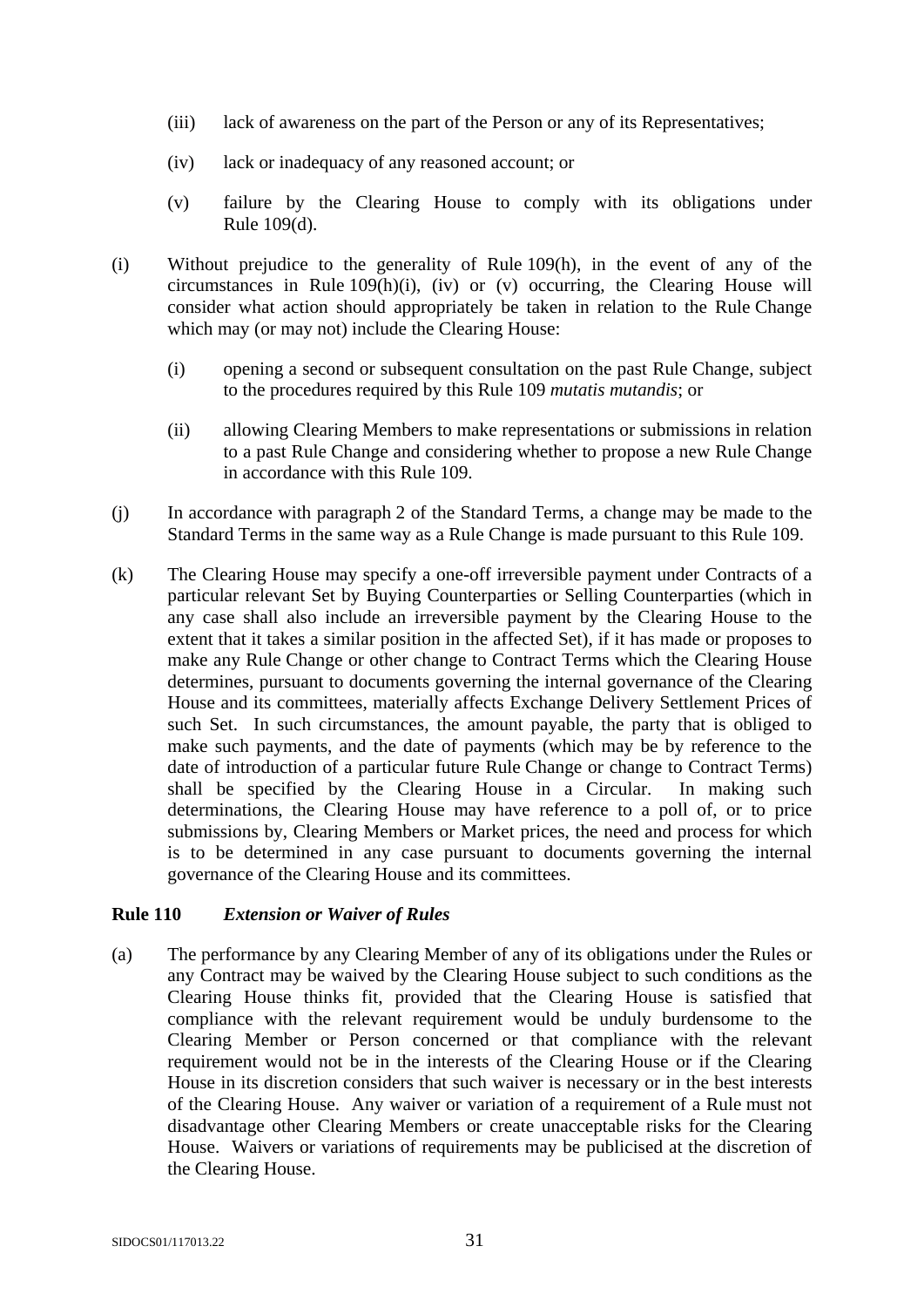- (b) Subject to Rule 110(c), the time fixed by the Rules for filing any report or other document, for submitting any information or for making transfers, deposits or payments may be extended by the Clearing House whenever in its discretion it considers that such extension is necessary or in the best interests of the Clearing House. Any such extension may continue in effect after the event or events giving rise thereto.
- (c) Any extension of the time for making transfers, deposits, payments or performance for any length of time longer than 3 Business Days after such transfer, deposit, payment or performance is due must be approved by the Clearing House in advance by an affirmative vote of the Board at a quorate meeting, at which meeting the facts giving rise to the proposed use of this provision will be considered and the meeting shall decide whether it would be appropriate to use this power, and provided further that the use of this power will be undertaken subject to any processes established pursuant to documents governing the internal governance of the Clearing House and its committees.
- (d) Any waiver of any right or consent given by the Clearing House under these Rules is only effective if it is in writing, applies only in the circumstances for which it is given and shall not prevent the Clearing House from subsequently relying on the relevant provision. No delay or failure to exercise by the Clearing House of any of its rights or pursuing any of its remedies hereunder shall constitute a waiver. No single or partial exercise of any right or remedy by the Clearing House shall prevent any further exercise of the same or any other right or remedy.
- (e) If any extension of any length of time is approved in respect of any payment, deposit, transfer or performance under this Rule 110, any notice given to the Clearing House prior to the end of such extension period shall be deemed not to have been given.
- (f) The Clearing House shall be entitled without breach of these Rules to delay the making of a payment to any Clearing Member in respect of a Variation Margin call in respect of all or any of a Clearing Member's accounts on an intra-day basis without following the procedure set out in Rule 110(a) to (e) in circumstances in which:
	- (i) another Clearing Member or Clearing Members has or have been or will be asked to make payment in respect of a Variation Margin call occurring at or around the same time;
	- (ii) that other Clearing Member has, or those other Clearing Members have failed to pay the Clearing House; and
	- (iii) the total amount of such failure or failures to pay exceeds the Original Margin for each Proprietary Account or Customer Account to which the unpaid call relates provided by the Clearing Member or Clearing Members that has or have failed to pay the Clearing House.

#### **Rule 111** *Liability*

(a) Each Clearing Member shall indemnify and hold harmless the Clearing House against any and all losses, liabilities, damages, injuries, costs and expenses (excluding any consequential losses, liabilities, damages, injuries, costs or expenses) incurred or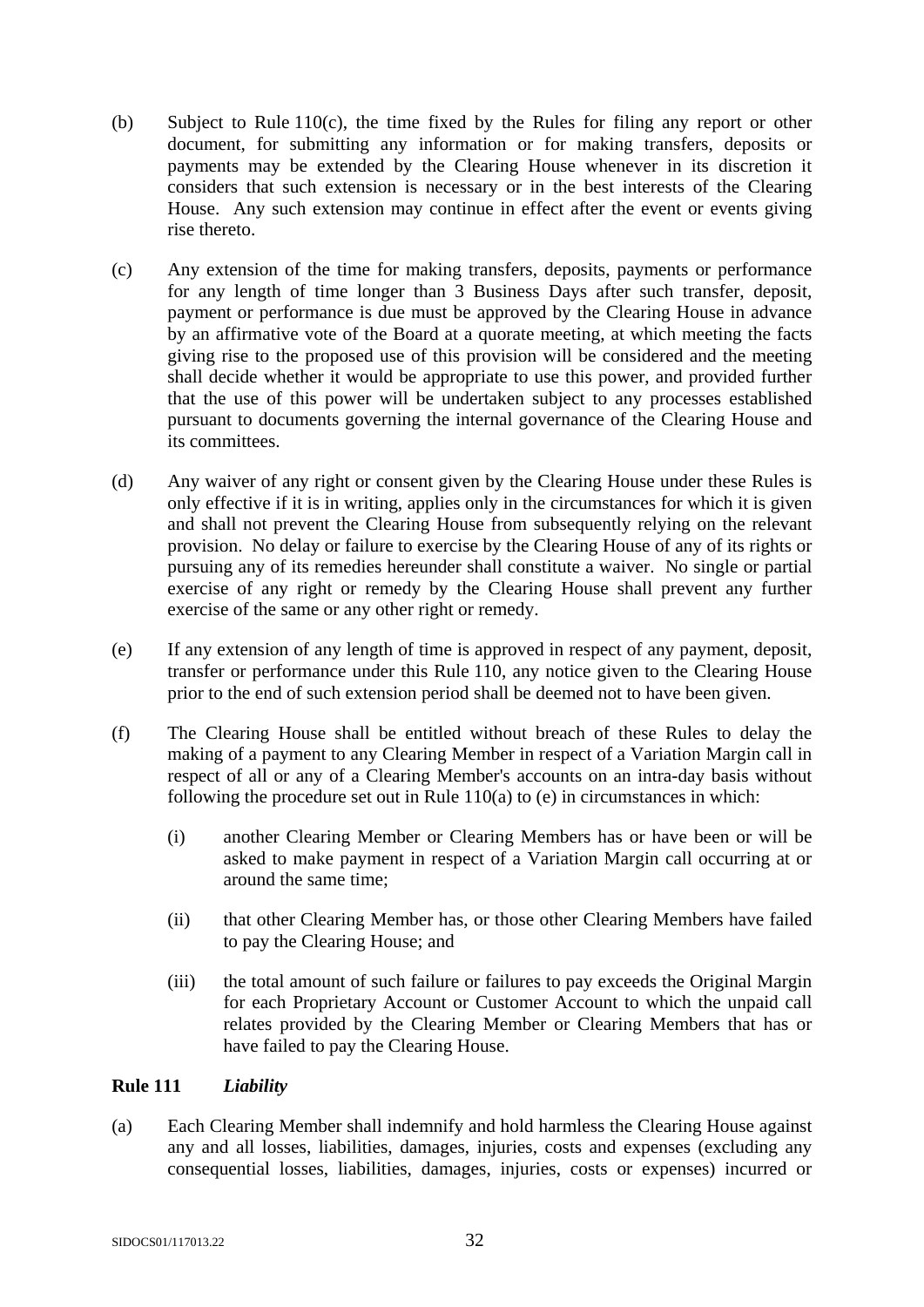suffered by the Clearing House or any of its Directors, officers, employees or committees (or any individual committee member) arising out of or in connection with any of the following:

- (i) a breach (or an allegation made by the Clearing House or any Governmental Authority of a breach) by such Clearing Member of any of its obligations under these Rules, the Procedures, its Clearing Membership Agreement or any Contract;
- (ii) such Clearing Member's conduct (excluding conduct attributed to a Clearing Member solely as a result of the conduct of a Customer under Rule 102(j)), excluding conduct which the Clearing Member is obliged to perform and has performed in accordance with the Rules or Procedures or its Clearing Membership Agreement;
- (iii) a breach by such Clearing Member of any Customer-CM Transaction, agency relationship or other contract with its Customer or a failure to perform by such Clearing Member in breach of any other obligation to such Customer (including, without limitation, any failure by such Clearing Member in whole or in part to pass on or credit to any Customer equivalent performance under a Customer-CM Transaction or other contract with its Customer to that which such Clearing Member has received under a Customer Account Contract from the Clearing House where such failure constitutes a breach or failure to perform as aforementioned);
- $(iv)$  [Not used.]
- (v) (A) any claim made or alleged against the Clearing House by, or any liability of the Clearing House to, an Eligible Person (as defined in the relevant Clearing Membership Agreement), Transferor, Transferee or Customer of that Clearing Member; or (B) such Clearing Member's conduct to the extent that the same is not covered by Rule  $111(a)(ii)$ ; or
- (vi) a breach (or an allegation made by the Clearing House or any Governmental Authority of a breach) by the Clearing Member of any Applicable Law,

provided that a Clearing Member shall not indemnify or hold harmless the Clearing House or any of its Directors, officers, employees or committees (or any individual committee member) to the extent that any such loss, liability, damage, injury, cost or expense arises out of or in connection with:

- (A) a breach by the Clearing House of any of its obligations under these Rules, the Procedures or any Contract;
- (B) fraud, bad faith, gross negligence or wilful misconduct by the Clearing House or any of its Directors, officers, employees or committees (or any individual committee member); or
- (C) personal injury or death resulting from negligence, recklessness or an intentional act or omission of the Clearing House or any of its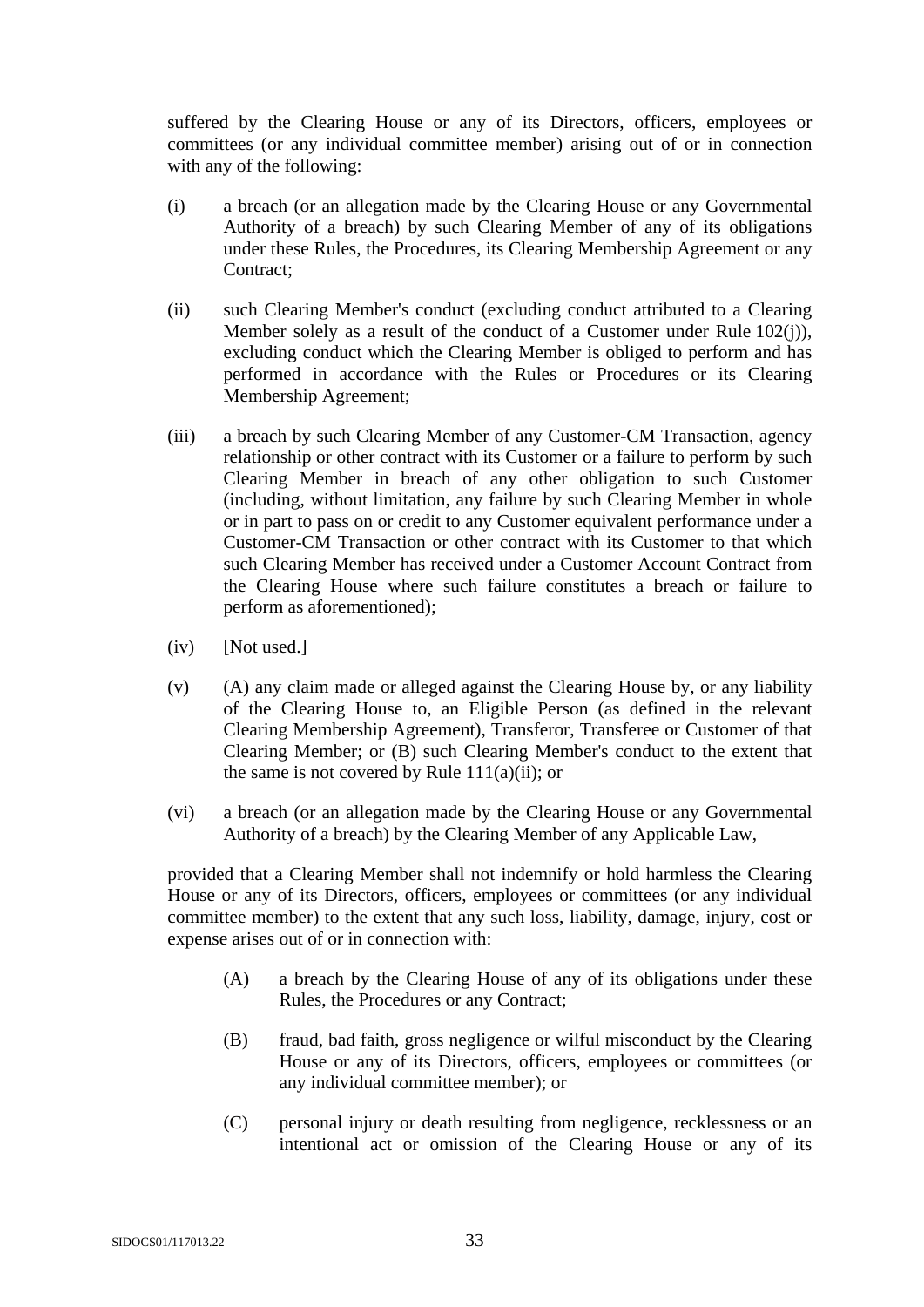Directors, officers, employees or committees (or any individual committee member).

- (b) The provisions of this Rule 111 shall apply:
	- (i) without prejudice to the liability of any other Person subject to the Rules or the rules of any Exchange for the same conduct;
	- (ii) in the case of inconsistency with any other provision of the Rules, in priority to that other provision;
	- (iii) whether or not the Clearing Member's Representative(s) are subject to the Rules; and
	- (iv) whether or not the Clearing Member's Representative(s) can be conclusively identified (provided that it is established that the relevant conduct was in fact carried out by a Clearing Member's Representative, albeit an unidentified Clearing Member's Representative).
	- $(v)$  [Not used.]
- (c) Neither the Clearing House nor any of its Representatives, its Affiliates or its Affiliates' Representatives shall be liable to any Clearing Member or any other Person in respect of any loss, liability, damage, injury, cost or expense incurred or suffered by such Clearing Member or Person, whether in contract, tort or restitution, as a fiduciary or under any other cause of action, arising out of or in connection with any of the following:
	- (i) any suspension, restriction or closure of the Clearing House or its services;
	- (ii) any failure or malfunction of or inability to use any systems, communication lines or facilities or technology supplied, operated or used (directly or indirectly) by the Clearing House or any Exchange or the suspension, restriction or closure of any Market or Exchange;
	- (iii) any act or omission of any Exchange, any Clearing Member or any other third party including any error in relation to price data;
	- (iv) any Force Majeure Event affecting the Clearing House (including, in relation to a delivery, a Force Majeure Event affecting a Person making or taking delivery on behalf of the Clearing House);
	- (v) any dispute relating to the validity, existence or terms of any Contract;
	- (vi) the exercise (or failure to exercise) by the Clearing House of any discretion or right conferred upon it pursuant to these Rules;
	- (vii) the exercise (or failure to exercise) by any Exchange of any discretion or right conferred upon it pursuant to its rules (including, without limitation, in relation to error trades);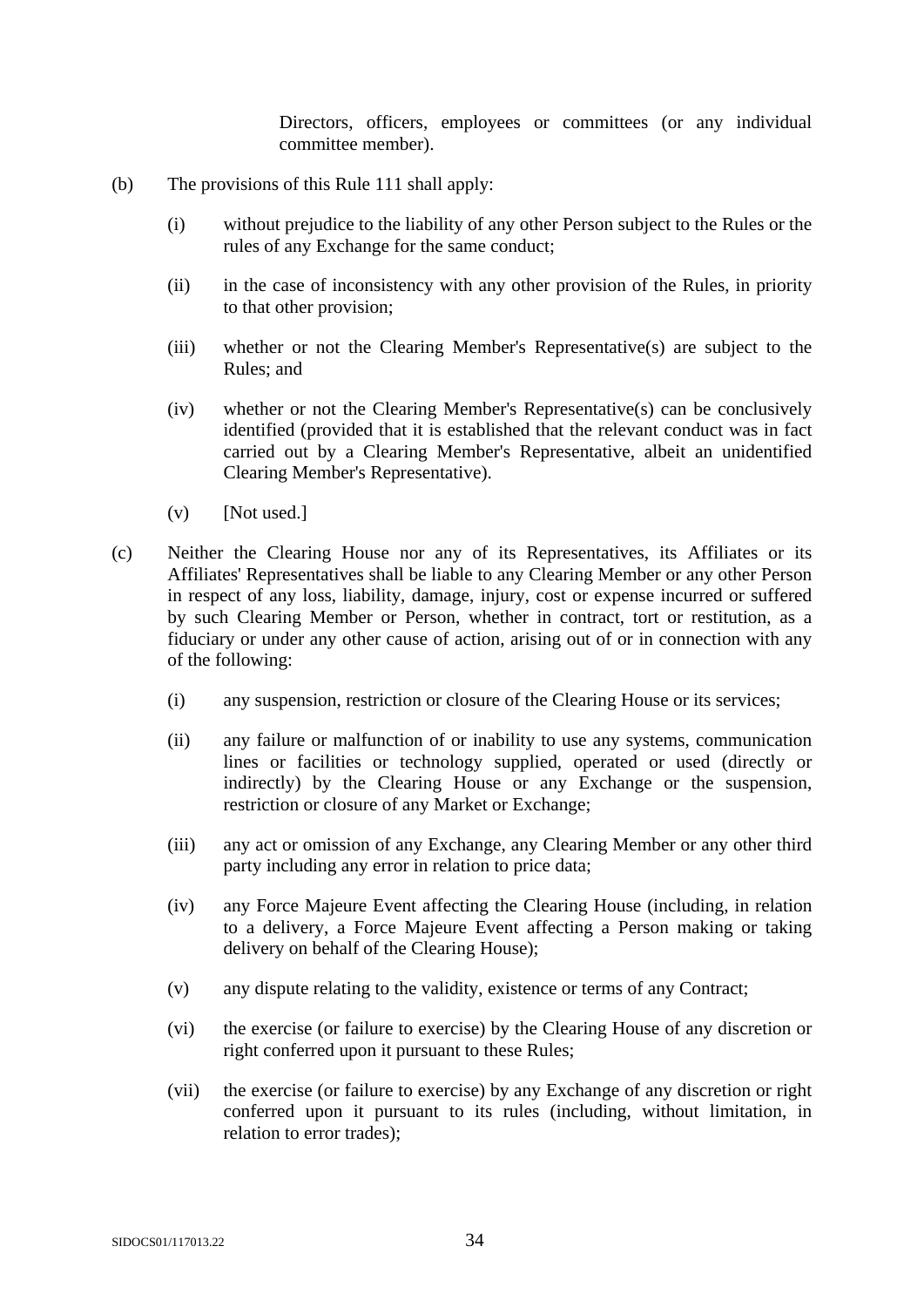- (viii) any indirect or consequential loss, liability, damage, injury, cost or expense, any loss of profit (whether direct or indirect) or any loss of bargain;
- (ix) any action in libel, defamation or slander in connection with the issue of any Default Notice, conduct of any proceedings relating to an Event of Default, the timing of termination of any Contracts or the manner in which or the price at which any Contracts are terminated following an Event of Default;
- (x) rejection of any application to become a Clearing Member;
- (xi) any Contract being void pursuant to Rule 403 or avoided pursuant to Rule 404, including (without limitation) the causes and consequences of such Contract being void or voidable;
- (xii) any action or inaction on the part of a Transferor or Transferee;
- (xiii) in respect of a Contract subject to tender, delivery or physical settlement:
	- (A) a tender given by the Clearing House;
	- (B) any documents accompanying a tender as required by Market Rules or the Procedures;
	- (C) the performance by the Clearing House of its obligations to make delivery of a Deliverable under a Contract or to pay the price or Exchange Delivery Settlement Price; or
	- (D) any other loss, liability, damage, injury, cost or expense arising under the terms of a Contract in relation to tender, delivery or physical settlement,

unless, the relevant Clearing Member gives notice of its loss, liability, damage, injury, cost or expense within seven Business Days of either the day on which relevant documents must be taken up and paid for by the Clearing Member (whether or not the Clearing Member fulfils that obligation) or the Clearing Member must take delivery of the Deliverable, whichever is the earlier;

- (xiv) as a result of any action taken by it pursuant to Market Rules on the basis that Market Rules are to any extent invalid or *ultra vires* or that a determination or request made by the Market or any agreement made by the Market, is *ultra vires* or incompatible with Market Rules;
- (xv) any express or implied representations or warranties in relation to the Clearing House's systems, including, but not limited to, representations or warranties of good title, merchantability and fitness for purpose or for a particular use;
- (xvi) any statement, representation, assurance or warranty of the Clearing House or any other Person other than as expressly set out in the Rules, Procedures, Contract Terms or a Clearing Membership Agreement; or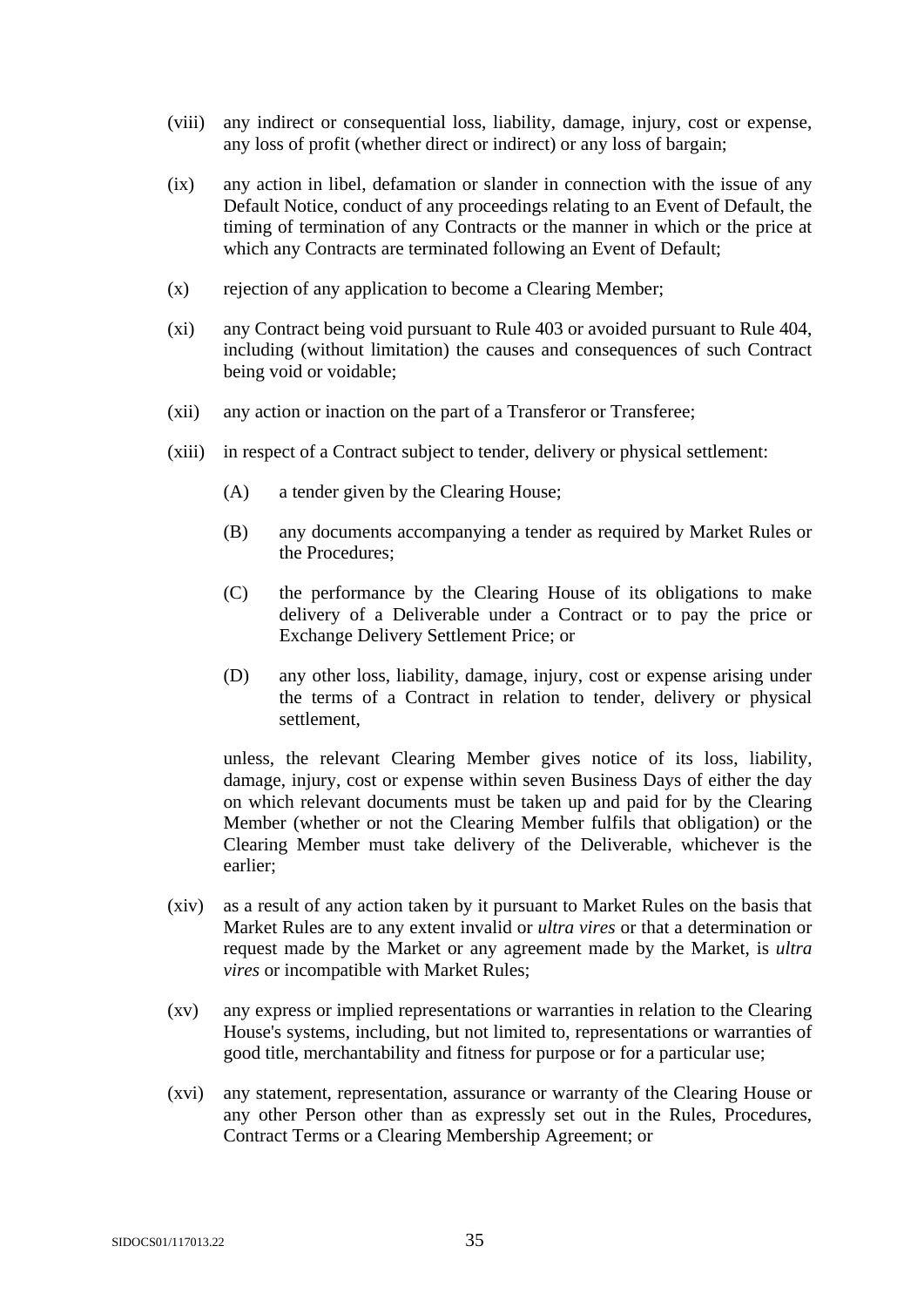(xvii) any action, suit or proceeding brought against the Clearing House over one year after the time that a cause of action, suit or proceeding has accrued,

provided that neither this Rule 111(c) nor any other provision of these Rules shall affect the application of Section 74 of the SFA nor exclude or restrict the liability of the Clearing House or any other Person for:

- (xviii) fraud, bad faith, gross negligence or wilful misconduct;
- (xix) personal injury or death resulting from negligence, recklessness, or an intentional act or omission;
- (xx) obligations under Contracts (except that, other than as provided in Part 7 and the Procedures, the Clearing House shall have no obligation physically to make or accept delivery of any Deliverable and shall have no liability arising out of the failure or lateness of another Clearing Member (or its Transferor or Transferee) physically to make or accept any such delivery or make any such payment); or
- (xxi) any liability which in accordance with Applicable Laws cannot be excluded, to the extent such liability cannot lawfully be excluded.
- (d) Any possible action, suit or proceeding against the Clearing House must be notified to the Clearing House as soon as reasonably practicable, including all relevant details then known and supporting documentation.
- (e) [Not used.]
- (f) Save for any liability which it cannot exclude pursuant to Applicable Laws, the Clearing House shall not be liable pursuant to these Rules or any Clearing Membership Agreement to any Person who is not a Clearing Member. Without prejudice to the generality of the foregoing, the Clearing House shall not be liable (save for any liability which it cannot by law exclude) to any Transferor or Transferee (that is not the Seller or Buyer under a Contract, respectively) or to any Customer of a Clearing Member.
- (g) If the Clearing House is found liable to a Clearing Member in respect of a Contract and another Clearing Member is also found liable to the Clearing House in respect of a Contract which arose pursuant to the same Transaction as the first Contract, then the liability of the Clearing House under the first Contract shall be deemed to be a foreseeable consequence of the breach by the Clearing Member of the second Contract and the Clearing House shall be entitled to be indemnified by such Clearing Member in accordance with this Rule 111.
- (h) Damage or loss to the property of the Clearing House or any other property on the Clearing House's premises will be paid for by the Clearing Member causing such damage or loss.
- $(i)$  [Not used.]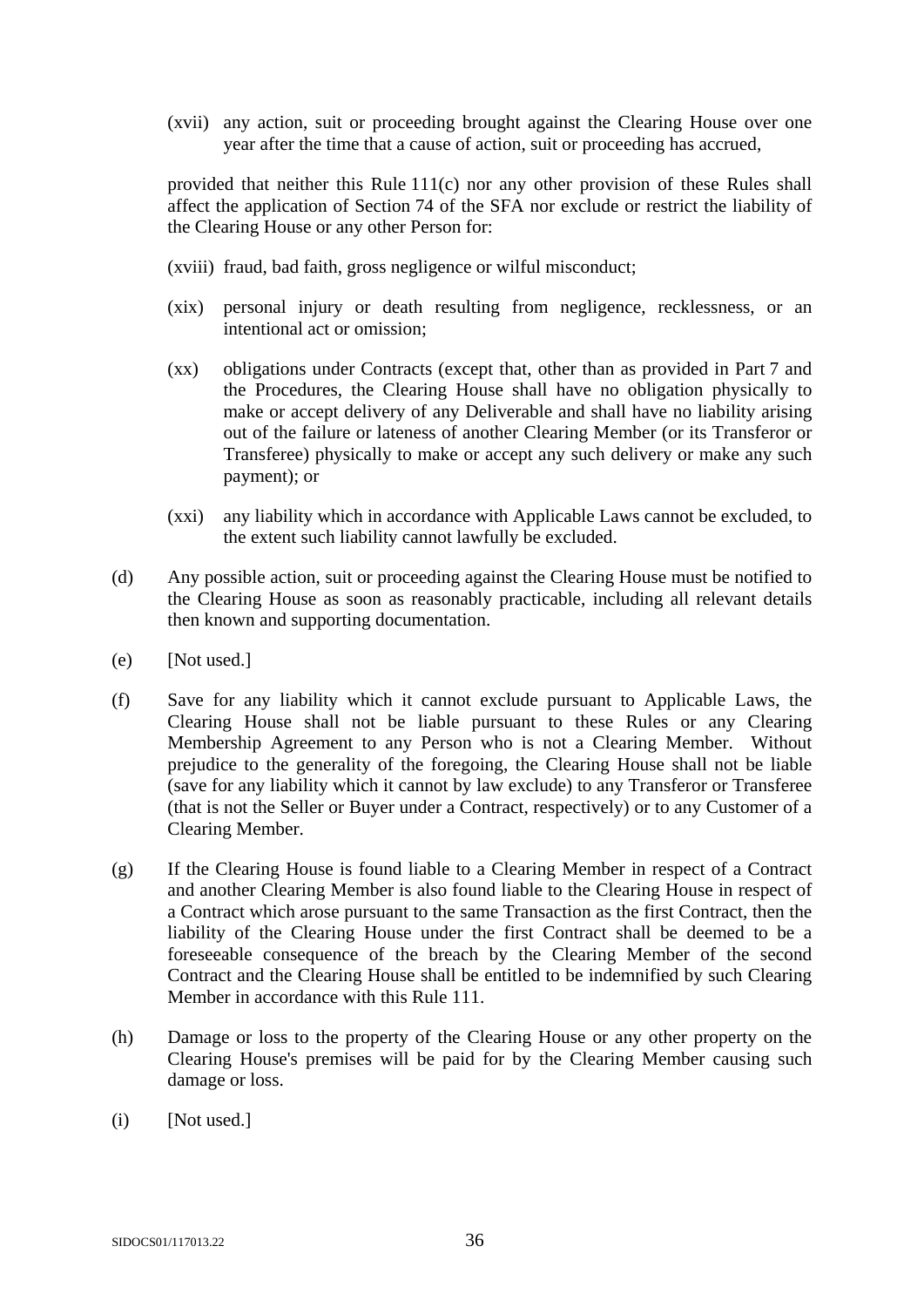# **Rule 112** *Force Majeure and similar events*

- (a) Neither the Clearing House nor a Clearing Member shall be liable for any failure, hindrance or delay in performance in whole or in part of its obligations under these Rules or of any Contract if and to the extent that such failure, hindrance or delay arises as a result of a Force Majeure Event.
- (b) On the occurrence of any Force Majeure Event (and, where the Force Majeure Event affects the Clearing House, an affirmative vote of the Board at a quorate meeting recognising such Force Majeure Event (subject always to Rule 109(c)):
	- (i) the Affected FM Party shall immediately notify the Clearing House of the same (or, if the Affected FM Party is the Clearing House, the Clearing House shall issue a Circular in relation to the Force Majeure Event);
	- (ii) the Clearing House shall be entitled to require any Contracts affected by the event or circumstance to be performed in accordance with directions issued by the Clearing House or to be Invoiced Back;
	- (iii) the Clearing House shall be entitled to require any Clearing Member to take such action as the Clearing House may direct in respect of Contracts affected by the event or circumstance;
	- (iv) the Clearing House shall be entitled to require Clearing Members to comply with any directions issued by the Clearing House regarding the performance of, or otherwise in respect of, such affected Contracts as are specified by the Clearing House; and, upon receipt of such an invoice, settlement of all affected accounts shall be due immediately and shall be made forthwith in discharge of such Contracts;
	- (v) a Clearing Member affected by a Force Majeure Event shall use all reasonable endeavours to mitigate the effects of the same upon its ability to perform its obligations to the Clearing House and if the Clearing House is affected by a Force Majeure Event, it shall use all reasonable endeavours to mitigate the effects of same upon its ability to perform such obligations to Clearing Members; and
	- (vi) the Affected FM Party shall notify the Clearing House immediately as soon as its ability to perform is no longer affected by the Force Majeure Event (or, if Affected FM Party is the Clearing House, the Clearing House shall issue a Circular in relation to the cessation of the Force Majeure Event).
- (c) If a Market determines in accordance with Market Rules that an excessive position or unwarranted speculation or any other undesirable situation or practice is developing or has developed which is affecting or capable of affecting the Market, the Clearing House may take such action as is requested of it by that Market in respect of one or more Contracts.

## **Rule 113** *Notices*

(a) The delivery by hand, electronic transmission, facsimile or telephone of any notice, order or other communication to a Clearing Member at the address, facsimile number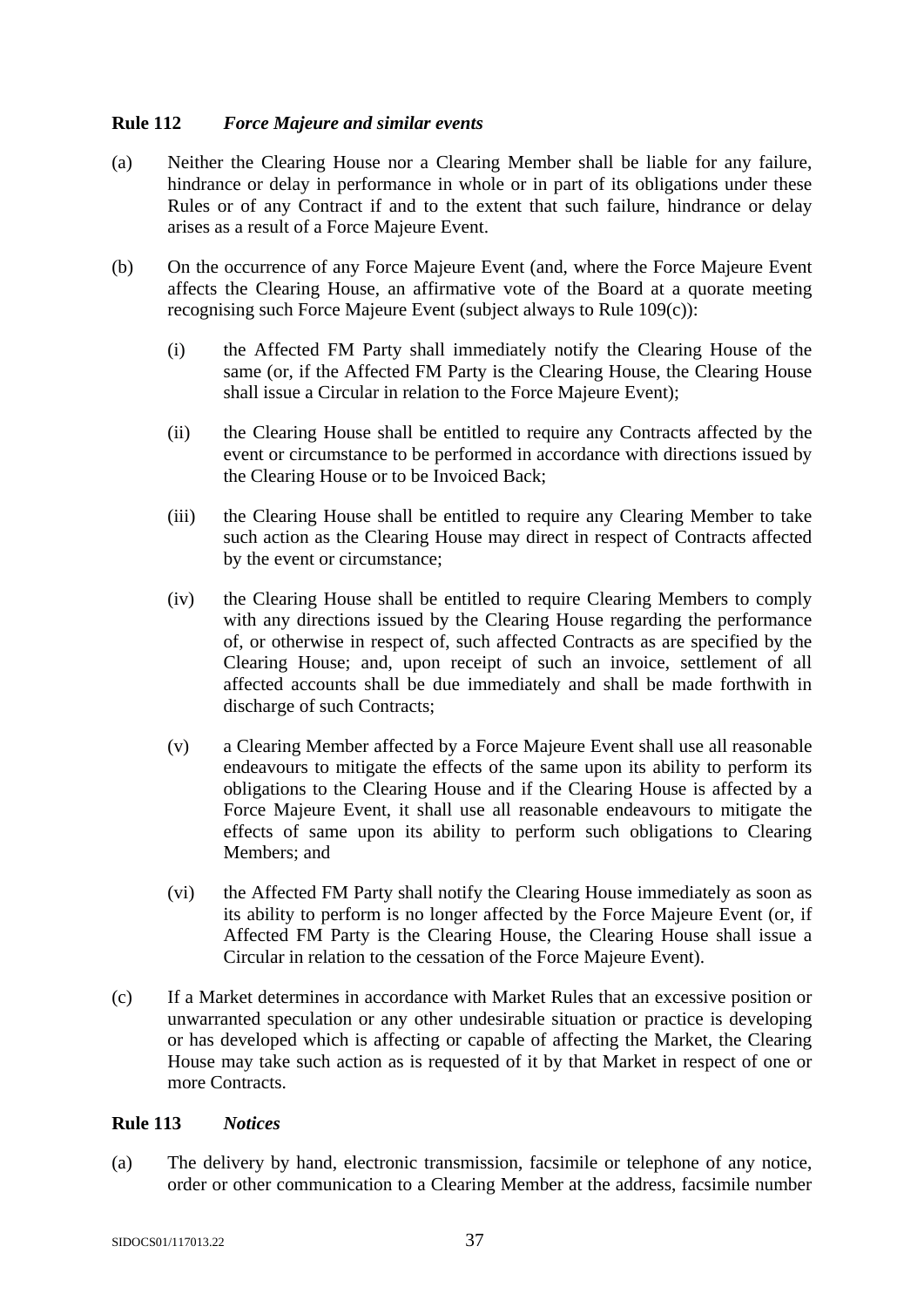or telephone number last designated by it shall be good and sufficient delivery thereof to such Person (unless another method of delivery is specified in the Rules or in relation to any Contract). The publication of a Circular shall amount to good and sufficient delivery of the contents of the Circular to all Clearing Members.

- (b) Any notice, document, communication, filing or form to be served on, filed with, made to or provided to the Clearing House pursuant to these Rules or in relation to any Contract shall be served, filed, made or provided at the address, fax number or e-mail address (or through such other communication system) as is specified by the Clearing House from time to time in accordance with the Procedures and shall be marked for the attention of such person or department as is specified by the Clearing House from time to time in accordance with the Procedures. Unless another form or method is specified in the Rules or the Procedures for the notice, document, communication, filing or form in question, a notice, document, communication, filing or form must be served, filed, made or provided in writing.
- (c) Any notice, document, communication, filing or form, unless otherwise specified in the Rules or the Procedures, will only be effectively served, filed, made or provided and delivered to the Clearing House for the purposes of these Rules:
	- (i) if sent by post, on the third Business Day (or tenth Business Day in the case of airmail) after the day on which it was deposited in the post, full postage prepaid, in a correctly addressed envelope; or
	- (ii) if delivered in person or by courier, at the time of delivery or, if not delivered during business hours on a Business Day, on the following Business Day.
- (d) Unless otherwise specified in the Rules or Procedures, any notice by fax or electronic communication shall not be effective until hard copy confirmation is served pursuant to Rule 113(c).
- (e) Each Clearing Member that is not incorporated or registered in Singapore shall appoint and maintain an agent in Singapore to act as its agent to accept service of process issued out of the courts of Singapore in relation to any arbitration commenced pursuant to Rule 117 or the Clearing Membership Agreement and shall deliver to the Clearing House an agreement substantially in the form specified by the Clearing House relating to such appointment countersigned by such agent. No Clearing Member shall give any notice of revocation to, or otherwise terminate the appointment of, any such agent unless prior to such termination it has validly appointed a replacement agent in Singapore reasonably acceptable to the Clearing House to accept service of process issued out of the courts of Singapore in relation to any arbitration commenced pursuant to Rule 117, the Clearing Membership Agreement and has delivered to the Clearing House a copy of that agent's acceptance of that appointment substantially in the form specified by the Clearing House countersigned by such agent. If for any reason any agent appointed under this Rule 113(e) ceases to be such an agent, the Clearing Member shall forthwith appoint a replacement agent in Singapore and deliver to the Clearing House a copy of the new agent's acceptance of that appointment substantially in the form specified by the Clearing House countersigned by such agent within ten Business Days of such appointment. Nothing in these Rules, the Procedures, the Clearing Membership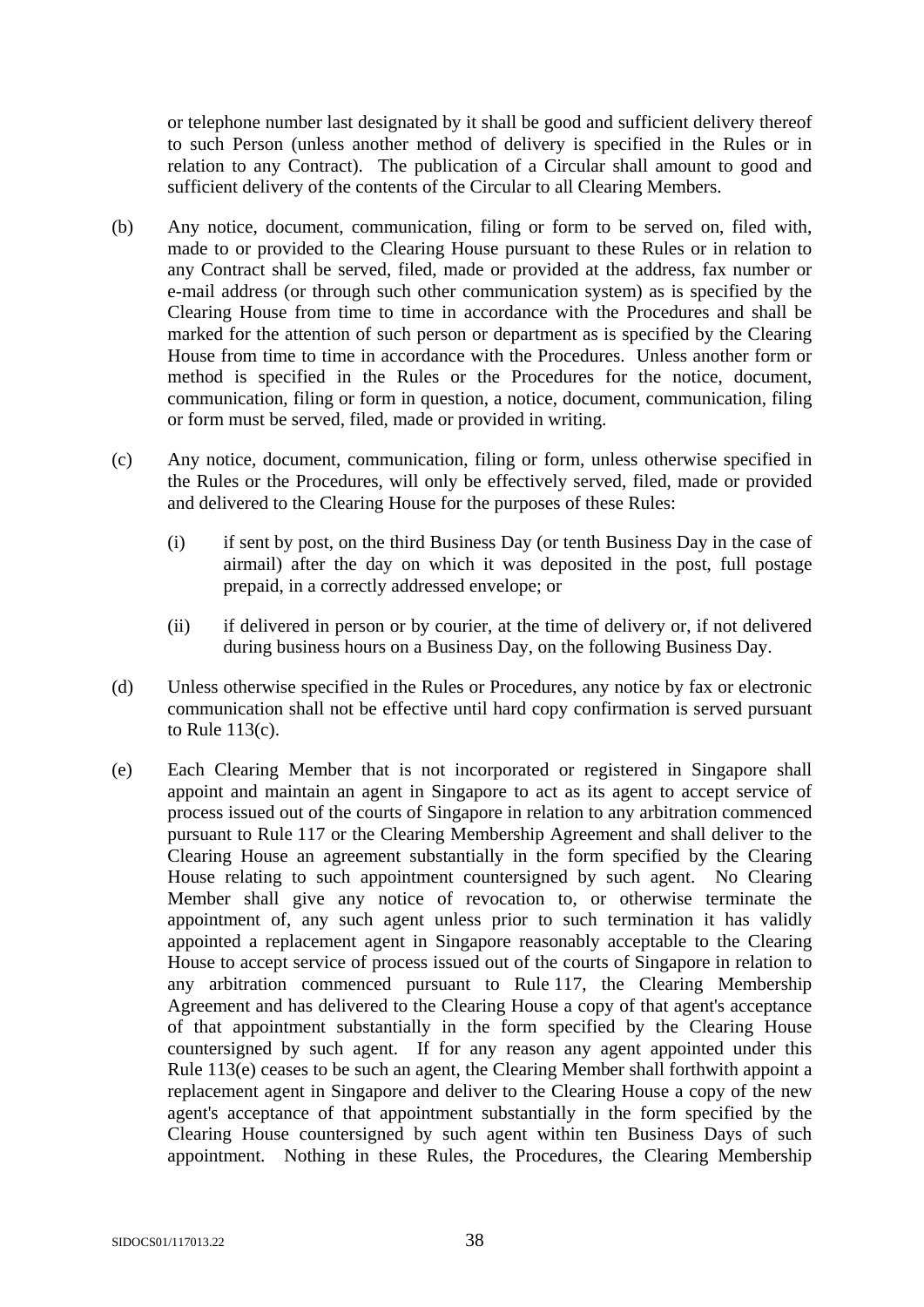Agreement or any Contract shall affect the right of the Clearing House to serve process in any other manner permitted by Applicable Law.

### **Rule 114** *Action by the Clearing House*

- (a) Except as otherwise specifically set out herein, any action permitted or required to be taken by the Clearing House may be taken by the Board, the Chairman, the President, any other Director or any other employee, officer or committee to whom or which authority has been delegated by the Clearing House, the Board, the Chairman, the President or any committee.
- (b) Where there is a provision to the effect that an action may be taken or power exercised by the Clearing House, any action taken or power exercised by the Clearing House shall be without prejudice to the right of the Clearing House to exercise such powers and take such other steps (or not as the case may be) as it may think fit upon that or any other occasion.
- (c) The Clearing House may outsource operational functions, services or activities. If it does so, this shall not affect the Clearing House's responsibilities and liabilities under these Rules, any Clearing Membership Agreement or Applicable Laws.

# **Rule 115** *Relations with Governmental Authorities and other Persons*

- (a) With a view to maintaining its status as an approved clearing house under Section 51(1)(a) of the SFA, the Clearing House may:
	- (i) make arrangements with any Person for monitoring compliance with and investigating alleged breaches of the Rules (and arrangements, Procedures and directions made, authorised or given thereunder); and
	- (ii) co-operate generally with any Governmental Authority.
- (b) Without prejudice to the generality of Rule 115(a) and subject to Rule 106:
	- (i) this may include making arrangements for the sharing of information with Governmental Authorities; and
	- (ii) the Clearing House may, where appropriate, at any time refer a complaint or any other matter coming to its attention to one or more Exchanges, Clearing Organisations or Regulatory Authorities for its or their comment or investigation and may, pending the result of such reference, either suspend or continue with (in whole or in part) its own investigation, proceedings or other actions.

### **Rule 116** *Opening Hours*

The Clearing House will give notice of any changes to its Opening Days, Opening Hours and Business Days from time to time by Circular.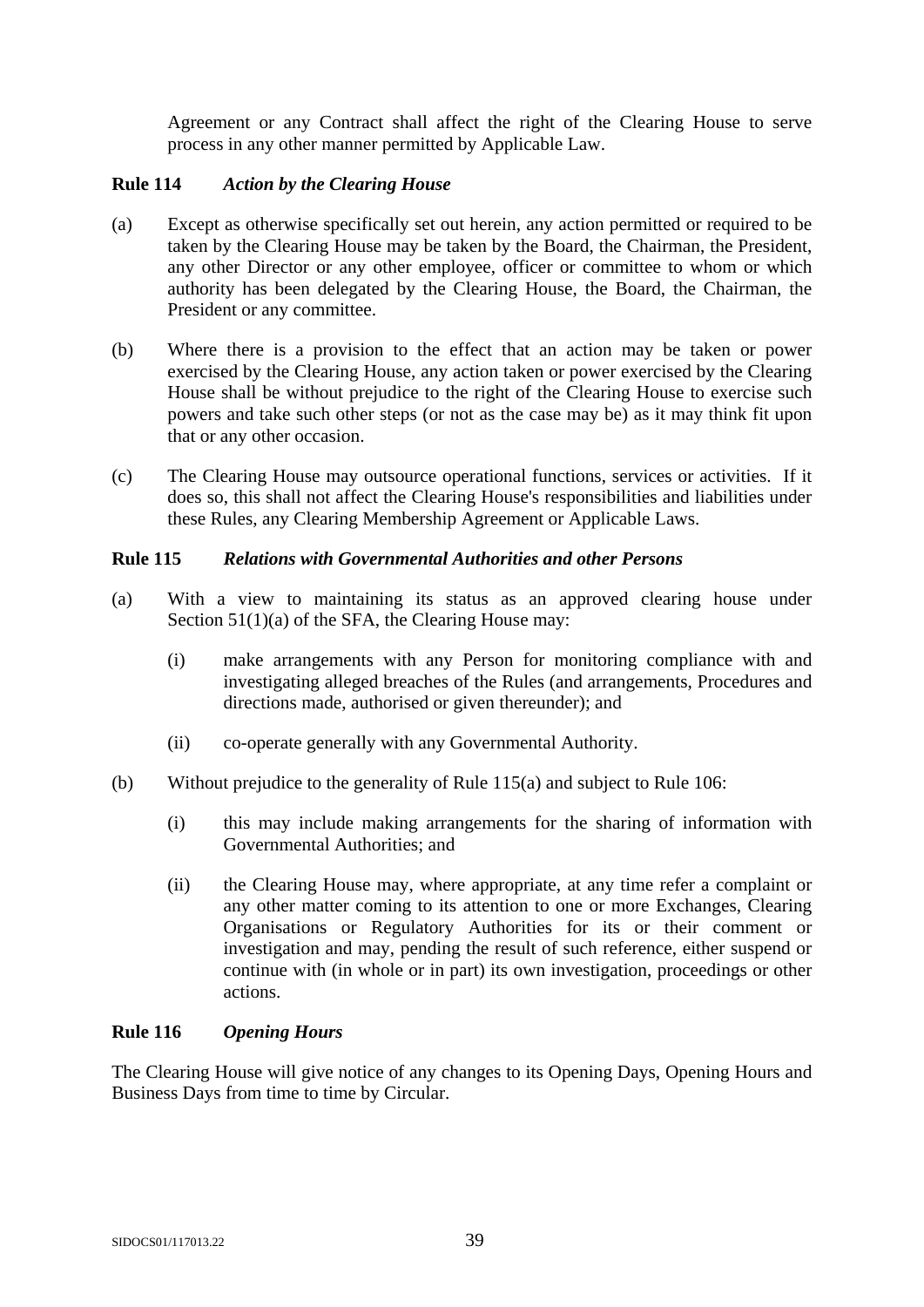## **Rule 117** *Dispute Resolution*

- (a) Any Dispute between the Clearing House and the Clearing Member(s) that is not subject to the procedures of Part 10 shall be referred to and finally resolved by arbitration under the SIAC Rules, which rules are deemed to be incorporated into this Rule 117. In the event of a conflict between any provision of the SIAC Rules and this Rule 117, this Rule 117 shall prevail.
- (b) The seat of arbitration will be Singapore and the language of the arbitration proceedings shall be English.
- (c) The Tribunal will comprise three arbitrators appointed in accordance with the SIAC Rules. Tribunal members shall not be current or former employees or directors of any Clearing Member that is a party to the arbitration, current or former employees of the Clearing House or any person or persons with a material interest or conflict of interest in the outcome of the Dispute.
- (d) The Tribunal shall have the power on the application of any party to an existing arbitration, to require one or more Clearing Members to be joined to an existing arbitration. Each Clearing Member agrees that it may be joined as an additional party to an arbitration involving the Clearing House and another Clearing Member.
- (e) If more than one arbitration is begun under these Rules and the Clearing House or a Clearing Member that is a party to an arbitration so concerned serves notice upon the Tribunals concerned that it believes two or more arbitrations are substantially related and that the issues should be heard in one set of proceedings, the Tribunal appointed in the first-filed of such proceedings shall have the power to determine whether, in the interests of justice and efficiency, the proceedings should be consolidated and heard together before that Tribunal.
- (f) In the case of such joinder or consolidation, the Tribunal shall make a single, final award determining all Disputes between the relevant parties in those proceedings. Each Clearing Member and the Clearing House irrevocably waives any right to challenge any award or order of any Tribunal by reason of the fact that it arises from a joined or consolidated arbitration. In addition to the waiver of challenge on the basis of joinder set out in clause 8.5 of the Clearing Membership Agreement, each Clearing Member and the Clearing House hereby irrevocably waives any right to challenge any award or order of any tribunal appointed under the Clearing Membership Agreement by reason of the fact that it arises from a consolidated arbitration.
- (g) The award of the arbitral Tribunal will be final and binding on the Clearing House and any Clearing Member from the day it is made. Judgment upon the award may be entered or the award enforced through any other procedure in any court of competent jurisdiction.
- (h) No arbitral proceedings under this Rule 117 may be instigated where arbitral proceedings could have been instigated in respect of the same Dispute under Market Rules.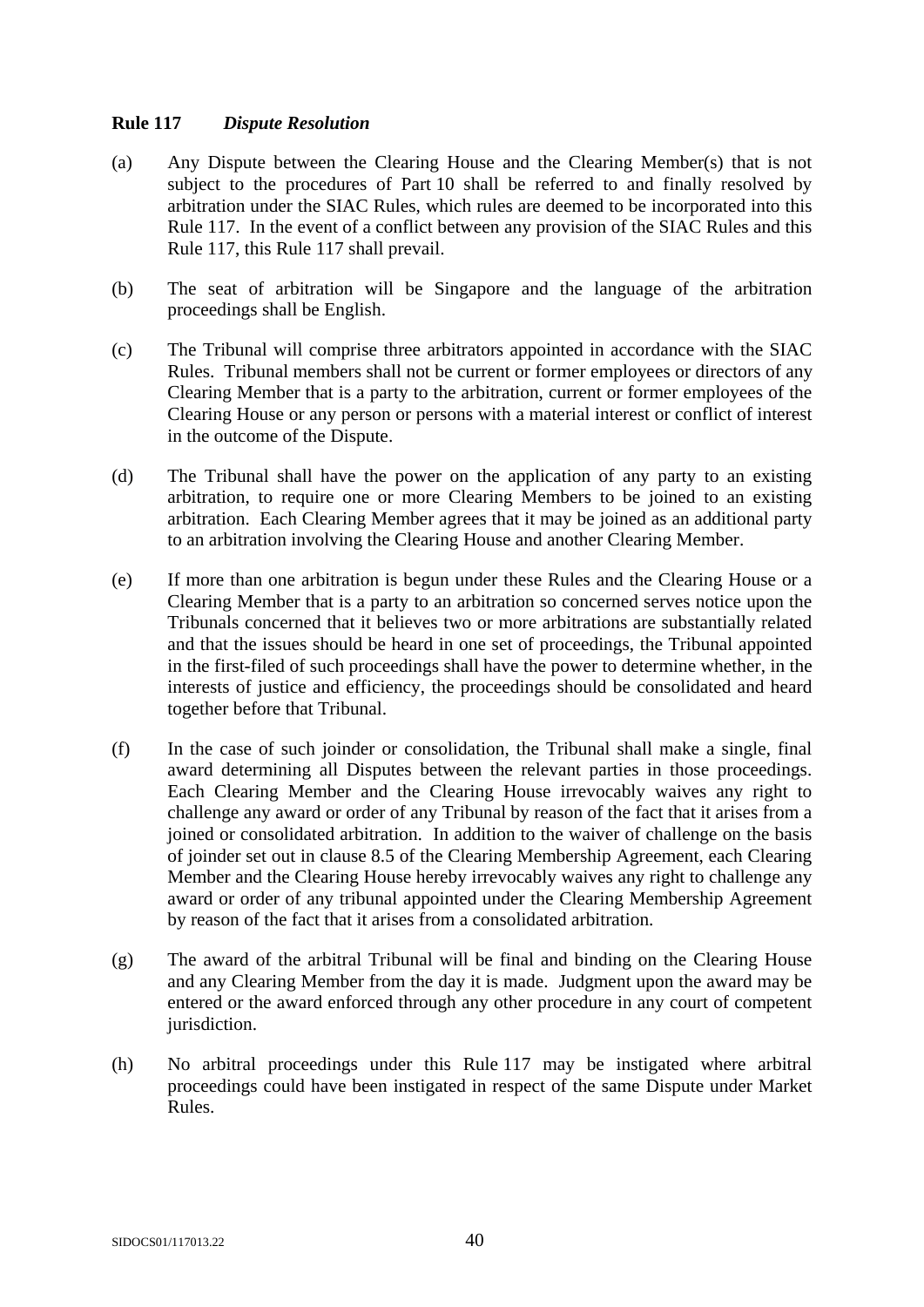- (i) The provisions of this Rule 117 may not be varied by any Clearing Member or Clearing Members save where each Clearing Member that is a party to the Dispute or arbitration proceedings and the Clearing House agree in express written terms.
- (j) The commencement of any arbitral proceedings shall be without prejudice to and shall not limit in any way the right of the Clearing House to instigate any procedure under Part 9 or Part 10 of these Rules, including without limitation in relation to any Event of Default, any investigation, disciplinary proceedings or the imposition of a sanction.
- (k) Each Clearing Member that now or hereafter has a right to claim sovereign immunity from suit or sovereign immunity from enforcement for itself or any of its assets shall be deemed to have irrevocably waived any such immunity to the fullest extent permitted by Applicable Laws. Such waiver shall apply in respect of any immunity from:
	- (i) any proceedings commenced pursuant to this Rule 117;
	- (ii) any judicial, administrative or other proceedings to aid an arbitration commenced pursuant to this Rule 117; and
	- (iii) any effort to confirm, enforce, or execute any decision, settlement, award, judgment, service of process, execution order or attachment (including pre-judgment attachment) that results from any judicial or administrative proceedings commenced pursuant to this Rule 117.
- (l) The rights and obligations of a Clearing Member under the Rules and in relation to any Contract are of a commercial and not a governmental nature.
- (m) No Clearing Member shall raise or in any way whatsoever assert a defence of sovereign immunity in relation to any claim or enforcement proceedings arising from a Dispute under these Rules.
- (n) All Permitted Cover standing to the credit of a Clearing Member who is party to one or more Contracts subject to a Dispute or difference to which this Rule 117 or Market Rules applies, whether or not such Permitted Cover is held with respect to a disputed Contract, may be retained by the Clearing House until the Dispute in question is finally disposed of.
- (o) [Not used.]
- (p) [Not used.]
- $(q)$  [Not used.]
- (r) Any arbitration or reference to arbitration made under this Rule 117 shall be deemed to be an arbitration or reference under the International Arbitration Act (Cap 143A).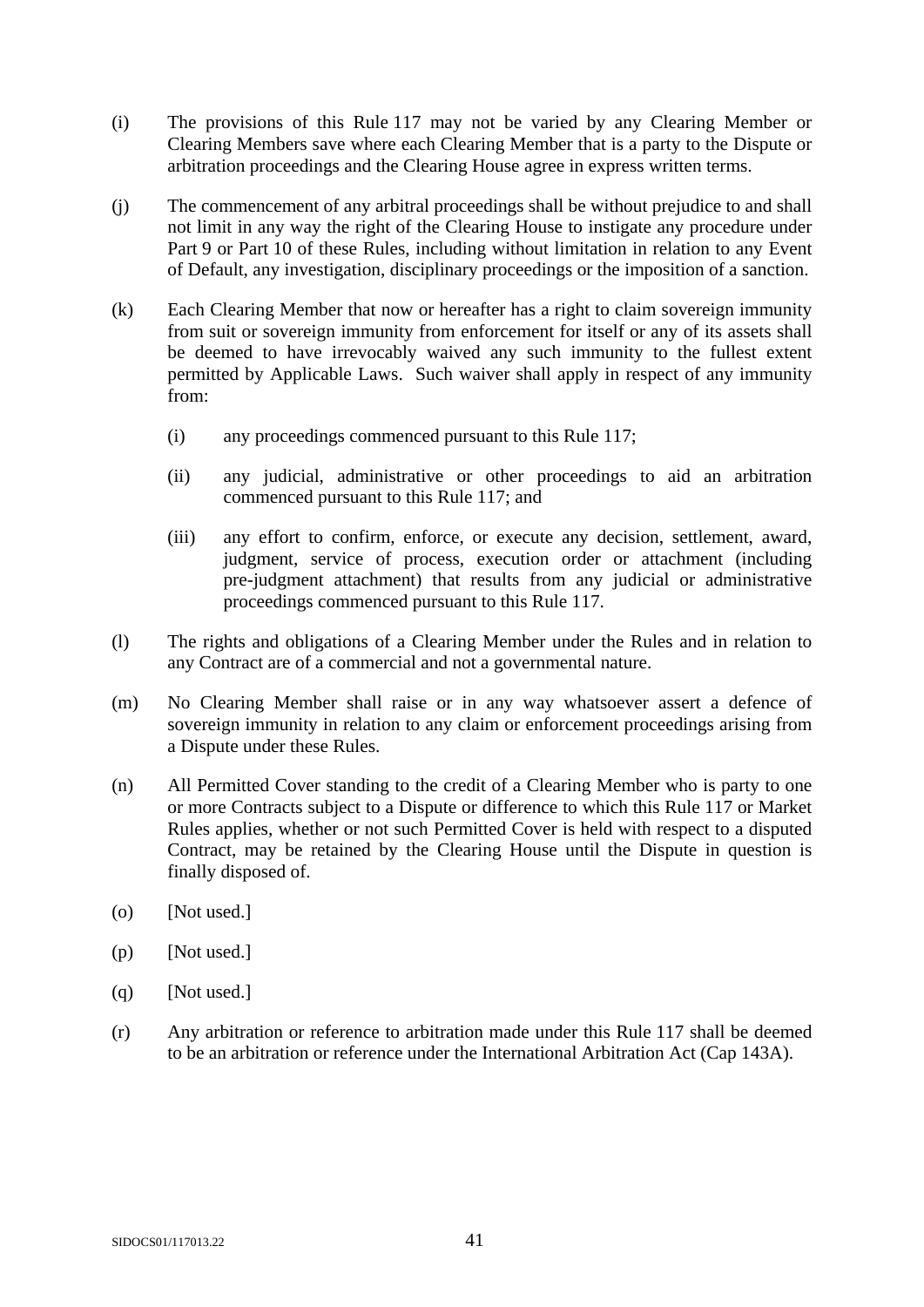# **Part 2 Clearing Membership**

#### **Rule 201** *Clearing Membership Criteria*

- (a) In order to attain and maintain membership as a Clearing Member, a Person must, at a minimum, as from the date on which it is proposed that it becomes a Clearing Member:
	- (i) have paid the Clearing House's (non-refundable) application fee (if applicable) and provided completed membership application forms;
	- (ii) meet such additional financial resources requirements as are specified in the Membership Procedures;
	- (iii) (if proposing to become a Clearing Member in relation to ICE Futures Singapore Transactions) be a member of ICE Futures Singapore;
	- (iv) [Not used.]
	- (v) be a user of at least one Repository (if any) for the Contracts it proposes to clear where such Contract is required to be reported to a Repository under Applicable Law;
	- (vi) [Not used.]
	- (vii) have nominated a Person, satisfactory to the Clearing House, who: (A) is a director, general partner, trustee, officer or employee of the applicant (or Person occupying a similar status or performing similar functions); (B) is responsible for the clearing operations of the applicant; (C) is authorised to act on behalf of the applicant in all transactions with or involving the Clearing House; and (D) has all authorisations, registrations, licences, permissions, non-objections, consents or approvals required under Applicable Law in any jurisdiction in order to act as a representative for the relevant Clearing Member's business in connection with the Clearing House, or benefits from any exemption(s) and/or exclusion(s) from the requirement to obtain any of the same under Applicable Law (including, without limitation, pursuant to the SFA, the Financial Adviser's Act and MAS Requirements, and have nominated a second Person who meets the requirements of (A) to (D) above and who is authorised to act on behalf of the applicant in the event of the death, incapacity or other inability of the first Person to so act;
	- (viii) maintain sufficient Capital in accordance with Rule 206;
	- $(ix)$  [Not used.]
	- (x) be party to a Clearing Membership Agreement with the Clearing House;
	- (xi) have in place all necessary regulatory authorisations, licences, permissions and approvals in its country of origin, Singapore and any other jurisdiction in which it conducts business: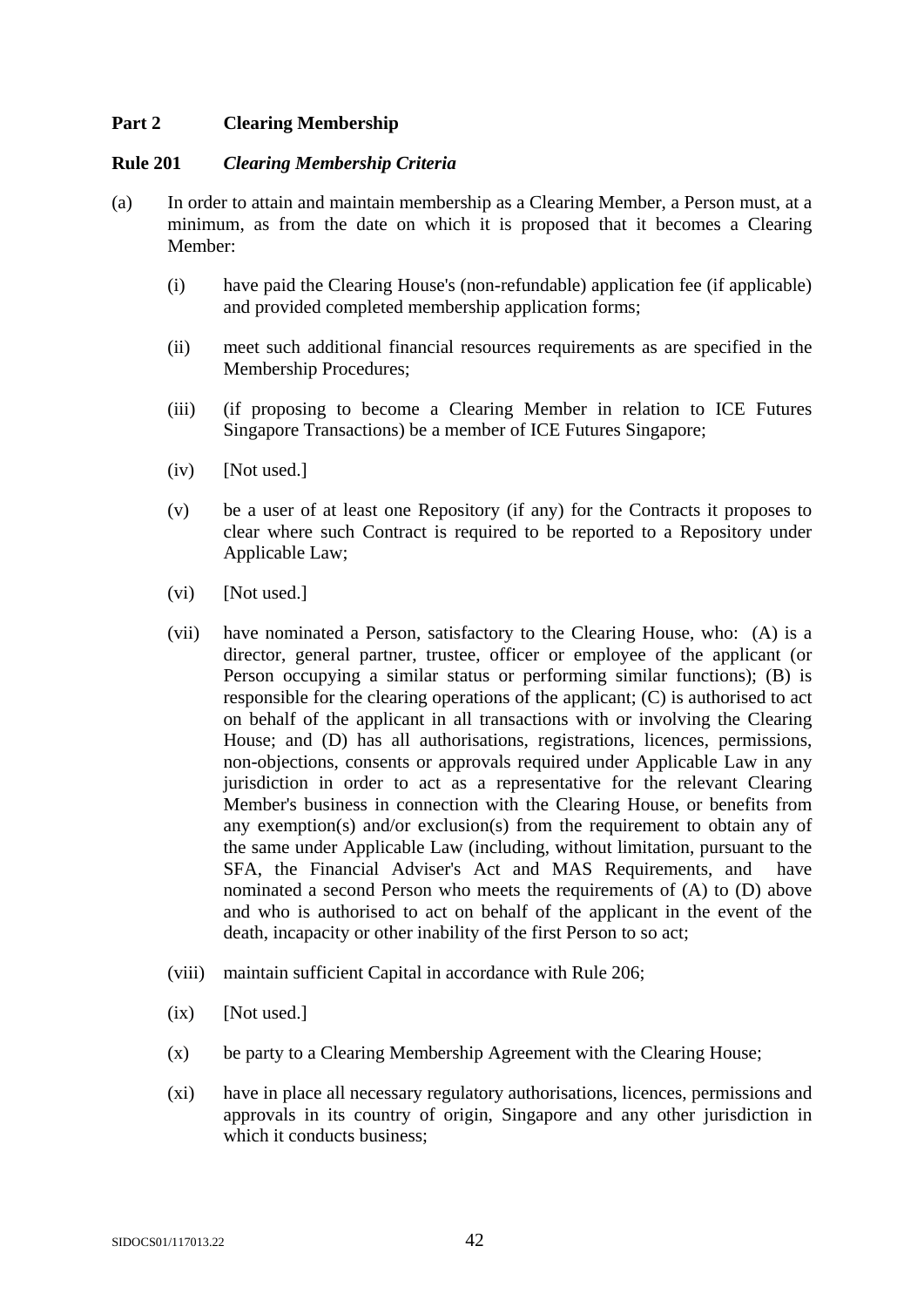- (xii) have sufficient qualities of financial, compliance and managerial responsibility, operational capacity, business integrity, reputation and competence as the Clearing House, in its discretion, considers necessary or appropriate and satisfy the Clearing House that its directors, officers, employees and Controllers also satisfy such tests, including having adequate separation policies to mitigate concentration risk of critical business functions and compliance oversight in place to enable it to meet its obligations as a Clearing Member;
- (xiii) satisfy the internal stringent credit criteria established by the Clearing House, such satisfaction to be confirmed by an examination of its books and records; provided further that this requirement may, at the discretion of the Clearing House, be met by a Controller of the Clearing Member if such Controller provides a guarantee in accordance with the Finance Procedures;
- (xiv) have such facilities, equipment, operational capability, personnel, hardware and software systems as are capable of supporting the proper performance of its business as a Clearing Member, including such IT links to the Clearing House and software as in the judgment of the Clearing House are necessary or desirable;
- (xv) have appropriate business continuity arrangements in place to enable it to meet its obligations as a Clearing Member (and, where applicable, satisfy any minimum requirements of the MAS and any other Regulatory Authority);
- (xvi) have a sufficient level of knowledge about the types of Contracts that it intends to clear and any risks involved in relation to the same;
- (xvii) have demonstrated its ability to make available to the Clearing House sufficient Margin and make Margin payments as required pursuant to these Rules;
- (xviii) have made the required Guaranty Fund Contributions;
- (xix) not be subject to an Insolvency;
- (xx) not be a natural person;
- (xxi) demonstrate operational competence in respect of the classes of contracts that it proposes to clear;
- (xxii) [Not used.]
- (xxiii) if it is not incorporated in Singapore, have appointed an agent for the service of process pursuant to Rule 113(e);
- (xxiv) [Not used.]
- (xxv) if it is to clear transactions on behalf of Customers, have the necessary additional financial resources and operational capacity to perform this activity;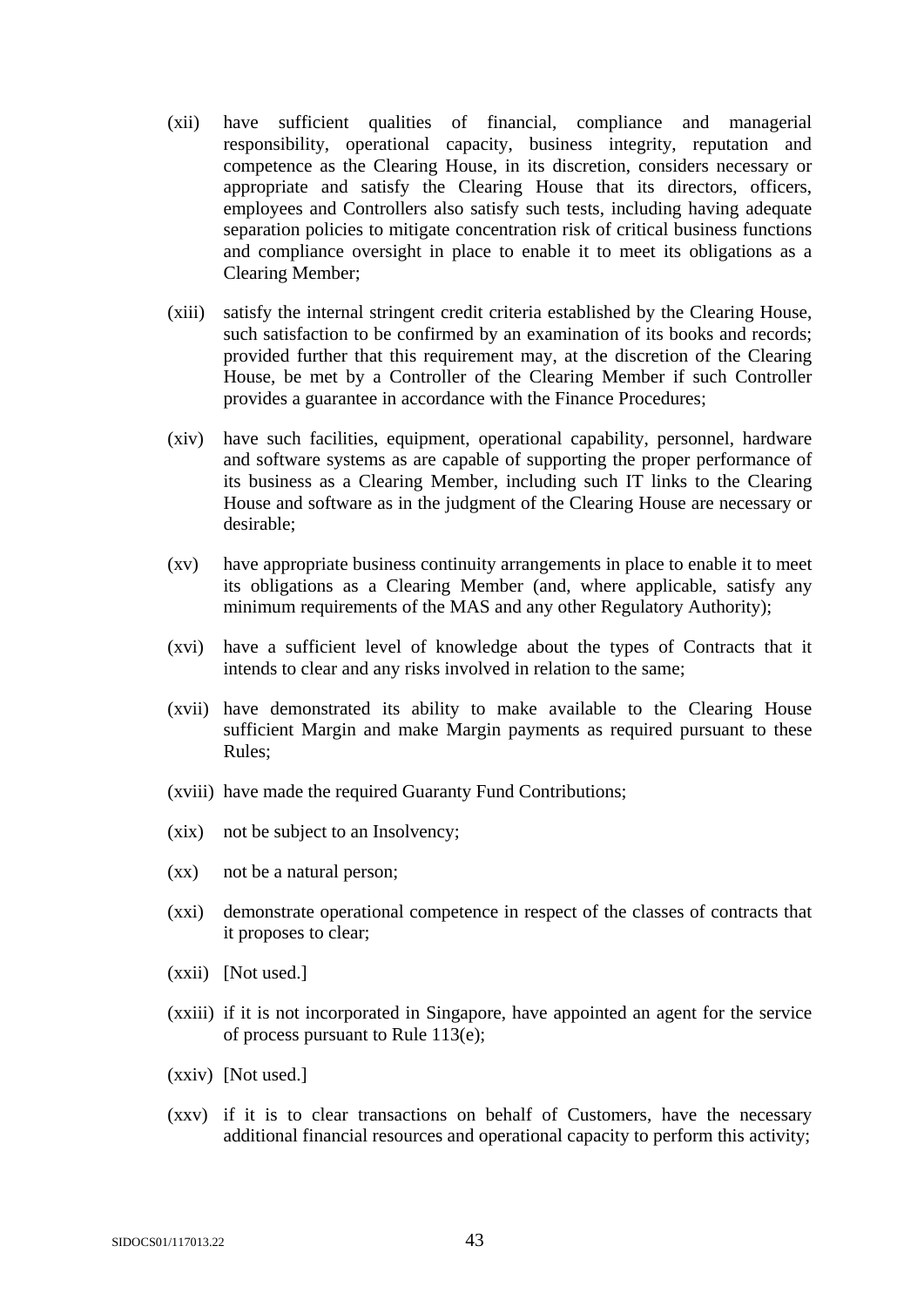- (xxvi) not be subject to any circumstances pursuant to which an Event of Default could be declared were the applicant to be a Clearing Member;
- (xxvii) have provided details of an office which is staffed during normal business hours and sufficient for its proposed activities as a Clearing Member under the direct supervision and responsibility of an executive director or other executive officer of the Clearing Member to which all notices, orders and other communications from the Clearing House may be transmitted or delivered;
- (xxviii)satisfy the Clearing House that it, its directors, officers, employees, Representatives and substantial shareholders are fit and proper, in accordance with the criteria set out in the Guidelines on Fit and Proper Criteria issued by MAS;
- (xxix) hold a Nominated Bank Account or Accounts (as necessary) at one or more Approved Financial Institutions in relation to each of which a direct debit mandate has been established in favour of the Clearing House;
- (xxx) if non-cash assets are to be used as Permitted Cover, have executed all necessary documentation relating to the transfer of such assets and not be in dispute with the Clearing House in relation to the ownership over or rights relating to such non-cash assets;
- (xxxi) either (A) be a Person in respect of whom 'simplified customer due diligence' may be applied pursuant to the MAS Notice to Capital Markets Intermediaries on the prevention of money laundering and countering the financing of terrorism ("**MAS Notice SFA04-N02**"); or (B) have been subject to customer due diligence measures under MAS Notice SFA04-N02 to the Clearing House's satisfaction;
- (xxxii) not be prevented from entering into any Contract or using the Clearing House as a result of any sanctions administered or imposed by any Governmental Authority in Singapore or the United Nations Security Council or any other relevant Governmental Authority affecting any Market, the Clearing House, any Clearing Member, any Customer or any of their assets;
- (xxxiii)be incorporated or registered in and access the Clearing House from only jurisdictions whose Applicable Laws relating to insolvency, the regulation of clearing houses, Markets or central counterparties, the enforceability of Contracts and the Rules and such other matters as the Clearing House specifies are acceptable to the Clearing House (and an applicant may be required to supply a legal opinion of external counsel, addressed to the Clearing House, addressing such issues, at its cost); and comply with any additional restrictions or requirements imposed by the Clearing House as a result of activities in any such jurisdictions; and

(xxxiv)not be subject to statutory disqualification under Applicable Law.

(b) The Clearing House may at its discretion attach further objective conditions to any application for Clearing Member status prior to such status being granted, provided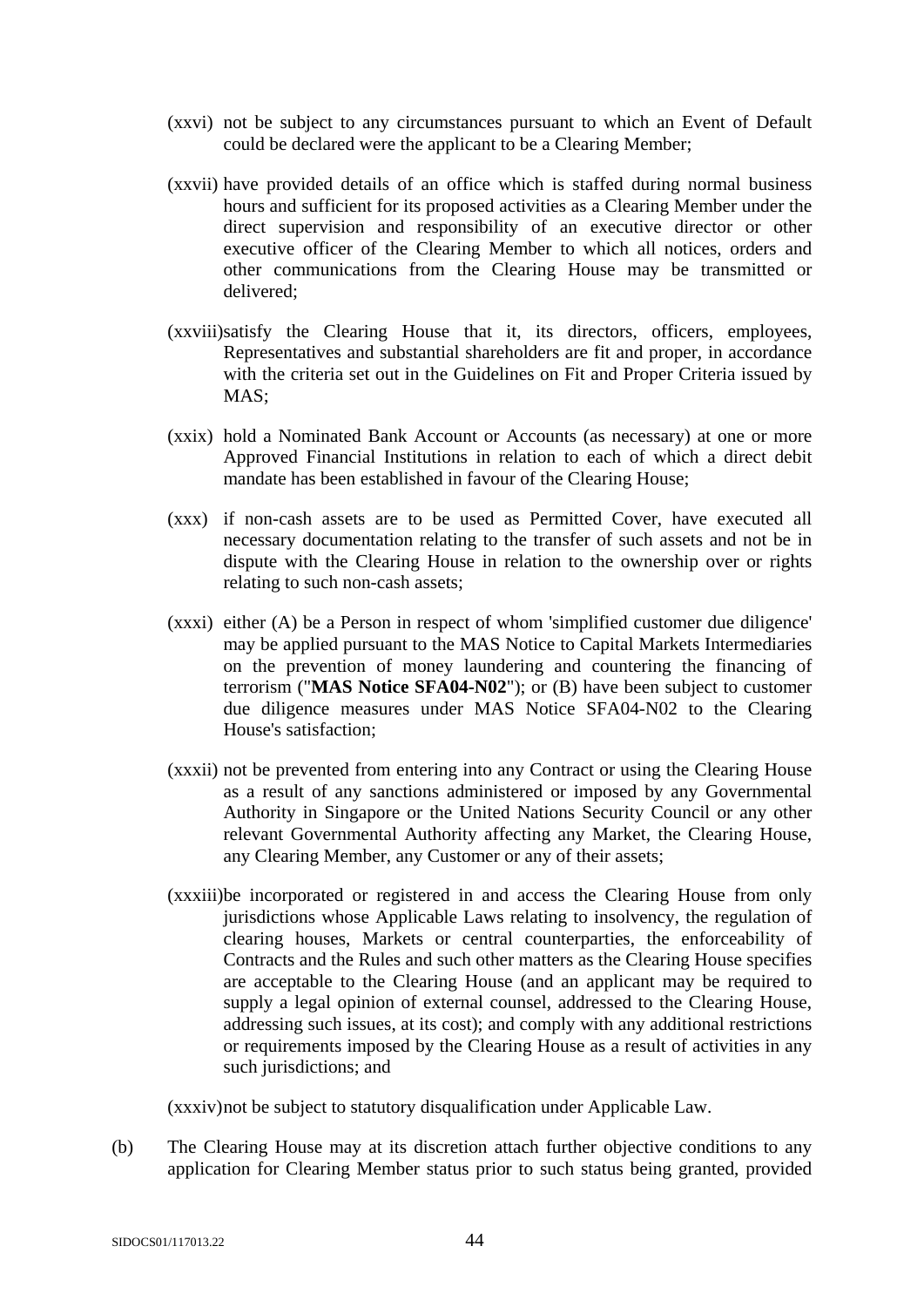that such additional conditions are proportional to the risk brought by the applicant. The Clearing House may grant approval to an applicant conditional upon satisfying certain requirements, provided that the applicant has expressed its intention to meet such requirements and provided evidence of its ability to do so.

- (c) Applicants for membership must provide information or documentation to the Clearing House evidencing compliance (or lack thereof) with each of the criteria set out in or required pursuant to Rule 201(a). Failure by an applicant to supply such information or documentation may result in an application being rejected or Clearing Member status or access to particular services being revoked.
- (d) All information supplied to the Clearing House in respect of an application for membership shall be deemed to have been provided by the Clearing Member to the Clearing House on the day on which that Clearing Member becomes a Clearing Member, save to the extent that such information has been amended or revoked at least two Business Days prior to membership being granted.
- (e) If the Clearing House determines that an application for membership should be denied, the applicant will be given notice of such denial, with the membership criterion or criteria that were not met being specified. In such an event, the applicant may request an opportunity to be heard by the Clearing House's Board (or an appropriately constituted sub-committee of the Board) in relation to the matter and to present evidence as to why its application should not be denied or may raise a complaint which the Clearing House will deal with in the same way as if Part 10 applied to such complaint (notwithstanding that the Rules do not apply to the complaint).
- (f) Membership of the Clearing House does not entitle any Clearing Member to any shareholding or other similar interest in the Clearing House or any of the Clearing House's Affiliates. Nothing in these Rules is intended to, or shall be deemed to, establish any partnership or joint venture between any Clearing Member, the Clearing House or any other Person. Except for any provision relating to the relationships between a Clearing Member and its Representative, nothing in these Rules constitutes any Clearing Member, Customer or the Clearing House as the agent or principal of any other Person. Nothing in these Rules authorises any Person to make or enter into any commitments for or on behalf of any other Person (save in the case of a Clearing Member acting on behalf, or for the account, of and being liable for a Customer or as otherwise expressly provided herein).
- (g) Clearing Members shall be deemed to represent and warrant, upon their first date of membership and on each subsequent date that they are a Clearing Member, that they meet all of the membership criteria in Rule 201(a) and are in compliance with all of their obligations under these Rules.
- (h) [Not used.]
- (i) [Not used.]
- $(i)$  [Not used.]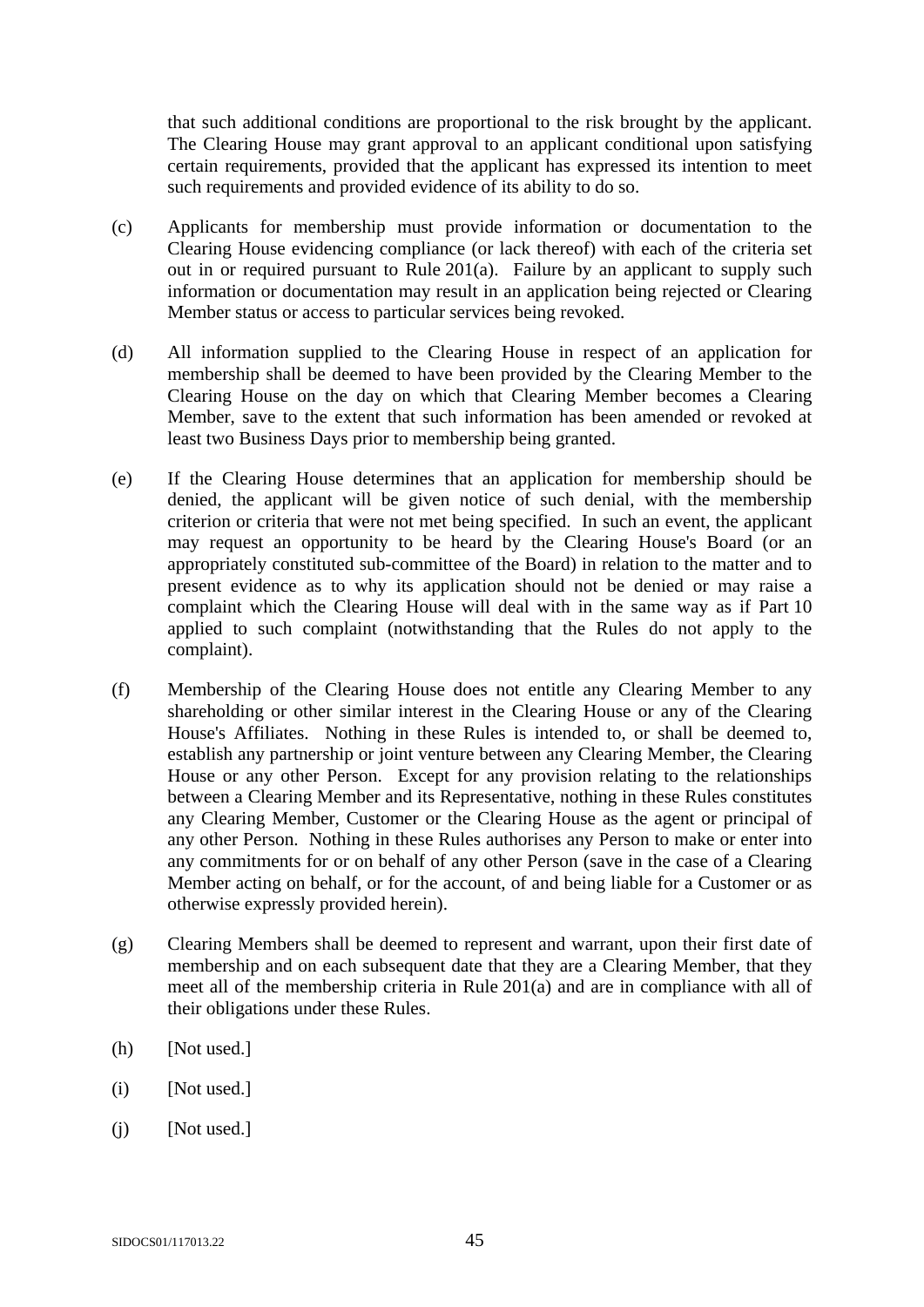(k) The references in Rule 201(g), Rule 202(a)(iv) and Rule 209(a)(iv) to satisfaction of the criteria for membership in or set out in Rule 201(a) include those criteria for membership which are required pursuant to (but not actually set out in) Rule 201(a).

#### **Rule 202** *Obligations of Clearing Members*

- (a) In connection with these Rules, all and any Contracts, its membership of the Clearing House and its business and activities as a Clearing Member, each Clearing Member shall at all times:
	- (i) comply with these Rules and any agreement with the Clearing House;
	- (ii) comply with all Applicable Laws relating to its status and performance as a Clearing Member;
	- (iii) act in good faith in its dealings with the Clearing House;
	- (iv) continually satisfy the criteria for membership set out in or required pursuant to Rule 201(a);
	- (v) respond promptly to any direction by the Clearing House to provide information or documentation;
	- (vi) maintain at least the amount of Capital required pursuant to Rule 206;
	- (vii) pay all fees and other charges when due in accordance with Part 3;
	- (viii) provide Margin and make Margin payments to the Clearing House in accordance with Part 3 and Part 5;
	- (ix) make all such payments to the Guaranty Fund as are required pursuant to Part 11;
	- (x) respond promptly to all enquiries or requests for information made by the Clearing House;
	- (xi) maintain accounts at an Approved Financial Institution for the deposit of funds in Eligible Currencies and the deposit of securities required to be transferred to and from the Clearing Member pursuant to these Rules (whether by way of Margin, Guaranty Fund Contributions, fees, amounts due under Contracts or otherwise) and have arrangements with such Approved Financial Institutions satisfactory to the Clearing House for electronic transfer of funds and securities into and out of such accounts as is required under the Rules and Procedures, on the order of the Clearing House and without the need to seek the consent of such Clearing Member or any of its Customers;
	- (xii) if it is to have a Customer Account, consent to any Transferee Clearing Member and the Clearing House relying upon its customer due diligence in relation to all of its Customers and all other "beneficial owners" in respect of any Contracts entered into in respect of Customer business, Margin and Contracts entered into in respect of Customer business recorded in its Customer Account or any other collateral subject to the Default Portability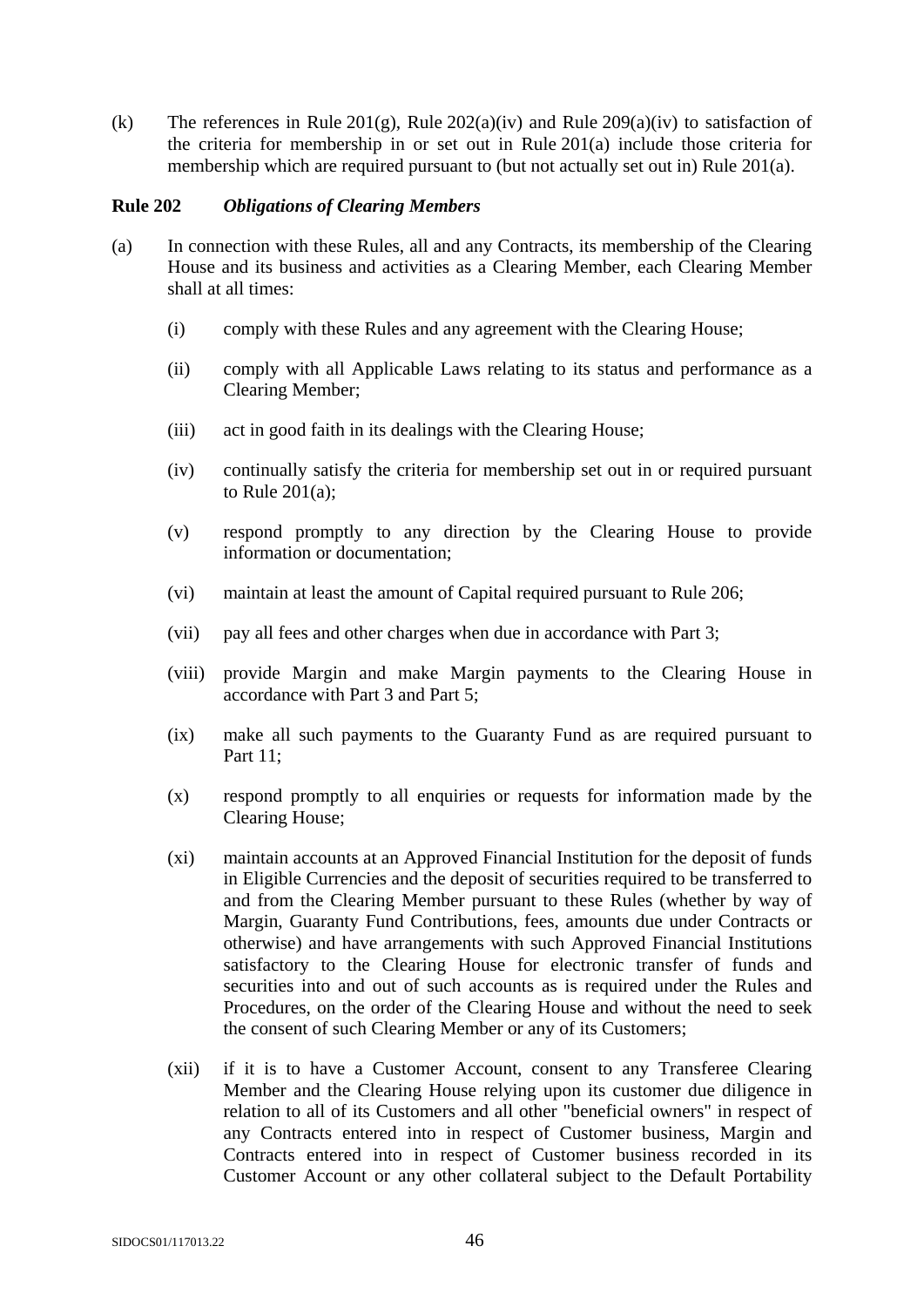Rules, such consent only to be relied upon in the event of the Clearing Member becoming a Defaulter and the Default Portability Rules being applied;

- (xiii) if the Clearing House at its discretion so directs, allow formal audits or system tests of its operations related to its business with the Clearing House during reasonable business hours and on reasonable notice no more than twice annually, at the expense of the Clearing Member;
- (xiv) have adequate systems and controls in place in order to ensure that:
	- (A) its internal affairs are organised and controlled in a responsible and effective manner, including having adequate separation policies to mitigate concentration risk of critical business functions and compliance oversight in place to enable it to meet its obligations as a Clearing Member, adequate segregation of front and back office functions and adequate back office and compliance support, as required under Applicable Laws;
	- (B) it has adequate risk management systems and internal audit processes that are applied appropriately;
	- (C) its internal record-keeping is adequate;
	- (D) all of its Representatives are fit and proper, suitable, adequately trained and properly supervised;
	- (E) all clearing business conducted by it, including in relation to individual Contracts, complies with the Clearing Member's obligations under the Rules and Applicable Laws;
	- (F) it only enters into Contracts or accesses the Clearing House (through actions of its Representatives or otherwise) in or from jurisdictions on a list of acceptable jurisdictions published by the Clearing House from time to time and in accordance with all conditions and requirements as are specified by the Clearing House from time to time for entry into Contracts or access in or from that jurisdiction;
	- (G) it is able continuously to monitor communication facilities for receipt of communications from the Clearing House; and
	- (H) it is able promptly to review Circulars and other communications delivered or made available to the Clearing Member or its Representatives by the Clearing House;
- (xv) ensure that any power of attorney, appointment of any agent or Representative or other authorisation to transact business with the Clearing House given by a Clearing Member to any Person remains in effect on its original terms until not less than five Business Days after a written notice of change has been received by the Clearing House;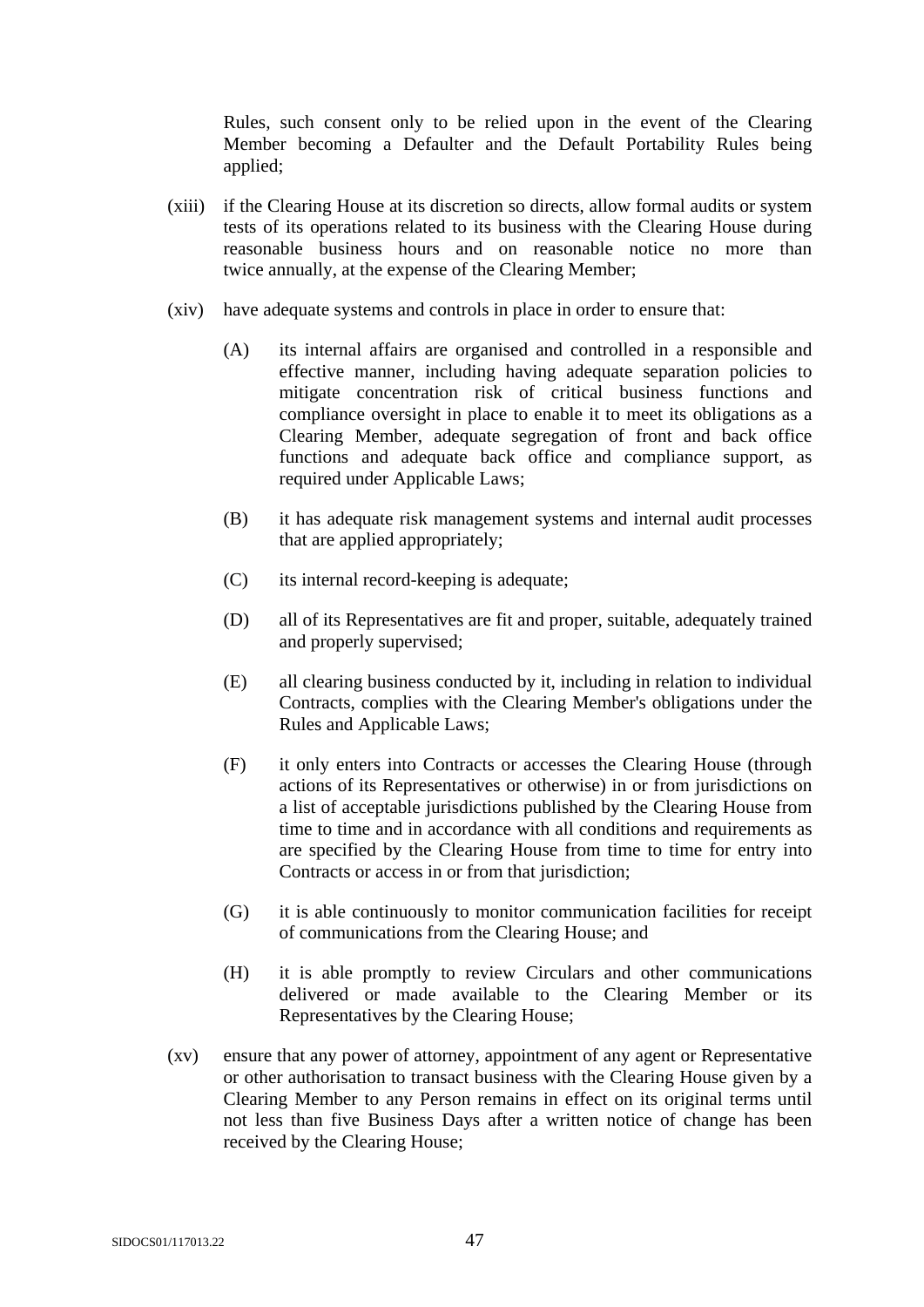- (xvi) keep accurate records showing the details of each Transaction submitted for Clearing by or on behalf of such Clearing Member and such other information, in such form, as shall be required by the Clearing House from time to time and in accordance with Applicable Laws and Accounting Standards;
- (xvii) gather and make available to the Clearing House basic information to identify, monitor and manage relevant concentrations of risk relating to the provision of services to Customers;
- (xviii) upon request, inform the Clearing House about the criteria and arrangements adopted by it to allow clients access to Clearing with the Clearing House;
- (xix) participate in default management simulations, new technology testing and other exercises, as notified by the Clearing House from time to time;
- (xx) be responsible for ensuring that Customers comply with their obligations in the manner set forth in the Rules and Standard Terms; and
- $(xxi)$  without prejudice to Rule 202(a)(xiii) give such other access to the Clearing House (or any Person appointed by it) to its premises, records and personnel (or those of its Affiliates or service providers) to conduct any inspection, investigation or audit and allow the Clearing House or such Person to take copies of the accounts, books, contracts and any other records or documents of the Clearing Member, in order to facilitate discharge of the Clearing House's regulatory obligations or if required by MAS to do so, in any case at the cost of the Clearing Member.
- (b) Prior to making available services relating to Clearing of Contracts to any Customer, a Clearing Member is obliged to procure the agreement of such Customer to Standard Terms in such a way that:
	- (i) the Standard Terms and/or Rules are duly cross-referenced (as being applicable to Customer-CM Transactions between such Customer and such Clearing Member) in an agreement between the Clearing Member and its Customer that has been duly executed and duly authorised by both of them; and
	- (ii) subject to Rule 202(c), the obligations of the Customer to the Clearing Member and the Clearing House under the Standard Terms constitute its legal, valid and binding obligations, enforceable in accordance with their respective terms (subject to applicable bankruptcy, reorganisation, insolvency, moratorium or similar laws affecting creditors' rights generally and subject, as to enforceability, to equitable principles of general application and to other matters which are standardly excluded, restricted or qualified in legal opinions (regardless of whether enforcement is sought in a proceeding in equity or at law)); and
	- (iii) automatic early termination does not apply under such agreement in respect of either the Clearing Member or its Customer and the relevant Customer-CM Transactions (unless the party, or each of the parties, to which automatic early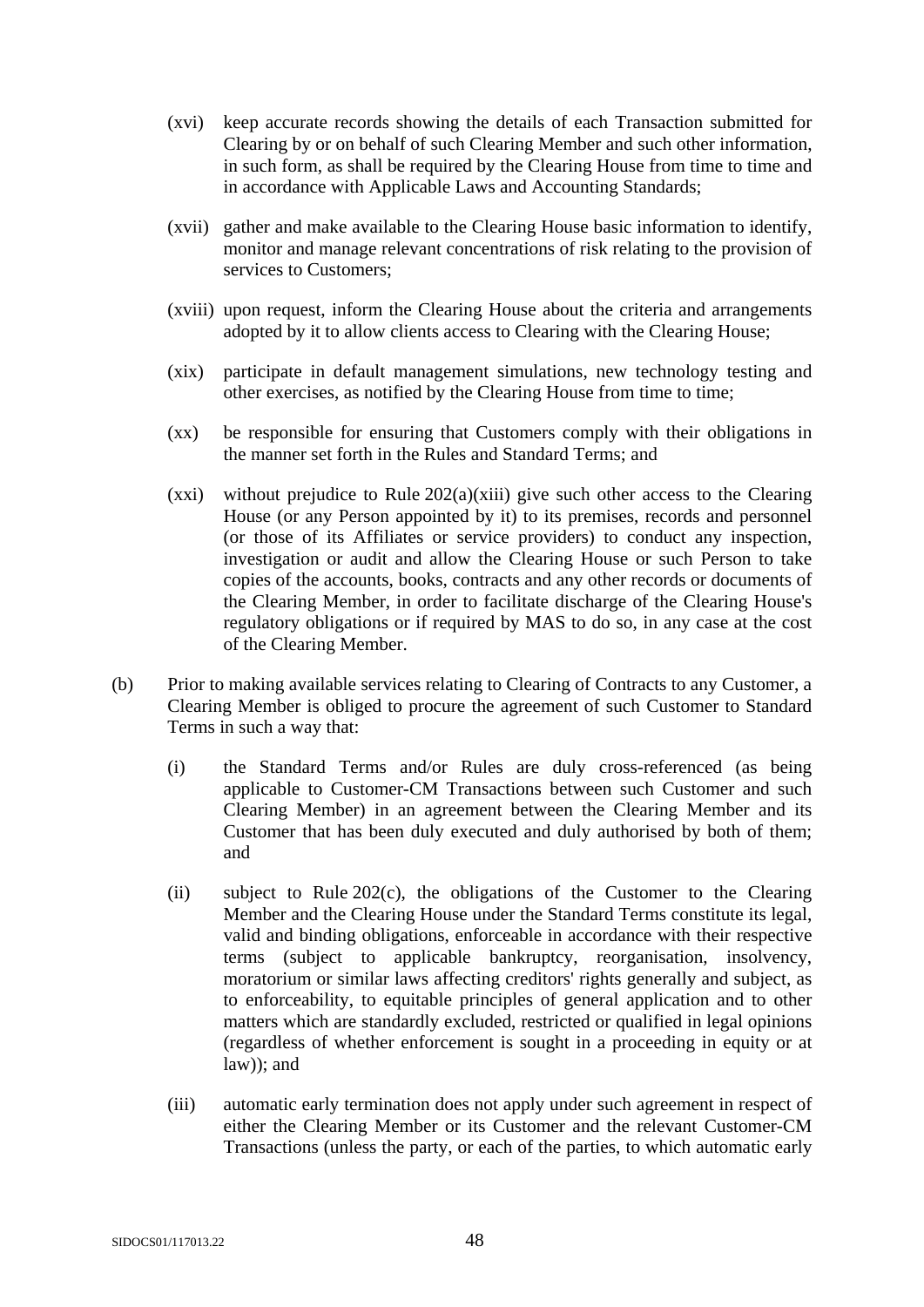termination applies is incorporated in Switzerland, Germany or any other jurisdiction approved by the Clearing House for such purposes).

To the extent that it agrees to be bound by the Rules, a Customer of a Clearing Member will be deemed to be bound by the Standard Terms in such a manner.

- (c) Where:
	- (i) the governing law of the agreement between a Clearing Member and its Customer incorporating the Standard Terms and/or Rules is the law of any jurisdiction of incorporation of any Clearing Member; and
	- (ii) each of the place of incorporation and relevant place of business of the Customer is the same as any jurisdiction or incorporation of any Clearing Member or any other jurisdiction specified for this purpose by the Clearing House,

the obligation in Rule 202(b)(ii) to procure that the obligations of the Customer under the Standard Terms are of a legal, valid and binding nature and enforceable will be deemed to be satisfied and there shall be no obligation on such Clearing Member to carry out any further enquiry as regards enforceability of the Standard Terms under Applicable Laws.

- (d) If the Clearing House so requests in writing and there are reasonable grounds for it making such a request, a Clearing Member will execute any documentation specified by the Clearing House which confirms its agreement to the Standard Terms relating to Contracts it clears for its Customer or any amendment to the Standard Terms made in accordance with those Standard Terms (either generally or in respect of any particular Customer).
- (e) Where a Customer of a Clearing Member has agreed or is deemed to have agreed to the application of the Standard Terms as set out in Rule 202(b) to Rule 202(c), the requirements of clause 3.2 of the Clearing Membership Agreement shall be deemed to have been satisfied by the Clearing Member in respect of such Customer.
- (f) [Not used.]

#### **Rule 203** *Prohibitions on Clearing Members*

- (a) In connection with these Rules, any Contracts, its membership of the Clearing House or its business and activities as a Clearing Member, no Clearing Member shall at any time:
	- (i) provide any information to the Clearing House (including information for the purpose of obtaining or reinstating membership) which is false, misleading or inaccurate in any material respect;
	- (ii) breach any Applicable Law relating to its status and performance as a Clearing Member;
	- (iii) commit any act of fraud;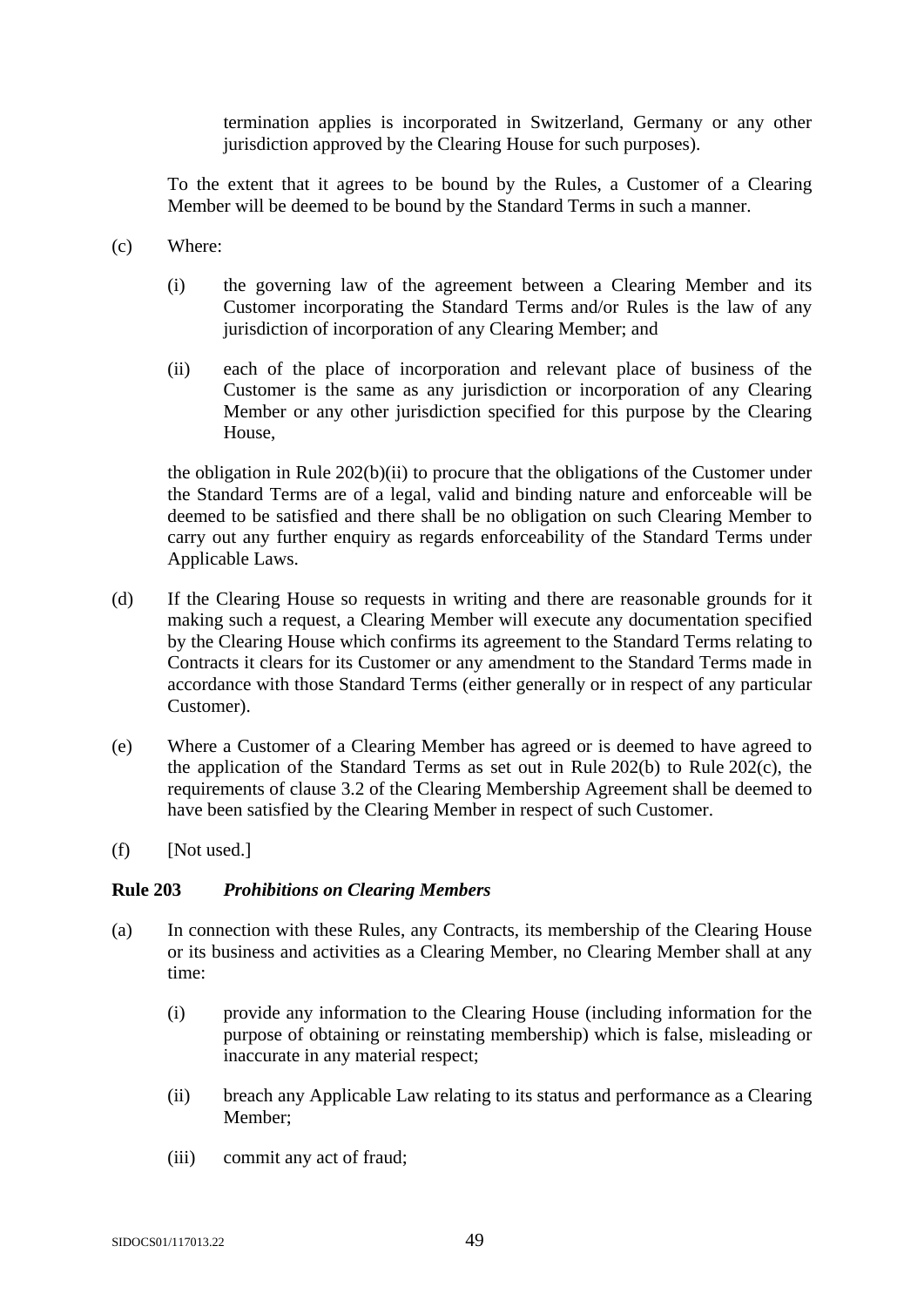- (iv) engage in any behaviour which amounts to market abuse, insider dealing, market manipulation, money laundering or which is in breach of any similar Applicable Laws;
- (v) except with the prior written consent of the Clearing House and otherwise than to terminate existing positions, continue to trade, enter into Contracts or provide or accept payments or transfers in respect of Margin when not in compliance with the Capital requirement then applicable;
- (vi) knowingly disseminate false, misleading or inaccurate reports concerning any Contract, product or market information or conditions that affect or tend to affect prices of Contracts;
- (vii) make or report a false or fictitious Transaction or Contract;
- (viii) [Not used.];
- (ix) enter into any Contract or fail to close out the same either intending to default in performance of the same or having no reasonable grounds for believing that it would be able to avoid such default (provided that it shall not be sufficient to have intended to comply with any contractual or other provision governing the consequences of default);
- (x) use or reveal any information confidential to the Clearing House or any of its Representatives when under a legal or contractual obligation to the Clearing House or any Applicable Law not to do so;
- (xi) use any information technology or any online services provided to it or made available to it pursuant to its membership of the Clearing House other than for the purposes of conducting its business and activities as a Clearing Member in accordance with these Rules;
- (xii) engage in any other event or practice which has developed or is developing on the Clearing House and is reasonably considered by the Clearing House to be capable of impairing the orderly conduct of business of the Clearing House or affecting the timely delivery or settlement of Contracts;
- (xiii) represent or hold out to any Person that membership of the Clearing House brings with it any stamp of approval, special status, hallmark, regulatory supervision or approval or confers any rights or protections to Customers or any other Person in relation to the Clearing Member's business, policies, financial standing or otherwise (although Clearing Members may inform their Customers, potential Customers and other Persons that they are a member of the Clearing House and details of their privileges);
- (xiv) participate in, facilitate, procure, counsel, incite, encourage, aid or abet any conduct by a third party which would be a violation or attempted violation of these Rules regardless of whether that third party is subject to these Rules;
- (xv) take any action or make any omission or knowingly or recklessly permit the use of its services, facilities or membership or clearing privileges by any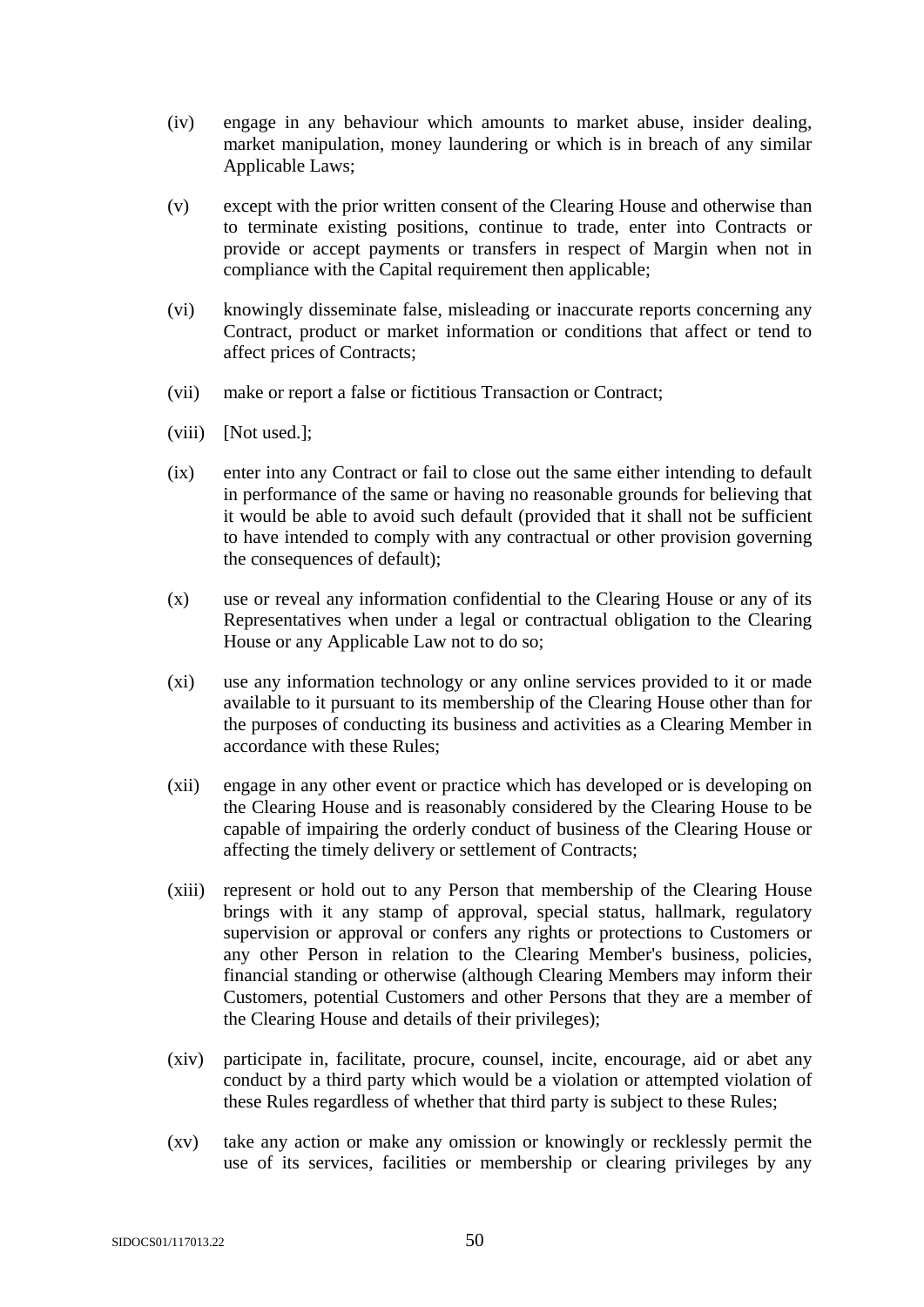Person in a manner which in the reasonable opinion of the Clearing House is liable to:

- (A) bring the Clearing House or any of its Clearing Members into disrepute;
- (B) impair the dignity or degrade the good name of the Clearing House;
- (C) create or maintain or exacerbate actual or attempted breaches, infringements, manipulations or violations of the Rules (or arrangements, provisions or directions made or given thereunder) or market practice; or
- (D) otherwise be substantially detrimental to the interests or welfare of the Clearing House;
- (xvi) engage in conduct that would render it unable to satisfy the membership criteria in Rule 201(a) or obligations on Clearing Members under Rule 202(a) or otherwise;
- (xvii) knowingly, negligently, recklessly or carelessly allow any Representative to engage in any conduct that might itself breach these Rules or render it unable to satisfy the membership criteria in Rule 201(a);
- (xviii) assign any of its rights or transfer by novation any of its rights and obligations under these Rules to a third party (or purport to do so) unless the Clearing House provides its prior written consent (which consent shall not unreasonably be withheld or delayed);
- (xix) breach any Contract Terms; or
- (xx) operate any account as banker or custodian to the Clearing House in its role as a Clearing Member (provided that a Clearing Member may operate an account as banker or custodian to the Clearing House in a separate capacity (i.e. other than in its role as a Clearing Member)).

## **Rule 204** *Notifications by Clearing Members*

- (a) Each Clearing Member shall notify the Clearing House in writing without delay providing full particulars known to it:
	- (i) in relation to any change of Control, as soon as it becomes aware of that change or proposed change of Control and it is not prevented from disclosing the change of Control by Applicable Laws;
	- (ii) if it breaches any applicable Exposure Limit that has been notified to it;
	- (iii) if it ceases to have sufficient Capital and/or financial resources, as determined pursuant to Rule 206;
	- (iv) if its Capital for any reason is reduced by more than 10% from that shown on the latest financial statement filed by it with the Clearing House or if any of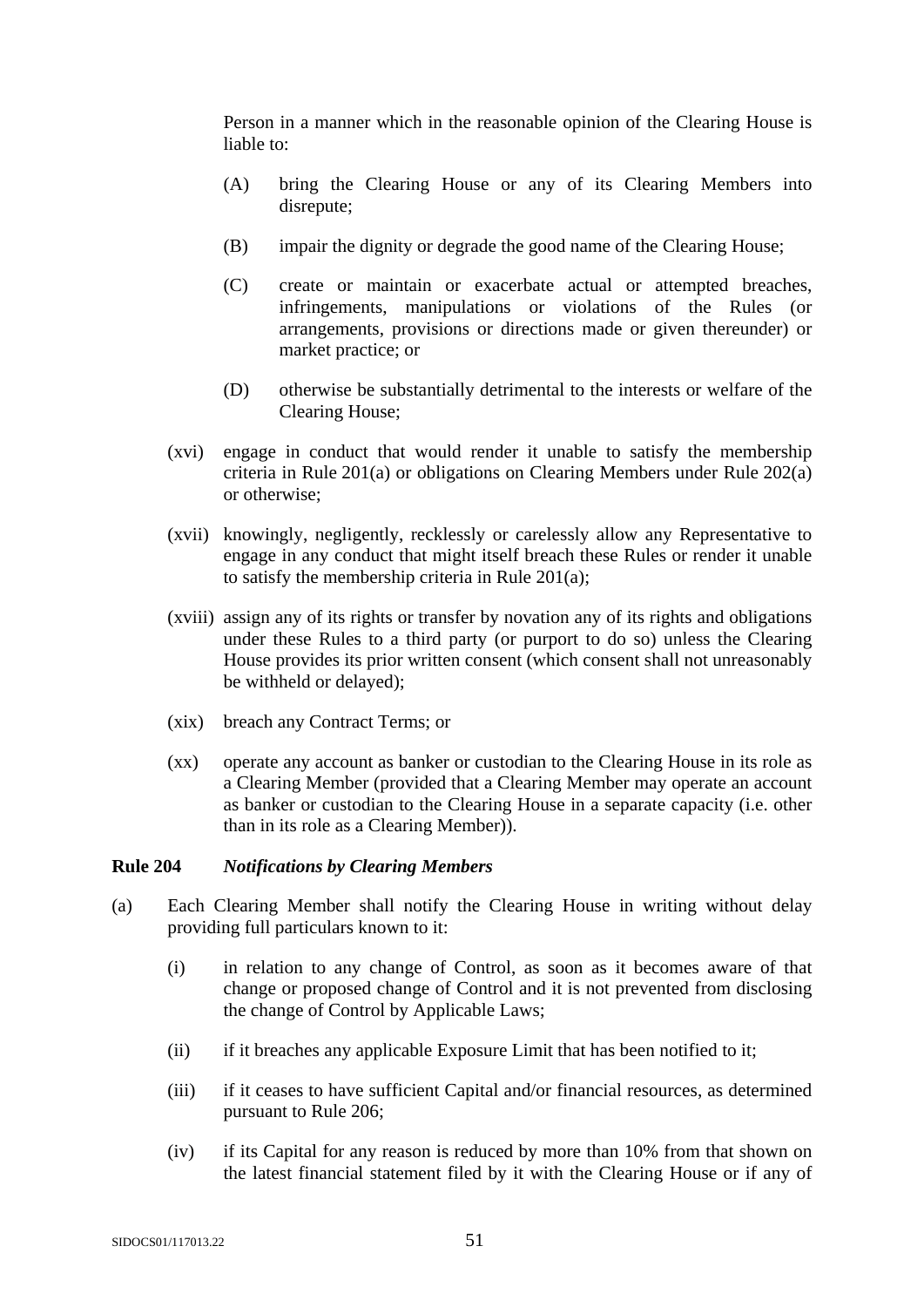the notification requirements set out in Paragraph 5 of the Membership Procedures apply;

- (v) prior to any payment, loan, distribution or redemption causing a reduction in Capital of the nature described in Rule 204(a)(iv), detailing the payment, loan, distribution or redemption involved and a description of the effect that the same will have on the Capital of the Clearing Member;
- (vi) in the event that it fails to meet any obligation to transfer, deposit or pay any Margin when and as required by any Clearing Organisation of which it is a member (other than the Clearing House), excluding any matter subject to a dispute (where the Clearing Member is not in default) or resulting from manifest error;
- (vii) in the event that it fails to comply with any applicable capital or financial requirements of any Governmental Authority, Regulatory Authority, Exchange, Clearing Organisation or Delivery Facility;
- (viii) of an Insolvency affecting it or any of its Group Companies;
- (ix) of any Event of Default affecting it;
- (x) of any financial or commercial difficulty such as would give rise to a risk of an Event of Default occurring;
- $(xi)$  [Not used.]
- (xii) of any breach by it (or any non-frivolous or non-vexatious investigation or allegation of a breach by it) of any Applicable Law relating to its status and performance as a Clearing Member or of the Rules, including full particulars of the breach; or
- (xiii) of anything relating to the Clearing Member of which the Clearing House would reasonably expect notice (including of any matter, circumstance, change or occurrence which would cause a statement previously furnished pursuant to this Rule 204, any information supplied in connection with the Clearing Member's application for membership or otherwise to be inaccurate, incomplete or superseded).
- (b) Where a Clearing Member is regulated by the MAS:
	- (i) Notifications under Rule 204(a)(i) shall only be required where a change of Control is notifiable to, or subject to the approval of, the MAS; and in such cases the Clearing Member should provide the Clearing House contemporaneously with a copy of all submissions sent to the MAS relating to the change of Control; and
	- (ii) Notifications under Rule  $204(a)(xiii)$  (other than notifications of any matter, circumstance, change or occurrence which would cause a statement previously furnished pursuant to this Rule 204, any information supplied in connection with the Clearing Member's application for membership or otherwise to be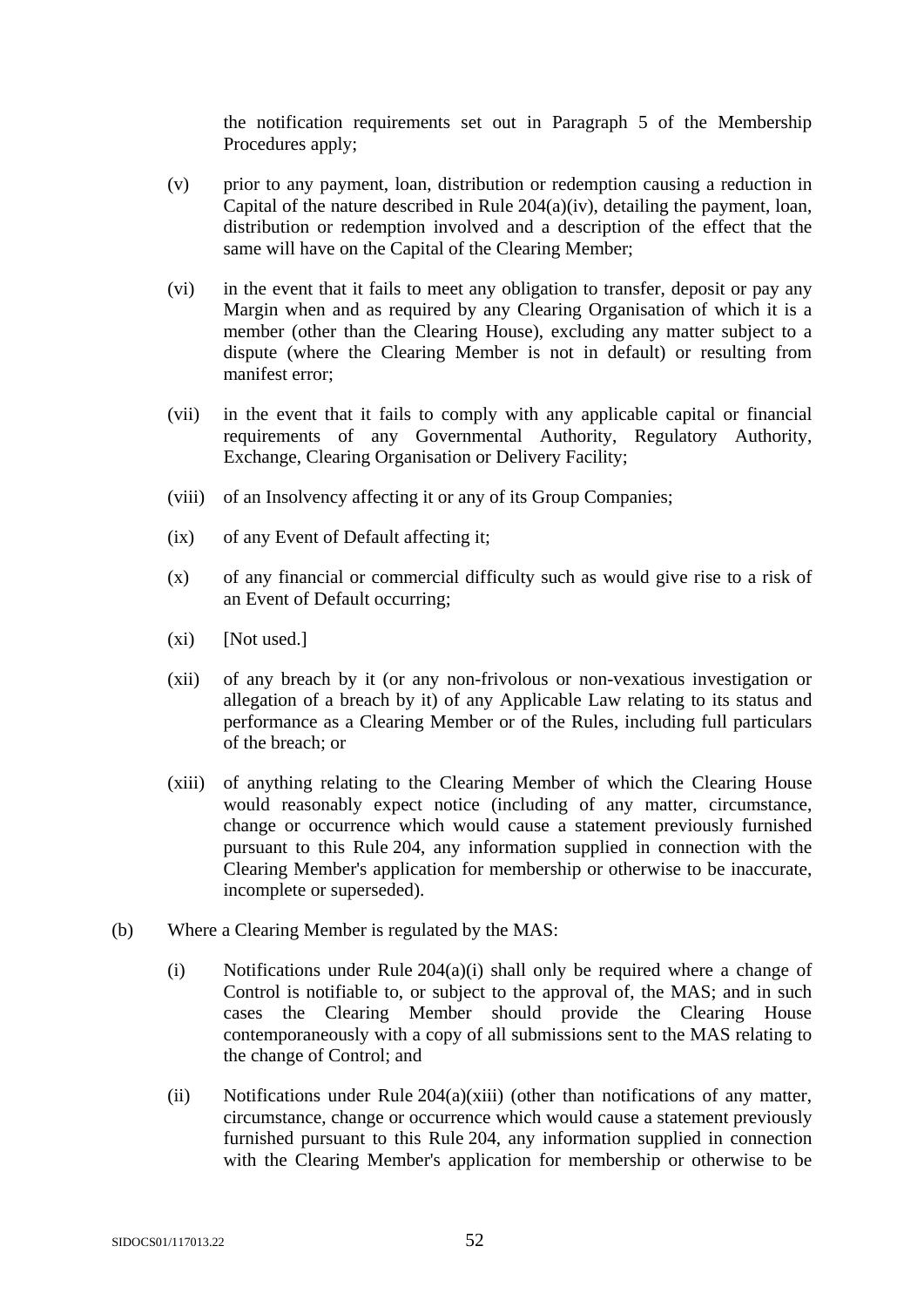inaccurate, incomplete or superseded) shall only be required if a notification is also required to the MAS under MAS Requirements.

## **Rule 205** *Financial Reporting*

- (a) Each Clearing Member must file with the Clearing House in relation to the Clearing Member and, if so notified by the Clearing House at its discretion, any Controller:
	- (i) an audited financial statement including profit and loss accounts and balance sheet, with the auditor's report, drawn up in accordance with Applicable Laws and Accounting Standards or otherwise following the requirements of the Clearing House within five months of the end of the Clearing Member's or relevant Controller's fiscal year;
	- (ii) a quarterly financial statement including management profit and loss accounts and balance sheet, drawn up in accordance with Applicable Laws and Accounting Standards or otherwise following the requirements of the Clearing House, within 14 days of the end of each quarter; and
	- (iii) in the case of Clearing Members or their Controllers that are licensed, authorised or regulated by a Regulatory Authority, a copy of all financial returns, reports, statements and notices provided to the relevant Regulatory Authority as soon as so provided and, if any such material is other than a routine periodic financial return, statement or report required under Applicable Laws, a written statement setting out (to the extent known) the reasons why such Clearing Member or relevant Controller is filing it.
- (b) [Not used.]
- (c) Each Clearing Member shall file with the Clearing House such financial or other relevant information, in addition to what is explicitly required by this Rule 205, as may be requested by the Clearing House at its discretion from time to time.
- (d) All qualifications and reports of Clearing Members' auditors in any financial report must be satisfactory to the Clearing House.

### **Rule 206** *Minimum Capital*

- (a) Each Clearing Member shall maintain at all times the requisite types and amounts of Capital and financial resources as required pursuant to the Membership Procedures, or otherwise as specified in writing by the Clearing House from time to time.
- (b) A Clearing Member must, upon request of the Clearing House, provide financial statements and other documentation supporting calculations of Capital or other financial resources requirements and details of the terms and conditions of any documentation relating to any Capital or other financial resources requirements (including, without limitation, subordinated loan agreements, legal opinions, information provided to Governmental Authorities and accounts and including in relation to any Controller) to the Clearing House.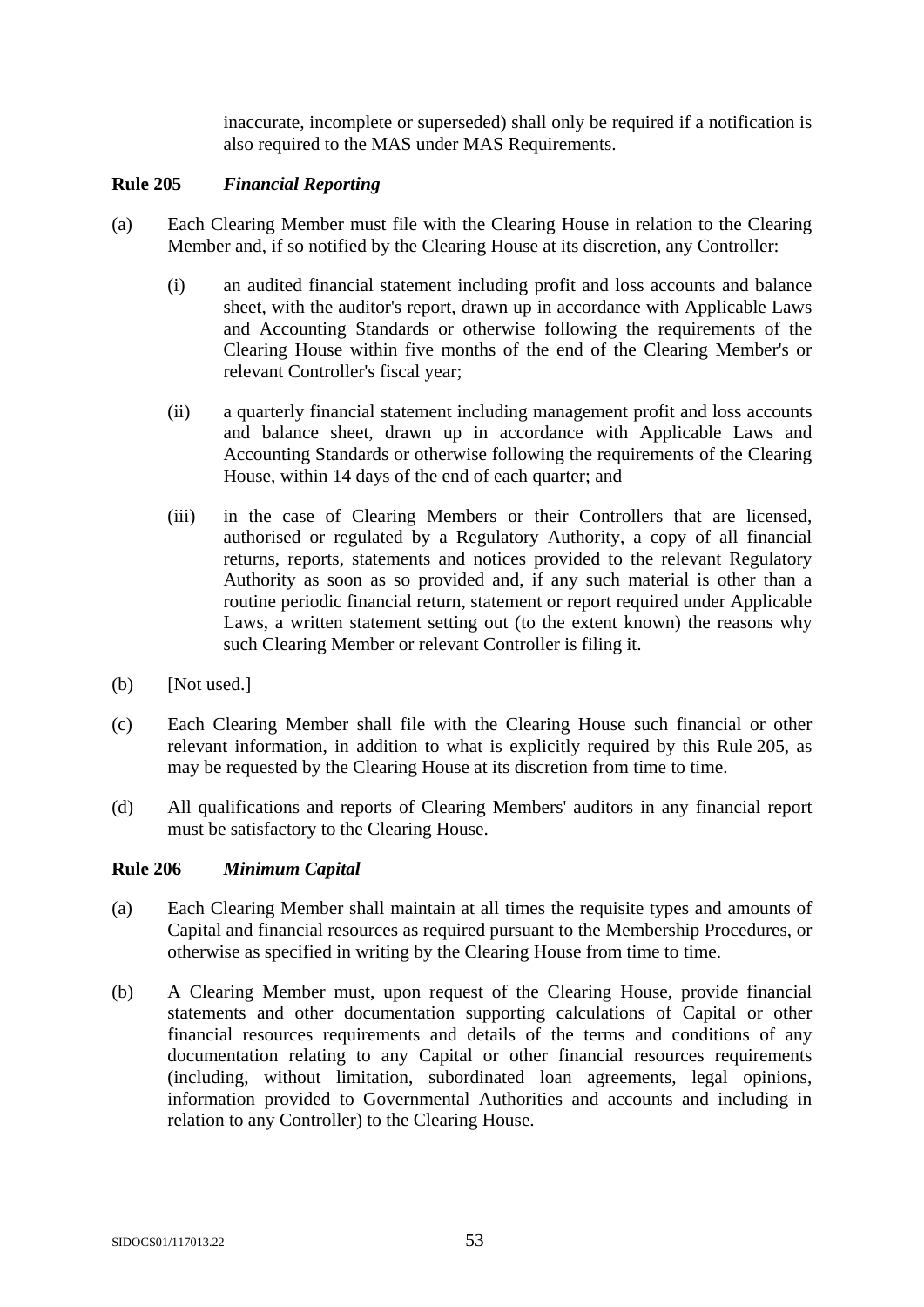# **Rule 207** *Clearing Member Status*

- (a) Each Clearing Member shall be authorised to enter into Contracts and hold an Open Contract Position with the Clearing House. Clearing Members may, at the Clearing House's discretion, be subject to restrictions in their business with the Clearing House, for example by reference to certain Contracts, Markets or the clearing of Contracts for Customers or using a Customer Account. The Clearing House shall be entitled to publish lists of Clearing Members including details of their privileges and restrictions from time to time.
- (b) Each Clearing Member shall have the privileges, rights and obligations provided for in these Rules. Such privileges, rights and obligations may be terminated or altered in any respect at any time as provided in these Rules.
- (c) [Not used.]
- (d) Each Clearing Member shall be liable to the Clearing House and responsible for all its obligations in respect of its Proprietary Account. Each Clearing Member shall be liable to the Clearing House and responsible for all its obligations in respect of its Customer Account as principal. No Customer Account recognised in the Clearing House's or any Clearing Member's books and records or those of any Approved Financial Institution nor any other Procedures or Rules of the Clearing House shall result in any obligation of the Clearing House towards any Customer of the Clearing Member or any other Person that is not a Clearing Member under Applicable Laws or otherwise except as required under the SFA and the SF(CF)R, including, without limitation, any trust obligation on the Clearing House arising pursuant to Regulation 23(3) of the SF(CF)R or on the Clearing Member arising pursuant to Regulations 16 and 26 of the SF(LCB)R. It is the responsibility of the Clearing Member (and not the Clearing House) to ensure that its Nominated Proprietary Bank Account and Nominated Customer Bank Account are linked appropriately to its Proprietary Account and its Customer Account and to ensure its own compliance with Applicable Laws relating to conduct of business, client money, segregation and use of client assets and segregation of Customer Transactions. Accordingly: (i) each Clearing Member with a Customer Account intends that it will be acting in a separate capacity in relation to its Customer Account to that in which it acts in relation to its Proprietary Account; and (ii) the Clearing House agrees with the Clearing Members acting in such different capacities. A Clearing Member shall be eligible to have one Proprietary Account and one Customer Account.
- (e) [Not used.]
- (f) Subject to Market requirements (if any), a Clearing Member may appoint another Clearing Member to perform specific functions, including deliveries, on the first Clearing Member's behalf. In order to do so, the relevant Clearing Members, the Market (if any) and the Clearing House must be party to an agreement pursuant to which the second Clearing Member agrees to perform specific functions detailed in the agreement on behalf of the first Clearing Member. A Clearing Member intending to perform functions for another Clearing Member will represent and warrant to the Clearing House that it has sufficient authorisation from the MAS and under other Applicable Laws to carry on such function.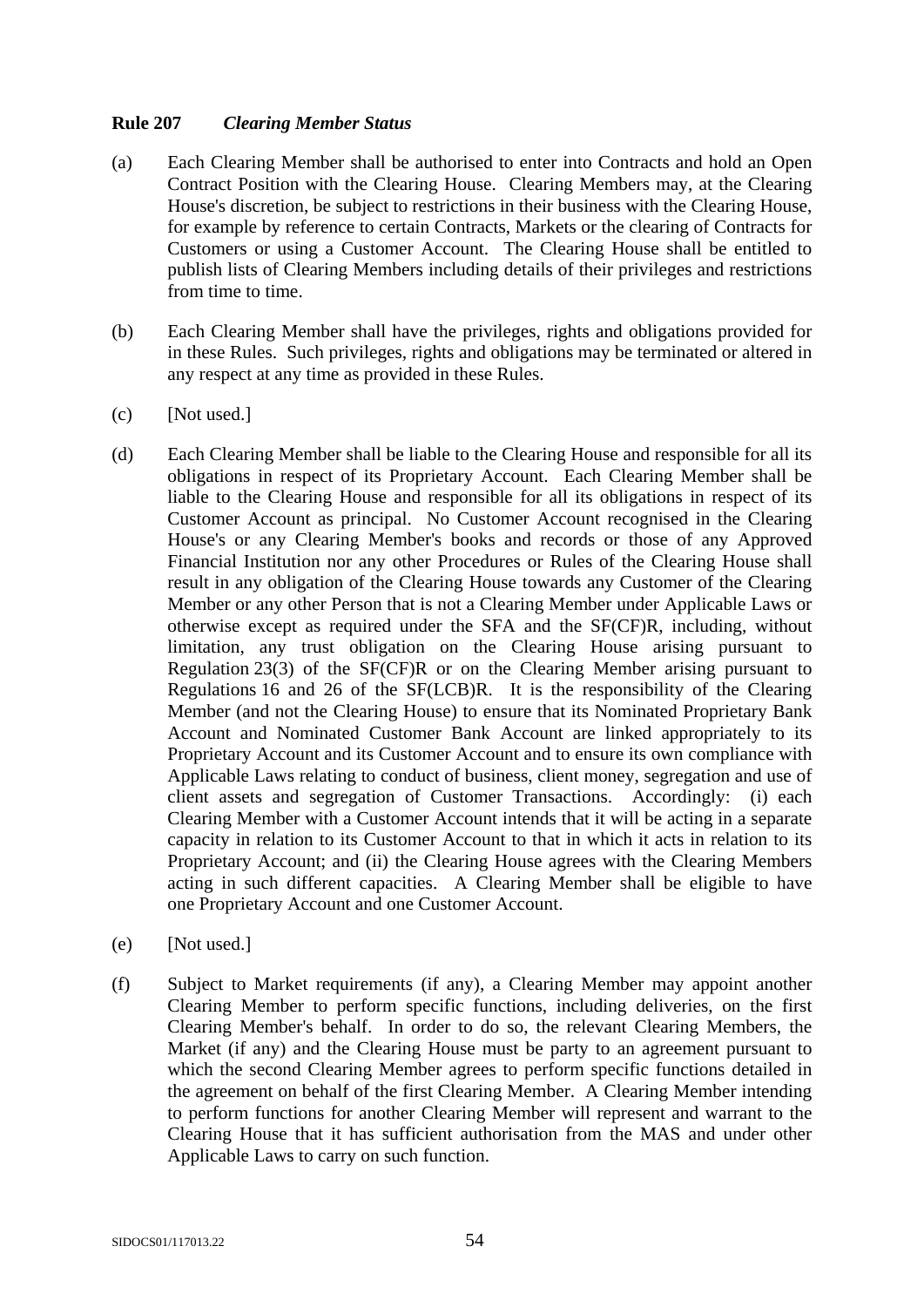#### $(g)$  [Not used.]

## **Rule 208** *Suspension of Clearing Member*

- (a) A Clearing Member may be suspended:
	- (i) if one or more of the conditions set out in Rule  $209(a)(i)$  to (vi) is satisfied;
	- (ii) upon any breach by the Clearing Member of these Rules;
	- (iii) if a Market suspends the Clearing Member or any of its trading privileges;
	- (iv) if the Clearing House at its discretion considers that suspension is necessary to protect the interests of the Clearing House or its Clearing Members (excluding the Clearing Member concerned); or
	- (v) in the event of any Financial Emergency or Force Majeure Event affecting the Clearing Member.
- (b) Any suspension may occur in relation to the Clearing Member's status as a Clearing Member or in respect of certain classes of Contracts or rights of a Clearing Member only. A Clearing Member that has been suspended shall, during the term of such suspension and thereafter, remain and continue to be:
	- (i) subject to and bound by these Rules and any agreements between it and the Clearing House;
	- (ii) obliged to pay all fees, fines, assessments or other charges imposed by the Clearing House;
	- (iii) liable pursuant to these Rules for all other obligations arising under Contracts and all obligations incurred before, during or after such suspension including, but not limited to, obligations to transfer, deposit, maintain and pay Margin and make Guaranty Fund Contributions; and
	- (iv) able to undertake such activities of a Clearing Member as are expressly permitted by the Clearing House and required to undertake such activities of a Clearing Member as are required by the Clearing House, in each case subject to compliance with all reasonable instructions of the Clearing House in relation to those activities.
- (c) The Clearing House shall be entitled at its discretion to revoke the suspension of any suspended Clearing Member.
- (d) The Clearing House may publish details of any suspension or a copy of any suspension notice in or together with a Circular, at its discretion except to the extent that a notice is required by Rule 208(e).
- (e) The Clearing House will issue a Circular promptly following any suspension of a Clearing Member or the suspension of any Clearing Member's ability to clear ICE Futures Singapore Contracts specifying the name of the Clearing Member affected.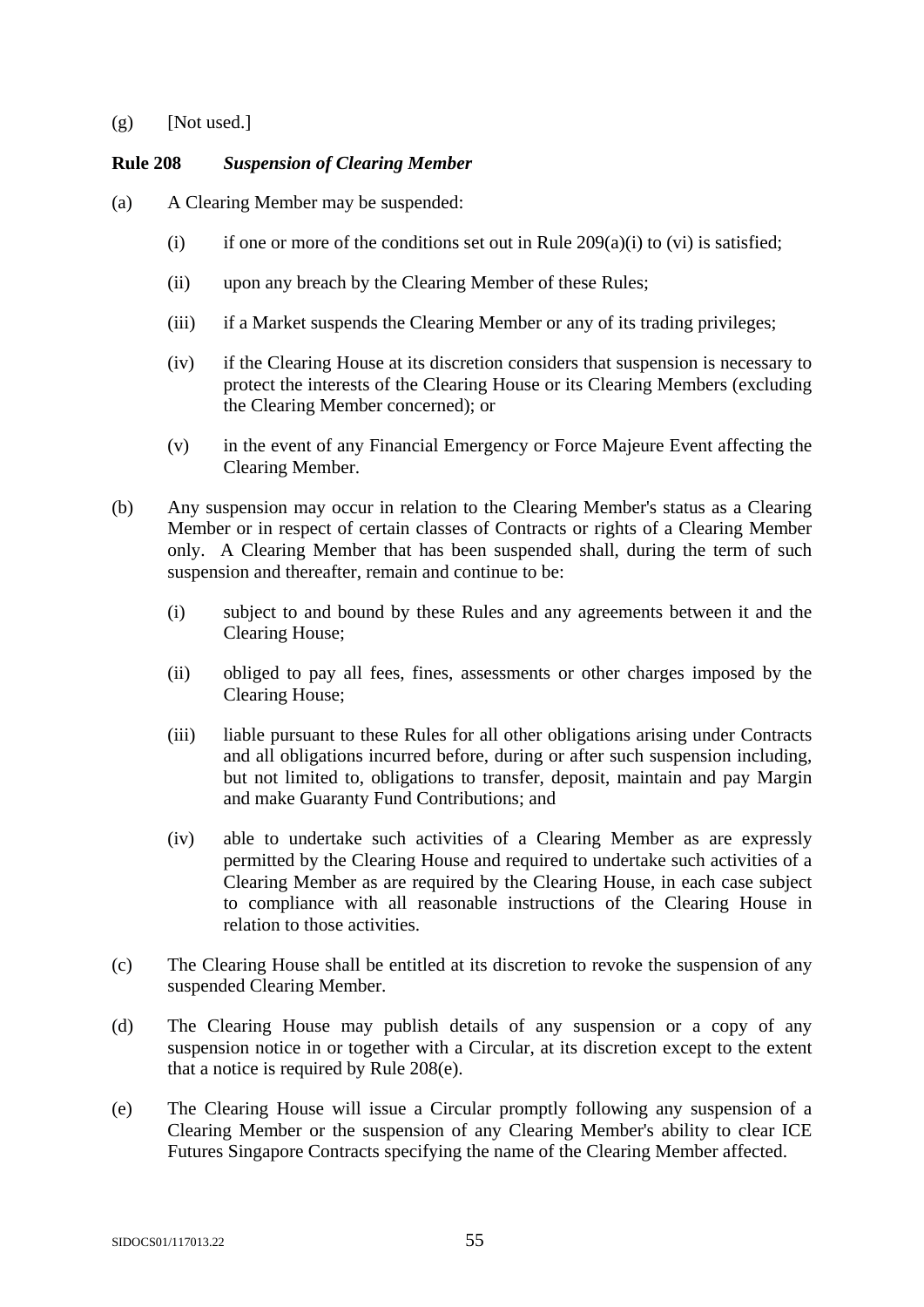#### **Rule 209** *Termination of Clearing Membership*

- (a) The Clearing House shall be entitled to terminate the membership of any Clearing Member upon written notice to the Clearing Member:
	- (i) following the occurrence of any Event of Default affecting that Clearing Member;
	- (ii) as a result of disciplinary proceedings brought against that Clearing Member pursuant to Part 10;
	- (iii) upon receipt of notice of termination of the Clearing Member's Clearing Membership Agreement from that Clearing Member;
	- (iv) following any material and unremedied breach by the Clearing Member of these Rules;
	- (v) upon such Clearing Member ceasing to meet, or being unable to satisfy the Clearing House that it is able to meet, any of the membership criteria set out in or required pursuant to Rule 201(a);
	- (vi) upon an Insolvency in relation to that Clearing Member or any of its Group Companies; or
	- (vii) taking effect no less than 30 Business Days after the date of service of the notice.
- (b) [Not used.]
- (c) (i) A Clearing Member shall be entitled to terminate its membership of the Clearing House:
	- (A) taking effect upon no less than 30 Business Days' prior written notice to the Clearing House; or
	- (B) [Not used.];
	- (C) pursuant to Rule 909(h).
	- (ii) The membership of a Clearing Member shall terminate automatically upon the occurrence of an Insolvency in respect of the Clearing House. In any such circumstances, Rule 912 applies.
	- (iii) The membership of a Clearing Member shall terminate automatically upon the occurrence of a Failure to Pay in respect of the Clearing House. In any such circumstances, Rule 912 applies.
- (d) [Not used].
- (e) If a Clearing Member serves notice of termination of its membership under Rule  $209(c)(i)(A)$  (other than if there is a termination pursuant to Rule  $209(c)(i)(B)$ ) it must use all reasonable endeavours, until such time as there is a subsequent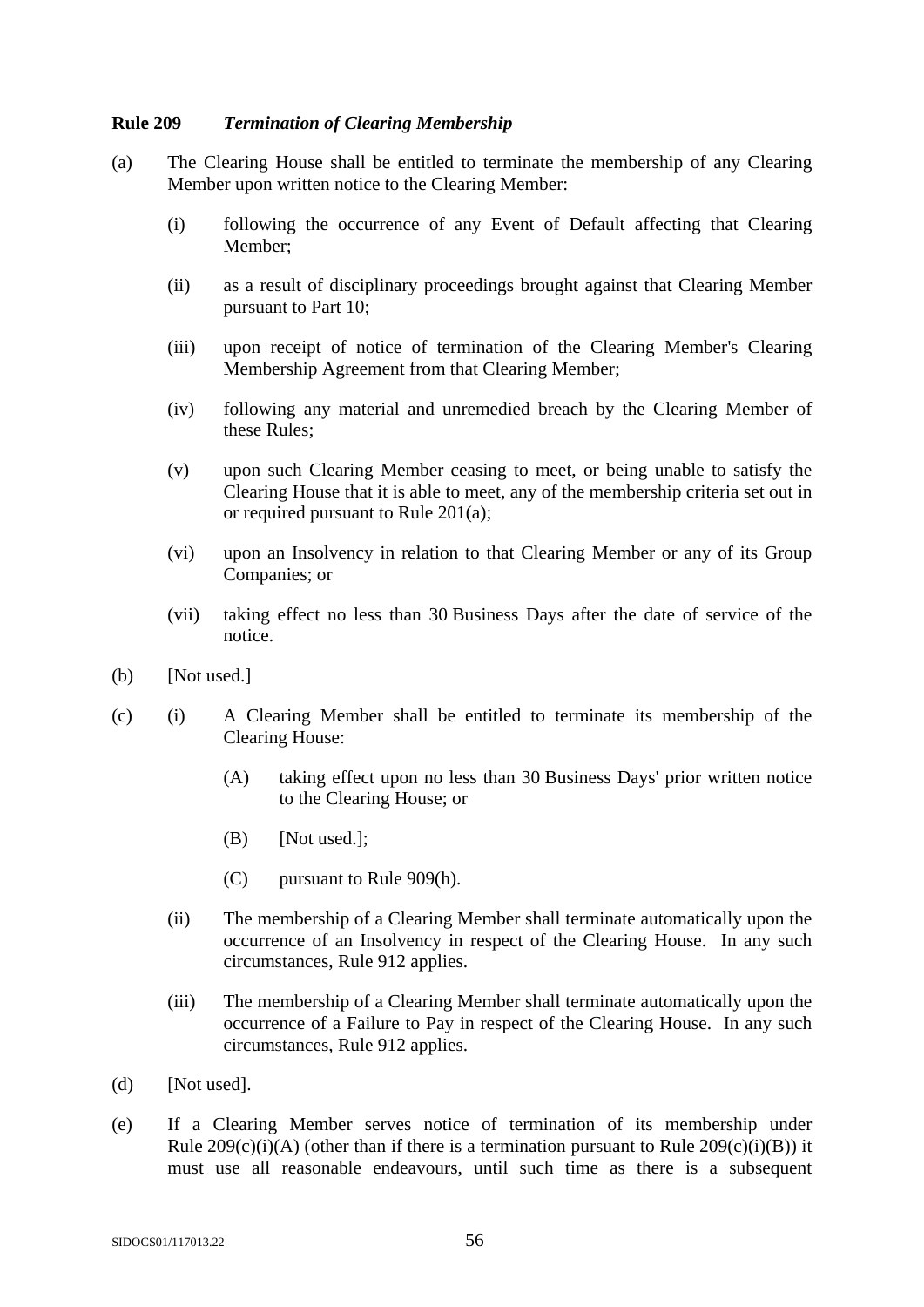Insolvency or Failure To Pay in respect of the Clearing House, to close out all of its open Contracts prior to the Termination Close-Out Deadline Date. Such a Clearing Member, after the Termination Notice Time, shall only be entitled to submit Transactions for clearing or become party to Contracts which it can demonstrate have the overall effect of reducing risks to the Clearing House associated with the Contracts to which that Clearing Member is party, whether by hedging, novating, transferring, terminating, liquidating or otherwise closing out such Contracts. If any such Clearing Member has any open Contracts with the Clearing House after the Termination Close-Out Deadline Date (and notwithstanding any provision of Rule 909 to the contrary) the Clearing Member shall as from the Termination Close-Out Deadline Date (and notwithstanding any provision of Rule 909 or Rule 209 to the contrary): (x) become liable to replenish any Guaranty Fund Contribution that would have fallen due for replenishment but has not been paid, to have applied any Guaranty Fund Contribution that would have been applied but was not so applied and to pay any Assessment Contribution that would have fallen due but has not been paid, in each case to the extent that the same would have been payable or applied but for its service of a notice to terminate and in each case in respect of any Event of Default affecting a Clearing Member and relating to Clearing that has occurred subsequent to the Termination Notice Time; (y) become liable for further obligations to replenish any Guaranty Fund Contribution, have any Guaranty Fund Contribution applied or pay Assessment Contributions in the same way as any other Clearing Member in respect of any Event of Default affecting a Clearing Member and relating to Clearing occurring prior to the Termination Date; and (z) (unless the termination was under Rule  $209(c)(i)(A)$ ) be reinstated as a Clearing Member without any need to follow the membership application process described in Part 2. For the avoidance of doubt, the Clearing House may call for additional Original Margin from a Clearing Member subject to this Rule 209(e), until such time as all of its open Contracts have been terminated, and such Clearing Member shall pay such additional Original Margin to the Clearing House. Following termination of all open Contracts to which a terminating Clearing Member (the "**Terminated Clearing Member**") was party in relation to its Customer Account or Proprietary Account, the Clearing House shall then declare a net sum (which may be declared in parts, as envisaged below) as due to or from the Terminated Clearing Member in accordance with Rule 905(f) and Rule 906, in the same way as if the Terminated Clearing Member were a Defaulter but with the following modifications:

- (i) references in Part 9 to "Default" and an "Event of Default" shall be read as references to a Terminated Clearing Member terminating its clearing membership and, in the case of a failure to close out relevant Contracts only in respect of its Customer Account or its Proprietary Account, shall be construed as applying only in respect of such account;
- (ii) any such net sum which is payable to the Terminated Clearing Member shall not be paid by the Clearing House to such Terminated Clearing Member until the later of:
	- (A) ten Business Days after the Termination Close-Out Time and the realisation or return of any Margin provided in respect of Contracts, Guaranty Fund Contributions or other assets remaining credited to the Terminated Clearing Member's Proprietary Account or Customer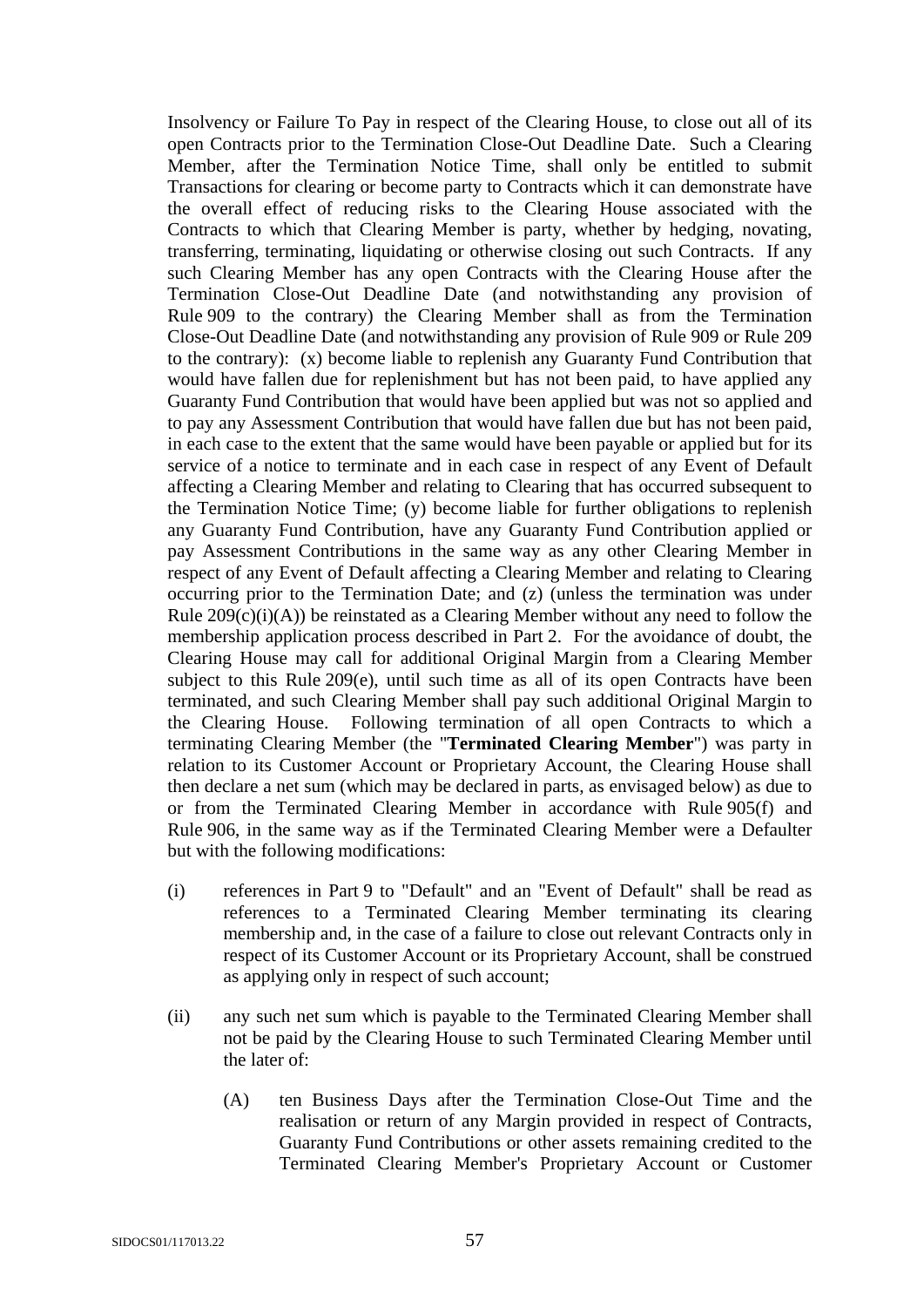Account in respect of clearing or otherwise in the Clearing House's possession in respect of clearing is completed (subject always to Rule  $102(q)$ ; or

- (B) if the Terminated Clearing Member has any unapplied Guaranty Fund Contributions, the expiry of the Guaranty Fund Period for the Guaranty Fund immediately following the Guaranty Fund Period current on the Termination Date;
- (iii) notwithstanding anything in Part 9 or elsewhere in these Rules:
	- (A) the Clearing House may at its discretion return amounts due to the Terminated Clearing Member in different currencies or by way of transfer or return of non-cash Permitted Cover to the Terminated Clearing Member;
	- (B) the Clearing House may further pay any net sum calculated under Rule 906 and payable to the Terminated Clearing Member in different amounts denominated in different currencies and is not required to pay a single sum in one currency; and
	- (C) the Clearing House may make part payment of any amounts due excluding the Guaranty Fund Contribution prior to the time specified in Rule  $209(e)(ii)(B)$ ;
- (iv) it is acknowledged that any 'net sum' declared in accordance with this provision is not formally a 'net sum' for purposes of Division 4 of Part III of the SFA;
- (v) a Clearing Member subject to these provisions is not a Defaulter and no Default Notice will be issued or required to be issued in respect of such Clearing Member in order for the Clearing House to exercise its rights under this provision or for the Clearing Member in question to receive any payment or return of assets; and
- (vi) references to Part 9 in any other Rules or in the Procedures, Circulars and Guidance shall be construed in accordance with this Rule 209(e) when they fall to be applied in relation to the termination of a Clearing Member's membership under Rule 209 and any action taken by the Clearing House following such termination taking effect.
- (f) After the Termination Date, a Person that was a Clearing Member shall remain and continue, in respect of all obligations, rights and liabilities relating to the Clearing Member's status as a Clearing Member:
	- (i) subject to any arbitration, investigations, panels or proceedings, and provisions of these Rules relating thereto, which relate in whole or in part to any acts or omissions of that Person while it was a Clearing Member;
	- (ii) bound to the Clearing House to perform all and any obligations and liabilities (which either have not been performed or have fallen due but are unpaid) resulting from its status as a Clearing Member, including obligations and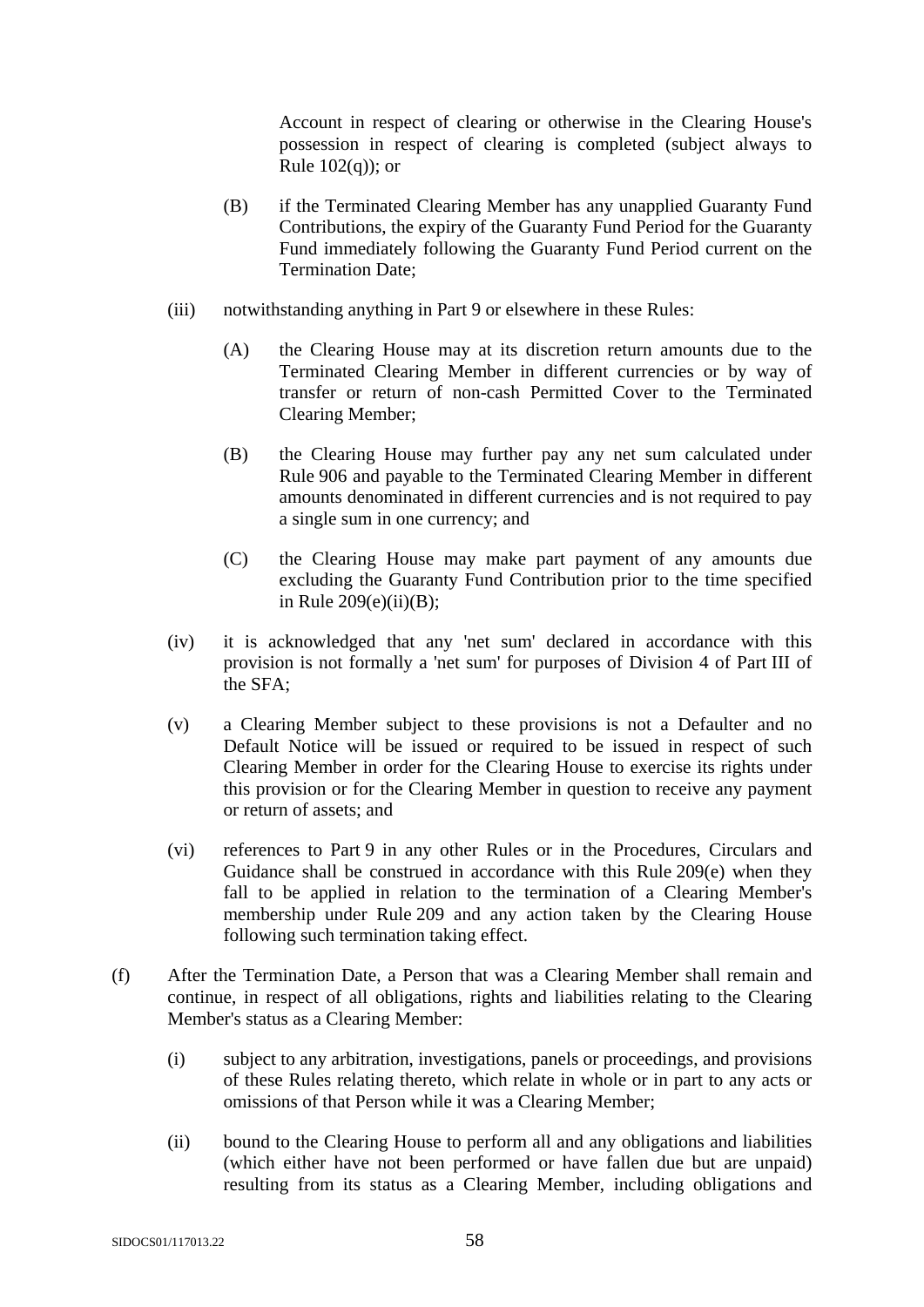liabilities relating to: fees, fines, charges and payments, obligations to pay Guaranty Fund Contributions (subject always to Rule 209(e) and Rule 909(h)), obligations to pay Assessment Contributions (subject always to Rule 209(e) and Rule 909(h)), Original Margin payments and Variation Margin payments; and

- (iii) subject to Rule 909(h), in a position such that its Guaranty Fund Contributions may be applied in accordance with Part 9, until such time as the Clearing House returns such Guaranty Fund Contributions in accordance with Part 11 and Rule  $209(e)(ii)(B)$ .
- (g) The Clearing House may publish details of any termination or a copy of any termination notice in or together with a Circular, at its discretion except to the extent that a notice is required by Rule 209(h).
- (h) The Clearing House will issue a Circular promptly following any termination of membership of a Clearing Member, specifying the name of the Clearing Member affected.
- (i) With effect as from the Termination Notice Time in respect of a notice of termination served by a Clearing Member under Rule  $209(c)(i)(A)$  the following provisions shall apply, *mutatis mutandis* subject to paragraph (j):
	- (i) the second, third and fourth sentences of Rule 909(h); and
	- (ii) provisions of Rule 209 referred to therein.
- $(i)$  If:
	- (i) a Clearing Member has served a notice of termination under Rule  $209(c)(i)(A);$
	- (ii) either: (A) the Termination Close-Out Deadline Date has not yet passed; or (B) if the Termination Close-Out Deadline Date has passed, the Clearing Member closed out all of its open Contracts prior to the Termination Close-Out Deadline Date; and
	- (iii) there is an Event of Default or Events of Default after the Termination Notice Time but prior to the Termination Date,

then the Clearing Member in question shall remain liable for the application of any then unapplied Guaranty Fund Contributions and further Assessment Contributions for all such Events of Default as are referred to in paragraph (iii) (as if all such Events of Default had been declared by the Clearing House prior to the Termination Notice Time), provided that:

(A) the total amounts of Guaranty Fund Contribution applied in respect of all Events of Default referred to in paragraph (iii) shall not exceed the required Guaranty Fund Contribution as at the first day of the Guaranty Fund Period in which the Termination Notice Time fell; and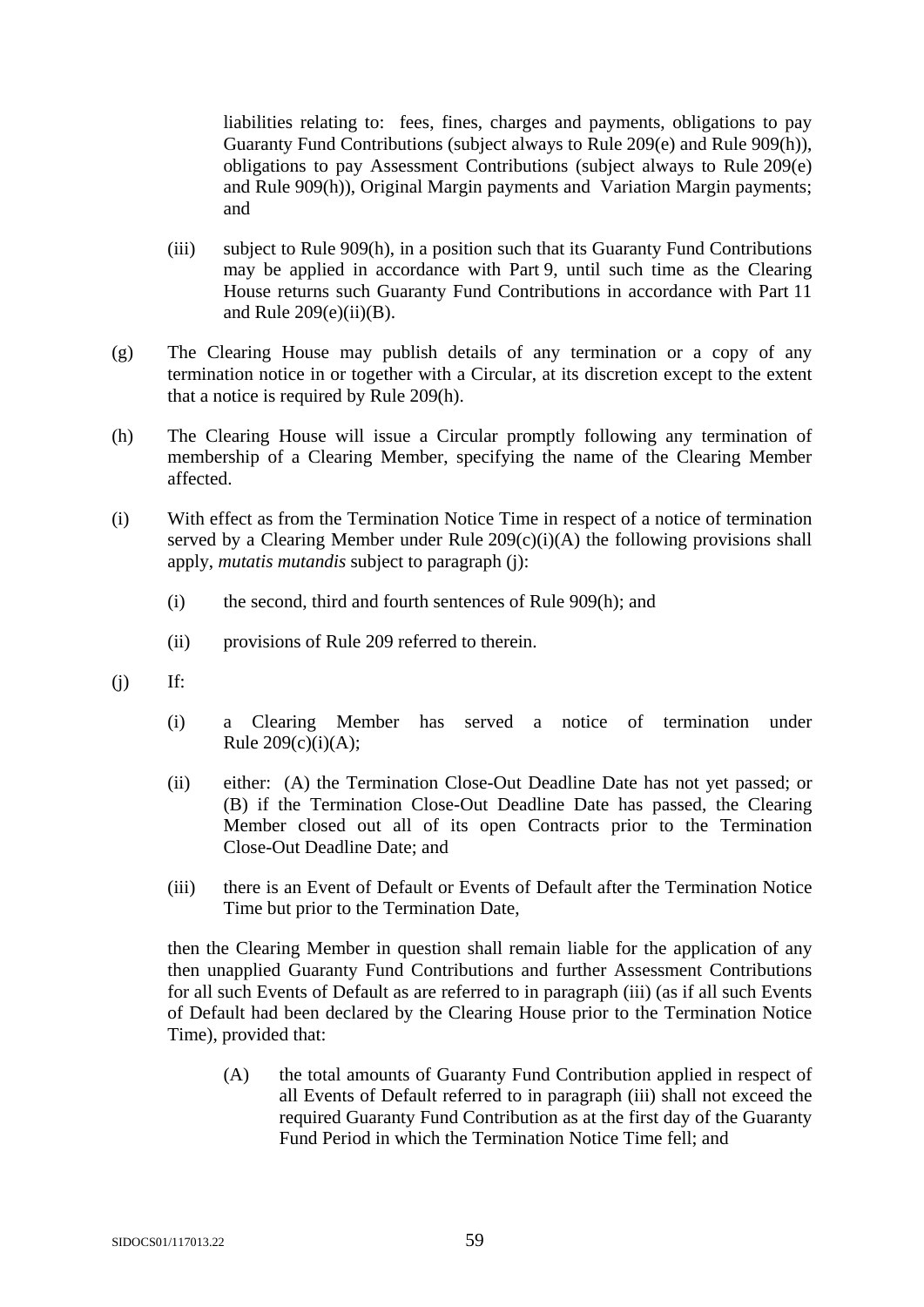- (B) the total amounts of Assessment Contributions for which the Clearing Member is liable in respect of all Events of Default referred to in paragraph (iii) shall not exceed an amount equal to two times the amount of the required Guaranty Fund Contribution referred to in paragraph (A).
- (k) Any termination notice issued by a Clearing Member under Rule  $209(c)(i)(A)$  shall be irrevocable by the Clearing Member and clearing membership may only be reinstated pursuant to a new application for membership.
- (l) In addition to the remedies set out or referred to in this Rule 209, if any Clearing Member has served a notice of termination under Rule 209(c)(i)(A) and has any open Contracts with the Clearing House after the last day of the relevant notice period, the Clearing House may exercise its rights under Part 9 to liquidate the open Contracts of such Clearing Member, as if such Clearing Member were a Defaulter. An Clearing Member subject to this provision is not a Defaulter and no Default Notice will be issued or required to be issued in respect of such Clearing Member in order for the Clearing House to exercise its rights under this provision.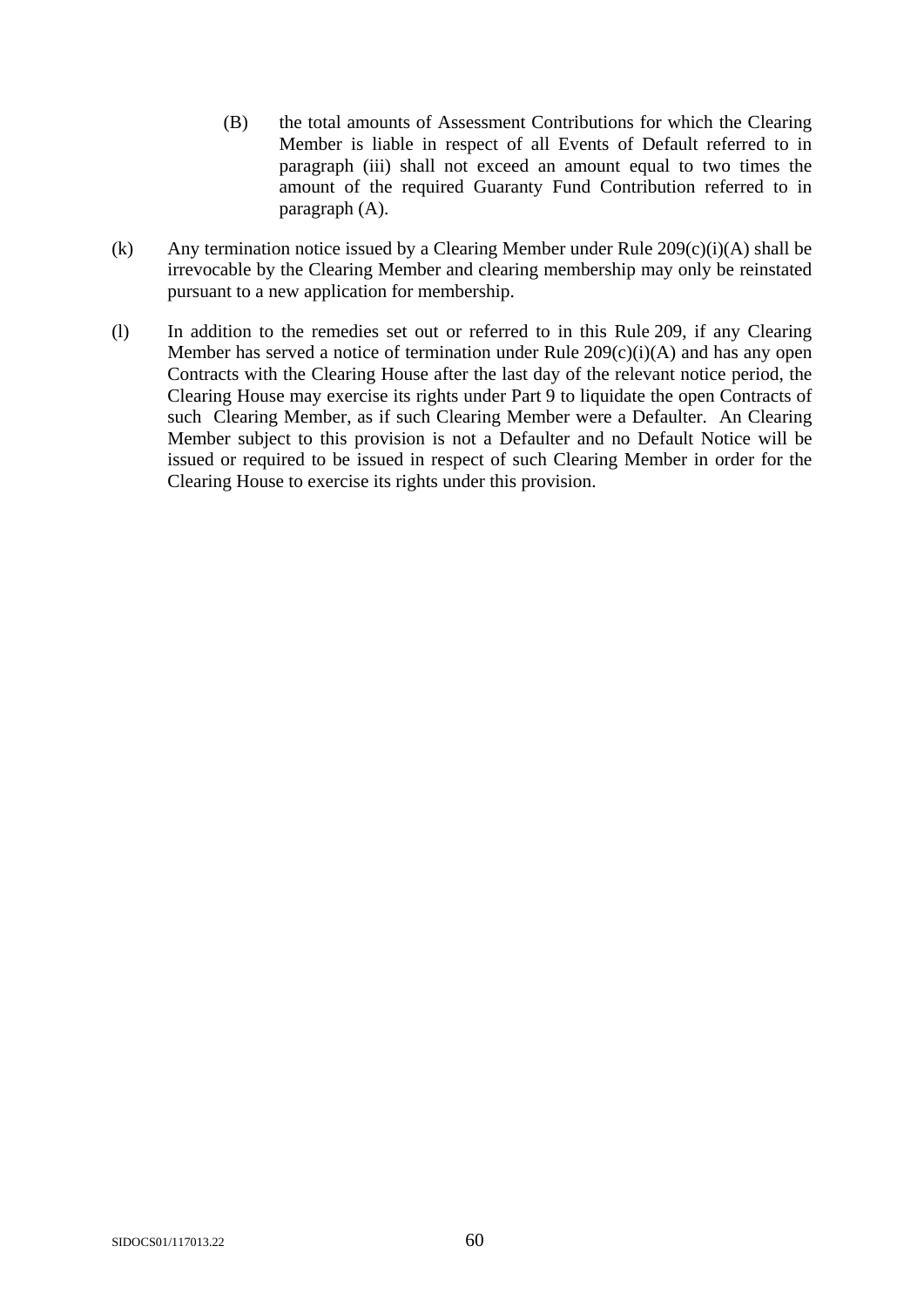## **Part 3 Financial Requirements and Payments**

#### **Rule 301** *Fees, Margin, Contract and other payment obligations*

- (a) Clearing Members shall be liable to pay such fees and charges as are levied by the Clearing House in accordance with published rates from time to time. Unless otherwise provided and without limitation, fees shall be payable on each Contract cleared by the Clearing House and the Clearing House shall be entitled to levy fees in respect of Permitted Cover. The Clearing House may amend its fees and charges and the bases for its fees at any time and will notify Clearing Members of any such amendments by means of a Circular prior to the same taking effect.
- (b) Fees charged to Clearing Members by the Clearing House may include the fees of any one or more Markets. The Clearing House shall be entitled to collect fees due from Clearing Members on behalf of all Markets of which a Clearing Member is a member or participant.
- (c) Clearing Members shall be liable to make any payment to the Clearing House that is required pursuant to these Rules at the time and in the amount specified by the Rules or required in accordance with the Rules. In particular, Clearing Members shall be liable to make payment in respect of Margin and Guaranty Fund Contributions from time to time in accordance with Part 5, Part 6 and Part 11 of the Rules at the times and in the amounts that are required pursuant to the instructions of the Clearing House made pursuant to Rule 302.
- (d) Clearing Members shall be liable to pay all amounts due under the Contract Terms, upon entering into a Contract, as Margin and upon delivery or settlement, as further described in these Rules and the Contract Terms at the time and in such amounts as are required pursuant to the Contract Terms. Without prejudice to the generality of the foregoing:
	- (i) in relation to each Contract that is a Future, the parties to such Contract shall be liable to make such payments upon settlement and delivery as are required pursuant to Part 7, the Contract Terms, the Delivery Procedures and the Finance Procedures; and
	- (ii) [Not used.]
- (e) Each Clearing Member will procure that the Clearing House has at all times the right to instruct, as agent for such Clearing Member, that Clearing Member's Approved Financial Institution to debit its Nominated Proprietary Bank Account (if any) and Nominated Customer Bank Account (if any) and any other account designated by that Clearing Member for the purposes of this Rule 301, for payment in respect of fees, charges, fines, penalties, Margin, Guaranty Fund Contributions, amounts due pursuant to Contracts (whether upon their formation, settlement or delivery) and any other amounts due to the Clearing House or due to any Market, with the Clearing House and any such Market being persons entitled to such amounts for the purposes of Regulation 21(a) of the SF(LCB)R or such payment otherwise being permitted under Regulation 21 of the SF(LCB)R.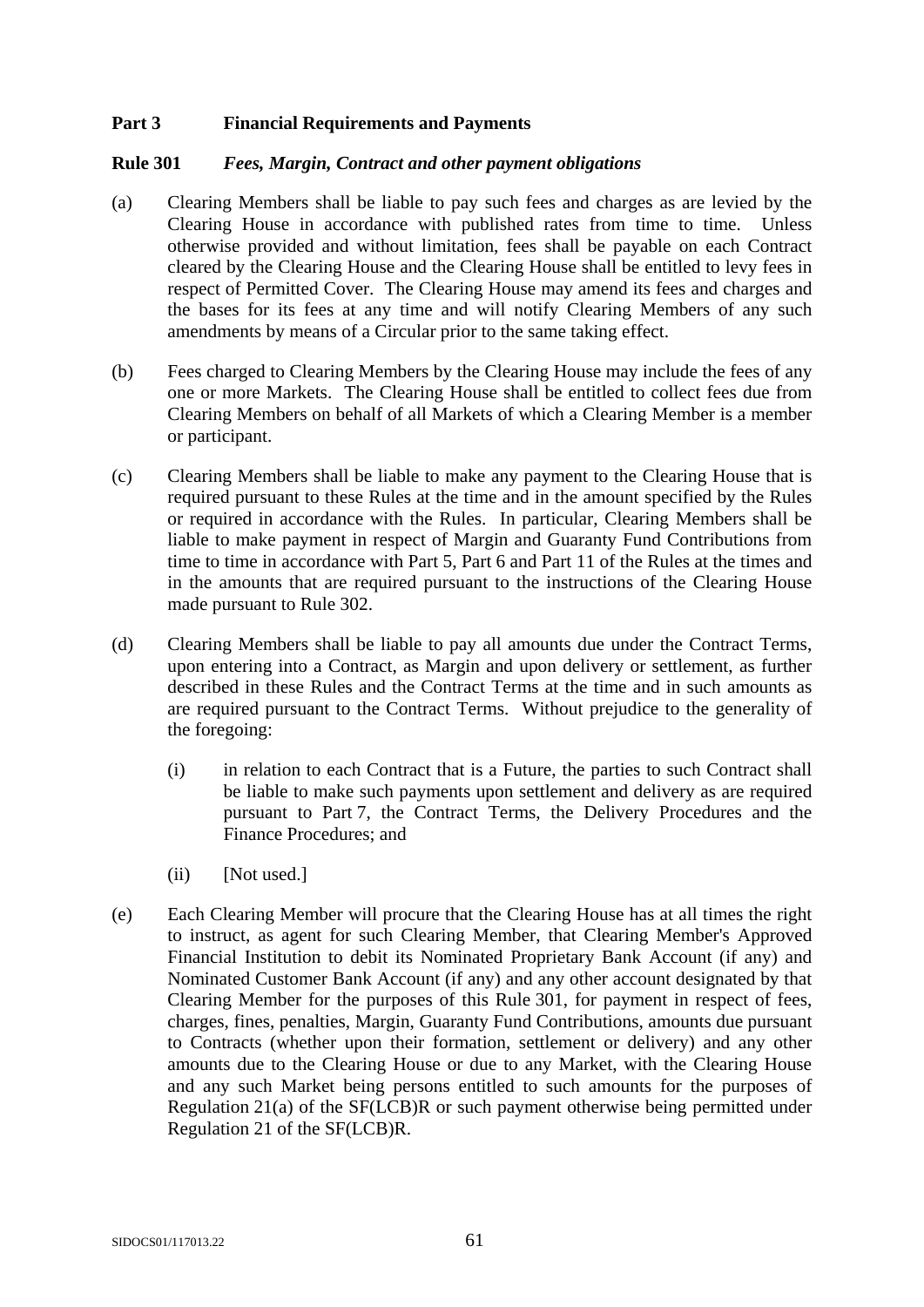- (f) All amounts payable to the Clearing House (except, with the prior written consent of the Clearing House, application fees) shall be payable by electronic transfer from an account at an Approved Financial Institution only. The Clearing Member shall continue to be liable for any amount due under these Rules and no payment obligation of a Clearing Member shall be treated as having been satisfied or discharged unless and until all of the following steps have taken place in respect of any payment of such amount:
	- (i) the relevant electronic transfer of funds is actually received by the Clearing House in unencumbered, fully cleared and fully available funds in a Clearing House Account, being an account at an Approved Financial Institution which is not subject to an Insolvency;
	- (ii) if the Approved Financial Institution used by the Clearing Member is not a Concentration Bank, such Approved Financial Institution has fully performed its concentration function in respect of the payment in question, by completing the transfer of funds from the Clearing House's account at such Approved Financial Institution to the Clearing House's concentration account at a Concentration Bank (which Concentration Bank is not subject to an Insolvency), in which account the Clearing House has received unencumbered, fully cleared and fully available funds, in respect of:
		- (A) in the case of a payment under Rule 302(a), a net amount reflecting all payments processed through that Approved Financial Institution in respect of all calls on or payments to or from all Clearing Members using that Approved Financial Institution under Rule 302(a) in respect of the Business Day in question; or
		- (B) in the case of a payment other than a payment under Rule 302(a) (such as a payment following an intra-day call for Margin or an *ad hoc* transfer of additional cash Permitted Cover to the Clearing House), the amount received from the Clearing Member that is seeking to make the payment in question; and
	- (iii) in the case of a payment under Rule 302(a) only, that Approved Financial Institution (including if it is a Concentration Bank) has made all relevant payments under Rule 302(a) due to the Clearing Member and other Clearing Members (in its capacity as an Approved Financial Institution or Concentration Bank) in respect of the Business Day in question.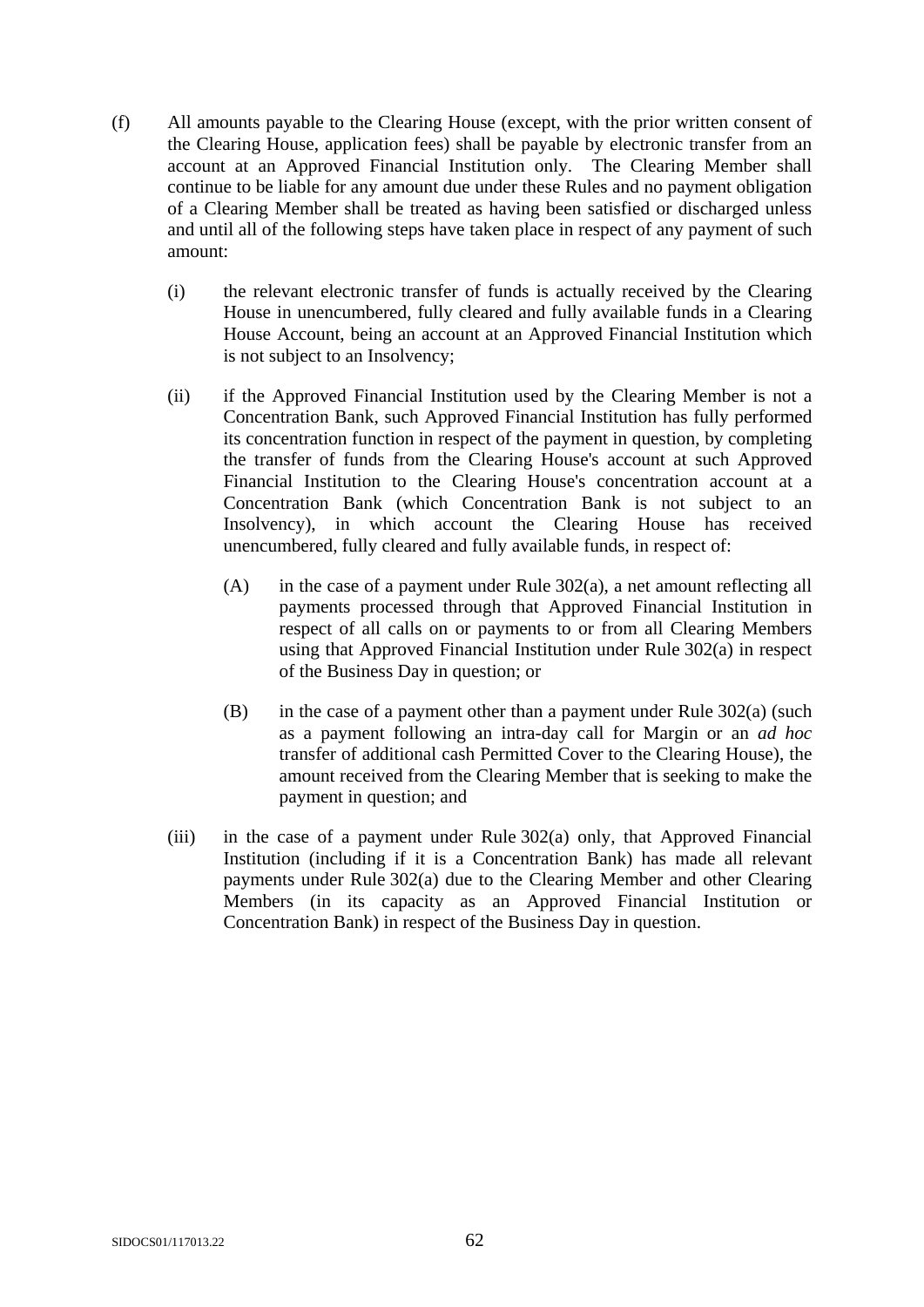Nothing in this Rule 301(f) shall restrict or prevent the Clearing House or any Clearing Member from making any claim against an Approved Financial Institution which has failed to make a payment referred to under this Rule 301(f). In particular: (I) the Clearing House shall not be deemed to have had any loss, liability or shortfall made good or whole vis-à-vis an Approved Financial Institution by virtue of any further payment by a Clearing Member in addition to an attempted payment not credited to its account as a result of this Rule 301(f); and (II) an Approved Financial Institution which has failed to make any payment referred to in this Rule 301(f) shall remain fully liable to the Clearing House or relevant Clearing Member for any such failed payment or account balance notwithstanding a reimbursement or additional payment as between a Clearing Member and the Clearing House. In the event that:

- (x) a payment is received into a Clearing House Account at an Approved Financial Institution but the requirements of Rule 301(f)(ii) or Rule 301(f)(iii) are not satisfied;
- (y) an affected Clearing Member has satisfied its payment obligations through an additional payment which complies with the requirements of this Rule 301(f); and
- (z) the Clearing House makes a recovery or irrevocably receives any part or full payment from the Approved Financial Institution into one of its accounts at a Concentration Bank (which Concentration Bank is not subject to an Insolvency),

then the Clearing House will make payment to affected Clearing Members in respect of the recovery or receipt actually made by the Clearing House, net of the Clearing House's costs and expenses, *pro rata* in proportion to the amounts of the original missed payments of each affected Clearing Member.

No Clearing Member shall be declared subject to an Event of Default as a result of failing to make any payment due to the operation of either Rule  $301(f)(ii)$  or Rule 301(f)(iii), unless and until the Clearing House has notified the Clearing Member of the failed payment in question and requested that the payment be made using alternative means and the Clearing Member has defaulted in making the latter payment (other than solely due to the operation of either Rule 301(f)(ii) or Rule 301(f)(iii)). Where the concentration function of an Approved Financial Institution that is not subject to an Insolvency is adversely affected by a non-payment (including by reason of an Event of Default, dispute or operational failure) of a particular Clearing Member, and the Clearing House is notified of such non-payment and the Clearing Member concerned, the Clearing House will re-issue new payment instructions for concentration payments excluding the non-payment of the relevant Clearing Member prior to requesting or requiring other Clearing Members to use a different Approved Financial Institution under this Rule 301(f).

(g) Interest shall be paid by the Clearing Member to the Clearing House on any unpaid but due amount from the date on which the amount becomes due and payable until the date of payment at 1% above the rate per annum which is the cost (without proof or evidence of any actual cost) to the Clearing House if it were to fund the relevant amount, compounded daily.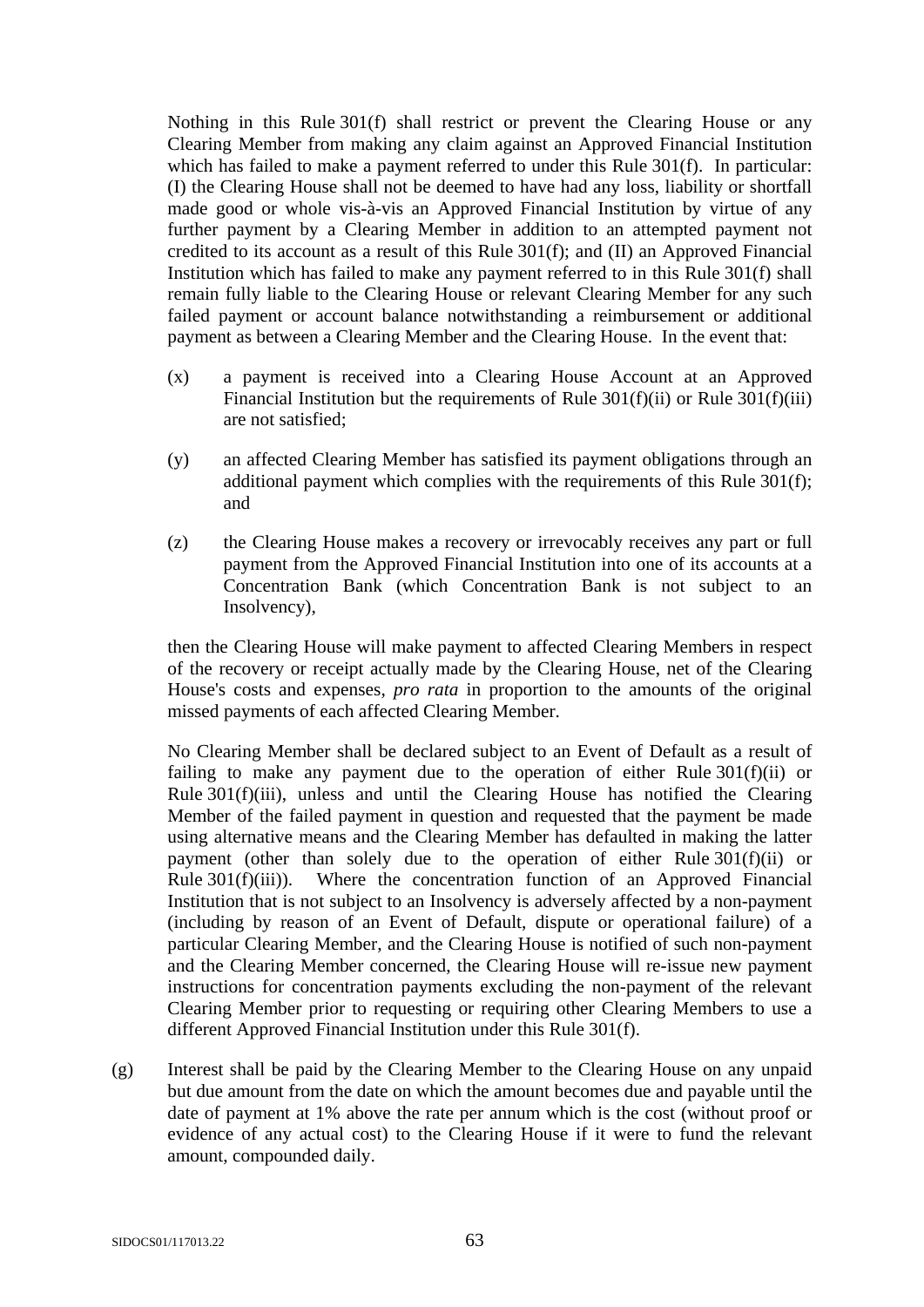- (h) In the event that the Clearing House determines that it will suffer or has suffered (directly or indirectly) any loss, liability or cost for or on account of any tax in connection with any Contract, any amount payable to the Clearing House or in respect of any future obligation, or these Rules, the Clearing Member counterparty to such Contract or the Clearing Member by which such amount is payable shall be liable to pay to the Clearing House, pursuant to Rule 302, an amount equal to such loss, liability, or cost.
- (i) All amounts set out in or expressed to be payable to the Clearing House in connection with any Contract or these Rules or otherwise and which constitute the consideration for a supply made by the Clearing House for the purposes of Goods and Services Tax, and the value of any supply made by the Clearing House for Goods and Services Tax purposes, shall be deemed to be exclusive of any Goods and Services Tax which is chargeable on that supply and accordingly if Goods and Services Tax is chargeable on any supply made by the Clearing House the relevant Clearing Member shall pay to the Clearing House (in addition to and at the same time as the consideration is paid or provided, or if no consideration is due, at the time the supply is made or an appropriate Goods and Services Tax invoice is issued, whichever is earlier) an amount equal to the amount of the Goods and Services Tax and the Clearing House shall issue an appropriate Goods and Services Tax invoice.
- (j) All amounts payable to the Clearing House or by the Clearing House in connection with any Contract or these Rules or otherwise shall be paid without any deduction or withholding for or on account of tax unless such deduction or withholding is required by Applicable Law. If a deduction or withholding for or on account of tax is required to be made in relation to an amount payable to the Clearing House, the amount of the payment due shall be increased to an amount which (after making the deduction or withholding) leaves an amount equal to the payment which would have been due if no such deduction or withholding had been required.
- $(k)$  [Not used.]
- (l) Any payment due to a Clearing Member from the Clearing House will be recognised as having been duly made, and the Clearing House's obligations in respect thereof shall be treated as having been satisfied and discharged, at the time that the relevant Credit/Debit Payment Transfer Order arises relating to such payment provided that the Clearing House has reason to believe that the Clearing House Account from which payment is to be made has sufficient funds or credit on account.
- (m) The Clearing House will maintain a list of Concentration Banks and Approved Financial Institutions and will issue a Circular upon any change to Concentration Banks or Approved Financial Institutions.
- (n) [Not used.]
- (o) Each Clearing Member acknowledges that any rights it may have from time to time to any amount owed to it from the Clearing House in relation to a Customer Position Account shall be held on trust by it for the relevant Customer to the extent required pursuant to Regulations 16 and 26 of the SF(LCB)R.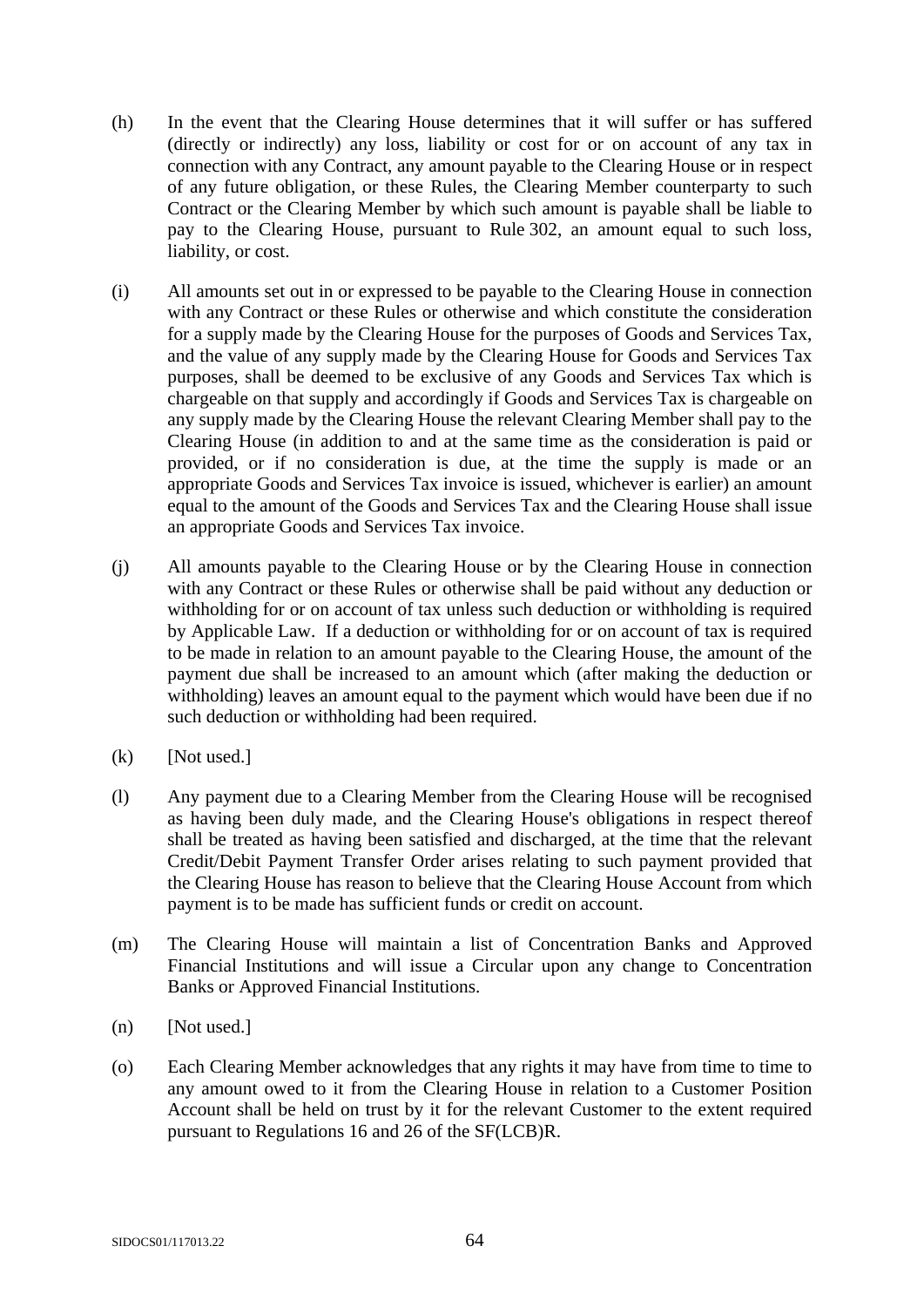### **Rule 302** *Mechanics for Payments*

- (a) Amounts payable to or by the Clearing House in a particular currency (as determined in accordance with the Finance Procedures) will be settled on a net basis (per Account), as set out below and in accordance with the Finance Procedures. The Clearing House shall advise each Clearing Member of amounts due to or from the Clearing Member in respect of its Proprietary Account and its Customer Account (if any) on each Business Day (or more frequently if the Clearing House determines to make an intra-day call in accordance with the Finance Procedures) and:
	- (i) if the net amount for a Proprietary Account is due to the Clearing House, the Clearing House shall instruct the Clearing Member's Approved Financial Institution to transfer funds from the relevant Nominated Proprietary Bank Account of the Clearing Member with the Approved Financial Institution to a Clearing House Account in an amount equal to the amount so due;
	- (ii) if the net amount for a Proprietary Account is due to the Clearing Member, the Clearing House shall instruct an Approved Financial Institution to transfer funds from a Clearing House Account to the relevant Nominated Proprietary Bank Account of the Clearing Member with the Approved Financial Institution in an amount equal to the amount so due;
	- (iii) if the net amount for a Customer Account is due to the Clearing House, the Clearing House shall instruct the Clearing Member's Approved Financial Institution to transfer funds from the relevant Nominated Customer Bank Account of the Clearing Member with the Approved Financial Institution to a Clearing House Account in an amount equal to the amount so due;
	- (iv) if the net amount for a Customer Account is due to the Clearing Member, the Clearing House shall instruct an Approved Financial Institution to transfer funds from a Clearing House Account to the relevant Nominated Customer Bank Account of the Clearing Member with the Approved Financial Institution in an amount equal to the amount so due;
	- $(v)$  [Not used.]
	- (vi) [Not used.]
	- (vii) [Not used.]
	- (viii) [Not used.]
- (b) Instructions made pursuant to this Rule 302 may be made by means of a SWIFT message (or, in the case of a contingency, such other electronic message, fax, telephone or other means as are allowed pursuant to the Finance Procedures) to the relevant Approved Financial Institution. Payments pursuant to this Rule 302 shall be made immediately at the time and on the date that the obligation to pay arises or at such other time as is specified by the Clearing House in writing.
- (c) Upon notice from the Clearing House that a transfer of funds from a Clearing Member's Nominated Bank Account was not effected as instructed by the Clearing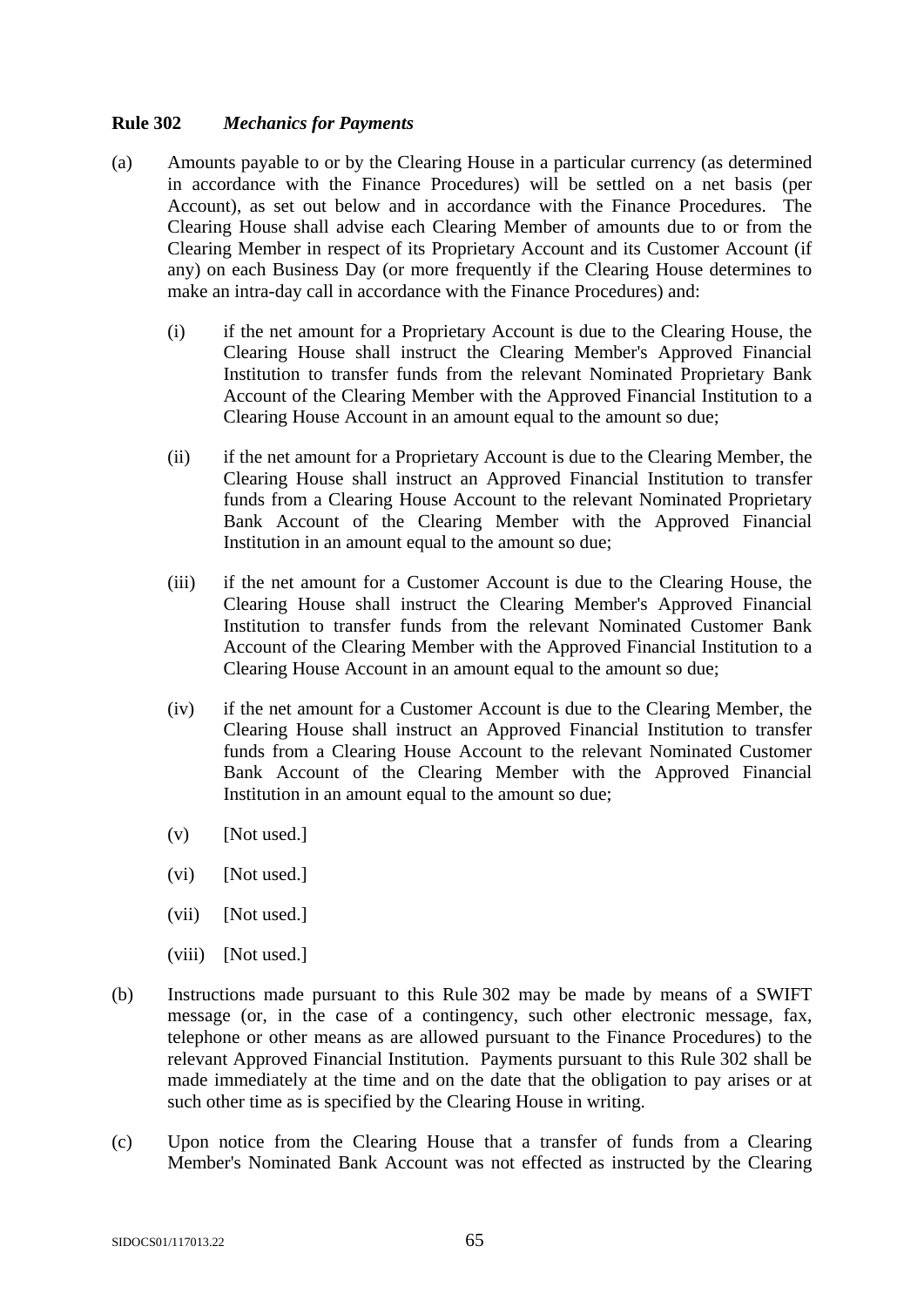House for any reason, the Clearing Member shall deliver to the Clearing House the amount required at such time and in such form as the Clearing House may prescribe.

- (d) Various authorities and powers are granted to the Clearing House pursuant to clause 5.2 of the Clearing Membership Agreement for purposes of supporting the payment arrangements set out in this Rule 302.
- (e) [Not used.]

## **Rule 303** *Set Off*

- (a) Subject to Rule 102(q), the Clearing House may set off any obligation due to it from a Clearing Member against any obligation owed by the Clearing House to, or for the account of, the Clearing Member, regardless of the place of payment, account, branch or currency of either obligation. If the obligations referred to in this Rule 303(a) are in different currencies, the Clearing House may convert either obligation at a market rate of exchange in its usual course of business for the purpose of the set off.
- (b) Subject to Rule 102(q), the Clearing House shall be entitled to make any necessary adjustments to the Clearing Member's Proprietary Account and Customer Account resulting from exercise of its rights of set off.
- (c) The rights of the Clearing House in this Rule 303 are without prejudice to any rights of lien, set-off, netting, liquidation, combination of accounts or appropriation, or to instruct the same or any other rights or remedies of the Clearing House or any Approved Financial Institution, whether under these Rules or otherwise.
- (d) Without prejudice to Applicable Laws of mandatory application following an Insolvency, notwithstanding any existing or future agreement and except as expressly provided in these Rules, the Clearing Membership Agreement, the Procedures or a Contract, each Clearing Member irrevocably waives any and all rights it may have to set off, net, recoup, combine accounts or otherwise withhold or suspend or condition payment or performance of any obligation between the Clearing House and such Clearing Member under these Rules or any Contract against any obligations between the Clearing House and such Clearing Member or any branch or Affiliate of the Clearing House or of such Clearing Member, under any other agreements.

### **Rule 304 [Not used.]**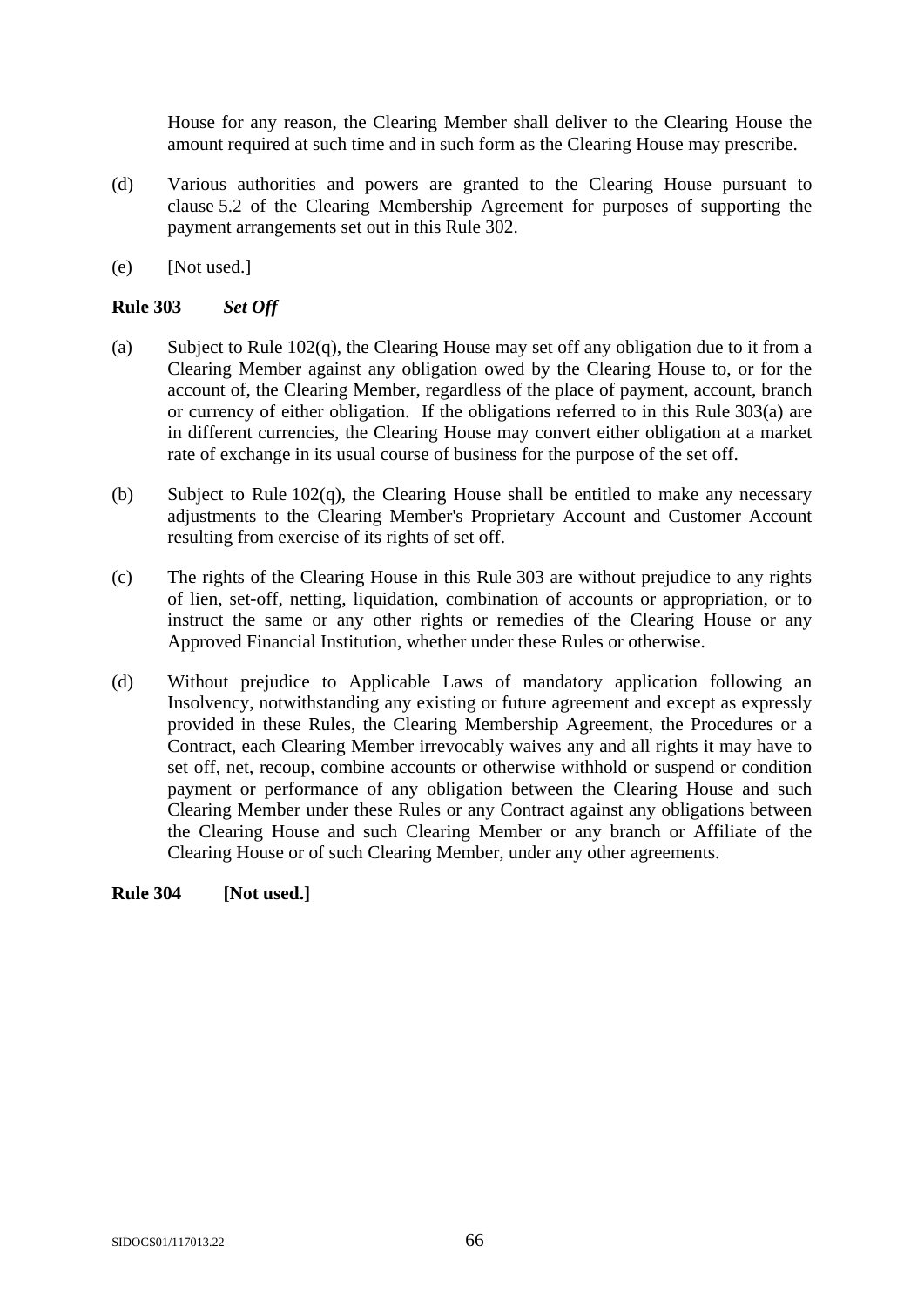### **Part 4 Clearing Mechanism**

#### **Rule 401** *Formation of Contracts*

- (a) Subject to Rule 403 and Rule 404, two Contracts shall arise automatically, one between the Selling Counterparty and the Clearing House and the other between the Clearing House and the Buying Counterparty (or a single Contract shall arise between the Clearing House and a Buying Counterparty or Selling Counterparty where applicable in the case of Rule  $401(a)(vi)$ , at the moment that:
	- (i) in the case of any ICE Futures Singapore Matched Transaction, the relevant orders are matched on ICE Futures Singapore;
	- (ii) [Not used.]
	- (iii) in the case of any ICE Futures Singapore Block Transaction, ICE Futures Singapore, after the relevant details of the relevant Transaction have passed through the credit filter and risk controls of both relevant Clearing Members in the ICE Systems, receives and has recorded on its system complete data in respect of the Transaction;
	- (iv) [Not used.]
	- (v) in the case of Transactions generated by ICE Futures Singapore as a result of the operation of its contra trade, error trade, invalid trade, cancelled trade, trade correction, error correction or similar policies and rules or procedures relating thereto or otherwise, upon notice of the final terms of the Transaction being received by the Clearing House;
	- (vi) in the case of a Contract that is formed as a result of another Contract being Invoiced Back by the Clearing House, immediately upon notice of the existence and final terms of the new Contract being given by the Clearing House to the Clearing Member affected;
	- (vii) [Not used.];
	- (viii) in the case of an ICE Futures Singapore Contract that is allocated by one Clearing Member to a different Person (such Person receiving the allocation itself also being a Clearing Member) by agreement of both parties subsequent to that ICE Futures Singapore Contract arising but on the same day as that on which such Contract arose, upon both such parties having recorded their agreement to such allocation on the Clearing House's systems; and
	- $(ix)$  [Not used.]
	- $(x)$  [Not used.]
	- (xi) [Not used.]
	- (xii) [Not used.]
	- (xiii) [Not used.]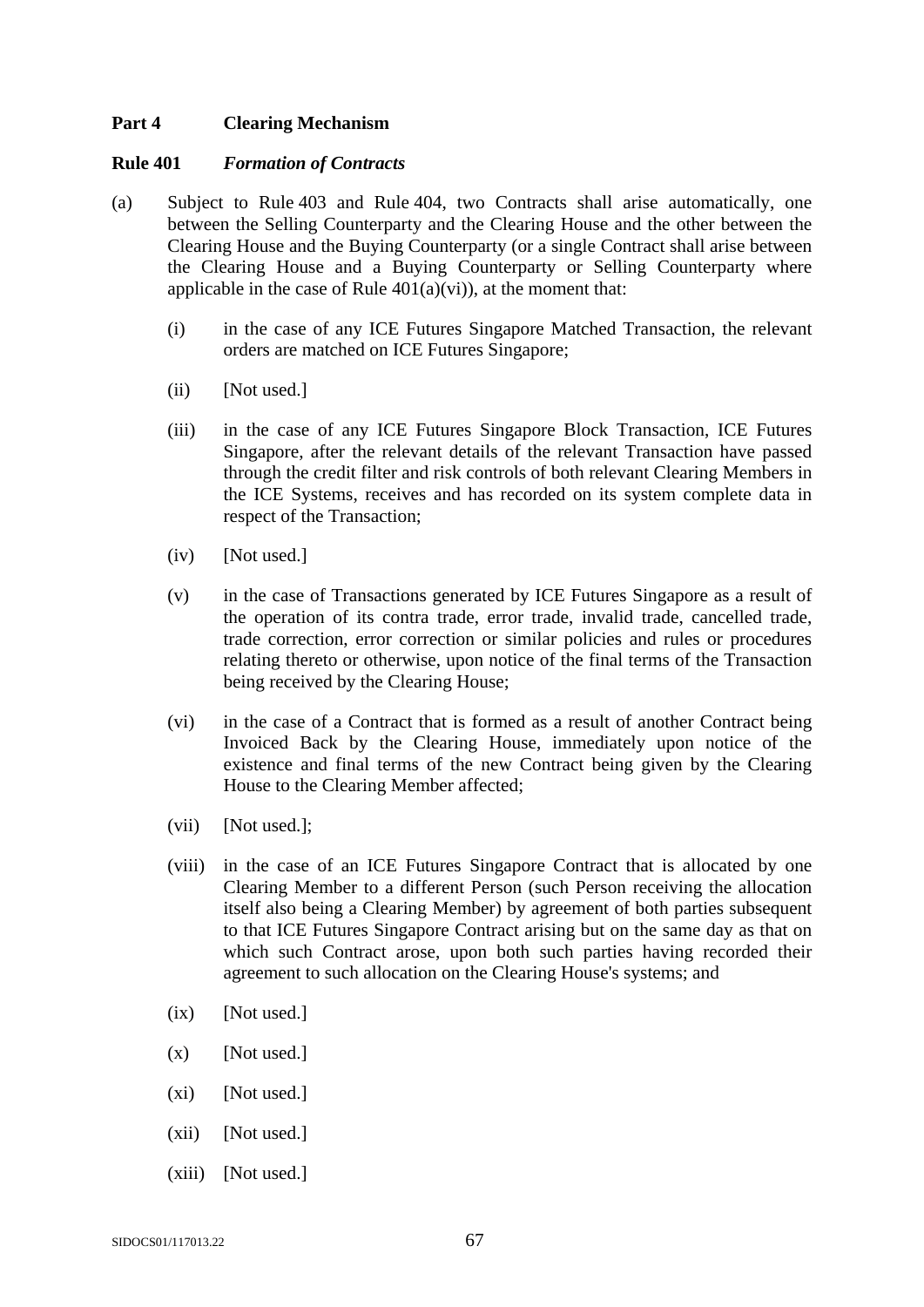(xiv) [Not used.]

- (b) For ICE Futures Singapore Contracts, a Contract or Contracts reversing the existing Contract or Contracts shall arise between the Clearing House and the Buying Counterparty and/or the Clearing House and the Selling Counterparty at the moment that an alternative delivery is agreed in respect of a Contract where, pursuant to the Clearing Procedures and Market Rules, a new collateral contract arises as a result of the alternative delivery being agreed, at the time and subject to the conditions and effects on existing Contracts specified in the Clearing Procedures.
- (c) [Not used.]
- (d) In the case of a new Contract that forms as a result of another Contract being Invoiced Back pursuant to Rule  $401(a)(vi)$ , the new Contract shall be on the same terms as the original Contract, except that the roles of Buying Counterparty and the Clearing House or, as the case may be, the Selling Counterparty and the Clearing House shall be reversed and the Clearing House shall be entitled, at its discretion, to determine the price at which the Contract was bought or sold and any delivery or settlement price.
- (e) In the case of a Contract that forms as a result of another Contract being subject to allocation pursuant to Rule  $401(a)(viii)$ , the new Contract shall be on the same terms as the original Contract, except that the identity of the Clearing Member being the Buying Counterparty or Selling Counterparty shall be different, in accordance with the allocation instructions received by the Clearing House. The Clearing Member that was party to the original Contract and the Clearing House shall each automatically and immediately be released and discharged from all their rights, liabilities and obligations in respect of the original Contract upon formation of the new Contract.
- (f) Upon request by the Clearing House, a Buying Counterparty or Selling Counterparty shall promptly confirm or otherwise notify the details of any Contract or Transaction to the Clearing House in such form and manner as the Clearing House requests. Any such confirmation or notification shall not of itself affect the status or terms of any Contract.
- (g) Each Clearing Member shall promptly and accurately designate each new Contract through the ICE Systems in accordance with Applicable Laws as: (i) related either to its Proprietary Position Account or its Customer Position Account (if any); and (ii) in the case of a Proprietary Position Account, to any relevant sub-account in the ICE Systems. If a Clearing Member becomes aware of any event or circumstance which results in any designation previously made by it under this Rule 401(g) having been incorrect or requiring amendment, it shall provide a further designation to the Clearing House, specifying any required transfers between accounts or sub-accounts which, if acted upon by the Clearing House, would result in any Contract affected by such event or circumstance being correctly designated as for the appropriate Position Account and sub-account in the ICE Systems (if applicable). The Clearing House shall be entitled to act and shall (subject, in the case of any transfers, to the requirements of Rule 408(a)) act upon such designations by Clearing Members in recording Contracts in its Position Account or other sub-accounts designated by the Clearing Member from time to time, without the need for any further enquiry on the part of the Clearing House.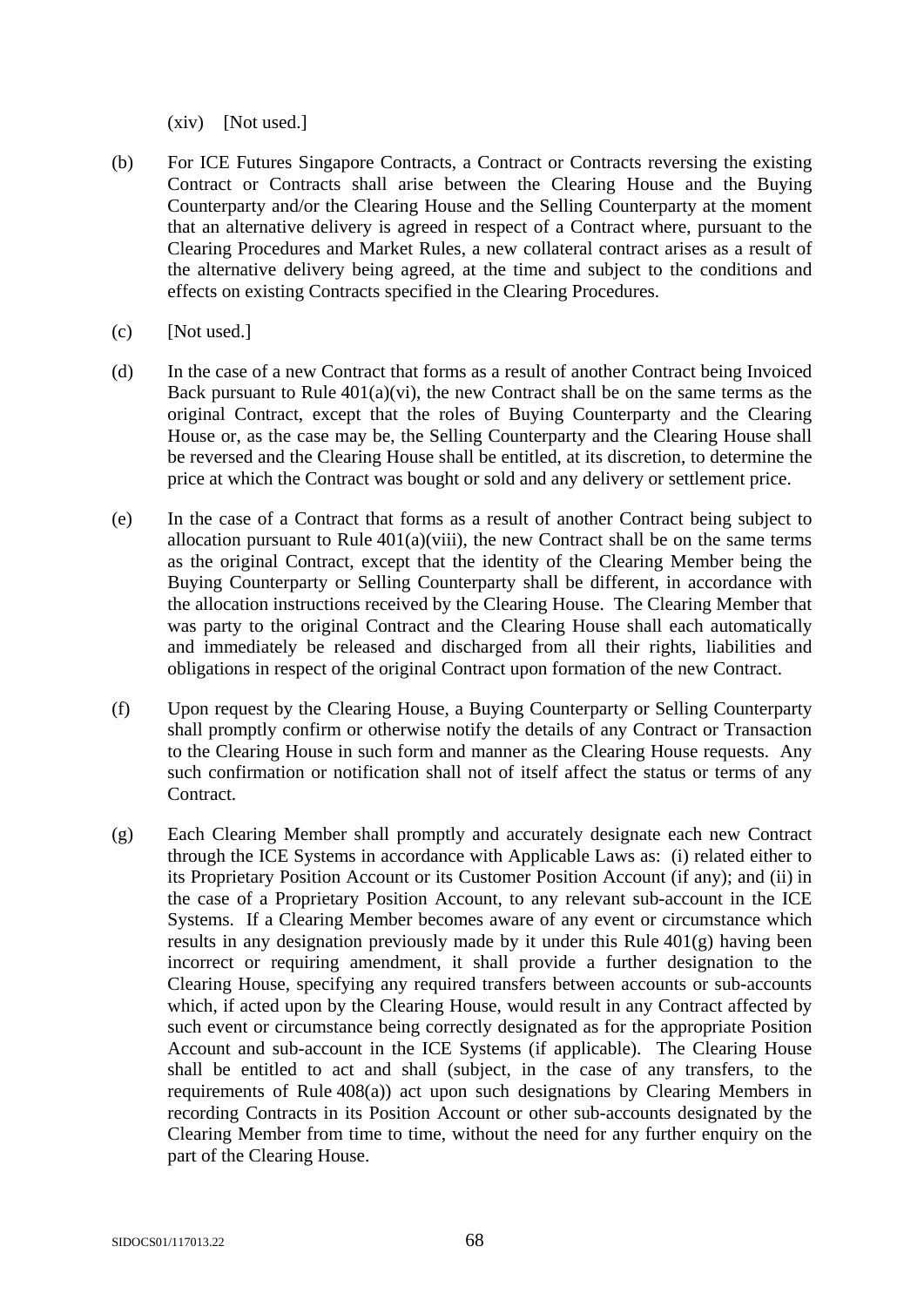- (h) [Not used.]
- (i) [Not used.]
- $(i)$  [Not used.]
- $(k)$  [Not used.]
- (1) [Not used.]
- (m) Where an ICE Futures Singapore Contract arises pursuant to this Rule 401 as a result of trading, submission of trade data or other action by or relating to a Customer of a Clearing Member, an opposite Customer-CM Transaction shall arise between such Customer and Clearing Member at the same time as the Contract (and may be void or voided in the same manner as a Contract may be void or voided pursuant to this Part 4 *mutatis mutandis*) and further corresponding transactions may arise between Customers, in the manner specified by and in accordance with the ICE Futures Singapore Rules.
- (n) [Not used.]
- (o) When a Clearing Member enters into any Contract or takes any action which results in a Contract arising for its own account, or has a Contract recorded in its Proprietary Account or Customer Account in its name, it may do so in only one of the following capacities:
	- (i) [Not used.]
	- (ii) [Not used.]
	- (iii) [Not used.]
	- (iv) [Not used.]
	- $(v)$  [Not used.]
	- (vi) [Not used.]
	- (vii) as a clearing member in relation to a transaction or transactions connected with the provision of services to one or more Customers in respect of ICE Futures Singapore Contracts, in which case the Contract shall be designated by the Clearing Member in accordance with Rule  $401(g)$  as for its Customer Account and the Contract shall be recorded by the Clearing House in accordance with such designation; or
	- (viii) [Not used.]
	- $(ix)$  [Not used.]
	- $(x)$  [Not used.]
	- $(xi)$  [Not used.]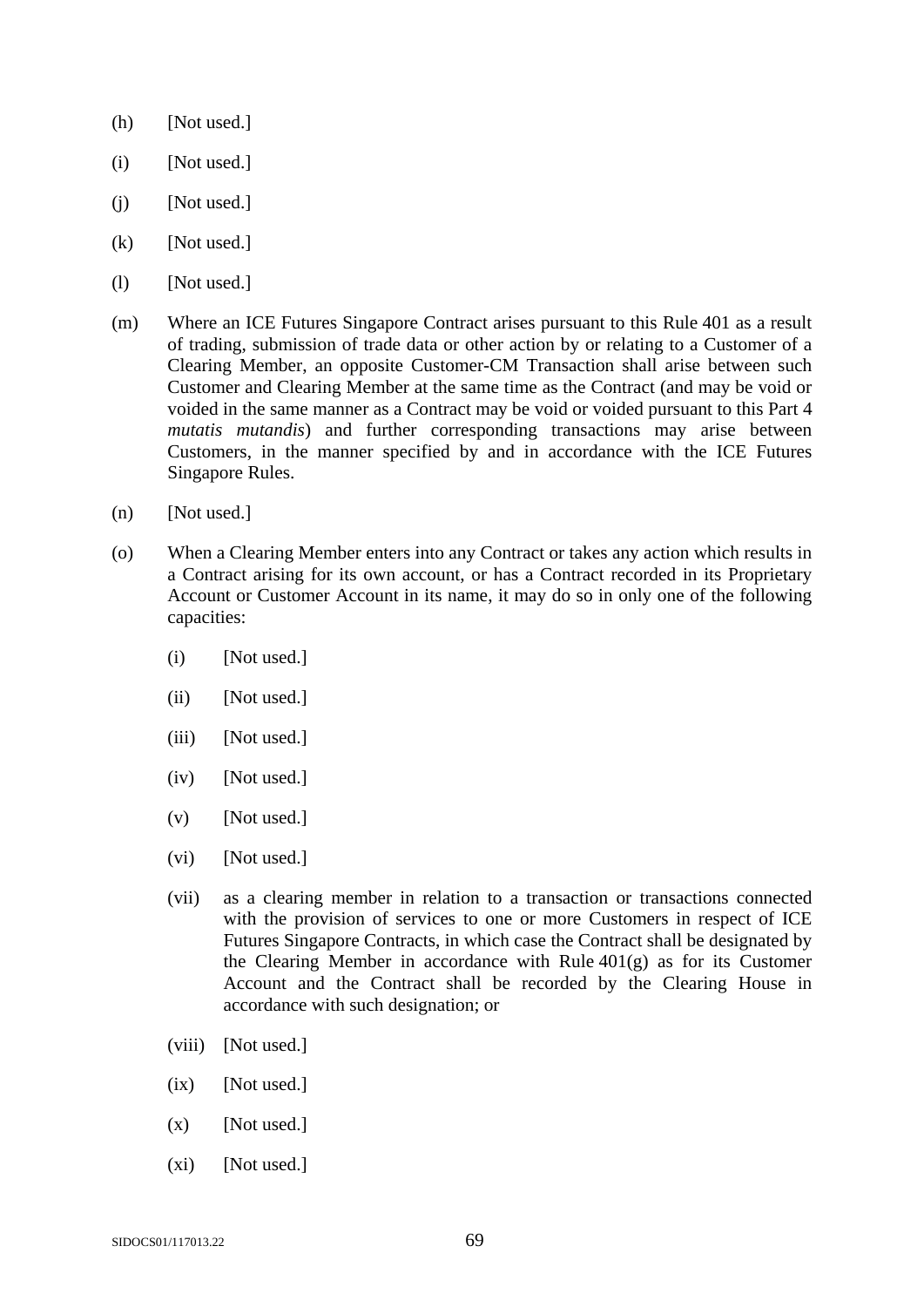- (xii) [Not used.]
- (xiii) as a clearing member in any other capacity (including where the Clearing Member does not provide any services to any Customer) in which case the Contract shall be designated by the Clearing Member in accordance with Rule 401(g) as for the Proprietary Account of the Clearing Member and recorded by the Clearing House in accordance with such designation.
- (p) For the avoidance of doubt, a Clearing Member with more than one Account enters into Contracts recorded in its each such Account in a different capacity to that in which it enters into Contracts recorded in any other Account.

### **Rule 402** *Relationship between Buying Counterparties, Selling Counterparties and Clearing House*

- (a) Each Clearing Member that is party to a Contract shall act as principal and not as agent. In performing its obligations and exercising its rights under these Rules, the Clearing House shall treat the entitlement of Clearing Members to rights pursuant to Contracts to be a full legal and beneficial entitlement and not subject to any Encumbrance in favour of any Person other than the Clearing House (other than pursuant to the Contract Terms).
- (b) Upon the formation of a Contract in accordance with Rule 401, any Clearing Member that has any Transaction Rights or Obligations in relation to the original Transaction shall be automatically and immediately released and discharged from all and any such Transaction Rights or Obligations other than any Transaction Rights or Obligations falling due for performance before the formation of such Contract.
- (c) The liabilities and obligations of the Clearing House pursuant to Contracts extend only to, and are enforceable only by, Clearing Members. Without limiting the generality of the foregoing, the Clearing House shall have no liability or obligation whatsoever to any Customer of a Clearing Member or any client of such a Customer.
- (d) The Clearing House shall have no liability or obligation in relation to any Transaction whatsoever, unless and until a Contract arises in accordance with Rule 401 and is not void; in which case its liabilities shall be pursuant to the Contract only. The Clearing House's obligations and liabilities under any Contract shall be limited to those pursuant to the Contract Terms and these Rules, and are subject to the Contract not being void pursuant to Rule 403 and to the Clearing House's rights in relation to voidable Contracts pursuant to Rule 404.
- (e) As between the Clearing House and each Clearing Member, all Contracts, these Rules and the relevant Clearing Membership Agreement are entered into in reliance on the fact that all such documents constitute a single agreement between the Clearing House and such Clearing Member. Were it not for these Rules, the Clearing Membership Agreement and other Contracts, neither the Clearing House nor such Clearing Member would enter into any Contracts with the other.
- (f) [Not used.]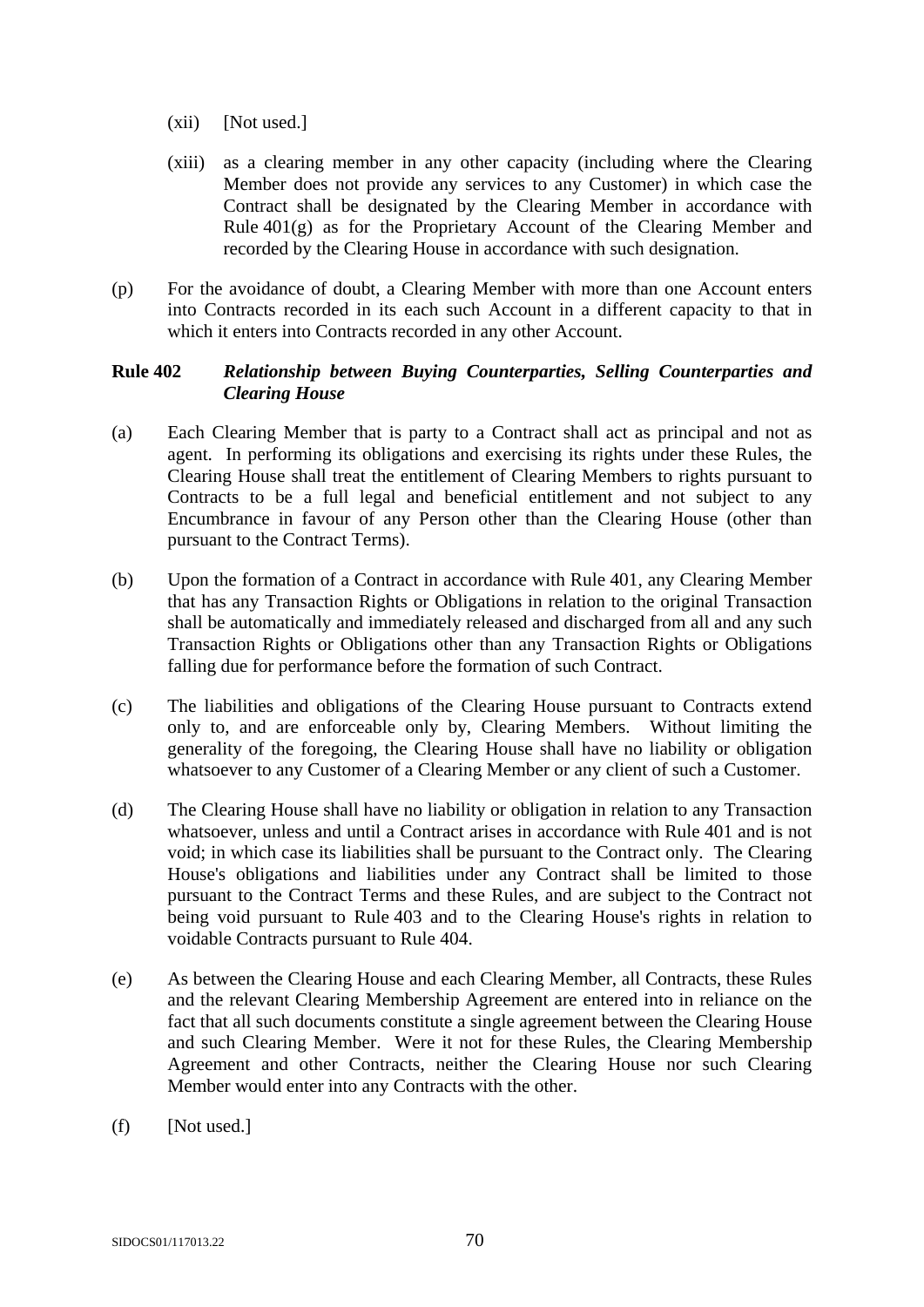### **Rule 403** *ICE Futures Singapore Contracts that are Void from Inception*

- (a) No ICE Futures Singapore Contract will arise (it being void *ab initio*) and the Clearing House shall have no obligation or liability to any Person in respect of a Transaction for which incomplete, erroneous or conflicting details are received by the relevant Market.
- (b) In the event of an ICE Futures Singapore Contract being void:
	- (i) the Clearing House shall immediately notify the affected Buying Counterparty and Selling Counterparty and the relevant Market;
	- (ii) all amounts paid pursuant to the purported ICE Futures Singapore Contract shall be returned by the affected Buying Counterparty, Selling Counterparty and the Clearing House to their respective contractual counterparties, in each case without interest; and
	- (iii) any Transaction Rights or Obligations shall be deemed never to have been affected by Rule 402(b).
- (c) Nothing in this Rule 403 of itself is intended to result in any Transaction or Transaction Rights or Obligations being void or voided as between the original parties thereto.

#### **Rule 404** *Contracts that are Voidable*

- (a) In relation to ICE Futures Singapore Contracts, the Clearing House shall have the discretion to avoid any Contract (which is not void *ab initio* pursuant to Rule 403) if the relevant Contract or Transaction (or related information or data received by the Clearing House, as applicable) whether in whole or in part, as against any Clearing Member that is or would be bound thereto:
	- (i) conflicts or appears to conflict with information received by the Clearing House in relation to such Contract or Transaction from another source, including (without limitation) information received from a Market, Exchange, any other Clearing Member, Governmental Authority or any Representative of any such Person;
	- (ii) results or appears to result from a communications or information technology error or problem;
	- (iii) is or appears to be connected with fraud, illegality, insider dealing, market abuse, money laundering or any other breach of Applicable Laws;
	- (iv) is or appears to be a result of a Force Majeure Event;
	- (v) is one which any Governmental Authority or the relevant Market requires or requests in writing that the Clearing House treat as void or voided;
	- (vi) is one which any Applicable Law provides is void or voided or which any Applicable Law requires the Clearing House to treat as void or voided;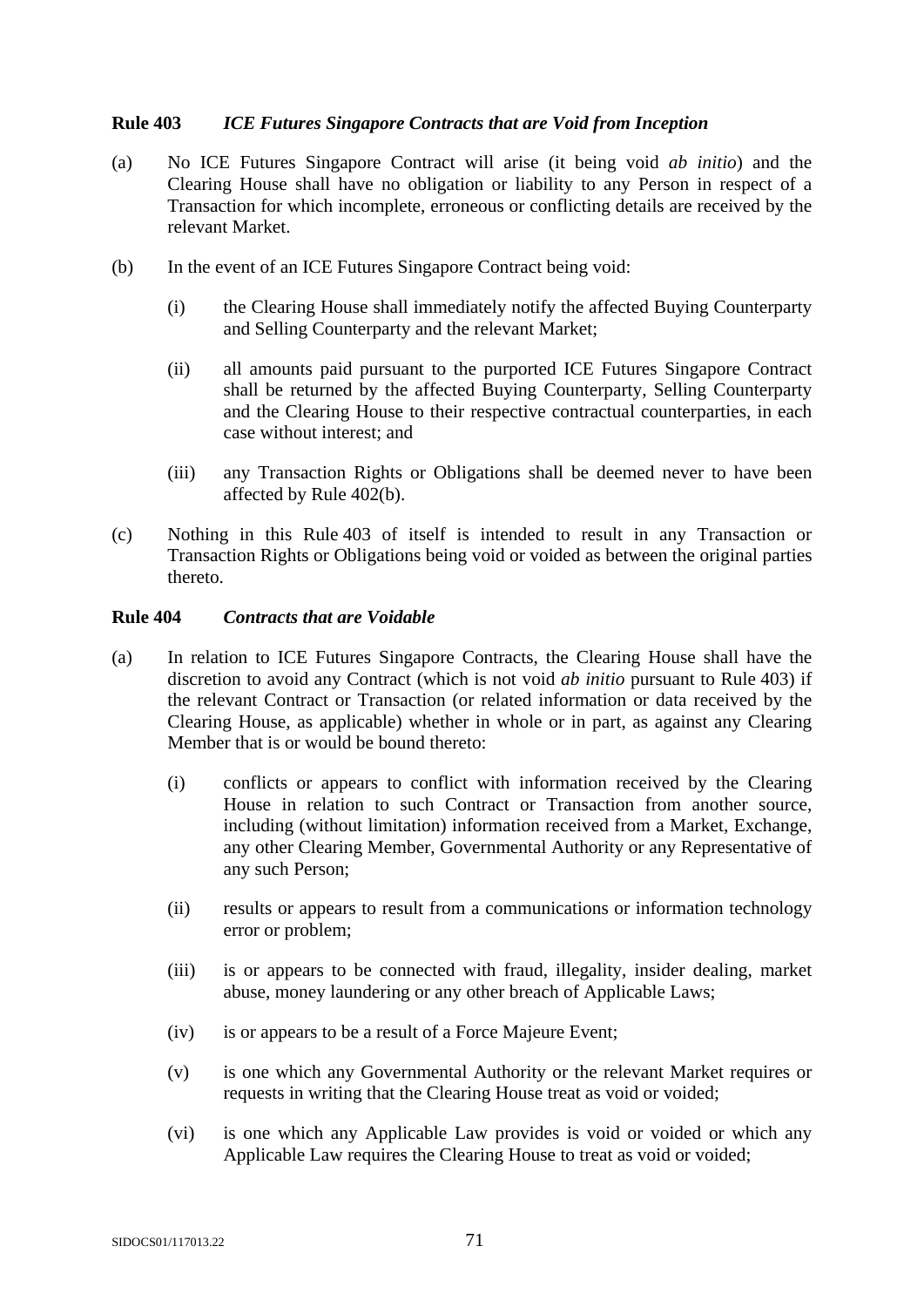- (vii) is one in respect of which, at the time of the Transaction, the Clearing House has requested additional Margin or Permitted Cover from the Clearing Member and no Margin or Permitted Cover is provided by the time required;
- (viii) was entered into in breach of a representation by a Clearing Member arising under the Rules or the Procedures; or
- (ix) is otherwise made or received in such circumstances or in such a manner that acceptance of the Contract or Transaction would be inadvisable, in the opinion of the Clearing House, for the Clearing House's own protection, the protection of Clearing Members generally or the protection of a Market or marketplace in any class of Contracts.
- (b) [Not used.]
- (c) [Not used.]
- (d) [Not used.]
- (e) If, in relation to an ICE Futures Singapore Contract, any of the circumstances in Rule 404(a) arises, the Clearing House shall immediately notify the affected Buying Counterparty and Selling Counterparty and any relevant Market. Upon such notification:
	- (i) the Clearing House, Buying Counterparty and Selling Counterparty shall each immediately be released from all rights, liabilities and obligations under any affected Contract;
	- (ii) the affected Contract shall become null and void;
	- (iii) all amounts paid pursuant to the Contract shall immediately be returned by the Buying Counterparty, Selling Counterparty and Clearing House to their respective contractual counterparties, in each case without interest;
	- (iv) in the case of an ICE Futures Singapore Contract;
		- (A) any Transaction Rights or Obligations shall be deemed never to have been affected by Rule 402(b);
		- (B) [Not used.]
		- (C) [Not used.]
	- $(v)$  [Not used.]
	- (vi) [Not used.]
- (f) Nothing in this Rule 404 of itself is intended to result in any Transaction or Transaction Rights or Obligations being void or voided as between the original parties thereto, except to the extent that any equivalent obligation under a Contract corresponding to a Transaction Right or Obligation has been performed or part-performed.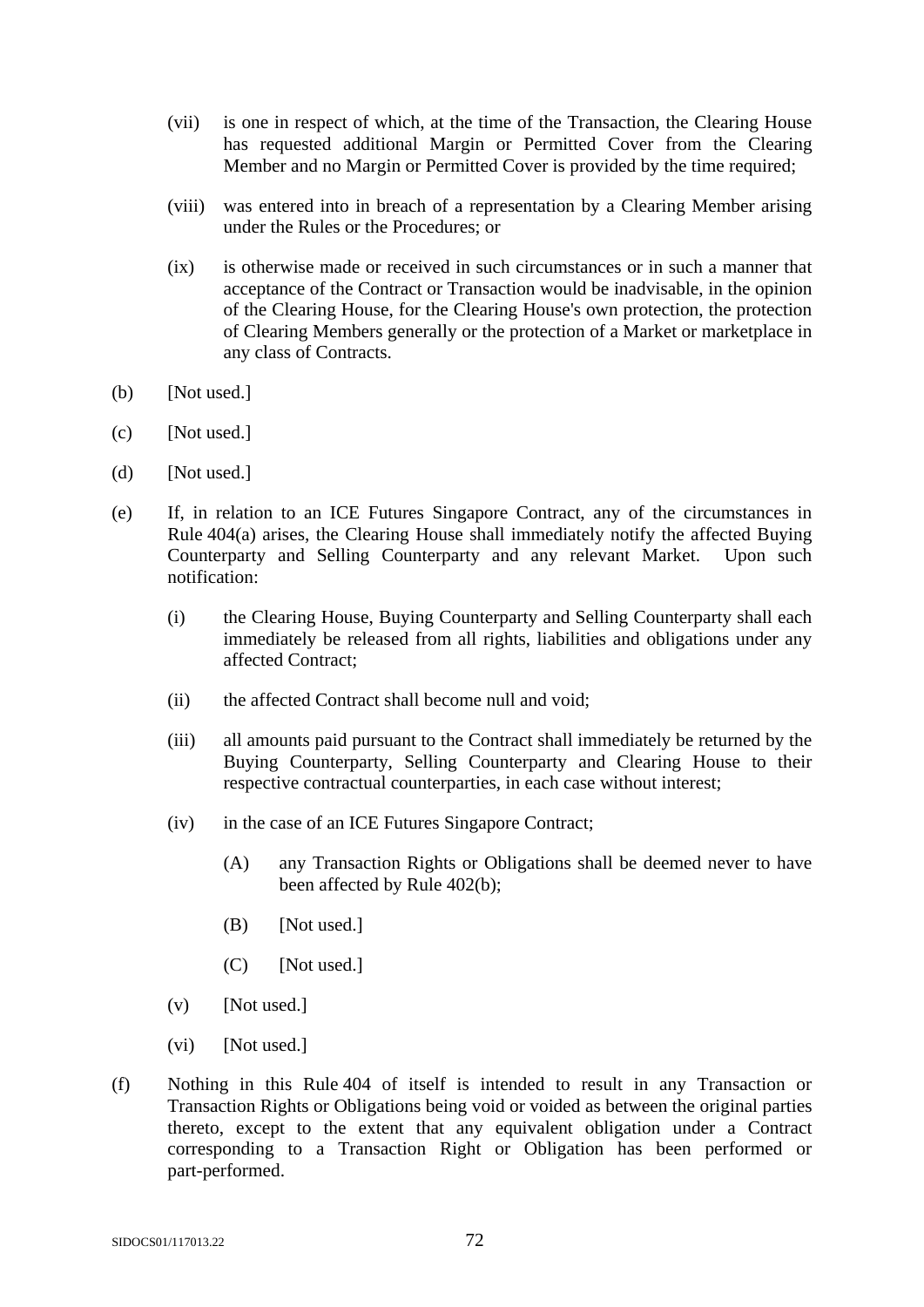- $(g)$  [Not used.]
- (h) [Not used.]

#### **Rule 405** *Representations and Warranties on Contract Formation*

- (a) In relation to each Contract, the Clearing House will, and will be entitled to, rely on representations and warranties, deemed automatically to arise pursuant to these Rules from each Buying Counterparty and Selling Counterparty proposing to become or becoming party to any Contract, that:
	- (i) it is in full compliance with the Rules;
	- (ii) its obligations under the Clearing Membership Agreement, and any Contract to which it is a party constitute its legal, valid and binding obligations, enforceable in accordance with their respective terms (subject to applicable bankruptcy, reorganisation, insolvency, moratorium or similar laws affecting creditors' rights generally and subject, as to enforceability, to equitable principles of general application (regardless of whether enforcement is sought in a proceeding in equity or at law));
	- (iii) no Event of Default or Potential Event of Default with respect to it has occurred and is continuing and no such event or circumstance would occur as a result of its entering into or performing its obligations under the Clearing Membership Agreement or any Contract to which it is a party;
	- (iv) there is not pending or, to its knowledge, threatened against it, any action, suit or proceeding at law or in equity or before any court, tribunal, governmental body, agency or official or any arbitrator that is likely to affect the legality, validity or enforceability against it of the Clearing Membership Agreement or any Contract to which it is a party or its ability to perform its obligations under the Clearing Membership Agreement or any Contract;
	- (v) it is acting as principal and not as agent;
	- (vi) it has made its own independent decisions to enter cleared Contracts and as to whether the entry into of cleared Contracts is appropriate or proper for it based upon its own judgment and upon advice from such advisers as it has deemed necessary;
	- (vii) it is not relying on any communication (written or oral) of the Clearing House as investment advice or as a recommendation to enter into the Contract, it being understood that information and explanations related to the terms and conditions of a Contract will not be considered investment advice or a recommendation to enter into a Contract;
	- (viii) no communication (written or oral) received from the Clearing House will be deemed to be an assurance or guarantee as to the expected results of that Contract:
	- (ix) it is capable of assessing the merits of and understanding (on its own behalf or through independent professional advice), and understands and accepts, the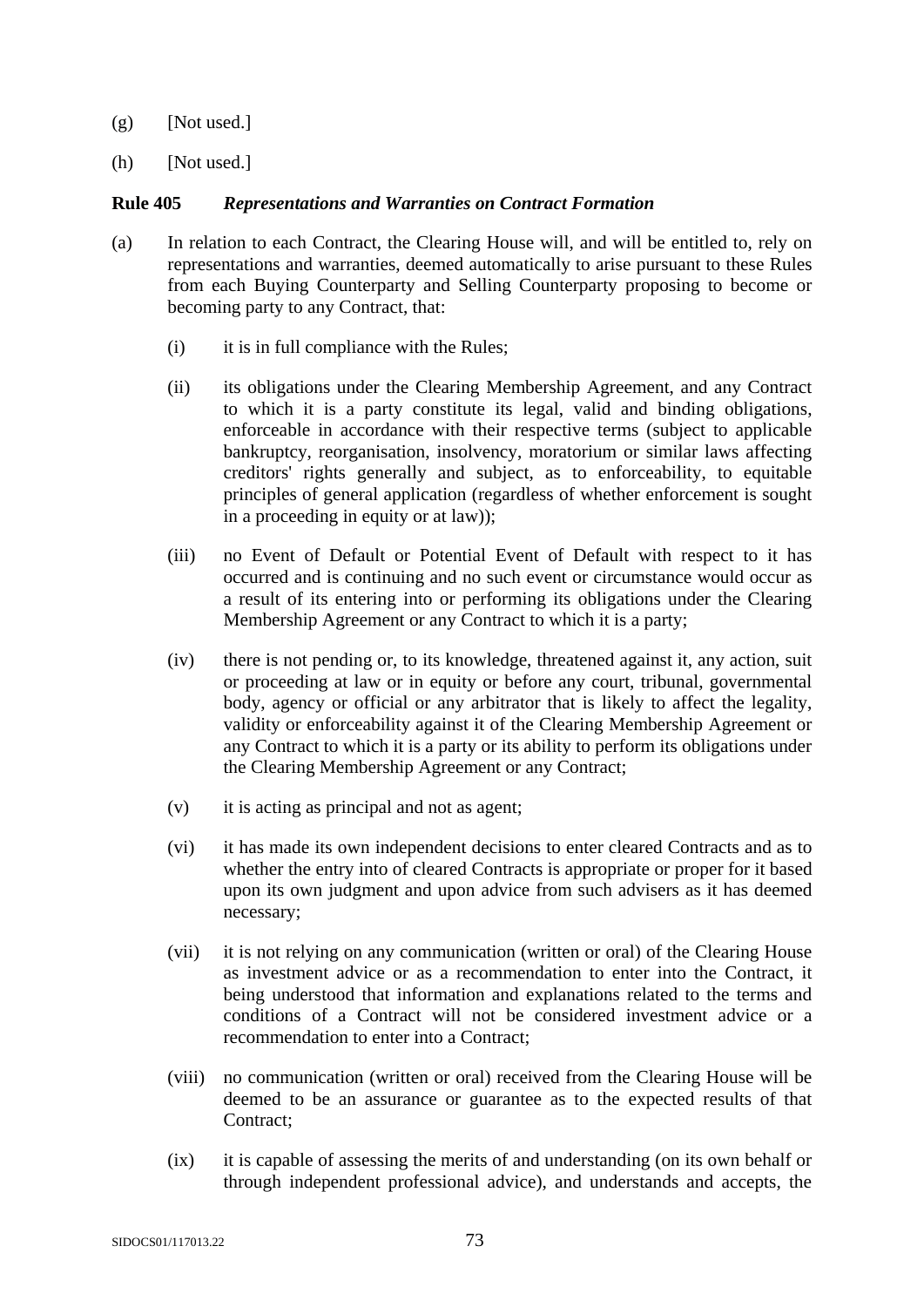terms, conditions and risks of the Contract and it is also capable of assuming, and assumes, the risks of the Contract;

- (x) the Clearing House is not acting as a fiduciary for or an adviser to it in respect of the Contract except to the extent arising pursuant to Regulations 16 and 26 of the SF(LCB)R; and
- (xi) if it is a Clearing Member, where the Contract is to be recorded in its Customer Account or is otherwise related to a Customer-CM Transaction, it acknowledges its obligation in Rule  $202(a)(ii)$  and that compliance with Applicable Laws in the context of entering into Customer transactions includes compliance with Applicable Laws relating to customer due diligence in respect of its Customer and Applicable Laws relating to sanctions administered or imposed by a Governmental Authority in Singapore, the United Nations Security Council or any other relevant Governmental Authority affecting the Customer or any of its Customer's assets.
- (b) In relation to each Contract (other than a Contract arising pursuant to Rule  $401(a)(vi)$ , the Clearing House will, and will be entitled to, rely on representations and warranties, deemed automatically to arise pursuant to these Rules from each Buying Counterparty and Selling Counterparty proposing to become or becoming party to any Contract, that:
	- (i) the data submitted to the relevant Market (if applicable) or the Clearing House:
		- (A) is complete and correct in all respects; and
		- (B) has been duly authorised by it; and
	- (ii) Market Rules (if applicable), and all Applicable Laws have been complied with by it and any relevant Customer in respect of the Transaction.
- (c) In relation to each Contract that arises pursuant to Rule 401(a)(iii) or Rule  $401(a)(viii)$ , the Clearing House will, and will be entitled to, rely on representations and warranties deemed automatically to arise pursuant to these Rules from each Buying Counterparty and Selling Counterparty proposing to become or becoming party to any Contract, that:
	- (i) all and any previously subsisting contracts, rights, obligations or liabilities in connection with the subject matter of the Transaction or proposed Contract are on equal terms to that of the relevant Contract Terms (save as to the parties) and, in the case of rights, are free from all Encumbrances (excluding liabilities and obligations arising pursuant to the Contract Terms); and
	- (ii) any Person other than the Buying Counterparty and Selling Counterparty to whom any contracts, rights, obligations or liabilities referred to in Rule 405(c)(i) pertain has agreed with it, or such other Person as is relevant, to be released from all of its rights, obligations and liabilities as a result of Contracts arising pursuant to Rule 401(a) (save for any contracts, rights, obligations or liabilities as between the Clearing Member and its Customer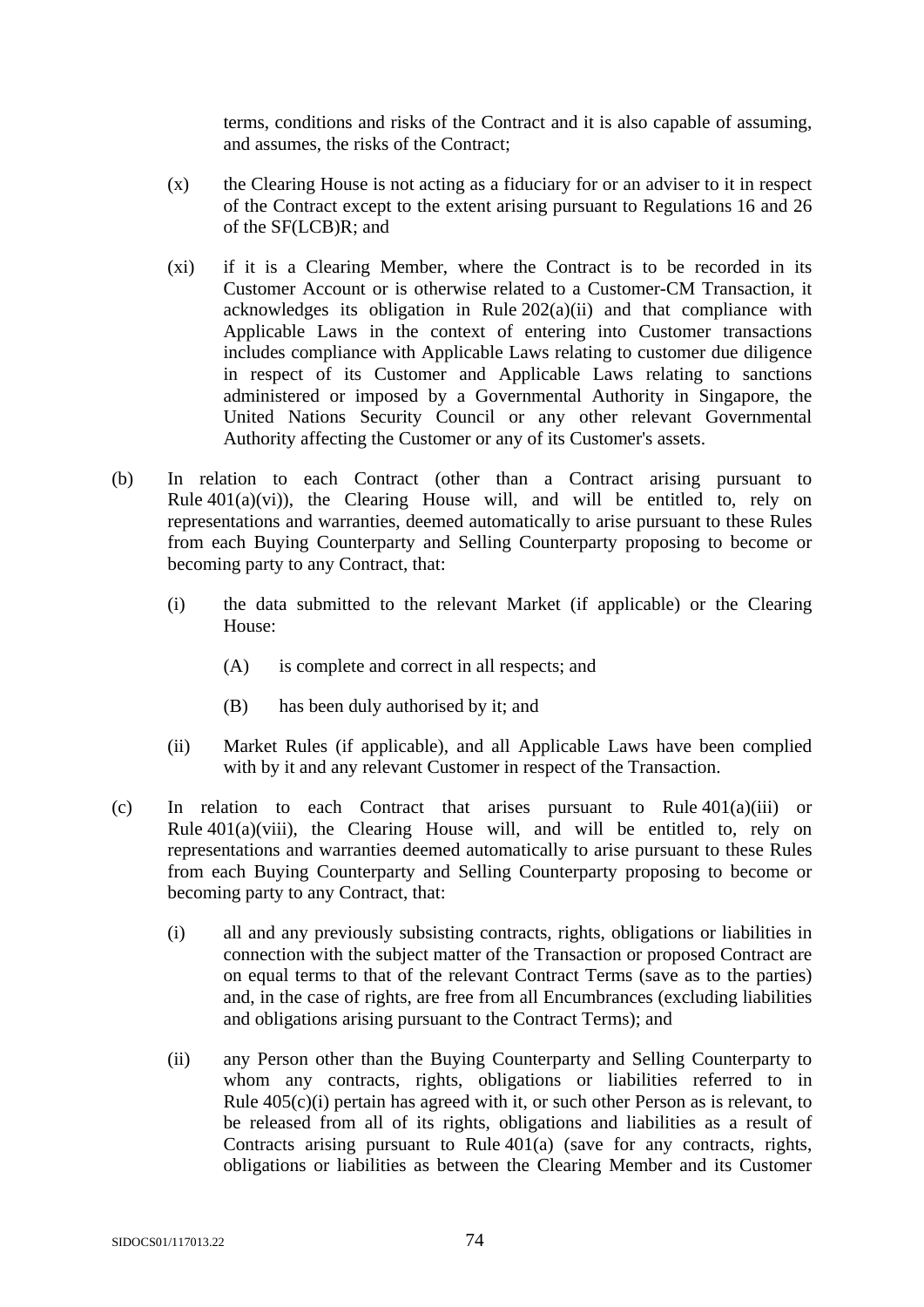(under a Customer-CM Transaction or otherwise) or between any Customer and its customers and so on, in relation to the subject matter of the Contract on a back-to-back basis with a Contract).

- (d) Clearing Members will become party to, and liable under, Contracts each and every time a Contract arises from a Transaction as a result of the action or omission of its Representatives, regardless of any circumstance in relation to such Transaction, including without limitation whether the person submitting the Transaction was authorised to do so by the Clearing Member or its Representative or whether the Transaction caused a Representative to exceed the Clearing House's credit or other parameters set for such Representative, a Market's or Exchange's position limits or the Clearing House's Exposure Limits or otherwise was in breach of the Rules or any of the Clearing Member's or Clearing House's policies, procedures or controls.
- (e) [Not used.]
- (f) The Clearing House shall be entitled to assume, without enquiry, that at each time at which a Customer-CM Transaction arises, the respective obligations of the Clearing Member and Customer under such Customer-CM Transaction constitute its legal, valid and binding obligations enforceable in accordance with its terms, subject to applicable bankruptcy, reorganisation, insolvency, moratorium or similar laws affecting creditors' rights generally and subject, as to enforceability, to equitable principles in general application (regardless of whether enforcement is sought in a proceeding in equity or at law).

# **Rule 406** *Open Contract Positions*

- (a) At the end of each Business Day or at such other frequency as the Clearing House determines at its discretion either generally or in respect of any Clearing Member, the Clearing House will calculate Open Contract Positions in its books and records. Settlement or revaluation of Open Contract Positions and Contracts will take place pursuant to the applicable Contract Terms and through the Clearing Processing System. The Clearing House shall have no obligation to notify any Clearing Member or any other Person of Open Contract Positions or Contracts other than through the Clearing Processing System or otherwise than in accordance with the Rules and the Clearing Procedures.
- (b) If a Clearing Member so instructs the Clearing House in accordance with the Clearing Procedures, the Clearing House will net particular buy and sell positions (for a Set of Futures that are Contracts) within the Clearing Member's Open Contract Position in respect of a Clearing Member's Customer Position Account, provided that no buy or sell positions or long or short positions in respect of one Customer are to be netted against buy or sell positions or long or short positions in respect of another Customer and no buy or sell positions or long or short positions in respect of Contracts recorded in different position-keeping accounts in the Proprietary Account are to be netted.
- (c) Subject to its obligations under Rule 406(b), the Clearing House may at its discretion treat any Contract pursuant to which a Clearing Member is the Buying Counterparty and another Contract of the same Set pursuant to which the same Clearing Member is the Selling Counterparty simultaneously as being netted, set off and mutually closed out and terminated upon calculation of the Open Contract Position in respect of such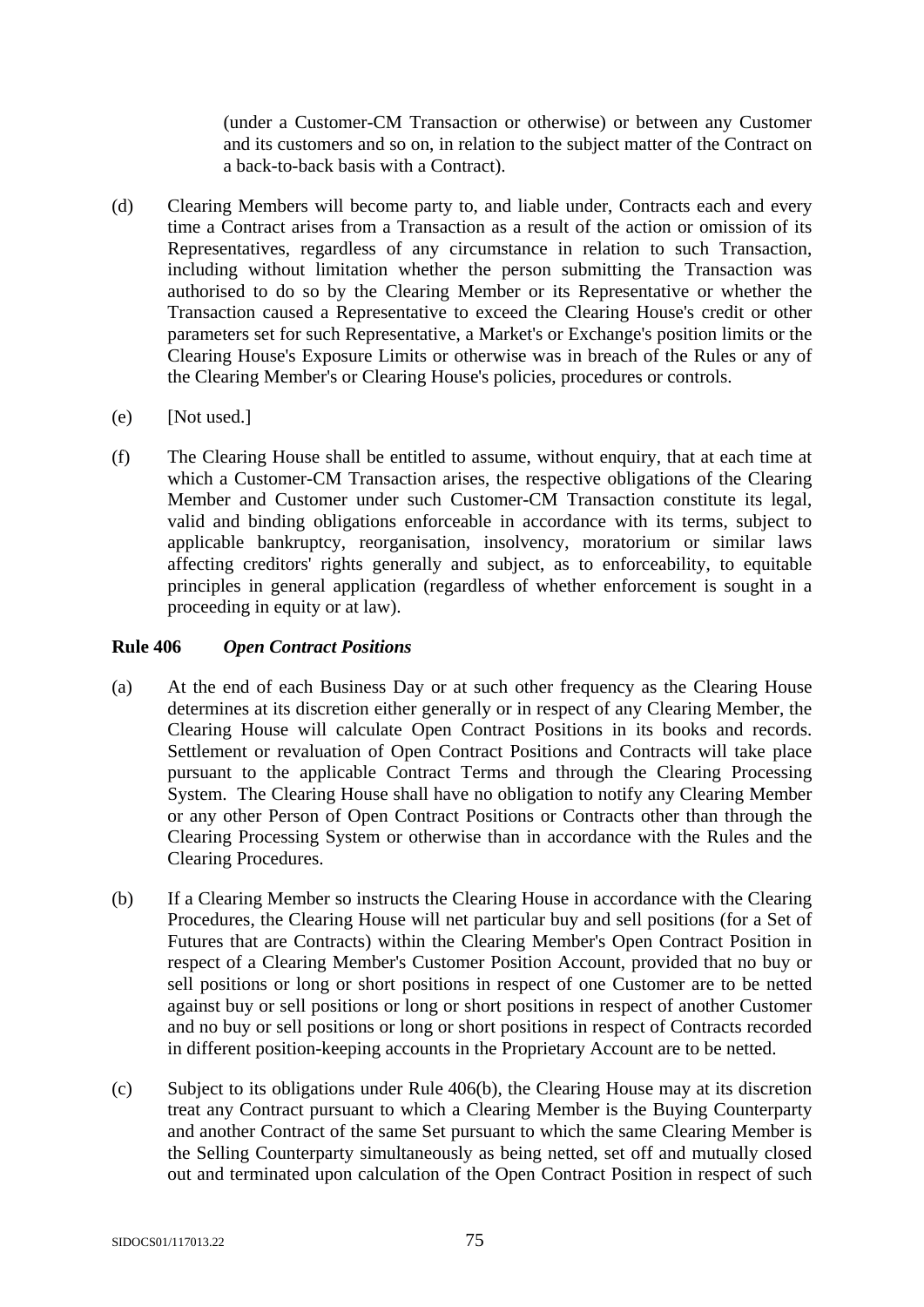Contracts, subject to the Clearing Member having made all then due payments pursuant to the Contract Terms in respect of such Contracts and to separate treatment of Open Contract Positions in its Proprietary Account and its Customer Account. Where the position as Buying Counterparty is not of the same size as a position a Selling Counterparty, the Contracts in question shall be closed out and terminated in part. For the avoidance of doubt, any contractual netting of Contracts is subject to Rule 102(q) and there shall be separate treatment (and no offsetting and close-out or resulting termination nor any aggregation or consolidation) as between: (A) any Contract recorded in a Clearing Member's Proprietary Account; and (B) any Contract recorded in that Clearing Member's Customer Account. Moreover, there shall be separate treatment of (and no offsetting and close-out or resulting termination or any aggregation or consolidation) except for purposes of a liquidation following an Event of Default under Part 9, any Contract recorded in respect of different Customers within the same Customer Account.

- (d) [Not used.]
- (e) [Not used.]
- (f) [Not used.]
- (g) All Intellectual Property in data relating to Transactions, Contracts and Open Contract Positions provided to the Clearing House under these Rules or generated by the Clearing House shall be the property of the Clearing House (except as otherwise agreed with a Market). Such data may be provided by the Clearing House to the relevant Market or any member of the ICE Group and used by the Clearing House or such other Persons for any commercial or other purpose, subject in each case to the restrictions in Rule 106. Each Clearing Member's and Customer's rights in such Intellectual Property shall be automatically assigned to the Clearing House by virtue of this provision as such rights arise and where necessary, each Clearing Member and Customer represents, warrants and undertakes to obtain the necessary consents, authorisations and permissions in each case for the automatic assignment of such data to the Clearing House in accordance with this Rule 406.

### **Rule 407** *Reporting of Open Contract Positions Carried by Other Clearing Members*

If a Clearing Member (for the purposes of this Rule 407 only, the "**Position Giver**") has Customer Account or Proprietary Account positions in respect of any Contract carried for it in a Customer Account of another Clearing Member (for the purposes of this Rule 407 only, the "**Position Holder**"), the Position Giver shall give written notice to the Clearing House of the name of the Position Holder and the extent of its position on the Business Day following the Business Day on which a position was carried by the Position Holder.

### **Rule 408** *Transfer of Contracts*

- (a) No Person other than the Clearing House shall be entitled to assign, allocate or transfer, or create any Encumbrance whatsoever in relation to, any of its rights, liabilities or obligations under a Contract or the Rules except:
	- (i) that all rights and obligations of a Clearing Member pursuant to a Contract may be transferred, novated or terminated and replaced from one Clearing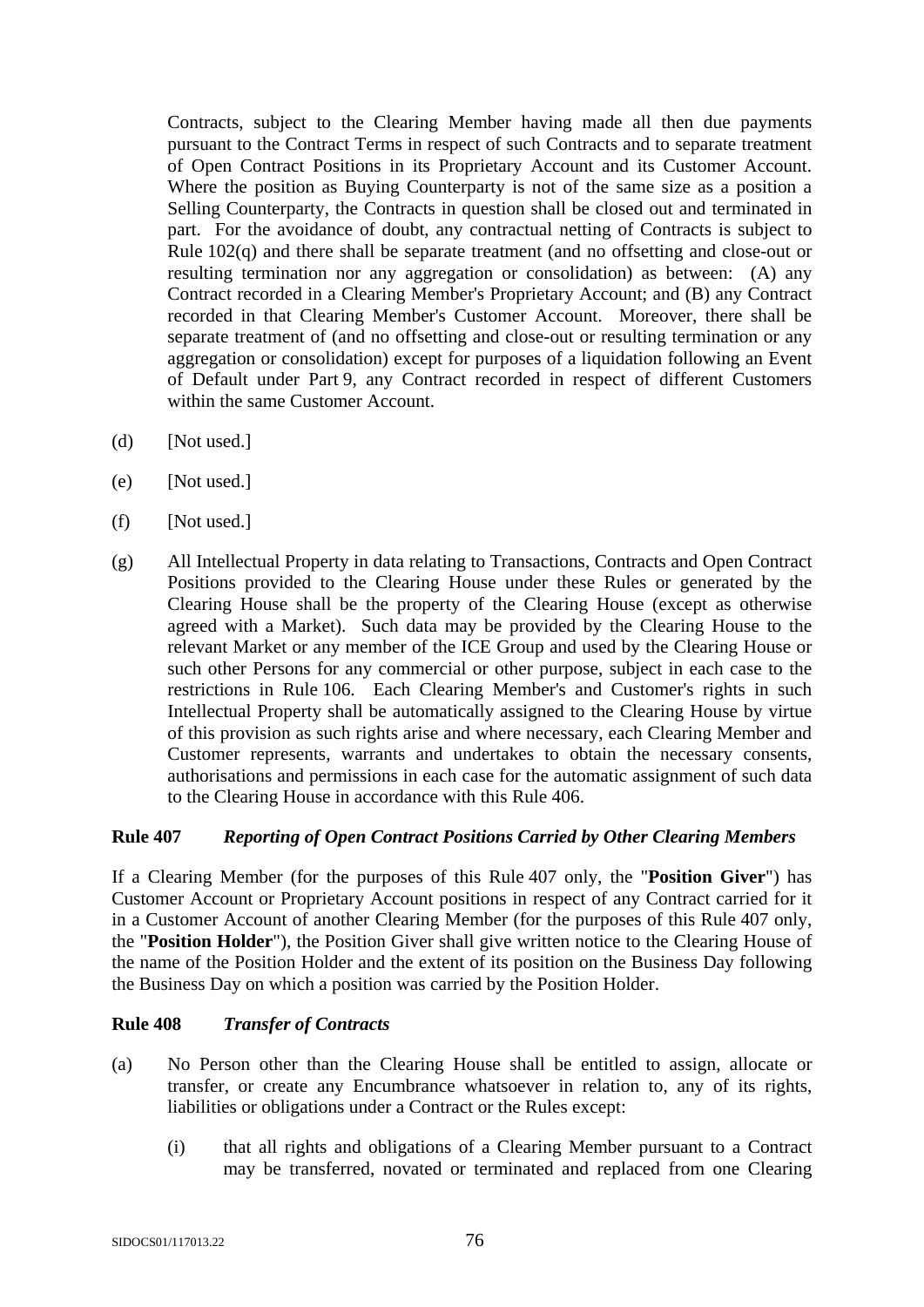Member to another Clearing Member with the agreement of each of the two Clearing Members involved (and, if required under Applicable Law for Open Contract Positions in a Customer Account, the consent of the relevant Customers), and the consent of the Clearing House and relevant Market (if any), subject to such conditions as the Clearing House at its discretion stipulates;

- (ii) as a result of an allocation resulting in a Clearing Member being the 'Buying Counterparty' or 'Selling Counterparty' as such terms are defined in Rule 101;
- (iii) as a result of an allocation pursuant to Rule  $401(a)(viii)$ ; or
- (iv) [Not used.]
- (v) as a result of a Transfer of Contracts pursuant to Rule 904.
- (vi) [Not used.]
- (b) Any purported transfer of any rights, liabilities or obligations under a Contract or the Rules other than in accordance with Rule 408(a) shall be null and void.

#### **Rule 409** *Amendment of Contract Terms*

The terms of any Contract may only be amended, waived or varied with the prior written consent of the Clearing House.

**Rule 410 [Not used.]** 

**Rule 411 [Not used.]**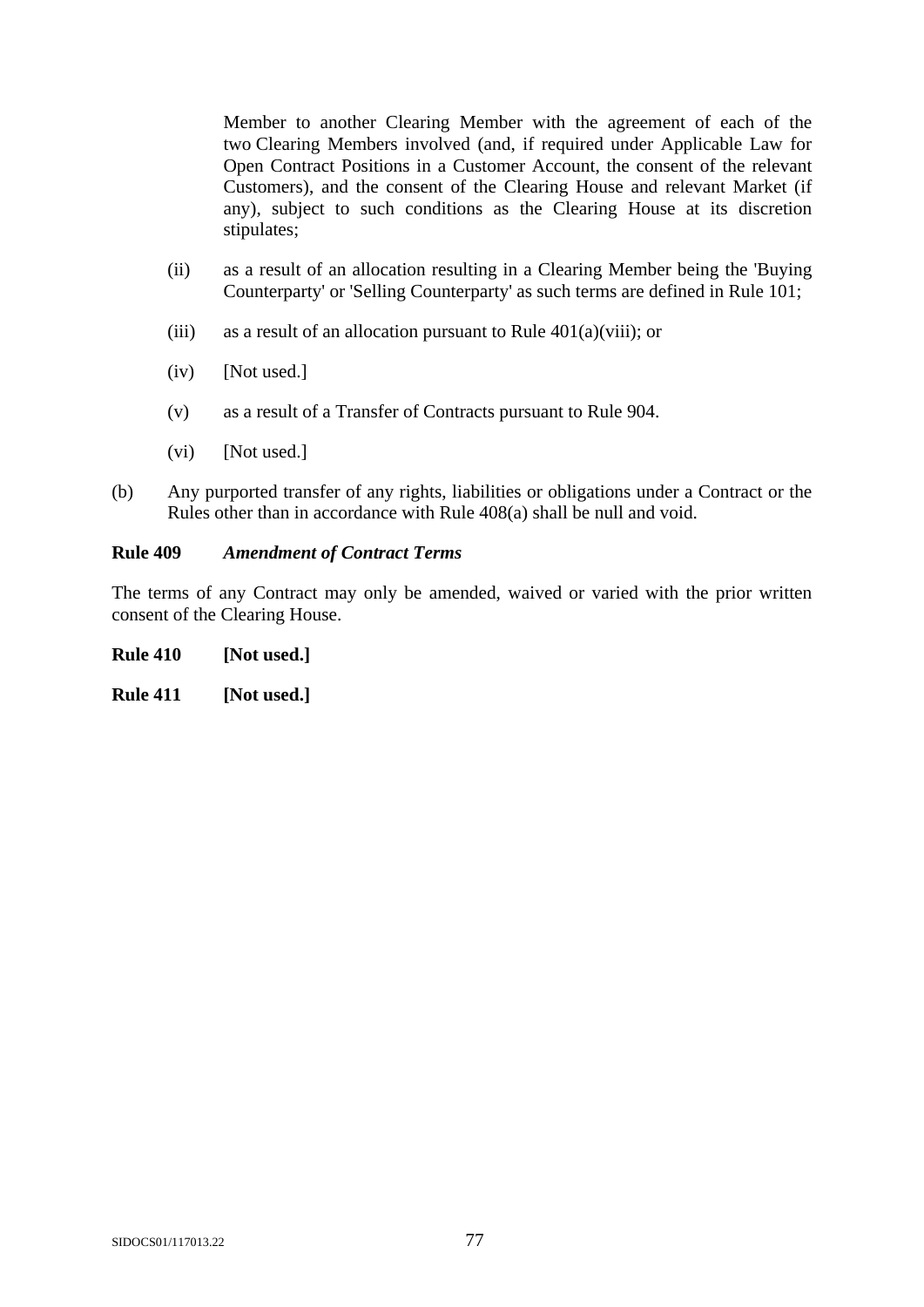# **Part 5 Margin**

#### **Rule 501** *Approved Financial Institutions*

- (a) The Clearing House will maintain a list of Approved Financial Institutions. Only Approved Financial Institutions shall be permitted by the Clearing House:
	- (i) to open and operate, on behalf of Clearing Members, accounts from which the Clearing House can draw amounts pursuant to a direct debit mandate, for the collection of amounts due to the Clearing House from time to time; and
	- (ii) to act in such other capacity as the Clearing House may approve from time to time.
- (b) All cash transfers made by Clearing Members to or to the order of the Clearing House must be made from an account at an Approved Financial Institution, unless the Clearing House gives its prior written consent to another method being used.
- (c) Clearing Members are given notice that the Clearing House may suspend or terminate the status of an Approved Financial Institution or attach, amend or revoke conditions to the continued status of an Approved Financial Institution. The Clearing House may take such steps if an institution no longer meets all of the requirements of the Clearing House or if the Clearing House determines that it would be advisable for the Clearing House's own protection, the protection of Clearing Members or the protection of a Market to do so.

### **Rule 502** *Margin*

- (a) Each Clearing Member shall transfer Permitted Cover to the Clearing House in respect of Margin in such amounts, in such forms and at such times as are required pursuant to this Part 5 and otherwise as may be prescribed by the Clearing House and notified to Clearing Members, in each case in accordance with these Rules and the Finance Procedures, from time to time.
- (b) At any time on which a requirement for Original Margin or Margin under Rule  $502(g)$ falls due and insufficient Permitted Cover is held, the Clearing Member must initially transfer cash in an Eligible Currency. Thereafter a Clearing Member may substitute such cash Margin with other Permitted Cover by delivery of the replacement Permitted Cover to the Clearing House. The amount of Original Margin or Margin under Rule  $502(g)$  for any Business Day shall be calculated (and, if necessary, called) separately in respect of the Proprietary Account and the Customer Account for each Clearing Member in accordance with the Finance Procedures.
- (c) Variation Margin payments may be made by the Clearing House or a Clearing Member only in cash in the Eligible Currency in which the Contract in question is to be or can be settled pursuant to the Contract Terms (save where the Finance Procedures require otherwise).
- (d) Details of Eligible Currencies and other Permitted Cover that may be used to satisfy Margin obligations will be notified to Clearing Members from time to time by a Circular. The Clearing House may, at its discretion, vary or alter Margin requirements, nature or types of acceptable Eligible Currencies and Permitted Cover,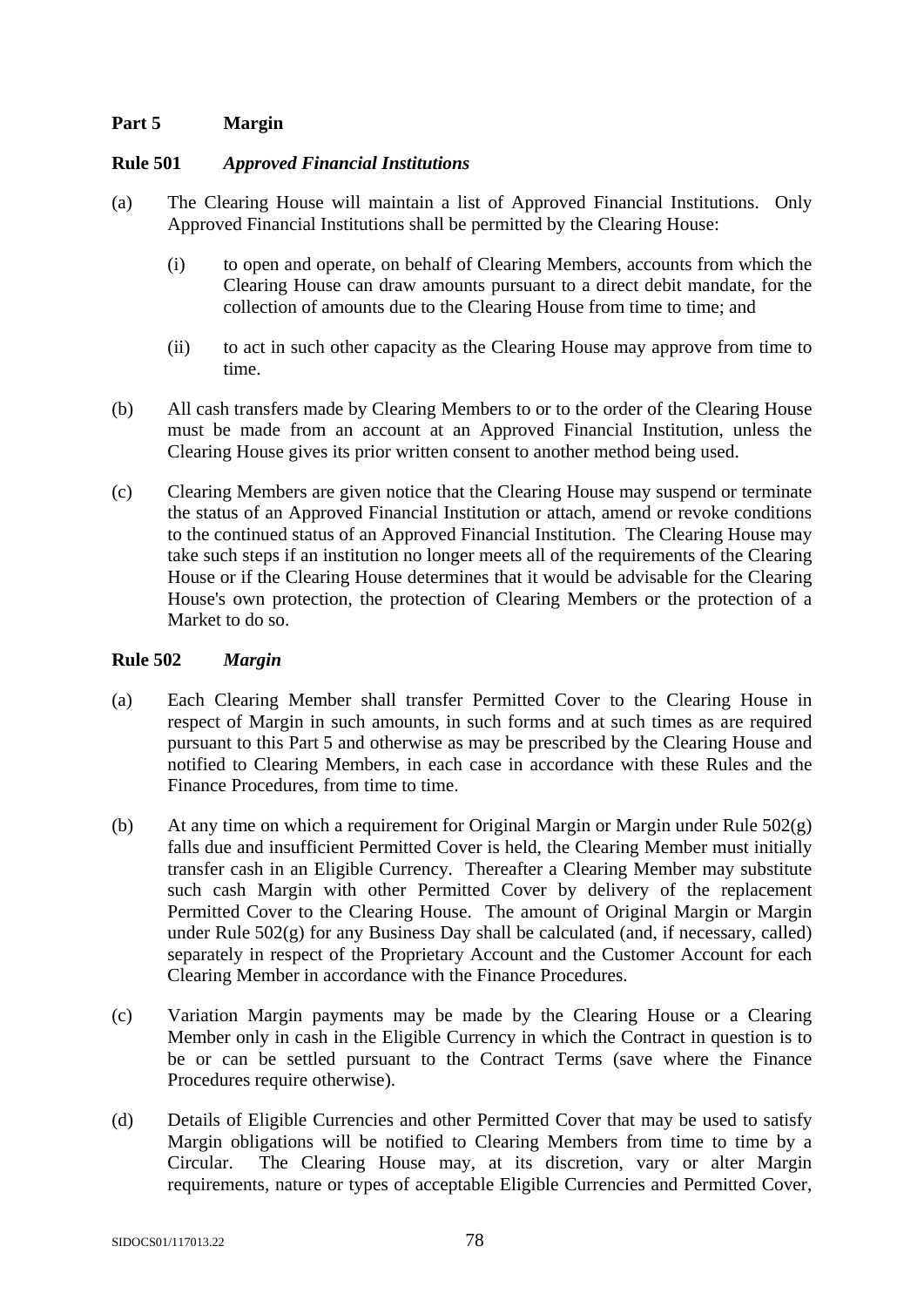specify proportions or maximum proportions of cash or asset classes to be provided as Margin or modify any valuation procedures or haircuts set out in or established pursuant to the Finance Procedures, Circulars or any risk policies. Any general changes to requirements for Margin or Permitted Cover will be notified to Clearing Members by a Circular.

- (e) Certain classes of Permitted Cover may be subject to haircuts in accordance with the Finance Procedures (as specified from time to time by Circular) pursuant to which certain classes of Permitted Cover do not count for their full face or market value in the determination of Margin for the account of a Clearing Member.
- (f) The Clearing House may require a Clearing Member or Clearing Members to transfer cash in other Eligible Currencies or Permitted Cover with the Clearing House in substitution for any Permitted Cover already transferred to the Clearing House.
- (g) The Clearing House may impose, amend or withdraw additional Margin requirements in respect of any Clearing Member at any time and at its discretion.
- (h) Changes to the matters described in Rules 502(d) and (e) above, including assets eligible as Margin or Permitted Cover and the haircuts established with respect thereto, will be based on an analysis of appropriate factors as determined by the Clearing House, including historical and implied price volatility of such assets, current and anticipated conditions in the market for those assets, spreads and correlations between relevant assets, liquidity in the trading market for those assets, composition of the relevant market, default risk (including sovereign risk) with respect to those assets, relevant foreign exchange market conditions and other relevant information.
- $(i)$  [Not used.]
- $(i)$  [Not used.]

### **Rule 503** *Margin Calls and Return of Surplus Collateral*

- (a) Margin shall be and become due and payable at the times specified by the Clearing House pursuant to Rule 302.
- (b) Regular Margin calculations will be made by the Clearing House on each Business Day. Any such calculation may result in a call for additional Permitted Cover pursuant to Part 3.
- (c) The Clearing House shall be entitled, at its discretion, to make an intra-day call for Margin or any other amount payable to it. In the event of such a call being made, the Clearing House will:
	- (i) give notice to each Clearing Member which is required to make payment to the Clearing House of the amount payable by such Clearing Member and time by which payment must be made; and
	- (ii) immediately after giving or making reasonable efforts to give the notice described in Rule 503(c)(i), instruct the relevant Approved Financial Institution to transfer funds equal to the amount due to the Clearing House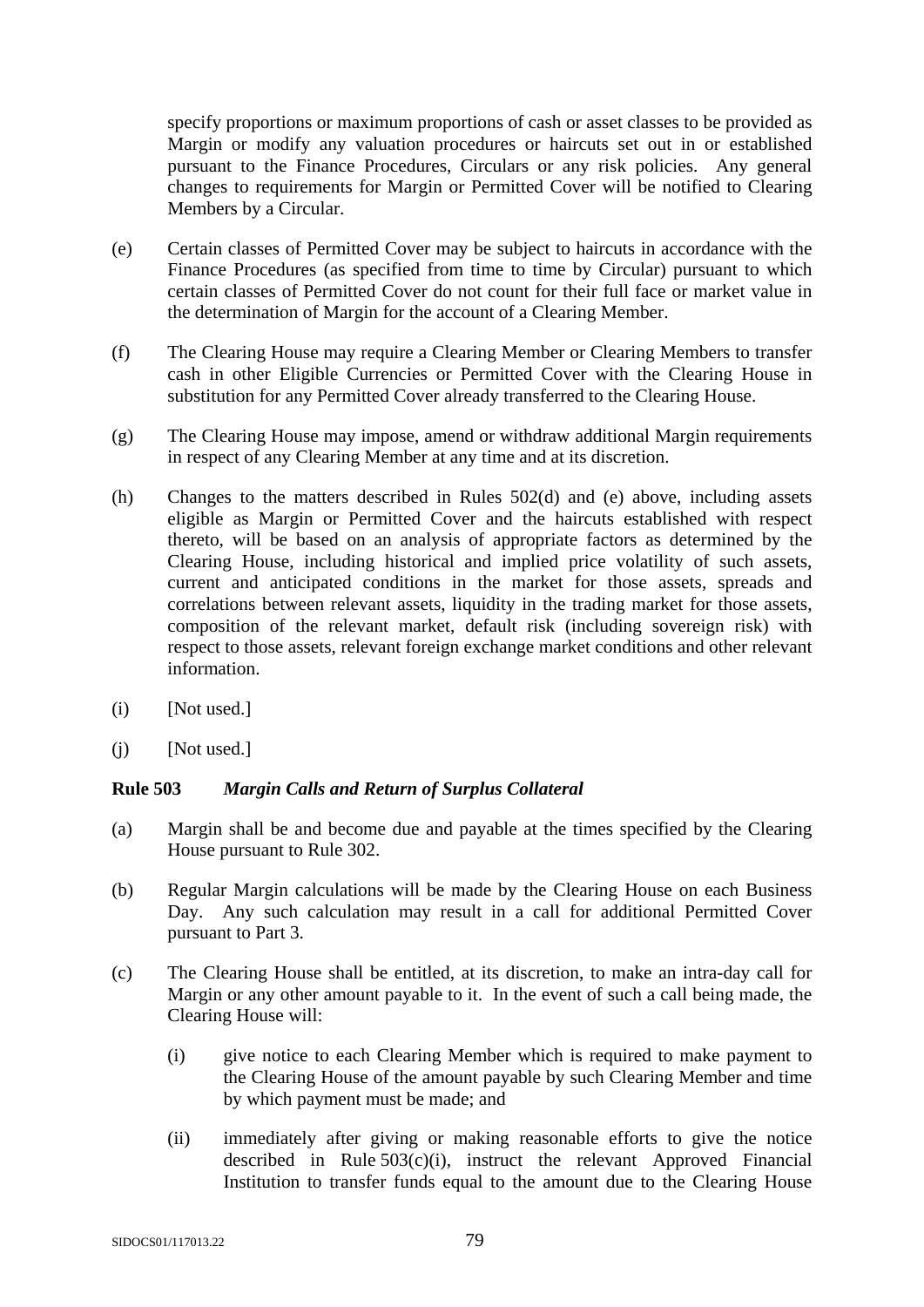from the account of such Clearing Member to an account of the Clearing House.

- (d) For regular calls relating to Contracts, Margin shall be calculated with reference to a Clearing Member's Open Contract Position in accordance with the Finance Procedures. For any intra-day Margin call relating to Contracts, Margin shall be calculated with reference to a Clearing Member's net Open Contract Position (including, in relation to the Customer Account, and where position-keeping accounts are used for the Proprietary Account, where positions are held gross in accordance with the Clearing Procedures, the net additional exposure relating to any Contracts held gross which have not been contractually netted or aggregated in accordance with Rule 406) in accordance with the Finance Procedures.
- (e) The amount of Variation Margin for any Business Day shall be calculated (and, if necessary, called) separately in respect of the Proprietary Account and the Customer Account for each Clearing Member in accordance with the Finance Procedures. Each such Variation Margin call shall be:
	- (i) in the case of Contracts reflected in a net or aggregated Open Contract Position, based on the Exchange Delivery Settlement Prices at which Open Contract Positions in Contracts are recorded on the Clearing House's books; and
	- (ii) in the case of Contracts not yet reflected in a net or aggregated Open Contract Position, represented by the difference between the Exchange Delivery Settlement Price and the price at which each such Contract was bought or sold; provided, however, that in the case of any Contract based on an index, the amount of the final Variation Margin payment shall be determined as specified in the rules of the Exchange on which the index is based.
- $(f)$  [Not used.]
- $(g)$  [Not used.]
- (h) [Not used.]
- $(i)$  [Not used.]
- (j) The Clearing House shall return to a Clearing Member the amount of any Surplus Collateral, provided that the Clearing House receives a request for such a release from such Clearing Member prior to such time as may be specified by the Clearing House for the day on which such release is to be made or pursuant to standing instructions for the return of Surplus Collateral, as the same may be established or amended in accordance with the Finance Procedures, such returns to be made in accordance with Rule 302 and the Finance Procedures.
- (k) [Not used.]
- (l) Each Clearing Member acknowledges that any contractual rights or receivables it may have from time to time to any Surplus Collateral from the Clearing House in relation to its Customer Margin Account shall be held on trust by it for the relevant Customer to the extent required by Regulations 16 and 26 of the SF(LCB)R.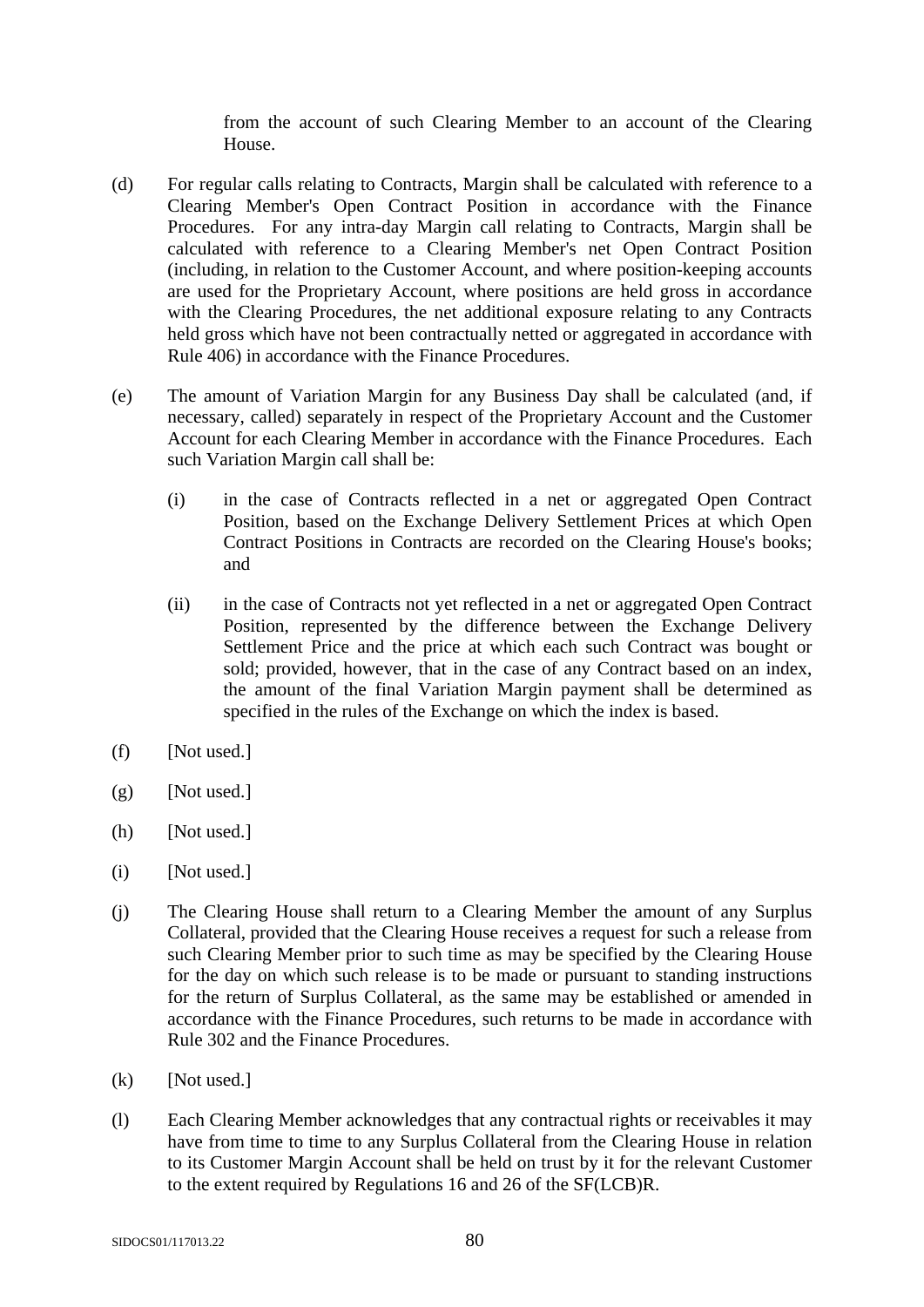(m) Notwithstanding anything to the contrary in Rule 502 and this Rule 503, for each Customer Account and for each position-keeping account maintained for the Proprietary Account, regular calls for Margin shall be calculated and called for on a "gross" basis without netting as between the positions related to different Customers or position-keeping accounts, as the case may be.

### **Rule 504** *Rights relating to Margin and Representations of Clearing Members*

- (a) The rights and liabilities of the Clearing House and each Clearing Member in relation to Permitted Cover are set out in the Clearing Membership Agreement and these Rules.
- (b) Each Clearing Member will act as principal and not as agent in providing Margin to the Clearing House. The Clearing House will take no account of any right or interest which any Person other than the Clearing Member may have in any Margin furnished by such Clearing Member to the Clearing House.
- (c) Each Clearing Member will be deemed to represent and warrant to the Clearing House on each date on which such Clearing Member transfers Permitted Cover to the Clearing House that:
	- (i) immediately prior to any such Permitted Cover being transferred to the Clearing House, the Clearing Member is or was the sole legal and beneficial owner of all such assets (or such assets are provided with all legal and beneficial owners' unconditional consent for their use and application pursuant to these Rules such that any trust or other Encumbrance over such assets in favour of a Customer under Applicable Law is extinguished upon transfer to the Clearing House) subject only to any applicable requirements of the Clearing House under Applicable Law, including, without limitation, Regulation 23(3) of the SF(CF)R;
	- (ii) the Clearing House is not subject to any obligation to perform directly to any of a Clearing Member's Customers, Affiliates or Representatives or any third party as a result of the Clearing Member granting any interest in any receivable from the Clearing House resulting from the Clearing House's receipt or use of such Permitted Cover, except as expressly provided pursuant to these Rules or as mandated pursuant to Applicable Law, including, without limitation, any trust obligation on the Clearing House arising pursuant to Regulation 23(3) of the SF(CF)R;
	- (iii) such Permitted Cover is provided on the basis that it may be used by the Clearing House and applied in accordance with these Rules;
	- (iv) the Clearing Member will not claim that any transfer of Permitted Cover to or use of Permitted Cover by the Clearing House in accordance with the Rules or the relevant Clearing Membership Agreement is contrary to or in breach of any requirement of Applicable Law, third party right or other contractual obligation (provided that the Clearing House does not cause such breach by amending these Rules); and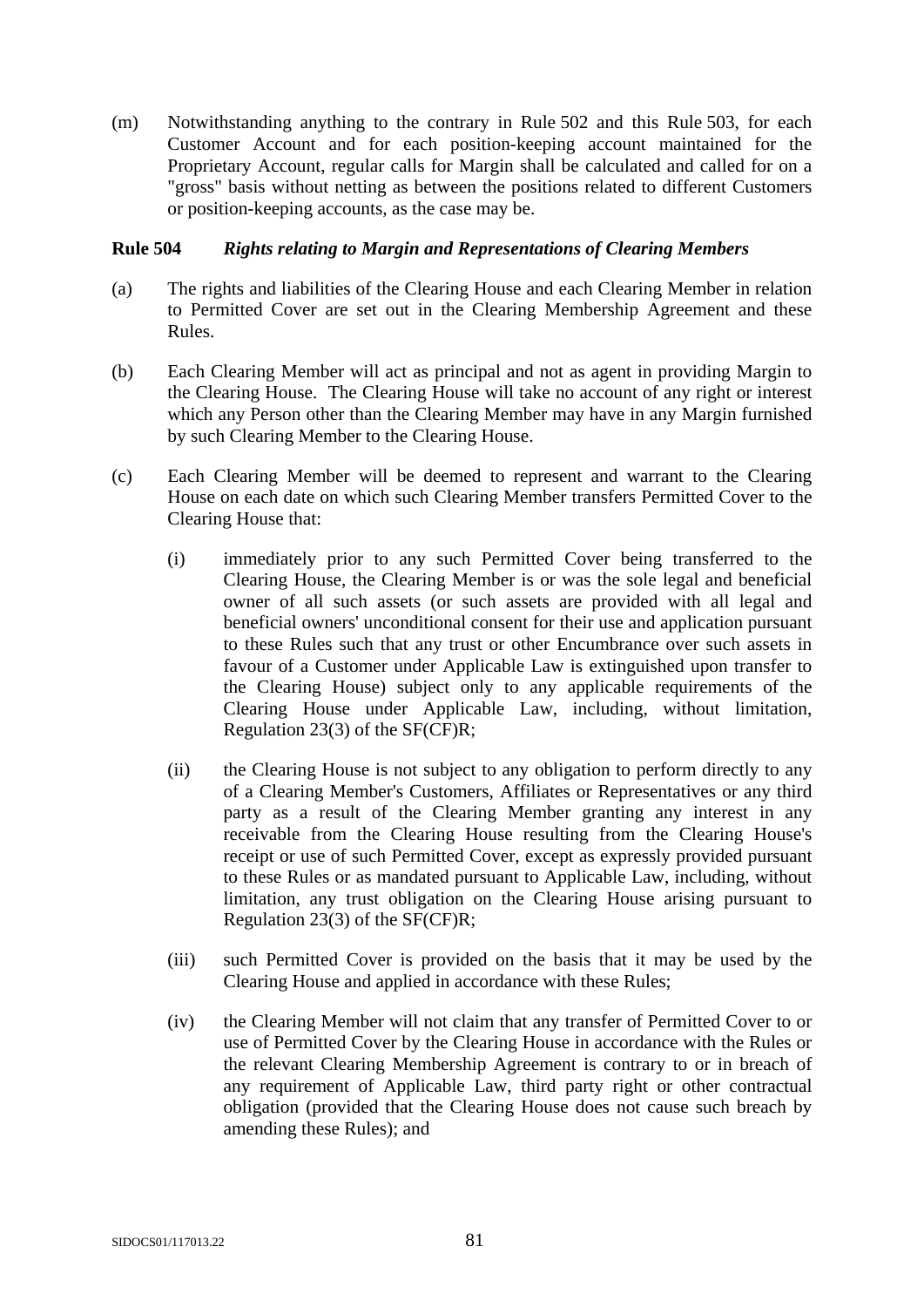- (v) the Clearing Member is not in breach of any of its contractual or regulatory obligations towards any third party as a result of the transfer of Permitted Cover to the Clearing House (provided that the Clearing House does not cause such breach by amending these Rules).
- (d) The Clearing Member shall be liable to the Clearing House for any cost or liability incurred by the Clearing House as a result of the Clearing House possessing, holding, perfecting the title to or otherwise being associated with, any asset provided to it by that Clearing Member by way of Margin.
- (e) [Not used.]
- (f) Each Clearing Member shall require and receive Customer-CM Collateral from its Customers or fund such Permitted Cover only in such a manner as is consistent with these Rules and the Standard Terms and in a manner which allows the Clearing Member to transfer Permitted Cover to the Clearing House in accordance with its obligations under the Clearing Membership Agreement and these Rules. A Clearing Member shall ensure that where it pre-funds any Permitted Cover for a Customer Margin Account, the relevant Customer provides Customer-CM Collateral of the same value to the Clearing Member within a reasonable period (which the Clearing House may further specify by Circular from time to time).
- (g) Any amount or asset recorded in a particular Account may be applied by the Clearing House to the extent permitted under Part 9 of the Rules as against the net sum for such Account or transferred to the extent permitted under Rule 906 regardless of the origin or status of such amount or assets at the time of transfer or prior to the time of transfer as Customer-CM Collateral, title transfer collateral, security interest collateral or otherwise.
- (h) The Clearing House has acknowledged in Rule 102(q), Rule 906(b), Circulars and Clearing Membership Agreements that:
	- (i) no Customer Account of a Clearing Member (or any money, asset or contract recorded in such a Customer Account) is to be combined or co-mingled with the Proprietary Account of the same Clearing Member (or any money, asset or contract recorded in such Proprietary Account); and
	- (ii) [Not used.]
	- (iii) no right of set-off shall be exercised by the Clearing House against money, asset or contract credited to a Customer Account in respect of any sum or obligation owed to the Clearing House on any other account.
- (i) A Clearing Member shall take any action reasonably requested by the Clearing House that may be necessary or desirable to create, preserve, perfect or validate the right, title or interests of the Clearing House in Margin or Guaranty Fund Contributions intended to be created under these Rules, the relevant Clearing Membership Agreement or to enable the Clearing House to exercise or enforce any of its rights with respect thereto.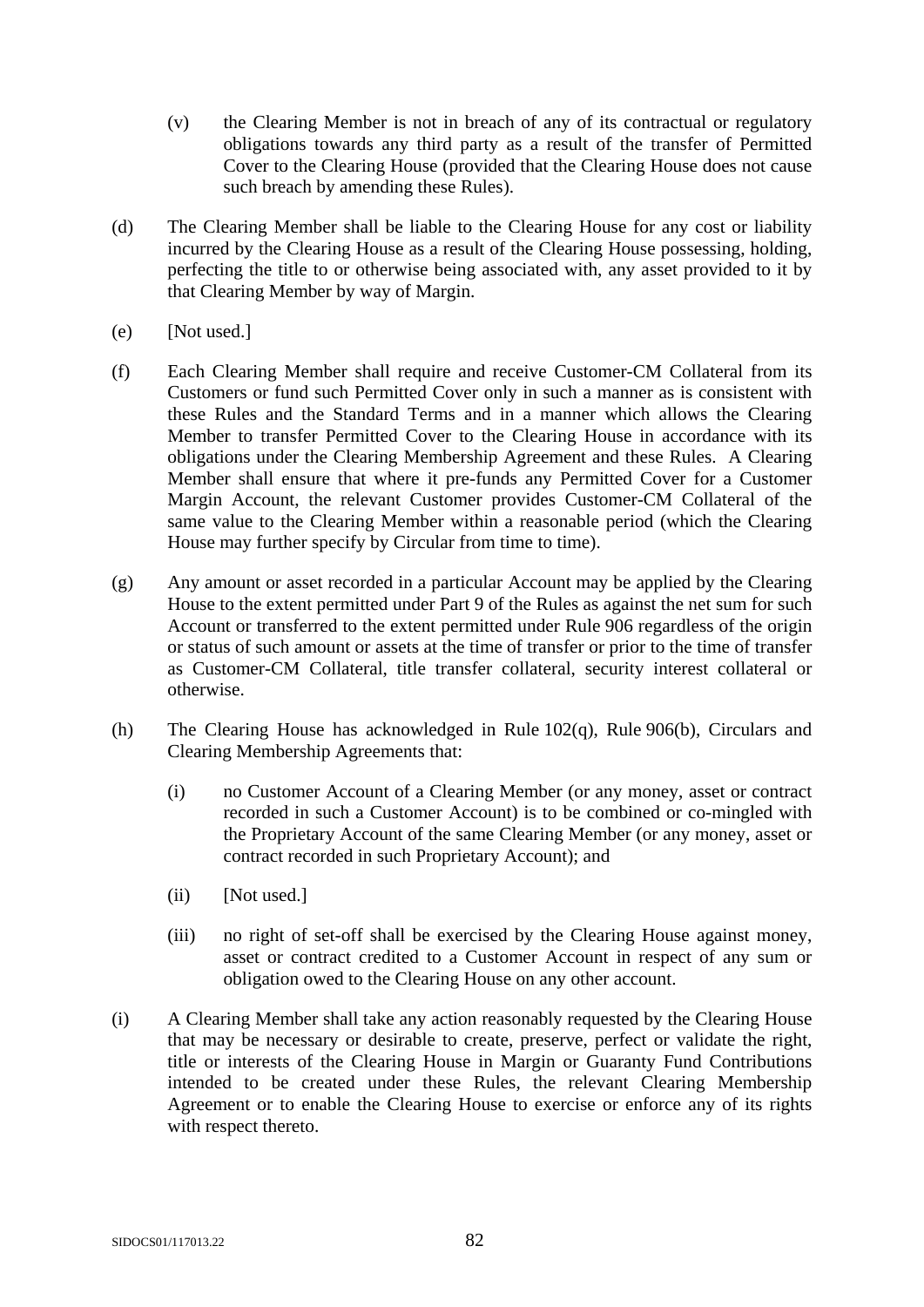# **Rule 505** *Use of Permitted Cover*

- (a) Each Clearing Member agrees, and each Customer shall be deemed to agree, that any use, investment, transfer, holding, appropriation, set off, enforcement or application of Permitted Cover by the Clearing House pursuant to these Rules is in accordance with Applicable Laws. To the extent permitted under Applicable Laws, each Clearing Member irrevocably waives, and each Customer shall be deemed to have irrevocably waived, any claim or right it may have against the Clearing House arising from the Clearing House's use, investment, transfer, holding, appropriation, set off, enforcement or application of, any Permitted Cover in accordance with these Rules, including, any claim that such use, investment, transfer, holding, appropriation, set off, enforcement or application is in breach of Regulation 24 of the SF(CF)R, any trust or fiduciary obligation of the Clearing House arising pursuant to Regulation 23(3) of the SF(CF)R or any breach of Regulations 21 or 35 of the SF(LCB)R.
- (b) If the Clearing House makes payment or otherwise transfers Permitted Cover in relation to a Customer Margin Account to a Clearing Member or other Person in accordance with these Rules, and such amounts are required to be held by such Person on trust or otherwise segregated for a Customer pursuant to Regulations 16 or 26 of the SF(LCB)R or other Applicable Law, any claim by such Customer against the Clearing House and any trust property held by the Clearing House pursuant to Regulation 23(3) of the SF(CF)R for such Customer shall be accordingly reduced by the amount paid to such Person.

**Rule 506 [Not used.]**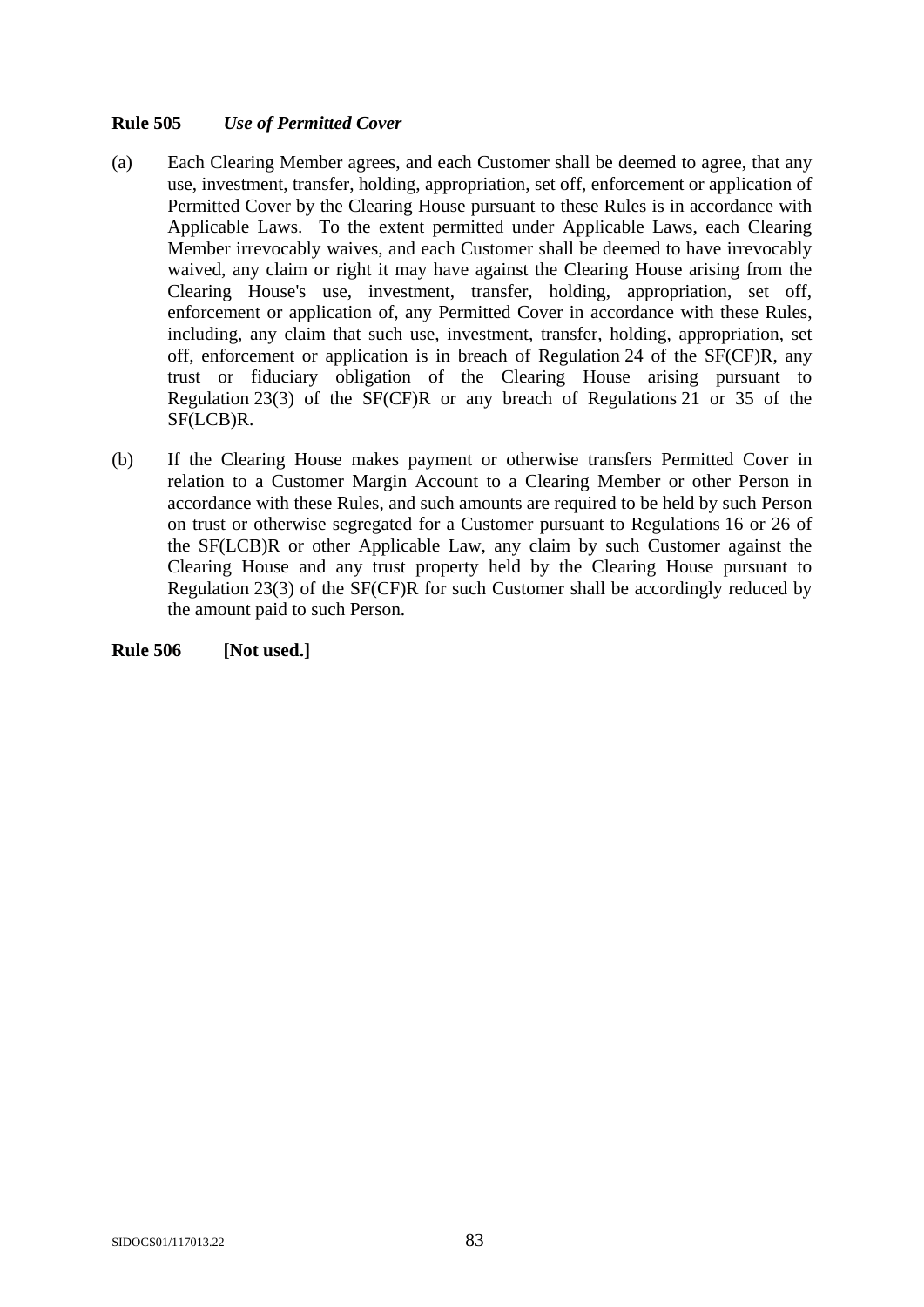# **Part 6 Exposure Limits**

#### **Rule 601** *Establishment of Exposure Limits*

- (a) Subject to Applicable Laws, the Clearing House will be entitled at its discretion to establish, amend or revoke Exposure Limits for Clearing Members or in respect of particular Accounts. The Clearing House may or may not inform Clearing Members of their Exposure Limits.
- (b) The Exposure Limit for each Clearing Member and Account will be determined taking into account: (i) any position held by any other Person directly or indirectly controlled by the relevant Clearing Member; and (ii) any position held by any other Person acting, pursuant to an express or implied agreement or understanding, as if such position were held by the Clearing Member; but otherwise at the Clearing House's discretion and may take into account the Clearing House's evaluation of the financial and operational capacity of the Clearing Member and such other factors as the Clearing House at its discretion deems appropriate.
- (c) If a Clearing Member is not notified of a Exposure Limit for an Account, particular Set of Contracts or broader group of Contracts, it may assume that there is no such Exposure Limit in place (and shall not be treated as having breached any Exposure Limit) until such time as the Clearing House notifies it of the Exposure Limit. Any finding of breach of a Exposure Limit by the Clearing House may only be prospective and not retrospective with respect to the time of notification to the Clearing Member of the Exposure Limit.

### **Rule 602** *Breach of Exposure Limit*

- (a) If a Clearing Member exceeds its Exposure Limit, the Clearing House may, at its discretion:
	- (i) require a Clearing Member to provide information to the Clearing House in respect of any of its positions;
	- (ii) require a Clearing Member to allocate, transfer or terminate such Contracts or close out its Open Contract Position in any affected Account to the extent necessary to reduce its Open Contract Position so as to meet its Exposure Limit within such time as the Clearing House may prescribe;
	- (iii) make an additional call for such Margin as the Clearing House in its discretion determines; and/or
	- (iv) impose such additional Capital requirements on the Clearing Member as the Clearing House in its discretion determines.
- (b) If the Clearing Member fails to comply with any requirement imposed on it pursuant to Rule 602(a), the Clearing Member shall be in breach of these Rules and, without limitation, the Clearing House may, at its discretion, in respect of the Clearing Member concerned:
	- (i) declare an Event of Default;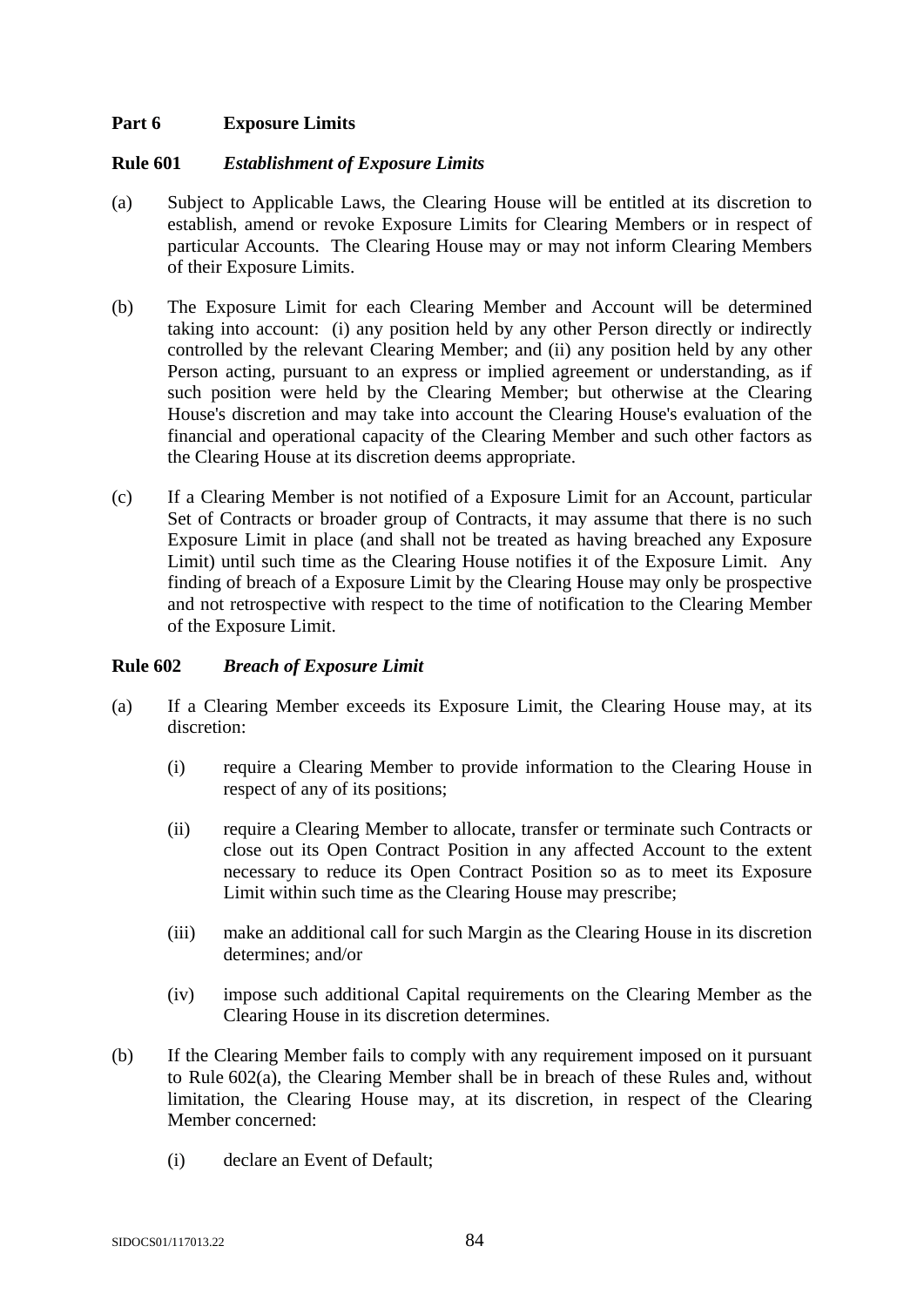- (ii) terminate or suspend membership of the Clearing Member;
- (iii) terminate such Contracts as the Clearing House at its discretion selects on behalf of the Clearing Member;
- (iv) instigate an investigation or disciplinary proceedings under Part 10 of the Rules; and/or
- (v) impose such other requirements on the Clearing Member as it sees fit.
- (c) (i) A Clearing Member shall be deemed not to have exceeded a Exposure Limit (for purposes of Rules  $602(a)(ii)$  and (iv) and Rule  $204(a)(ii)$  only) to the extent that such Exposure Limit is exceeded as a result of it being party to any Contract arising pursuant to any of Rule  $401(a)(v)$  or (vi) which was entered into: (A) five or fewer Business Days prior to the date of determination by the Clearing House that a Exposure Limit has been exceeded; or (B) five or fewer Business Days prior to the relevant Set becoming ineligible for Clearing (provided that if the relevant Set later becomes eligible for Clearing again, this paragraph (B) shall cease to apply five Business Days after the Set has so become eligible for Clearing) (or, in either case (A) or (B), as a result of any Open Contract Position or Contract reflecting any such Contract). Consequently, where a Clearing Member is party to any such Contract, the existence of the Contract will be disregarded in calculating the position of the Clearing Member that is used for purposes of determining the availability of the Clearing House's powers under Rule  $602(a)(ii)$  or (iv) or the applicability of a notification requirement under Rule 204(a)(ii) and instead the position of the Clearing Member excluding each disregarded Contract will be used for the purposes of such determinations.
	- (ii) A Clearing Member shall be deemed not to have breached a requirement imposed on it pursuant to Rule  $602(a)(ii)$  to the extent that such a requirement is breached as a result of it being party to any Contract arising pursuant to any of Rule  $401(a)(v)$  or (vi) which was entered into: (A) at any time after the requirement was imposed; (B) five or fewer Business Days prior to the requirement being imposed; or (C) five or fewer Business Days prior to the Set becoming ineligible for Clearing (provided that if the relevant Set later becomes eligible for Clearing again, this paragraph (C) shall cease to apply five Business Days after the Set has so become eligible for Clearing) (or, in any such case (A), (B), or (C), as a result of any Open Contract Position or Contract reflecting any such Contract). Consequently, where a Clearing Member is party to any such Contract, the existence of the Contract will be disregarded for purposes of determining any breach of a requirement under Rule  $602(a)(ii)$  and instead the position of the Clearing Member excluding each disregarded Contract will be used for the purposes of any such determination.
	- (iii) Nothing in this Rule 602(c) shall restrict the taking by the Clearing House of any action under Rule  $602(a)(i)$  or (iii), which it may do without regard to the nature of Contracts making up any Open Contract Position.

#### **Rule 603 [Not used.]**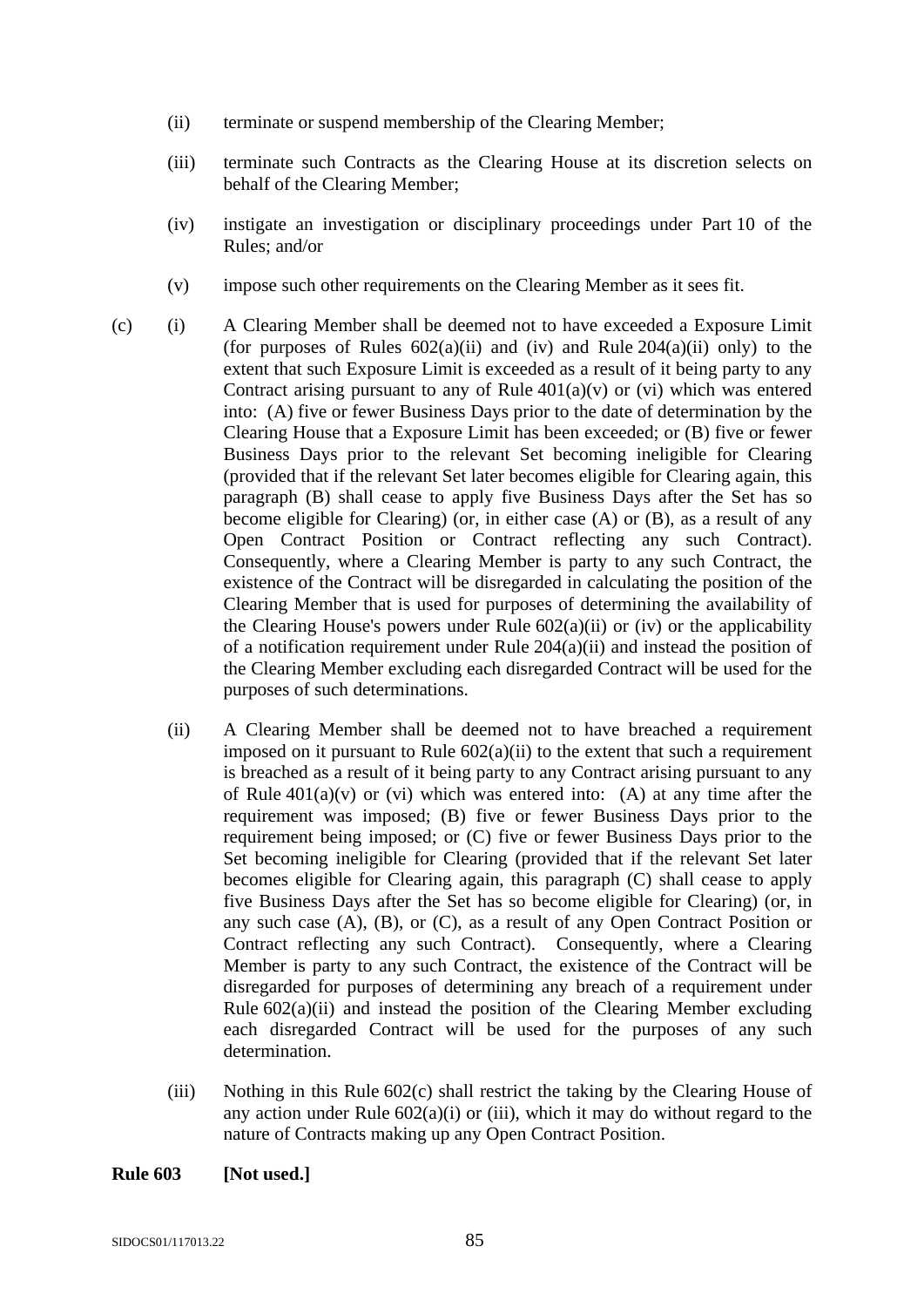# **Part 7 Settlement and Delivery of Futures**

References to Contracts in this section are to ICE Futures Singapore Contracts. References to any Account in this section are references only to an Account in which ICE Futures Singapore Contracts may be recorded and the terms 'Customer Margin Account', 'Customer Position Account', 'Proprietary Margin Account' and 'Proprietary Position Account' shall be construed accordingly. References to Customers in this section are solely to Customers of Clearing Members in relation to Contracts that are Futures.

### **Rule 701** *Determination of Exchange Delivery Settlement Price*

- (a) The Clearing House will specify the Exchange Delivery Settlement Price for any Future Set.
- (b) The Exchange Delivery Settlement Price will generally be determined on the basis of data provided and published by the Market on which the Contract in question is traded, subject to Rule 701(c).
- (c) The Clearing House shall be entitled to determine the Exchange Delivery Settlement Price itself, at its discretion, if:
	- (i) a Market fails on any day to determine an Exchange Delivery Settlement Price;
	- (ii) a Market fails to provide the Clearing House with necessary data for determination of an Exchange Delivery Settlement Price;
	- (iii) there is an error in data provided by a Market; or
	- (iv) the Clearing House at its discretion otherwise considers it appropriate to do so.

Any Exchange Delivery Settlement Price determined by the Clearing House under this Rule 701(c) will be communicated to Clearing Members.

### **Rule 702** *Cash Settlement*

- (a) A Futures Contract shall be settled in cash if:
	- (i) pursuant to the applicable Contract Terms it can be settled only in cash; or
	- (ii) pursuant to the applicable Contract Terms it may be settled in cash and the Clearing Member opts to settle the Contract(s) in cash.
- (b) Without prejudice to any contractual netting under Rule 406 or the Clearing Procedures prior to settlement, cash settlement for a Set of Futures Contracts shall occur separately, and separate payment obligations shall accrue, in respect of a Clearing Member's:
	- (i) net position in the relevant Set in respect of its Proprietary Account where only one position-keeping account is used;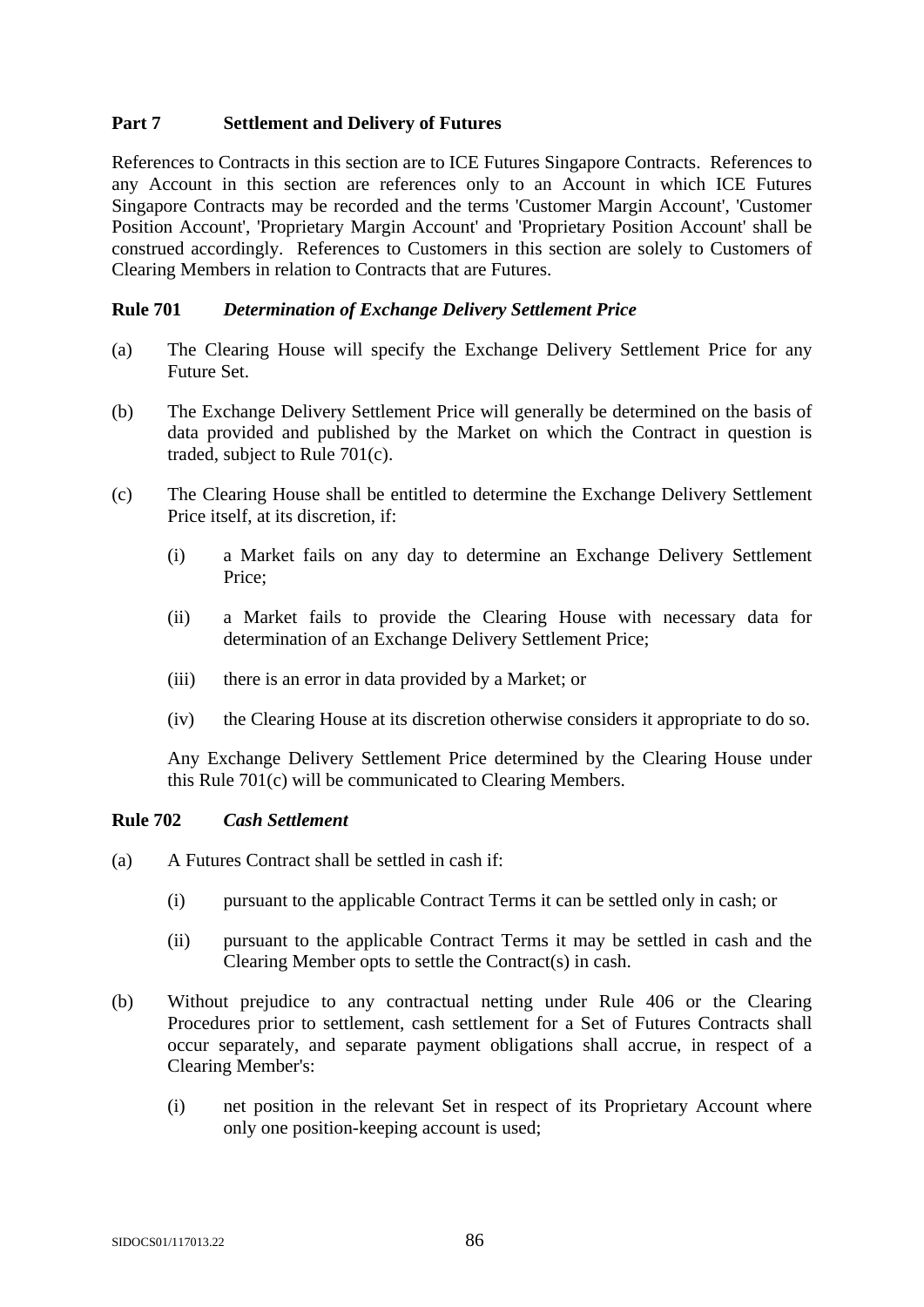- (ii) gross buy positions in the relevant Set in respect of its Customer Account (if applicable);
- (iii) gross sell positions in the relevant Set in respect of its Customer Account (if applicable);
- (iv) gross buy positions in the relevant Set in respect of its Proprietary Account for each position-keeping account used where paragraph (i) does not apply; and
- (v) gross sell positions in the relevant Set in respect of its Proprietary Account for each position-keeping account used where paragraph (i) does not apply.
- (c) Provided that all Margin payments in respect of the Set have been paid by the Clearing Member to the Clearing House or repaid by the Clearing House, the amount payable for cash settlement of any Future shall be the net gain or loss, as the case may be, based on the price at which Open Contract Positions were last recorded on the Clearing House's books and the Exchange Delivery Settlement Price or, in relation to Contracts entered into on the same day as the day of settlement, the difference between the Exchange Delivery Settlement Price and the price at which the relevant Contract was bought or sold. Each cash settlement shall occur in accordance with the Contract Terms.
- (d) Neither the Delivery Procedures nor the requirements of Rule 703 shall apply to any Contract which is settled in cash in accordance with this Rule 702.

### **Rule 703** *Delivery*

- (a) In relation only to Futures which are not settled in cash pursuant to Rule 702 and FX Contracts other than Financially Settled FX Contracts, the Delivery Procedures and the requirements of this Rule 703 shall apply.
- (b) The Buyer and Seller shall each make such payments and deliveries and deliver such tenders, notices and invoices as are required pursuant to the Delivery Procedures and Market Rules.
- (c) The passing on by the Clearing House of such tenders or such other documents shall not constitute acceptance by the Clearing House of such tenders or such documents if the Clearing Member to which the Clearing House passed on such tender or documents rejects the same where permitted to do so. In the event of such rejection, the Clearing House shall also be entitled to reject the tenders or other documents. Similarly, where a Clearing Member who is a Buyer under a Contract rejects a Deliverable delivered to it, the Clearing House as Buyer under the corresponding back to back Contract shall be entitled, if to do so would be in accordance with the applicable Contract Terms, to take the same action as against the Seller under that Contract and the Clearing House shall not be deemed to have accepted such delivery until the relevant Buyer has accepted delivery under the first Contract.
- (d) Subject to Rule 703(c), no tender received by the Buyer may be withdrawn or substituted by the Seller except with the consent of the Buyer or otherwise in accordance with the Contract Terms and Procedures.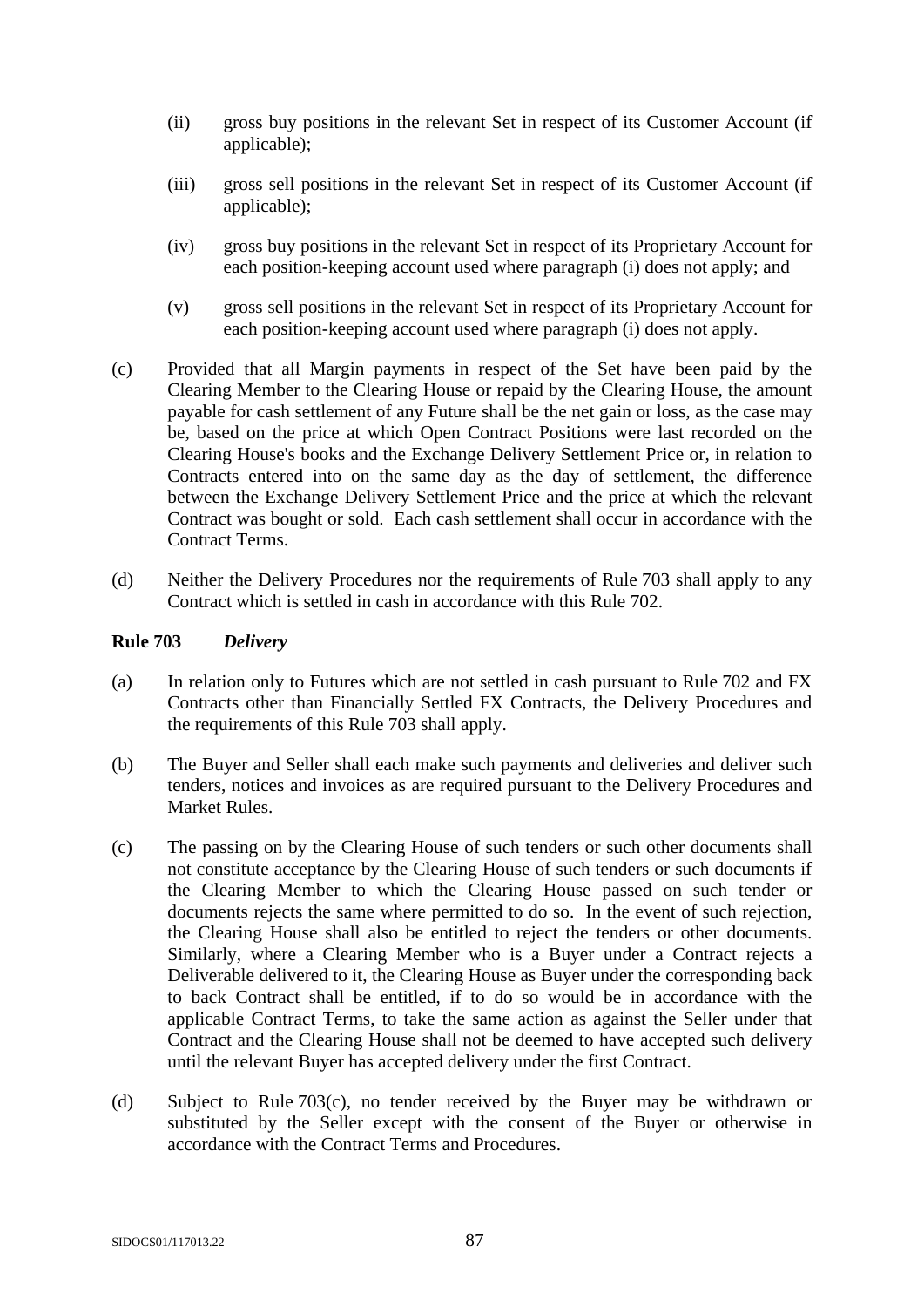- (e) Full compliance with the Delivery Procedures applicable to the Contract in question and, where applicable, Market Rules shall amount to a good discharge of the rights, liabilities and obligations of the parties under such Contract (but shall be without prejudice to any rights, liabilities or obligations of any party to a Contract in relation to breach of warranty, representation, damaged goods, under-delivery, over-delivery or otherwise).
- (f) The Clearing House may, at its discretion, direct a Clearing Member who is a Seller under a Contract subject to delivery to deliver the Deliverable that is the subject matter of such Contract to another Clearing Member that is a Buyer. The Seller and Buyer shall each be bound by any such direction. Delivery in accordance with any such direction shall be deemed to constitute delivery by the Seller to the Clearing House and from the Clearing House to the Buyer for the purposes of the Contract or Contracts in question (but title shall not pass unless and until the time specified in the Delivery Procedures). All payments in relation to such Contracts shall nonetheless be made only to and from the Clearing House by the Clearing Members concerned.
- (g) If an invoice has not been prepared or delivered when payment becomes due pursuant to a Contract, payment shall be made and received on account, pending the issue of that invoice.
- (h) Where a Clearing Member that is a Buyer or Seller under a Contract subject to delivery is subject to an Event of Default or Force Majeure Event, the rights, liabilities and obligations of any Clearing Member that is not a Defaulter in respect of such performance shall be discharged and there shall arise in place of the same an obligation to account as between the Clearing Member and the Clearing House for a settlement amount. The Clearing House shall be entitled to substitute an obligation to account for such settlement amount, or a proportion thereof, for the Clearing House's rights, liabilities and obligations in respect of performance of delivery obligations under other Contracts subject to tender with other Clearing Members (such Contracts and Clearing Members selected by the Clearing House at its discretion) of the same Set.
- (i) [Not used.]

### **Rule 704** *Credit and Debit of Accounts*

- (a) The Clearing House shall make any necessary credits or debits to or from Clearing Members' Proprietary Margin Account and Customer Margin Account, as appropriate, arising as a result of each cash settlement and delivery in accordance with Part 3.
- (b) Subject to the Contract Terms and Procedures, any compensation, adjusting payment or other allowance payable by or to either the Buyer or the Seller under the terms of the Contract shall be paid by or to the Clearing House for onward payment to the Buyer or the Seller as the case may be.

# **Rule 705** *Settlement and Delivery Obligations only in respect of Open Contract Position and Termination of other Contracts*

(a) Without prejudice to any contractual netting under Rule 406 or the Clearing Procedures prior to settlement, the Clearing House and each Clearing Member shall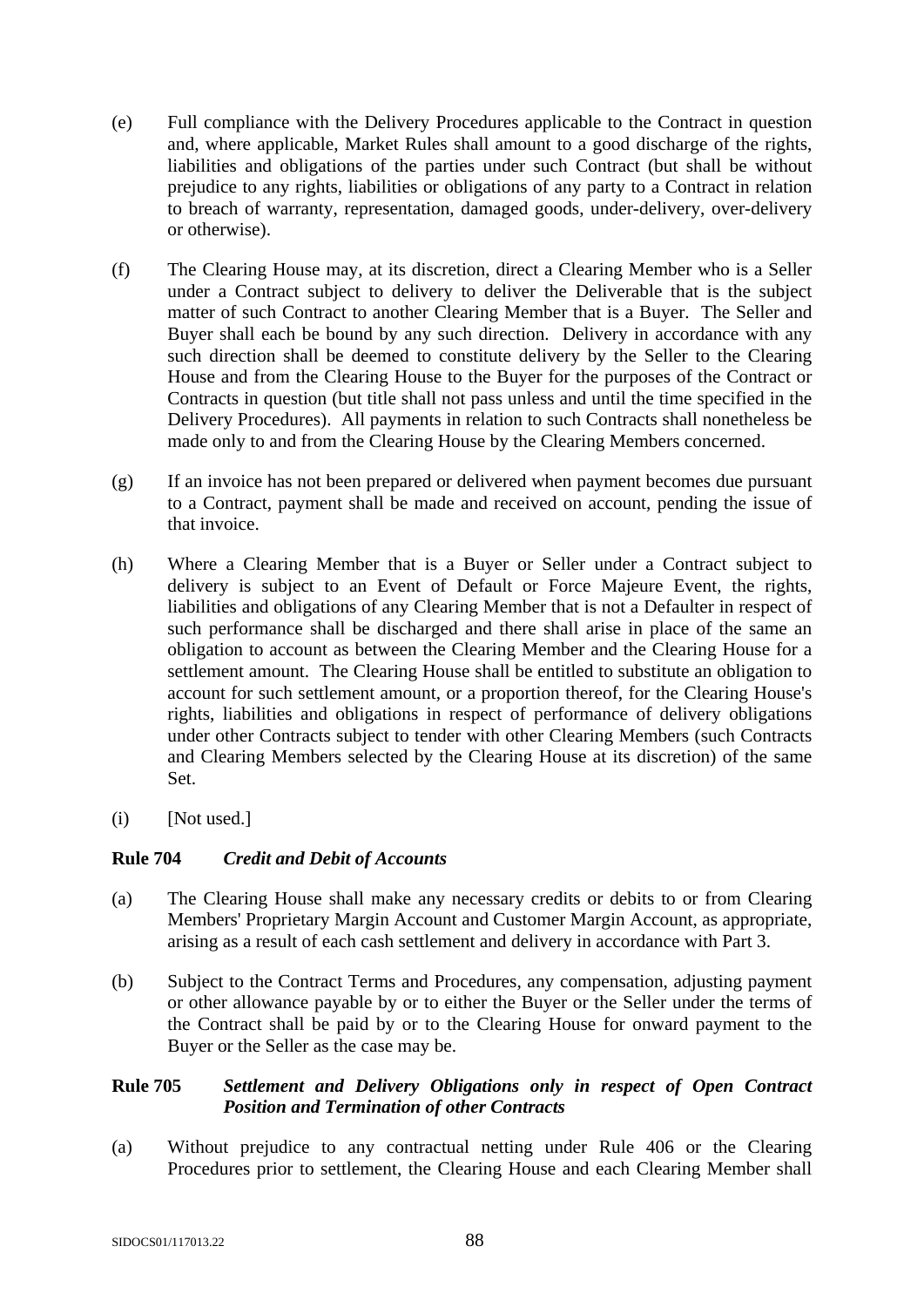make cash settlement and delivery only for such number of Contracts as are reflected in the Clearing Member's Open Contract Position, separately for the Clearing Member's:

- (i) net position in the relevant Set in respect of its Proprietary Account where only one position-keeping account is used;
- (ii) gross buy positions in the relevant Set in respect of its Customer Account (if applicable);
- (iii) gross sell positions in the relevant Set in respect of its Customer Account (if applicable);
- (iv) gross buy positions in the relevant Set in respect of its Proprietary Account for each position-keeping account used where paragraph (i) does not apply; and
- (v) gross sell positions in the relevant Set in respect of its Proprietary Account for each position-keeping account used where paragraph (i) does not apply.

No such Open Contract Position (or additional Contracts) may be netted against another Open Contract Position on cash settlement or delivery without the prior written consent of the Clearing House, and subject always to Rule 102(q).

(b) Upon each of the parties to a Contract having made all necessary payments and deliveries in accordance with these Rules in respect of all Futures Contracts in a Set in relation to which a cash settlement or delivery obligation exists for any account or positions specified in Rule 705(a), the Clearing Member and the Clearing House shall each be discharged and released from all rights, liabilities and obligations to one another arising pursuant to Futures Contracts belonging to such Set in respect of such account or position.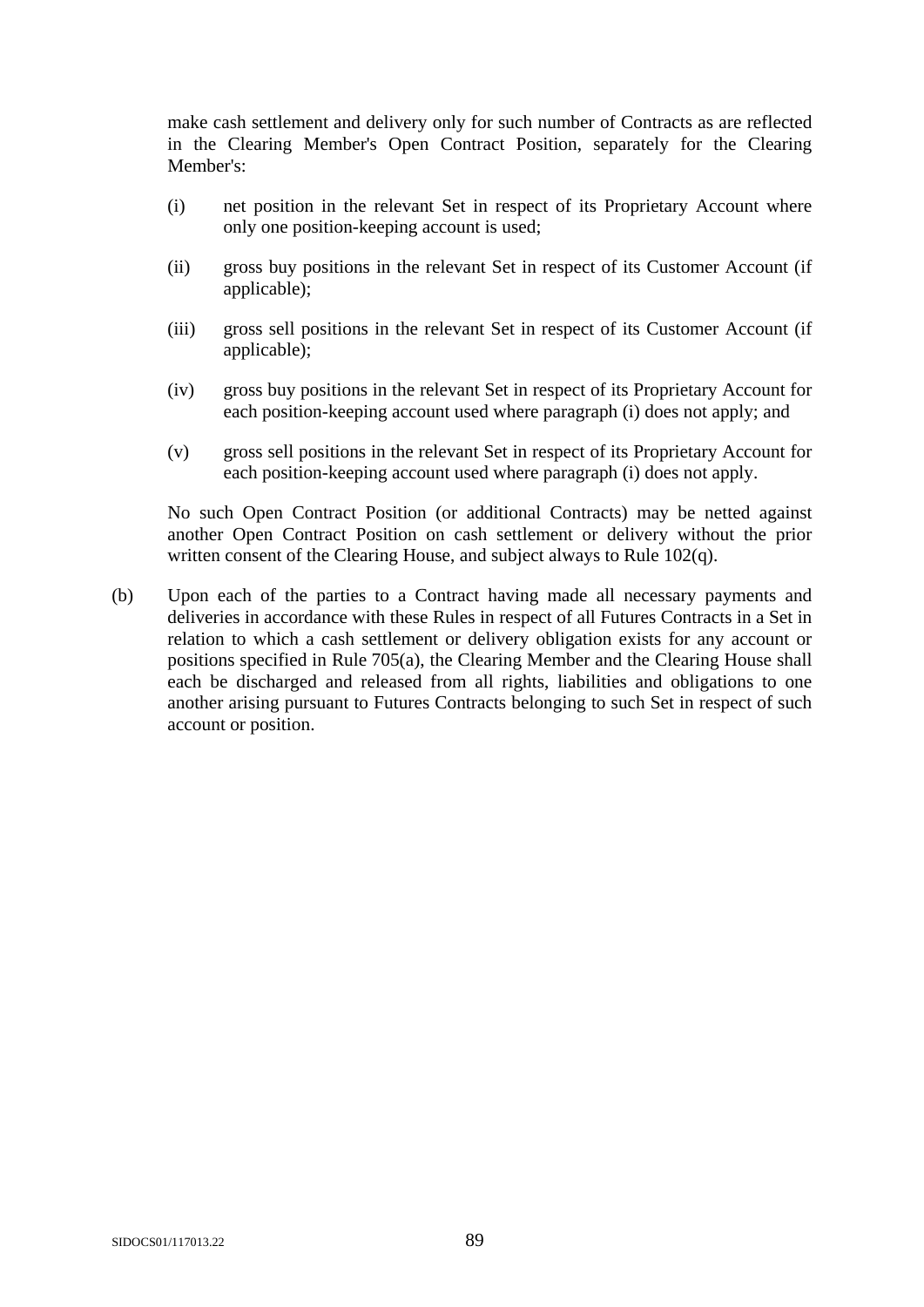**Part 8 [Not used.]**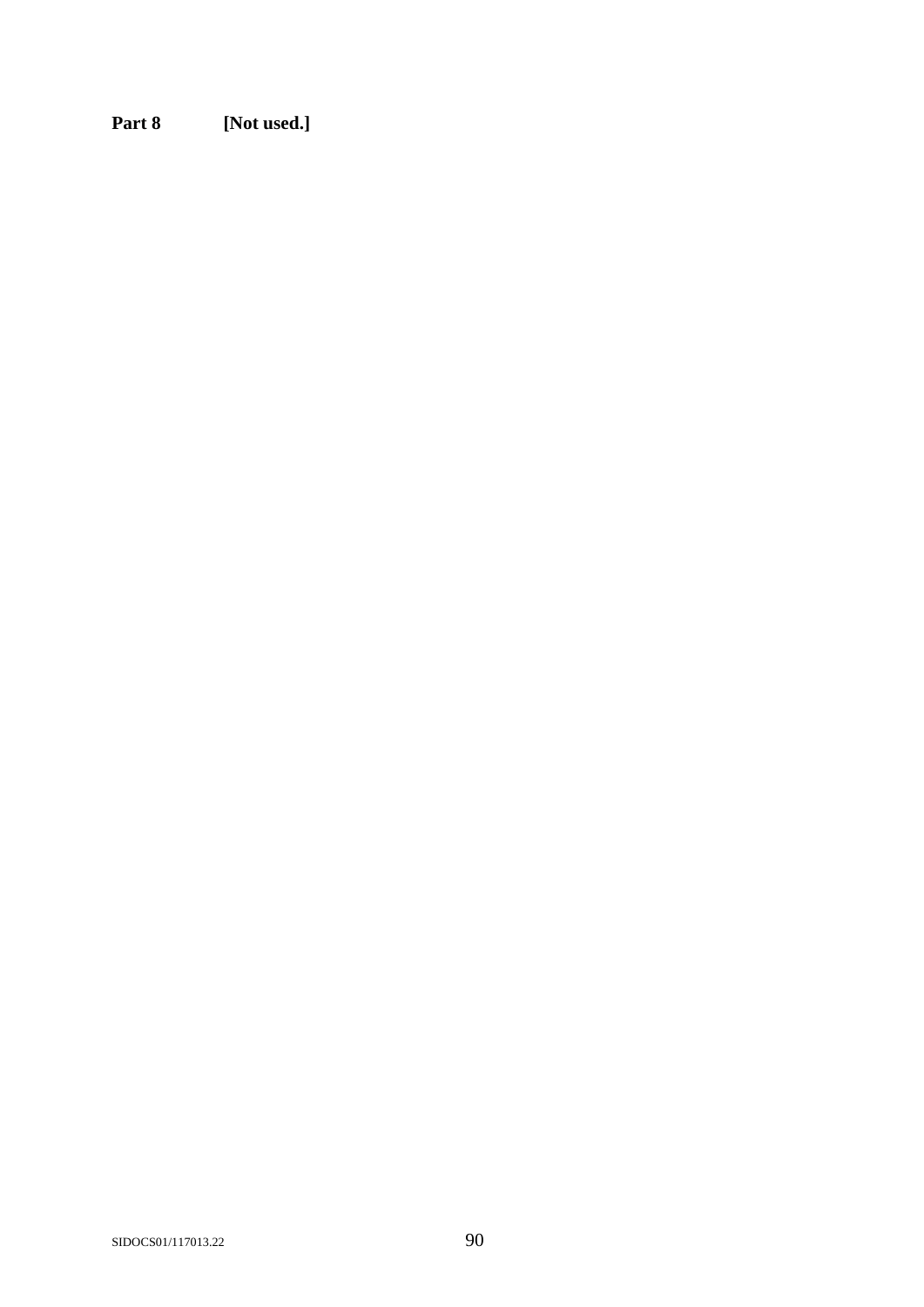## **Part 9 Default Rules**

Without prejudice to the status of any other provision of these Rules, all the provisions of this Part 9 are intended to constitute 'default rules' for purposes of Part III of the SFA and the SF(CF)R and provide for the taking of proceedings or other action if a participant has failed or appears to be unable or to be likely to become unable to meet his obligations for any unsettled or open market contract to which he is a party. Accordingly, any action taken by the Clearing House pursuant to this Part 9 is intended to constitute "default proceedings" for purposes of Part III of the SFA and the SF(CF)R. In addition to these Rules, the Clearing House relies on its legal rights under Applicable Laws in handling Events of Default.

# **Rule 901** *Events of Default affecting Clearing Members*

- (a) If any of the following events should occur with respect to any Clearing Member (regardless of whether it is cured by the Clearing Member, a guarantor or other third party on behalf of the Clearing Member or otherwise), such event shall, if so declared by the Clearing House, constitute an "**Event of Default**":
	- (i) any breach by that Clearing Member of these Rules, the Procedures, the Clearing Membership Agreement, any other agreement with the Clearing House or Market Rules;
	- (ii) that Clearing Member being unable, or likely to be unable, to meet its obligations under these Rules or in respect of any Contract;
	- (iii) a Monetary Default or Delivery Default occurring with respect to that Clearing Member;
	- (iv) any Financial Indebtedness of that Clearing Member or any of its Group Companies: (A) not being paid when due or within any originally applicable grace period; or (B) being declared to be or otherwise becoming due and payable prior to its specified maturity as a result of an event of default (however described);
	- (v) any commitment for any Financial Indebtedness of that Clearing Member or any of its Group Companies being cancelled or suspended by a creditor as a result of an event of default (however described);
	- (vi) any creditor of that Clearing Member or any of its Group Companies becoming entitled to declare any Financial Indebtedness due and payable prior to its specified maturity as a result of an event of default (however described);
	- (vii) an Insolvency in relation to that Clearing Member or any of its Group Companies;
	- (viii) any material action being taken against that Clearing Member (including, without limitation, any declaration of default, material adverse notice or finding, material fine, suspension or expulsion or withdrawal of, revocation of or failure to renew any permission, exemption, licence or authorisation) by any Governmental Authority, Regulatory Authority, Exchange, Clearing Organisation or Delivery Facility;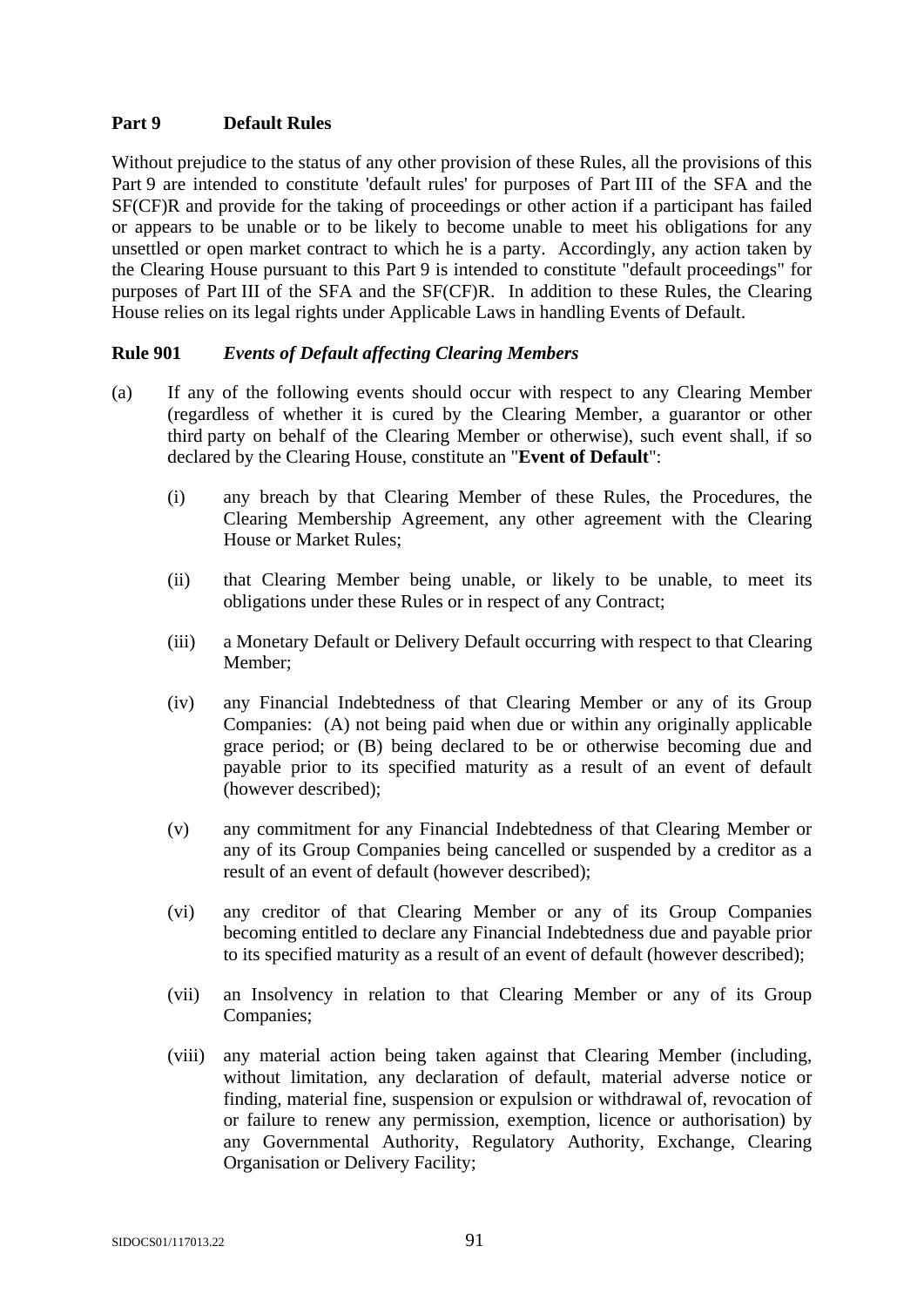- (ix) breach by that Clearing Member of any Applicable Law relevant to its business as a Clearing Member;
- $(x)$  [Not used.]
- (xi) the Clearing Member consolidates or amalgamates with, or merges with or into, or transfers all or substantially all its assets to, or reorganises, reincorporates or reconstitutes into or as, another entity and, at the time of such consolidation, amalgamation, merger, transfer, reorganisation, reincorporation or reconstitution the resulting, surviving or transferee entity fails to assume all the obligations of such Clearing Member under any Contract to which it or its predecessor was a party; or
- (xii) any breach by a Clearing Member of the Capital requirements imposed under the Membership Procedures or the SF(FMR)R or any circumstances contemplated in the SF(FMR)R pursuant to which a Clearing Member's CMS Licence is automatically revoked or MAS is or is likely to become entitled to revoke any CMS Licence held by such Clearing Member, including, without limitation, the circumstances set out in Regulations 7(3) and 17(2) of the SF(FMR)R.
- (b) The Clearing House may assume that the occurrence of any Event of Default means that a Clearing Member is unable, or likely to be unable, to meet its obligations in respect of any Contract to which it is a party.
- (c) The Clearing House may exercise rights under the power of attorney granted under clause 5.1 and 5.2 of the Clearing Membership Agreement if there has been an Event of Default. If, following an Event of Default, the Clearing House exercises rights under the power of attorney in clause 5.1 and 5.2 of the Clearing Membership Agreement for purposes of enforcement to exercise any of its rights under this Part 9 and a Circular has not been issued in respect of the Event of Default, the Clearing House will notify the Clearing Member concerned as soon as is reasonably practicable of such exercise.
- (d) [Not used.]
- (e) The Clearing House may inform any relevant Regulatory Authority of an Event of Default prior to declaring an Event of Default and disclose such information to such Regulatory Authority as it sees fit.

### **Rule 902** *Actions to be taken following declaration of a Clearing Member Event of Default*

(a) If an Event of Default has been declared, the Clearing House may immediately suspend or terminate the Defaulter's membership as a Clearing Member and any other entitlements under these Rules, take any action to close out the Defaulter's positions under this Part 9 and take such action as is necessary to control or reduce losses or liquidity pressures resulting from the Event of Default. Any such suspension or termination may be temporarily postponed or may not be enforced if the Clearing House in its discretion determines that any such suspension or termination would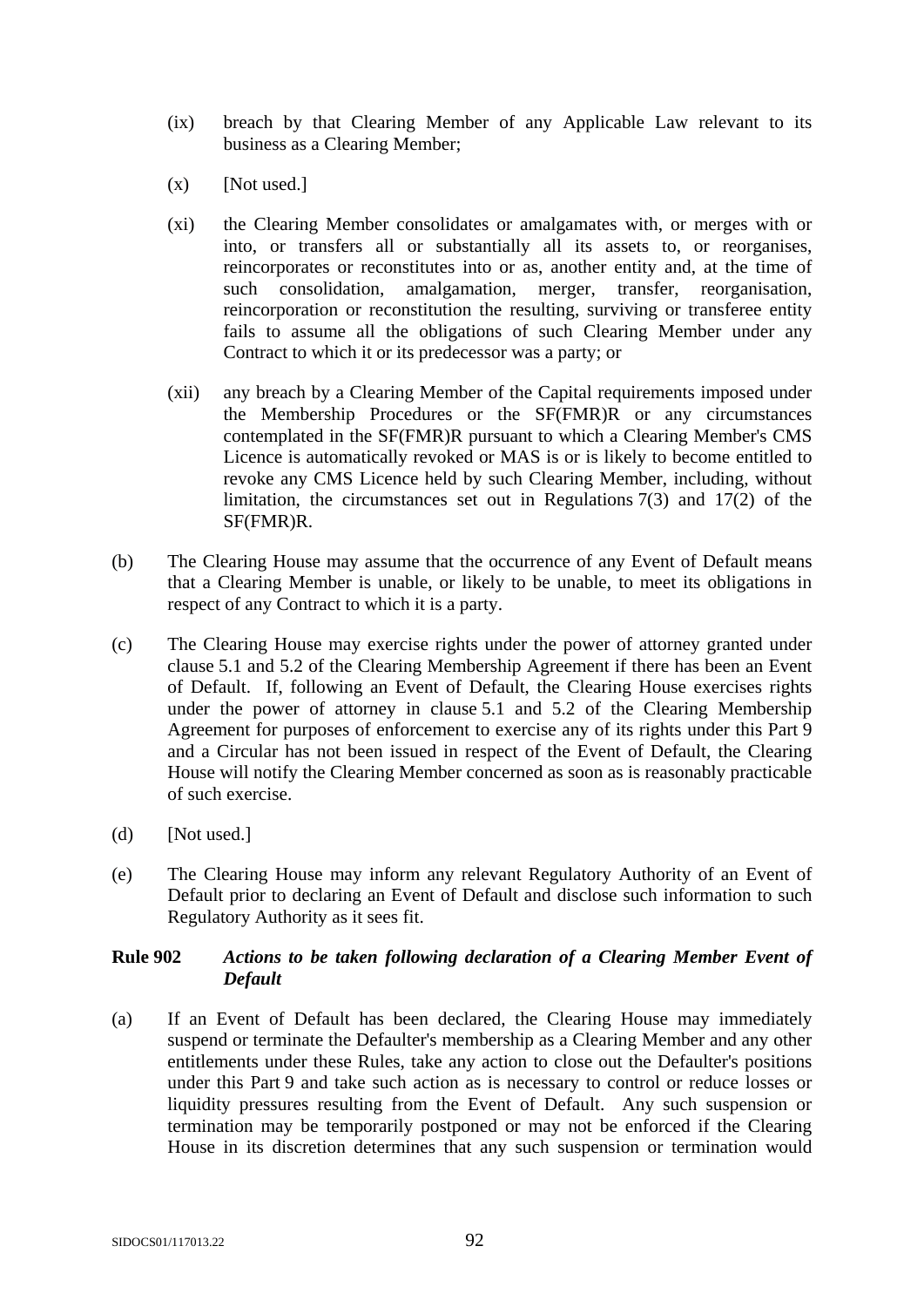either (i) not be in the best interests of the Clearing House; or (ii) be likely to adversely affect the operation of any market.

- (b) As soon as practicable after the Clearing House has declared that a Clearing Member is subject to an Event of Default, the Clearing House shall issue a Default Notice to the Defaulter and shall provide a copy of such Default Notice to any other party to an affected Contract (if any). The Clearing House will issue a Circular in respect of any Default Notice specifying the name of the Defaulter. The Clearing House may at its discretion publish a copy of the relevant Default Notice in or together with a Circular. The Clearing House shall, as soon as reasonably practicable after issuing a Default Notice, appoint a day on which any net sums certified under Rule 906 are to be paid.
- (c) The Clearing House may take such steps pursuant to this Part 9 as appear in the circumstances to be necessary or expedient to discharge all the Defaulter's rights and liabilities under or in respect of Contracts to which it is party, to protect the Clearing House, its non-defaulting Clearing Members or Markets or to complete the process described in this Part 9.
- (d) Transfer Orders shall be legally enforceable, irrevocable and binding on third parties in accordance with Part 12, even in the event of an Event of Default.

### **Rule 903** *Treatment of Contracts following a Clearing Member Event of Default and Hedging*

- (a) The Clearing House shall be entitled to take any of the following steps at its discretion following the occurrence of an Event of Default with respect to a Clearing Member:
	- (i) to arrange for Contracts to be subject to a Transfer to a Transferee Clearing Member in accordance with Rule 904 and effect the same;
	- (ii) if it determines at its discretion that the protection of the financial integrity of the Clearing House so requires, or because of the cessation or curtailment of trading on a Market where contracts may be traded, to delay a close out or termination of some or all Contracts of the Defaulter; and
	- (iii) subject always to Rule 102(q), if the Defaulter acts as Buying Counterparty and Selling Counterparty in respect of Contracts of the same Set, to net, offset, mutually close out or terminate such Contracts (or any part thereof) provided that, following such netting, offsetting, closing out or termination, Contracts representing in aggregate the Open Contract Position of the Defaulter in the relevant Set are recognised.
	- (iv) to combine and replace two or more FX Contracts of a Defaulter (or any part of an FX Contract) with a single FX Contract, which may occur where the Defaulter is Reference Currency Seller under one of the FX Contracts in respect of a particular currency and Reference Currency Buyer under the other FX Contract in respect of the same currency, and those two FX Contracts have the same FX Settlement Date.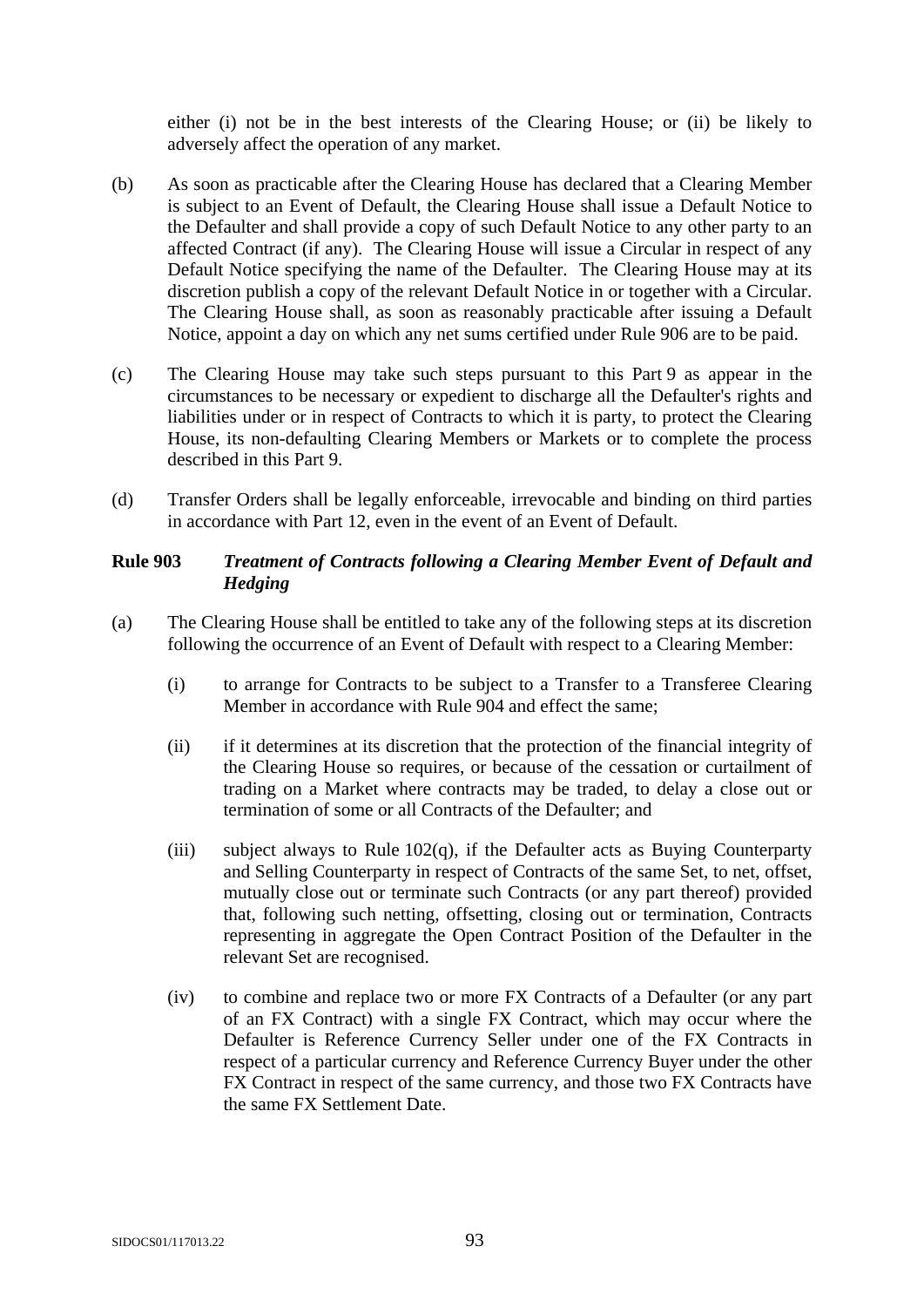- (b) All Contracts to which a Defaulter is party (which are not voidable and voided by the Clearing House pursuant to Part 4) shall be closed out in the manner set out in Rule 905 except to the extent that Rule 903(a) applies to such Contracts.
- (c) To the extent that any Contracts to which a Defaulter is party remain open from time to time (whether pursuant to Rule 903(a)(ii), pending Transfers, terminations or otherwise) or if the Clearing House is otherwise unable for any reason to liquidate Contracts in a prompt and orderly fashion, the Clearing House may authorise the execution from time to time for the account of the Clearing House, for the purpose of an orderly unwind of any Contracts to which a Defaulter is party or reducing the risk to the Clearing House and the risk to Clearing Members (in the case of Clearing Members, except to the extent that reducing any risk to Clearing Members creates or increases any risk for the Clearing House) resulting from the continued maintenance of such Contracts, of hedging transactions including, without limitation, the purchase, exercise, sale or grant of Contracts. Any such hedging transactions that are executed shall be submitted by Clearing Members with whom they are executed to the Clearing House for Clearing on a daily basis. Any costs, expenses or losses sustained by the Clearing House in connection with transactions effected pursuant to this Rule 903(c) shall be charged to the Defaulter and any gains shall be credited to the Defaulter in the relevant net sum calculation under Rule 906 for the Account in respect of which exposures were hedged.
- (d) (i) If a Contract is automatically terminated pursuant to an automatic early termination provision or under Applicable Law as a result of an Event of Default, Insolvency or related event affecting the Defaulter, this Part 9 shall apply *mutatis mutandis* in relation to such terminated Contract to which such Defaulter was party and the rights, obligations and liabilities relating thereto.
	- (ii) [Not used.]
- (e) Upon an Event of Default being declared with respect to a Clearing Member, any accrued or invoiced amounts shall be immediately due and payable by the Defaulter to the Clearing House.

### **Rule 904** *Transfer of Contracts and Margin on a Clearing Member Event of Default*

### *Provisions applicable to all Defaulters and all Contracts*

- (a) The Clearing House may arrange for any of the following steps (any such step, a "**Transfer**" and the term "**Transferred**" shall be interpreted accordingly) to take place in respect of the Contracts of a Defaulter as part of its default proceedings:
	- (i) a transfer, sale, assignment or novation of Contracts (and related Customer-CM Transactions) of a Defaulter to a Transferee Clearing Member; or
	- (ii) the termination of Contracts between the Clearing House and a Defaulter (and related Customer-CM Transactions, where applicable) and the entry into of new replacement Contracts (and related Customer-CM Transactions, where applicable) between the Clearing House and the Transferee Clearing Member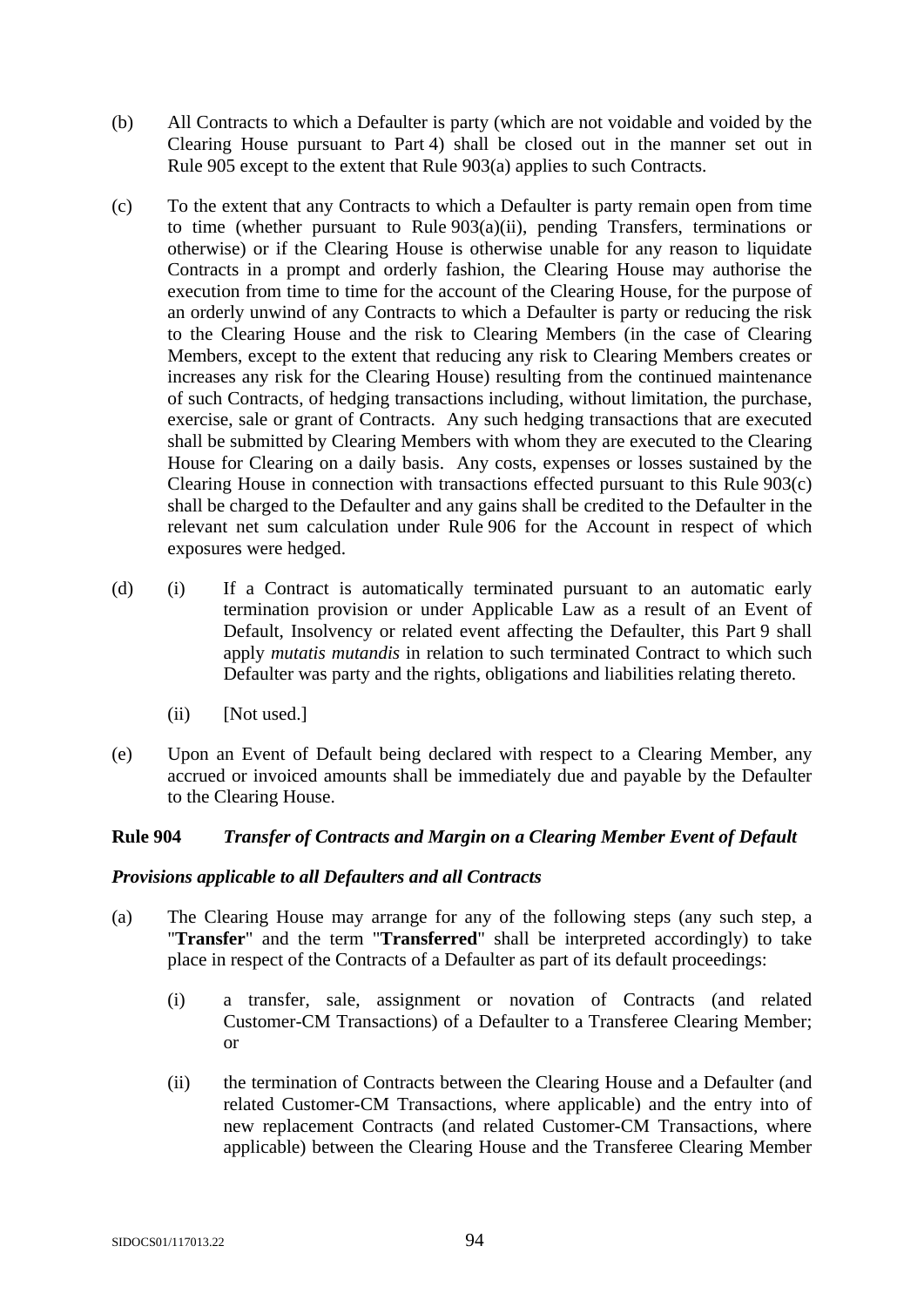or between such Customer and such Transferee Clearing Member, as applicable (by way of novation and amendment or otherwise).

Unless the Clearing House specifies otherwise in writing, all Transfers shall occur pursuant to the process described in Rule 904(a)(ii).

- (b) All Contracts subject to a Transfer shall be Transferred on the basis of the applicable Exchange Delivery Settlement Price, Reference Price, or other price specified by the Clearing House. Transferee Clearing Members will be notified of applicable prices determined pursuant to this provision prior to the Transfer.
- (c) For the avoidance of doubt, the Clearing House shall have no obligation to enter into or effect any Transfer if to do so: (i) would result in or risk an Account being under-collateralised with respect to any remaining Contracts; (ii) would result in or risk an Event of Default or a Failure to Pay in respect of the Clearing House, the application of Guaranty Fund Contributions of non-Defaulters, a call for Assessment Contributions or invocation of any of the procedures in Rule 912; (iii) would result in or risk a breach of Applicable Laws; or (iv) lacks any Governmental Authority, Customer or other consent or approval that is required or desirable in the circumstances, in each case as determined by the Clearing House at its discretion. Any Transfers shall be fair to clients and indirect clients of the Defaulter.
- (d) If any Contracts recorded in a Defaulter's Customer Account are subject to any Transfer pursuant to Rule 904(a)(i):
	- (i) any related Margin recorded in the relevant Customer Account may, at the discretion of the Clearing House also be transferred from that Customer Account to the Transferee Clearing Member's Customer Account;
	- (ii) to the extent that any transfer of Margin takes place in accordance with Rule 904(d)(i), the Defaulter shall have no claim against the Clearing House or any Transferee Clearing Member for return of such Margin and the Clearing House shall be released from any liability or obligation to return such Margin (or any property in substitution thereof) to the Defaulter; and
	- (iii) as between the Transferee Clearing Member and the Clearing House, the Clearing House shall have all rights in relation to any Margin transferred pursuant to Rule  $904(d)(i)$  as if the same were Margin transferred to the Clearing House directly from the Transferee Clearing Member.
	- (iv) [Not used.]
	- $(v)$  [Not used.]
- (e) The Clearing House may rely upon any information relating to the positions, assets or identities of individual Customers provided to it by an Exchange or Clearing Member, without need for further enquiry by the Clearing House with respect thereto. The books and records of the Clearing House may be treated as definitive evidence of the positions and Customers which correspond to Contracts recorded in the Defaulter's Customer Account.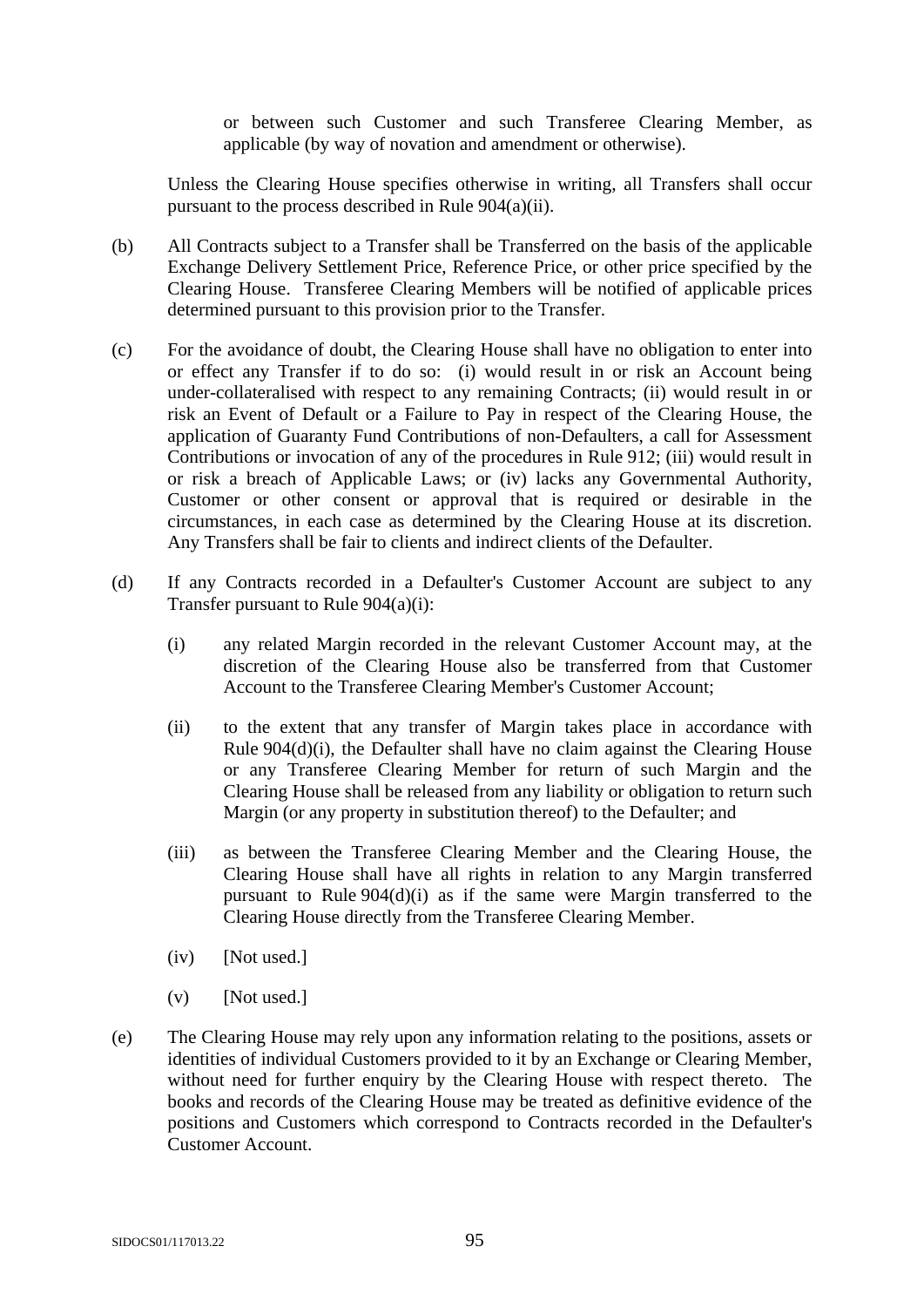- (f) The Clearing House shall be entitled to make partial or full transfers of available Margin at any time from the relevant account of a Defaulter in respect of Contracts subject to a Transfer, provided that in any case the total amount of Margin transferred in respect of any Contracts relating to a particular Customer remains commensurate to the Margin that was provided in respect of such transferred Contracts and held by the Clearing House immediately prior to the Event of Default.
- (g) Nothing in these Rules shall require a Clearing Member to accept any Transfer of Contracts as a Transferee Clearing Member, without the prior consent of that Clearing Member (and for these purposes no such consent shall have been provided as a result of a Clearing Member being named as a potential Transferee Clearing Member in a Default Portability Preference). Including as a result of the consents in paragraph 6(b) of the Standard Terms, the Clearing House shall be entitled (but not required) to Transfer any Contract regardless of whether the relevant Customer has designated the Transferee Clearing Member as a permitted transferee or has consented to such Transfer.
- (h) If the Clearing House determines that any Contracts of the Defaulter are to be Transferred pursuant to this Rule 904, the Clearing House may estimate the loss or gain that it would incur in respect of the relevant Customer Account Positions (i.e. the amount *L-A* in Rule 906 as calculated in respect of those Customer Account Positions) and the extent, if any, to which any Margin would be applied to any such loss and may (but shall not be required to) prioritise and give effect first to any Transfers on the basis of the extent of any potential resulting loss or gain to a Customer Account notwithstanding the time at which any Transfer instructions are submitted or confirmed.
- (i) The Clearing House may take into consideration such factors as the Clearing House determines to be relevant in accepting or effecting any Transfer. Without limiting the foregoing, any Transfer or transfer of Margin shall be subject to any requirements or limitations under Applicable Law, and any approvals or consents that the Clearing House may determine to be required or desirable under the circumstances.
- (j) The Clearing House will have regard to any Default Portability Preference in determining whether or not to give effect to any Transfer. Nonetheless, and without prejudice to the generality of Rule  $904(g)$ , the Clearing House shall be entitled to Transfer any Contract recorded in the Customer Account of a Clearing Member regardless of whether the relevant Customer has designated the Transferee Clearing Member as a permitted transferee pursuant to a Default Portability Preference or has made any Default Portability Preference, in reliance upon the consents of Customers to a Transfer of Contracts or Margin to any Transferee Clearing Member provided pursuant to the Standard Terms. If, pursuant to a Transfer, the Clearing House becomes party to a Contract with a Transferee Clearing Member as replacement for any Customer Account Contract of a Defaulter, the Clearing House and (to the extent necessary) the Defaulter shall contemporaneously cause the Transfer of the related Customer-CM Transactions between each affected Customer and the Defaulter, such that Customer-CM Transactions are established between each relevant Customer and the Transferee Clearing Member and such Transferred Customer-CM Transactions between the Defaulter and each relevant Customer are terminated (or otherwise subject to a Transfer) as follows: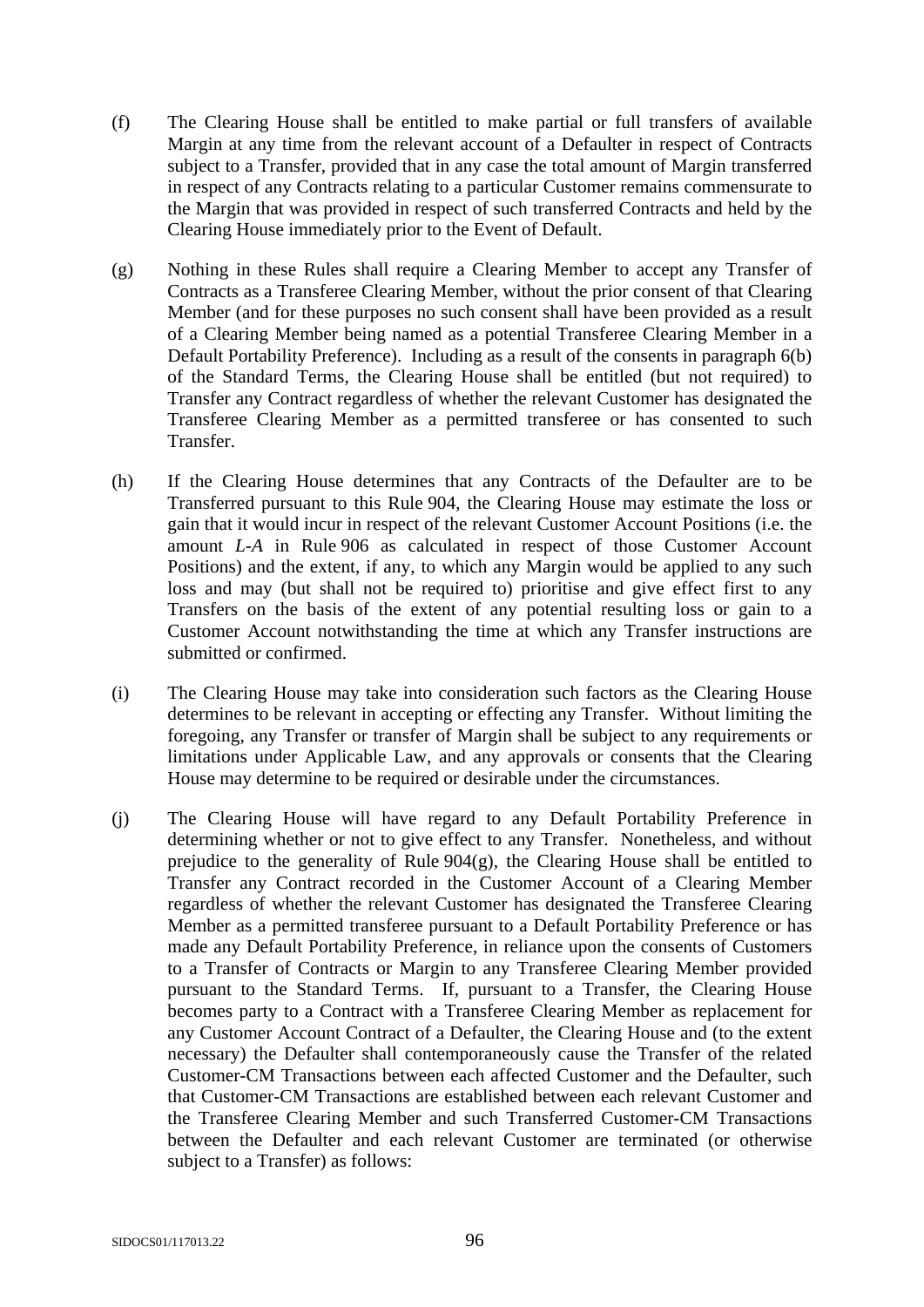- (i) If a Contract recorded in the Defaulter's Customer Account is Transferred, the Transferee Clearing Member shall enter into a Customer-CM Transaction with each affected Customer (to replace the terminated Customer-CM Transaction with the Defaulter) on such terms as are specified in Rule  $904(i)(ii)$ . Upon such Transfer, the Transferee Clearing Member shall assume and undertake in favour of the Customer the obligations of (or obligations similar to those of) the Defaulter under the Transferred Contract(s) and the Transferred Customer-CM Transaction(s). Any termination payments due or payable in respect of the termination of the Contracts and related Customer-CM Transactions to which the Defaulter was party and any amounts due or payable in respect of the establishment of the replacement Contracts or Customer-CM Transactions to which the Transferee Clearing Member is party shall be equal (in each case based on the amount determined by the Clearing House for purposes of close out of the Contract in accordance with these Rules, and not taking into account any clearing fees or similar amounts agreed to by the relevant parties or affecting any other amount mentioned in Rule 906) and all obligations to make such termination payments shall be deemed to have been paid, netted and satisfied among the relevant parties beneficially entitled to such payments.
- (ii) If the Transferee Clearing Member and a relevant Customer have previously entered into a Customer-Clearing Member Agreement, any Customer-CM Transactions between the Transferee Clearing Member and Customer Transferred to the Transferee Clearing Member in accordance with this Rule 904 shall be subject to such Customer-Clearing Member Agreement. If the Transferee Clearing Member and Customer have not entered into a Customer-Clearing Member Agreement, the Transferred Customer-CM Transactions shall be deemed subject to an agreement in such form as is specified by the Transferee Clearing Member.
- (iii) Following any Transfer of Contracts and, where applicable, Customer-CM Transactions, pursuant to this Rule 904, the Clearing House may transfer, and if such transfer occurs, will record the transfer, of any available Margin recorded in the corresponding Customer Margin Account of the Defaulter for each affected Customer the Customer-CM Transactions of which are to be Transferred (to the extent that the same has not been subject to netting under Rule 904(j)) to the applicable Customer Margin Account of the Transferee Clearing Member, to be treated in the same way as if such assets had been transferred by the Transferee Clearing Member direct to the Clearing House pursuant to the Clearing Membership Agreement and these Rules. In relation to any such transfer, the Defaulter shall be deemed to agree and consent to any such transfer and shall take any necessary action to facilitate such transfer (and the Clearing House may take any action on the Defaulter's behalf in connection therewith). Notwithstanding the foregoing, the Transferee Clearing Member shall remain obliged to satisfy any Margin requirements resulting from its entry into of, or becoming party to, Contracts for its Customer Account pursuant to this Rule 904 which may be calculated without taking into account any amount that may be transferred by or due from the Defaulter to the Clearing House pursuant to the foregoing requirement but which has not been transferred.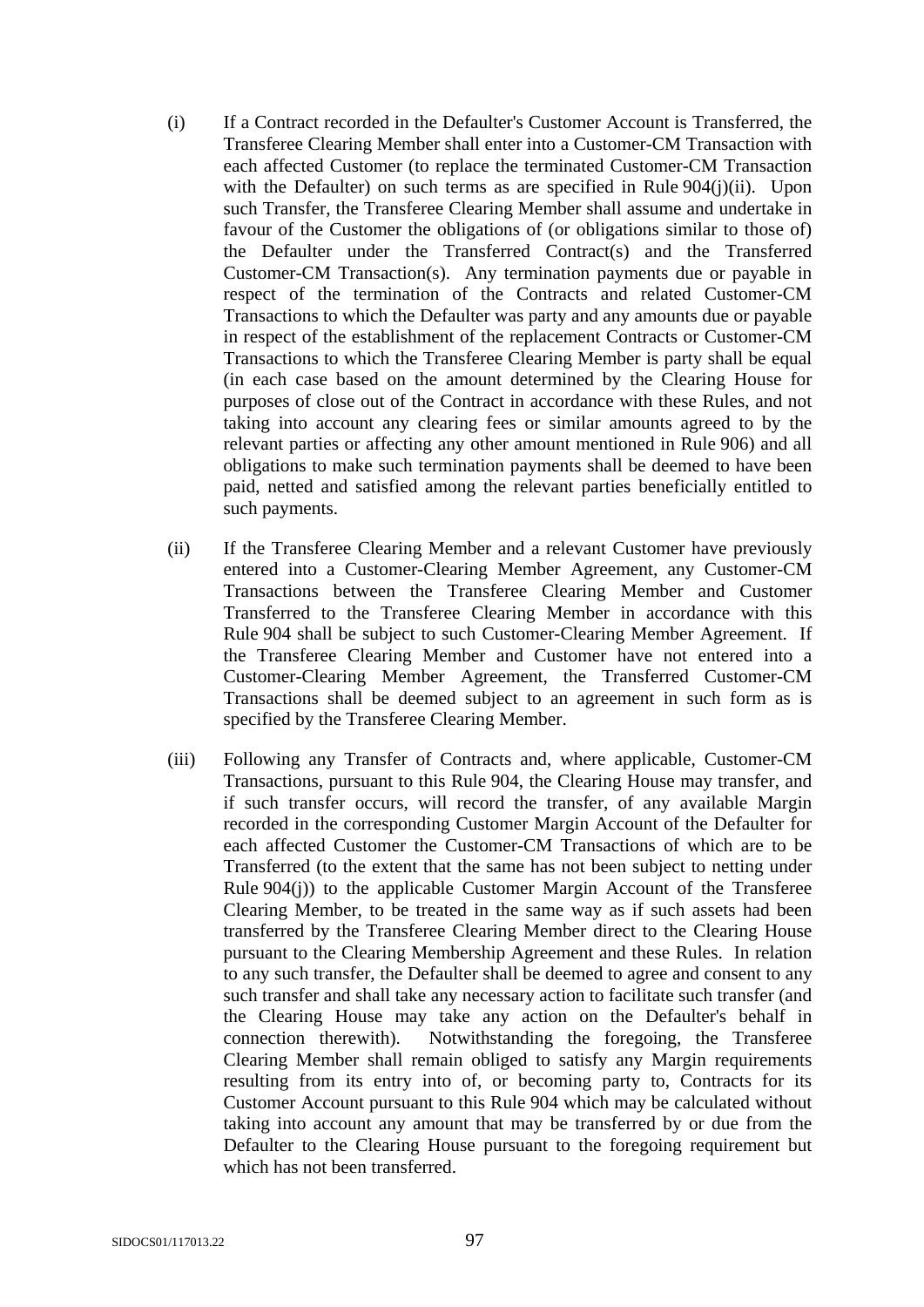- (k) The Clearing House may recalculate the balance between Margin and Surplus Collateral for the Customer Account of a Defaulter to reflect any increase in the Margin requirement for such Customer Account as a result of the Transfer of fewer than all of the relevant Customer Account Contracts and related Customer Account Positions.
- (l) [Not used.]
- (m) Upon an Event of Default being declared in respect of a Clearing Member, the Clearing House commits to triggering the procedures for the Transfer process set out in this Rule 904 for both Margin and Open Contract Positions recorded in a Customer Account provided that the Clearing House shall not be obliged to effect any Transfer unless: (i) each Customer is not itself also a Defaulter or subject to Insolvency; (ii) the conditions precedent set out in Rule 904(c) are satisfied in respect of each Customer; and (iii) a single Transferee Clearing Member accepts all the Transfers relating to all Customers in writing. A Transferee Clearing Member shall be deemed to have accepted the Transfer if it has previously entered into a contractual relationship with a Customer by which it has committed itself to do so and the same has been notified to the Clearing House pursuant to a Default Portability Preference.
- (n) [Not used.]
- (o) [Not used.]
- (p) [Not used.]
- (q) [Not used.]
- (r) [Not used.]
- $(s)$  [Not used.]
- $(t)$  [Not used.]
- (u) [Not used.]

### **Rule 905** *Termination and close out of Contracts on a Clearing Member Event of Default*

- (a) The following contracts shall be terminated or closed out in such manner as the Clearing House in its discretion may direct for the purposes of discharging all the rights, obligations and liabilities of the Defaulter:
	- (i) Contracts to which a Defaulter is party, which are not voidable and voided by the Clearing House pursuant to Part 4, and which are required to be terminated or closed out pursuant to Rule 903(b);
	- (ii) contracts arising from hedging transactions made pursuant to Rule 903(c), which shall be treated as if they were "Contracts" for purposes of this Rule 905 and Rule 906.
	- (iii) [Not used.]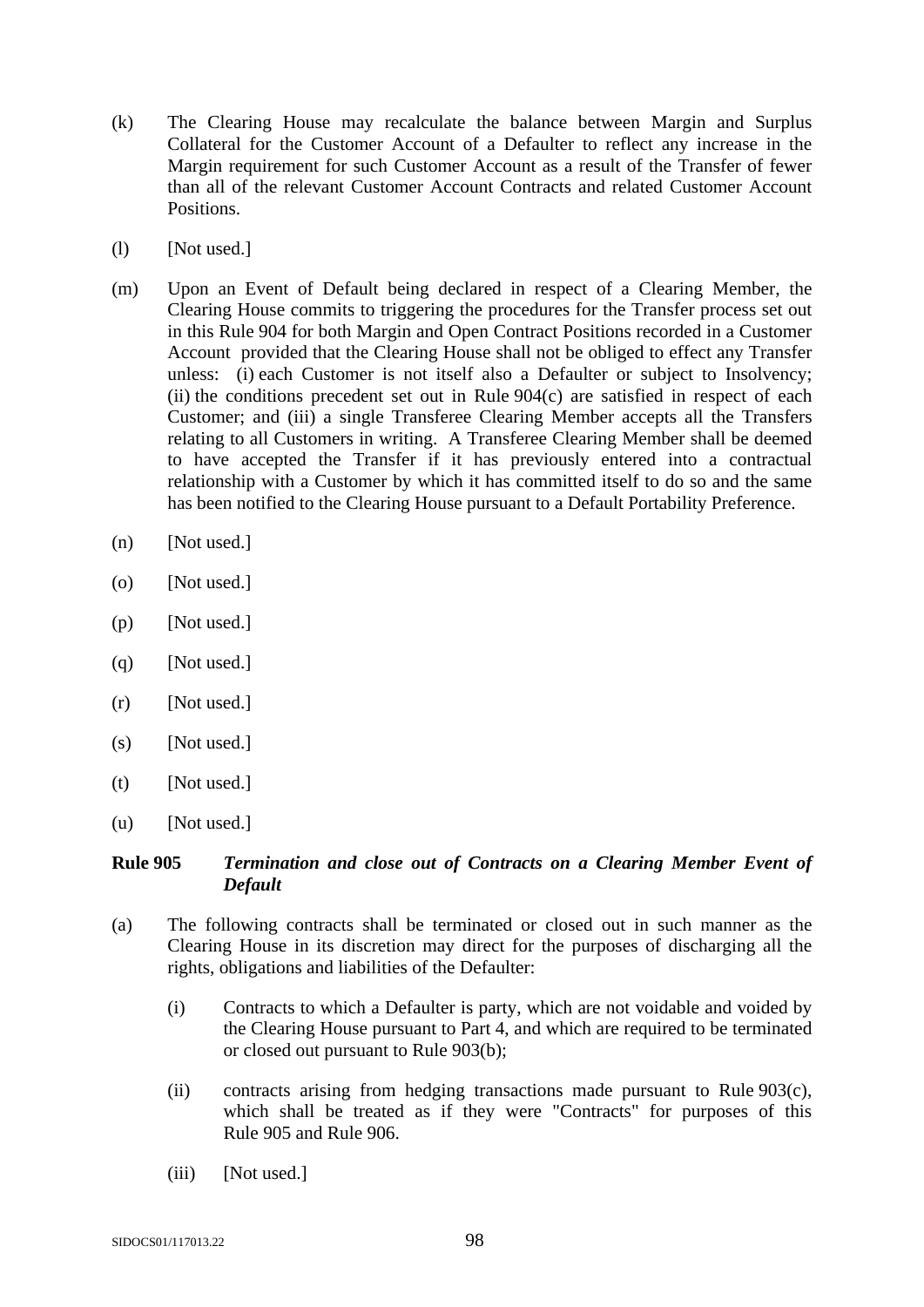To the extent necessary, the Clearing House may take such steps pursuant to such powers as are granted pursuant to the Clearing Membership Agreement.

- (b) Without prejudice to the generality of Rule 905(a), at the Clearing House's discretion, any of the following steps may be taken in respect of contracts to which Rule 905(a) applies:
	- (i) The Clearing House may place, with one or more members of an Exchange, Clearing Organisation or over-the-counter marketplace upon which the relevant category of Contract is traded, orders for the purchase, grant, exercise or sale of Contracts. The Clearing House may designate and authorise an individual to be responsible for the placement of such orders or may enter into Contracts with non-defaulting Clearing Members or (providing that the relevant Clearing Member has consented to the order) Customers by way of auction.
	- (ii) For purposes of liquidation of Contracts, hedging market risks of the Defaulter or otherwise, Contracts (or any part thereof) may be terminated or closed out by the Clearing House pursuant to the submission of any Transactions, Invoicing Back or the creation of new Contracts to which the Defaulter is party at the Clearing House's discretion (regardless of whether they are held for different accounts or different beneficial owners), but subject always to, and accounting for the close-out amounts under, Rule 906: (i) Contracts (or any part thereof) to which the Defaulter is party on opposite sides of the market of the same Set; and (ii) Contracts having different expiration dates or exercise dates. For the avoidance of doubt, this Rule 905(b)(ii) does not empower the Clearing House to oblige non-defaulting Clearing Members to become party to any Contracts.
	- (iii) FX Contracts of a Defaulter having different FX Settlement Dates may be combined, terminated and replaced by any transactions, Invoicing Back or the creation of new FX Contracts at the Clearing House's discretion, for purposes of liquidation of Contracts, hedging market risks of the Defaulter or otherwise, if the Defaulter is Reference Currency Buyer under one of the FX Contracts in respect of a particular currency and Reference Currency Seller under the other FX Contract in respect of the same currency.
	- (iv) Any Contracts (including those recorded in the Defaulter's Customer Position Account) which are sale and purchase Contracts in the same Set may be closed out and terminated (in whole or in part), together with any termination payments settled by way of off-set.
	- $(v)$  [Not used.]
	- (vi) Notwithstanding any other provision of this Rule 905, the Clearing House may pair and cancel offsetting long and short positions in the same Set; and where it is necessary or desirable for there to be a price (for example, in the case of a liquidation of offsetting Customer Account and Proprietary Account Contracts, where the close-out values of the offsetting Contracts are required to be taken into account for the calculation of different net sums pursuant to Rule  $102(q)$  and Rule 906), the price for a Contract will be equal to the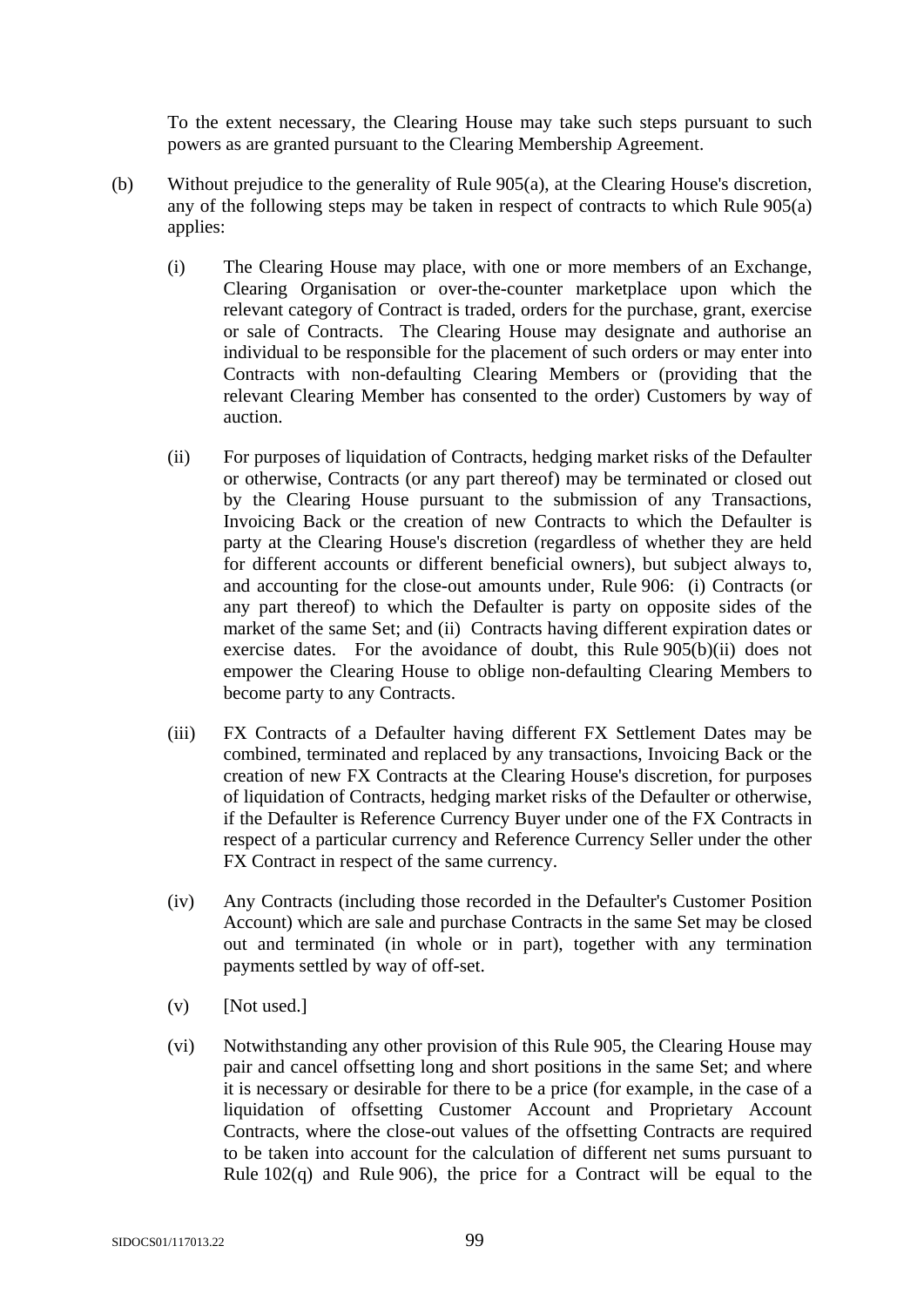Exchange Delivery Settlement Price on the day such cancellation is ordered (or alternatively, such other price shall apply as the Clearing House may establish in accordance with the Procedures and its risk policies).

- (vii) The Clearing House shall be entitled (without the prior or subsequent consent or agreement of the Defaulter or any court order) to sell, transfer, value or create any interest in any Permitted Cover, Margin, Guaranty Fund Contributions or other assets that are credited to the Defaulter's Proprietary Margin Account, its Customer Margin Account or any of its accounts used for Guaranty Fund Contributions or any other asset of the Defaulter that is otherwise in the Clearing House's possession (subject always to Rule 102(q) and Rule 906(c)), subject to an obligation to account for the net proceeds of such actions after having deducted the Clearing House's reasonable and properly incurred expenses and costs in doing so in accordance with Part 1.
- (viii) [Not used.]
- $(ix)$  [Not used.]
- (x) The Clearing House shall be entitled to take such actions, take or make delivery and give such notices on behalf of the Defaulter in respect of a Contract under delivery as it determines; or to make or receive a tender in the Defaulter's name.
- (xi) The Clearing House shall be entitled to determine an amount due from the Defaulter in substitution for delivery obligations.
- (xii) The Clearing House shall be entitled to take any other action with respect to the Event of Default or the Defaulter as it deems to be necessary or prudent.
- (xiii) The Clearing House's powers to convert currency under Rule 107 may be applied.
- (xiv) The Clearing House shall be entitled to Transfer Contracts to which a Defaulter is party to one or more other Transferee Clearing Members at a price agreed between the Clearing House and the Transferee Clearing Member pursuant to this Part 9.
- (xv) Subject to Rule 904(g), the Clearing House shall be entitled to effect the Transfer of the Defaulter's rights, title and interest to Contracts, any related Margin or other assets of the Defaulter and any related Customer-CM Transaction(s) or other transactions between a Customer and a Defaulter to a Transferee Clearing Member, without any further action being required on the part of any Person. This may be done through the Clearing House's exercise of rights pursuant to its power of attorney in the relevant Clearing Membership Agreement with the Defaulter or on the basis of this default rule, as opposed to pursuant to the process and legal entitlements described further in Rule 904.
- (xvi) The Clearing House may take action so as to terminate or replace Customer-CM Transactions or other transactions between a Customer and a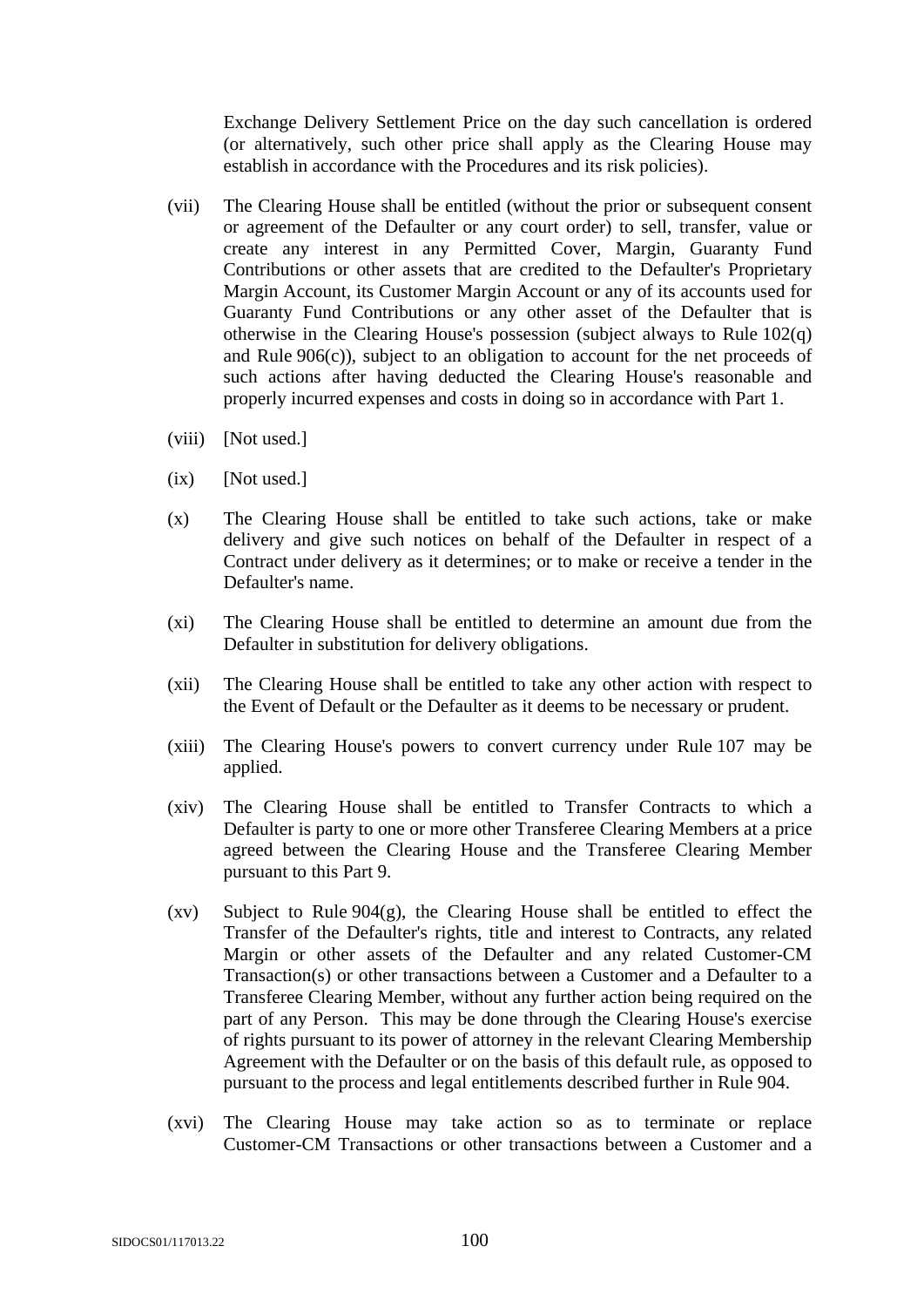Defaulter which are consequential on it taking actions in relation to Contracts in accordance with Rule 904.

- (xvii) The Clearing House shall be entitled to take any other action with respect to the Defaulter, the Contracts to which the Defaulter is party or any Margin, Guaranty Fund Contribution or Surplus Collateral provided by the Defaulter as the Clearing House at its discretion considers to be necessary or prudent in the circumstances.
- (xviii) The Clearing House may make appropriate entries on the records of the Clearing House and submit appropriate data to Delivery Facilities to give effect to any action taken in accordance with this Part 9.
- (xix) [Not used.]
- (c) [Not used.]
- (d) If, as a result of the rules of an Exchange which limit fluctuations in price or other circumstances, it is not possible to close out or terminate all Contracts to which the Defaulter is party pursuant to Rule 905(b), the Clearing House may close out or terminate such Contracts by taking opposite positions for Contracts in Contracts in the current expiration period and terminating the resultant terminated positions.
- (e) All terminations and closing out of Contracts pursuant to this Rule 905 shall be for the account and cost of the Defaulter.
- (f) Without prejudice to the generality of the indemnities in Rules 111 and 301, but without duplication of any other obligation under these Rules, the Defaulter, acting for its own account as principal, shall indemnify, hold harmless and be liable to the Clearing House in respect of all the losses, unpaid fees, liabilities, damages, injuries, taxes, costs and expenses (including, without limitation, legal, accountancy or other professional services expenses and disbursements, the costs of close-out, termination or Transfer of Contracts or Margin, amounts payable by the Clearing House to Approved Financial Institutions or custodians and any amount payable by the Clearing House to any Person in respect of tax in connection with the Defaulter or its Contracts, Margin, obligations or the Event of Default), in the case of any such item whether relating to the Proprietary Account or Customer Account of the Defaulter, incurred or suffered by any of the Clearing House, any Market or any of their Directors or directors (as the case may be), officers, employees, committees (including any individual committee member) or those of their Affiliates arising out of the Defaulter's conduct (whether such conduct took place prior to or after declaration of the Event of Default) or in connection with the Event of Default. Rule 111(b) shall apply in respect of this Rule 905(f) in the same way as it applies to Rule 111(a).

### **Rule 906** *Net Sums Payable*

(a) Following discharge of a Defaulter's rights, obligations and liabilities under Contracts pursuant to this Part 9, the Clearing House shall carry out the following calculation separately in respect of the Proprietary Account and the Customer Account of the Defaulter. Upon termination of all Contracts following an Event of Default, the only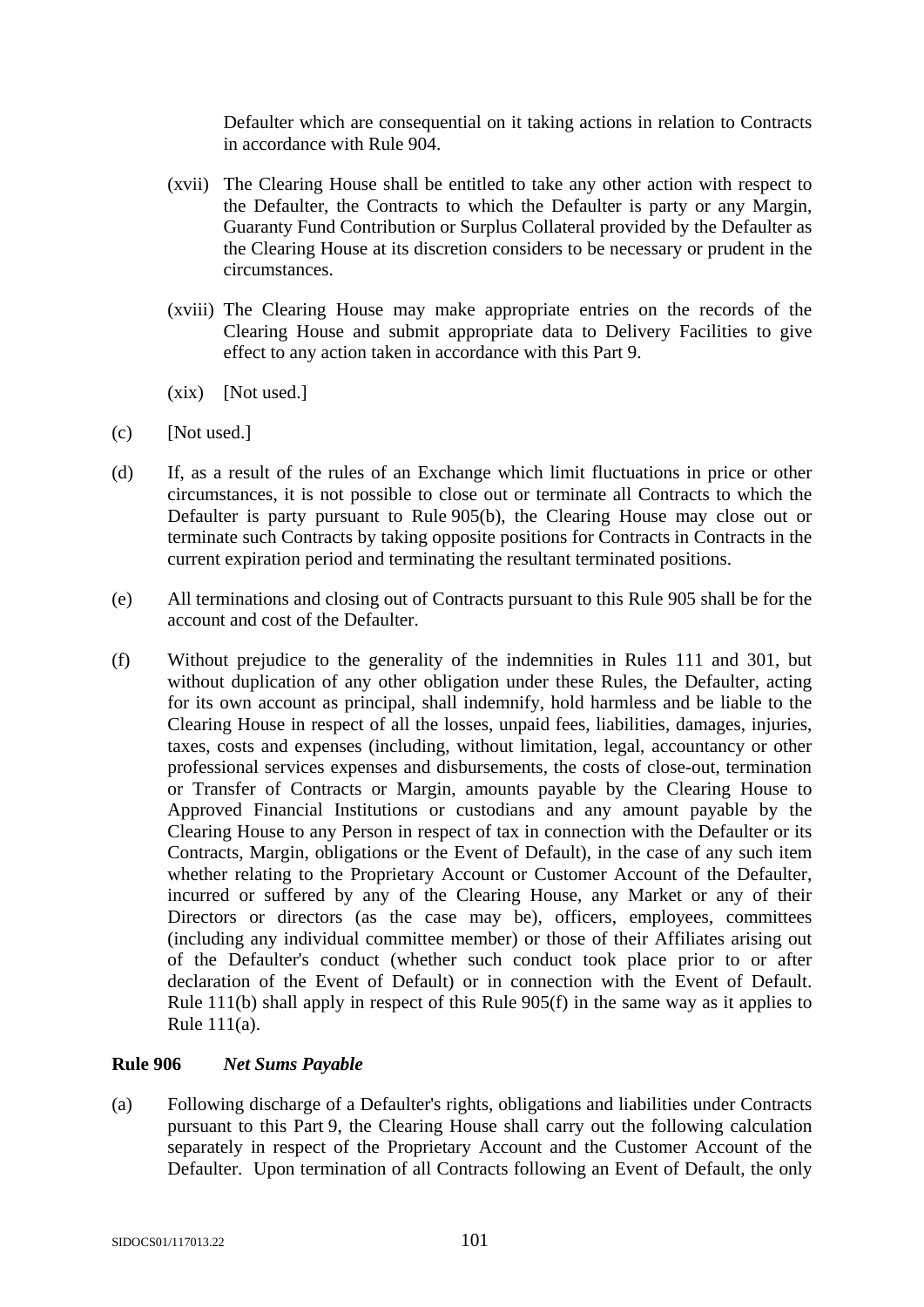obligation of the Clearing House or Defaulter, except for any obligation which had already fallen due for performance but at the time had not been performed (which obligations would be taken into account in the calculation of the net sum, save to the extent that any party has become subject to an irrevocable Transfer Order under Part 12 and/or Rule 902(d), shall be limited to calculation and payment of the net sum and such other obligations as are expressed to apply in Rule 209 or this Part 9. Following an Event of Default, there shall be no requirement for future payments or deliveries to be made in respect of any terminated Contracts (including in each case no requirement to pay or deliver any related Margin that has not at the time fallen due for payment, except as part of the net sum). The methodology involves aggregating or setting off various amounts (as applicable) so as to produce separate net sums for the Proprietary Account and the Customer Account of the Defaulter (each such net sum, *N*) in each case defined by the formula:

*N = L - A - D - C - M - GFC - SC - OA + OL* 

where such letters have the meanings set out below in this Rule 906(a):

 $L =$  the aggregate amount, expressed as a positive number, of all sums payable by the Defaulter in respect of Contracts recorded in the relevant Account (which are not voidable and voided by the Clearing House pursuant to Part 4) taking into account any of the following actions under Rule 903, 904 or 905:

- (i) any rescission, termination, close-out, or liquidation; and
- (ii) the Transfer of any of the Defaulter's Contracts to a Transferee Clearing Member (not being the Defaulter) or acceptance or entry into by a Clearing Member of any of the Defaulter's Contracts or contracts similar to any of the Defaulter's Contracts,

plus all amounts that were payable but remain unpaid by the Defaulter under the terms of Contracts, plus any costs and expenses of the Clearing House in any way relating to any Contract to which the Defaulter was party, including, without limitation, legal, accountancy or other professional services expenses and disbursements, the costs of close-out, termination or Transfer of Contracts and any amount payable by the Clearing House to any Person in respect of tax in connection with the Defaulter or its Contracts, Margin, obligations or the Event of Default; but excluding, in respect of a Contract where the Defaulter acts as agent (if any), any liabilities attributable to the Defaulter arising out of the relationship of principal and agent; and the Clearing House may assess any one or more elements of such amount *L* in its discretion, provided that any costs, expenses, taxes or other amounts falling within the scope of the indemnity in Rule 905(f) (not being amounts payable in respect of Contracts falling under *L*(i) or (ii) above) shall be allocated to the Proprietary Account regardless of the Contracts or Account to which they relate.

 $A =$  the aggregate amount, expressed as a positive number, of all sums payable to the Defaulter in respect of Contracts recorded in the relevant Account (which are not voidable and voided by the Clearing House pursuant to Part 4), taking into account any of the actions referred to under *L*(i) or (ii) above, plus all amounts that were payable but remain unpaid by the Clearing House under the terms of Contracts, excluding, in respect of a Contract where the Defaulter acts as agent (if any), any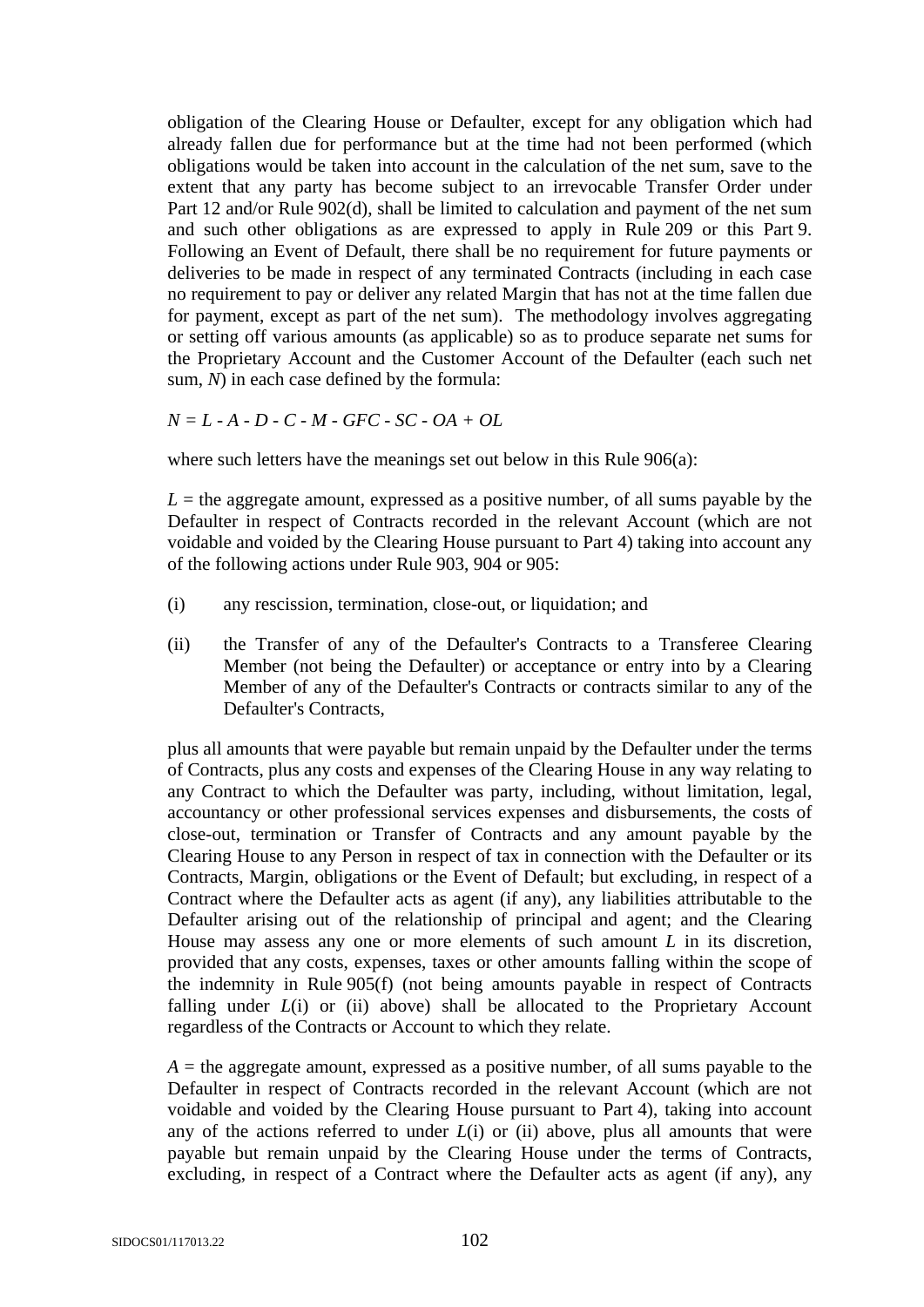rights attributable to the Defaulter arising out of the relationship of principal and agent and further excluding any amount included under *D*, *C*, *M*, *GFC* or *SC*; and the Clearing House may assess any one or more elements of such amount *A* in its discretion.

*Note on calculation of the amounts L and A*: For the purposes of calculating amounts *L* and *A*, the amount payable by or to the Defaulter in respect of any Contract or Open Contract Position is the difference between:

(x) the price of the Contract or Open Contract Position recorded in the Clearing House's books for the later of: (A) the last date on which a payment in respect of Variation Margin was successfully and fully made by the Clearing Member to or to the account of the Clearing House; or (B) the last date on which a return of amounts following a Variation Margin call was successfully and fully made by the Clearing House to the Clearing Member or to the account of the Clearing Member; and

(y) the price at which the Contract or Open Contract Position was Transferred, terminated or closed out pursuant to Rules 903 to 905.

 $D =$  if the Clearing House so determines at its discretion, the aggregate amount of any sums in respect of a Deliverable delivered, physically settled, to be delivered or to be physically settled under a Contract with the Defaulter or in respect of which cash settlement is to be made as calculated by the Clearing House at its discretion relating to the relevant Account (if payable to the Clearing Member being a positive number and hence set off in the calculation under this Rule 906(a) against any amount *L-A* if that amount is also a positive number or if payable to the Clearing House being a negative number and aggregated in the calculation under this Rule 906(a) with any amount *L-A* if that amount is a positive number), in any case excluding any amount included under *C*, *M*, *GFC* or *SC*.

 $C =$  if relevant, any sum owed by or to the Clearing House to or from a recognised investment exchange or another approved clearing house or recognised clearing house of which the Defaulter is or was a member, under an indemnity given or reimbursement or similar obligation in respect of a margin set off agreement in which the Defaulter chose to participate (if payable to the Clearing Member being a positive number and set off in the calculation under this Rule 906(a) against any amount *L-A-D* if that amount is also a positive number or if payable to the Clearing House being a negative number and aggregated in the calculation under this Rule 906(a) with any amount *L-A-D* if that amount is a positive number).

 $M$  = means the following, expressed as a positive number:

(iii) in relation to a net sum calculation for the Proprietary Account of the Defaulter, the value of any property provided by or on behalf of the Defaulter in respect of its Proprietary Account as Margin under Rule 502(g), Original Margin, buyer's security or seller's security (without any double counting) or in satisfaction of such Margin requirements and recorded in the Proprietary Margin Account of the Defaulter; or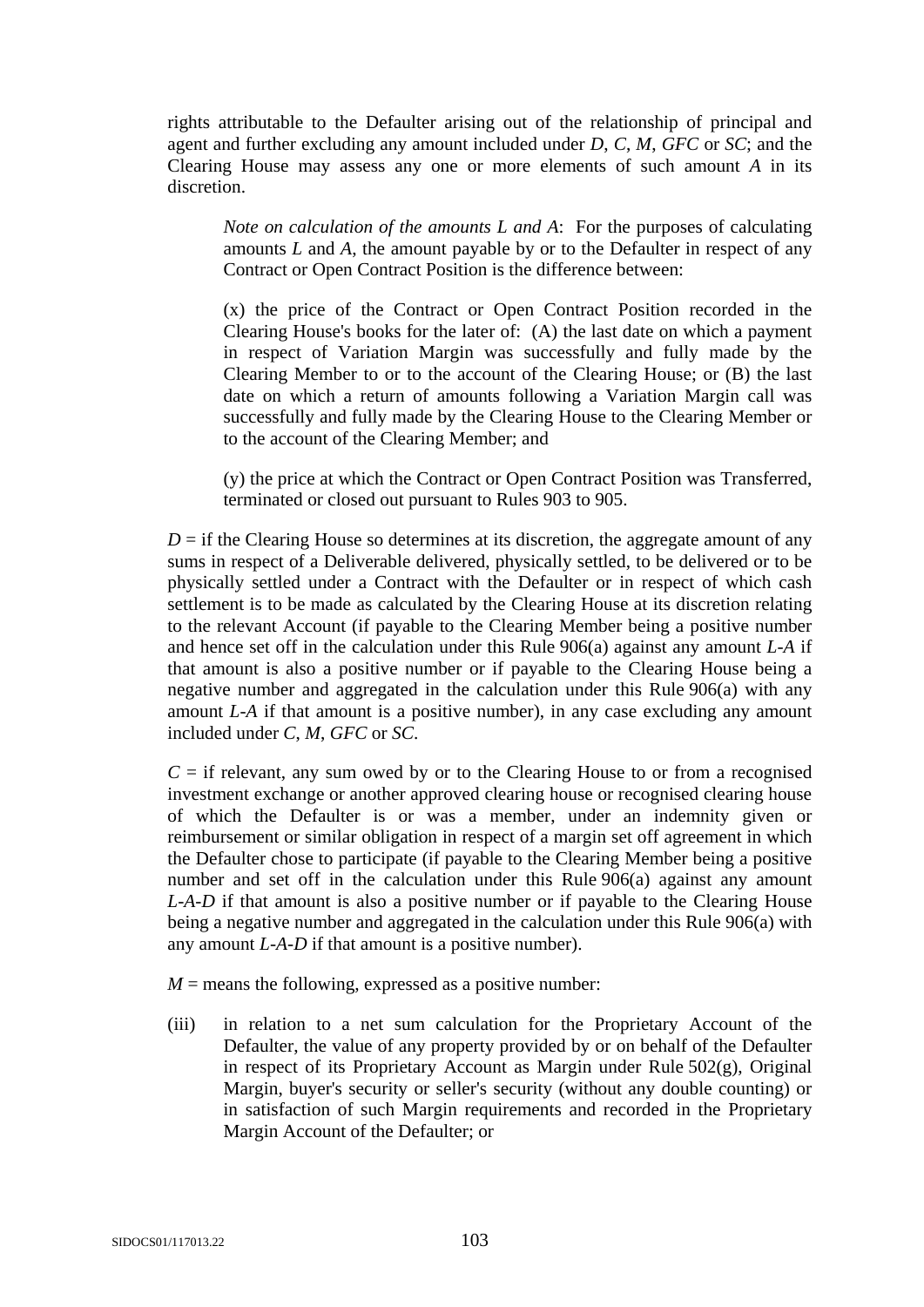- (iv) in relation to a net sum calculation for the Customer Account of the Defaulter, the value of any property provided by or on behalf of the Defaulter as margin under Rule 502(g), Original Margin, buyer's security or seller's security (without any double counting) in respect of such Customer Account or in satisfaction of such Margin requirements and that is recorded in the related Customer Margin Account of the Defaulter, excluding any Margin that would otherwise fall under amount *M* but that is transferred to a Transferee Clearing Member pursuant to this Part 9.
- $(v)$  [Not used.]

*GFC* = the value, expressed as a positive number, of any property provided by or on behalf of the Defaulter as Guaranty Fund Contributions, which may be applied in connection with the net sum for the Customer Account or the Proprietary Account of the Defaulter at the discretion of the Clearing House, provided that the total applied to the Customer Account and Proprietary Account of a Defaulter in accordance with Rules 906(b) and (c) under *GFC* shall not exceed the total Guaranty Fund Contributions of the Defaulter.

 $SC =$  the value, expressed as a positive number, of any property provided by or on behalf of the Defaulter in respect of the relevant Account that constitutes Surplus Collateral.

 $OA =$  the aggregate of any amounts, expressed as a positive number, not falling under *A*, *D*, *C*, *M*, *GFC* or *SC* standing to the credit of the Defaulter or payable to the Defaulter or any right or claim of the Defaulter against the Clearing House relating to the relevant Account, in any case whether pursuant to these Rules, any Contract or otherwise, including without limitation, any available assets that would be recorded in the Proprietary Account but for Rule 906(c), but excluding in any case, any Surplus Collateral.

 $OL$  = the aggregate of any other amounts, expressed as a positive number, not falling under *L* payable by the Defaulter to the Clearing House or any right or claim of the Clearing House against the Defaulter relating to the relevant Account, in any case whether pursuant to these Rules, any Contract or otherwise (including without limitation any fines payable pursuant to Part 10 and any other amounts payable in respect of any breach by the Defaulter of these Rules in either case not falling under *L*), in any case at the discretion of the Clearing House, provided that any amounts falling within the scope of the indemnity in Rule 905(f) but not falling under *L* shall be allocated to the Proprietary Account regardless of the Contracts or Account to which they relate.

All such amounts specified above must be aggregated, set off and applied in the order set out in the calculation above and in such order as is further required, restricted or limited by Rules 102(q), 906(b) and 908 and provided further that any amount is only included in respect of the relevant net sum to the extent allowed pursuant to Rule 906(b).

(b) The Defaulter's Guaranty Fund Contributions may be used for the purpose of calculating any net sum on any Account relating to that Defaulter (provided that any such amounts are not double counted), in accordance with Rule 906(a) and subject to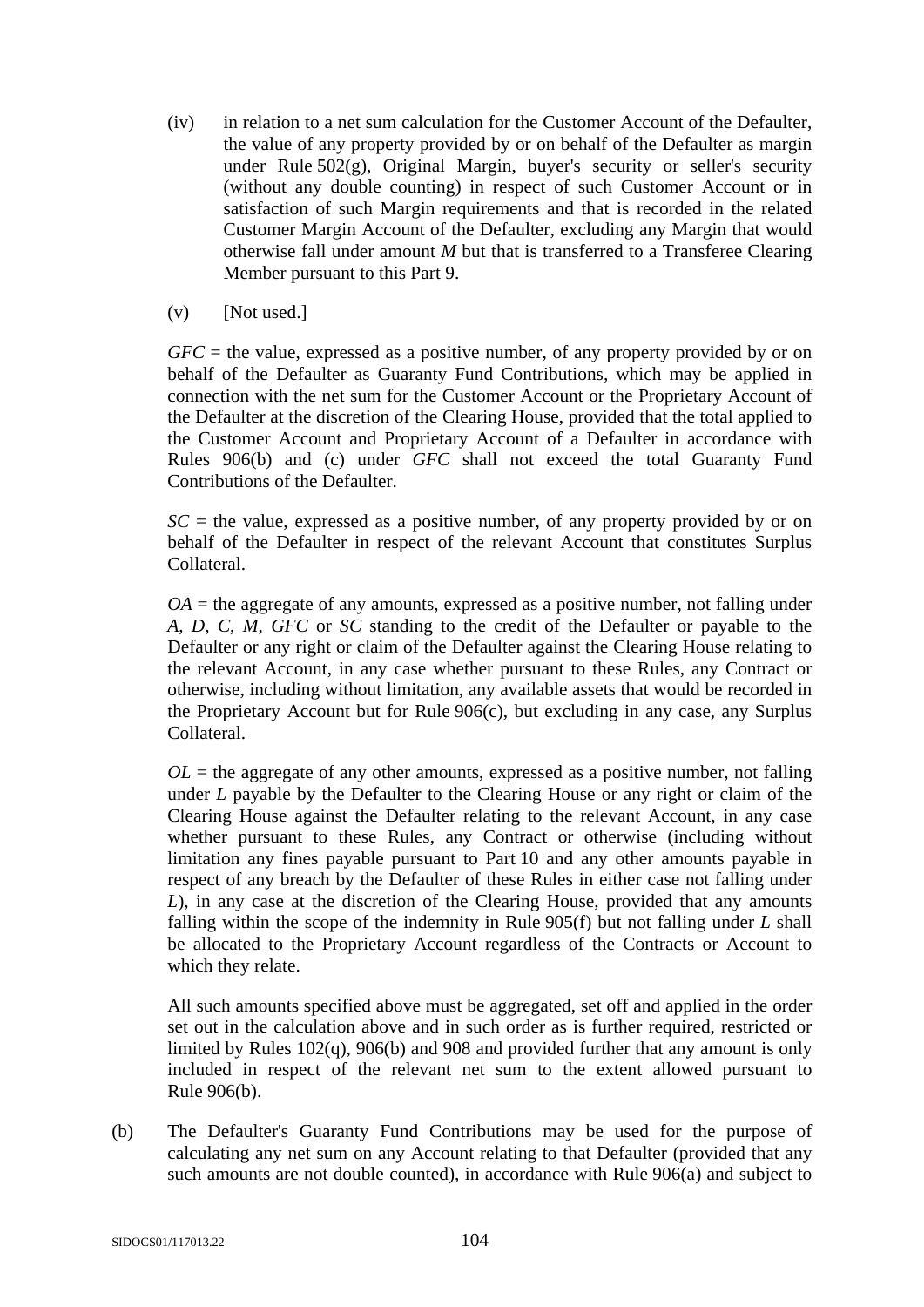the restrictions in Rule 906(c), Rule 908, Rule  $102(q)$  and this Rule 906(b) as determined by the Clearing House. The aggregate sums finally payable shall be separately certified under Rule 906(e).

- (c) The Clearing House shall aggregate, set off or apply any Margin, Surplus Collateral or other surplus assets available to it in relation to a Defaulter's Proprietary Account to meet a shortfall on that Defaulter's Customer Account (and, if it does so, shall include any such amounts within the net sum to be calculated in relation to such Customer Account), provided that if any amounts are so aggregated, set off or applied, the amount *A*, *D*, *C*, *M*, *SC* or *OA* (as applicable) and consequently the net sum payable by the Clearing House in relation to the Defaulter's Proprietary Account shall be reduced by the same amount as is so included within the net sum for its Customer Account. In so doing, the Margin, Surplus Collateral or other surplus assets available to the Clearing House in relation to a Defaulter's Customer Account may only be aggregated, set off or applied to such Defaulter's Customer Account if:
	- (i) following calculation of what would otherwise be the net sum on the Proprietary Account, the Clearing House has aggregated, set off or applied any Margin, Surplus Collateral or other surplus assets available to it in relation to a Defaulter's Proprietary Account and not included such amount in the calculation of the net sum for the Proprietary Account under this Rule 906(c) (such Margin, Surplus Collateral or other surplus assets so aggregated, set off or applied to the Customer Account and not included in the net sum calculation for the Proprietary Account, being any money and assets deposited with or paid to the Clearing House for or in relation to Proprietary Account Contracts for the purposes of Regulation  $24(1)(b)(i)(A)$  of the SF(CF)R and any money and assets, not being any money or assets of the Customer of the Defaulter, deposited by the Defaulter with the Clearing House as collateral or guarantee for the purpose of satisfying all obligations of the Defaulter to the Clearing House including Guaranty Fund Contributions) referred to in Regulation  $24(1)(b)(i)(B)$  of the SF(CF)R;
	- (ii) the Clearing House has reasonable grounds for forming an opinion that applying such assets to such Defaulter's Customer Account would not jeopardise the financial integrity of the Clearing House; and
	- (iii) all other provisions applicable to the Defaulter's Customer Account, as set out in this Part 9, are complied with.

The Clearing House may not aggregate, set off or apply any Margin, Surplus Collateral or other surplus available to it in relation to the Defaulter's Customer Account to meet a shortfall on the Defaulter's Proprietary Account.

(d) Where *N* is a positive number, the net sum equal to *N* shall be payable by the Defaulter to the Clearing House. Where *N* is a negative number, the net sum equal to the absolute value of *N* shall be payable by the Clearing House to the Defaulter, or, otherwise at the Clearing House's election and discretion in respect of a Customer Account, directly to a Customer, if the Clearing House is aware of the identity of the Customer or indirect client in question, and in all cases where the Clearing House is aware of an appropriate account to receive transfer of such net sum.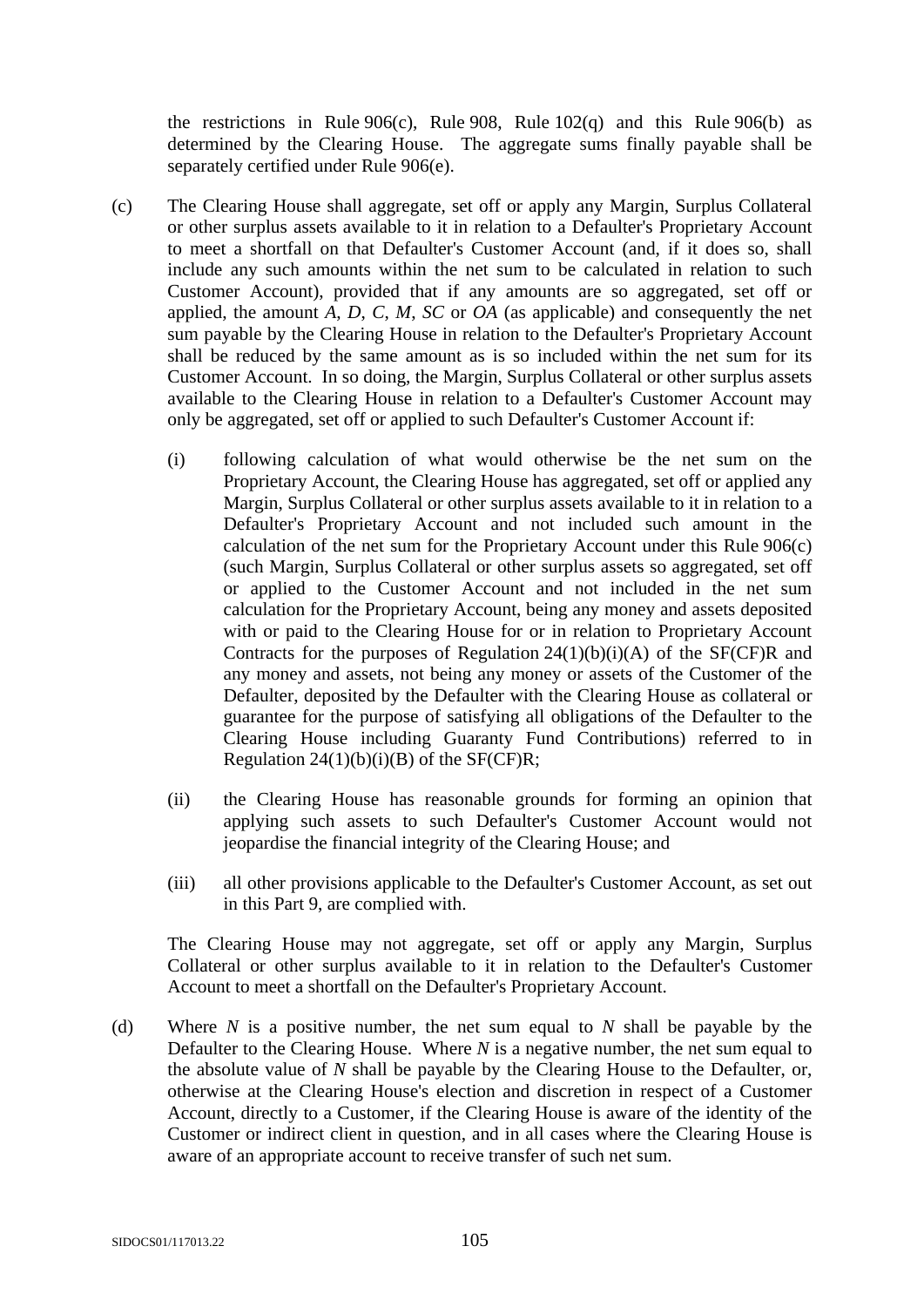If the Clearing House makes payment in respect of amounts which would have otherwise been included any net sum to or to the account of a Person other than the Defaulter in accordance with these Rules, the Defaulter's claim against the Clearing House shall be accordingly reduced by the amount paid to such Person and the amount of any net sum *N* payable to the Defaulter shall be accordingly reduced. If the Clearing House makes payment in respect of amounts, whether pursuant to a net sum or otherwise, to any Person in accordance with these Rules, and such amounts are required to be held by such Person on trust or otherwise segregated for a Customer pursuant to Regulations 16 and 26 of the SF(LCB)R or other Applicable Law, any claim by such Customer against the Clearing House and any trust property held by the Clearing House for such Customer pursuant to Regulation 23(3) of the SF(CF)R shall be accordingly reduced by the amount paid to such Person. Where *N* is equal to zero, no amount shall be payable as between the Clearing House and the Defaulter pursuant to this Rule 906. Where there is more than one separately certified amount *N* certified under Rule 906(e) as a result of Rule 906(b), each amount so certified shall be treated as a separate obligation which cannot be netted off against another certified amount *N*  in respect of a different account of the Defaulter.

- (e) Each amount *N* shall be certified by the Clearing House promptly upon its determination. Such determination may be delayed or withheld until such time as all relevant sums and components have been evaluated, all Transfers have been completed and the value or sale proceeds of any non-cash Margin, Surplus Collateral, Guaranty Fund Contributions or other assets are determined, received or available. A certificate of the Clearing House made pursuant to this Rule 906(e) shall be conclusive as to the amount required to be paid by or to any Defaulter or other Person in discharge of rights and liabilities in respect of the Contracts, property and Account to which such certificate relates.
- $(f)$  [Not used.]
- $(g)$  [Not used.]
- (h) [Not used.]

#### **Rule 907** *Administrative matters concerning an Event of Default*

- (a) The Clearing House may co-operate, by the sharing of information and otherwise, with any Governmental Authority, Clearing Organisation, Exchange or Insolvency Practitioner having responsibility for any matter arising out of, or connected with, an Event of Default or the default of a recognised investment exchange or another approved clearing house or recognised clearing house.
- (b) The Clearing House will report to the Defaulter or any relevant Insolvency Practitioner, on steps taken pursuant to this Part 9.
- (c) For the avoidance doubt, nothing in these Rules shall oblige the Clearing House to take any step to recover any asset or amount in the possession of a Defaulter or one of its Customers in connection with an Event of Default.
- (d) Without prejudice to the Clearing House relying on any other information provided to it by a Clearing Member or any other Person, the Clearing House shall be entitled to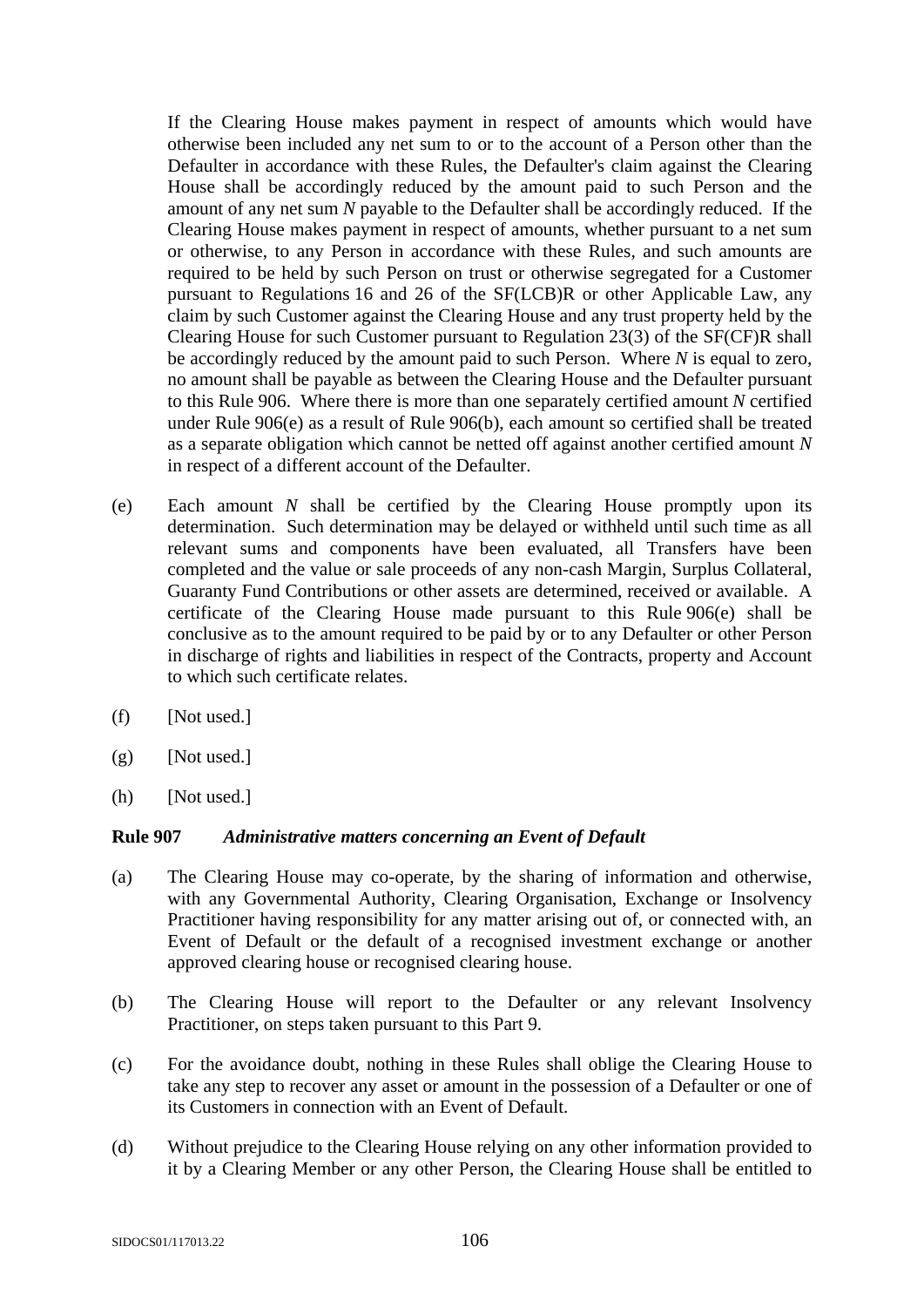rely on the most recent information provided to it in relation to Default Portability Preferences and Non-Transfer Positions and Margin provided to the Clearing House by a Defaulter prior to declaration of an Event of Default, notwithstanding any notice or purported notice to the contrary from a Defaulter, its Insolvency Practitioner or any other Person received by the Clearing House after declaration of an Event of Default. The Clearing House shall have no obligation to enquire of any Customer or other Person as to any Default Portability Preference or Non-Transfer Positions. The rights of the Clearing House to deal with Margin and other Permitted Cover under the default rules shall not be restricted as a consequence of a Defaulter having either entered into any indebtedness with a Customer or having provided different forms of collateral to the Clearing House from that which it had received from its Customer, in either case in order to facilitate the provision of Permitted Cover to the Clearing House.

- (e) A Defaulter shall immediately disclose the names, addresses and contact details of each of its Customers or any Customer upon receiving notice to do so from the Clearing House.
- (f) Rule  $202(a)(xii)$  shall apply in respect of the Defaulter for the benefit of the Clearing House and any Transferee Clearing Member in respect of each Transfer of Contracts (and any related Customer-CM Transactions) and any related transfer of Margin or other assets taking place pursuant to this Part 9.
- (g) The Clearing House (including any Insolvency Practitioner with powers over the Clearing House or other Representative) and all Clearing Members and Customers and their Representatives (including any Insolvency Practitioner with powers over any Clearing Member, Customer or other Representative) shall, to the extent permitted by Applicable Laws:
	- (i) refrain from taking any action or seeking any order of any Governmental Authority that would result in or facilitate any asset or liability being applied contrary to the requirements of this Part 9; and
	- (ii) take all reasonable steps possible including, without limitation, the application for and procurement of such orders from such Governmental Authorities as are necessary, to ensure that assets of the Clearing House are applied only pursuant to this Part 9.
- (h) Notwithstanding any other provision of these Rules or the Finance Procedures concerning the use of Nominated Bank Accounts or Approved Financial Institutions, any amount payable to or from the Clearing House following the declaration of a net sum in accordance with this Part 9 may be paid to or from an account other than a Nominated Bank Account and/or to or from an account other than with an Approved Financial Institution that has previously been designated as such by the Clearing House, provided that:
	- (i) the account is an account of the Defaulter or an account operated by an Insolvency Practitioner on behalf of the Defaulter;
	- (ii) in the case of payments to the Defaulter, details of the account to be used and such other information relating to the account as is reasonably requested by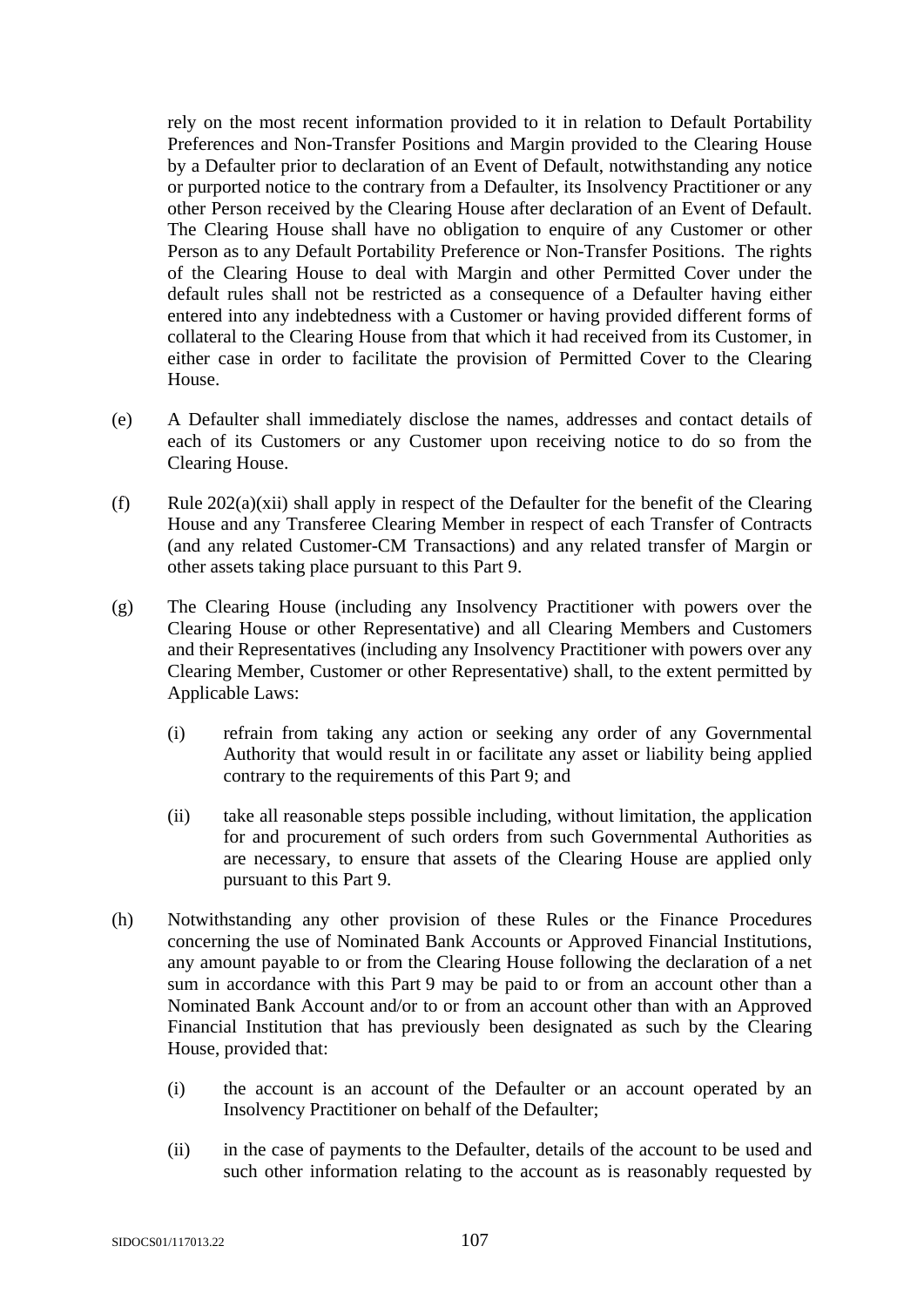the Clearing House are provided in writing to the Clearing House by the Defaulter or its Insolvency Practitioner; and

- (iii) the bank of the account to which such payment is made shall be treated as if it were an Approved Financial Institution for purposes of any payments referred to in this Rule 907(h) and Part 12 without the need for any further action on the part of the Clearing House.
- $(i)$  [Not used.]
- (j) Without prejudice to the status of any other provision of the Rules that is potentially applicable following an Event of Default as a default rule for purposes of the SFA:
	- (i) [Not used.]
	- (ii) Part 12 contains additional default rules; and
	- (iii) where any defined term is used in a default rule or any general interpretative provision of these Rules is relevant to the interpretation of a default rule, the definition of that term or that interpretative provision is itself also a default rule.
- $(k)$  [Not used.]
- (l) [Not used.]
- (m) The Clearing House may, if so requested by a Clearing Member, Transfer any Contracts recorded in the Customer Account of that Clearing Member to the Proprietary Account of the same Clearing Member, in order to facilitate the management by the Clearing Member of a Customer default or a breach by a Customer of a Customer-Clearing Member Agreement. This Rule 907(m) applies equally in the absence of declaration of any Event of Default by the Clearing House.

#### **Rule 908** *Application of Assets upon an Event of Default*

- (a) Notwithstanding any other provision of these Rules:
	- $(i)$  [Not used.]
	- (ii) [Not used.]
	- (iii) any Guaranty Fund Contributions (including additional Guaranty Fund Contributions) invoiced to or transferred by Clearing Members that are not Defaulters or accrued in each case after the declaration of an Event of Default but prior to the completion of the relevant default proceedings for the Event of Default shall not be applied to meet any obligations or liabilities of the Defaulter or any shortfall, loss or liability to the Clearing House arising in connection with that prior Event of Default; and
	- (iv) [Not used.]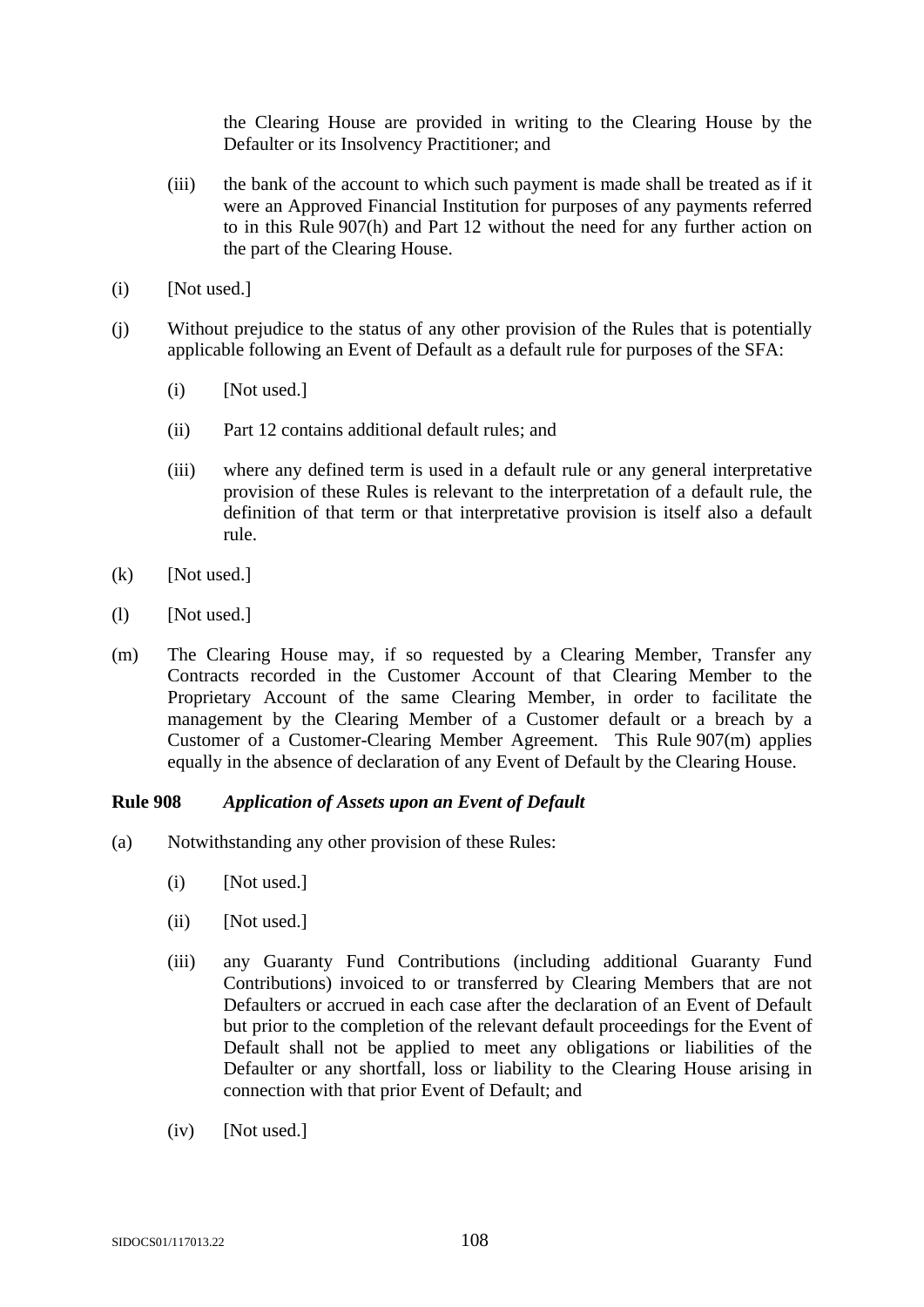- (v) without limitation to the generality of Rule 102(q), this Rule 908 is subject to Rule 102(q).
- (vi) [Not used.]
- (vii) [Not used.]
- (viii) [Not used.]
- (ix) [Not used.]
- (b) The Clearing House shall be entitled to meet the obligations and liabilities of the Defaulter and any shortfall, loss or liability to the Clearing House upon or following any Event of Default of that Defaulter (including in connection with any net sum calculated under Rule 906), by applying the following assets in the order of recourse set out below:
	- (i) first, any amounts falling under *N* in Rule 906(a) in the order and in respect of the Accounts specified in Rule 906(a) subject to the restriction set out in Rule 906(c) (provided that the Clearing House shall not be required to assert or pursue any such claim or bring any such action as a precondition to applying assets referred to in Rule  $908(b)(ii)$  to (v) but shall be required to account for any subsequent proceeds not included in the amount determined, less the costs of realising any such claim or action or obtaining such amount or asset);
	- (ii) second, the Clearing House Initial Contribution;
	- (iii) third:
		- (A) Guaranty Fund Contributions of Clearing Members other than the Defaulter in question (including, where relevant, any surplus Guaranty Fund Contributions of other Defaulters, if two or more Default proceedings take place concurrently and any such surplus is available); and
		- (B) the Clearing House GF Contribution,

on a basis *pro rata* (subject to Rule 908(i)) to the sum of the total of all Guaranty Fund Contributions (excluding Guaranty Fund Contributions of the Defaulter and Guaranty Fund Contributions of other Defaulters that have been or are to be applied in connection with separate Default proceedings) and the Clearing House GF Contribution at the time of the Event of Default;

- (iv) fourth, any claims under default insurance policies (including the proceeds of any claim) of which the Clearing House is the beneficiary that are available to the Clearing House as a result of the Event of Default; and
- (v) fifth, Assessment Contributions received by the Clearing House pursuant to Rule 909.
- (c) [Not used.]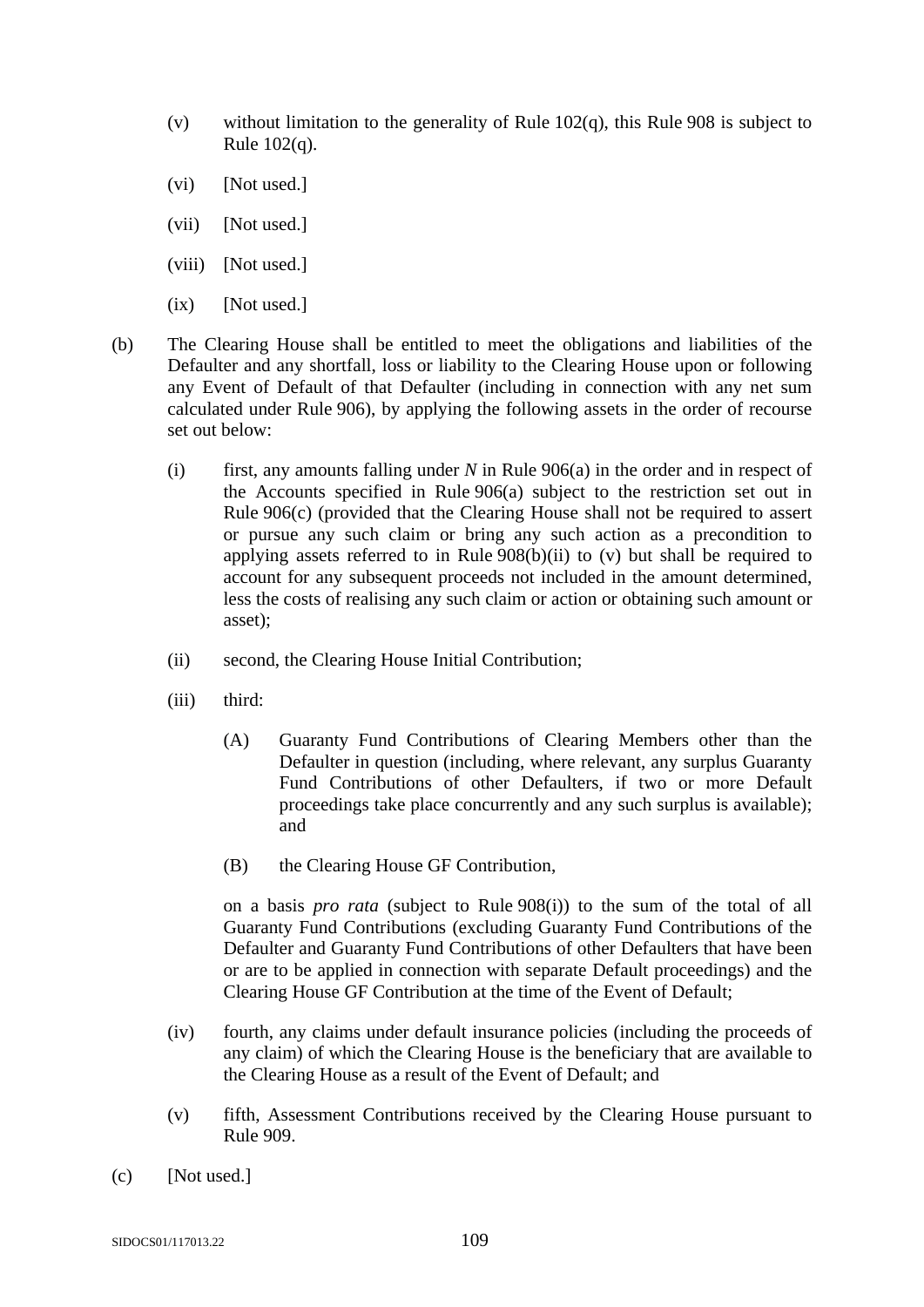- (d) [Not used.]
- (e) [Not used.]
- $(f)$  [Not used.]
- $(g)$  [Not used.]
- (h) The requirements of this Rule 908 shall apply and be binding upon the Clearing House and all Clearing Members including upon the event of any Insolvency affecting the Clearing House or any Clearing Member. The Clearing House (including any Insolvency Practitioner with powers over the Clearing House or other Representative) and all Clearing Members (including any Insolvency Practitioner with powers over any Clearing Member or their Representatives) shall, to the extent permitted by Applicable Laws:
	- (i) refrain from taking any action or seeking any order of any Governmental Authority that would result in or facilitate any asset or liability being applied contrary to the requirements of this Part 9; and
	- (ii) take all reasonable steps possible including, without limitation, the application for and procurement of such orders from such Governmental Authorities as are necessary, to ensure that assets of the Clearing House are applied only pursuant to this Part 9.
- (i) Notwithstanding Rule 908(b)(iii) and Rule 909, if an auction is held following an Event of Default, the Guaranty Fund Contributions of particular non-defaulting Clearing Members (or other funds transferred to the Clearing House by other auction participants) may be applied in different orders or sequences, and Assessment Contributions may be called in different orders or sequences, rather than being applied or called *pro rata* for all Clearing Members, with reference to the bids made or other behaviours in the default auction, in accordance with the applicable provisions of the Default Auction Procedures.

## **Rule 909** *Powers of Assessment*

- (a) Powers of assessment under this Rule 909 may be exercised by the Clearing House following an Event of Default occurring in respect of an Clearing Member and the liabilities of a Defaulter that is or was an Clearing Member not having been met pursuant to Rule 908(b)(i) to (iv). Immediately upon the Clearing House certifying the Assessment Amount in a Circular, all Clearing Members (other than Defaulters) shall indemnify the Clearing House and become liable to pay Assessment Contributions to the Clearing House in accordance with Rule 909(b).
- (b) The Assessment Contribution payable by each Clearing Member shall be the amount:

$$
AA x \qquad \qquad \frac{GF(CM)}{GF(al)}
$$

where: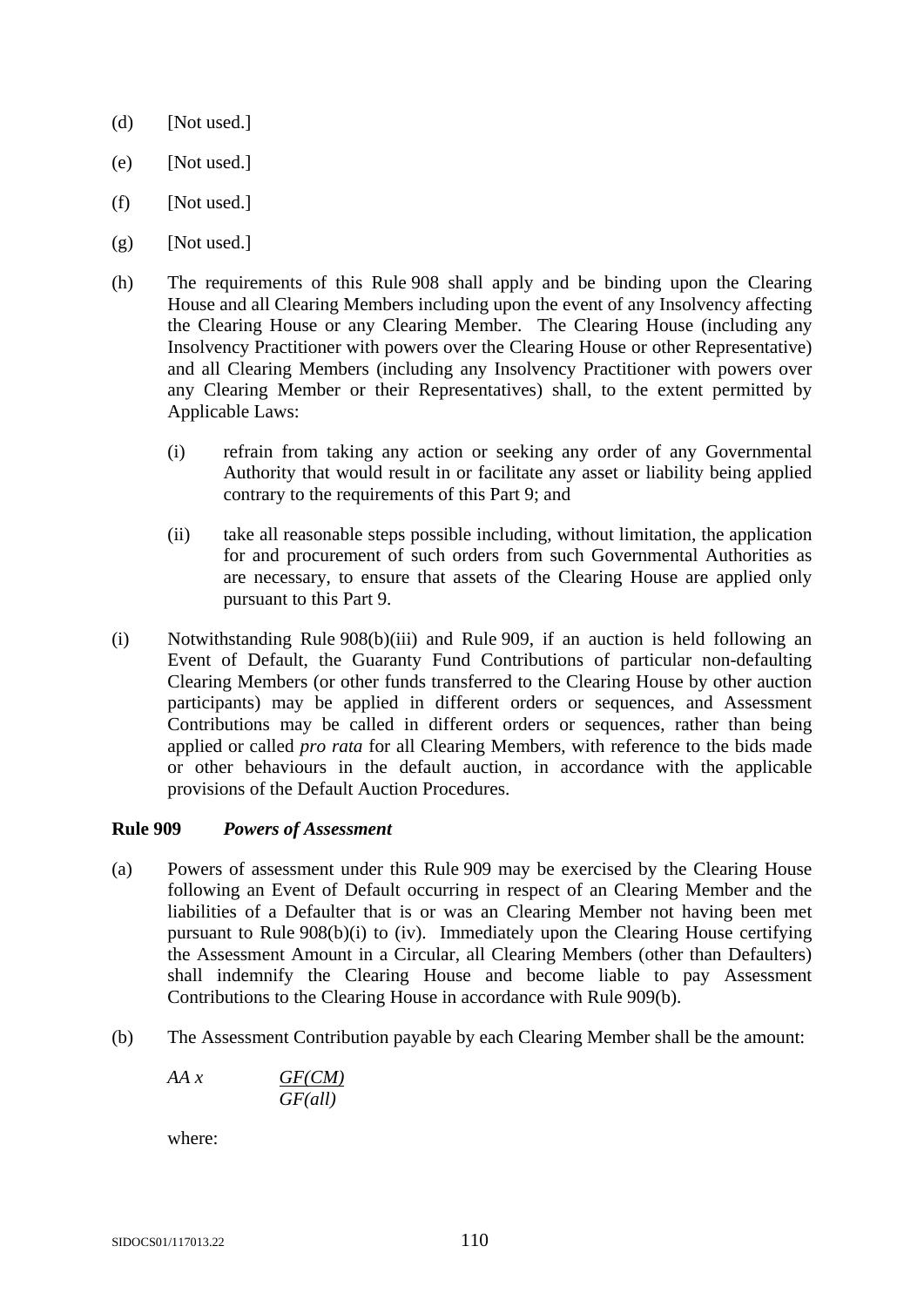*AA* is the Assessment Amount certified by the Clearing House in a Circular as the total shortfall following an Event of Default occurring after funds referred to in Rule 909(a) have been applied, provided that the total Assessment Amount shall be no greater than the amount equal to twice the total required Guaranty Fund Contributions of all Clearing Members immediately prior to the relevant Event of Default (less Guaranty Fund Contributions of Defaulters);

*GF(CM)* is the required Guaranty Fund Contribution of the relevant Clearing Member immediately preceding the relevant Event of Default; and

*GF(all)* is the total required Guaranty Fund Contributions of all Clearing Members immediately preceding the relevant Event of Default (less Guaranty Fund Contributions of Defaulters).

- (c) A Person that is or was an Clearing Member and that has served a termination notice shall be subject to obligations to pay Assessment Contributions only in respect of:
	- (i) Events of Default declared in relation to Clearing Members that are Clearing Members occurring prior to the Termination Notice Time; and
	- (ii) any Events of Default declared in relation to Clearing Members that are Clearing Members occurring after the Termination Notice Time but prior to the Termination Close-Out Time,

provided that Assessment Contributions made by a Person terminating its membership of the Clearing House pursuant to Rule 909(h) shall be included for the purpose of calculating such a cap.

- (d) If the Assessment Amount is not met by Assessment Contribution receipts from Clearing Members due to non-payment by a Clearing Member or Clearing Members, Default of an Clearing Member or Clearing Members or otherwise, the Clearing House shall at its discretion determine what, if any, further action to take. Unless, or unless to the extent that, the Clearing House directs otherwise in a Circular, any shortfall shall be re-assessed against all Clearing Members (other than Defaulters and Persons that have defaulted in making an Assessment Contribution) in accordance with Rule 909(a), as if the shortfall were the Assessment Amount, provided that no Clearing Member shall be liable to pay Assessment Contributions in respect of a single Default for an amount greater than twice its Guaranty Fund Contribution immediately prior to the relevant Default. Subject to Rule 909(c), further Assessment Contributions may be levied and repeated in this manner at the discretion of the Clearing House until the entire Assessment Amount has been met in full by Assessment Contributions.
- (e) All Assessment Contributions shall become due and payable at such time as the Clearing House notifies to Clearing Members (which may be by Circular) and may be collected by the Clearing House pursuant to Rule 209(a).
- (f) If, after any Assessment Contribution has been paid in relation to an Event of Default, the Clearing House collects amounts in respect of a defaulted obligation or unpaid Assessment Contribution in whole or in part from the Defaulter in question or a Person liable to pay an unpaid Assessment Contribution, the Clearing House shall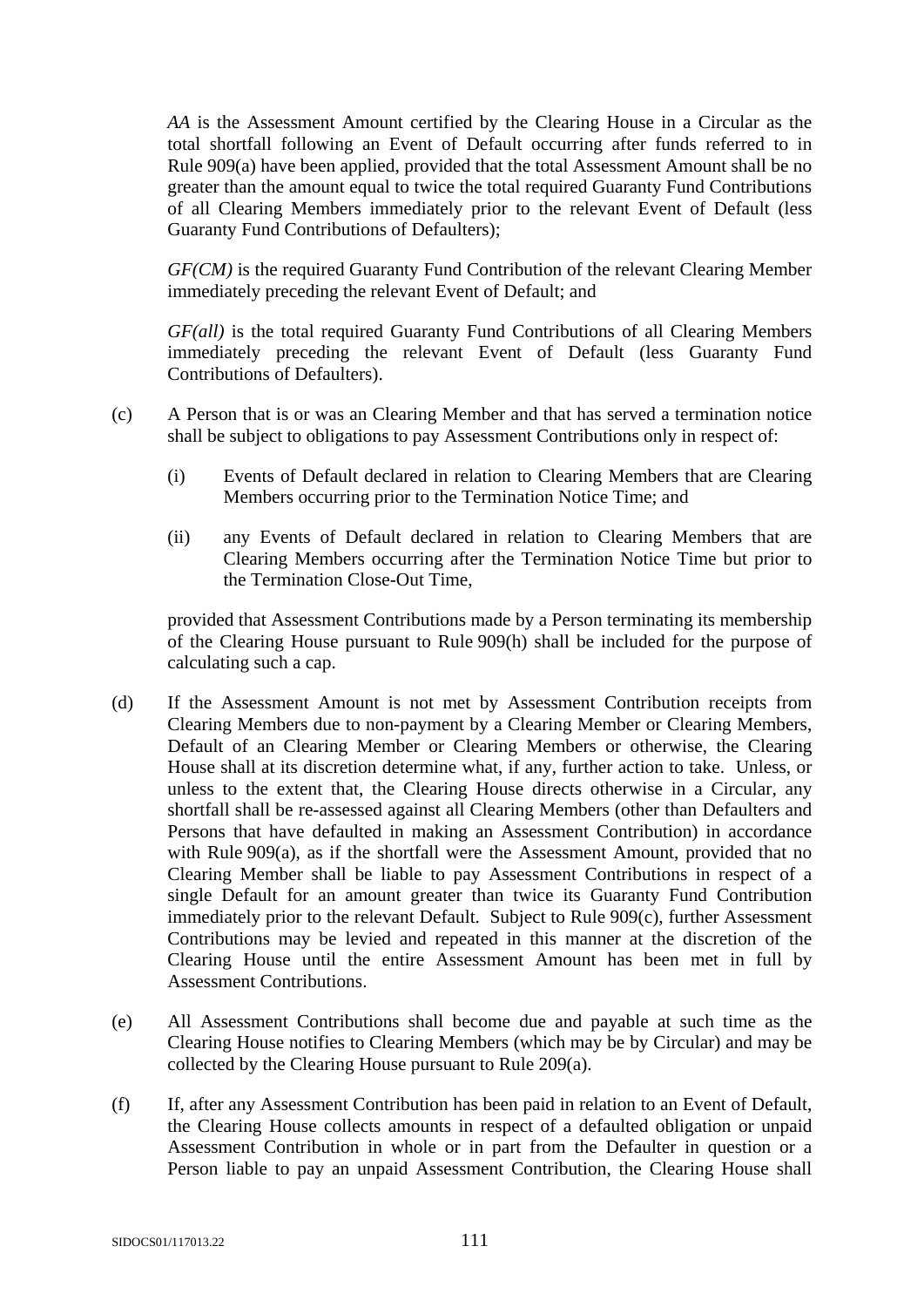refund the amount so collected (less any expenses of the Clearing House, including without limitation any legal fees and expenses incurred in connection therewith) to other Clearing Members (excluding any Defaulter) *pro rata* in respect of paid Assessment Contributions relating to the Event of Default in question, subject to the Clearing House first retaining or repaying amounts up to the amount of any assets of the Clearing House or other third parties applied to meet any liability following exhaustion of the assets specified in Rule 908 or in substitution of any such assets.

- (g) Amounts transferred to the Clearing House by Clearing Members in respect of Guaranty Fund Contributions, including without limitation amounts transferred to restore a deficiency in any Guaranty Fund following an Event of Default, do not constitute Assessment Contributions. Neither the exercise of powers of assessment by the Clearing House nor the payment of Assessment Contributions shall reduce or otherwise affect the liability of a Clearing Member to make Guaranty Fund Contributions pursuant to Rule 1101 *et seq*. or to replenish any Guaranty Fund Contribution pursuant to Rule 1102(i). Assessment Contributions do not constitute Guaranty Fund Contributions.
- (h) Upon an Event of Default or Events of Default being declared and either Assessment Contributions becoming due or there being a Sequential Guaranty Fund Depletion, a Clearing Member liable either to pay an Assessment Contribution or to have its Guaranty Fund Contribution applied (as applicable) shall be entitled to terminate its membership of the Clearing House in accordance with and subject to the provisions of this Rule 909(h). Subject as set out in Rule 209(e), a Clearing Member that terminates its membership in such circumstances shall have no further obligation to replenish the Guaranty Fund pursuant to Rule 1102(i) as from the Termination Notice Time. Such a Clearing Member shall nonetheless remain liable for further application of its Guaranty Fund and further Assessment Contribution payments pursuant to Rule 909(c)(i) and (d), in either case in connection with any Event of Default declared by the Clearing House prior to the Termination Notice Time. For the avoidance of doubt, Rule 912, Rule 209(e) and Rule 209(f), shall apply in relation to any such termination. To be valid, a termination notice under this Rule 909(h) must be delivered to the Clearing House: (i) between the first date on which a call for Assessment Contributions was made in respect of the relevant Event of Default and the date falling 10 days after such date; or, as applicable (ii) between the first date on which the Clearing House gave notice that Guaranty Fund Contributions have been applied in circumstances which constitute a Sequential Guaranty Fund Depletion and the date falling 10 days after such date.
- **Rule 910 [Not used.]**
- **Rule 911 [Not used.]**

# **Rule 912** *Default procedure for certain termination events*

(a) In the event of any termination pursuant to Rule  $209(c)(ii)$  or (iii) or Rule  $909(h)$ , the rights and liabilities of each Clearing Member under all Contracts will be deemed to be terminated without need for any further step on the part of any party and discharged for the purposes of Rule 906 and a net sum or net sums payable by or to the Clearing Member to or from the Clearing House shall be determined as if each Clearing Member were a Defaulter, in accordance with Rule 906 *mutatis mutandis*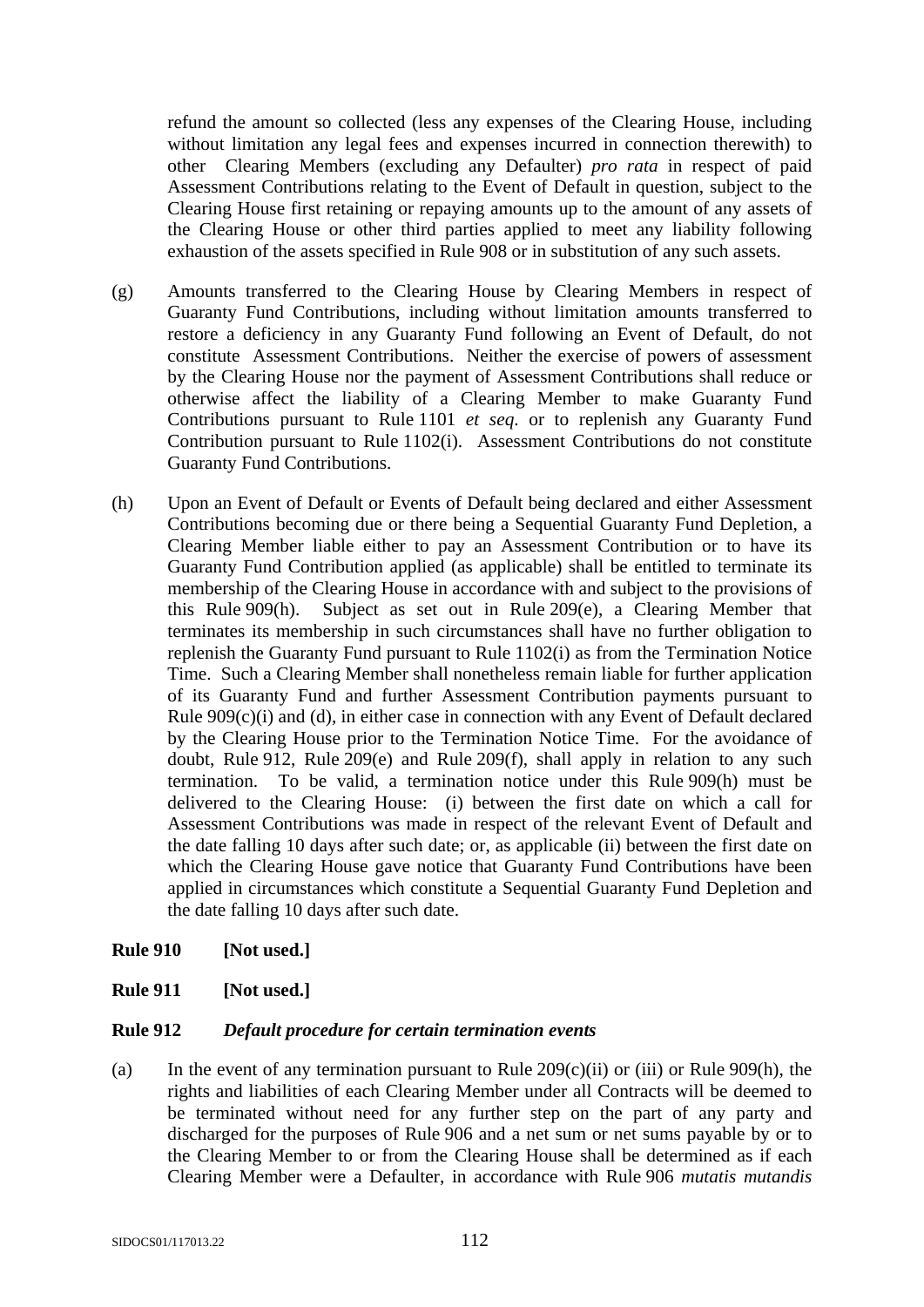and without need for the prior occurrence or declaration of an Event of Default in relation to such Clearing Member.

- (b) In circumstances in which this Rule 912 applies:
	- (i) Rule 909 shall only apply where necessary to meet a shortfall resulting from an Event of Default or Events of Default actually declared by the Clearing House pursuant to Rule 901 (rather than any Event of Default effectively deemed to occur pursuant to this Rule 912);
	- (ii) Rules 901, 902, 903, 904 and 905 shall apply only to Clearing Members that are actually declared subject to an Event of Default (rather than effectively deemed subject to an Event of Default pursuant to this Rule 912); and
	- (iii) [Not used.]
	- (iv) [Not used.]
	- (v) otherwise, this Part 9 shall apply *mutatis mutandis* in relation to terminated Contracts and rights, obligations and liabilities relating thereto.
- (c) If the Clearing House becomes aware of there being or occurring an Insolvency or Failure To Pay in respect of the Clearing House, the Clearing House will promptly issue a Circular specifying that the same has occurred.
- **Rule 913 [Not used.]**
- **Rule 914 [Not used.]**
- **Rule 915 [Not used.]**
- **Rule 916 [Not used.]**
- **Rule 917 [Not used.]**
- **Rule 918 [Not used.]**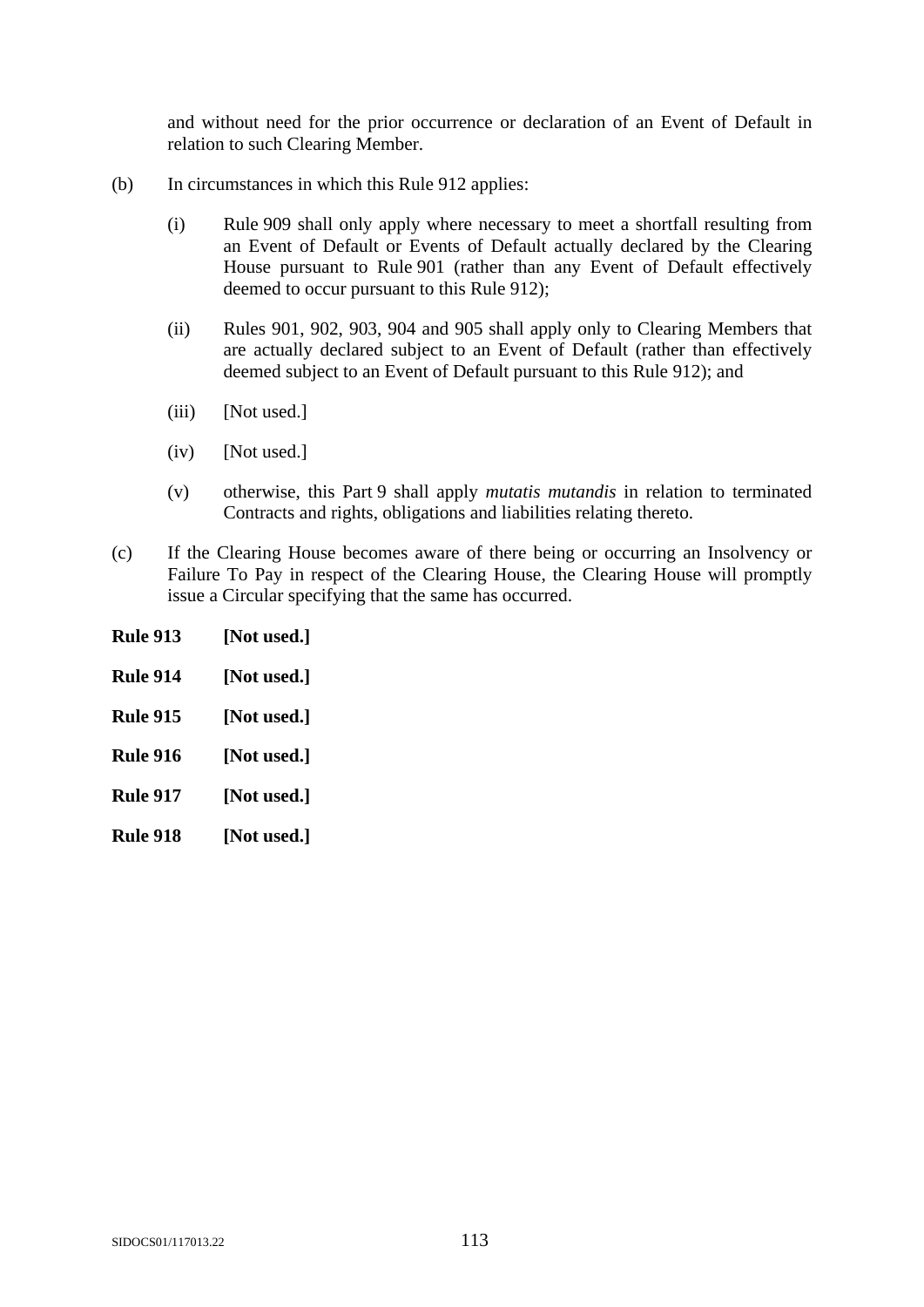## **Part 10 Disciplinary Proceedings**

### **Rule 1001** *Complaints*

- (a) The Clearing House shall consider all complaints made to it in writing by a Clearing Member and may consider any complaints made to it by any other person. If the Clearing House, in its discretion, considers it appropriate or if it is otherwise compelled to do so under any Applicable Law, the Clearing House may refer the matter or make a report on the matter to a Market, Regulatory Authority or Governmental Authority.
- (b) In the case of a complaint which alleges a breach of these Rules, the Clearing House may authorise an investigation or commence disciplinary proceedings under this Part 10 or take no further action if it considers it disproportionate or otherwise, in its discretion.
- (c) The Clearing House shall inform the complainant in writing of any steps taken as a result of the complaint and of the result thereof.
- (d) In the event of a complaint against the Clearing House or any of its Directors, officers, employees or committees (including any individual committee member) (or agents in their capacity as such), such complaint shall be investigated in accordance with the Complaint Resolution Procedures and shall not otherwise be subject to this Part 10.

## **Rule 1002** *Investigations*

- (a) Investigations into breaches or alleged breaches of the Rules may be authorised and conducted by the Clearing House.
- (b) Upon determining that a complaint, matter or concern requires investigation, the Clearing House shall issue a Notice of Investigation ("**NoI**") notifying the Clearing Member concerned that an investigation has been commenced. The NoI shall be sent to the Clearing Member or the person concerned and shall contain a brief description of the matter under investigation.
- (c) In the course of conducting an investigation, the Clearing House may call for the assistance of such professional, legal or accounting advisers, Clearing Organisations, Exchanges, Regulatory Authorities and advisers or other Persons as it thinks fit. Any external adviser appointed by the Clearing House shall be required to treat all information obtained in the course of the investigation as confidential and to disclose it only to the Clearing House, save where compelled to disclose such documents to a third party under any Applicable Law.
- (d) Clearing Members shall co-operate fully with all investigations (whether or not such Clearing Member or person is the direct subject of such investigation). Without limitation, each Clearing Member shall:
	- (i) promptly furnish to the Clearing House such information and documentary and other material (including any information in electronic form) as may reasonably be requested (including without limitation in the case of Clearing Members, details of the Clearing Member's Customers' accounts);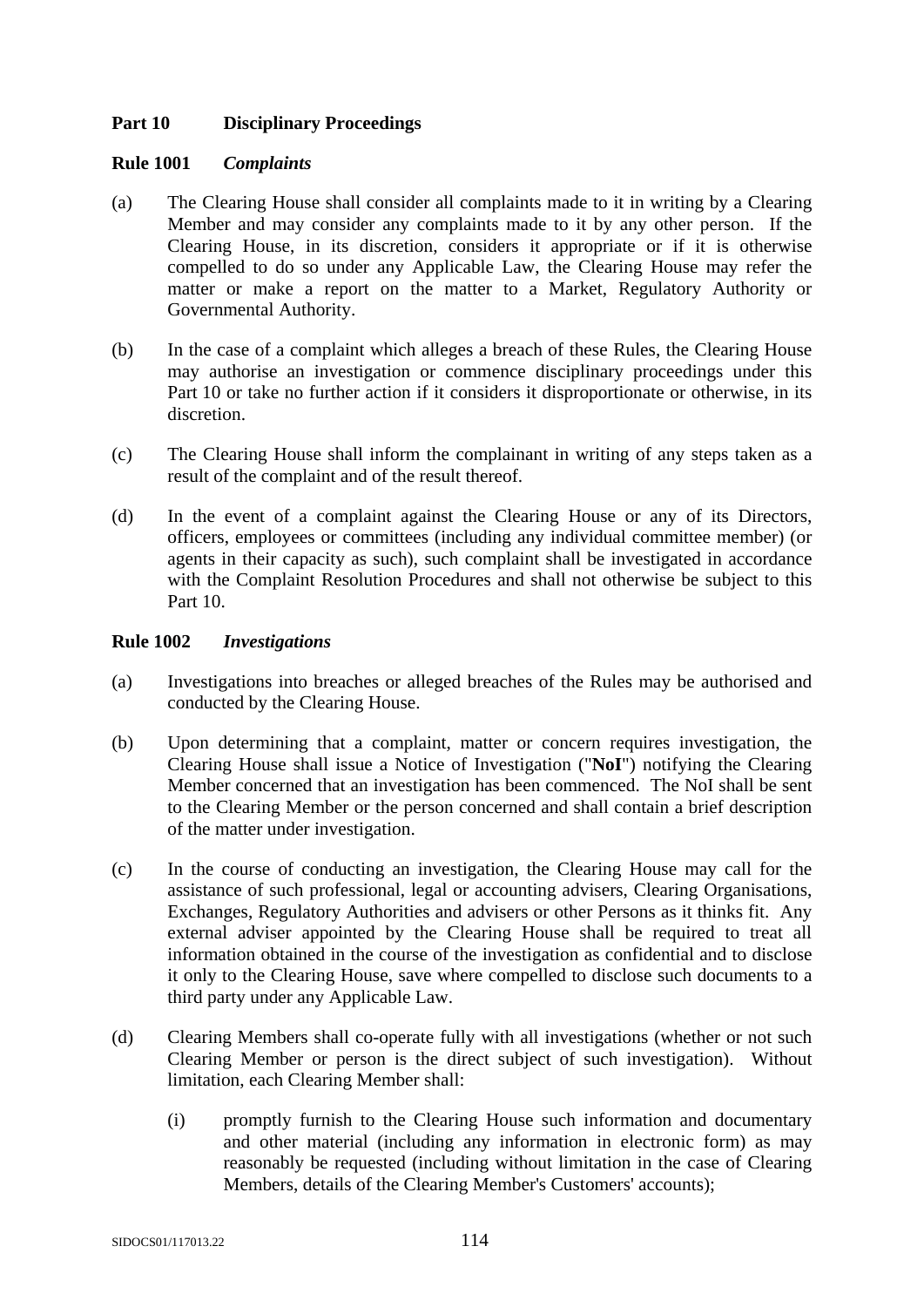- (ii) permit those persons appointed to carry out or assist in carrying out the investigation on reasonable notice, such notice being commensurate with the seriousness of the potential or alleged breach of the Rules and to enter any premises in any part of the world where the Clearing Member carries on its business or maintains its records during normal business hours for the purpose of carrying out such investigation. Each Clearing Member hereby irrevocably grants the Clearing House a licence for this purpose and shall procure a licence to the Clearing House from any Affiliated Person, agent or third party under its control that is necessary for this purpose;
- (iii) exercise best endeavours to make available for interview such of the Clearing Member's Representatives as may reasonably be requested and use its best endeavours to ensure that such persons answer truthfully and fully any question put to him or them by or on behalf of the Clearing House. A Clearing Member who fails to procure any of its Representatives to attend an interview or hearing with the Clearing House and who fails in the reasonable opinion of the Clearing House to demonstrate good cause for such failure may be fined SGD 2500 per day of non-attendance, such fine representing a genuine pre-estimate of the likely cost to the Clearing Houses attributable to such non-attendance, and the Clearing Member may be suspended until the Clearing Member takes reasonable steps to make its Representatives available on an alternative date;
- (iv) make available for inspection such documents, records or other material in its possession, power or control as may reasonably be required and, upon request, provide copies of the same; and
- (v) use its best endeavours to ensure that so far as possible its Representatives give similar co-operation.
- (e) Failure to co-operate with an investigation by the Clearing House, failure to provide information requested on a timely basis and concealment or destruction of evidence are each, for the avoidance of doubt, a breach of these Rules.
- (f) The Clearing House, having conducted an investigation into an alleged breach of the Rules, shall send to the relevant Clearing Member a letter of mindedness ("**Letter of Mindedness**") setting out its preliminary factual conclusions and its intended course of action in relation to the alleged breach.
- (g) Following its issuing of the Letter of Mindedness, the Clearing House shall invite the Clearing Member to either attend an initial meeting ("**IM**") or alternatively send the Clearing House written comments. The purpose of the IM or the written comments shall be to afford the Clearing Member an opportunity to correct any factual error it considers to be contained in the Letter of Mindedness. The IM is not intended to be a hearing. The proceedings of the IM will take place on a confidential basis, subject, in the case of the Clearing House, to Rule 106. The Clearing House and Clearing Member shall each be entitled to nominate up to four attendees, who may include lawyers or legal advisers.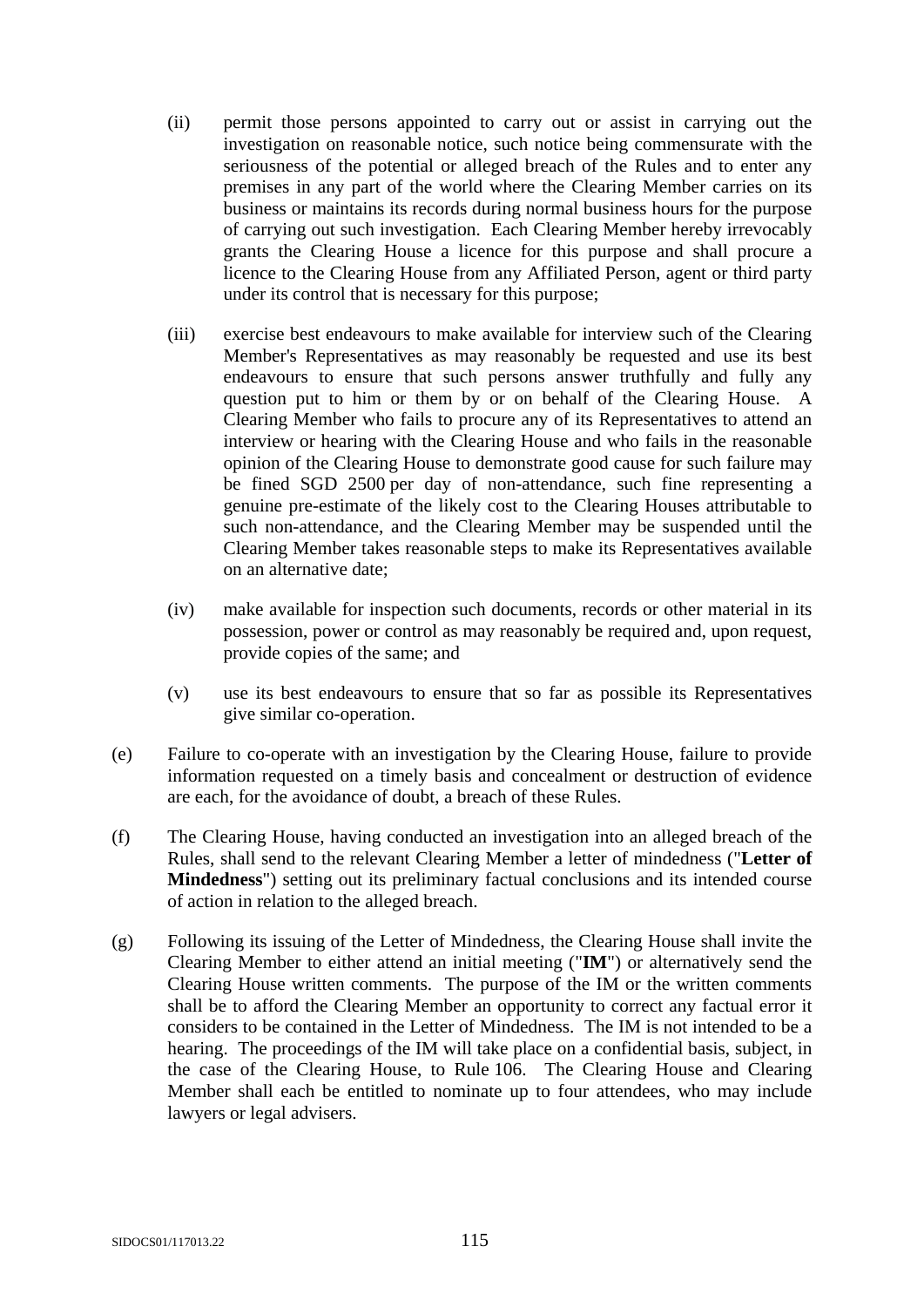- (h) Following the IM or the receipt of written comments from the Clearing Member (if received within a reasonable time) the Clearing House shall finalise its initial findings and communicate these in writing to the Clearing Member.
- (i) Without prejudice to any other powers, the possible powers of the Clearing House following the completion of its investigation and the communication of its initial findings to the Clearing Member include:
	- (i) to decide that no further action should be taken and notify any Clearing Member or other Person concerned in writing accordingly;
	- (ii) in the event of a minor breach, to issue a written warning (which shall be private save as provided for in Rule 1002(i)(vii) below) to the Clearing Member concerned (or, in the case of such a breach by some other Person, that Person with a copy to any Clearing Member with whom he was associated at the time of such breach);
	- (iii) to order that the Clearing Member concerned pay a fine which the Clearing House in its discretion regards as commensurate with a breach of the Rules, the amount of such fine to be appellable to the Appeals Panel directly without reference first to a Disciplinary Panel;
	- (iv) to commence disciplinary proceedings under Rule 1003 *et seq.*;
	- (v) to refer the matter for further enquiry by the Clearing House, a Market or a Governmental Authority where the Clearing House considers it necessary to investigate further;
	- (vi) to report the findings of the investigation and hand over any documents or communicate any information it has acquired whether during the course of its investigation or otherwise, to other Clearing Organisations, Exchanges, Regulatory Authorities or Governmental Authorities; or
	- (vii) to publish such findings as it has made following the IM and in such detail as the Clearing House deems appropriate where the matter under investigation is considered of relevance to the market in general or in the public interest, save that the Clearing Member shall be afforded an opportunity to comment on the text of such an announcement during a period of no less than 48 hours prior to publication, such period commencing on a Business Day,

provided that the Clearing House may, in an appropriate case, take more than one of the above actions in relation to any one Clearing Member and/or different actions in relation to different Clearing Members concerned in the same investigation or on similar facts.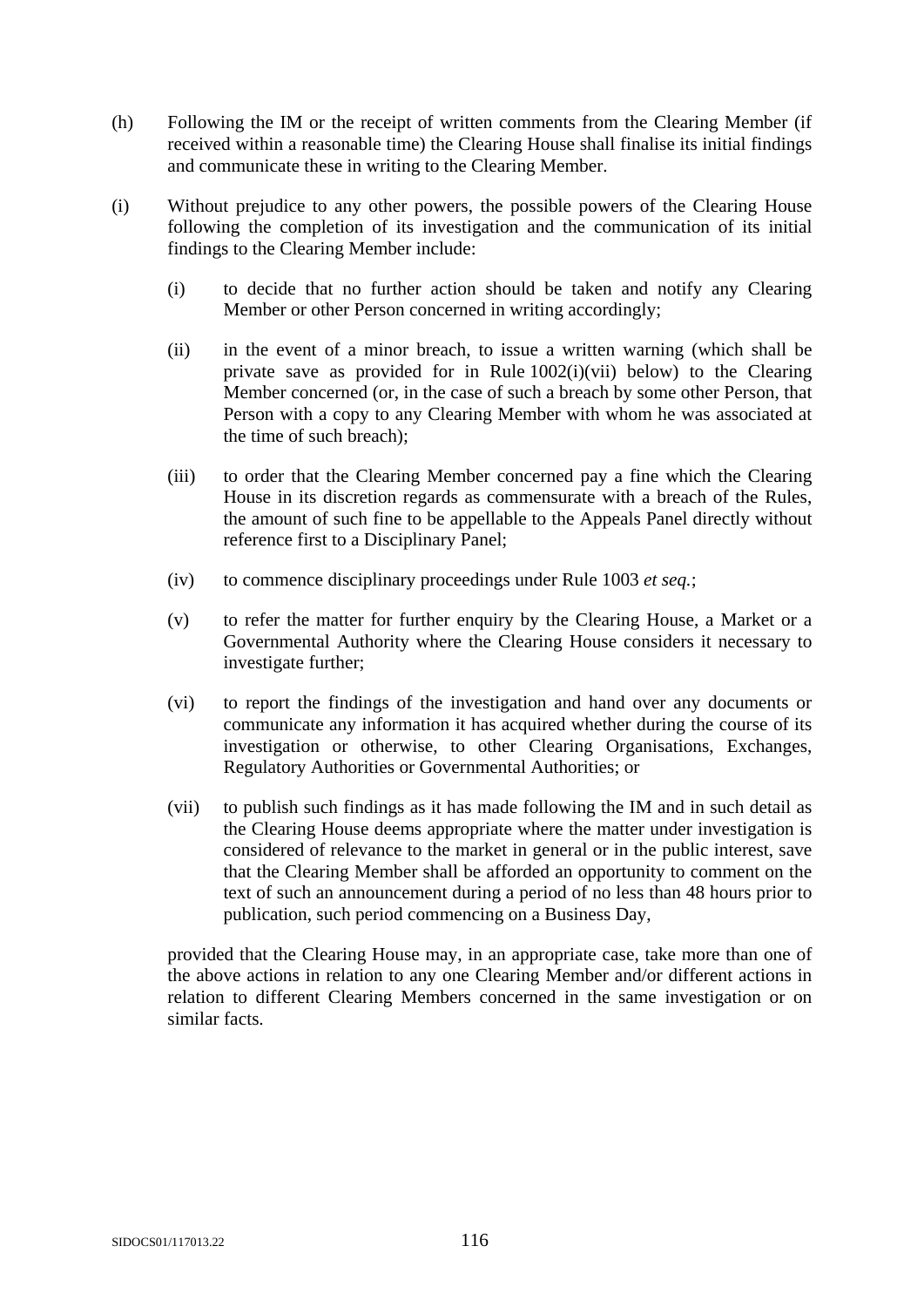## **Rule 1003** *Disciplinary Proceedings*

- (a) Disciplinary proceedings may be commenced by the Clearing House only when the Clearing House is satisfied (whether or not a formal investigation has taken place under this Part 10) that there is *prima facie* evidence of a breach of the Rules by a Clearing Member.
- (b) Upon determining that disciplinary proceedings should be commenced, the Clearing House must establish a Disciplinary Panel. Each Disciplinary Panel shall consist of a chairman sitting with two other persons. Such persons, including the Chairman, that are appointed to the Disciplinary Panel may be drawn from market practitioners, experts, lawyers or other suitable persons at the discretion of the Clearing House. Neither employees nor directors of the Clearing House or Clearing Member subject to disciplinary proceedings nor any of their Affiliated Persons, Representatives or Customers shall be appointed to a Disciplinary Panel. Expert assessors may be appointed, at the discretion of the Disciplinary Panel itself, to sit with and advise the Disciplinary Panel but not to vote. No person shall serve on or sit with a Disciplinary Panel if he has a personal or financial interest in or has been involved in any investigation into or previous disciplinary panel hearing on the matter under consideration.
- (c) The Clearing Member alleged to have committed the breach may object to any particular appointment to the Disciplinary Panel, which objection will be determined in the first instance by the chairman of the Disciplinary Panel and, in the event that the objection is in relation to the chairman of the Disciplinary Panel, the Chairman of the Clearing House.
- (d) In the event of any member of the Disciplinary Panel having or acquiring a personal or financial interest in the outcome or in any other way being or becoming incapacitated or permanently unavailable, the chairman of the Disciplinary Panel (or in the case of the chairman of the Disciplinary Panel, the Chairman of the Clearing House) may direct that the Disciplinary Panel shall continue to act with a reduced number or appoint another person to take the place of the retiring member of the Disciplinary Panel (and the disciplinary proceedings shall then proceed as if such person had been originally appointed in lieu of the first person) or may direct that a new Disciplinary Panel should be appointed to rehear the matter.
- (e) In the event of equality of votes, the chairman shall have a second or casting vote in reaching any determination.
- (f) The Clearing House may discontinue disciplinary proceedings or reach a settlement with the Clearing Member on such terms as it sees fit at any stage during the course of the disciplinary proceedings (including any Summary Procedure pursuant to Rule 1004 or any appeal).
- (g) When the Clearing House commences disciplinary proceedings, it shall send a written notice ("**Notice**") to the Clearing Member, setting out the alleged breach of the Rules, including a summary of facts relied upon in sufficient detail for a party in the Clearing Member's position properly to understand and respond to the allegations made against it.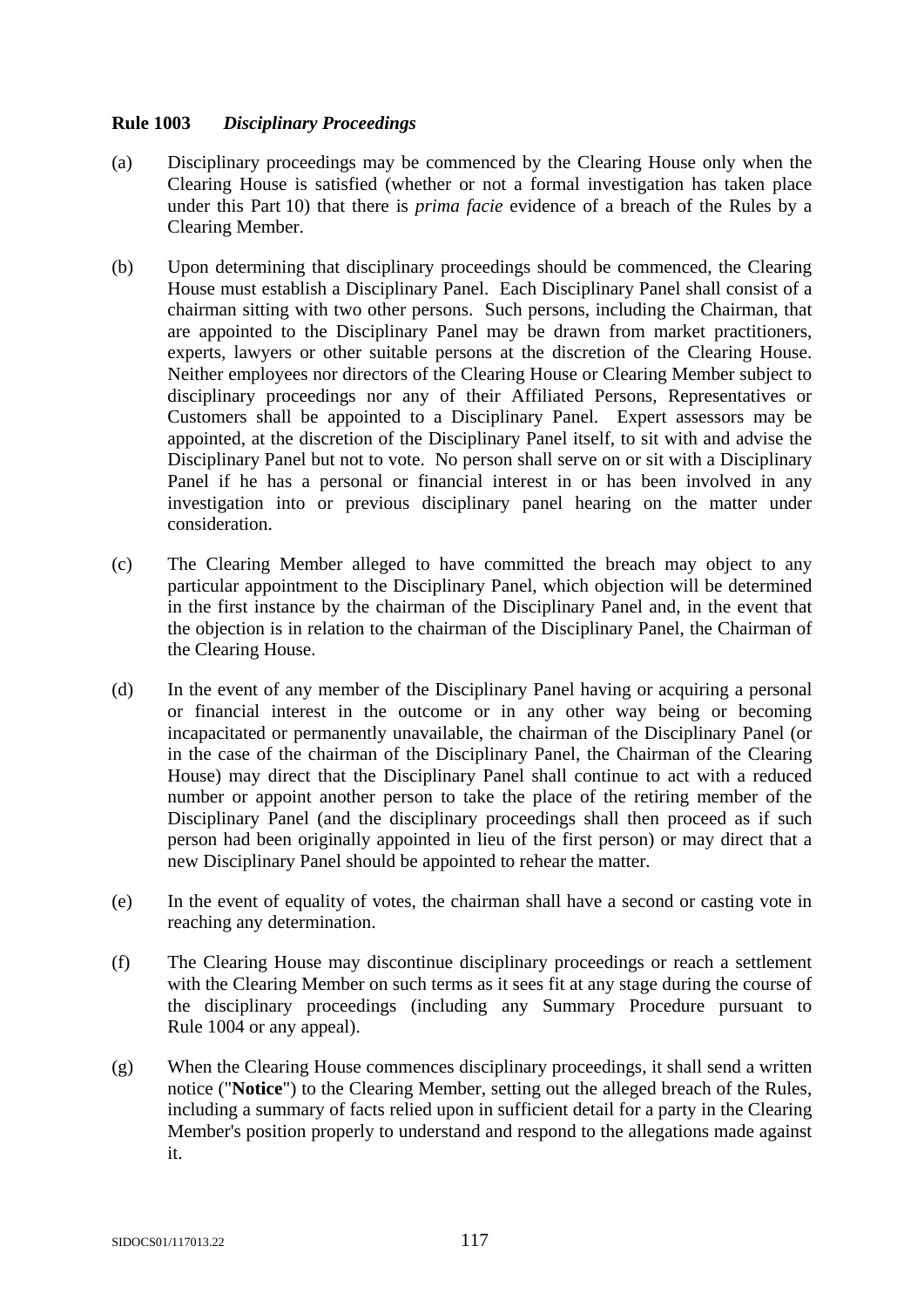- (h) The Clearing Member or other person the subject of a Notice shall have 20 calendar days (or such further time as either the Clearing House or Disciplinary Panel may in their discretion allow) from the service of the Notice in which to provide a statement of defence (the "**Defence**") responding to all or any of the allegations, stating its intended pleas and what admissions of fact, if any, it makes. If no Defence has been served within 20 days of service of the Notice or such extended period as has been agreed, the Disciplinary Panel may in its discretion deem the Clearing Member to have accepted the facts and matters alleged in the Notice.
- (i) Having seen and considered the Defence, the Clearing House may proceed with the disciplinary proceedings, discontinue the disciplinary proceedings or deal with the matter as set out in Rule 1003(j).
- (j) The Clearing House may at any time amend a Notice by deletion, alteration or addition, change to the Rule breach alleged in the Notice or addition of another Rule breach in the Notice provided that:
	- (i) the deletion, alteration, addition, change, amendment or variation is relevant to the course of conduct under investigation;
	- (ii) the essential character of the allegation or Rule breach has not been changed;
	- (iii) the Clearing Member or other respondent would not be substantially prejudiced in any defence he might wish to put before the Disciplinary Panel; and
	- (iv) the Disciplinary Panel has not previously and does not subsequently make a procedural ruling adverse to the Clearing House in connection with such deletion, alteration, addition, change, amendment or variation.
- (k) For the avoidance of doubt, the power of the Clearing House to amend a Notice will exist where the Clearing House has in its discretion determined that a separate or unrelated *prima facie* breach of the Rules has been revealed during the course of the disciplinary proceedings. The Disciplinary Panel may order an adjournment at any stage upon an application by the Clearing House to enable such an alleged separate or unrelated *prima facie* breach to be investigated further. The Clearing House shall not be obliged to hold a further IM or otherwise consult with the Clearing Member in respect of additional or new alleged breaches.
- (l) Upon amendment of a Notice, the Clearing Member shall have 14 calendar days or such extended period as may be agreed with the Clearing House or as directed by the Disciplinary Panel to make any consequential amendment of its Defence. If no amended Defence has been served within 14 calendar days of service of the amended Notice on the Clearing Member, the Disciplinary Panel may in its discretion deem the Clearing Member to have accepted the facts and matters alleged in the Notice.
- (m) The Disciplinary Panel shall hear submissions on the matter of the alleged breach of the Rules and shall determine whether there has been a violation of the Rules and, if so, the appropriate sanction (if any) to be imposed. In carrying out this function, the Disciplinary Panel acting as a whole or through the chairman may adopt such procedure as it thinks fit, including the holding of a pre-hearing review to hear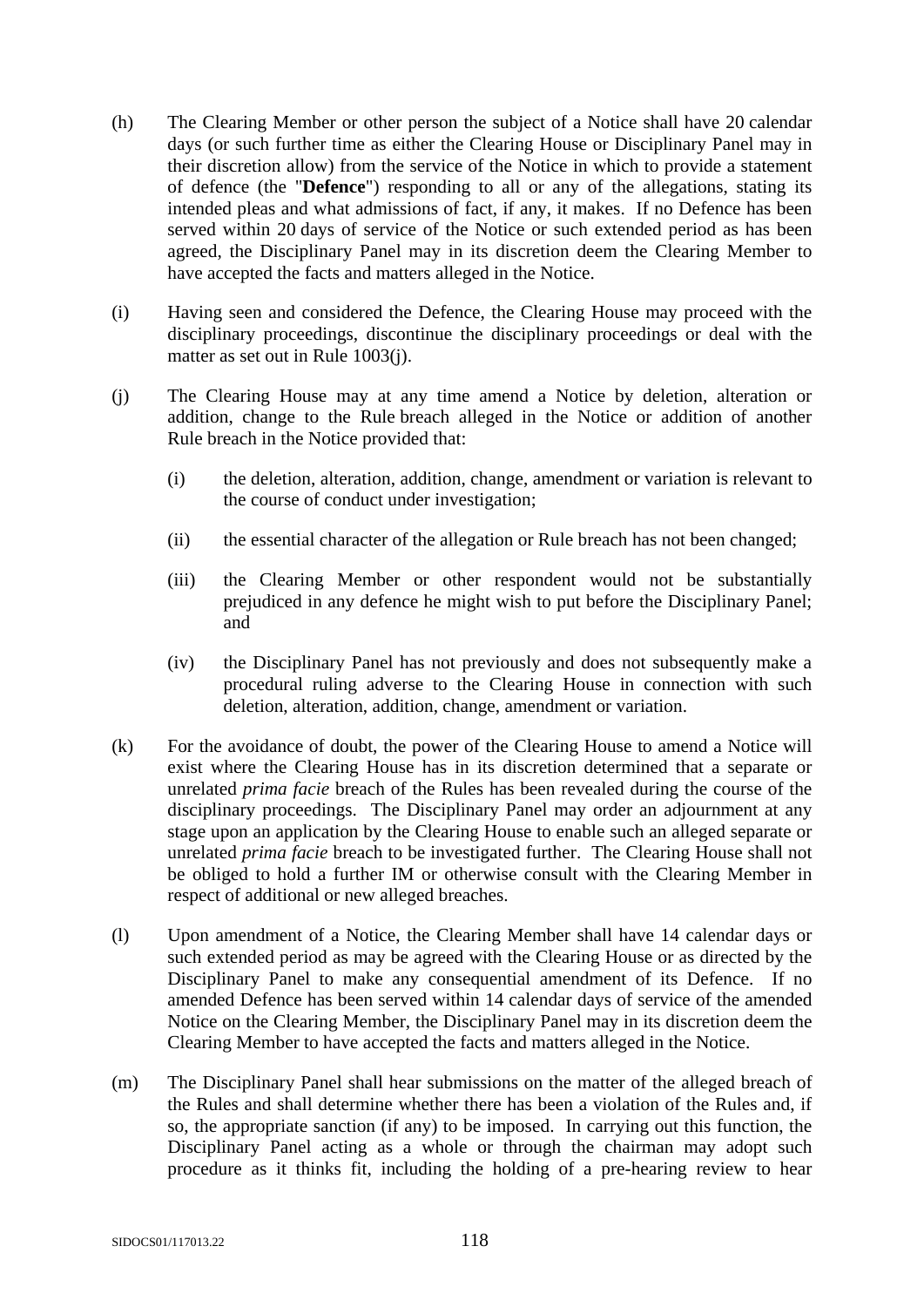procedural applications by the Clearing House or Clearing Member at any stage following its composition or in order to set a procedural timetable. Without limitation, the Disciplinary Panel may:

- (i) order the disclosure by the Clearing House or Clearing Member of such further statements, information, documents or other evidence as may be necessary;
- (ii) allow either party to the proceedings to present to it further evidence within time limits ordered by the Disciplinary Panel;
- (iii) issue directions and take such other steps as it considers appropriate for the clarification of the facts and issues and for the just and expeditious determination of the case;
- (iv) balancing the need for cases to be dealt with expeditiously and the need for affected Persons to have sufficient opportunity to prepare and present their case: specify deadlines for the production of documents or hearings, which shall be binding on the parties;
- (v) if it considers appropriate, but only with the express agreement of the Clearing House and the Clearing Member concerned (or the Person concerned and any associated Clearing Member), decide to determine the case upon written submissions and evidence placed before it;
- (vi) in all other cases, give the opportunity to, or require, the Clearing House and the Clearing Member to attend hearings before the Disciplinary Panel and the Clearing House and the Clearing Member may call witnesses to give evidence and be questioned;
- (vii) allow the Clearing Member and the Clearing House to be assisted or represented by any person, who may or may not be legally qualified;
- (viii) call for any person to attend its hearings;
- (ix) require hearings to be held in private unless the Clearing Member or Clearing House requests otherwise and the other consents; and
- (x) appoint its own legal advisers.
- (n) The Disciplinary Panel shall apply the civil standard of proof on the balance of probabilities, with the cogency of evidence required being commensurate with the seriousness of the alleged breach.
- (o) The Disciplinary Panel shall not be bound by any rule of law or court procedure concerning admissibility of evidence and may accept as conclusive any finding of fact made by a court or any other Governmental Authority.
- (p) If the Clearing House or Clearing Member should fail to meet a time limit imposed by the Disciplinary Panel or fail to attend a hearing, the Disciplinary Panel may in its discretion allow an extension of time, adjourn its proceedings or proceed, if necessary in the absence of the Clearing Member.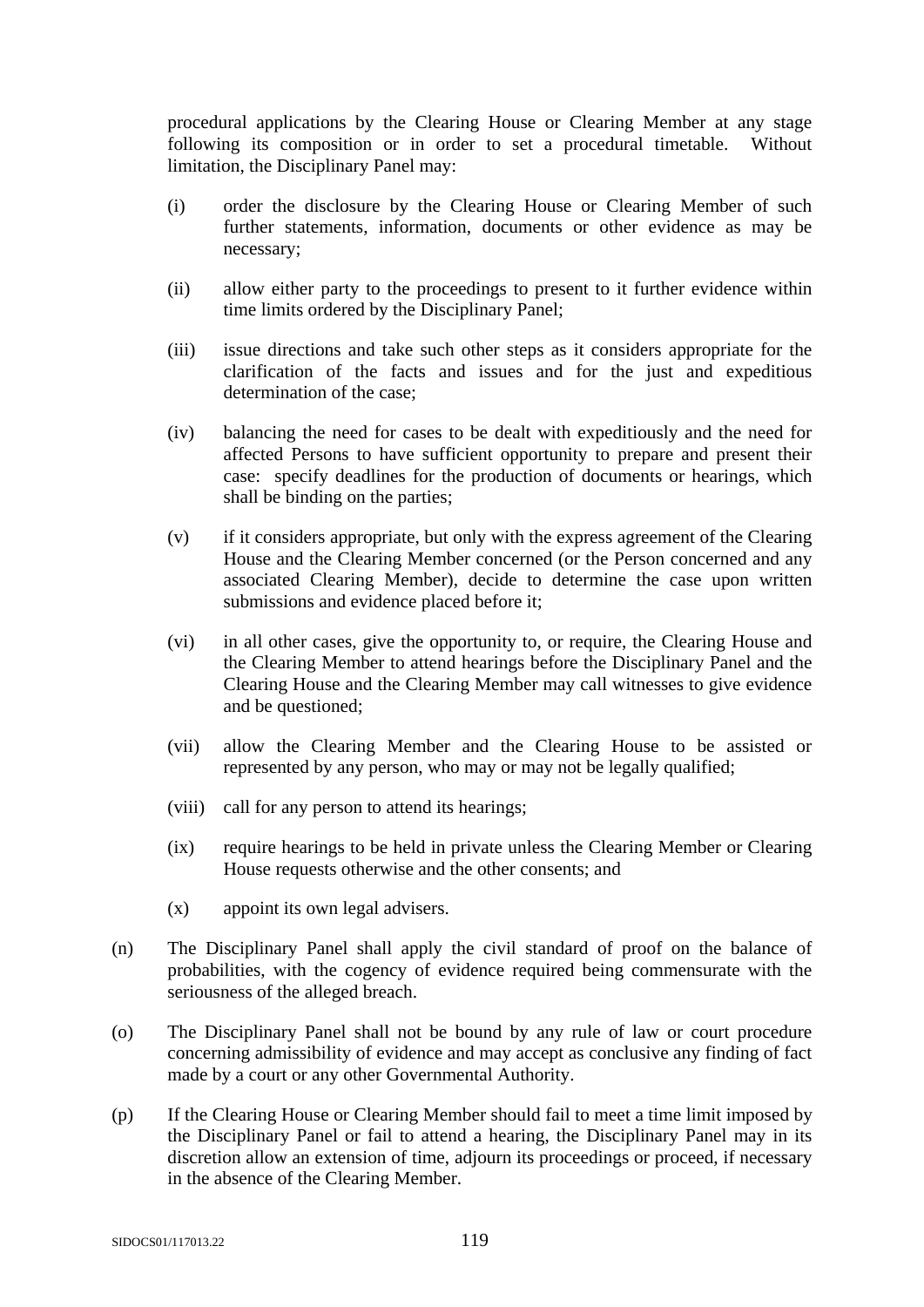- (q) Upon having determined whether a breach of the Rules has been proven in accordance with the standard of proof set out in Rule 1003(n), the Disciplinary Panel shall communicate in writing its findings and particulars of any sanction determined to the Clearing House and to the Clearing Member concerned. Such findings and sanction shall be deemed conclusive and binding upon expiry of the time permitted for appeal or receipt by the Clearing House of any earlier written notice from the Clearing Member that such right of appeal will not be exercised. The Disciplinary Panel may in its absolute discretion communicate its findings to the parties and give them, where there is a finding that there has been a disciplinary breach, the opportunity to make representations as to the appropriate sanction(s) before deciding on the sanction(s).
- (r) Subject to Rule 1003(u), the sanctions which may be imposed on a person subject to the Rules by a Disciplinary Panel shall be communicated to the Clearing Member and shall not exceed the following:
	- (i) the issue of a private warning or reprimand;
	- (ii) the issue of a public notice of censure;
	- (iii) in the case of a Representative, a finding that any Clearing Member for which such Representative is a director, controller, officer or employee would not meet the Clearing House's membership criteria for any period or indefinitely;
	- (iv) in the case of a Clearing Member, disqualification (either indefinitely or for a fixed term) of any of its Representatives from being a Director or member of a committee or any panel of the Clearing House;
	- (v) a fine of any amount, to be paid on such terms as may be prescribed;
	- (vi) the disgorgement of any gain made by the Clearing Member or its Representatives in connection with the breach of the Rules;
	- (vii) a recommendation to the relevant Market and/or Clearing House to suspend membership for a period of time or terminate the membership of the Clearing Member;
	- (viii) the issue of an order requiring the Clearing Member or Representative found to have committed the breach to take such steps including making an order for compensation, as the Disciplinary Panel may direct, to remedy the situation including, without limitation, making an order for restitution to any affected person when the Clearing Member (or person concerned) has profited (or avoided a loss) from a breach at that person's expense;
	- (ix) in an appropriate case, more than one of the above actions in relation to any one Clearing Member and/or different actions in relation to different Clearing Members concerned in the same investigation or on similar facts; and
	- (x) any combination of the foregoing.
- (s) Following the suspension or expulsion of a Clearing Member, the Clearing House may make such directions as it thinks fit in respect of Contracts to which that Clearing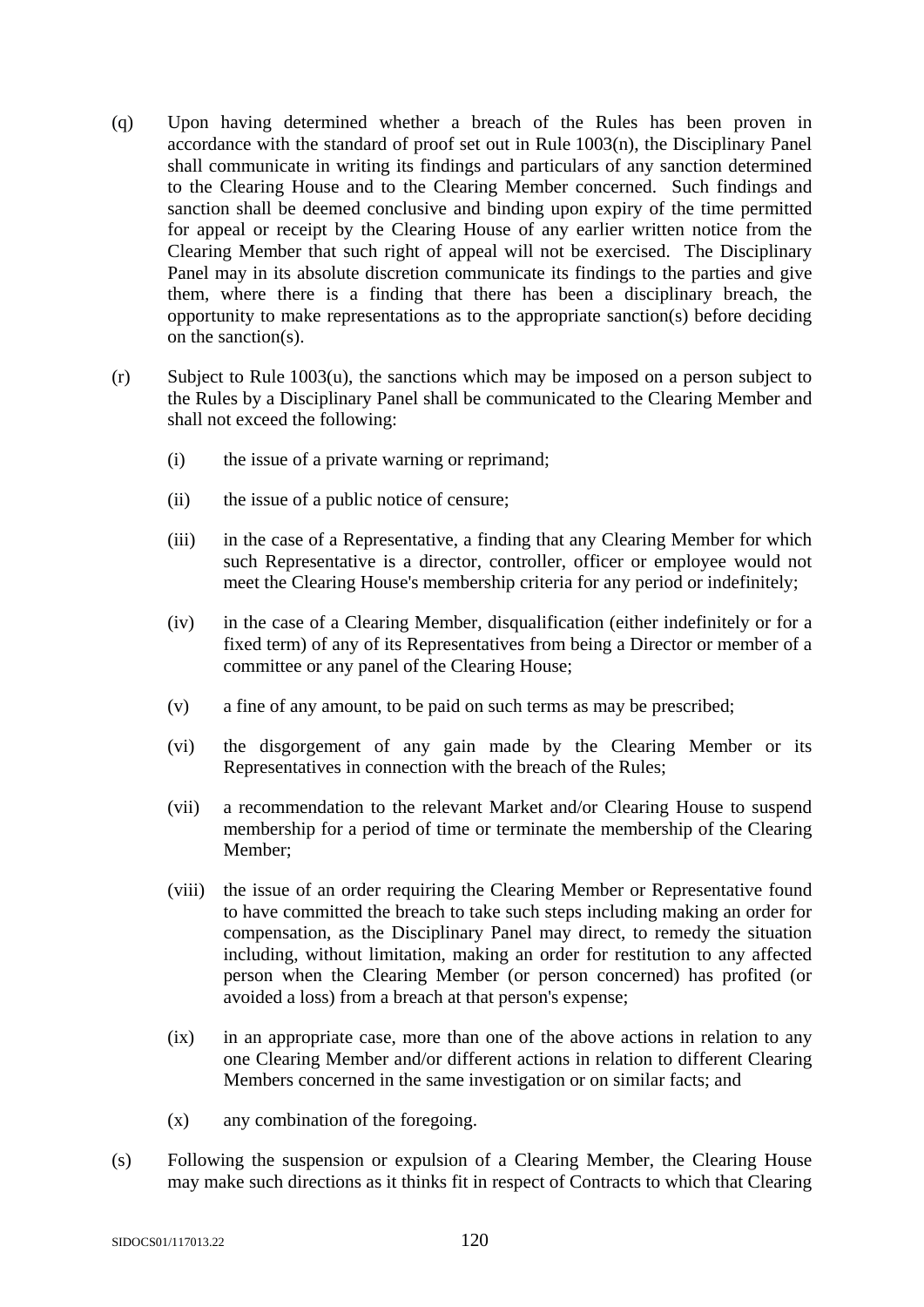Member is a party (including, without limitation, directions for the transfer or liquidation of any of them).

- (t) (i) The contravention by a Clearing Member of any sanction imposed or direction made under or pursuant to Rule 1003(q) may be treated for all purposes as a breach of the Rules. The lack of enforcement or actioning by the Clearing House of a recommendation to suspend or terminate under Rule  $1003(r)(vii)$ shall not constitute a breach of the Rules by the Clearing House.
	- (ii) A Disciplinary Panel may order any party to the proceedings to pay costs as it thinks appropriate, including, but not limited to the costs of running the Disciplinary Panel, further administration costs directly attributable to the disciplinary proceedings, costs incurred in the investigation, preparation and presentation of the case, including the costs of the Clearing House's and Disciplinary Panel's external advisers.
- (u) The following sanctions may be imposed by a Disciplinary Panel where the conduct in question is found by the Disciplinary Panel to result in whole or in part from the conduct of a Customer or client of a Customer of a Clearing Member:
	- (i) the issue of a private warning or reprimand naming the Customer or client of a Customer or any of their Representatives;
	- (ii) the issue of a public notice of censure naming the Customer or client of a Customer or any of their Representatives;
	- (iii) a recommendation to the Clearing House to suspend the Customer or client of a Customer (either indefinitely or for a fixed term) or any of their Representatives from being a Director or member of a committee of the Board or any panel established under the Rules or from being a Customer or client of a Customer of any Clearing Member of the Clearing House for purposes of Clearing or the Clearing of any particular product at the Clearing House;
	- (iv) a fine of any amount, to be paid by such Person as is specified by the Disciplinary Panel to the Clearing House (which shall be binding on the Customer or client of a Customer or any of their Representatives if so specified by the Disciplinary Panel), on such terms as may be prescribed;
	- (v) the disgorgement of any gain made by the Customer or client of a Customer or any of their Representatives in connection with the breach of the Rules payable by such Person as is specified by the Disciplinary Panel to the Clearing House (which shall be binding on the Customer or client of a Customer or any of their Representatives if so specified by the Disciplinary Panel), on such terms as may be prescribed;
	- (vi) in an appropriate case, more than one of the above actions in relation to any one Customer or client of a Customer or any of their Representatives and/or different actions in relation to different Customers or clients of Customers or any of their Representatives concerned in the same investigation or on similar facts; and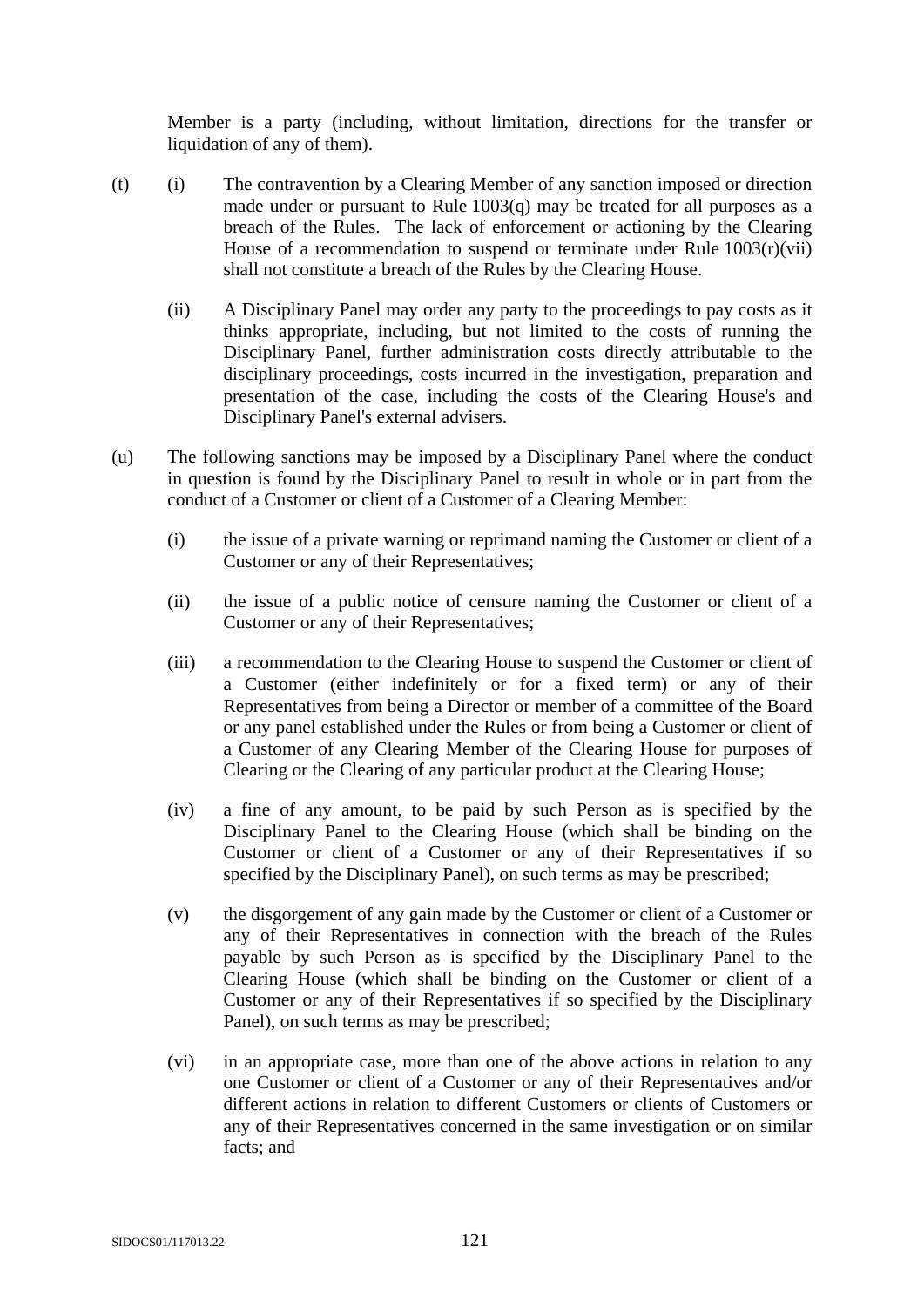(vii) any combination of the foregoing.

The Disciplinary Panel shall only impose any sanction on a Person that it determines is or was responsible (whether solely, jointly or by way of contribution) for the relevant conduct. If sanctions are to be imposed as a result of any conduct of a Customer or client of a Customer, the relevant Clearing Member may present information or evidence to the relevant Disciplinary Panel as to whether any sanctions should be limited to those set out in this Rule 1003(u). If any pecuniary sanction imposed by a Disciplinary Panel is expressed to be payable by a Customer or any of its clients or their Representatives but not to be payable by the Clearing Member, the Clearing Member shall not be liable for payment of, or to collect, any such amount.

### **Rule 1004** *Summary Procedure*

- (a) A Clearing Member may submit in writing a request that the Clearing House adopt a summary procedure under this Rule 1004 ("**Summary Procedure**") for disposing of the matter. Such notice may be served by the Clearing Member at any time prior to the formation of the Disciplinary Panel.
- (b) The Clearing House may in its discretion agree to refer the matter to the Summary Procedure and shall notify the Clearing Member of any such determination.
- (c) Upon reference of the matter to the Summary Procedure the Clearing House in its absolute discretion shall nominate three Directors or employees of the Clearing House or of any Clearing Member other than the Clearing Member subject to the Summary Procedure to hear the submissions of the Clearing Member into the alleged breach, who shall form a Summary Disciplinary Committee. The Clearing House shall nominate one such member of the Summary Disciplinary Committee to act as chairman.
- (d) The Summary Disciplinary Committee shall make such directions as to the procedural conduct of the case before it as it sees fit.
- (e) The Summary Disciplinary Committee shall apply the civil standard of proof on the balance of probabilities, with the cogency of evidence required being commensurate with the seriousness of the alleged breach. The Summary Disciplinary Committee shall not be bound by any rule of law or court procedure concerning admissibility of evidence and may accept as conclusive any finding of fact by a court or Governmental Authority.
- (f) The Summary Disciplinary Committee shall hold a private hearing at which the Clearing Member shall be present in order to put to the Clearing Member the alleged breach of the Rules and hear any submissions the Clearing Member or its Representatives make in relation to the alleged breach or the mitigation.
- (g) None of the Clearing House, the Clearing Member or the Summary Disciplinary Committee shall be represented by legal advisors at a hearing except with the prior express agreement of the Summary Disciplinary Committee.
- (h) Save as provided in Rule 1005, a Clearing Member that chooses to submit itself to the Summary Procedure expressly waives any right of appeal or review by any body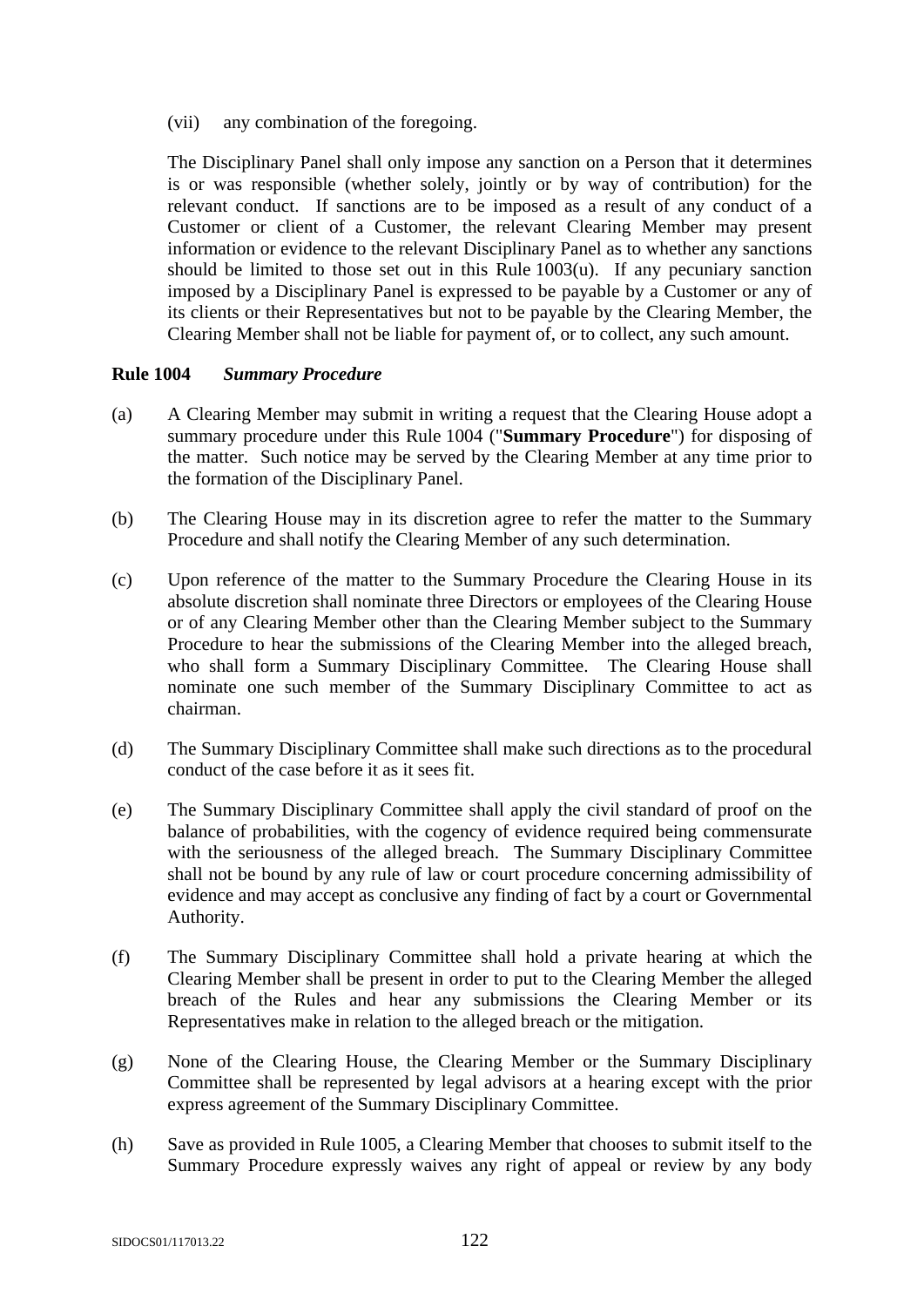including any court of law against any determination or ruling of the Summary Disciplinary Committee.

- (i) The Summary Disciplinary Committee shall, following the hearing, determine whether a Clearing Member has breached the Rules and shall determine what sanction or sanctions are to be imposed on the Clearing Member or Representative. Upon having determined in its absolute discretion whether a breach of the Rules has occurred, the Summary Disciplinary Committee shall communicate its findings and particulars of any sanction to the Clearing Member. The Summary Disciplinary Committee shall enjoy the full range of powers of sanction open to a Disciplinary Panel and may impose a combination of any such sanctions as it sees fit.
- (j) A determination or sanction imposed by the Summary Disciplinary Committee may be appealed under Rule 1005 to an Appeals Panel and shall not be referred to a Disciplinary Panel.

### **Rule 1005** *Appeals*

- (a) (i) Within 14 days of receiving notice in writing of a decision of a Disciplinary Panel, a determination in writing of a Summary Disciplinary Committee or a notice of sanction (whichever is the later), or such longer period as the chairman of the Disciplinary Panel or the Summary Disciplinary Committee may in his discretion direct, a Clearing Member (whether current or former in the case of expulsion) or the Clearing House, or both, may appeal to an Appeals Panel by lodging with the Clearing House a notice of appeal in writing and by delivering a copy thereof to any other party to the disciplinary proceedings.
	- (ii) A notice of appeal shall set out the grounds of the appeal and shall contain a brief statement of all matters relied on by the appellant. The grounds of the appeal may be any one or more of the following:
		- (A) the Disciplinary Panel or Summary Disciplinary Committee misdirected itself; or
		- (B) the Disciplinary Panel's or Summary Disciplinary Committee's decision was:
			- (1) one which no reasonable tribunal could have reached; or
			- (2) unsupported by the evidence or was against the weight of the evidence; or
			- (3) in the case of the Disciplinary Panel only, based on an error of law, or a misinterpretation of the Rules; or
		- (C) the sanction imposed by the Disciplinary Panel, Clearing House or Summary Disciplinary Committee was excessive or, in the case of an appeal by the Clearing House, was insufficient or inappropriate; or
		- (D) new evidence is available and that, had it been made available, the Disciplinary Panel, Clearing House or Summary Disciplinary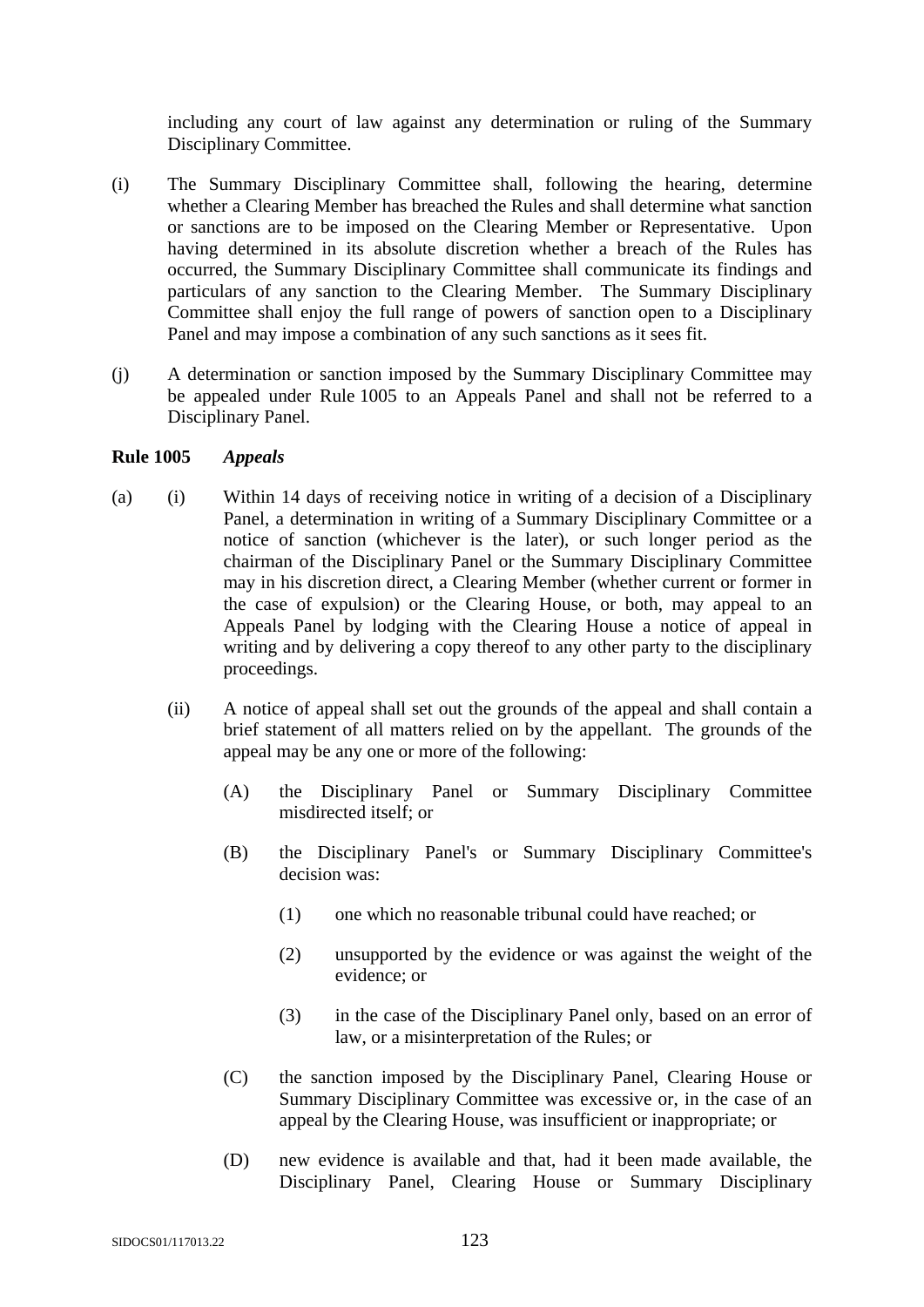Committee could reasonably have come to a different decision. This will not apply, in the case of the Disciplinary Panel only, if the evidence could have been adduced before the Disciplinary Panel by the exercise of reasonable diligence;

but no party may otherwise appeal.

- (iii) In the case of appeal against a sanction, the Appeals Panel may affirm, vary or revoke the sanction. The Appeals Panel may make such order or give such direction as it considers fit, including, in the case of an appeal from the Disciplinary Panel, a direction for a rehearing of the case by another newly constituted Disciplinary Panel.
- (b) Upon receipt of such a notice of appeal, the Clearing House shall appoint an Appeals Panel.
- (c) The Clearing House shall have 14 working days or such other period as the chairman of the Disciplinary Panel or the Summary Disciplinary Committee, as the case may be (or the Appeals Panel in its exclusive discretion should it be constituted at such time), may allow from the service of the notice of appeal to serve notice of any grounds on which it objects to such appeal.
- (d) An Appeals Panel shall consist of a chairman sitting alone who shall be a lawyer who shall be appointed at the discretion of the Clearing House. No members of any disciplinary panel, serving members of the Clearing House's committees dealing with any disciplinary or summary disciplinary proceedings, employees of the Clearing House or Clearing Member subject to disciplinary proceedings or any of their Affiliated Persons, Representatives or Customers shall be appointed to an Appeals Panel. Expert assessors may be appointed, at the discretion of the chairman of the Appeals Panel, to sit with and advise the Appeals Panel but not to vote. No Person shall serve on or sit with an Appeals Panel if he has a personal or financial interest in or has been involved in any investigation into or previous disciplinary panel or Summary Disciplinary Committee hearing (including that which is the subject of the appeal itself) on the matter under consideration.
- (e) An Appeals Panel may adopt such procedure as it thinks fit and just, including, without limitation, the procedures described in Rule 1003(m) and shall be bound by Rule 1003(n) and (o). An Appeals Panel shall further enjoy all powers vested in disciplinary panels, procedural or otherwise. The appellant and the respondent may appear, make representations and (subject to any restriction on adducing new evidence), call witnesses, who may be examined and cross-examined.
- (f) The decision of an Appeals Panel shall be final and binding and there shall be no further appeal. The decision with reasons shall be notified to the appellant and respondent in writing without undue delay.

**Rule 1006 [Not used.]**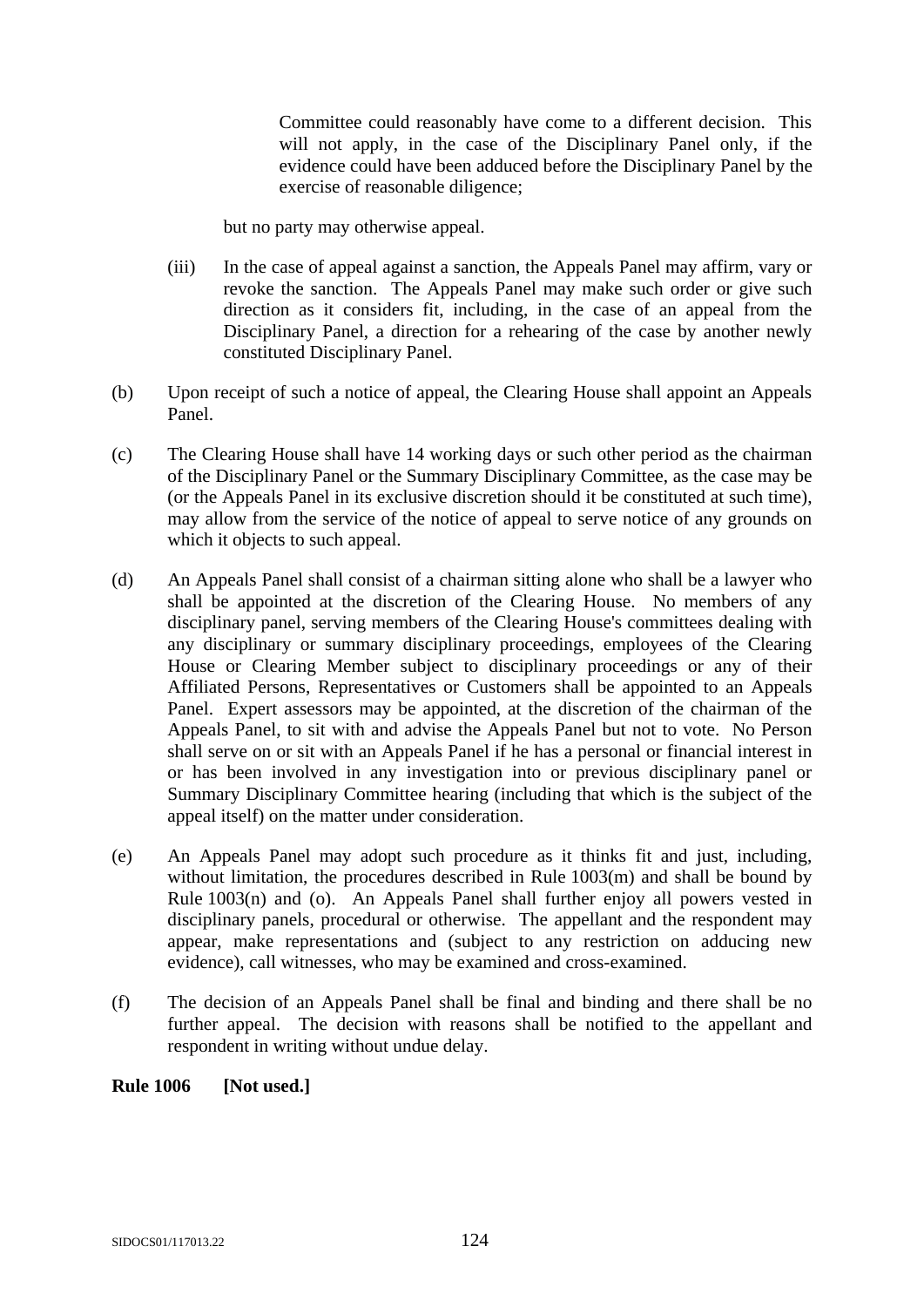## **Part 11 Guaranty Fund**

### **Rule 1101** *Establishment and parameters of the Guaranty Fund*

- (a) There shall be one Guaranty Fund operated by the Clearing House. Clearing Members shall be liable to make and maintain Guaranty Fund Contributions. The total amount required in the Guaranty Fund will be established by the Clearing House in accordance with the Finance Procedures. The total amounts of the Guaranty Fund will be expressed (and Guaranty Fund Contributions will be called) in the currency or currencies set out in the Finance Procedures and will be reviewed periodically by the Clearing House in advance of the end of the Guaranty Fund Period for the Guaranty Fund. If the Clearing House determines that the total amount in the Guaranty Fund is to change, Clearing Members will be given notice by Circular and will be informed of their new Guaranty Fund Contribution requirements prior to the start of the Guaranty Fund Period when the change becomes effective.
- (b) The Clearing House will communicate to Clearing Members by Circular the basis on which their Guaranty Fund Contributions are calculated.
- (c) The Clearing House may vary the parameters by reference to which Guaranty Fund Contributions are calculated from time to time and at any time upon issuing a Circular to Clearing Members. Any new parameters will come into effect on the date of the next applicable re-calculation of Guaranty Fund Contributions, unless Clearing Members are otherwise notified of a different effective date. Parameters for the Guaranty Fund will be established on the basis that the Guaranty Fund Contributions of each Clearing Member will be proportional to the exposures of each Clearing Member and that the Guaranty Fund shall enable the Clearing House to withstand, under extreme but plausible market conditions, at least the default of the Clearing Member (and its related corporations (as defined in Section 4(1) of the Companies Act (Chapter 50 of Singapore)) to which it has the largest exposure and the two financially weakest Clearing Members. The Clearing House may add further parameters to define the size of the Guaranty Fund.
- (d) Clearing Members shall be required and liable to make Guaranty Fund Contributions in the amounts and at the times specified in accordance with Rule 1102 and Rule  $1101(a)$ , such that the Guaranty Fund is always at least of the size required pursuant to this Rule 1101, except in circumstances in which amounts are drawn down from the Guaranty Fund in order to meet liabilities resulting from an Event of Default and such amounts have not been replenished in accordance with this Part 11. For the avoidance of doubt, a Clearing Member will not be in breach of the Rules nor capable of being declared a Defaulter solely as a result of any of its Guaranty Fund Contributions being applied and its Guaranty Fund Contributions with the Clearing House not being the total required amount (unless and until such time as the Clearing House issues a call for further Guaranty Fund Contributions and the amount called is not paid when due, in which case such Clearing Member may be declared a Defaulter).
- (e) [Not used.]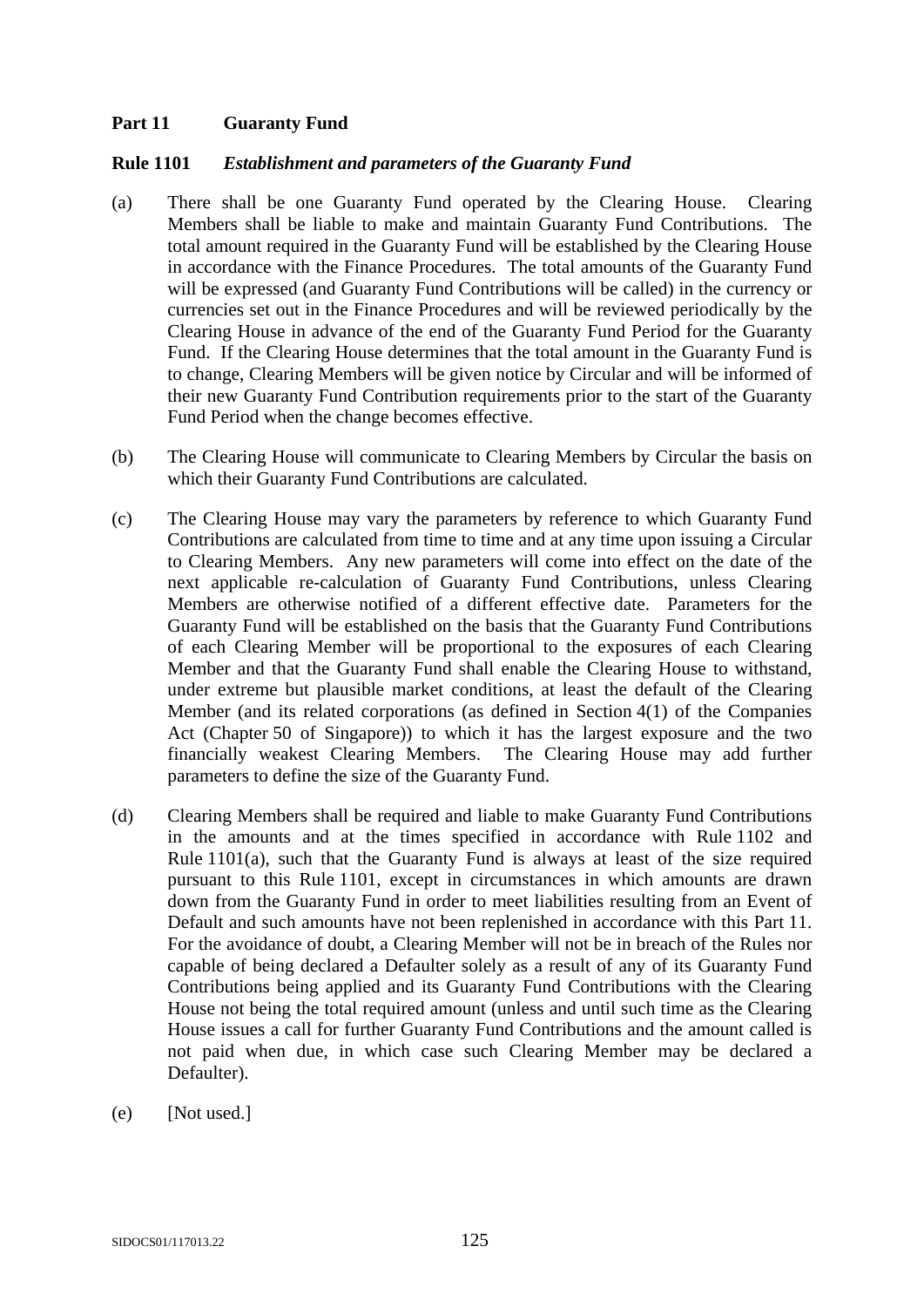## **Rule 1102** *Clearing Members' Contributions*

- (a) Clearing Members' required Guaranty Fund Contributions at the start of each Guaranty Fund Period (or otherwise when a payment to a Guaranty Fund is due) will be calculated with reference to the total amount of the relevant Guaranty Fund established pursuant to Rule 1101.
- (b) Guaranty Fund Contributions for each Clearing Member, will be calculated for each Guaranty Fund Period based on criteria set out in the Finance Procedures, risk policies and Circulars.
- (c) Required Guaranty Fund Contributions will be calculated or re-calculated, as the case may be, by the Clearing House for each Clearing Member and notified in advance of each Guaranty Fund Period.
- (d) Guaranty Fund Contributions must be in the form of cash or other Permitted Cover, subject to such limits as are specified in the Finance Procedures and Circulars.
- (e) In the event of any change in the value of non-cash Guaranty Fund Contributions, the Clearing Member may be required by the Clearing House to make an additional Guaranty Fund Contribution. Clearing Members will be permitted (and may be required) at any time to make additional Guaranty Fund Contributions (beyond the required Guaranty Fund Contributions) in order to reduce the risk that revaluations of non-cash Permitted Cover result in such additional Guaranty Fund Contributions falling due.
- (f) New Clearing Members admitted to membership of the Clearing House shall make the required minimum Guaranty Fund Contributions plus such other amount as the Clearing House at its discretion determines is necessary based on projected clearing activity. Any such Guaranty Fund Contributions by a new Clearing Member or Clearing Members shall not result in any obligation on the Clearing House to repay the Guaranty Fund Contributions to other Clearing Members and the size of the Guaranty Fund shall be increased accordingly until the end of the Guaranty Fund Period.
- (g) Guaranty Fund Contributions of a Clearing Member following termination of its membership of the Clearing House will be returned to the Clearing Member on the first date of the first new Guaranty Fund Period beginning after the Transfer, close out or termination of all of its positions at the Clearing House and the payment of all other amounts due to the Clearing House (subject to Guaranty Fund Contributions being applied under Part 9 or this Part 11 and further subject to any extension to the Guaranty Fund Period pursuant to Rule 1102(l)). The obligation of the Clearing House to return to a Clearing Member any remaining portion of its Guaranty Fund Contributions in the event of termination of its clearing membership of the Clearing House will be satisfied by accounting for the amount of that obligation in the determination of a net sum under Rule 906, in either case payable by the Clearing House or the Clearing Member to the other, provided that in the case of a termination under Rule  $209(c)(i)(A)$ , the determination of the portion of such Guaranty Fund Contributions to be so taken into account may be made up to and including the first date of the first new Guaranty Fund Period beginning after the transfer or liquidation of all of the relevant Clearing Member's Contracts at the Clearing House.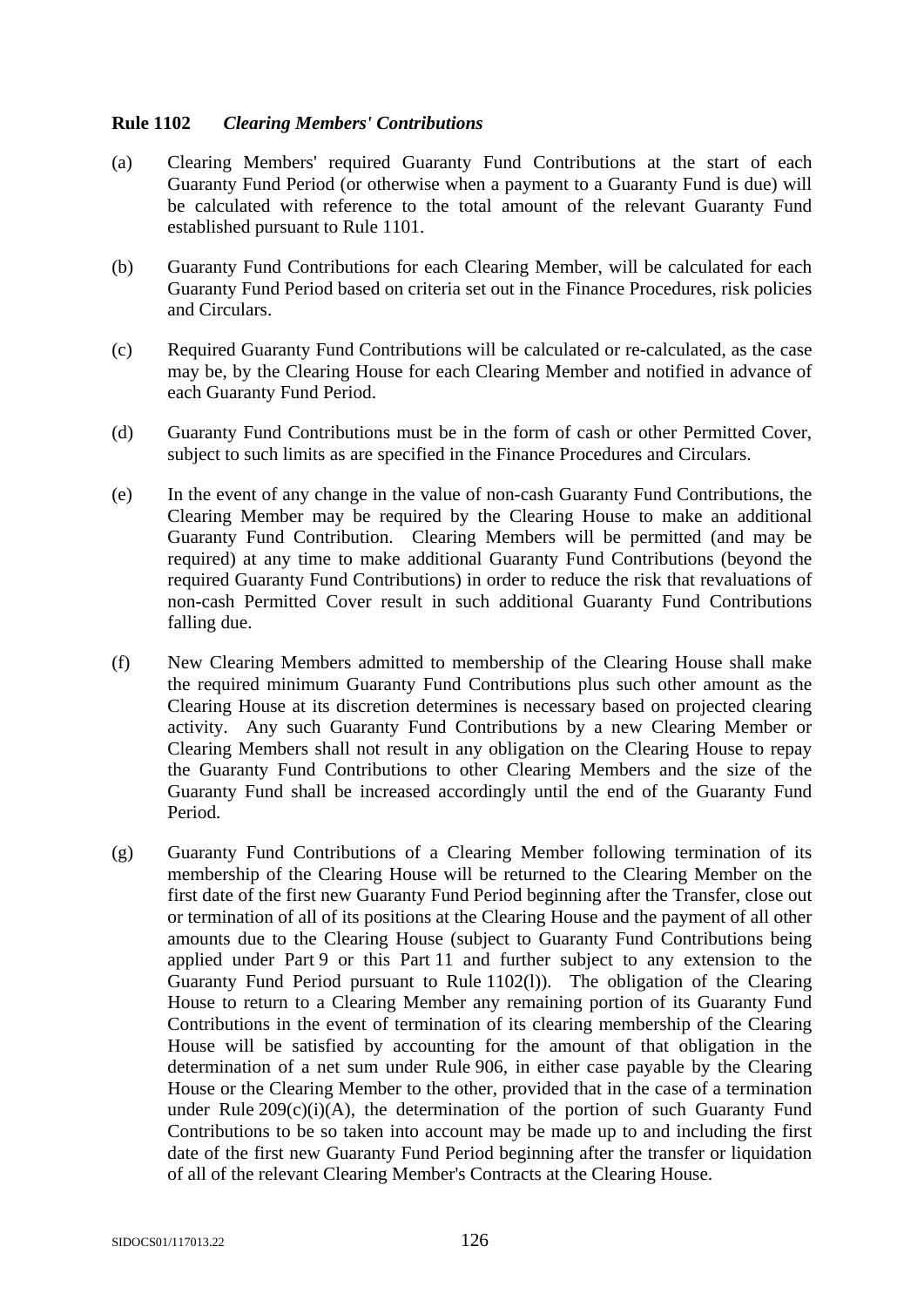- (h) Each Clearing Member will be entitled to receive interest payments on its cash Guaranty Fund Contributions each quarter through the banking arrangements detailed in Part 3 and no accommodation charges will apply to any non-cash Guaranty Fund Contributions.
- (i) In the event of application of any Guaranty Fund Contributions taking place pursuant to Rule 908 or Rule 1103, the Clearing House shall:
	- (i) give notice by Circular of the amount by which the Guaranty Fund has been reduced;
	- (ii) notify each Clearing Member and any relevant former Clearing Member of the amount for which it is liable to make additional Guaranty Fund Contributions in order to replenish the Guaranty Fund; and
	- (iii) in the case of any Guaranty Fund Contributions being applied, specify the new amount of each of the Clearing House Contributions by Circular.
	- (iv) [Not used.]
	- $(v)$  [Not used.]

Clearing Members must make required replenishment Guaranty Fund Contributions upon demand. The Clearing House shall ensure that any specified new Clearing House Contributions are held by it in accordance with Rule 1103(f) at the same date as Guaranty Fund Contributions for the Guaranty Fund are so due. Any obligation on a Clearing Member to make payments pursuant to this Rule 1102(i) is separate from, and shall apply in addition to, any obligation to make payment in respect of Assessment Contributions pursuant to Rule 909.

- $(i)$  If:
	- (i) an Event of Default is declared in relation to more than one Defaulter contemporaneously (the defaulter in respect of whom default proceedings are first completed being the "**First Defaulter**" and any other defaulter being an "**Additional Defaulter**" or, if default proceedings are completed at the same time, the Defaulter whose name would appear first alphabetically being the "**First Defaulter**" and any other Defaulter or Defaulters being an "**Additional Defaulter**"); or
	- (ii) a separate Event of Default is declared in relation to a Defaulter or Defaulters that has or have made a Guaranty Fund Contribution or Guaranty Fund Contributions to the Guaranty Fund (any, an "**Additional Defaulter**") prior to the termination of default proceedings in relation to an existing Defaulter ("**First Defaulter**"),

and recourse is made to Guaranty Fund Contributions in respect of the First Defaulter (or any Additional Defaulter), then Clearing Members shall be required to replenish the Guaranty Fund pursuant to Rule 1102(i) separately in respect of each Defaulter causing a reduction in the Guaranty Fund. The Clearing House may apply Guaranty Fund Contributions and Clearing House Contributions resulting from replenishment following default proceedings in relation to the First Defaulter to meet the liabilities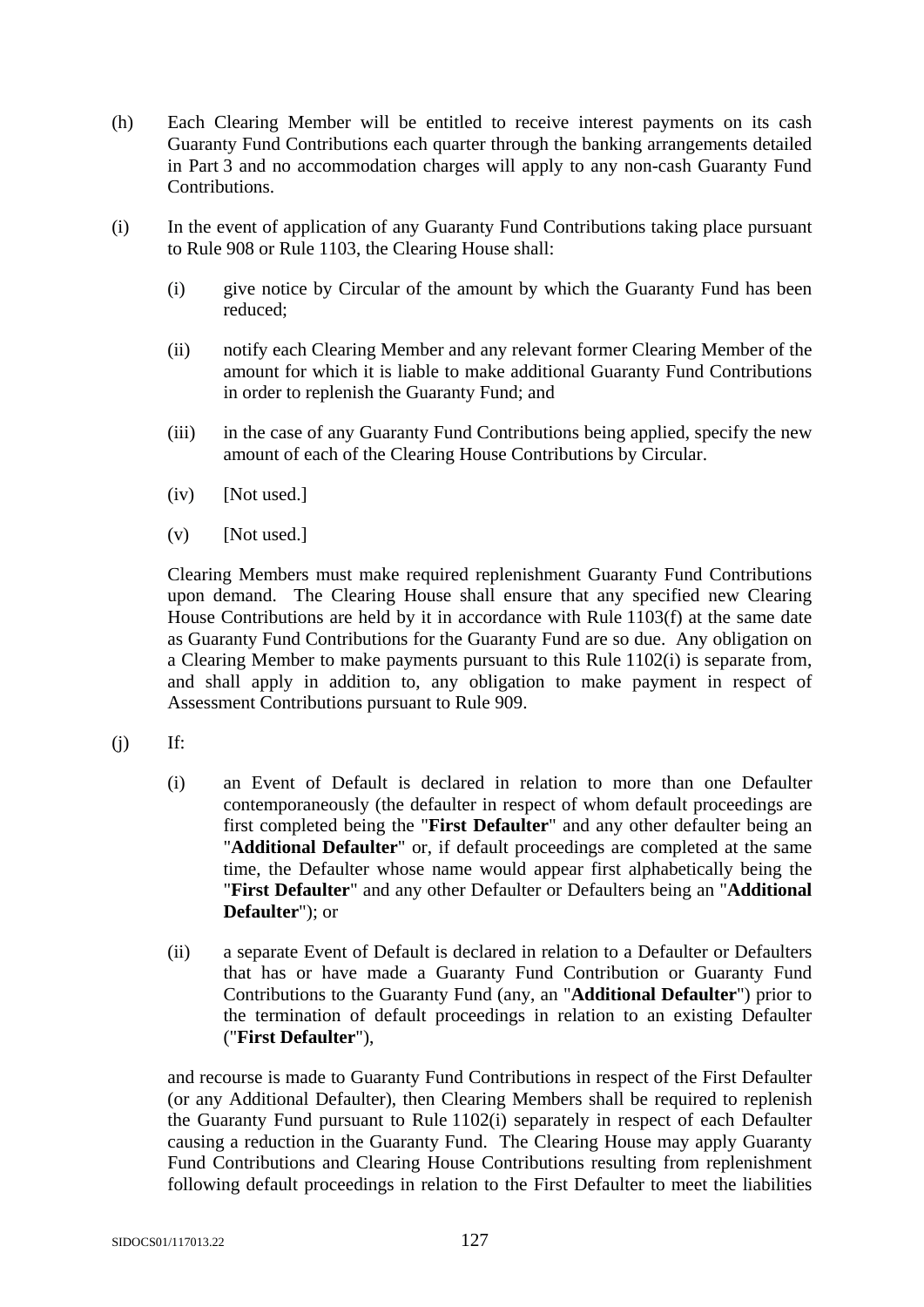of an Additional Defaulter and may apply Guaranty Fund Contributions and Clearing House Contributions resulting from replenishment following default proceedings in relation to an Additional Defaulter to meet the liabilities of another Additional Defaulter. Other than as set out in this Rule 1102(j), amounts transferred by Clearing Members or former Clearing Members in order to replenish Guaranty Fund Contributions under Rule 1102(i) or amounts designated as Clearing House Contributions may not be applied to meet liabilities arising in connection with any Event of Default occurring prior to the time at which the relevant replenishment or designation is required under these Rules.

- (k) In the event of the Clearing House applying any Guaranty Fund Contributions of non-defaulting Clearing Members, the Clearing House will make payment to the Persons whose Guaranty Fund Contributions have been applied (and retain assets in respect of Clearing House GF Contributions) *pro rata* in respect of any amounts received from the Defaulter as a result of its being a creditor of the Defaulter in the Defaulter's Insolvency or otherwise (net of the Clearing House's costs of recovery), up to the amount by which the Guaranty Fund was reduced (excluding the Guaranty Fund Contribution of the Defaulter) but without counting for interest, subject to the Clearing House first: (i) retaining or repaying amounts up to the amount of any other assets of the Clearing House (including following claims under insurance policies) or other third parties applied to meet any shortfall or loss following exhaustion of the assets specified in Rule 908 or in substitution of any such assets; and (ii) making reimbursement payments to Persons that have made Assessment Contributions (in that order of priority).
- (l) If an Event of Default occurs prior to the end of a Guaranty Fund Period where the total amount of Guaranty Fund Contributions or the Guaranty Fund Contribution of any particular Clearing Member would otherwise subsequently be reduced in the next Guaranty Fund Period, the Clearing House shall at its discretion be entitled to defer the end of the current Guaranty Fund Period and start of the next Guaranty Fund Period until the completion of default proceedings or retain all then held Guaranty Fund Contributions made to the Guaranty Fund. In either such circumstance, the Clearing House shall not be obliged to make any repayment to Clearing Members in respect of Guaranty Fund Contributions to the Guaranty Fund until and subject to completion of the relevant Default proceedings pursuant to Part 9 and this Part 11. For the avoidance of doubt: in such circumstances, the Clearing House shall nonetheless be entitled to make periodic adjustments to Guaranty Fund Contributions as otherwise set out in these Rules at its discretion.
- (m) [Not used.]
- (n) [Not used.]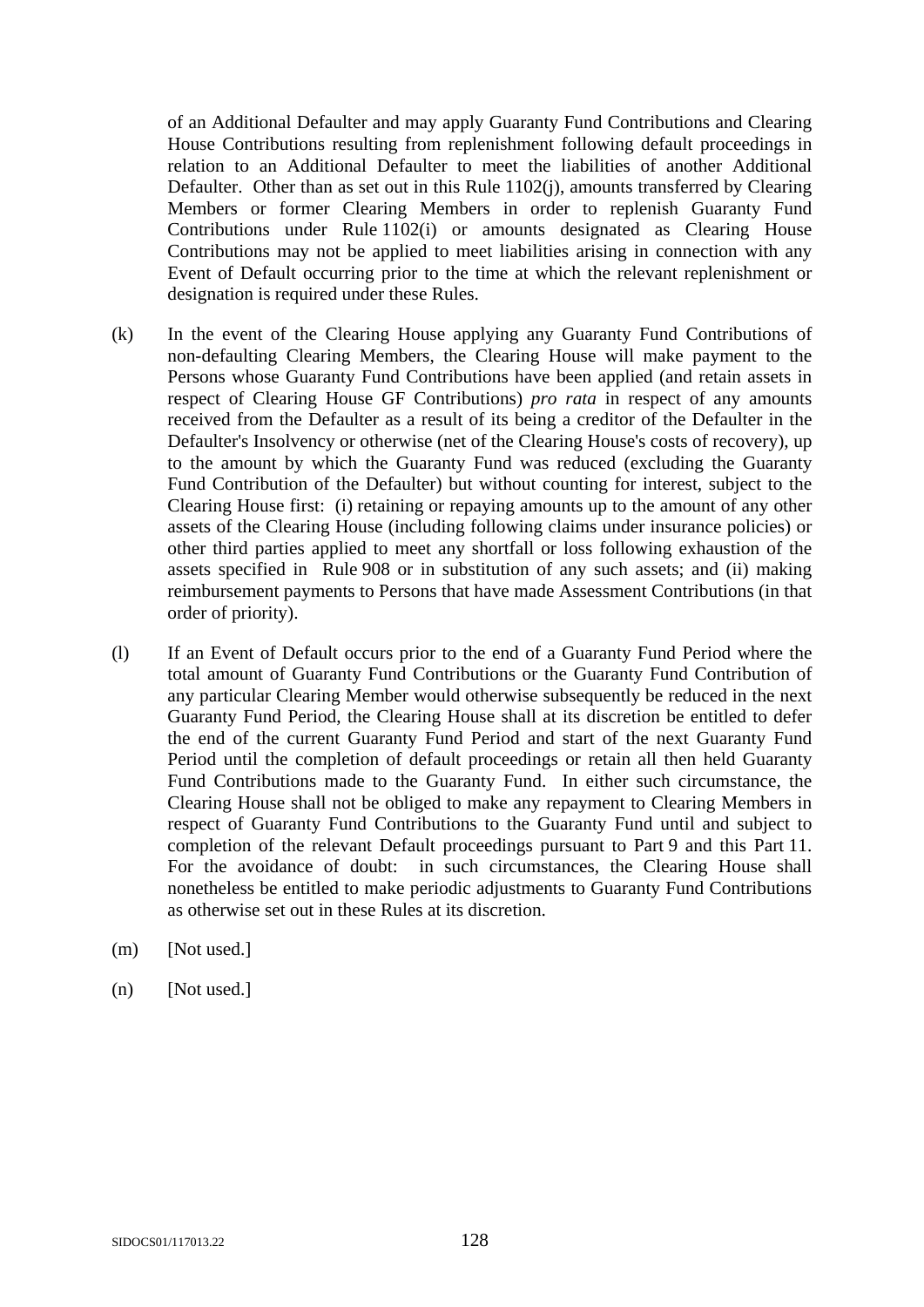## **Rule 1103** *Use of Guaranty Fund Contributions*

- (a) Following an Event of Default, the Clearing House shall apply the Guaranty Fund Contribution of a Defaulter pursuant to Rules 906 and Rule 908. Otherwise, Guaranty Fund Contributions of a Clearing Member or proceeds thereof may be applied or used by the Clearing House at its discretion in any of the following manners to the extent of the relevant Clearing Member's Guaranty Fund Contribution:
	- (i) against any amount that becomes due to the Clearing House by that Clearing Member for any reason (including but not limited to Margin, amounts due pursuant to Contract Terms, fees, dues, assessments and fines);
	- (ii) in managing an Event of Default or an event which could be declared by the Clearing House as an Event of Default, including:
		- (A) where necessary, to meet the Clearing House's costs involved in facilitating the transfer of Contracts recorded in a Clearing Member's Customer Position Account, if that Clearing Member is experiencing financial difficulty or during a termination of membership, to another Clearing Member;
		- (B) provisionally, in respect of any actual or potential shortfall, loss, obligation or liability if the Clearing House at its discretion determines that Guaranty Fund Contributions are likely to be applied pursuant to Rule 908 or Rule  $1103(a)(i)$ , provided that to the extent that any Guaranty Fund Contributions are not applied pursuant to Rule 908 or Rule 1103(a)(i) within a reasonable period of time, the Clearing House shall account to the relevant Clearing Member for the difference between the amount by which any Guaranty Fund Contributions were actually applied and the amount by which the same were provisionally applied under this Rule  $1103(a)(ii)(B)$ ; or
	- (iii) for making payments, including for liquidity or to raise liquidity for liabilities to make payments in respect of obligations incurred by the Clearing House in its capacity as a clearing house and central counterparty,

provided that: (1) Guaranty Fund Contributions may only be used to meet actual or prospective liabilities or obligations relating to Clearing; (2) nothing in this Rule 1103(a) shall affect the order of application of assets following a declared Event of Default pursuant to Rule 908; (3) any Guaranty Fund Contributions used or applied under this Rule 1103(a) (but not actually applied under Rule 908) shall be returned or reallocated by the Clearing House to the Guaranty Fund; and (4) following an Event of Default declared by the Clearing House, Guaranty Fund Contributions may only be used or applied under this Rule 1103(a) after available resources of the Defaulter have been exhausted.

(b) The Clearing House may at any time and from time to time sell, substitute, set off, transfer, assign, mortgage, pledge, repledge or otherwise create or grant a lien, interest, charge or other security interest on or use as collateral by way of title transfer arrangement, any proceeds of Guaranty Fund Contributions for any of the purposes set out in Rule 1103(a). Any borrowings using proceeds of Guaranty Fund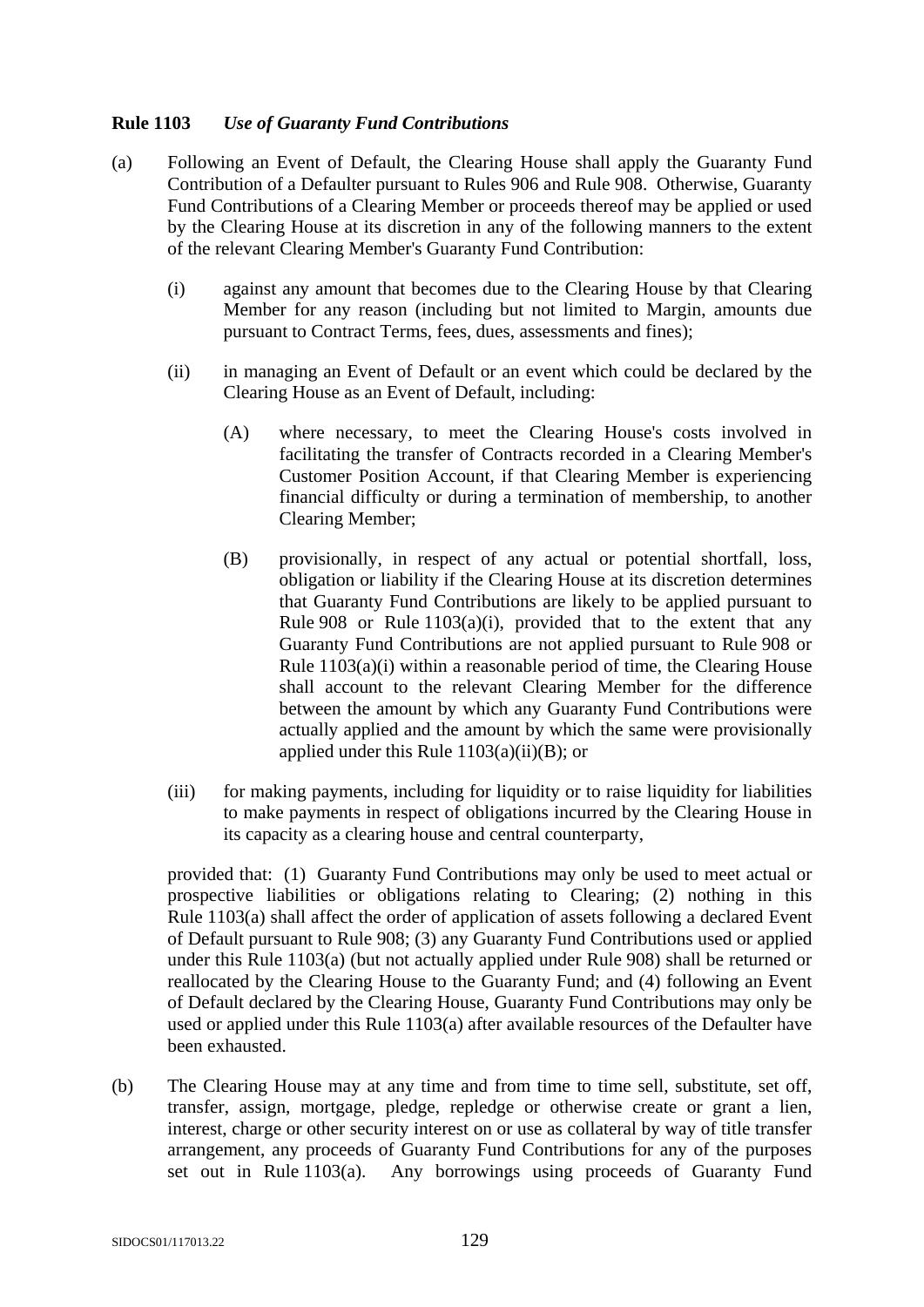Contributions as collateral shall be on terms and conditions deemed necessary or advisable by the Clearing House in its sole discretion, and may be in amounts greater, and extend for periods of time longer, than the obligations, if any, of any Clearing Member to the Clearing House for which such cash, securities or other property was transferred to or deposited with the Clearing House. Any amounts so borrowed shall be used and applied by the Clearing House solely for the purposes set out in Rule 1103(a); provided that the failure of the Clearing House to comply with Rule 1103(a) in respect of any borrowings, facility or agreement shall not impair any of the rights or remedies of any transferee, assignee, mortgagee, pledgee, collateral taker or holder of any lien or security interest.

- (c) Any expense (including, without limitation, legal fees and expenses) incurred by the Clearing House in connection with the use, application or transfer of Guaranty Fund Contributions, or the return of equivalent assets to a Clearing Member, may, at the option and discretion of the Clearing House, be charged to the account of such Clearing Member.
- (d) A Clearing Member's entitlement to repayment of any Guaranty Fund Contribution or any part of it or interest thereon shall not be capable of assignment or transfer by the Clearing Member or being made subject to any Encumbrance whatsoever purporting to rank in priority over, *pari passu* with, or subsequent to, the rights of the Clearing House or in conflict with Rule 908. Any purported Encumbrance of a Clearing Member in respect of any Guaranty Fund Contribution shall be null and void.
- (e) Default insurance policies of which the Clearing House is the beneficiary (if any) may be subject to limits on claims applicable in respect of particular time periods (each such period, a "**Relevant Period**"). Furthermore, pursuant to the terms of any such insurance obtained by the Clearing House, it is possible that (i) insurance claims may be payable in excess of losses resulting from a Default or Defaults above a certain amount ("**Loss Threshold**") occurring within a Relevant Period as opposed to following the application of particular assets in respect of particular Defaults in the order set out in Rule 908; or (ii) default insurance policies may apply only in relation to losses occurring in relation to certain Sets of Contracts cleared by the Clearing House or the Guaranty Fund. As a result, it is possible that: (A) insurance receipts may be available to (and applied by) the Clearing House at an earlier order to that specified in Rule 908 if the total available Guaranty Fund Contributions exceed the Loss Threshold or in respect of a second or subsequent Default where the limit on claims for the Relevant Period has not been exhausted; (B) no or reduced insurance may be available in the case of a second or subsequent Default occurring in a Relevant Period; (C) the insurance policies (if any) may not provide cover in respect of certain Events of Default; or (D) there may be no default insurance either generally or in respect of any particular products cleared by the Clearing House. The Clearing House will issue a Circular to Clearing Members specifying the amount of insurance, Loss Threshold, Relevant Period and any restrictions by Set of Contract or Guaranty Fund applicable to any default insurance obtained by the Clearing House. Neither this Rule 1103(e) nor any Circular issued by the Clearing House shall affect the liability of Clearing Members in respect of Guaranty Fund Contributions under these Rules.
- (f) The Clearing House will notify Clearing Members from time to time, by Circular and in accordance with the Finance Procedures, of each of the Clearing House Contributions. The Clearing House undertakes to all non-defaulting Clearing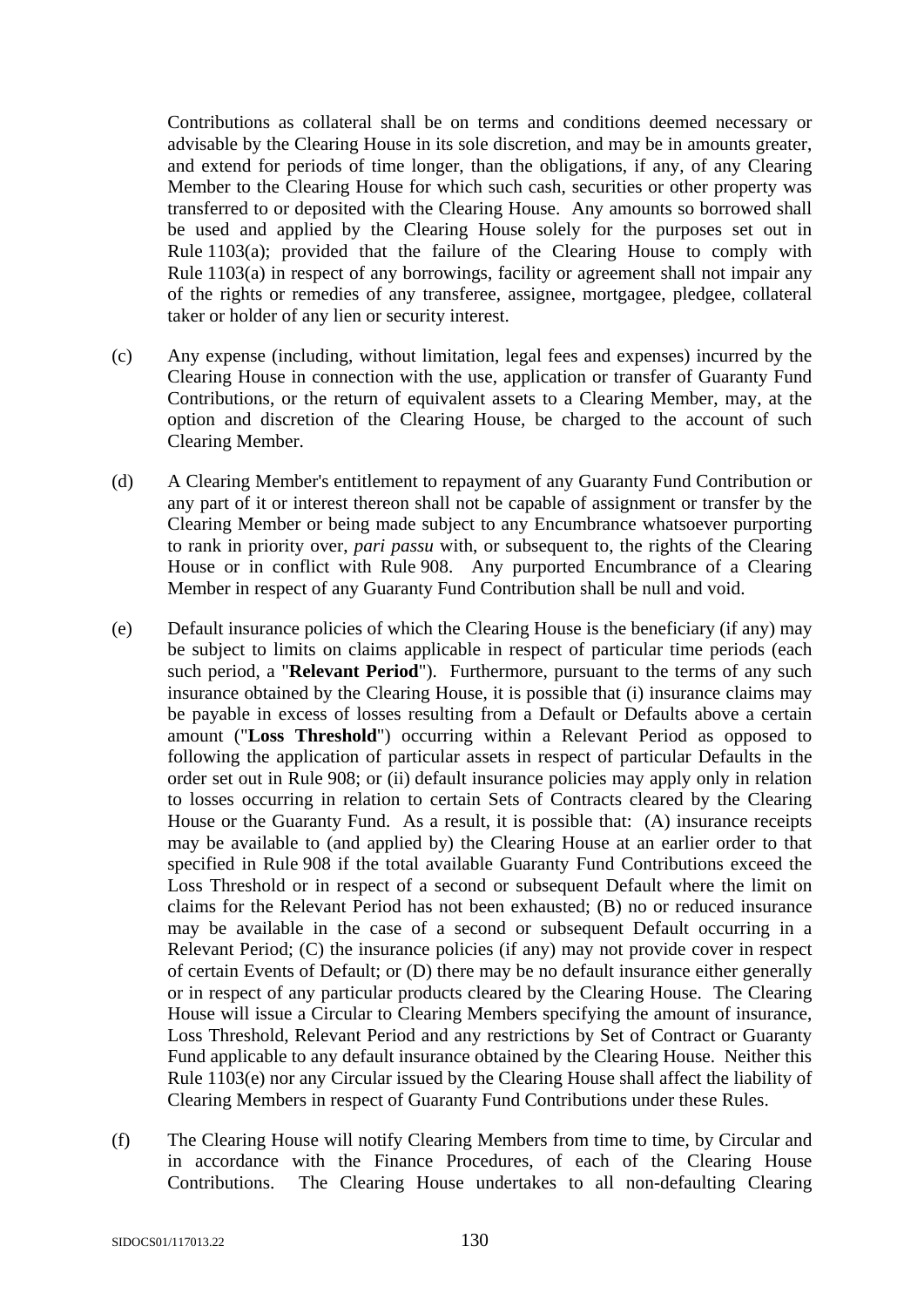Members from time to time to maintain amounts equal to the total of the Clearing House Contributions in a separate account from its other assets and to use such amounts only for the purposes of meeting shortfalls arising directly or indirectly from Defaults in accordance with this Part 11. This Rule 1103(f) shall not restrict the Clearing House from investing such amounts in any way that it is able to invest Guaranty Fund Contributions made by Clearing Members. Clearing House Contributions may be used by the Clearing House in the same way as Guaranty Fund Contributions may be used pursuant to Rule 1103(a).

(g) The total amount of Guaranty Fund Contributions for the Guaranty Fund and any Clearing House Contributions applied in connection with any Event of Default shall be notified to Clearing Members in a Circular prior to the same being applied.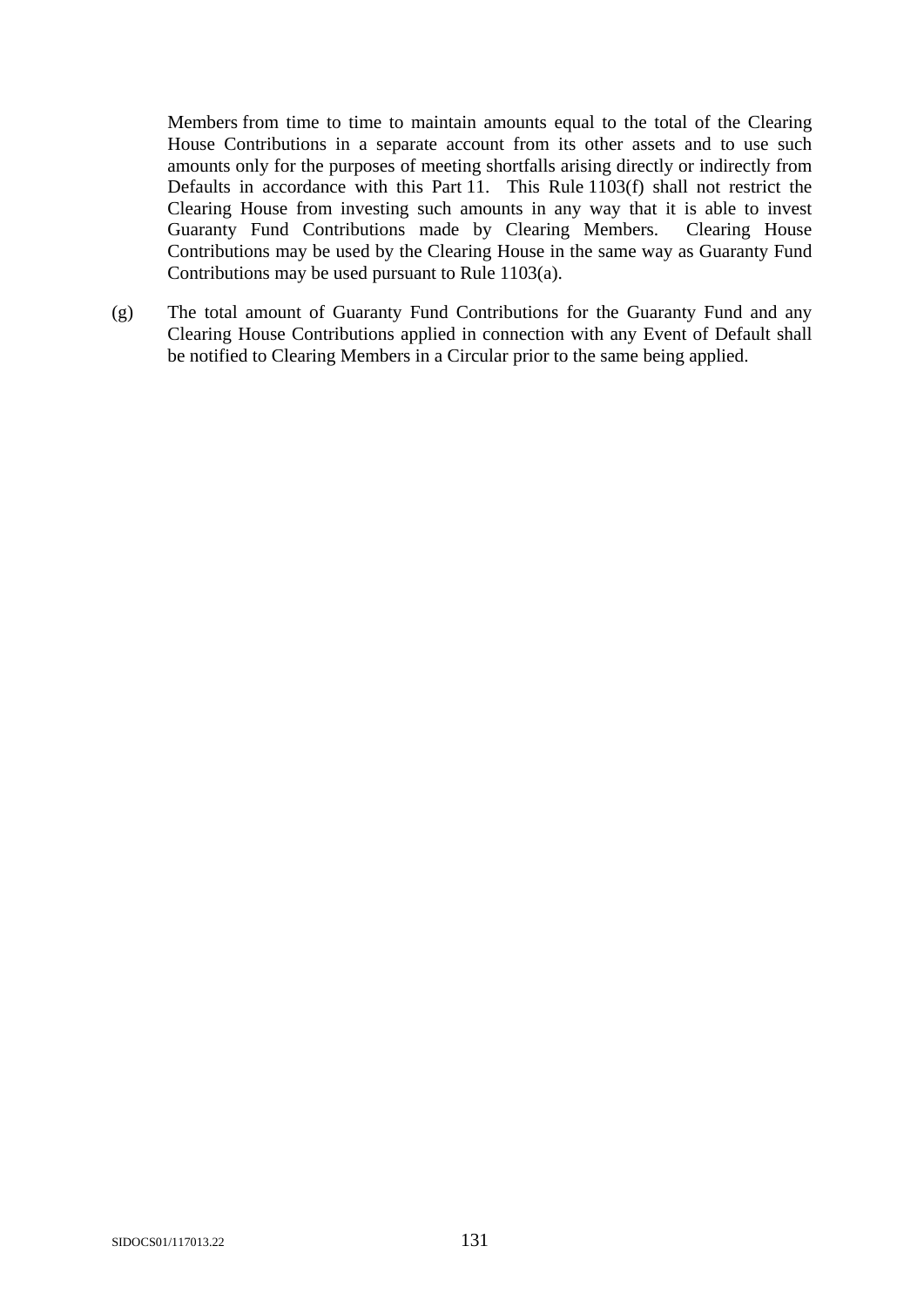# **Part 12 Settlement Finality**

Without prejudice to the status of any other provision of these Rules, including Part 9, the provisions of this Part 12 are intended to also constitute 'default rules' for purposes of Part III of the SFA and the SF(CF)R, and provide for the taking of proceedings or other action if a participant has failed or appears to be unable or to be likely to become unable to meet his obligations for any unsettled or open market contracts to which he is a participant. Accordingly, any action taken by the Clearing House pursuant to this Part 12 in connection with an Event of Default are intended to constitute 'default proceedings' for purposes of Part III of the SFA and the SF(CF)R. In addition to these Rules, the Clearing House relies on its legal rights under Applicable Laws in handling Events of Default.

## **Rule 1201** *Introduction and Interpretation*

- (a) [Not used.]
- (b) [Not used.]
- (c) Each Participant is on notice of the provisions of this Part 12. Each Participant shall, by participating in the Payment System, be deemed to have agreed that:
	- (i) (without prejudice to the generality of the provisions of any Clearing Membership Agreement), the provisions set out in this Part 12 apply to and shall bind such Participant (and to any Insolvency Practitioner appointed for, or with powers in respect of, it) in connection with such Participant's participation in the Payment System; and
	- (ii) (without prejudice to the generality of Rule  $102(f)$ ), to the extent that there is any conflict between any provision of this Part 12 and any provision of any agreement (including any AFI Agreement) or any contractual or non-contractual obligation which may arise or exist from to time between any Participant and the Clearing House, the relevant provision of this Part 12 shall prevail, control, govern and be binding upon the parties (regardless of the date of entry into or amendment of any such agreement or obligation).
- (d) The term "**AFI Agreement**" means a payment services agreement between the Clearing House and an Approved Financial Institution.
- (e) The term "**Custodian**" means any custodian, sub-custodian, nominee, agent, depository or settlement system used by a Clearing Member or the Clearing House for the holding or transfer of Non-Cash Collateral that is subject of a Collateral Transfer Order in the Payment System (and this Part 12 shall apply equally to any Insolvency Practitioner appointed for, or with powers in respect of, such a person).
- (f) [Not used.]
- (g) The term "**Indirect Participant**" means any Customer, provided that: (i) the identity of that Customer has been notified to the Clearing House in writing by the Clearing Member; (ii) the Clearing House has accepted such notification and treatment as an indirect participant in writing (and this Part 12 shall apply equally to any Insolvency Practitioner appointed for, or with powers in respect of, an Indirect Participant); and (iii) such Customer has executed such agreement as is prescribed by the Clearing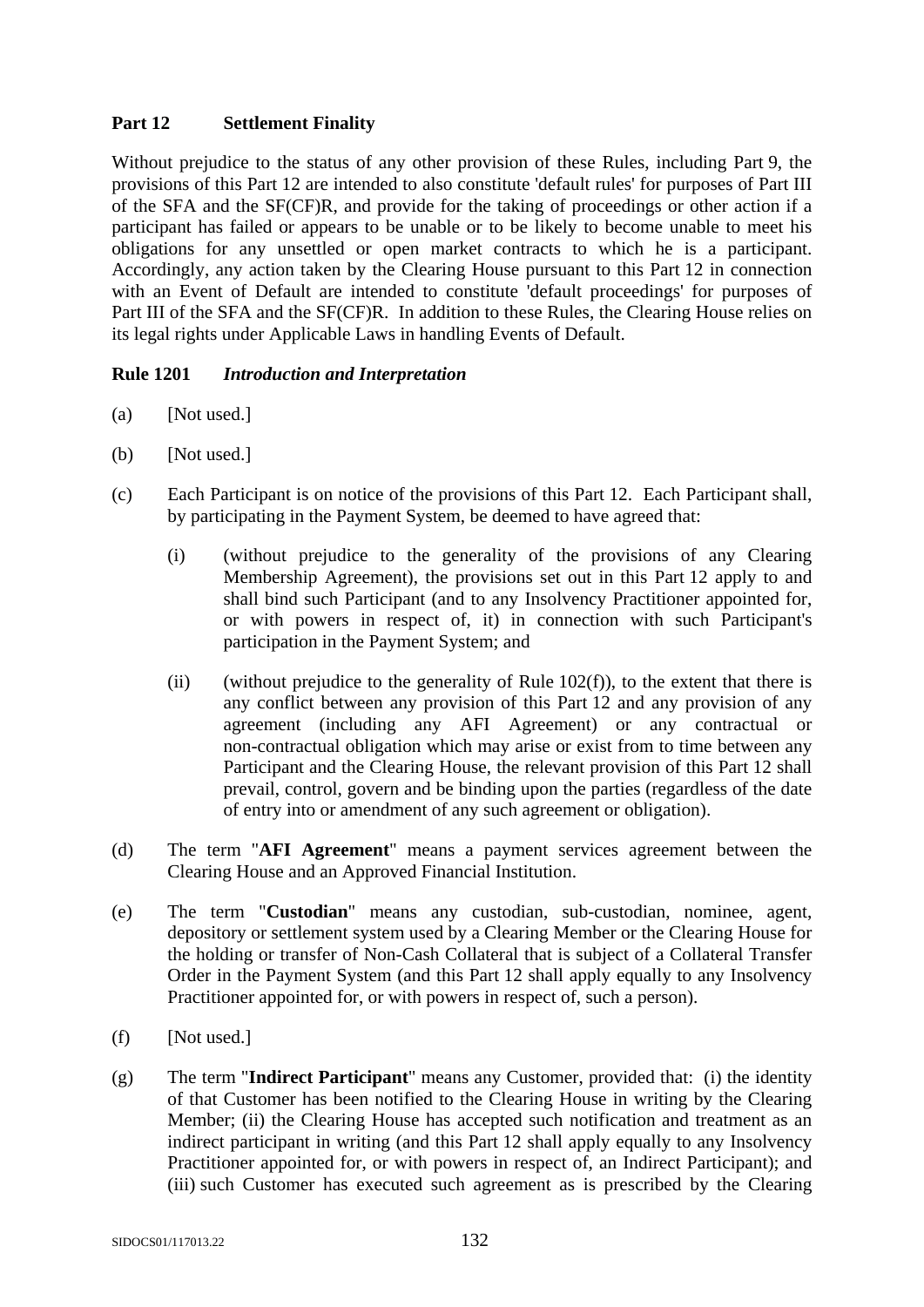House from time to time in order for it to become contractually bound by these Rules and this Part 12 in particular.

- (h) The term "**Intermediary Financial Institution**" means any bank or branch used by a System Bank, whether as banker, corresponding banker, intermediary or agent, for the fulfilment of a Payment Transfer Order (and this Part 12 shall apply equally to any Insolvency Practitioner appointed for, or with powers in respect of, such a person).
- (i) The term "**Investment Agent Bank**" means a bank used by the Clearing House for the deposit of cash prior to such cash being invested. An Investment Agent Bank may also be an Approved Financial Institution or Concentration Bank.
- (j) The term "**Investment Agency Agreement**" means an agreement between an Investment Agent Bank and the Clearing House, including in respect of the deposit of cash prior to such cash being invested.
- (k) The term "**Non-Cash Collateral**" means any Permitted Cover other than in the form of cash.
- (l) The term "**Participant**" means the Clearing House, each Clearing Member, each Approved Financial Institution, each Concentration Bank, each Investment Agent Bank, each Intermediary Financial Institution and each Custodian (and this Part 12 shall apply equally to any Insolvency Practitioner appointed for, or with powers in respect of, a Participant).
- (m) The term "**Payment System**" means the system operated by the Clearing House consisting of the formal arrangements, between the Clearing House and Participants including the common rules (including the Rules and the Procedures) and the standardised arrangements (including the AFI Agreements, Investment Agency Agreements, Clearing Membership Agreements and other agreements involving the Clearing House, Clearing Members, Approved Financial Institutions, Concentration Banks and Investment Agent Banks, provided that in the event of any conflict between any provision of the Rules or Procedures and any provision of any such agreement or arrangements, the provision of the Rules or Procedures shall prevail, control, govern and be binding on the parties) and related functionality for the effecting of Transfer Orders between the Clearing House and Participants which, *inter alia*:
	- (i) enable the Clearing House to give instructions and to place at the disposal of Clearing Members amounts of money on the account of Approved Financial Institutions;
	- (ii) enable Clearing Members to give instructions and to place at the disposal of the Clearing House amounts of money on the accounts of Approved Financial Institutions;
	- (iii) enables the Clearing House to give instructions and make transfers between its accounts at Approved Financial Institutions, Concentration Banks and Investment Agent Banks;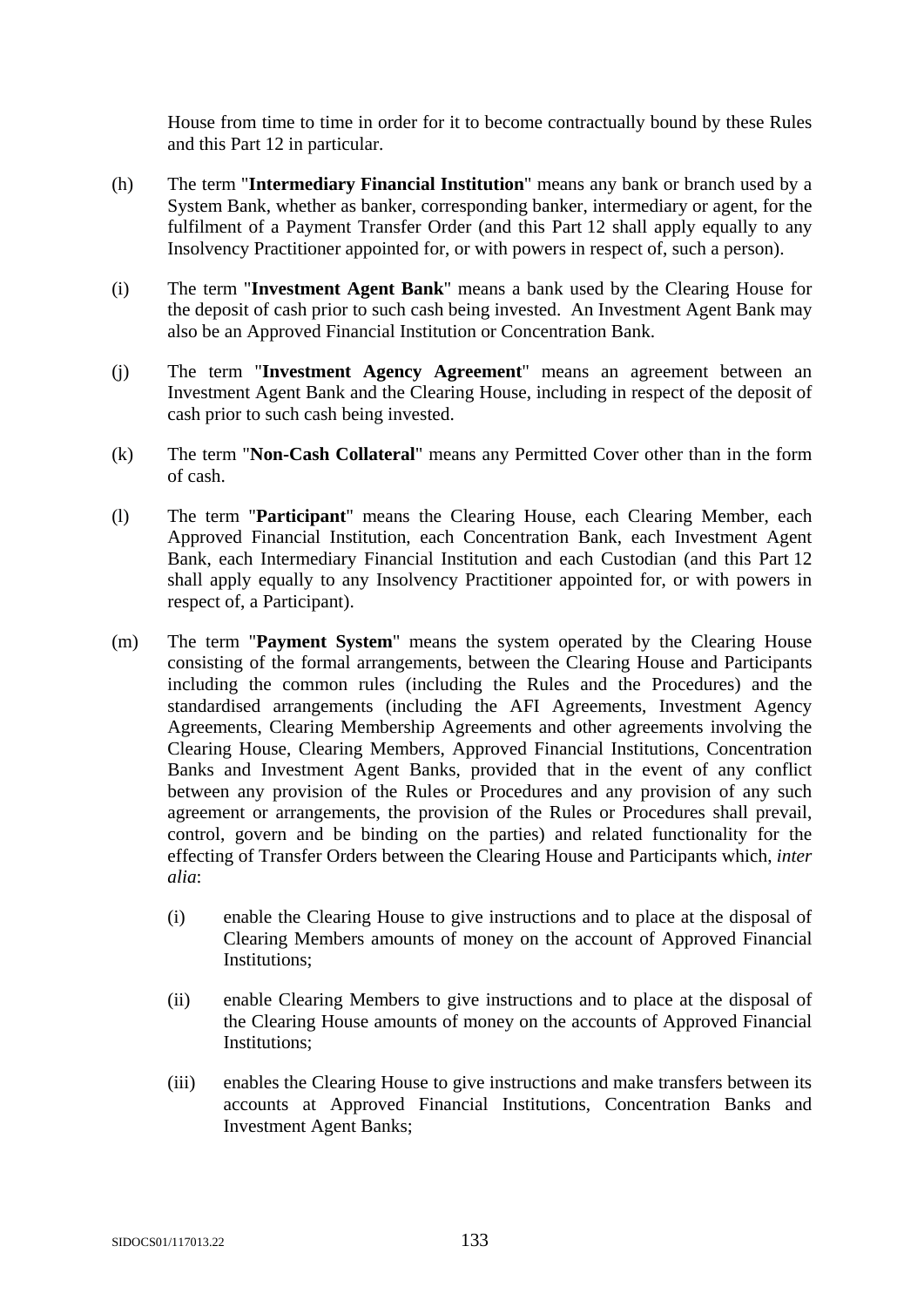- (iv) enable the Clearing House and Clearing Members to fulfil the obligations they incur in respect of Contracts and otherwise to one another pursuant to the Rules;
- (v) enable transfers, assignments and novations of Contracts between Clearing Members or following a Default;
- (vi) enable transfers of Non-Cash Collateral to or to the order of the Clearing House and Clearing Members;
- (vii) enable ICE Futures Singapore Block Transactions, to give rise to Contracts;
- (viii) facilitate supplementary and incidental matters to the satisfaction of obligations pursuant to Contracts and the collection and payment of amounts due in respect of Contracts or Permitted Cover.
- (n) The term "**Payment Transfer Order**" means a payment transfer order that is a New Contract Payment Transfer Order, Credit/Debit Payment Transfer Order, or CH Account Payment Transfer Order subject to this Part 12.
- (o) The term "**Securities Transfer Order**" means a securities transfer order that is a Position Transfer Order, Collateral Transfer Order or ICE Futures Singapore Block Clearing Order subject to this Part 12.
- (p) The term "**System Bank**" means an Approved Financial Institution, Concentration Bank or Investment Agent Bank.
- (q) The term "**Transfer Order**" means a Payment Transfer Order or a Securities Transfer Order.
- (r) The term "**ICE Systems**" means the trade registration, clearing processing and finance hardware and software used by the Clearing House and Clearing Members from time to time, as further described in the Procedures.
- $(s)$  [Not used.]
- $(t)$  [Not used.]
- (u) [Not used.]

#### **Rule 1202** *Transfer Orders Arising*

- (a) A Payment Transfer Order shall arise and shall enter the Payment System immediately and automatically upon:
	- (i) in relation to a Contract that forms in accordance with Rule  $401(a)$  at the time that a Contract arises under Rule 401 (such Payment Transfer Order, a "**New Contract Payment Transfer Order**");
	- (ii) the Clearing House sending an instruction for payment to or from the Clearing House pursuant to Rule 302, Rule 502 to Rule 503 and/or the Finance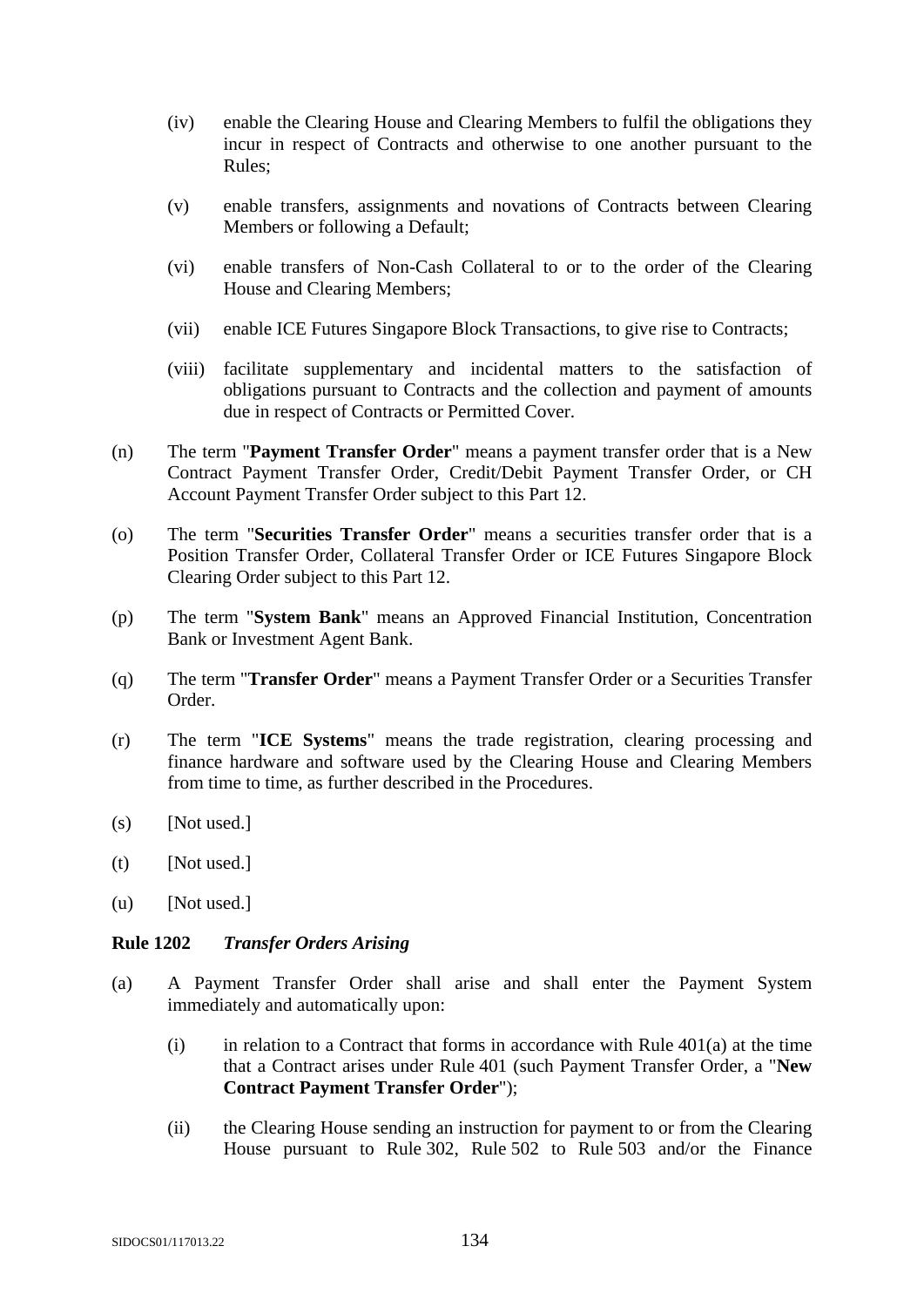Procedures (such Payment Transfer Order, a "**Credit/Debit Payment Transfer Order**"); and

- (iii) the Clearing House sending an instruction by means of a SWIFT message, other electronic message, fax, telephone or other means to a System Bank to transfer a sum of money from an account of the Clearing House at such System Bank to an account of the Clearing House at the same or a different System Bank (such Payment Transfer Order, a "**CH Account Payment Transfer Order**").
- (b) A Securities Transfer Order shall arise and shall enter the Payment System immediately and automatically upon:
	- (i) if either:
		- (A) the Clearing House, the relevant Market (if any) and the two Clearing Members involved (both being Participants) have already agreed to a transfer, assignment or novation of Contracts from one Clearing Member to another Clearing Member pursuant to Rule 408(a)(i);
		- (B) a request is accepted by the relevant Market (if any) or the Clearing House in respect of an allocation from one Clearing Member to another Clearing Member for purposes of Rules 401(a)(viii) and 401(e); or
		- (C) the Clearing House has declared an Event of Default under Rule 901 and any Contracts to which a Defaulter is party are proposed to be transferred from the Defaulter to another Clearing Member (being a Participant) pursuant to the Clearing House's powers under Rule 903, Rule 904, Rule 905 or otherwise,

in either case, instructions for settlement of the transfer, assignment, novation or allocation in question being effected through the ICE Systems at the relevant settlement transfer deadline for the relevant Contract (such Securities Transfer Order, a "**Position Transfer Order**");

- (ii) the Clearing House accepts, through the ICE Systems, that a Clearing Member has validly requested either:
	- (A) the transfer of Non-Cash Collateral to or to the order of the Clearing House; or
	- (B) a transfer of Non-Cash Collateral to or to the Order of that Clearing Member,

(such Securities Transfer Order, in either case, a "**Collateral Transfer Order**");

(iii) in respect of an ICE Futures Singapore Block Transaction at the point at which the relevant details of the relevant Transaction have passed through the credit filter and risk controls of both relevant Clearing Members in the ICE Systems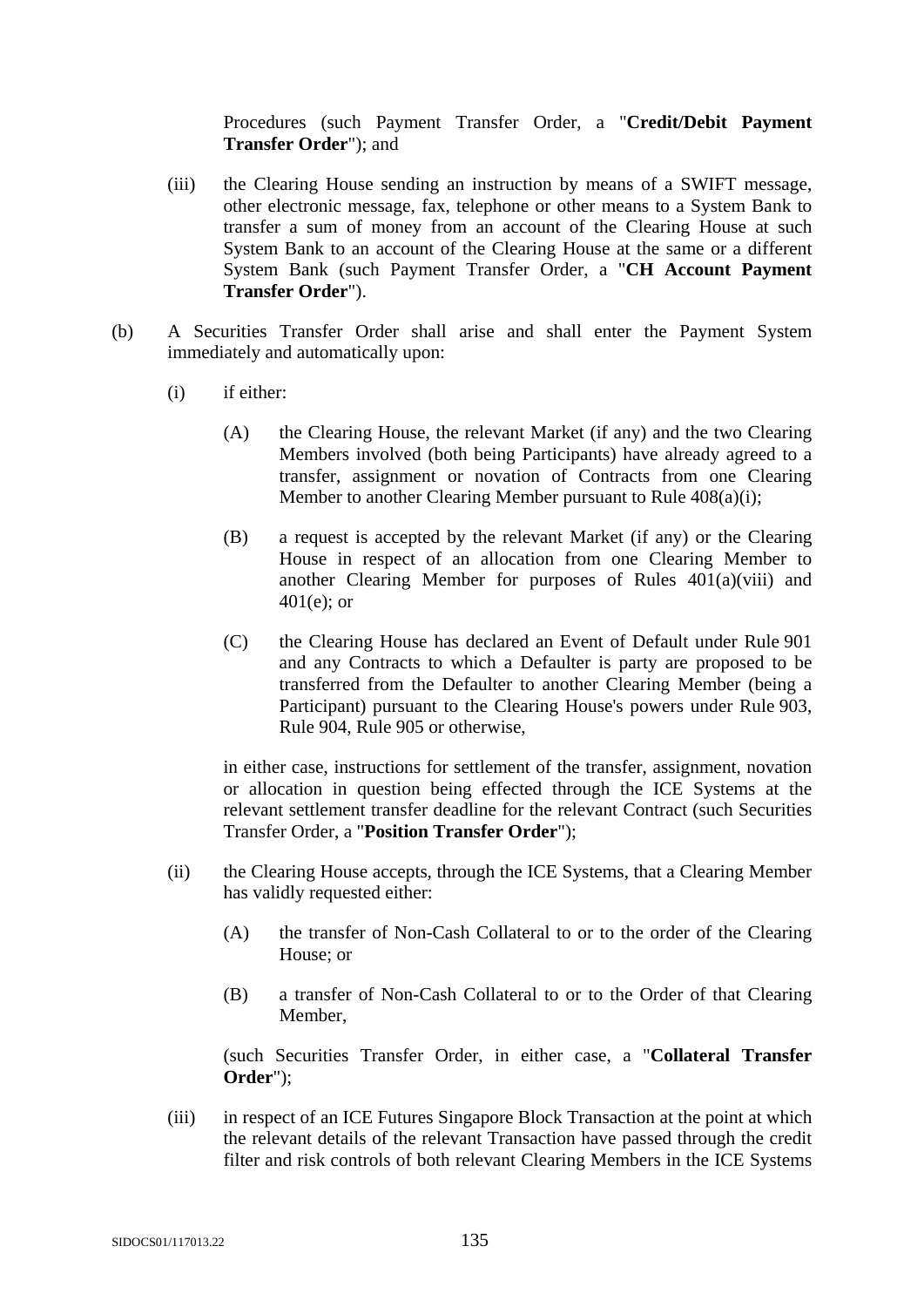(such Securities Transfer Order, an "**ICE Futures Singapore Block Clearing Order**").

- (iv) [Not used.]
- $(v)$  [Not used.]
- (vi) [Not used.]
- (vii) [Not used.]
- (viii) [Not used.]
- $(ix)$  [Not used.]
- (c) If two or more Transfer Orders exist in respect of the same obligation prior to becoming irrevocable, all such Transfer Orders shall be valid. No duplication of an obligation to pay shall arise as a result of two or more Transfer Orders existing in respect of the same obligation.
- (d) The status of a Transfer Order shall not be affected by any calculation of Open Contract Position, netting, set off or closing out of a Contract to which it relates.
- (e) Each Payment Transfer Order shall apply and have effect in respect of the following amounts:
	- (i) in the case of a New Contract Payment Transfer Order, the amount due to or from the Clearing House pursuant to the Contract Terms as a result of the Contract referred to in Rule 1202(a)(i) arising; or
	- (ii) in the case of a Credit/Debit Payment Transfer Order, or CH Account Payment Transfer Order, the amount specified in the relevant instruction referred to in Rule 1202(a);
- (f) Each Position Transfer Order shall apply and have effect in respect of the Contracts to be transferred, assigned, novated or allocated.
- (g) Each Collateral Transfer Order shall apply and have effect in respect of the Non-Cash Collateral to be transferred to or to the order of the Clearing House or Clearing Member.
- (h) Each ICE Futures Singapore Block Clearing Order shall apply and have effect in respect of the ICE Futures Singapore Block Transaction in question and any resulting ICE Futures Singapore Contract.
- (i) [Not used.]
- (i) [Not used.]
- (k) [Not used.]
- (l) [Not used.]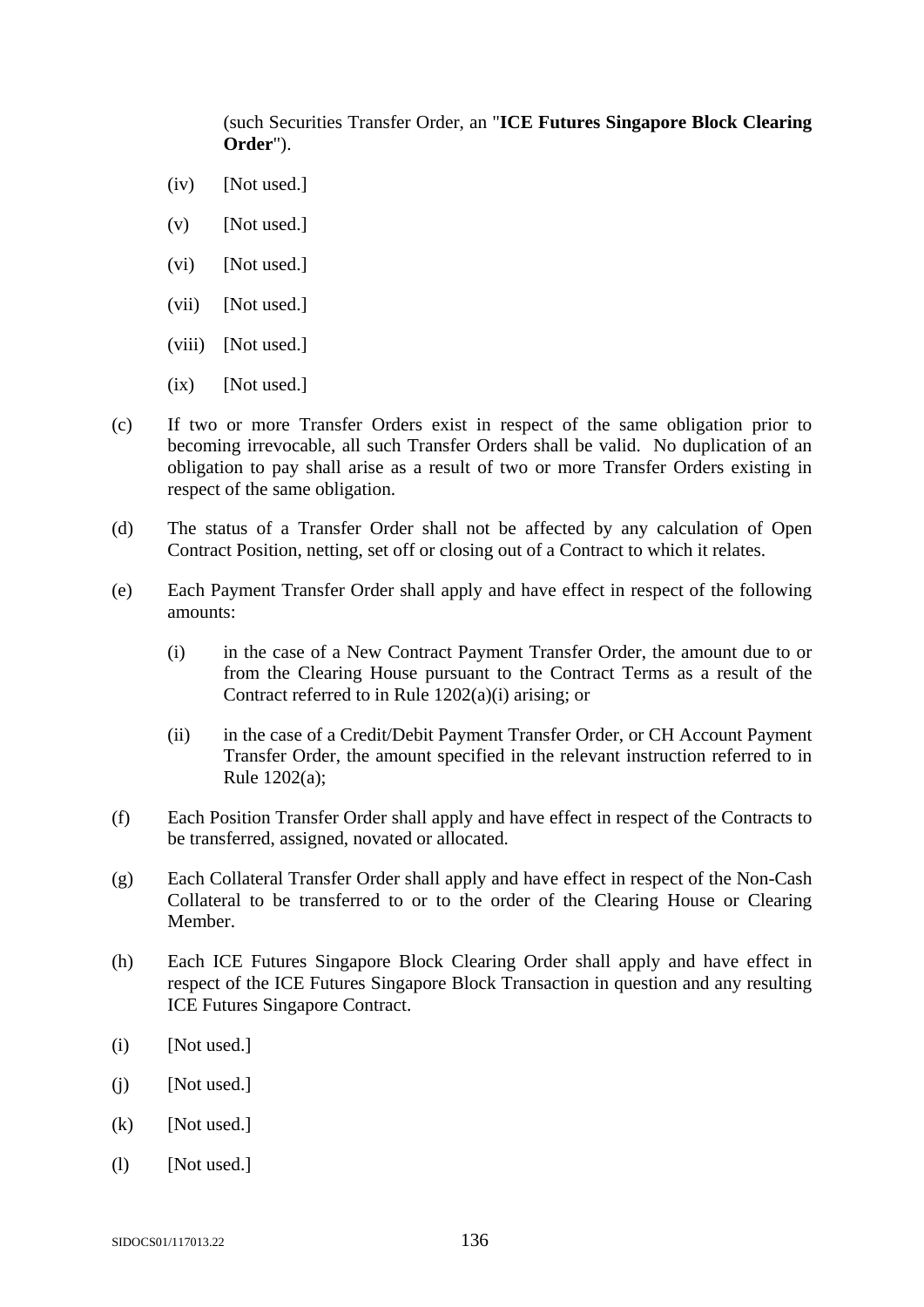- (m) [Not used.]
- (n) Transfer Orders shall apply to, and have effect as against and between each of the following Persons, in respect of any particular Person only to the extent that such Person is a Participant or an Indirect Participant:
	- (i) in the case of a New Contract Payment Transfer Order, the affected Clearing Member (if it is a Participant) and the Clearing House and, as from and after the time of irrevocability only, the affected Approved Financial Institution;
	- (ii) in the case of a Credit/Debit Payment Transfer Order, the affected Clearing Member (if it is a Participant), the affected Approved Financial Institutions and the Clearing House;
	- (iii) in the case of a CH Account Payment Transfer Order, the affected System Bank or System Banks and the Clearing House;
	- (iv) in the case of a Position Transfer Order:
		- (A) the Clearing Members (that are the transferor, assignor or person whose rights, liabilities and obligations are transferred, assigned, novated or allocated and the transferee, assignee or person that assumes rights, liabilities and obligations pursuant to a transfer, assignment, novation or allocation);
		- (B) each Customer affected by the Position Transfer Order which is an Indirect Participant (if any); and
		- (C) the Clearing House.
	- (v) in the case of a Collateral Transfer Order:
		- (A) the Clearing Member that is the transferor of the Non-Cash Collateral in question;
		- (B) any Custodian of the Clearing Member or the Clearing House; and
		- (C) the Clearing House;
	- (vi) in the case of an ICE Futures Singapore Block Clearing Order:
		- (A) each Clearing Member that has submitted or confirmed details of the ICE Futures Singapore Block Transaction;
		- (B) any Affiliate or Customer of the Clearing Member that was party to an ICE Futures Singapore Block Transaction and which is an Indirect Participant (if any); and
		- (C) the Clearing House;
	- (vii) [Not used.]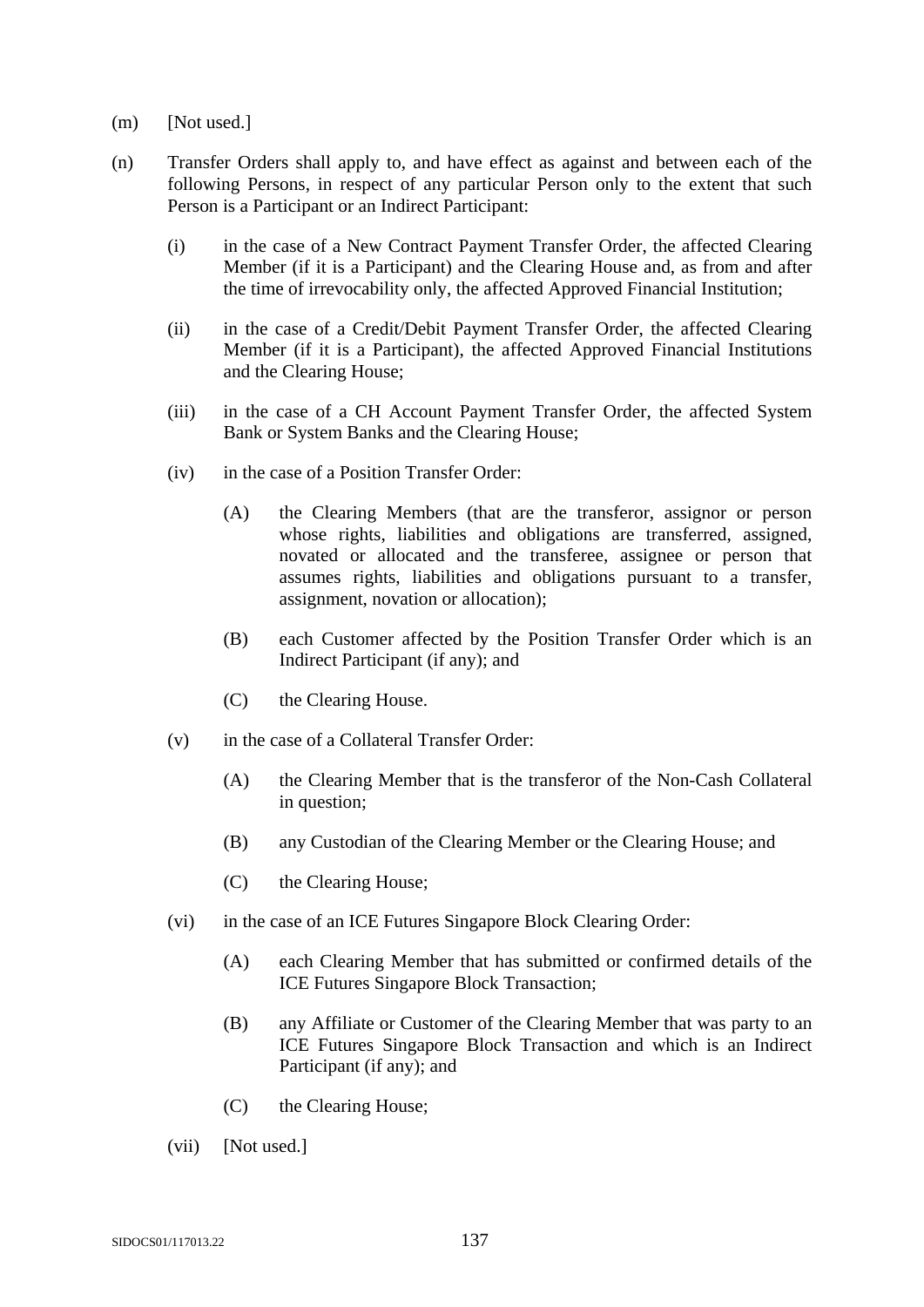- (viii) [Not used.]
- $(ix)$  [Not used.]
- $(x)$  [Not used.]
- (o) Where a Transfer Order applies to a System Bank, it shall also apply to and be effective against any Intermediary Financial Institution used by that System Bank.
- (p) Where a Transfer Order applies additionally to an Indirect Participant, the liability of any Participant pursuant to the same Transfer Order shall not be affected.

## **Rule 1203** *Transfer Orders Becoming Irrevocable*

- (a) A Credit/Debit Payment Transfer Order shall become irrevocable at the time when the Approved Financial Institution sends a SWIFT confirmation message, other electronic message, fax, telephone or other message confirming that the relevant payment will be or has been made.
- (b) A CH Account Payment Transfer Order shall become irrevocable at the time when the System Bank of the account from which payment is to be made sends a SWIFT confirmation message, other electronic message, fax, telephone or other message confirming that the relevant payment will be or has been made.
- (c) Without prejudice to Rule 1205(g) and Rule 1205(h), a New Contract Payment Transfer Order shall become irrevocable upon an Approved Financial Institution sending a SWIFT confirmation message, other electronic message, fax, telephone or other message confirming that amount to which the New Contract Payment Transfer Order relates (as specified in Rule 1202(e)(i)) will be or has been made.
- (d) A Position Transfer Order shall become irrevocable at the time when the definitive record of the Open Contract Position of the Clearing Member (that is the assignee, transferee or person that assumes rights, liabilities and obligations pursuant to a novation) is updated as a result of a successful position transfer clearing run in the ICE Systems to reflect the transfer, assignment or novation of Contracts which are given effect pursuant to the Position Transfer Order.
- (e) A Collateral Transfer Order shall become irrevocable at the earlier of the time when: (i) the Clearing House receives the Non-Cash Collateral; or (ii) any related securities transfer order (which relates to the same subject matter as the Collateral Transfer Order but which is a securities transfer order in a designated system for purposes of the Payment and Settlement Systems (Finality and Netting) Act (Chapter 231 of Singapore) which is not the Payment System) becomes irrevocable.
- (f) An ICE Futures Singapore Block Clearing Order shall become irrevocable at the time that the Clearing House becomes party to resulting Contracts with the Clearing Members in question, pursuant to Rule 401(a)(iii).
- $(g)$  [Not used.]
- (h) [Not used.]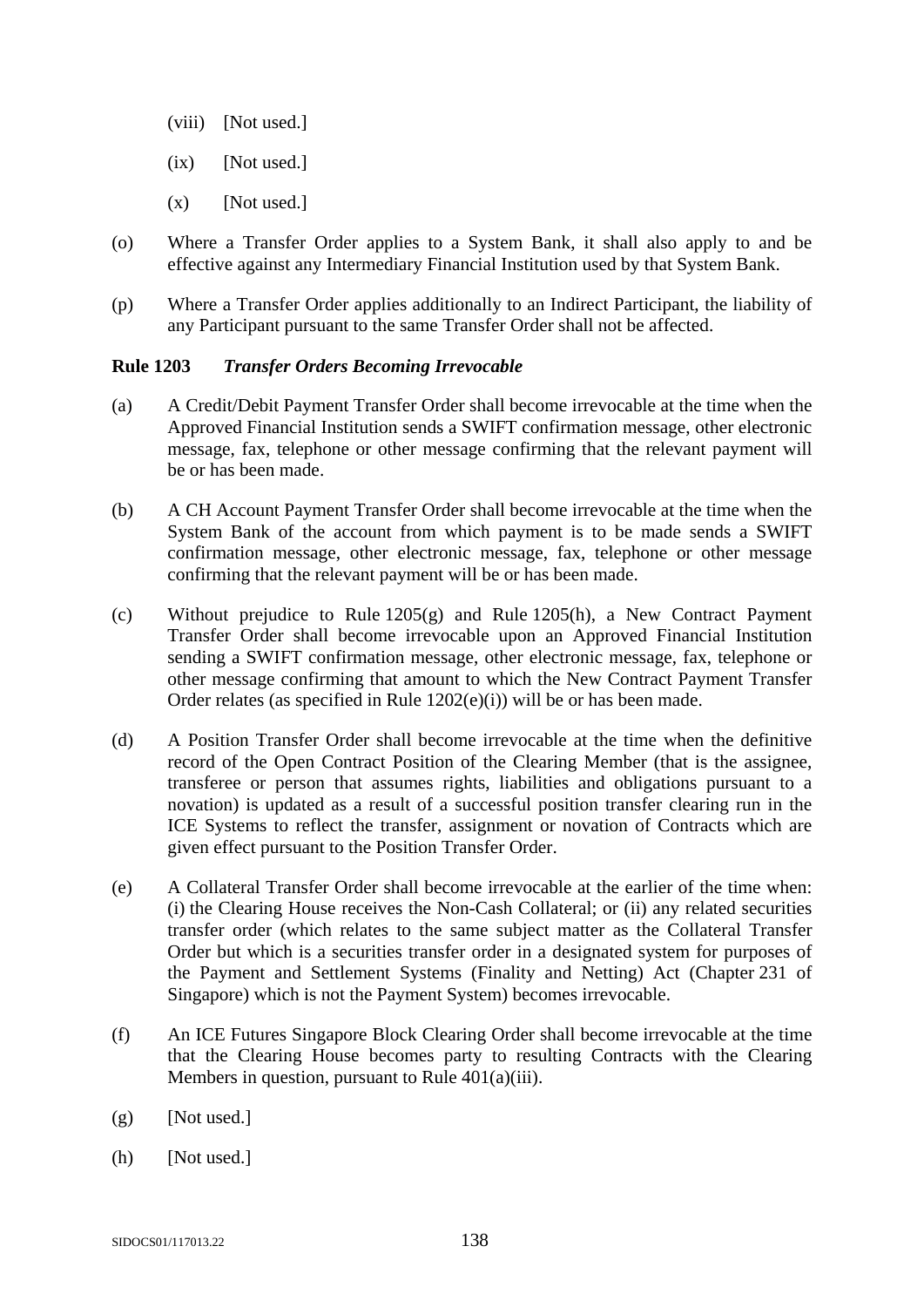- $(i)$  [Not used.]
- (j) [Not used.]
- (k) As from the time when a Transfer Order becomes irrevocable, it shall not be revoked or purported to be revoked by any Participant or the Clearing House and shall be binding upon all Participants.
- (l) Transfer Orders shall be legally enforceable, irrevocable and binding on third parties in accordance with this Part 12, even in the event of an Event of Default.

### **Rule 1204** *Variations to or Cancellation of Transfer Orders*

- (a) This Rule 1204 applies only to a Transfer Order that is not irrevocable and:
	- (i) in the case of any Transfer Order, it is affected by manifest or proven error or an error that is agreed so to be by all affected Participants;
	- (ii) in the case of a New Contract Payment Transfer Order, Credit/Debit Payment Transfer Order or Position Transfer Order, it relates to a Contract which is:
		- (A) void *ab initio* pursuant to Rule 403;
		- (B) avoided pursuant to Rule 404;
		- (C) amended as a result of the Clearing House exercising its discretion pursuant to Rule 104 or otherwise pursuant to these Rules; or
	- (iii) [Not used.]
	- (iv) [Not used.]
	- (v) without prejudice to the generality of Rule  $1204(a)(i)$  or (ii), in the case of an ICE Futures Singapore Block Clearing Order, it relates to a Transaction which is not eligible for Clearing or which is or are not accepted for Clearing by the Clearing House.
- (b) Subject to Rule 1204(d), (e) and (f), neither the validity nor the irrevocability of any Transfer Order shall of itself be affected by any event described in Rule 1204(a) occurring.
- (c) The terms of all Transfer Orders that have not become irrevocable shall each be subject to a condition (which, if not satisfied, shall enable the Clearing House to exercise its rights under this Rule 1204) that the circumstances described in Rule 1204(a) have not occurred.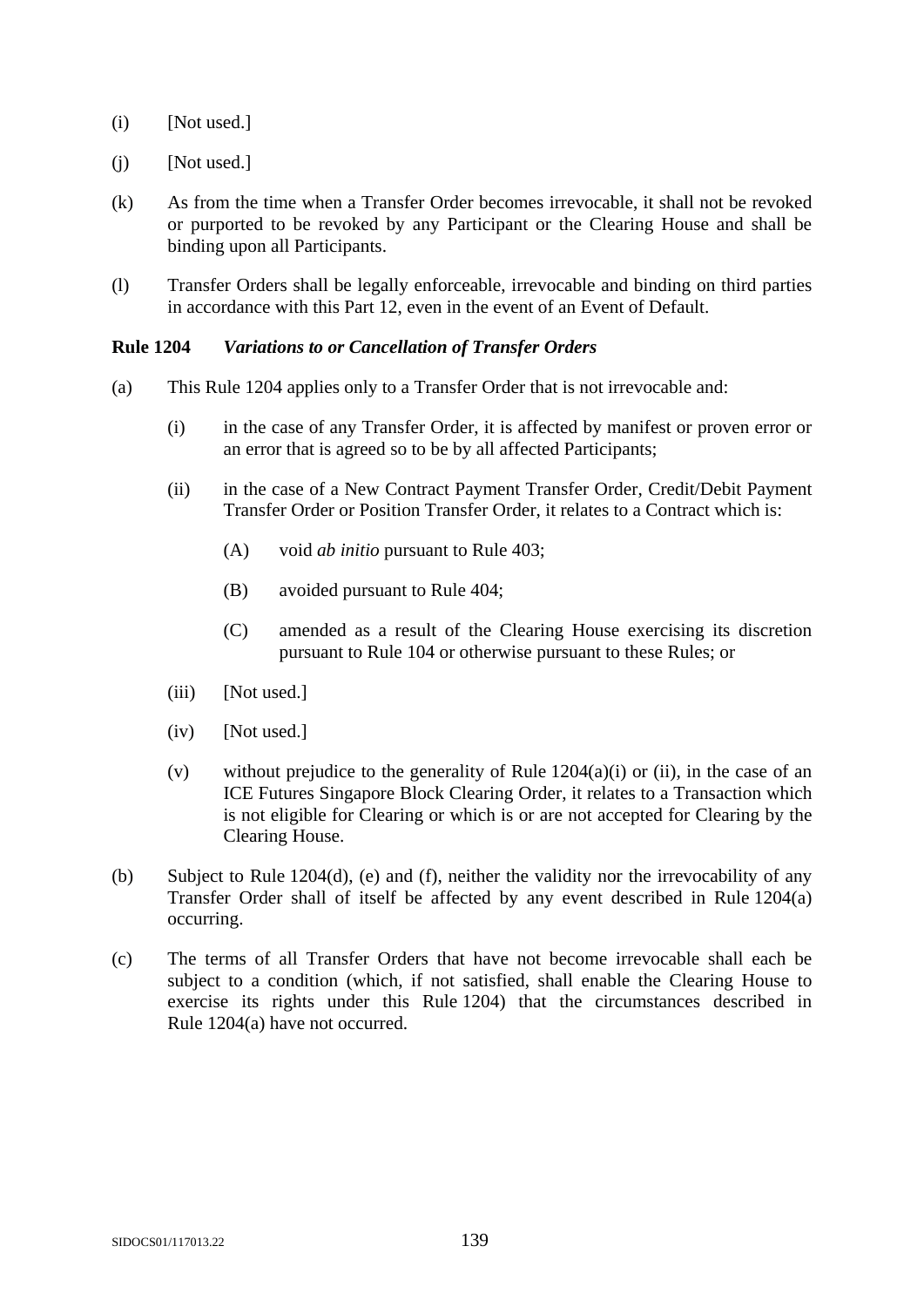- (d) If any of the circumstances described in Rule 1204(a) has occurred, the amount payable, Contracts to be transferred or to arise or securities or Non-Cash Collateral to be delivered pursuant to the affected Transfer Order may at the discretion of the Clearing House be increased, decreased or otherwise varied, as necessary, to reflect the payments, transfers, Contracts, assignments, novations, securities, Non-Cash Collateral or deliveries that would have been required:
	- (i) in the case of Rule  $1204(a)(i)$  applying, had there been no error;
	- (ii) in the case of Rule  $1204(a)(ii)(A)$ , Rule  $1204(a)(ii)(B)$  or Rule  $1204(a)(v)$ applying, had no Contract or Transaction ever arisen, occurred or been submitted; or
	- (iii) in the case of Rule  $1204(a)(ii)(C)$  applying, had the Contract always been subject to such amended terms as are agreed or determined;
	- (iv) [Not used.]
	- $(v)$  [Not used.]

(any such variation, a "**Transfer Order Variation**").

- (e) A Transfer Order Variation may be effected only by the Clearing House delivering a notice of amendment of an existing Transfer Order to all affected Participants.
- (f) If any of the circumstances described in Rule 1204(a) has occurred, the Transfer Order in question may at the discretion of the Clearing House alternatively be cancelled. Any such cancellation may be effected by the Clearing House serving a notice of cancellation on all affected Participants. In respect of an ICE Futures Singapore Block Clearing Order such notice shall be deemed to have been given if the Clearing House or any Market rejects a Transaction for Clearing.
- $(g)$  [Not used.]
- (h) [Not used.]
- $(i)$  [Not used.]
- (j) This Rule 1204 does not affect the ability of the Clearing House to take steps giving rise to a new Transfer Order of opposite effect to an existing Transfer Order or part thereof if any of the events described in Rule 1204(a) occur. No Transfer Order Variation shall preclude the cancellation of a Transfer Order in any circumstances in which a Transfer Order may alternatively be cancelled by the Clearing House. The ability of the Clearing House to cancel or vary a Transfer Order shall not preclude a Transfer Order Variation from taking effect.

## **Rule 1205** *Termination of Transfer Orders*

(a) Each Payment Transfer Order shall be satisfied immediately and automatically upon all payments required pursuant to the Payment Transfer Order being received in cleared funds or full satisfaction of the relevant underlying obligations is otherwise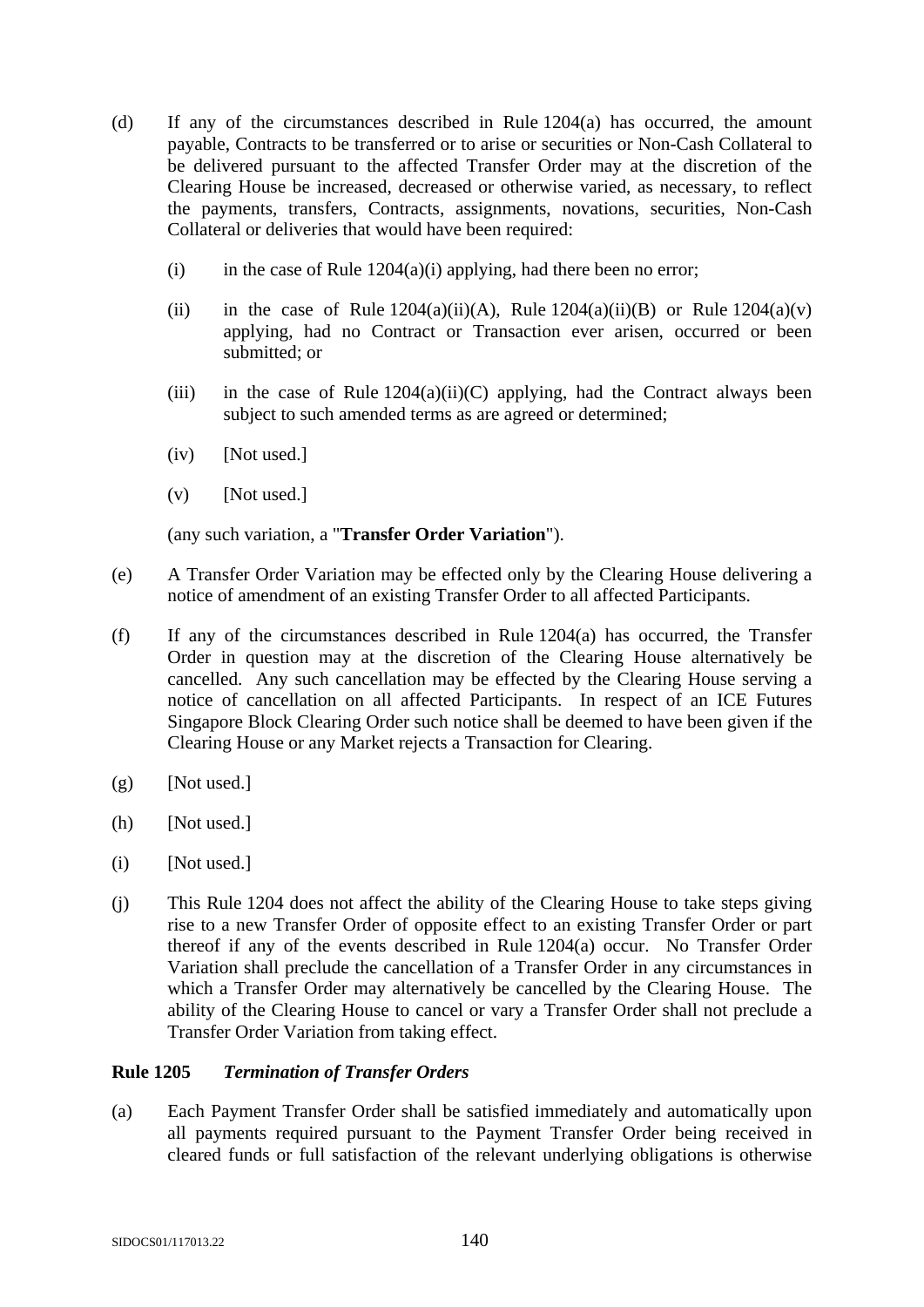made and recorded in the Clearing House's systems, in either case not subject to any Encumbrances except as set out in Part 5.

- (b) Each Position Transfer Order shall be satisfied immediately and automatically at the same time that it becomes irrevocable under Rule 1203(d) (whereupon all Contracts to which the Transfer Order in question relates will have been transferred, assigned or novated pursuant to the Rules).
- (c) Each Collateral Transfer Order shall be satisfied immediately and automatically at the later of the time when: (i) the Clearing House receives the Non-Cash Collateral in its account; or (ii) the definitive record of the Permitted Cover transferred by the Clearing Member that is the transferor is updated in the ICE Systems to reflect the successful transfer of Non-Cash Collateral to or to the order of the Clearing House pursuant to the Collateral Transfer Order.
- (d) An ICE Futures Singapore Block Clearing Order shall be satisfied immediately and automatically at the same time that the relevant resulting Contracts arise under Rule 401(a).
- (e) [Not used.]
- $(f)$  [Not used.]
- (g) If a Credit/Debit Payment Transfer Order becomes irrevocable in respect of the same obligation to which a New Contract Payment Transfer Order relates, the New Contract Payment Transfer Order shall automatically be satisfied and shall not become irrevocable. It is acknowledged that New Contract Payment Transfer Orders will generally terminate in accordance with this Rule 1205(g) when standard Clearing and payment processes apply.
- (h) A New Contract Payment Transfer Order relating to a Contract shall be satisfied immediately and automatically if and at the point that the relevant Transaction or Contract has become subject to a Position Transfer Order that has itself become satisfied under Rule 1205(b).

## **Rule 1206** *Provision of Information by the Clearing House and Participants*

- (a) The Clearing House and any Participant must provide, upon payment of a reasonable charge, the following information to any person who requests it, save where the request is frivolous or vexatious, within 14 days of a request being made:
	- (i) details of the Payment System; and
	- (ii) information about the Rules relevant to the functioning of the Payment System.
- (b) The Clearing House will provide a copy of information referred to in Rule 1206(a) to any Clearing Member upon request.

**Rule 1207 [Not used.]**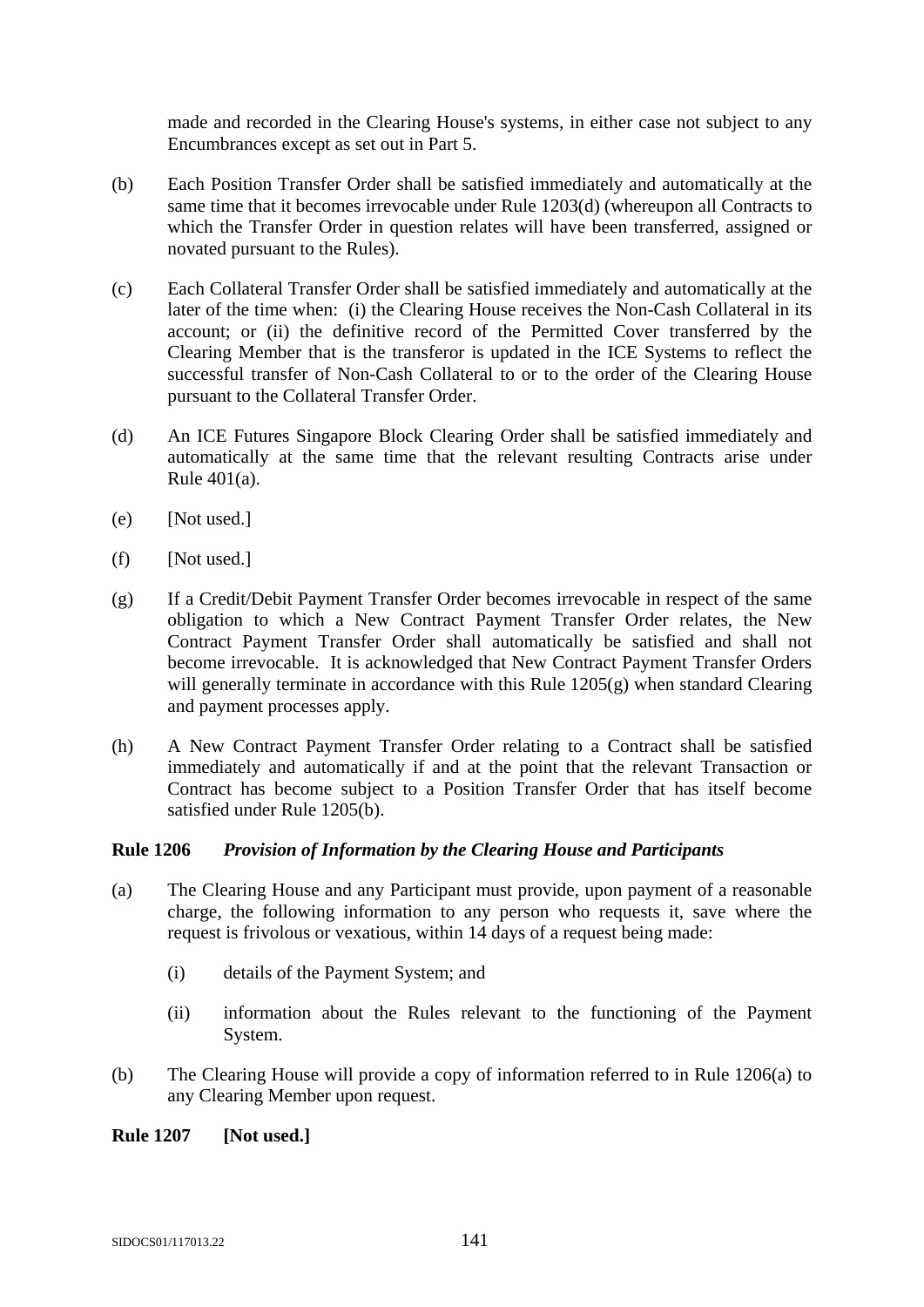- **Part 13 [Not used.] Part 14 [Not used.] Part 15 [Not used.] Part 16 [Not used.] Part 17 [Not used.] Part 18 [Not used.] Part 19 [Not used.]**
- 
- **Part 20 [Not used.]**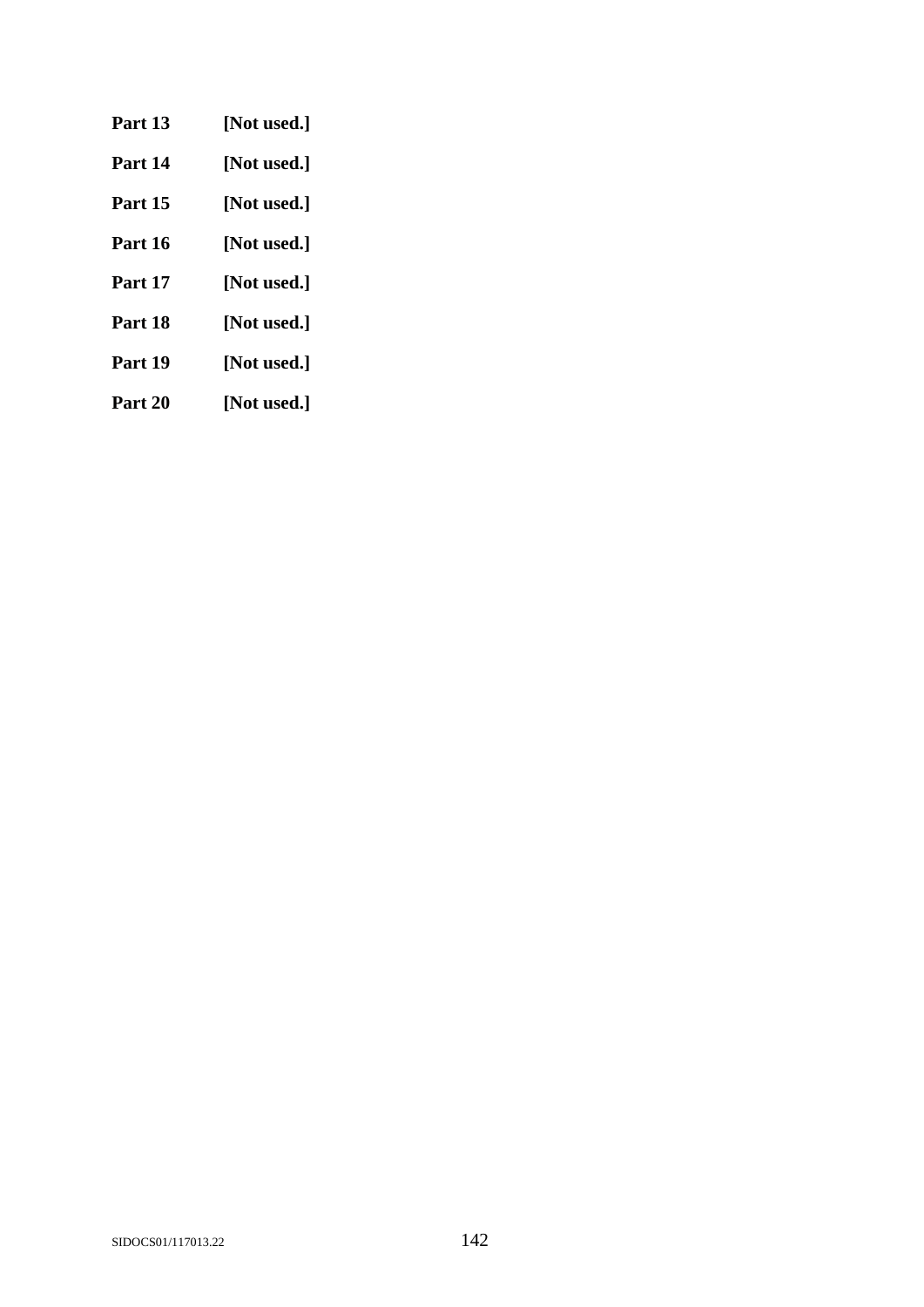**[Not used.]**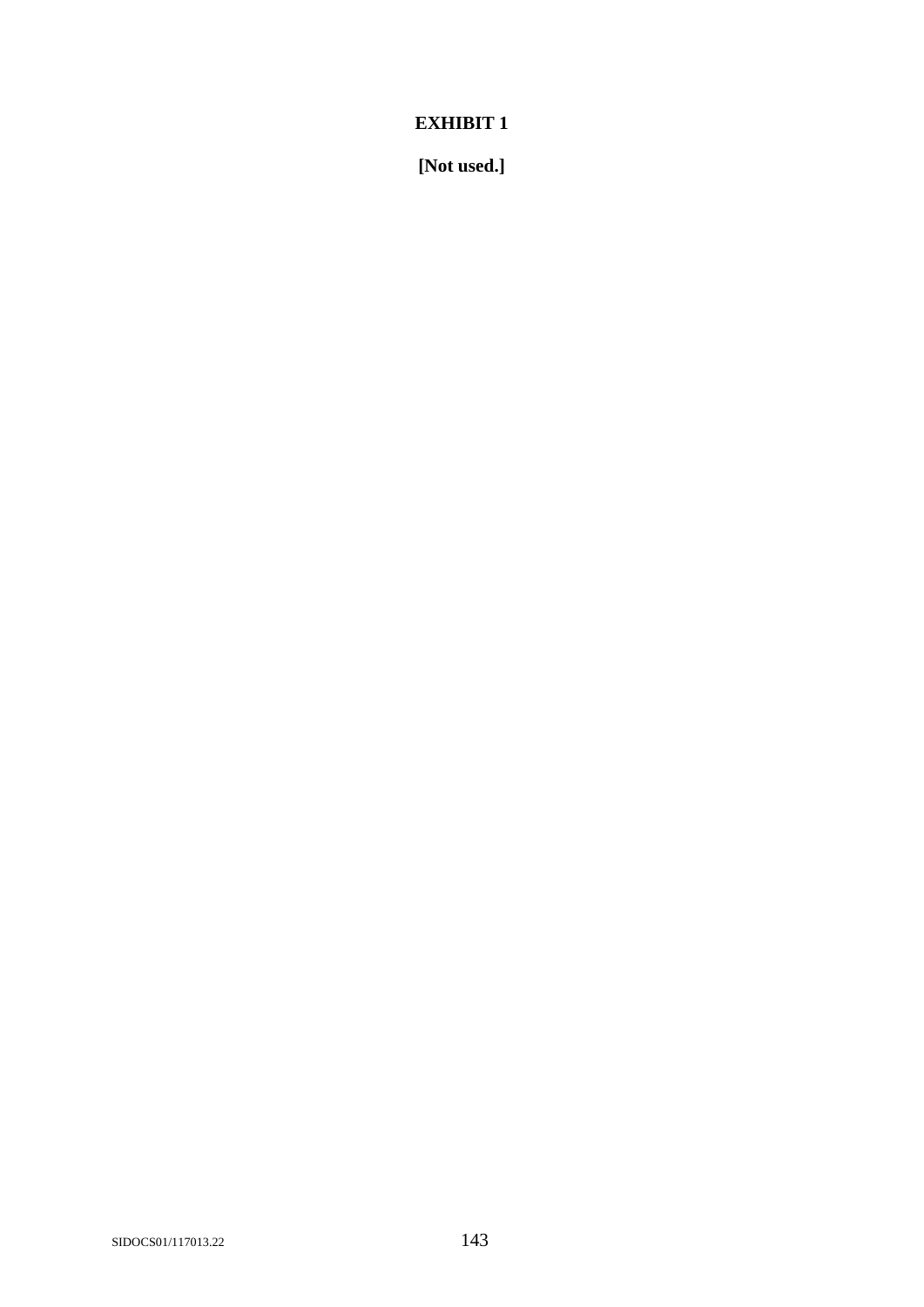### **ICE CLEAR SINGAPORE**

### **CUSTOMER-CM TRANSACTIONS STANDARD TERMS**

### **BACKGROUND**:

In respect of a Clearing Member and Customer using a Customer Account:

- (1) Clearing Member is a Clearing Member, as defined in the rules (together with the procedures, as interpreted in accordance with guidance and circulars thereunder, the "**Rules**") of ICE Clear Singapore Pte. Ltd. (the "**Clearing House**") and is thereby permitted to submit certain Transactions which result in a cleared Contract arising in accordance with the Rules and the Procedures of the Clearing House.
- (2) Clearing Member and Customer are or intend to become party to one or more Customer-CM Transactions, where related cleared Contracts are requested or are to be requested by the Clearing Member to be recorded in a Customer Position Account in which Contracts may be recorded. They further desire to agree to the operation of the Rules and the Procedures in relation to any Customer-CM Transactions that may arise following the submission of the related Transactions, as further provided for in these Customer-CM Transactions Standard Terms (these "**Standard Terms**").
- (3) Clearing Member and Customer have established a "master" futures account, clearing agreement or other master agreement (the "**Cleared Transactions Master Agreement**", as amended from time to time) and, if applicable, a related collateral arrangement, whether contained in the same or another agreement with respect to cleared transactions, including such Customer-CM Transactions (which Cleared Transactions Master Agreement may be supplemented by a cleared derivatives addendum, or similar document, as agreed by Clearing Member and Customer (together, the "**Customer-Clearing Member Agreement**") and as amended and supplemented by these Standard Terms).

# **STANDARD TERMS**:

- 1. *Defined Terms*. Terms used but not otherwise defined in these Standard Terms shall have the meaning set forth in the Rules or the Procedures, as applicable.
- 2. *Exhibit to Rules*. These Standard Terms are published by the Clearing House as an Exhibit to the Rules but do not form part of the Rules. Clearing Member and Customer agree that any amendments, modifications, restatements or supplements in respect of such Exhibit to the Rules (including the withdrawal of any part of these Standard Terms) may be effective if made by the Clearing House pursuant to the provisions of Rule 109 as if the Exhibit were Rules and as if Rule 109 applied to Customers in addition to, and in the same way as it applies to, Clearing Members. At the request of Clearing Member or the Clearing House, Customer will enter into a written confirmation of the terms of any such amendment, modification, supplement or restatement.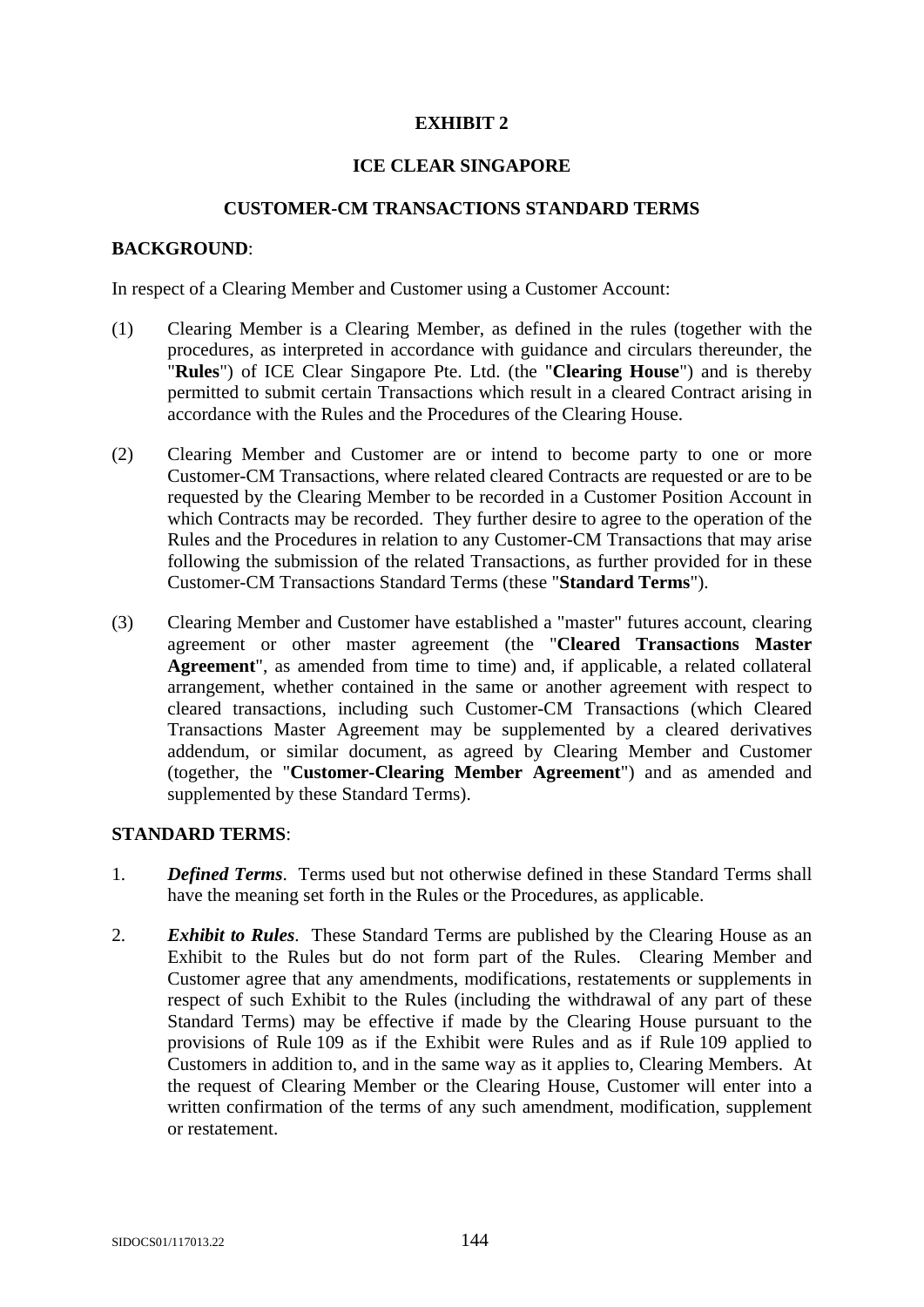# 3. *Cleared Transactions*.

- (a) Clearing Member may designate, by specifying that certain Transactions submitted to the Clearing House are to be recorded in a Customer Position Account, that certain transactions between Clearing Member and Customer shall arise at the same time as related Contracts and shall constitute Customer-CM Transactions.
- (b) Clearing Member and Customer agree that a Customer-CM Transaction shall arise automatically and without further action on the part of Clearing Member or Customer as set out in Part 4 of the Rules in respect of the related Contract.
- (c) The terms of any Customer-CM Transaction shall, save as contemplated by these Standard Terms, be identical to those of the related Contract between Clearing Member and the Clearing House (as such Contract may be amended from time to time in accordance with the Rules and/or Procedures), except that:
	- (i) if the Clearing Member is the seller under the Contract it shall be the buyer under the Customer-CM Transaction and vice versa;
	- (ii) Customer's recourse against Clearing Member shall be limited and Clearing Member's obligations to Customer shall be conditional as provided for in Section 8(c) below;
	- (iii) Customer-CM Transactions shall also be subject to these Standard Terms and the terms of the Customer-Clearing Member Agreement; and
	- (iv) except where a Customer-Clearing Member Agreement provides for specific timings in respect of the performance of obligations:
		- (1) any obligation of the Clearing Member to the Customer shall not be required to be performed until a reasonable period has passed after the Clearing Member has received equivalent performance from the Clearing House; and
		- (2) any obligation of the Customer to the Clearing Member may be required by the Clearing Member to be performed a reasonable period in advance of the Clearing Member becoming obliged to the Clearing House in respect of an equivalent obligation.
- (d) If any Customer-CM Transactions are governed by a Customer-Clearing Member Agreement which is not a separate agreement from any master agreement applicable to transactions between Clearing Member and Customer other than Customer-CM Transactions ("**Non-Cleared Transactions**"), Clearing Member and Customer shall distinguish in their books and records Customer-CM Transactions from Non-Cleared Transactions to the extent required to enable them to comply with the Rules, the Procedures and these Standard Terms.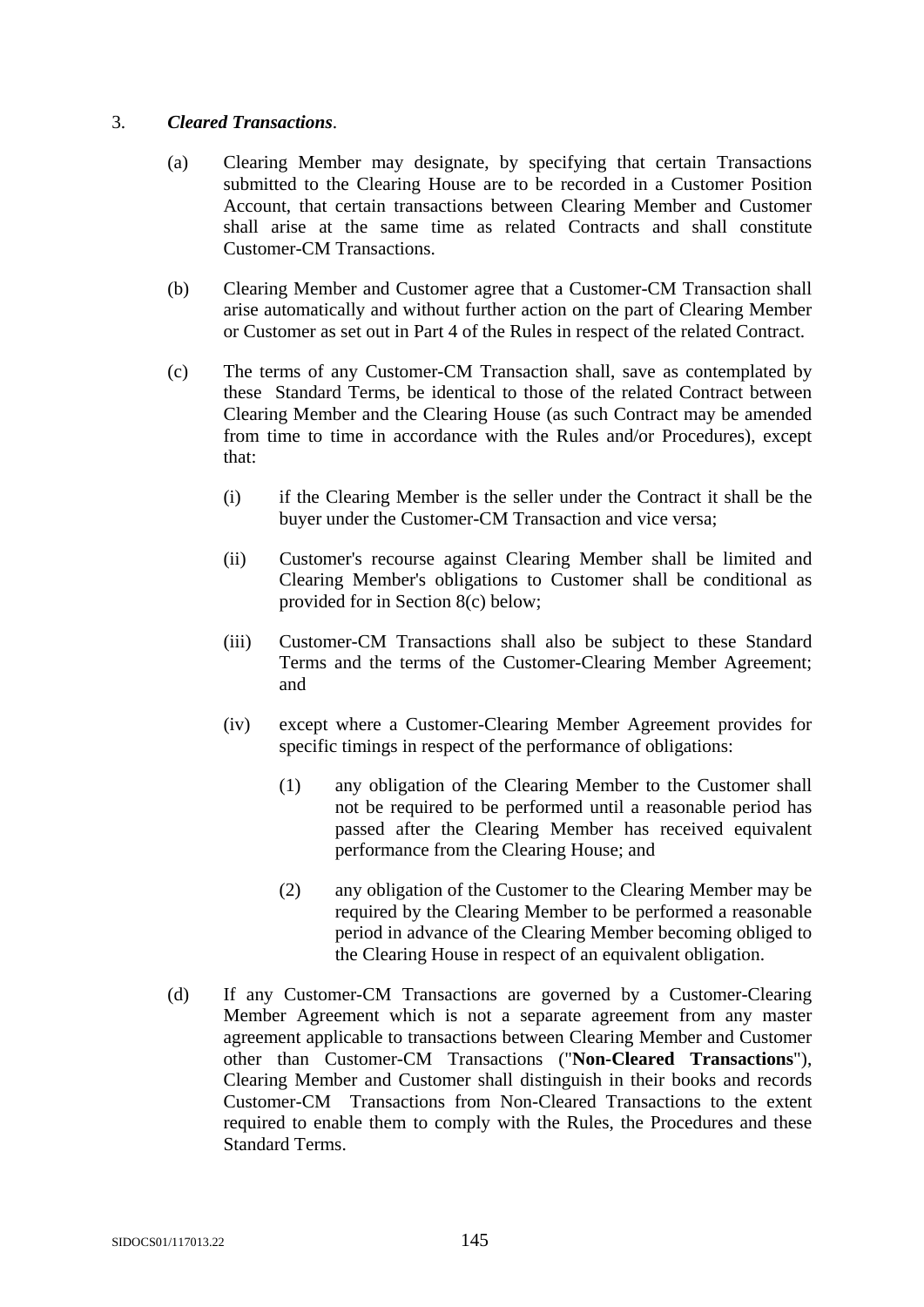- (e) For purposes of the Customer-Clearing Member Agreement, in the event of any inconsistency among or between the Customer-Clearing Member Agreement, these Standard Terms, the Rules and the Procedures with respect to Customer-CM Transactions the following provisions shall prevail in the following order: (i) first, the Rules from time to time; (ii) second, subject to (m) below, the Procedures from time to time; (iii) third, these Standard Terms from time to time; and (iv) fourth, the Customer-Clearing Member Agreement.
- (f) Customer agrees with Clearing Member that Customer-CM Transactions shall be subject to the provisions of the Rules and the Procedures applicable to Customer-CM Transactions as such Rules or Procedures are amended, modified, supplemented or restated from time to time. In particular but without limitation, Customer hereby agrees that it shall be bound by, shall comply with and shall facilitate compliance by Clearing Member with the terms and conditions set forth in Parts 5 and 9 of the Rules and Rule 202 in so far as they relate to Customer-CM Transactions.
- (g) Customer agrees that publication of a Circular by the Clearing House shall constitute valid notice by the Clearing House of any matter under or relating to the Rules, the Procedures, Customer-CM Transactions or these Standard Terms.
- (h) Clearing Member and Customer agree that, save in the circumstances contemplated by these Standard Terms and as provided for in any Customer-Clearing Member Agreement or other agreement between Clearing Member and Customer, each Customer-CM Transaction is intended to reflect exactly the operation of the related Contract. In any circumstances in which a Contract is netted (in whole or in part), terminated or voided under the Rules, the related Customer-CM Transaction will also be netted (in whole or in part), terminate or be voided by reference to the same price as the Contract is so netted, terminated or voided and a payment in respect of such price may be payable between Customer and Clearing Member pursuant to the Customer-Clearing Member Agreement or as determined by the Clearing Member. Thereupon, Customer and Clearing Member shall have no further rights and be under no further liability with respect to such Customer-CM Transaction(s) (or, if applicable, part thereof) other than in respect of any unpaid payments under such Customer-CM Transactions (which shall be payable as and when originally payable). Clearing Member may, at its discretion, elect to continue an equivalent transaction with Customer as a Non-Cleared Transaction.
- (i) In addition, without limiting any rights that Clearing Member may have under the Customer-Clearing Member Agreement, if the Clearing House takes any step, including but not limited to the following events or actions, or any such event or action otherwise occurs (in each case including but not limited to any change in Applicable Law or any action taken by any Regulatory Authority pursuant to Applicable Law) in relation to a Contract, Clearing Member, at its option and discretion, shall be entitled to take equivalent action (or, if it cannot take equivalent action, it is not advisable to do so or equivalent action would not deal with the matter in hand, other appropriate action) in good faith and in a commercially reasonable manner, in relation to the related Customer-CM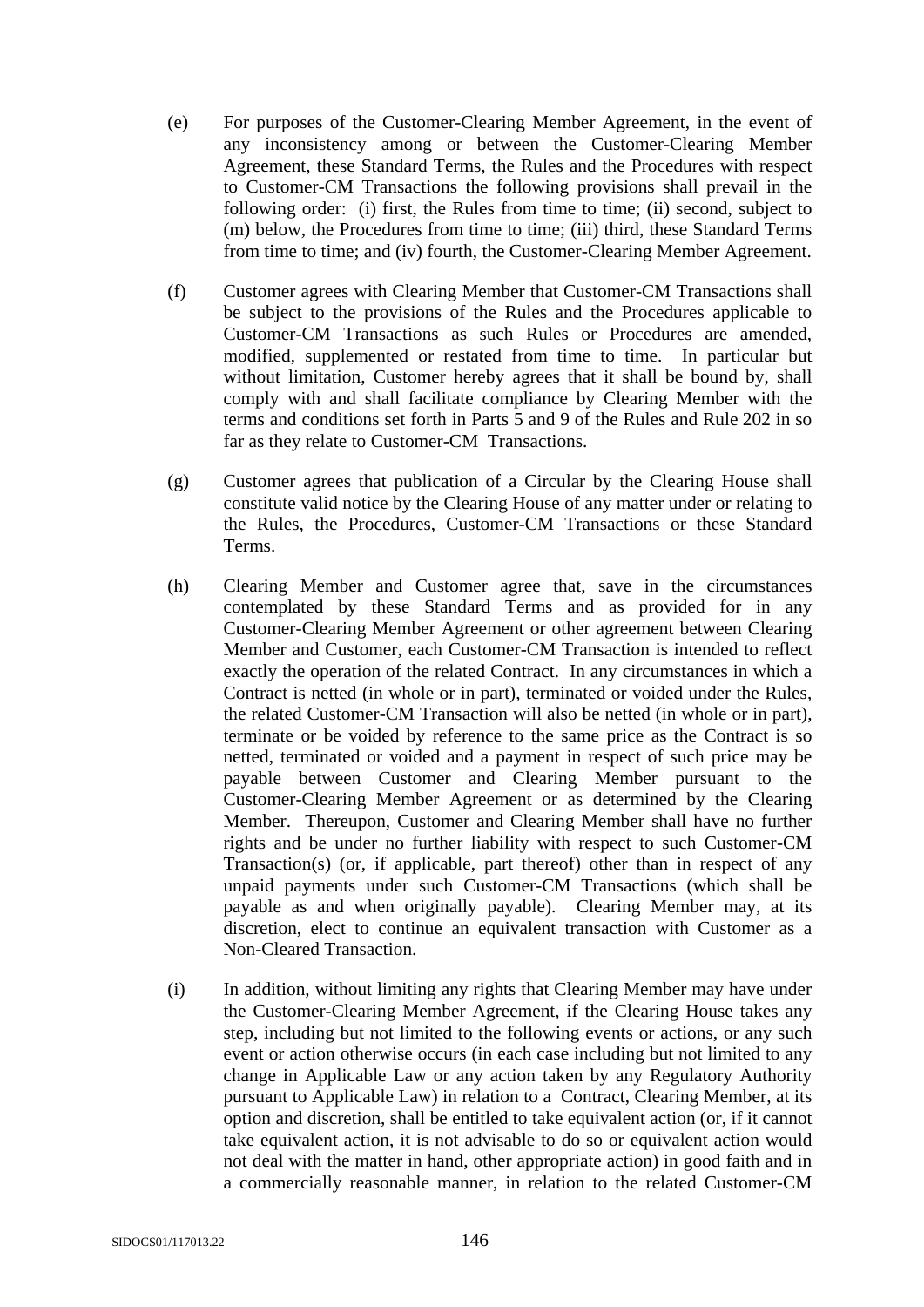Transaction and/or against Customer, including but not limited to terminating, and/or modifying the non-economic terms of, such Customer-CM Transaction and/or making adjustments to any determination of amounts paid or payable under the Customer-Clearing Member Agreement:

- (i) imposition of a fine or disgorgement payment pursuant to Part 10, any arbitral award or any other payment obligation arising other than pursuant to the Contract Terms or Parts 5 or 11 of the Rules, where the conduct in question is caused by, or in any way due to, the Customer and/or under the Customer-CM Transaction;
- (ii) any other event or action the effect of which is to create a material mismatch between the rights, obligations or exposures as between Clearing Member and the Clearing House pursuant to a Contract on the one hand and the rights, obligations or exposures as between Clearing Member and Customer, including without limitation pursuant to the related Customer-CM Transaction, on the other hand; and
- (iii) any other event or action the effect of which is to result in any loss, liability, cost, claim, damages or expenses being incurred by Clearing Member in connection with a Contract where such event or action does not form part of the Contract (and so is not reflected in the related Customer-CM Transaction).
- (j) Notwithstanding Section 3(c), Clearing Member and Customer may agree different settlement arrangements between Clearing Member and Customer so as to accommodate any particular requirements of Clearing Member or Customer.
- (k) Any price or rate determined by the Clearing House under the Rules in relation to a Contract shall be used as the same price or rate by the Clearing Member in relation to the related Customer-CM Transaction(s).
- (l) Customer shall not be entitled to serve any type of notice under a Customer-CM Transaction in circumstances in which or by means that the Clearing Member would not, by virtue of the Rules or Procedures, be entitled to serve a corresponding notice on the Clearing House in relation to the corresponding Contract. Clearing Member and the Clearing House shall be entitled to treat any service of a notice in breach of this provision as invalid.
- (m) Clearing Member may, but (subject as otherwise agreed) is not obliged to, deliver any electronic notices in relation to Customer-CM Transactions at the times allowed under the Rules and Procedures.
- (n) These Standard Terms may, pursuant to the process provided for in Section 2 of these Standard Terms, from time to time, incorporate additional standard terms published by the Clearing House so as to establish mechanics for dealing with the relationship between Contracts and Customer-CM Transactions until such time as market infrastructure solutions are available to address the relevant operational issues. Such additional standard terms shall form part of these Standard Terms, may (if so specified) prevail over the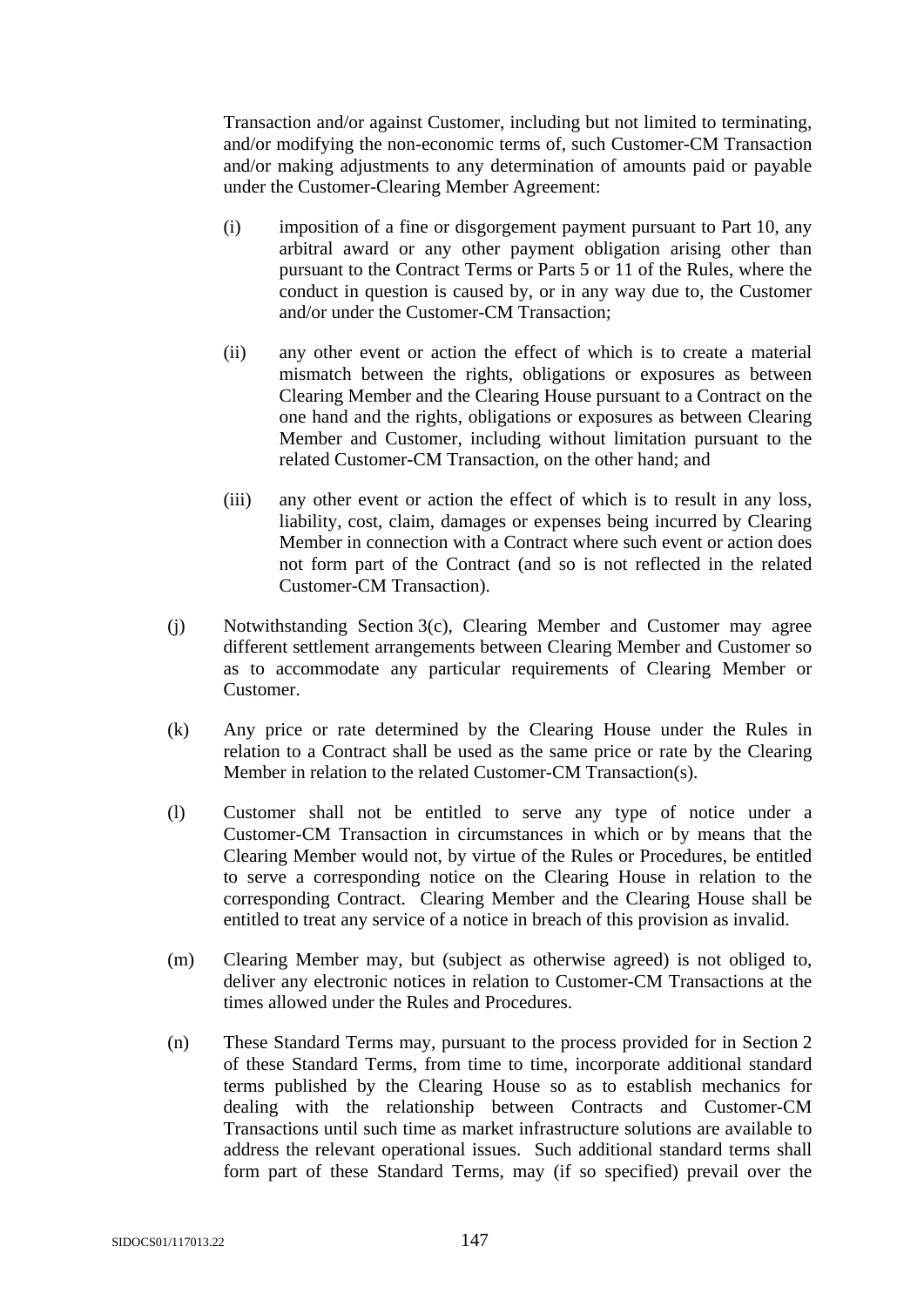applicable Procedures in respect of Customer-CM Transactions and may be amended and/or withdrawn only as provided for in Section 2 of these Standard Terms.

(o) On each date on which the Customer has any open Customer-CM Transaction, the Customer shall represent that the Clearing House is not prevented from entering into any Contract nor is the Clearing Member prevented from entering into any Customer-CM Transaction as a result of any sanctions administered or imposed by a Governmental Authority of Singapore, the European Union, H.M. Treasury, the United Nations Security Council or any other relevant Governmental Authority affecting the Customer or any of its assets.

# 4. *Margin Requirements*.

- (a) Subject as agreed otherwise in the Customer-Clearing Member Agreement, Clearing Member shall be entitled to require each of its Customers in respect of Contracts to provide margin (or permitted cover in respect thereof) in an amount no less than the amount of Margin of each relevant type required on a gross basis by the Clearing House with respect to the relevant Open Contract Position(s) for its Customer Account. For this purpose, "gross basis" shall mean that the margin requirement will be determined giving effect to any offset permitted under the Rules of such Open Contract Positions against Open Contract Positions relating to the same Set and Customer in such Customer Account, but without giving effect to any offset or permitted offset of such Open Contract Positions against Open Contract Positions relating to a different Customer.
- (b) Customer agrees that Clearing Member may use any margin provided by Customer under the Customer-Clearing Member Agreement to satisfy Clearing Member's obligations to the Clearing House under Rule 504 or Part 11. Customer shall not be entitled to assert any equitable or other claim to any such collateral and/or Permitted Cover that has been transferred to the Clearing House except as required under the SFA and the SF(CF)R, including, without limitation, any trust obligation on the Clearing House arising pursuant to Regulation 23(3) of the SF(CF)R. Where Clearing Member uses margin other than that provided by Customer under the Customer-Clearing Member Agreement to satisfy Clearing Member's obligations to the Clearing House under Rule 504 in relation to a Contract where Customer is party to the related Customer-CM Transaction, Customer shall provide Customer-margin of the same value to Clearing Member within a reasonable period.
- (c) Customer consents to the Clearing House acting as agent and/or attorney for the Clearing Member pursuant to Rule 301(e) or any Clearing Membership Agreement and, without prejudice to the rest of the Rules and Procedures, Customer acknowledges and agrees to Rule 505 which Rule shall be incorporated into these Standard Terms *mutatis mutandis.*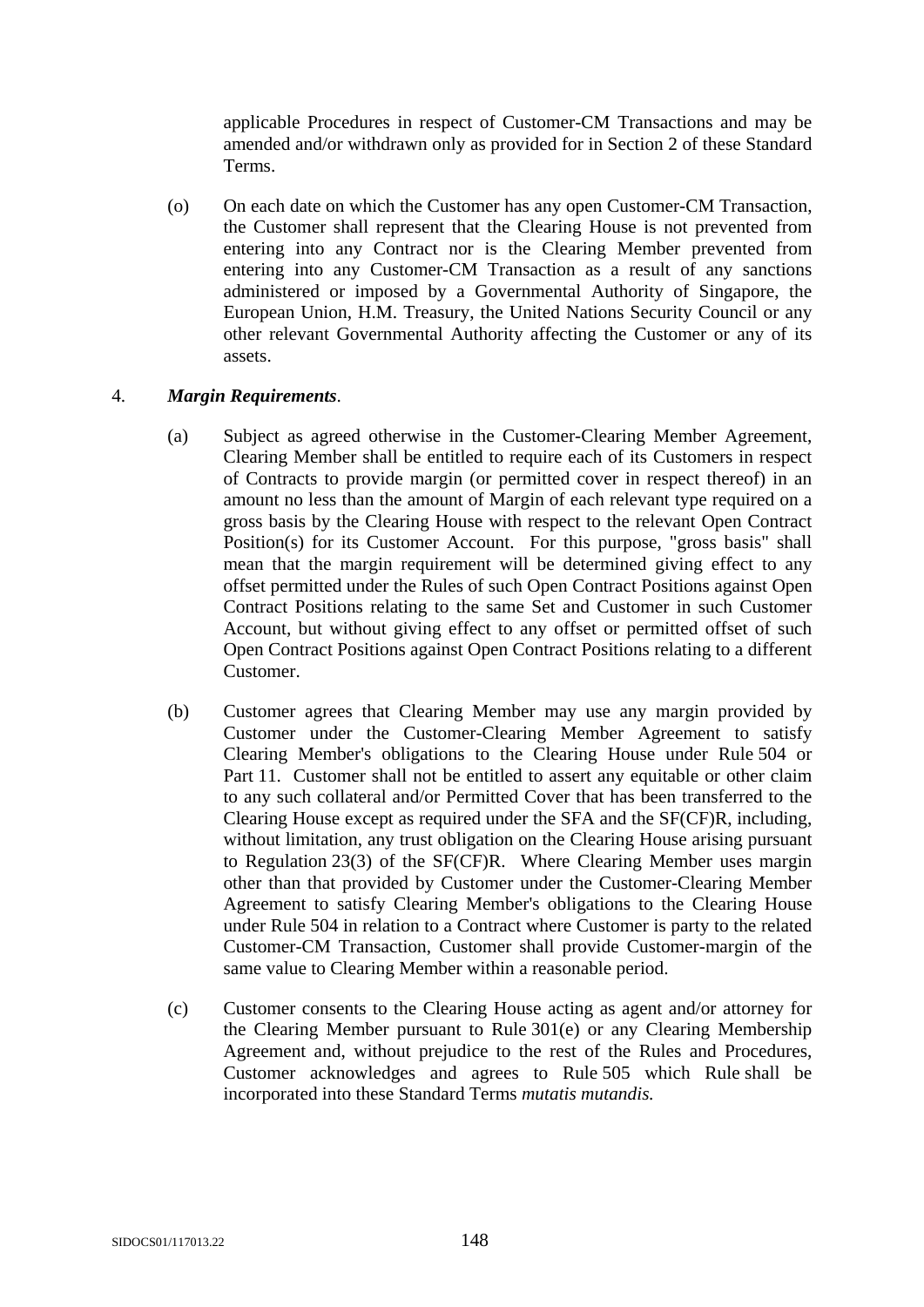# 5. *Events of Default and Termination*.

- (a) In the event of the declaration by the Clearing House of an Event of Default (as defined in the Rules) with respect to Clearing Member (such an event being an "**ICE-Declared Default**"), whether or not any other default (howsoever defined or described) has also occurred under the Customer-Clearing Member Agreement or otherwise, Customer shall not be entitled to exercise any remedies with respect to Customer-CM Transactions pursuant to the Customer-Clearing Member Agreement or otherwise, except as provided herein (and any other remedies being exercised at the time of the declaration of such ICE-Declared Default shall cease and be superseded by the applicable provisions of these Standard Terms).
- (b) If an ICE-Declared Default occurs at a time when Clearing Member has not already terminated the relevant Customer-CM Transactions by reason of the occurrence of an event of default or termination event relating to Customer, Clearing Member may not take any action against Customer that may interfere with the Default Portability Rule resulting in Customer discharging its obligations to Clearing Member as provided for in Section 6(e) below. Save for such restriction, nothing in these Standard Terms will limit Clearing Member's remedies under the Customer-Clearing Member Agreement in respect of Customer-CM Transactions if an event of default or termination event (or similar concept) with respect to Customer occurs under the Customer-Clearing Member Agreement.

# 6. *Post-default Portability; Termination and Valuation of Cleared Transactions*.

- (a) Customer shall indicate to Clearing Member in such manner as the Clearing House may direct:
	- (i) Customer's preference as to whether, in the event of an ICE-Declared Default, it would prefer the Clearing House to apply the Default Portability Rules and related processes to the Customer's Customer-CM Transactions and related Contracts; and
	- (ii) its Default Portability Preference.

Any Default Portability Preference notified by Customer must apply to all Customer-CM Transactions with Clearing Member. Any such Default Portability Preference by Customer may be amended by notice to Clearing Member (who will, in turn, notify the Clearing House in accordance with the Rules and the Procedures), at any time prior to the occurrence of an ICE-Declared Default in respect of Clearing Member or, at the discretion of the Clearing House, by notice directly to the Clearing House in accordance with the Rules and the Procedures, following the occurrence of such an ICE-Declared Default.

(b) Unless it has notified the Clearing Member and Clearing House in writing to the contrary, Customer hereby consents and agrees that, in the event of an ICE-Declared Default, whether or not Customer has specified a Default Portability Preference, the Clearing House shall be entitled (but shall not be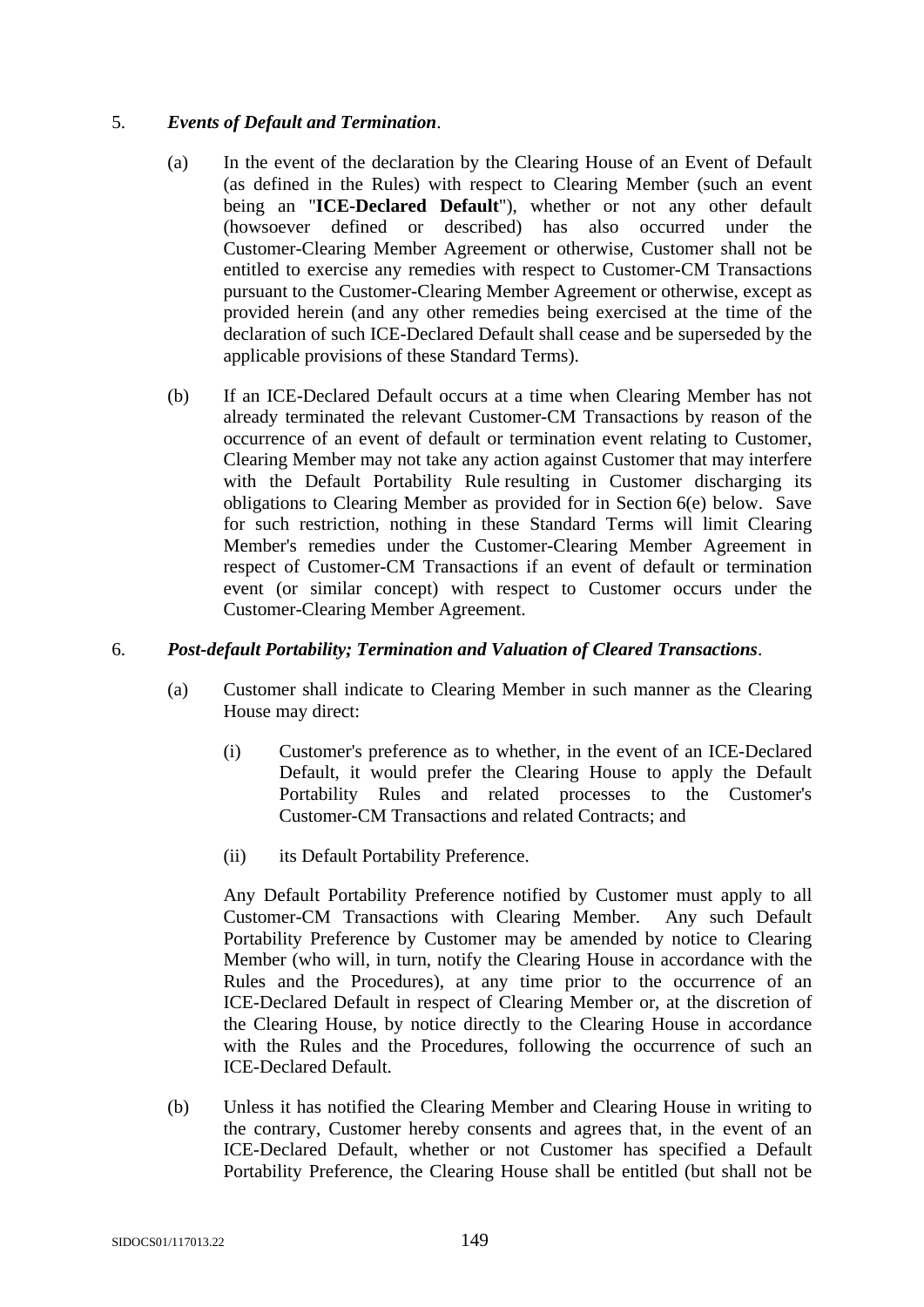obliged) to apply the Default Portability Rules with respect to Contracts to which Clearing Member and Customer's Customer-CM Transactions relate, including by taking any of the following steps:

- (i) transferring, assigning, selling or novating Customer-CM Transactions (and related Contracts) to any Transferee Clearing Member;
- (ii) terminating Customer-CM Transactions (and related Contracts) and arranging for the entry into of new replacement Customer-CM Transactions (and related Contracts) with any Transferee Clearing Member (by way of novation or otherwise); and/or
- (iii) transferring Margin (in such amount as the Clearing House may determine) credited to the Customer Margin Account of Clearing Member to the Customer Margin Account of the Transferee Clearing Member and, if such a transfer occurs, Clearing Member's obligations to Customer in respect of the transferred Margin shall be fully discharged.
- (c) In the event that the Clearing House arranges for a replacement Contract and related Customer-CM Transaction pursuant to Section 6(b)(ii), the Customer-CM Transaction with the Transferor Clearing Member shall be deemed terminated at the same time that the replacement Contract and related Customer-CM Transaction is entered into. Customer shall take no action, including but not limited to attempting to obtain a court order, that could interfere with the ability of the Clearing House to take action contemplated by Part 9 of the Rules, including, without limitation, the Transfer of Contracts and Customer-CM Transactions, the transfer of any related Margin or other collateral or cover (or contingent cover) for the same or the imposition of the Transferee Clearing Member's form of Customer-Clearing Member Agreement where so permitted under the Default Portability Rules.
- (d) Customer hereby appoints the Clearing House as its lawful agent and attorney-in-fact to take such actions on behalf of the Customer as the Clearing House determines necessary or appropriate in order to effect the Default Portability Rules with respect to Customer's Customer-CM Transactions and the Customer Margin Account, including executing any document or instrument with respect to the Transfer or replacement of the Customer-CM Transaction and/or exercising rights and remedies to terminate or Transfer Customer-CM Transactions, including (without limitation) the execution of any Transfer, or the exercise of any termination notice or the transfer of amounts recorded in the Customer Margin Account. Such appointment shall not be revoked by Customer. Customer shall take such actions as the Clearing House and/or a Transferee Clearing Member may request to give full effect to the Default Portability Rules, including without limitation execution of documentation confirming or agreeing to any terms specified by Transferee Clearing Member pursuant to Rule 904(j).
- (e) In connection with any Transfer of Customer-CM Transactions pursuant to the Default Portability Rules, any termination payments owed between Customer and Clearing Member in respect of the relevant Customer-CM Transactions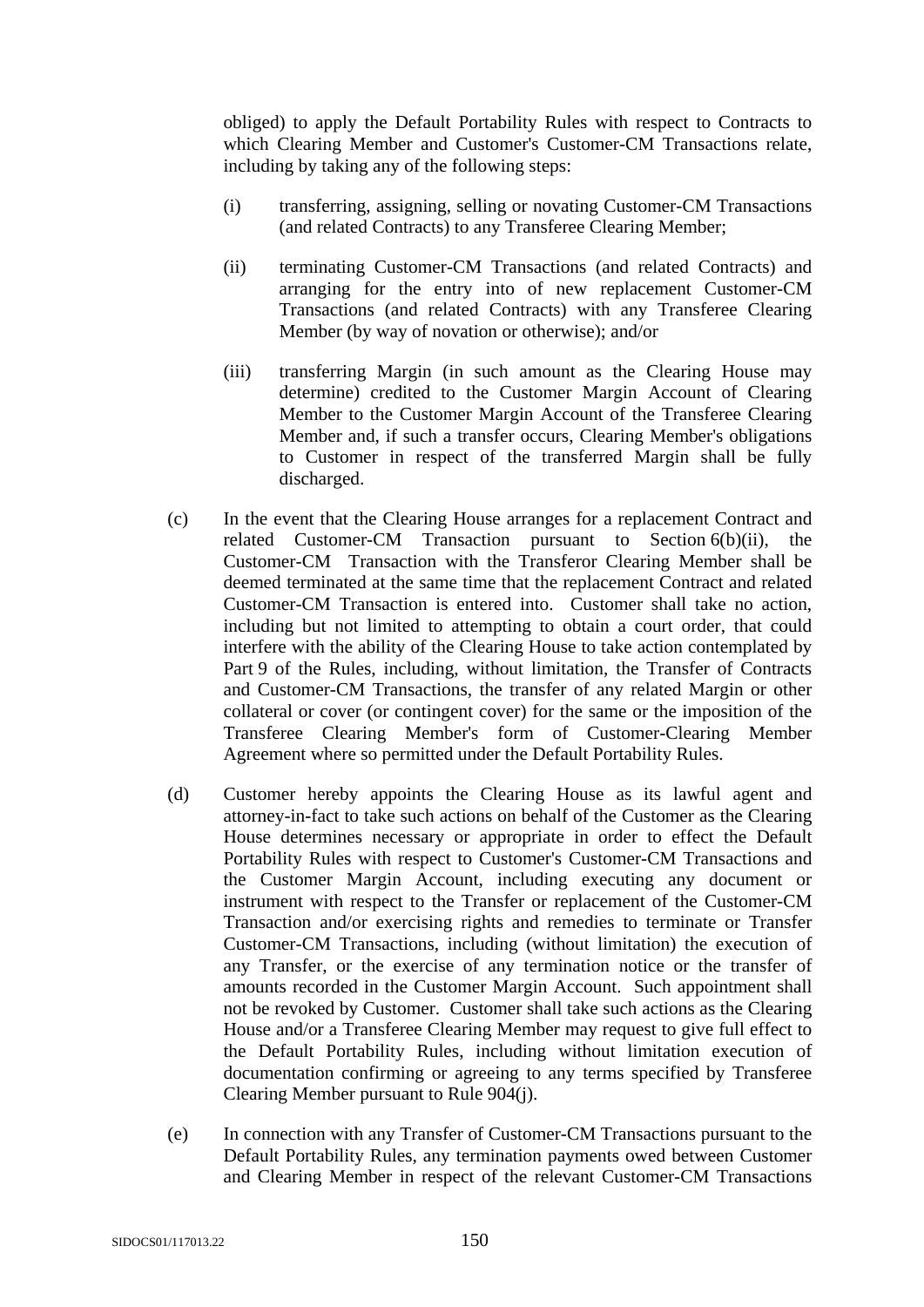(determined in accordance with the Rules and the provisions of the Customer-Clearing Member Agreement), any termination payments owed between Clearing Member and the Clearing House in respect of the related Contracts (which in each case shall be determined by the Clearing House pursuant to its default rules), any upfront variation margin payments owed between Customer and the Transferee Clearing Member with respect to the initiation of the replacement cleared transactions and any upfront Variation Margin payments owed between such Transferee Clearing Member and the Clearing House with respect to the initiation of replacement Contracts shall be equal.

- (f) In the event of an ICE-Declared Default:
	- (i) There will be a minimum 4-hour period, after issuance by the Clearing House of a Circular including a Default Notice naming a Clearing Member, for Customers and their Transferee Clearing Members to notify the Clearing House of their agreement that Contracts and/or Margin can be Transferred to a Transferee Clearing Member pursuant to the Default Portability Rules ("**Porting Notice**"). Any Porting Notice, in order to be valid, must:
		- (A) [Not used.]
		- (B) concern and be duly authorised and executed by a Customer who would not, if it were a Clearing Member, be capable of being declared a Defaulter;
		- (C) concern and be duly authorised and executed by a Transferee Clearing Member who is not a Defaulter;
		- (D) be delivered to the Clearing House electronically in the form and to the address specified by the Clearing House;
		- (E) concern positions which have not already been closed out or Transferred; and
		- (F) otherwise comply with the requirements of Part 9 of the Rules.

Subject to Rule 904(c), the Clearing House will act upon Porting Notices received by it within the 4-hour period specified above. The Clearing House may also act upon other Porting Notices received by it after the end of such period, at its discretion. However, Customers and Transferee Clearing Members acknowledge that due to operational constraints and depending on market conditions, it may not be possible for the Clearing House to process all Porting Notices (whether received within the 4-hour period or thereafter) within a reasonable period of time. Porting Notices received within the initial 4-hour period will be prioritised over any other notice. The Clearing House may select Porting Notices to be dealt with in such order as it sees fit, based on such criteria as it determines are relevant, including completeness and due execution of Default Notices, legibility, time of receipt, size of positions, lawfulness of porting, Customer jurisdiction of incorporation or place of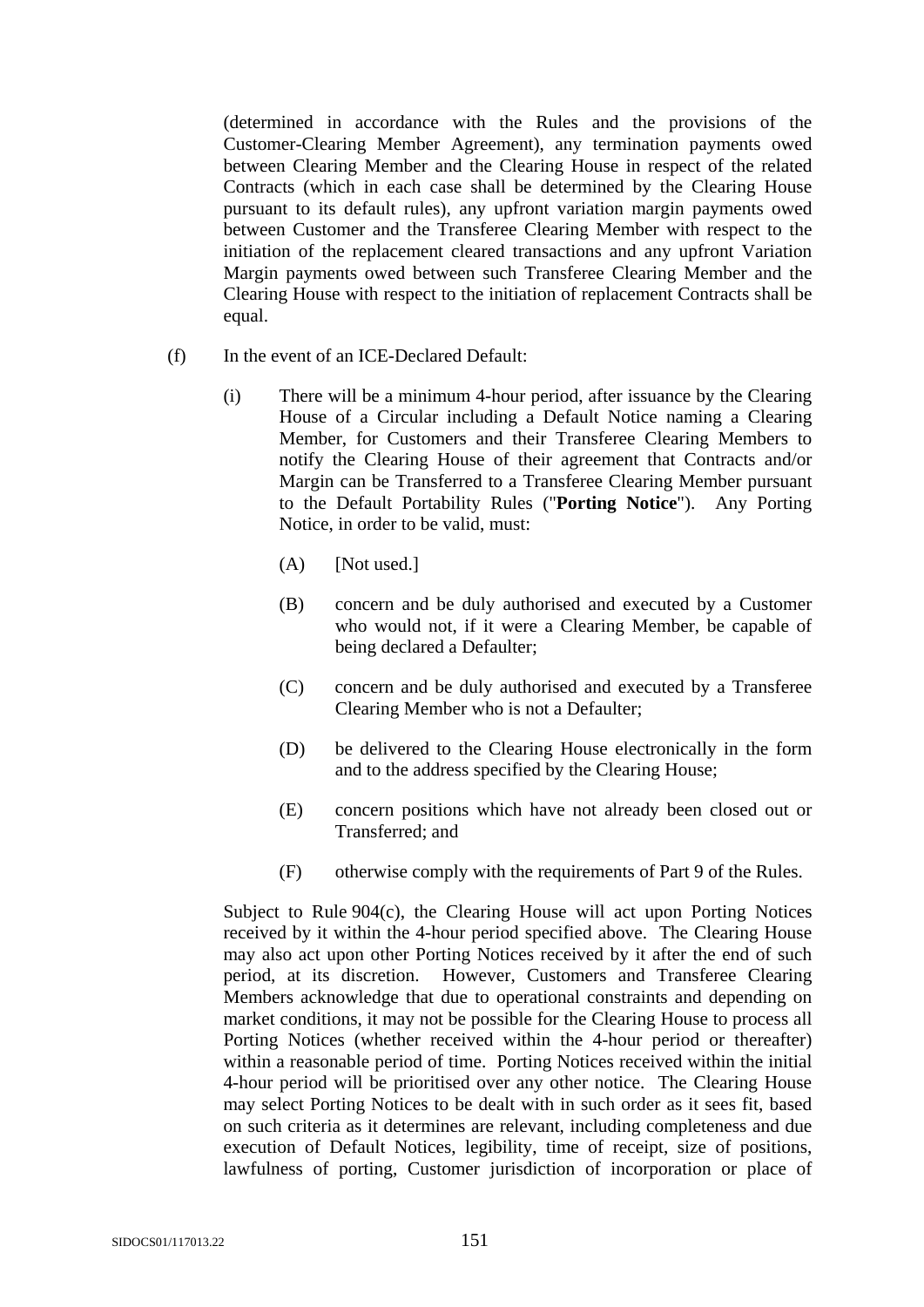business, whether risk increasing or risk decreasing and satisfaction of the requirements of Part 9 of the Rules. The Clearing House will not be obliged to comply with any Porting Notice which has not been acted upon by it:

- (A) if the Default Notice was issued before 13:00 hrs on a Business Day prior to the close of business on the same Business Day;
- (B) if the Default Notice was issued on a day which is not a Business Day prior to close of business on the next following Business Day; or
- (C) if the Default Notice is issued after 13:00 hrs on a Business Day prior to noon of the next following Business Day.

At the end of this period, the Clearing House may, at its sole discretion, terminate any open Contracts and related assets of the Defaulter or undertake other Transfers under consents provided for in the Rules and these Standard Terms. The deadlines for the delivery of prioritised Porting Notices or for the Clearing House to act upon any Porting Notices may be extended at the Clearing House's discretion by Circular. If, as of the end of the period for acting upon Default Notices, any Customer-CM Transactions have not been Transferred pursuant to the Default Portability Rules, such Customer-CM Transactions shall be deemed terminated, and in such case an early termination date (or similar concept) in respect of the Customer-CM Transactions shall occur under the Customer-Clearing Member Agreement, on the applicable date on which the Clearing House terminates the related Contracts pursuant to Part 9 of the Rules.

- (ii) Notwithstanding anything to the contrary in the Customer-Clearing Member Agreement or any other agreement or arrangement between Clearing Member and Customer, the amount payable pursuant to the Customer-Clearing Member Agreement in respect of the termination of the Customer-CM Transactions shall be determined on the basis of the termination value calculated by the Clearing House for the corresponding Contracts pursuant to Part 9 of the Rules but subject always, in the case of amounts due from Clearing Member, to Section 8(c) below. Customer hereby agrees and acknowledges that any determination made by the Clearing House with respect to the termination value of a Contract or a Customer-CM Transaction shall be conclusive and binding upon Customer for this purpose to the same extent that any 'net sum' declared by the Clearing House is conclusive and binding on Clearing Member. The obligation of a Clearing Member to a Customer under a Customer-CM Transaction shall be discharged to the extent that the Clearing House makes payment of any net sum or any part thereof direct to the Customer.
- (iii) Customer acknowledges and agrees that the allocation and, subject to Applicable Law, return of available amounts in the relevant Customer Margin Account shall be governed by Part 9 of the Rules, which may reduce or defer Clearing Member's obligations to Customer.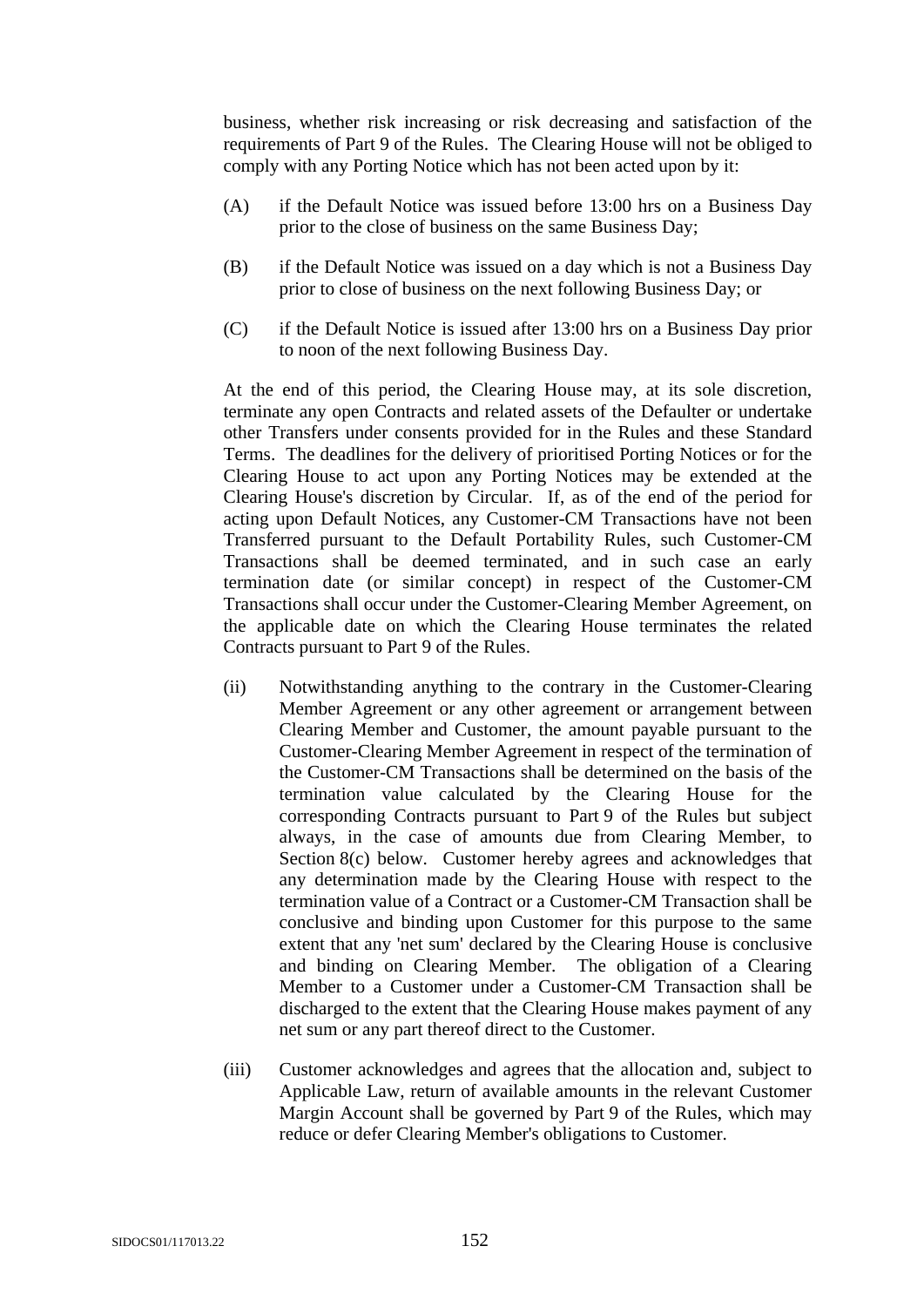(g) For the avoidance of doubt, nothing in these Standard Terms shall prevent other amounts being due and payable between Clearing Member and Customer as provided for in the Customer-Clearing Member Agreement.

# 7. *Consents to Disclosure*.

- (a) Customer hereby consents to:
	- (i) the Clearing House having the right to obtain information in relation to the Customer-CM Transactions from any Market so as to enable the Clearing House to identify which Contracts and Margin or Permitted Cover between the Clearing House and Clearing Member relate to such Customer-CM Transactions;
	- (ii) Clearing Member making any disclosures in connection with Customer and Customer-CM Transactions as are required by the Rules and/or Procedures or as are required by Applicable Law;
	- (iii) disclosures to, use by and disclosures by the Clearing House of information relating to Customer (including the Personal Data of its Data Subjects) pursuant to Rule 106; and
	- (iv) submissions of and other actions relating to data concerning Customer-CM Transactions by the Clearing House pursuant to Section 12, the Rules and the Procedures.

# 8. *Certain Limitations*.

- (a) Customer agrees and acknowledges for the benefit of the Clearing House and Clearing Member that: (i) the liability of the Clearing House to Customer shall be excluded and limited as set forth in Rule 111 and specifically that the Clearing House shall have no liability or obligation to Customer in respect of a Customer-CM Transaction or otherwise nor shall it have any duty of care directly to Customer, in any case whether in tort, contract, restitution, in respect of any Contract, pursuant to the Rules, pursuant to a Clearing Membership Agreement, pursuant to these Standard Terms or otherwise, save for any liability which by law may not be excluded, (ii) in no event shall Customer attempt to interfere with the ability of the Clearing House to exercise its rights hereunder or as set forth in the Rules, the Procedures or any Clearing Membership Agreement, and (iii) it is not entitled to, and will not, petition a court or take any action or commence any proceedings against the Clearing House, directly or indirectly and will if any such action is taken fully indemnify the Clearing House against any costs, losses or other consequences of Customer taking any such action. Customer agrees that Clearing Member acts as principal at all times in all its Contracts with the Clearing House.
- (b) The Clearing House shall have no responsibility for the compliance by Clearing Member or Customer with its obligations under a Customer-Clearing Member Agreement. The Clearing House shall be under no obligation to enquire into, and shall be fully protected in relying on, any instructions or directions with respect to a Customer Account or the assets recorded therein or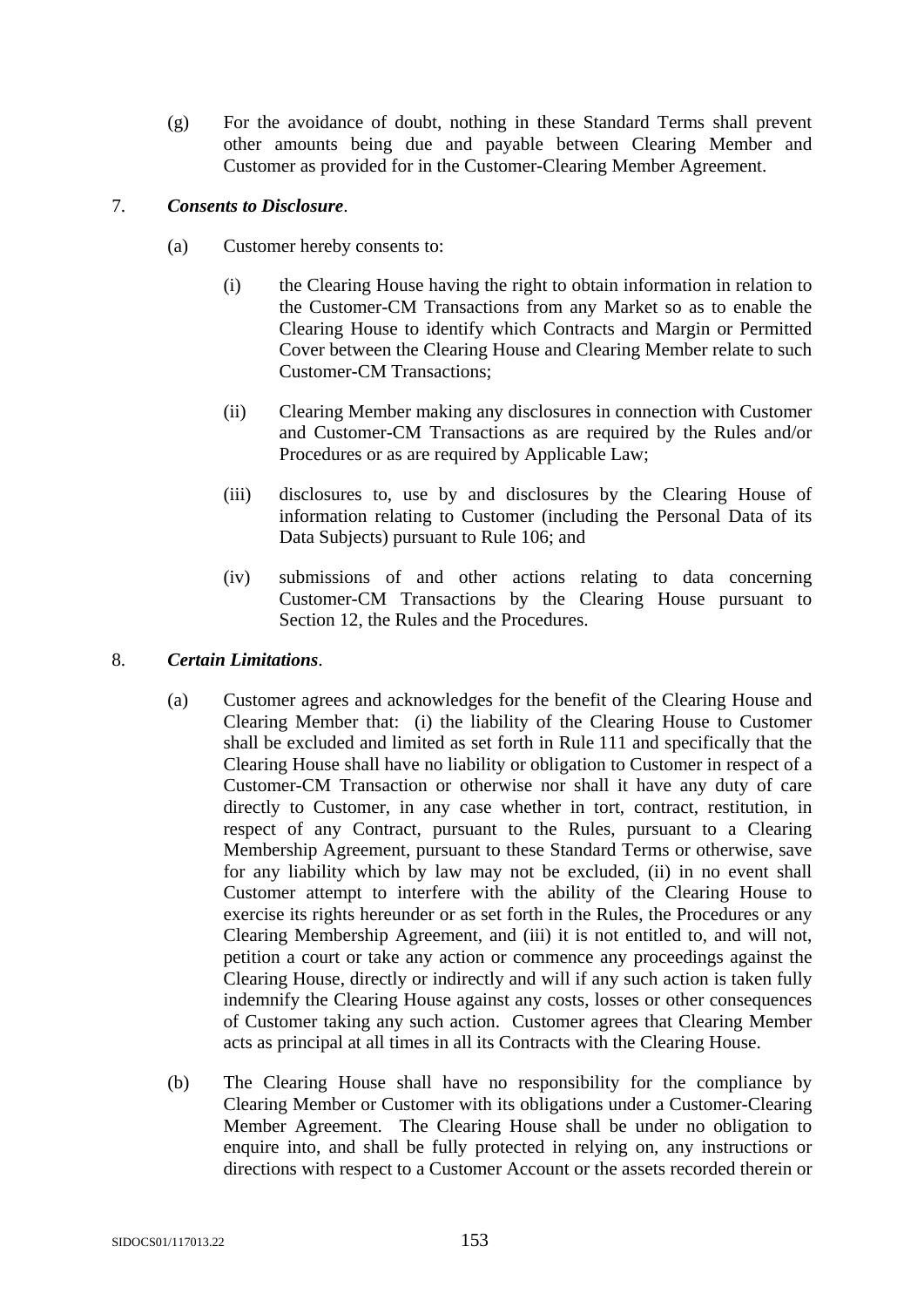transferred thereto or therefrom under the Rules received from a Person that the Clearing House believes to be authorised to act on behalf of Clearing Member.

(c) Customer agrees and acknowledges that the performance and payment obligations of Clearing Member to Customer are limited by and contingent on the actual performance or payment by the Clearing House under the related Contract and that Clearing Member shall have no responsibility for the compliance by the Clearing House (or any person other than that Clearing Member) with its obligations, including without limitation, under any Contract, the Rules or the Procedures. In the event that the Clearing House defaults in or defers or varies the payment or performance of any obligation otherwise owed by it in respect of a Contract corresponding to a Customer-CM Transaction (including, without limitation, any shortfall in repayment of Permitted Cover or any recovery of less than 100% of amounts owed by the Clearing House or property provided to the Clearing House in circumstances in which Rule 912 applies), Clearing Member will be entitled to make a corresponding deduction, withholding or other reduction from, or tolling or deferring of, any payment or performance otherwise owed by it under such corresponding Customer-CM Transactions and/or to make its performance under such Customer-CM Transactions conditional on performance by the Clearing House under the related Contract (and where any such deduction may be attributable to both Customer-CM Transactions and to Customer Account Contracts of other Customers, Clearing Member shall allocate such deduction among such contracts on a *pro rata* basis) provided that if such defaulted or delayed payment or performance is subsequently obtained by Clearing Member from the Clearing House (in whole or in apart), Clearing Member shall thereupon make the corresponding payment or performance (or portion thereof) to Customer.

# 9. *Certain Tax Matters*.

Subject always, and without prejudice, to any provisions of a Customer-Clearing Member Agreement: (i) if Clearing Member is required to pay to Clearing House any additional amount under Rule 301(j) or the Contract Terms with respect to a Contract corresponding to a Customer-CM Transaction, Customer shall be obliged to pay to Clearing Member an amount equal to such additional amount (or the applicable portion thereof), but without duplication of any additional amount payable by Customer under any relevant provision of the Customer-Clearing Member Agreement, (ii) for the avoidance of doubt, and without prejudice to the above, if Clearing House deducts or withholds any amount otherwise payable to Clearing Member on a Contract pursuant to Rule 301 or the Contract Terms, Clearing Member shall be entitled to make a corresponding deduction from any amount otherwise payable by Clearing Member to Customer under a corresponding Customer-CM Transaction, and (iii) where such additional amount or deduction may be attributable to both Customer-CM Transactions and to Customer-CM Transactions of other customers, Clearing Member shall allocate such additional amount or deduction among such contracts on a *pro rata* basis.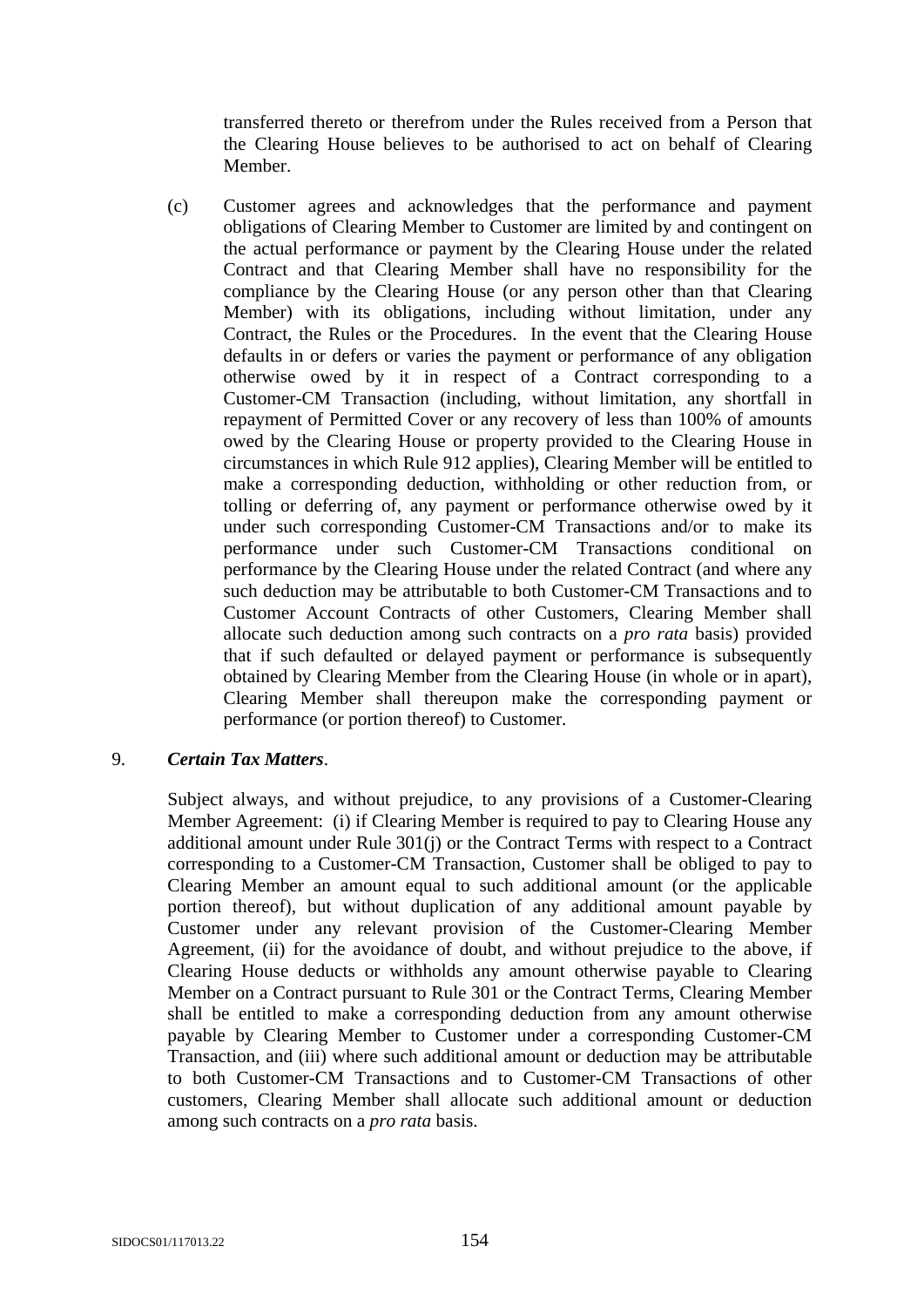### 10. *Reliance on Transactions etc***.**

The Clearing House shall be entitled to assume, without enquiry, that at each Acceptance Time at which a Customer-CM Transaction arises, the respective obligations of Clearing Member and Customer under such Customer-CM Transaction constitutes its legal, valid and binding obligations enforceable in accordance with their respective terms, subject to applicable bankruptcy, reorganisation, insolvency, moratorium or similar laws affecting creditors' rights generally and subject, as to enforceability, to equitable principles in general application (regardless of whether enforcement is sought in a proceeding in equity or at law). The sole remedy of Customer in the case of any error shall be to request that Clearing Member request the Clearing House to amend or correct any error pursuant to the Rules or Procedures.

# 11. *Third Party Rights*.

The Clearing House shall be entitled to rely upon and enjoy the benefit of the representations, warranties, agreements, obligations and covenants of the Customer under these Standard Terms and shall have the right to enforce such representations, warranties, agreements, obligations and covenants against the parties under the Contracts (Rights of Third Parties) Act (Chapter 53B of Singapore). Other than as set out in this Section 11, no persons other than Clearing Member and Customer shall have the right to enforce any provision of these Standard Terms under the Contracts (Rights of Third Parties) Act (Chapter 53B of Singapore) or otherwise.

#### 12. *Miscellaneous*.

- (a) *Intellectual Property.* Customer agrees to the representation, warranty and undertaking specified in Rule 406(g).
- (b) *Entire Agreement*. These Standard Terms (together with the Customer-Clearing Member Agreement and the Rules and the Procedures incorporated by reference herein) constitutes the entire agreement and understanding of Customer and Clearing Member with respect to its subject matter and supersedes all oral communication and prior writings (except as otherwise provided herein) with respect thereto.
- (c) *Headings*. The headings used in these Standard Terms are for convenience of reference only and are not to affect the construction of or to be taken into consideration in interpreting these Standard Terms.
- (d) *Governing Law*. Any contractual or non-contractual disputes arising out of or in connection with the Customer-Clearing Member Agreement are governed by and shall be construed in accordance with the law specified in the Customer-Clearing Member Agreement and subject to the non-exclusive jurisdiction of the courts specified in the Cleared Transactions Master Agreement provided that: (i) Sections 6(d) and 11 of these Standard Terms shall be governed by and shall be construed in accordance with the laws of Singapore and are subject to arbitration under Rule 117 as if such provisions of these Standard Terms were Rules and the parties were bound thereby as if they were both Clearing Members, notwithstanding any choice of law or jurisdiction in the Cleared Transactions Master Agreement; and (ii) each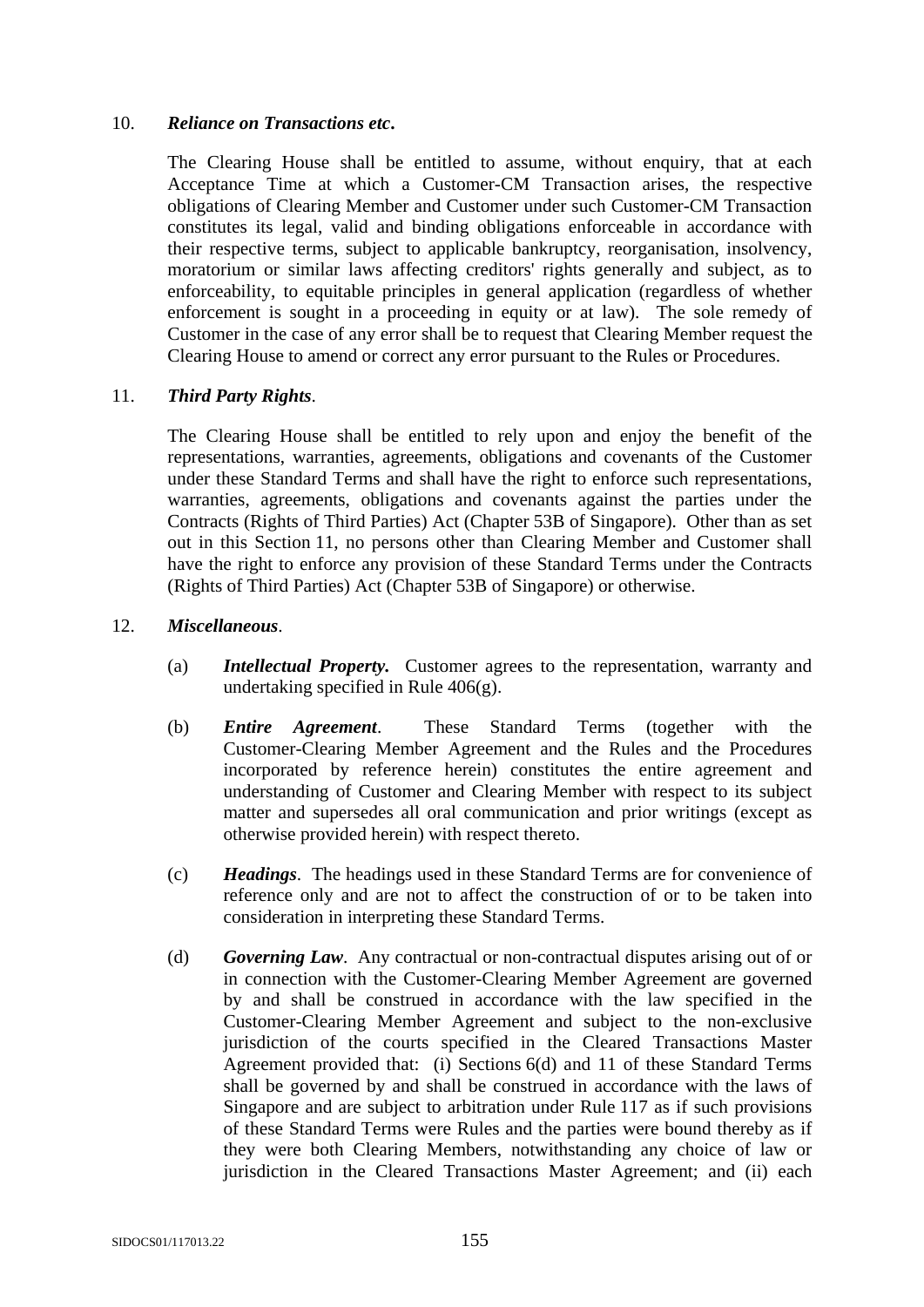provision of the Rules and the Procedures incorporated by reference herein or in the Customer-Clearing Member Agreement shall be governed by and construed in accordance with the laws of the Republic of Singapore. Clearing Member and Customer hereby irrevocably waive any right to object to any such proceedings on the basis of *forum non conveniens* or otherwise.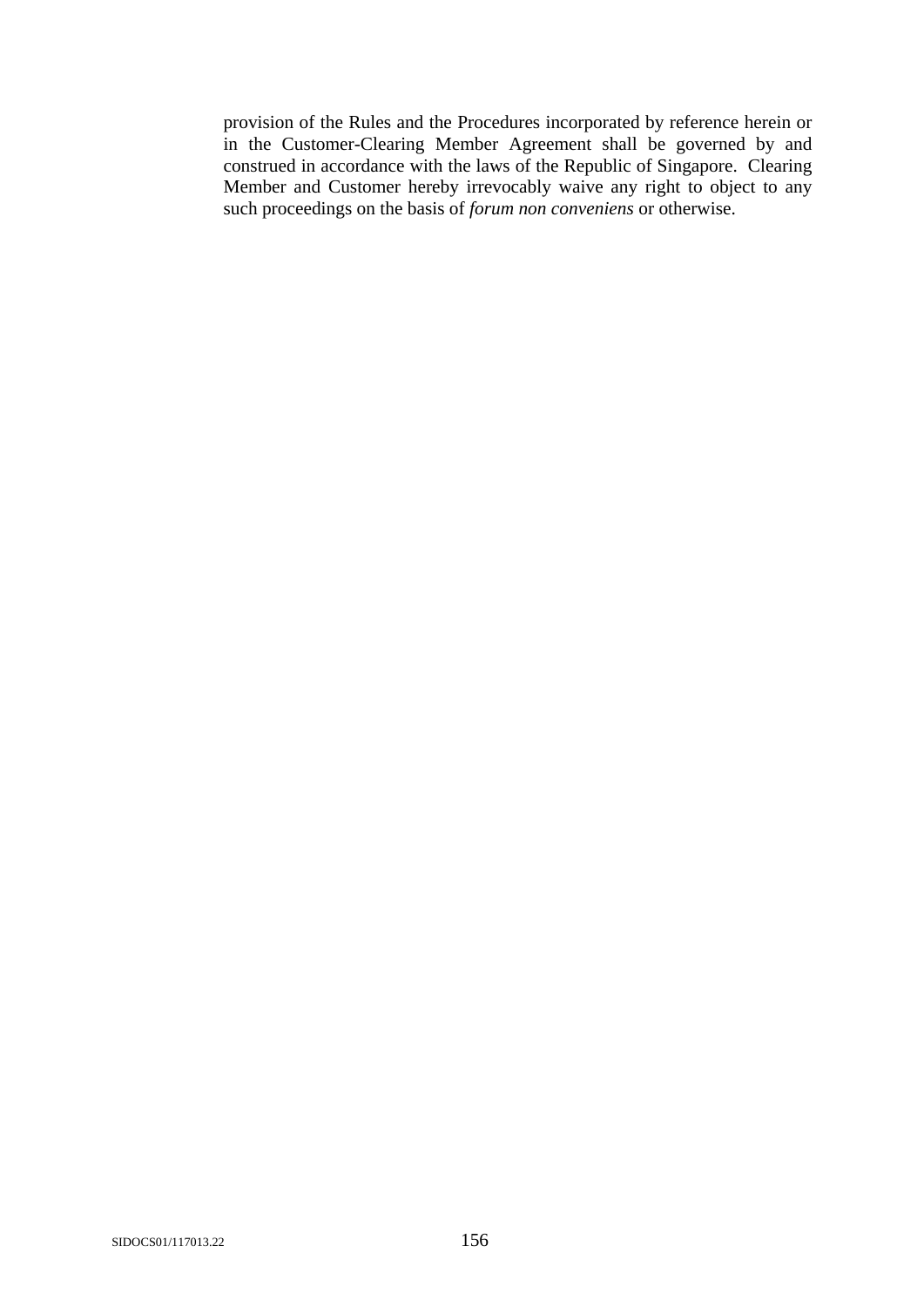**[Not used.]**